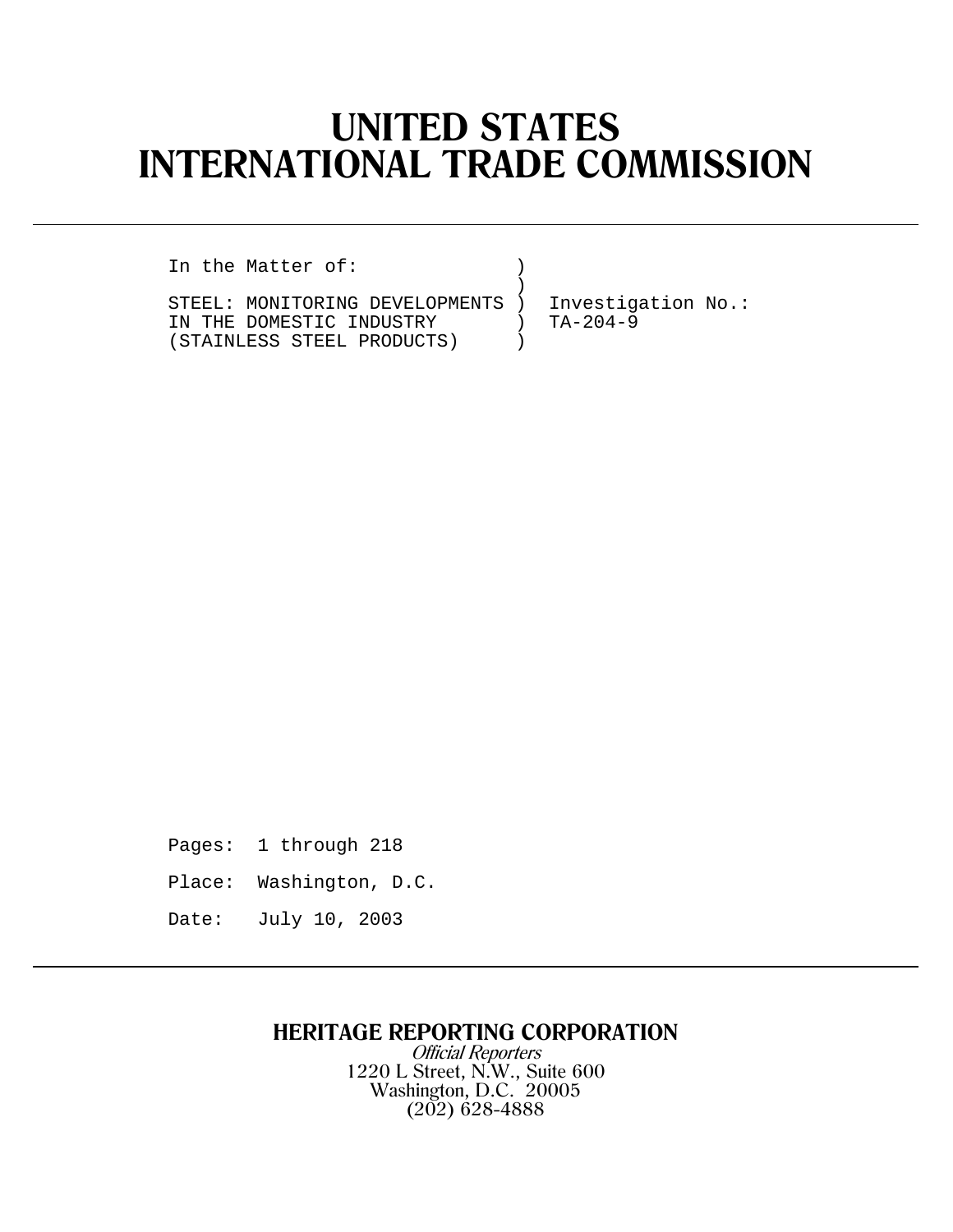THE UNITED STATES INTERNATIONAL TRADE COMMISSION

In the Matter of:  $)$  ) STEEL: MONITORING DEVELOPMENTS) Investigation No.: IN THE DOMESTIC INDUSTRY ) TA-204-9 (STAINLESS STEEL PRODUCTS) )

> Thursday, July 10, 2003

Room No. 101 U.S. International Trade Commission 500 E Street, S.W. Washington, D.C.

The hearing commenced, pursuant to notice, at

9:30 a.m., before the Commissioners of the United States

International Trade Commission, the Honorable DEANNA

TANNER OKUN, Chairman, presiding.

APPEARANCES:

On behalf of the International Trade Commission:

Commissioners:

DEANNA TANNER OKUN, CHAIRMAN JENNIFER A. HILLMAN, VICE CHAIRMAN MARCIA E. MILLER, COMMISSIONER STEPHEN KOPLAN, COMMISSIONER

Staff:

MARILYN R. ABBOTT, THE SECRETARY LETITIA D. THORNE, LEGAL DOCUMENTS ASSISTANT DEBORAH A. DANIELS, LEGAL DOCUMENTS ASSISTANT BONNIE NOREEN, SUPERVISORY INVESTIGATOR HARRY LENCHITZ, INDUSTRY ANALYST JOSHUA LEVY, ECONOMIST CHAND MEHTA, ACCOUNTANT WILLIAM GEARHART, ATTORNEY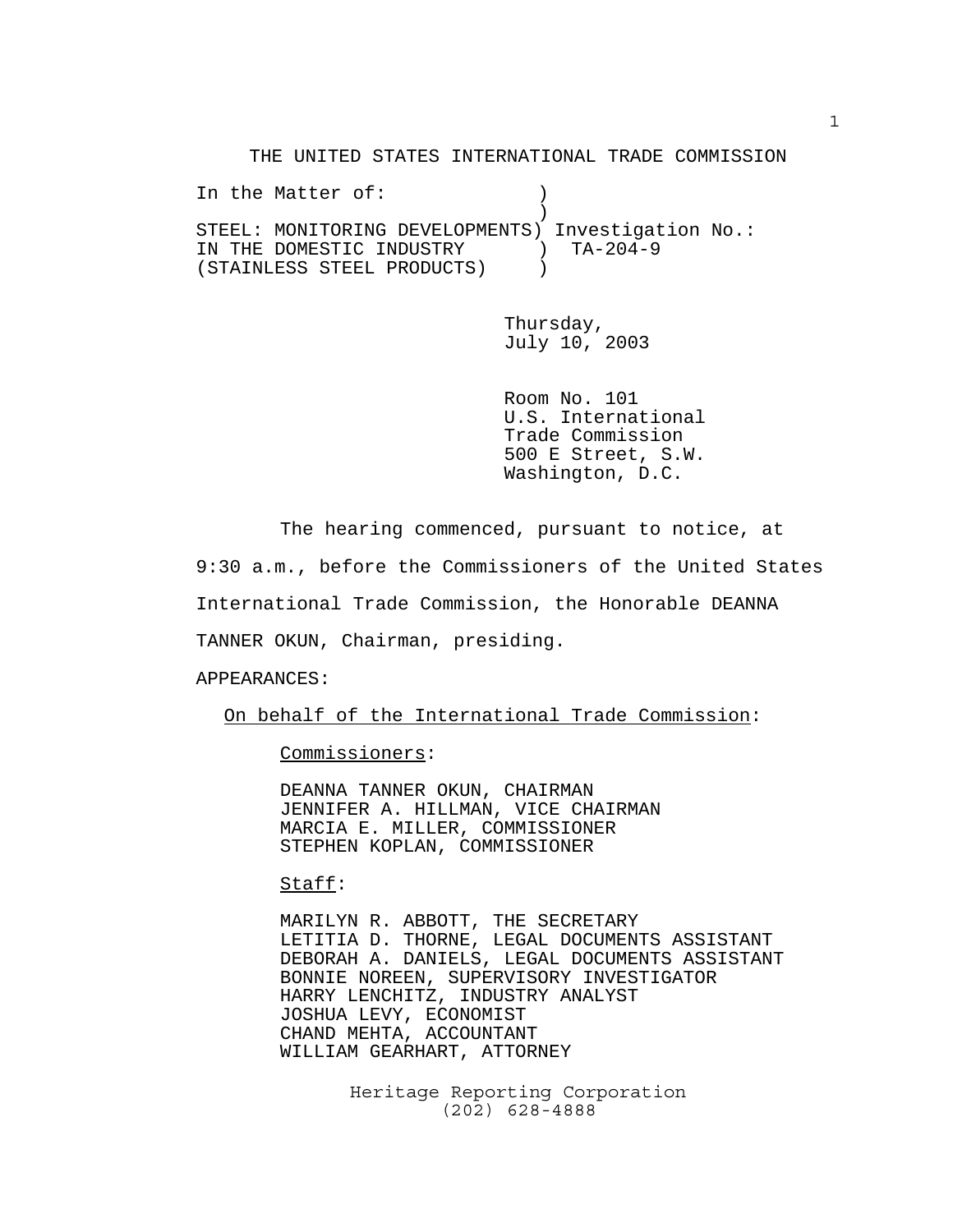APPEARANCES: (cont'd.)

#### Congressional Appearances:

THE HONORABLE PETER J. VISCLOSKY, U.S. Congressman, 1st District, State of Indiana THE HONORABLE RALPH REGULA, U.S. Congressman, 6th District, State of Ohio

#### PANEL ONE - DOMESTIC PRODUCERS

On behalf of Carpenter Technology Corporation; Crucible Specialty Metals; Dunkirk Specialty Steel, LLC; Electralloy; and Slater Steels Corporation:

- MICHAEL L. SHOR, Senior Vice President, Carpenter Technology Corporation, Specialty Alloy Operations
- DANIEL M. ANDERSON, Vice President, Sales & Marketing, Slater Steels Corporation, Specialty Alloys Division
- JACK H. SIMMONS, Manager, Marketing and Product Development, Electralloy, a Division of G.O. Carlson, Inc.
- WILLIAM J. PENDLETON, Director of Corporate Affairs, Carpenter Technology Corporation
- WILLIAM WELLOCK, Manager, Consolidated Planning, Carpenter Technology Corporation EDWARD J. BLOT, President, Ed Blot & Associates
- PATRICK J. MAGRATH, Consultant, Georgetown Economic Services
- BRAD HUDGENS, Consultant, Georgetown Economic Services

DAVID A. HARTQUIST, Esquire LAURENCE J. LASOFF, Esquire GRACE W. KIM, Esquire Collier Shannon Scott, PLLC Washington, D.C.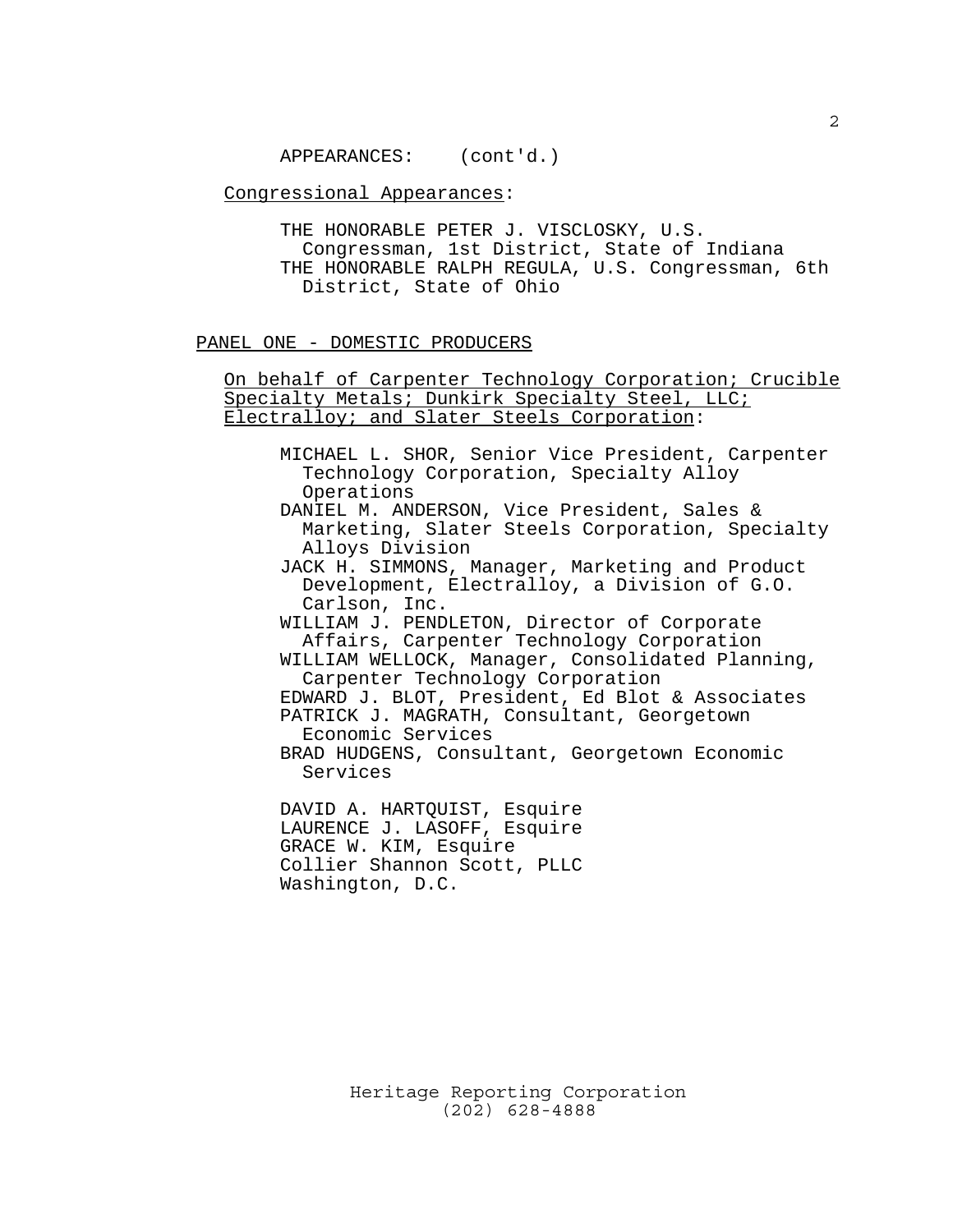APPEARANCES: (cont'd.)

PANEL TWO - RESPONDENTS

On behalf of Arcelor:

CHRISTOPHER M. RYAN, Esquire Shearman & Sterling LLP Washington, D.C.

On behalf of European Confederation of Iron and Steel Industries:

CHARLES H. BLUM, U.S. Representative, European Confederation of Iron Steel Industries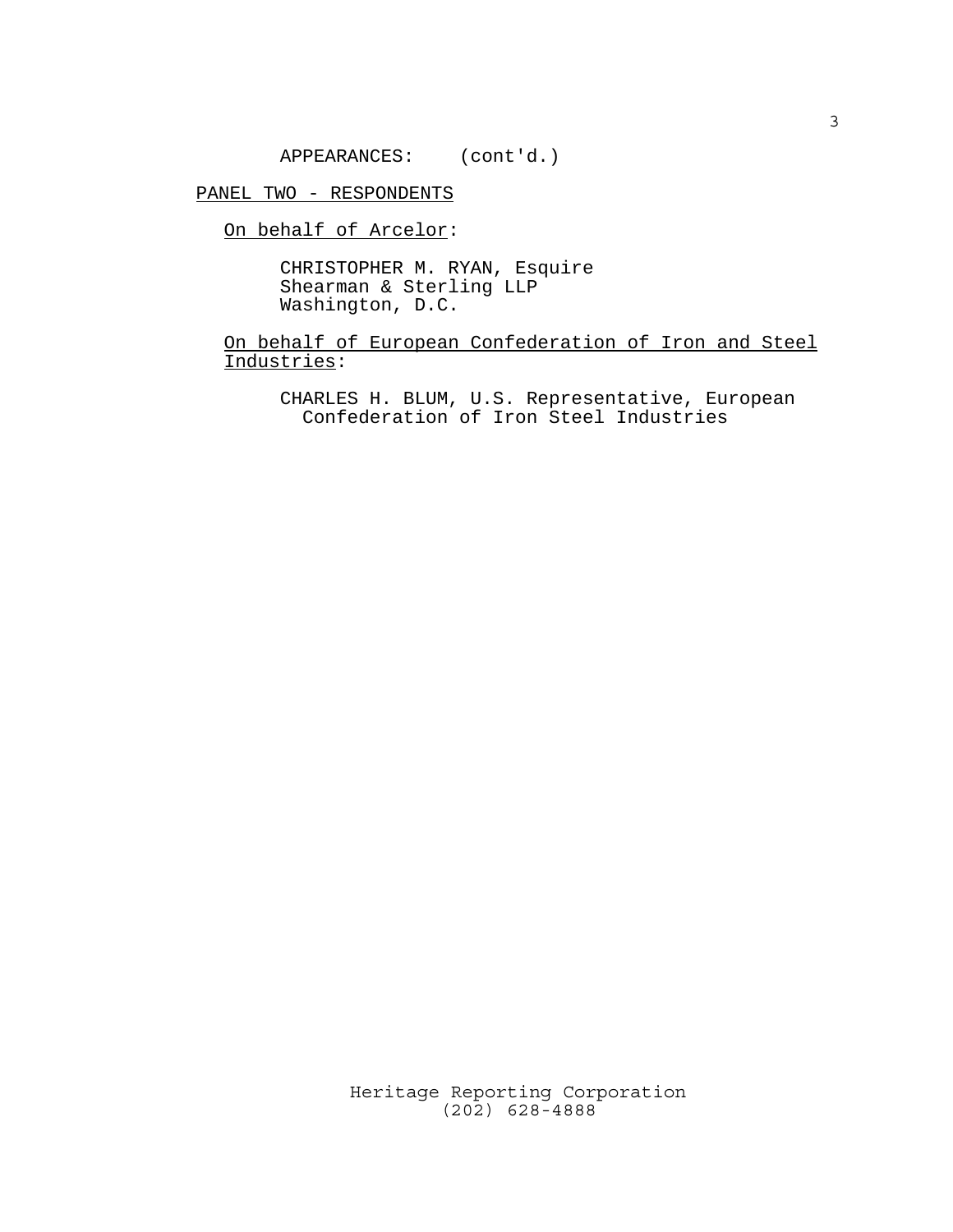## $\underline{\texttt{I}} \ \underline{\texttt{N}} \ \underline{\texttt{D}} \ \underline{\texttt{E}} \ \underline{\texttt{X}}$

4

| TESTIMONY OF THE HONORABLE RALPH REGULA, U.S.<br>CONGRESSMAN, 6TH DISTRICT, STATE OF OHIO                                      | 8  |
|--------------------------------------------------------------------------------------------------------------------------------|----|
| TESTIMONY OF THE HONORABLE PETER J. VISCLOSKY,<br>U.S. CONGRESSMAN, 1ST DISTRICT, STATE OF INDIANA                             | 15 |
| OPENING STATEMENT OF DAVID A. HARTQUIST, ESQUIRE,<br>COLLIER, SHANNON, SCOTT                                                   | 18 |
| OPENING STATEMENT OF CHARLES H. BLUM,<br>INTERNATIONAL ADVISORY SERVICES GROUP, LTD.                                           | 22 |
| TESTIMONY OF DAVID A. HARTQUIST, ESQUIRE,<br>COLLIER SHANNON SCOTT                                                             | 24 |
| TESTIMONY OF MICHAEL L. SHOR, SENIOR VICE<br>PRESIDENT, CARPENTER TECHNOLOGY CORPORATION,<br>SPECIALTY ALLOY OPERATIONS        | 27 |
| TESTIMONY OF DANIEL M. ANDERSON, VICE PRESIDENT,<br>SALES & MARKETING, SLATER STEELS CORPORATION,<br>SPECIALTY ALLOYS DIVISION | 34 |
| TESTIMONY OF JACK H. SIMMONS, MANAGER, MARKETING<br>AND PRODUCT DEVELOPMENT, ELECTRALLOY, A DIVISION<br>OF G.O. CARLSON, INC.  | 41 |
| TESTIMONY OF EDWARD J. BLOT, PRESIDENT, ED BLOT &<br><b>ASSOCIATES</b>                                                         | 45 |
| TESTIMONY OF PATRICK J. MAGRATH, CONSULTANT,<br>GEORGETOWN ECONOMIC SERVICES                                                   | 55 |
| TESTIMONY OF LAURENCE J. LASOFF, ESQUIRE,<br>COLLIER SHANNON SCOTT                                                             | 63 |
| TESTIMONY OF WILLIAM J. PENDLETON, DIRECTOR OF<br>CORPORATE AFFAIRS, CARPENTER TECHNOLOGY CORPORATION                          | 74 |
| TESTIMONY OF BRAD HUDGENS, CONSULTANT, GEORGETOWN<br>ECONOMIC SERVICES                                                         | 86 |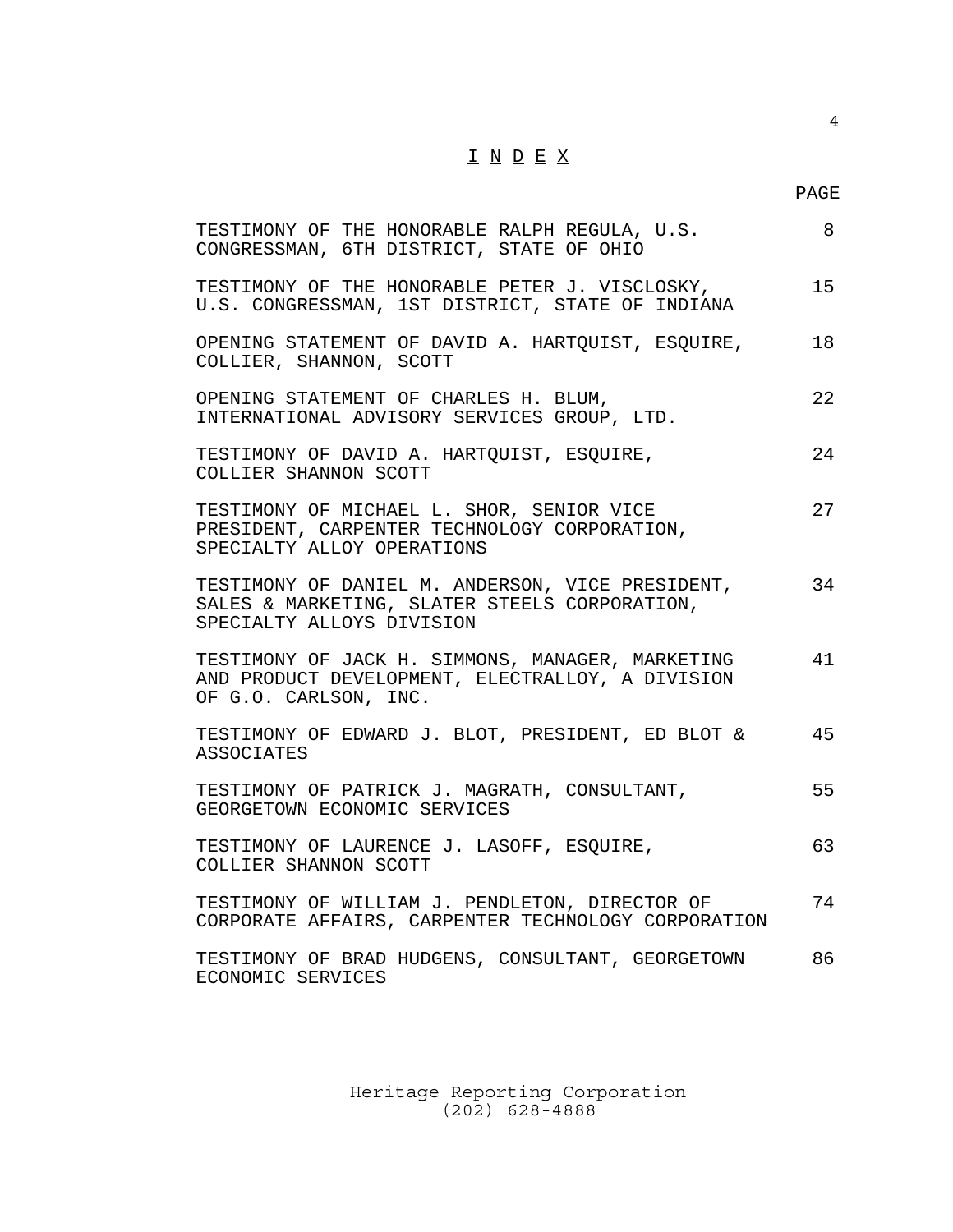## I N D E X

PAGE

| TESTIMONY OF CHARLES H. BLUM, U.S. REPRESENTATIVE,<br>EUROPEAN CONFEDERATION OF IRON STEEL INDUSTRIES | 139 |
|-------------------------------------------------------------------------------------------------------|-----|
| TESTIMONY OF CHRISTOPHER M. RYAN, ESOUIRE,<br>SHEARMAN & STERLING                                     | 151 |
| CLOSING STATEMENT OF DAVID A. HARTQUIST, ESQUIRE<br>COLLIER SHANNON SCOTT                             | 207 |
| CLOSING STATEMENT OF CHARLES H. BLUM,<br>INTERNATIONAL ADVISORY SERVICES GROUP, LTD.                  | 214 |

Heritage Reporting Corporation (202) 628-4888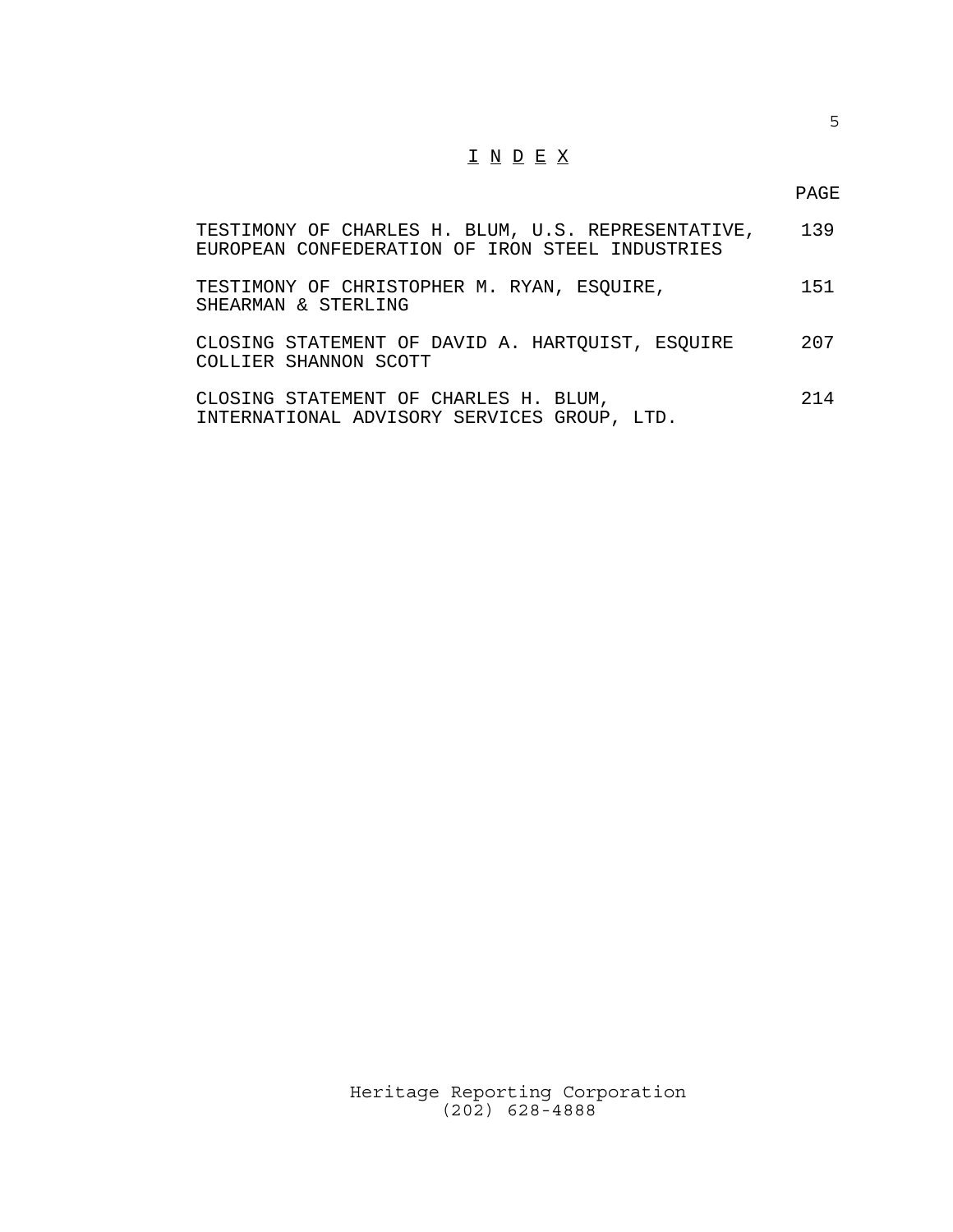Heritage Reporting Corporation P R O C E E D I N G S (9:30 a.m.) CHAIRMAN OKUN: Good morning. On behalf of the United States International Trade Commission, I welcome you to this first in a series of hearings on Commission Investigation No. TA-204-9 involving Steel: Monitoring Developments in the Domestic Industry. The subject of today's hearing is Certain Stainless Steel Products. The Commission instituted this investigation for the purpose of preparing the report to the President and the Congress required by Section 204(a)(2) of the Trade Act of 1974 on the results of its monitoring of developments with respect to the domestic steel industry, including the progress and specific efforts made by the workers and firms in the domestic industry to make a positive adjustment to import competition since the President imposed tariffs and tariff rate quotas on imports of certain steel products effective March 20, 2002. Our monitoring efforts to date have consisted of collecting and evaluating information through a variety of means. These include obtaining producer, importer, purchaser and foreign producer questionnaires, conducting literature research,

(202) 628-4888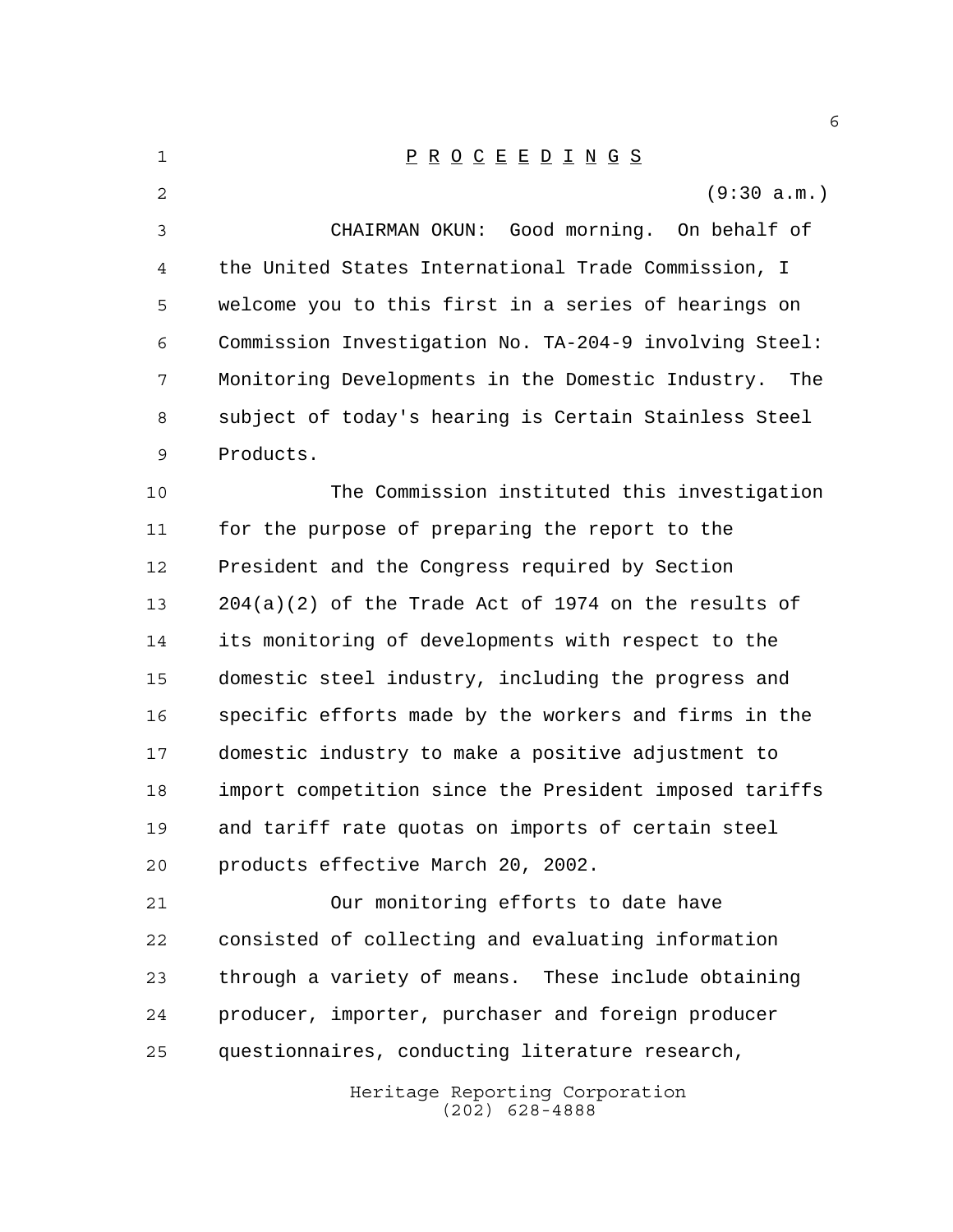encouraging written submissions, as well as obtaining information directly from witnesses through this series of hearings.

 The calendar for this hearing is at the Secretary's desk. Parties who participated in the prehearing conference are aware of the time allocations. Others should see the Secretary.

 As all written testimony will be entered in full into the record, it need not be read to us at this time. All witnesses must be sworn in by the Secretary before presenting testimony. Please give copies of prepared statements or other documents to the Secretary as soon as they're available.

 Transcript order forms are available at the Secretary's desk and in the wall rack outside the Secretary's office. Finally, if you will be submitting documents that contain information that you wish to be treated as confidential business information, your requests should comply with Commission Rule 201.6.

 Madam Secretary, are there any preliminary matters?

MS. ABBOTT: No, Madam Chairman.

 CHAIRMAN OKUN: Very well. Will you please announce our first congressional witness, who I see is

Heritage Reporting Corporation (202) 628-4888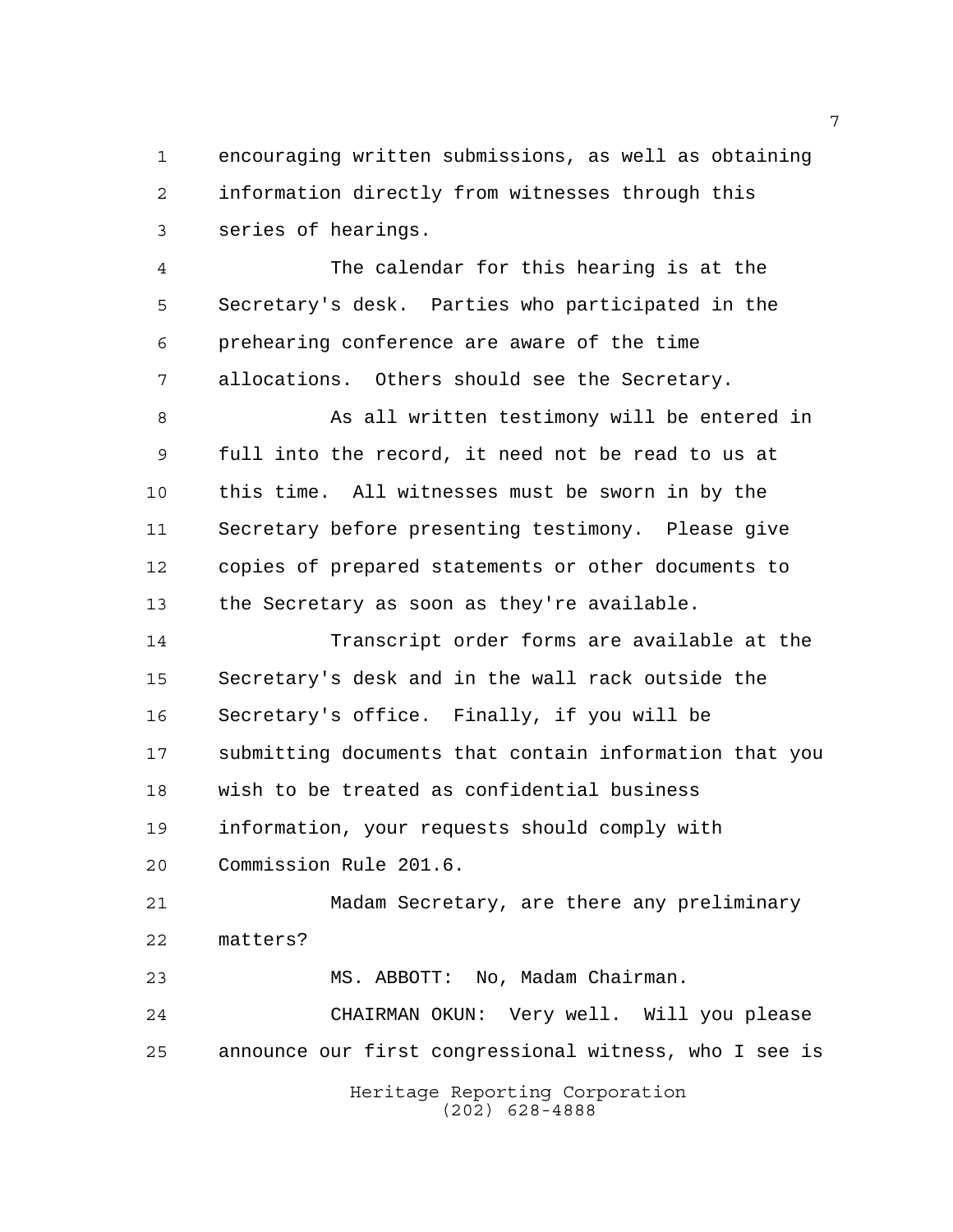here and ready to appear?

 MS. ABBOTT: The Honorable Ralph Regula, United States Congressman, 6th District, State of Ohio.

 CHAIRMAN OKUN: Welcome, Congressman Regula. Would you just make sure your microphone is turned on? There you go.

8 REP. REGULA: I thank you for the opportunity to speak with you today regarding the positive impact that the President's Section 201 safeguard action has had on the domestic steel industry.

 The President took decisive action in March of 2002 based on the Commission's recommendations to provide the U.S. steel industry with some breathing room from the surge of low-priced imports that reached unprecedented levels in 1998. This surge of imports drove over 35 domestic steel producers to seek bankruptcy protection that led to numerous permanent closures. I strongly urge you to recommend that the remedy be allowed to run for the full three years and not be terminated prematurely.

 As a founding member and former chairman of the Congressional Steel Caucus, I've appeared before the Commission on numerous occasions over the past 30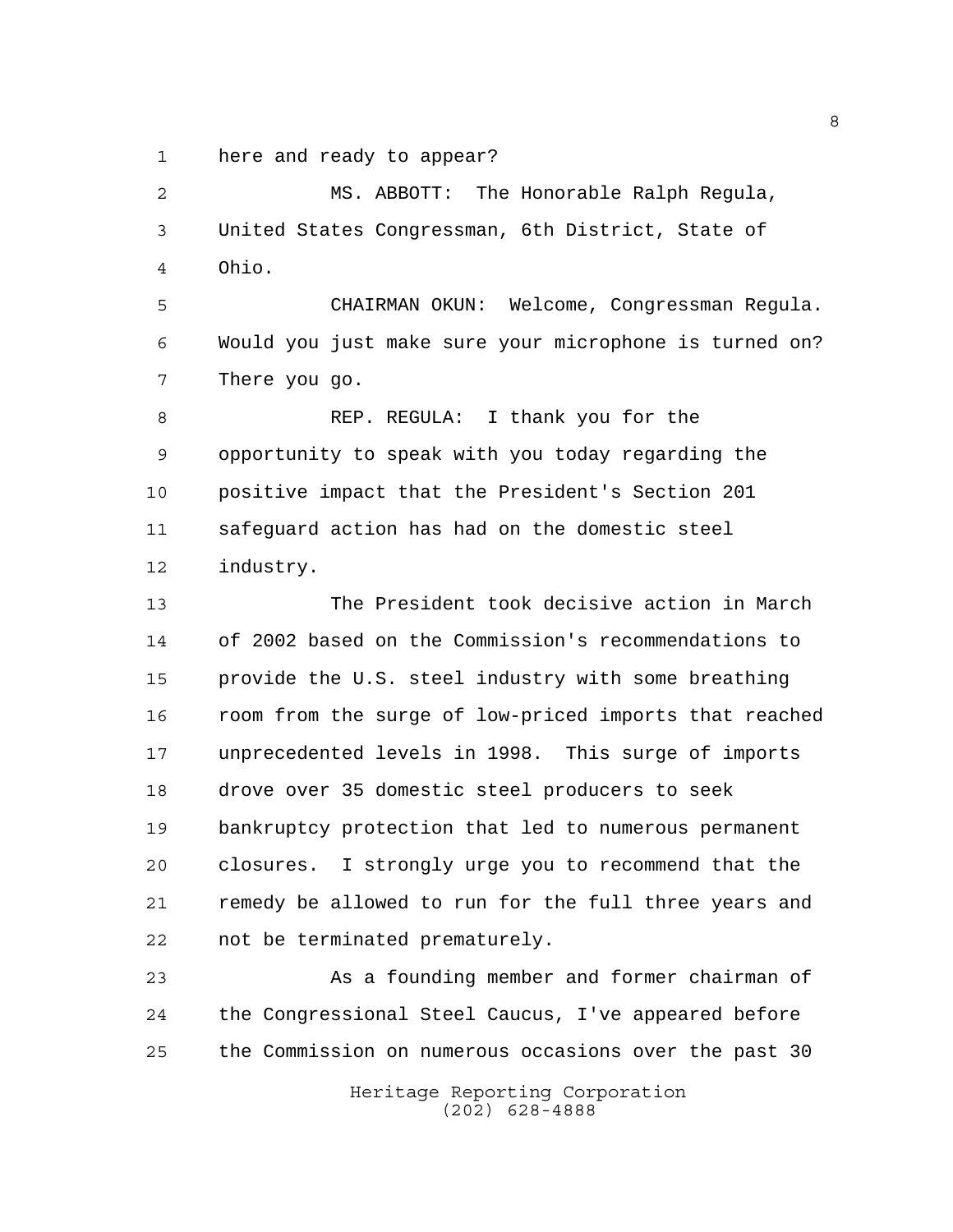years. I have seen the steel industry go through several crises and make great strides in efforts to modernize and remain competitive. I have witnessed major events in each decade that impacted the industry and its workers.

 In the 1970s, we put in place a trigger price mechanism in response to imports. In the 1980s, Congress worked with the Reagan and Bush I Administrations to implement the voluntary restraint agreements that limited injurious imports. In the early 1990s, we had a quiet period when the industry seemed to thrive, but the Asian financial crisis once again threw the industry and its workers into turmoil as low priced imports flooded the U.S. market in the late 1990s.

 I would argue that the President's steel program is having the intended effect of allowing the domestic steel industry time to consolidate, restructure and become more competitive once again.

 There are those who argue that the President's program has led to price spikes and significant job losses in the steel consuming community. I would argue that the President's program has allowed for exemptions from the tariffs if products cannot be produced in the United States and

> Heritage Reporting Corporation (202) 628-4888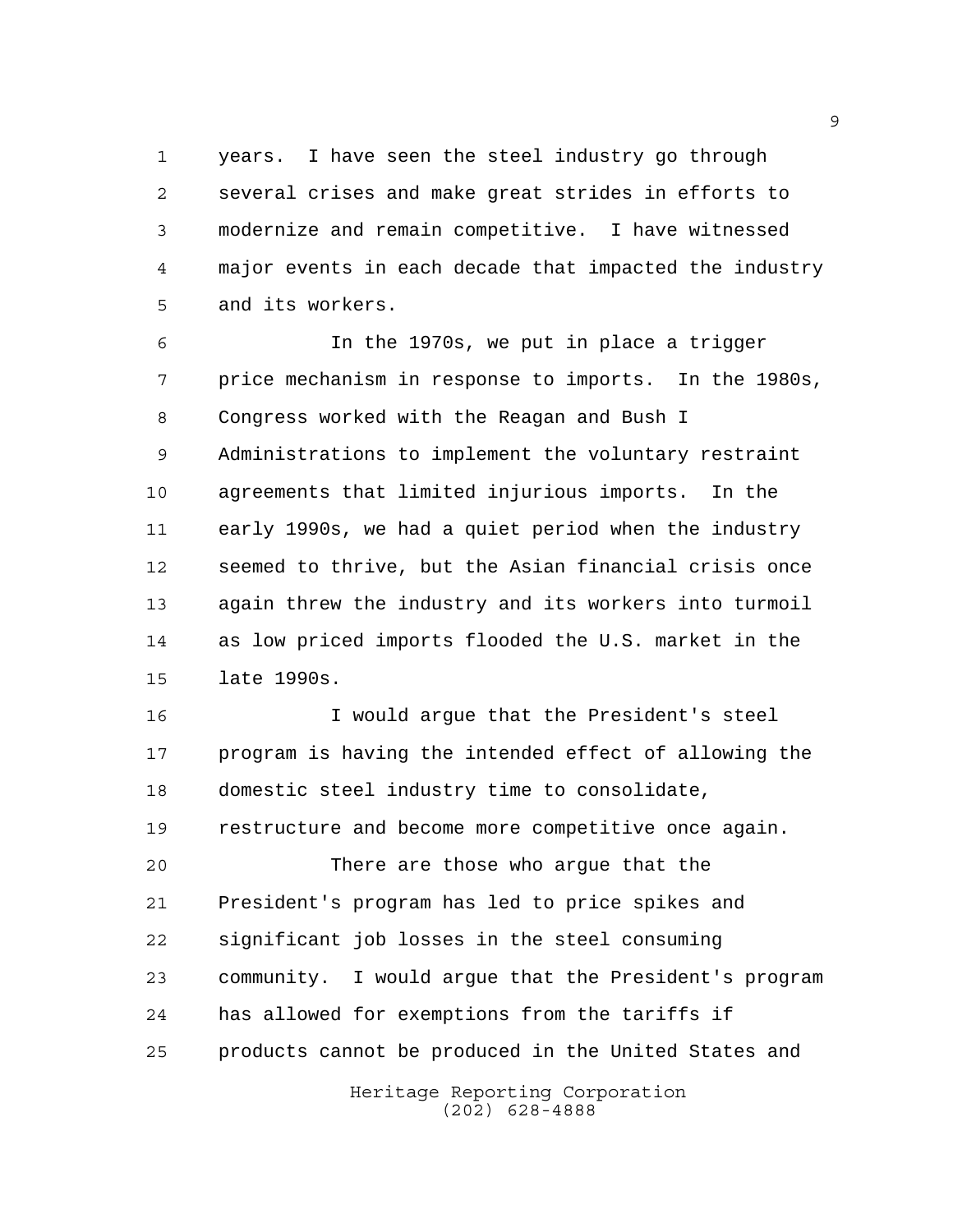there are no functional substitutes. This process has been effective by allowing a total of 1,022 steel products to be exempted from the tariff.

 I would also like to commend to you a recent study by Dr. Peter Morici of the University of Maryland who has studied the impact of the Section 201 program after one year. I ask that this study be placed in the record.

CHAIRMAN OKUN: Without objection.

 REP. REGULA: Thank you. According to this study, steel prices did rise in the first half of 2002, but then tapered off and actually fell from the high in July by about 25 percent at the end of 2002.

 When the President implemented the Section 201 tariffs, domestic steel prices were at a 20 year 16 low. These prices were unsustainable and led to the many bankruptcies we witnessed. They also led to the idling of nearly 20,000,000 tons of steelmaking capacity in the United States.

 Prices did rise in 2002 due to the loss of steelmaking capacity and because the tariffs slowed the rate of imports into the United States. However, the price increase during the first half of 2002 tapered off by the end of that year.

Heritage Reporting Corporation (202) 628-4888 As a result of the stability created by the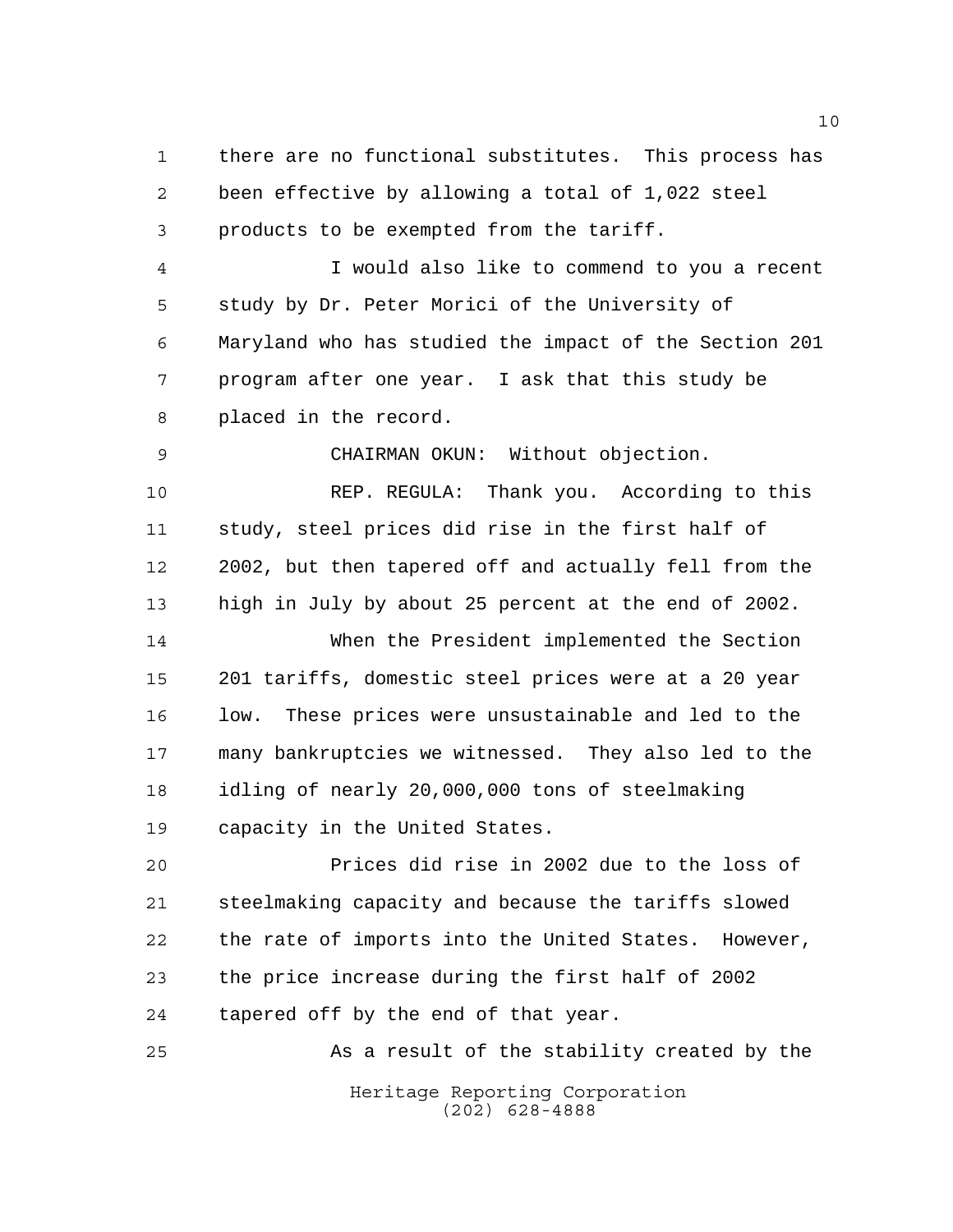steel tariffs, new investors have come into the market and purchased the assets of shutdown plants and restarted them in a lower cost and more efficient manner. There are several examples in northeast Ohio, including selected assets of the bankrupt LTV Corporation that were bought and restarted by International Steel Group, ISG, and the assets of Republic Technologies International that were bought and restarted as Republic Engineered Products. The addition of substantial capacity which is being brought on line at relatively low cost has again brought down domestic steel prices.

 The consolidation and restructuring of the domestic steel industry has not been without pain to many steelworkers and their families. As a result of the restructuring, pension obligations of many bankrupt facilities have been shifted to the Pension Benefit Guaranty Corporation. Many workers who were expecting pension benefits before the age of 62 now find themselves without those pension benefits and without health benefits. As selected assets of these bankrupt companies are being purchased and restarted, it does mean jobs for some and not for others.

 The President's 201 program has created an environment that has encouraged the consolidation of

> Heritage Reporting Corporation (202) 628-4888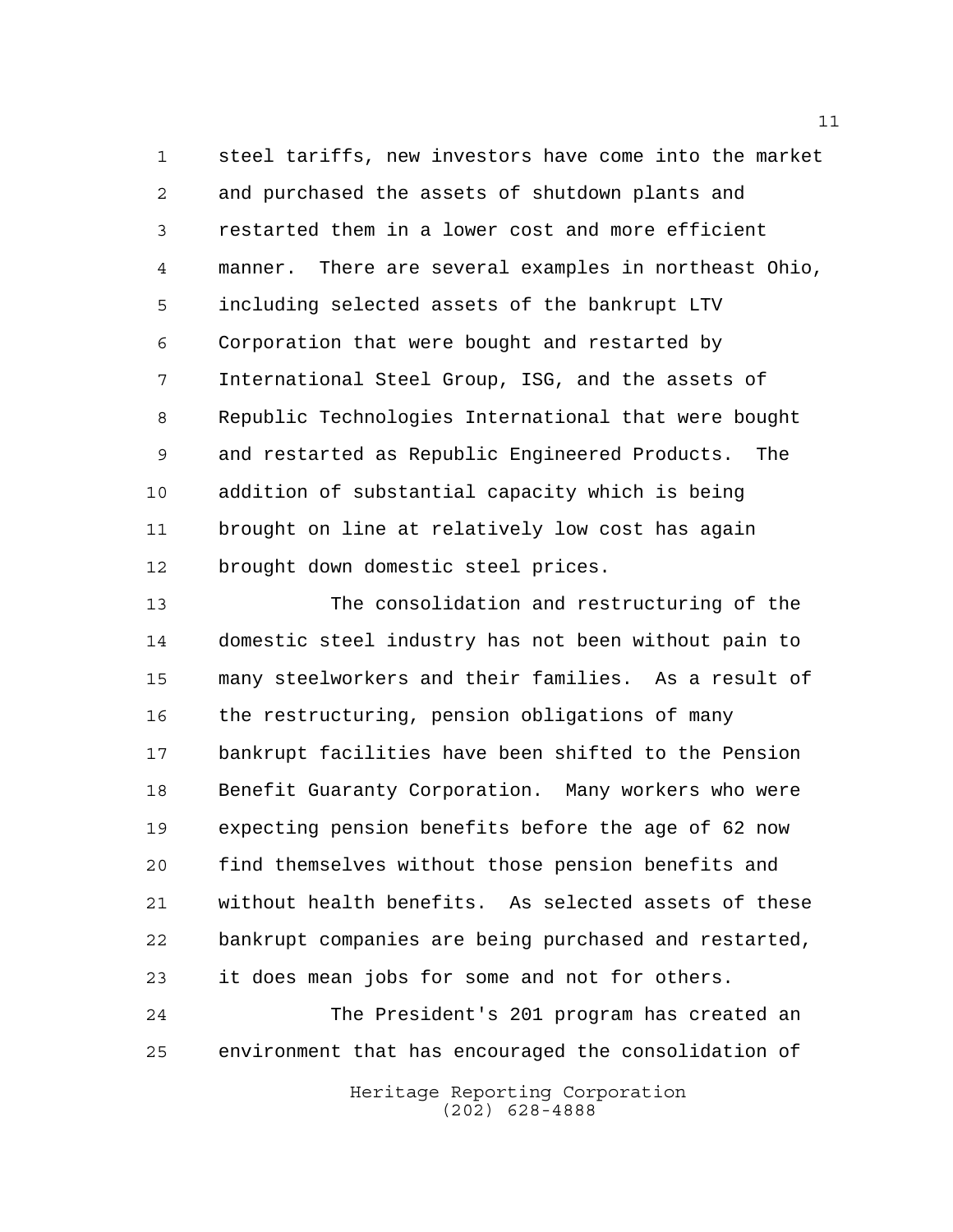the steel industry. This consolidation has led to the closing of inefficient capacity and the restarting of efficient plants at much lower cost. This will lead to a lower cost U.S. steel industry, which will be beneficial to all who use domestic steel in their manufacturing and production processes.

 However, I would caution that this restructuring is costly and will take time to complete and pay for. Therefore, the premature ending of the President's 201 program could once again push the industry in the wrong direction. I have urged the President and his Cabinet members to keep the declining three year tariff in place for the entire three year duration that was announced in March 2002.

 We need a healthy basic steel industry to Insure that we can meet our defense needs. We need a stable basic steel industry to insure there is a steady supply of steel for domestic steel users. I understand that you must conduct the midterm review of the 201 steel tariff measures within certain legal parameters, but I also ask you to step back and consider the long-term implications of the decision you will make.

 Manufacturing in our nation appears to be on the decline. According to a recent National

> Heritage Reporting Corporation (202) 628-4888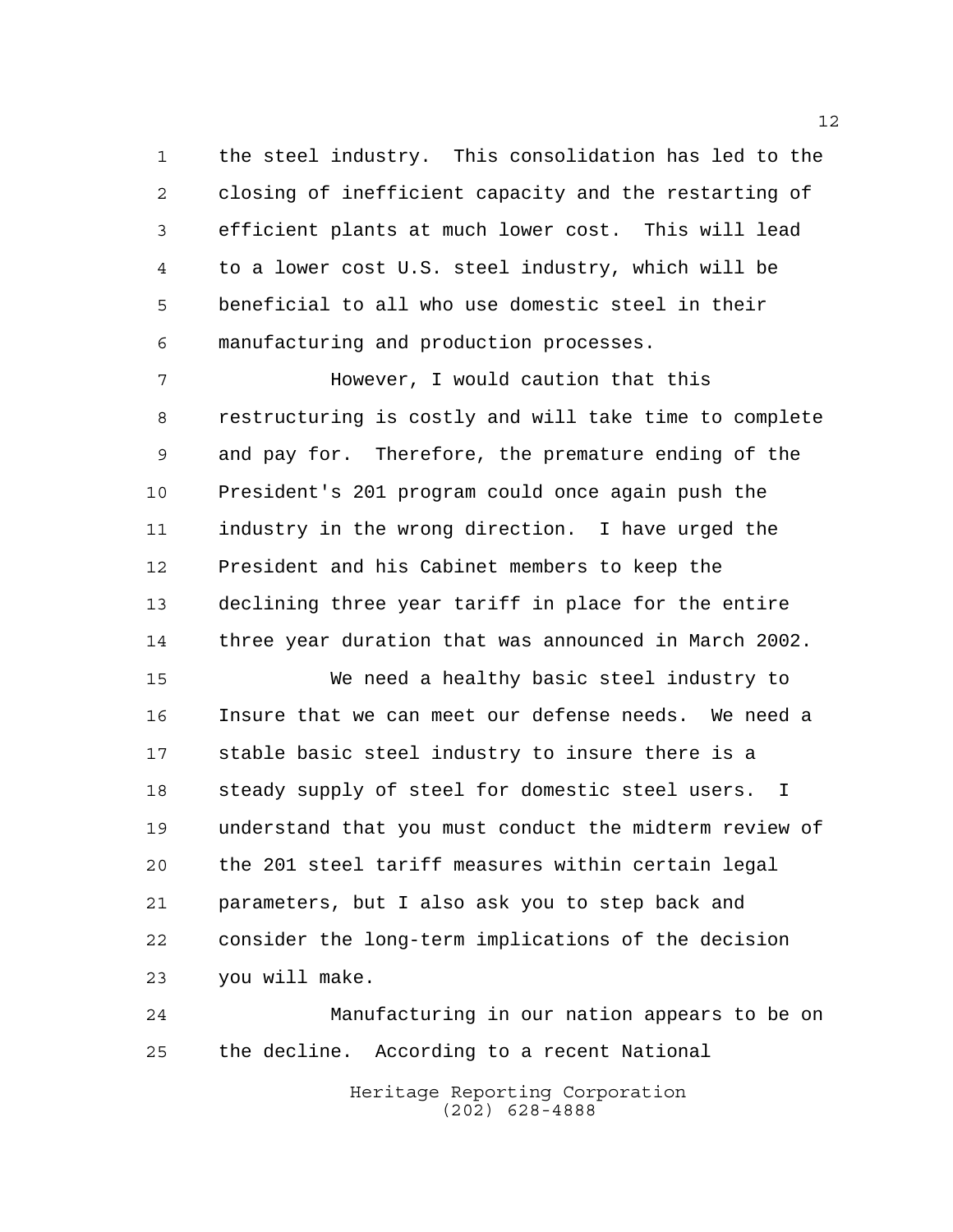Association of Manufacturers report, Ohio -- just Ohio -- lost 97,100 manufacturing jobs between July 2000 and December 2002. This represents an 8.9 percent decline in just over two years. Ohio had the third largest loss in manufacturing jobs behind California and Texas, which, of course, has much larger populations.

8 As a member of the Commerce, Justice, State Appropriations Subcommittee, I recently participated in a hearing examining the impact of Chinese imports on U.S. companies, including manufacturers. Officials from two small manufacturers in my district testified that imports had caused their employment and production to decline.

 There seems to be a growing concern in Congress that we are either consciously or unconsciously pursuing a policy in this country that will allow manufacturing to further slip away. I believe that this represents a dangerous, long-term situation because the capital intensive manufacturing sector of our economy will be difficult to rebuild once it is gone.

 Do we want an economy 20 or 30 years down the line that is built solely on a retail and service oriented employment base? Do we want a nation that

> Heritage Reporting Corporation (202) 628-4888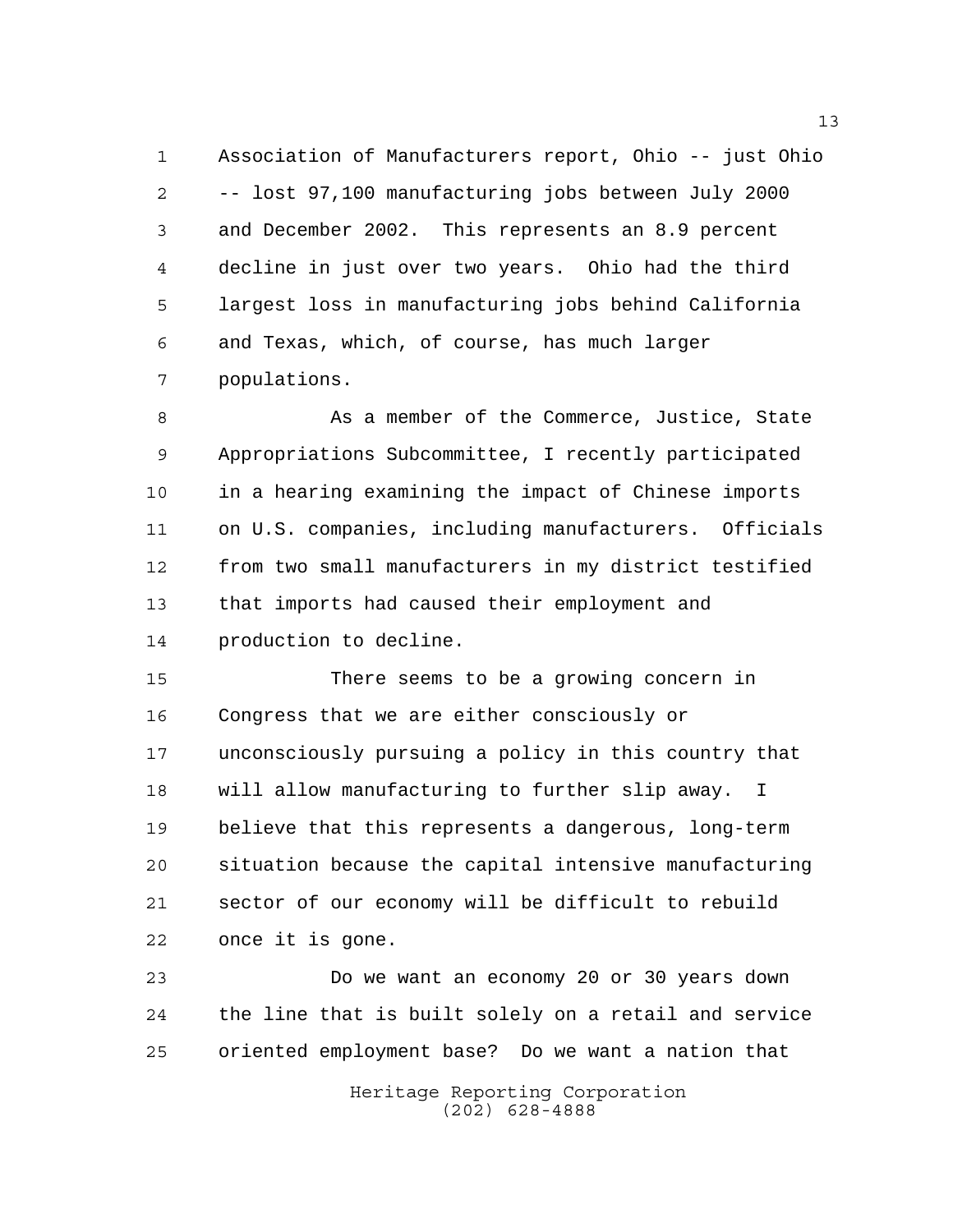doesn't produce goods, but must rely completely on the importation of manufactured goods? I do not wish to leave such a legacy for my grandchildren.

 I respectfully urge the Commissioners to allow the tariffs, which decline over the three year period, to run their full course. Allow the domestic steel industry this additional time to continue its restructuring. This will allow us to come away from this latest steel import crisis with a positive result for the domestic steel industry, its workers, its suppliers, its customers and, most importantly, for our nation as a whole.

 CHAIRMAN OKUN: Thank you, Congressman Regula. Your written statement, along with the report by Mr. Morici, will be included in our written record. Let me just see if my colleagues have any

questions or comments.

(No response.)

 CHAIRMAN OKUN: If not, we thank you very much for appearing here this morning.

21 REP. REGULA: Thank you.

 CHAIRMAN OKUN: Madam Secretary, please announce our next congressional witness.

 MS. ABBOTT: The Honorable Peter J. Visclosky, United States Congressman, 1st District,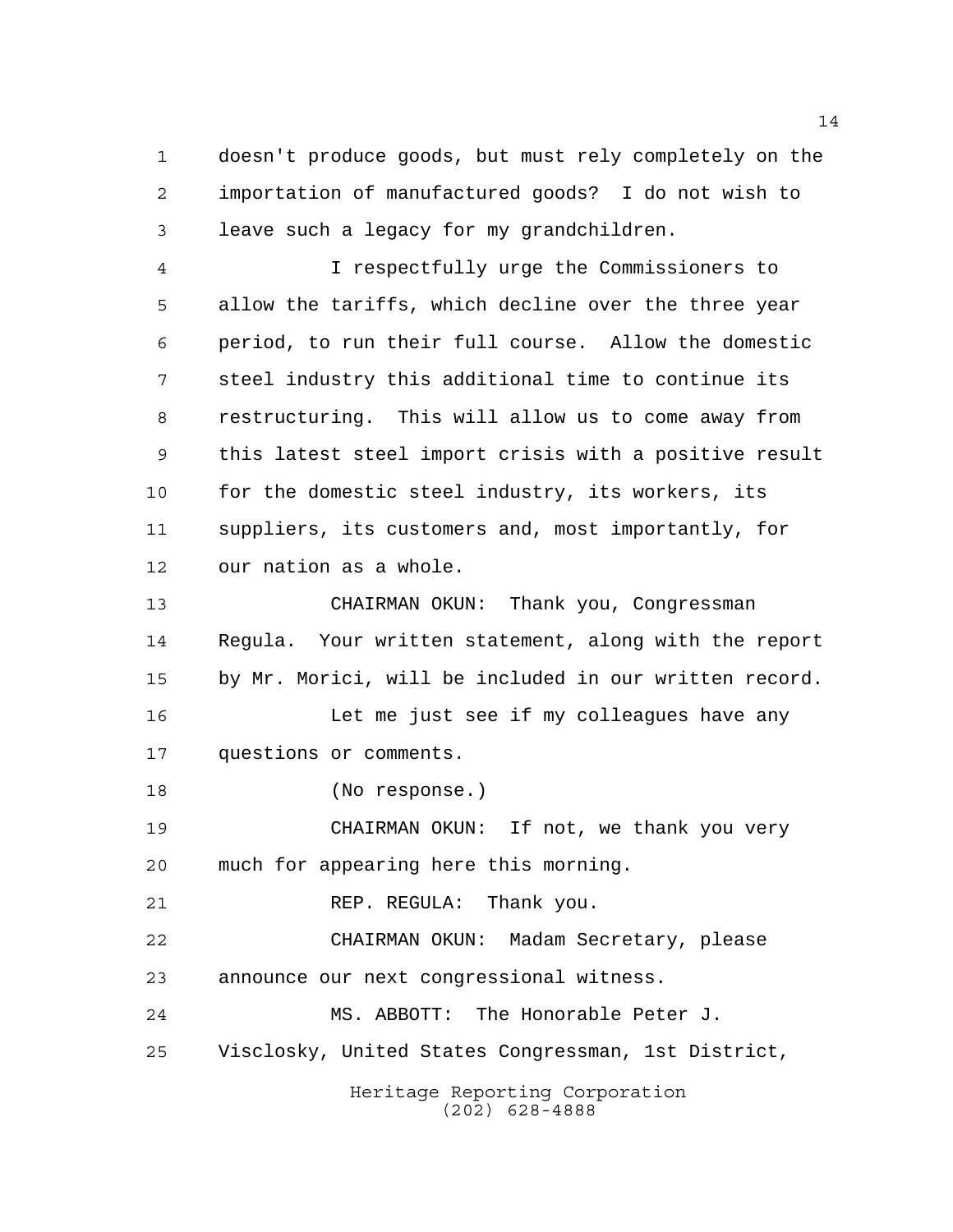State of Indiana.

| 2  | CHAIRMAN OKUN: Good morning, and welcome                |
|----|---------------------------------------------------------|
| 3  | Make sure your microphone is on. There you go.<br>back. |
| 4  | REP. VISCLOSKY: You would think I would get             |
| 5  | the microphone right by now.                            |
| 6  | Madam Chair and members of the Commission,              |
| 7  | it is good to be back. Since this is the first of a     |
| 8  | series of four appearances I will make before you this  |
| 9  | month, I would want to set my remarks in context.       |
| 10 | Chairman Regula, my good friend and someone             |
| 11 | I have a deep respect for, mentioned the decline in     |
| 12 | manufacturing in the United States. I would add to      |
| 13 | that and suggest that I think we have a collapse in     |
| 14 | manufacturing, but it is not your responsibility under  |
| 15 | the law to stop that collapse. There is a natural       |
| 16 | evolution in society, in the economy, and certainly     |
| 17 | the world we are talking about today is different than  |
| 18 | the last time I testified before you.                   |
| 19 | There is always going to be natural change              |
| 20 | in manufacturing and other sectors of the economy. I    |
| 21 | think collectively as government officials, our         |
| 22 | responsibility is to make sure that it is natural and   |
| 23 | that unnatural circumstances and arbitrary actions do   |
| 24 | not aggravate that to the detriment of the citizens     |
| 25 | that we represent.                                      |
|    | Heritage Reporting Corporation                          |

(202) 628-4888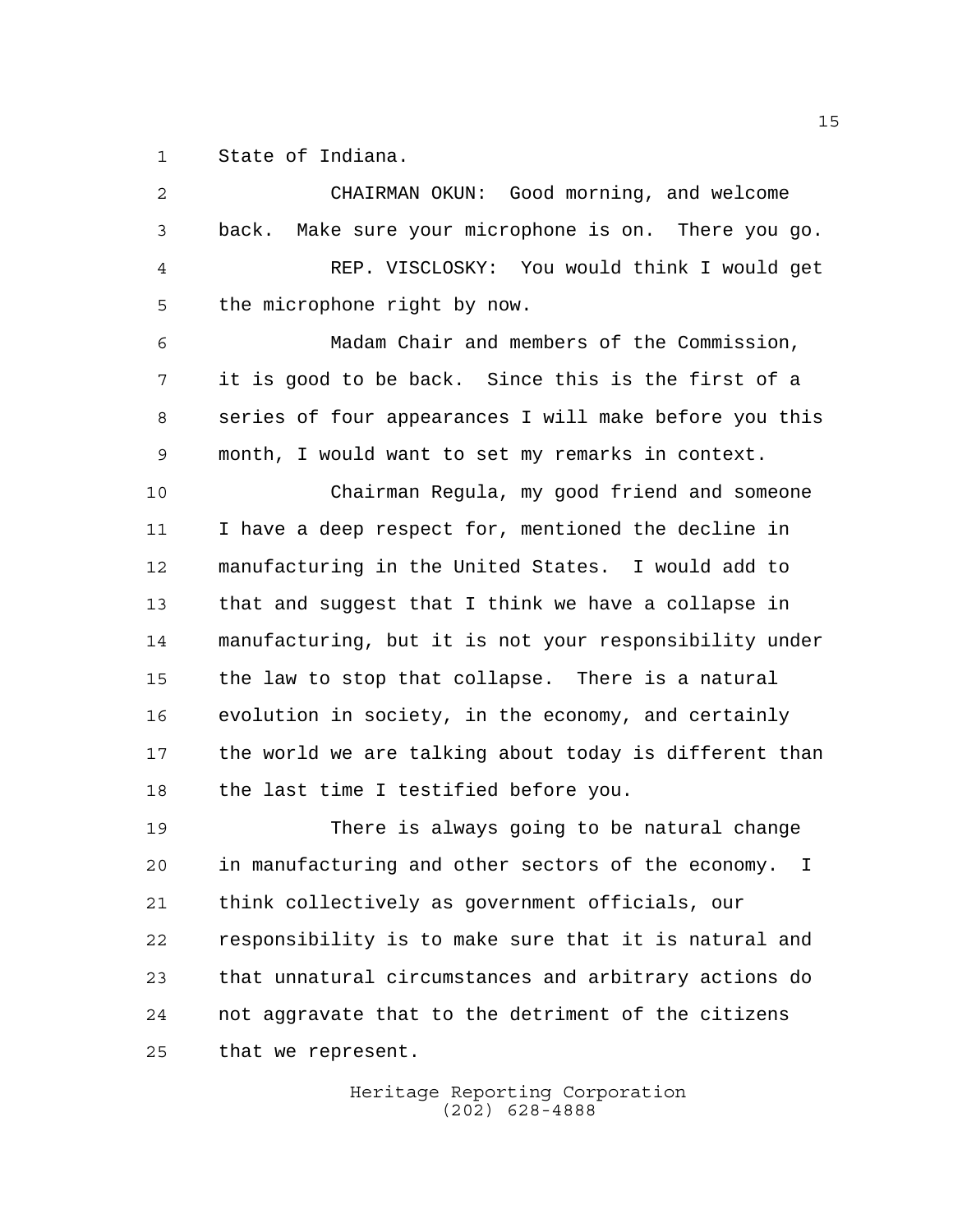I certainly do appreciate that you have undertaken the Section 201 review hearings, and I would begin by saying that as a result of the Section 201 relief that President Bush put in place we are seeing improvements and restructuring in the domestic steel industry. I do believe that we need to maintain that relief in place for the full three period of time.

 I visited a number of shops at the former Bethlehem Steel facility now owned by ISG in Burns Harbor Wednesday a week ago. I worked a plant gate in Gary, Indiana, at a USX facility on Monday of this week, and I can tell you firsthand that restructuring in the domestic steel industry is not yet complete. For those who still have employment in the industry, people are scared to death.

 As far as stainless steel products, I do think it is also important to keep perspective when evaluating the Section 201 relief. The initial relief provided to stainless steel products was substantially lower than to other types of steel. Stainless steel bar and rod imports were subject to tariffs as low as half of those placed on carbon steel products, and stainless steel wire imports were subject to tariffs roughly a quarter of those on carbon imports.

> Heritage Reporting Corporation (202) 628-4888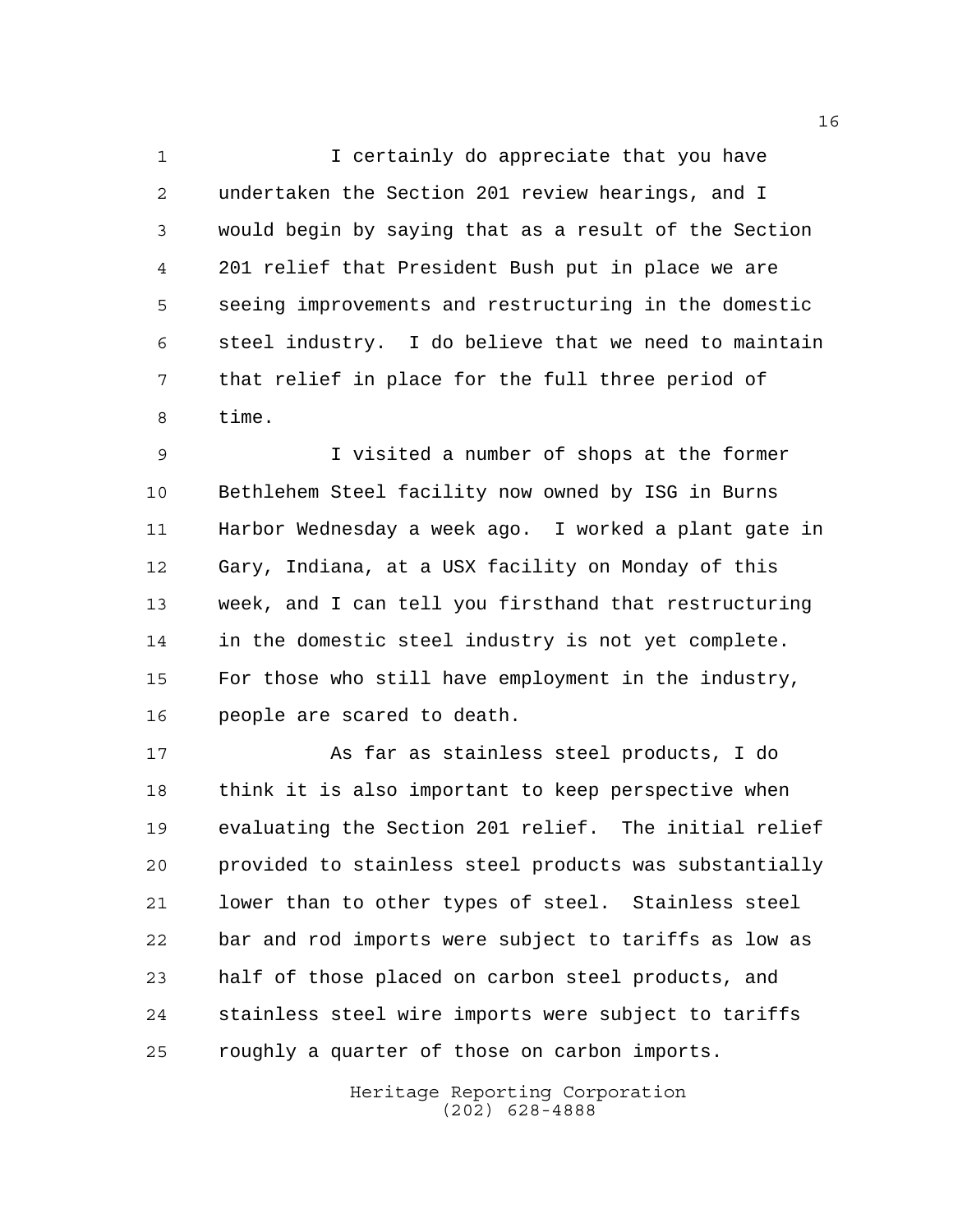Secondly, stainless steel imports, especially from the country of India, continue to surge and would be overwhelming without any import relief. For example, stainless steel bar from India has increased from 3,384 short tons in March of 2001 to 21,484 short tons in March of this year, an increase of over 460 percent.

 Likewise, stainless steel wire from India has increased from 2,843 short tons to 7,036 short tons over the same time period. Despite this disadvantage, stainless steel producers have done their best to use the tariffs to stabilize their sector of the industry, but we continue to see underused production facilities, reductions in employment and declining profitability.

 I do not have any of these facilities in my congressional district, but there was one in Fort Wayne, Indiana, owned by Slater Steel. That melt shop was closed in April of 2001, and just last month the entire company filed for bankruptcy, so problems clearly remain.

 I would again reiterate that I think it is important to maintain 201 relief to allow the industry to continue that generation of investment that they have been making. I think premature termination would

> Heritage Reporting Corporation (202) 628-4888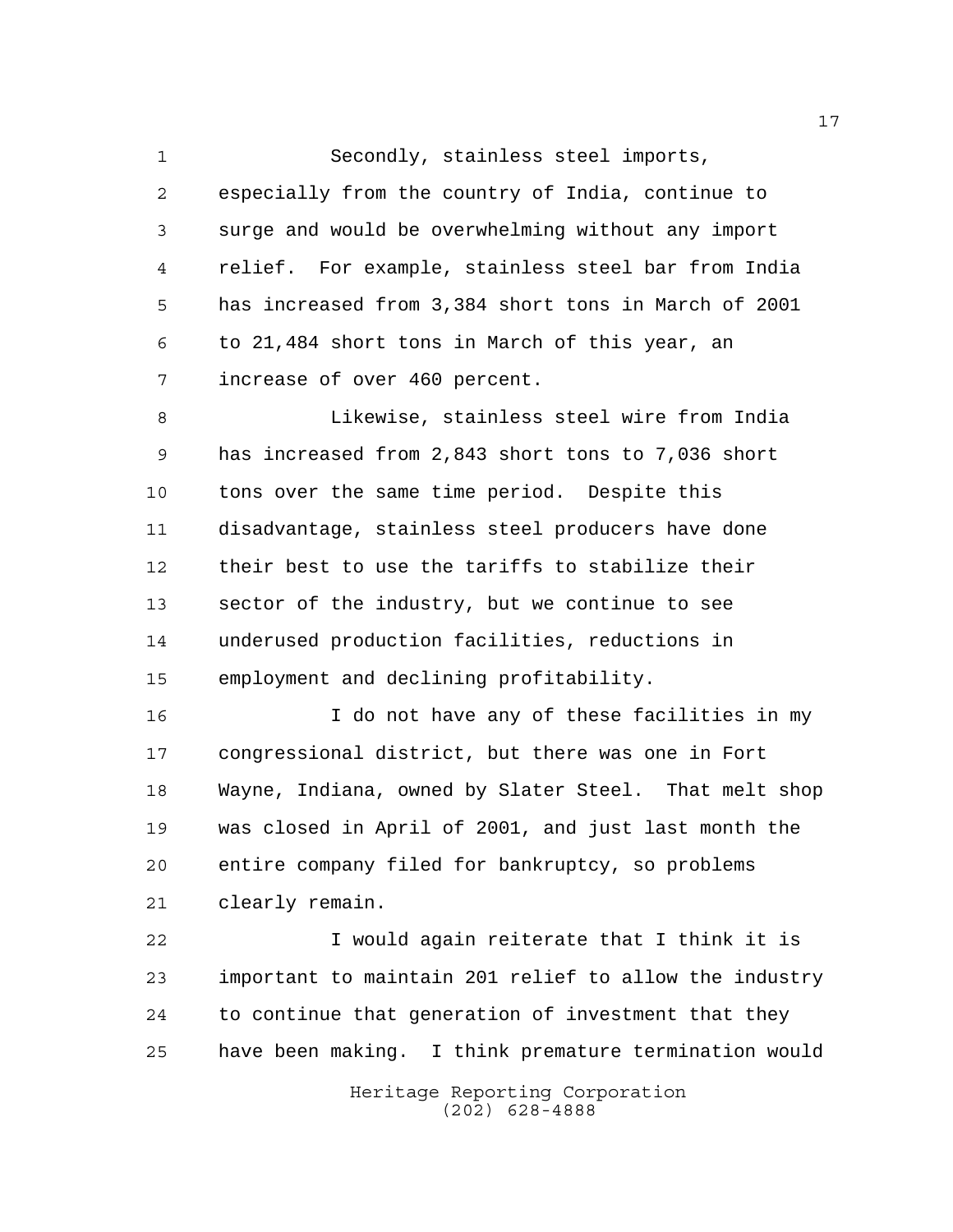Heritage Reporting Corporation (202) 628-4888 only accentuate the industry's financial losses. It would make it more difficult for the domestic industry to increase sales, and it would delay and make more difficult the implementation of additional capital expenditures to improve the domestic industry and their position. Again, I do appreciate the courtesy you've extended to me today to testify before you. CHAIRMAN OKUN: Thank you very much. Your written testimony will be included in our record as a whole. 12 Let me see if my colleagues have questions or comments? (No response.) REP. VISCLOSKY: Thank you very much. CHAIRMAN OKUN: Thank you very much, and we look forward to seeing you again. Madam Secretary, please announce the first panel. MS. ABBOTT: Opening remarks on behalf of the domestic producers will be made by David A. Hartquist, Collier Shannon Scott. CHAIRMAN OKUN: Good morning, Mr. Hartquist. MR. HARTQUIST: Good morning, Madam Chairman and members of the Commission and staff. I am David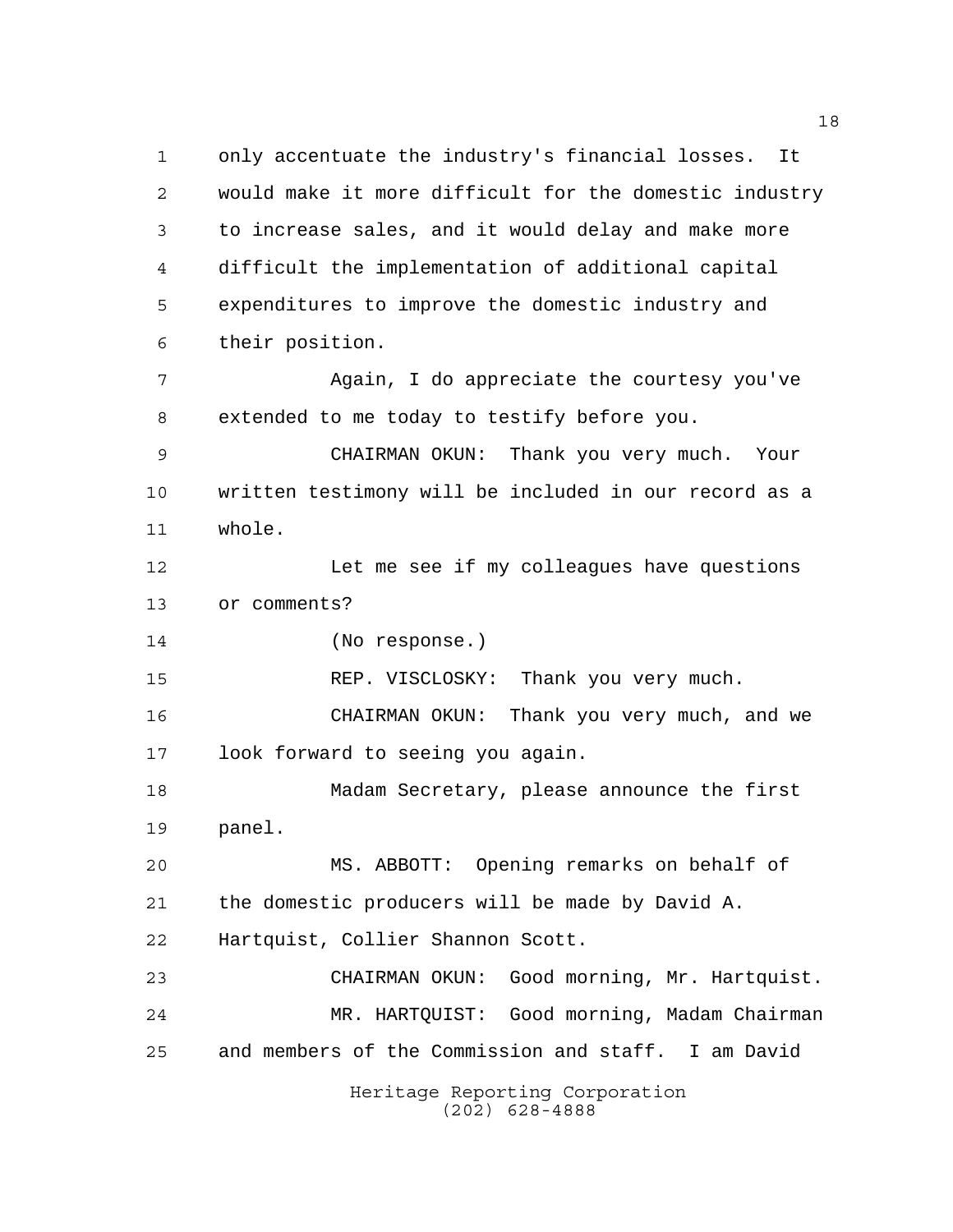A. Hartquist of Collier Shannon Scott representing the domestic industry today.

 Our members fully support the President's steel program and have from the beginning. The Specialty Steel Industry of North America, or SSINA, our trade association, has long pursued an international steel subsidies agreement such as that which is now being negotiated among over 40 countries in the OECD process in Paris; in fact, with additional negotiations next week.

 While we may disagree today with our European colleagues who will be testifying on the Respondents' side on the 201 program, we've worked very closely with them, their trade association, EUROFER, for probably 20 years in trying to develop a steel subsidies agreement.

 The legal issue that we're going to be discussing today is whether the domestic industry has made a positive adjustment to import competition. Unequivocally in terms of stainless the answer is yes, and your questionnaire responses I think clearly indicate that. We nevertheless need the full year term that was provided by the President.

 As you may remember, during the 201 process we took a position somewhat different from the rest of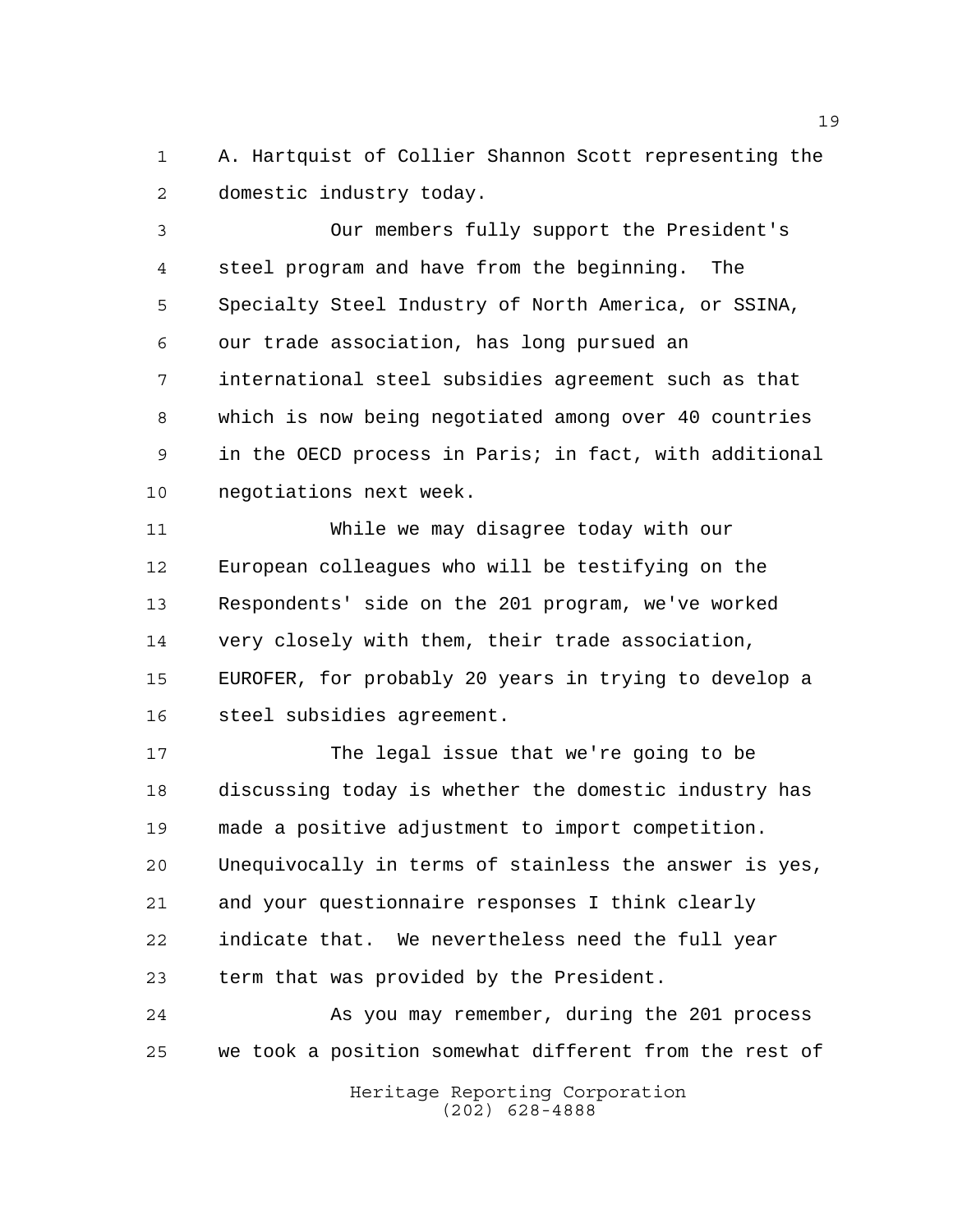the steel industry in that we requested three years of relief instead of four years in part because we recognized that the job wouldn't be done in less than three years, couldn't be done in less than three years, but the President, in his wisdom, gave us three years and one day, so here we are for the midterm review process.

 Domestic stainless producers initially were hopeful that the 201 relief would spur a quick recovery from the serious injury they were suffering, but they have yet to see significant improvement in their operations. Notwithstanding the declines in import volumes from foreign producers that are covered by the program, this lack of improvement has occurred despite significant increases in productivity by domestic producers and other efforts to adjust to import competition.

 Several factors have led to the current situation. First, as Congressman Visclosky just indicated, the relief provided to the stainless sector was considerably less than that, about half that provided to the carbon steel industry. Second, there's been a meteoric rise, and you'll hear a lot about this today, in low-priced imports of stainless steel products from countries not covered by the 201

> Heritage Reporting Corporation (202) 628-4888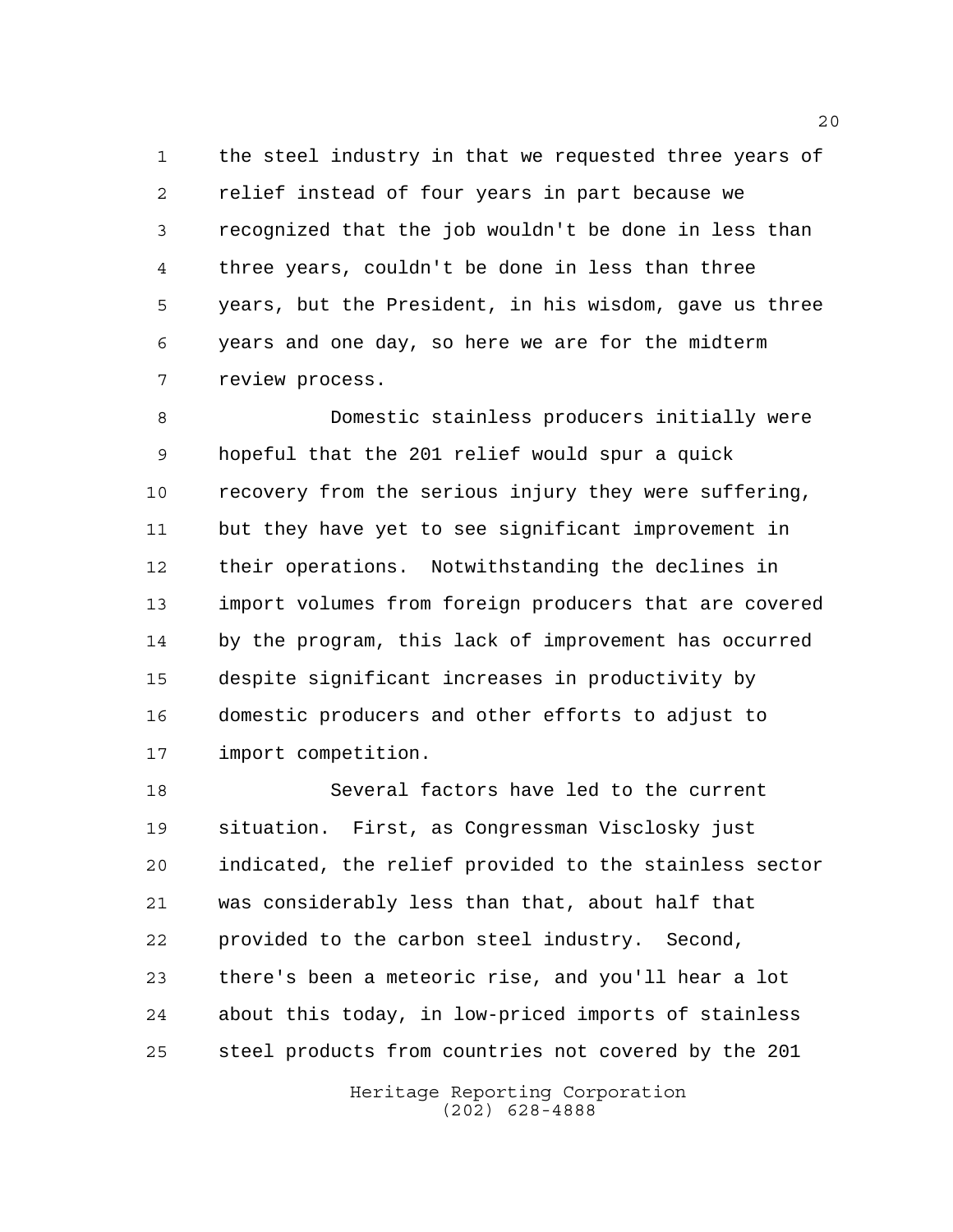program, particularly from India.

 Stainless bar imports from India have surged by 460 percent since the imposition of the relief, and stainless wire imports have increased by about 150 percent since March of 2002. Not only has the sheer volume of these imports taken critical sales away from domestic producers, but the prices have undersold U.S. producers by significant margins, thereby depressing prices generally in the marketplace. Unlike other segments of the industry that are going to be appearing before you in the coming weeks, stainless producers, long product producers, really have experienced little relief; no relief on the price side. Average pricing is down from where it was in 2002. Interestingly, you heard no complaints from anyone about stainless pricing during your recent Section 332 hearing. We didn't even request an opportunity to testify because we knew no one would be griping about pricing in the stainless steel or availability in the stainless steel sector. Thirdly, effective relief has been delayed in part because of product specific exclusions that have been granted to foreign producers over objections of domestic companies, and we hope that that issue can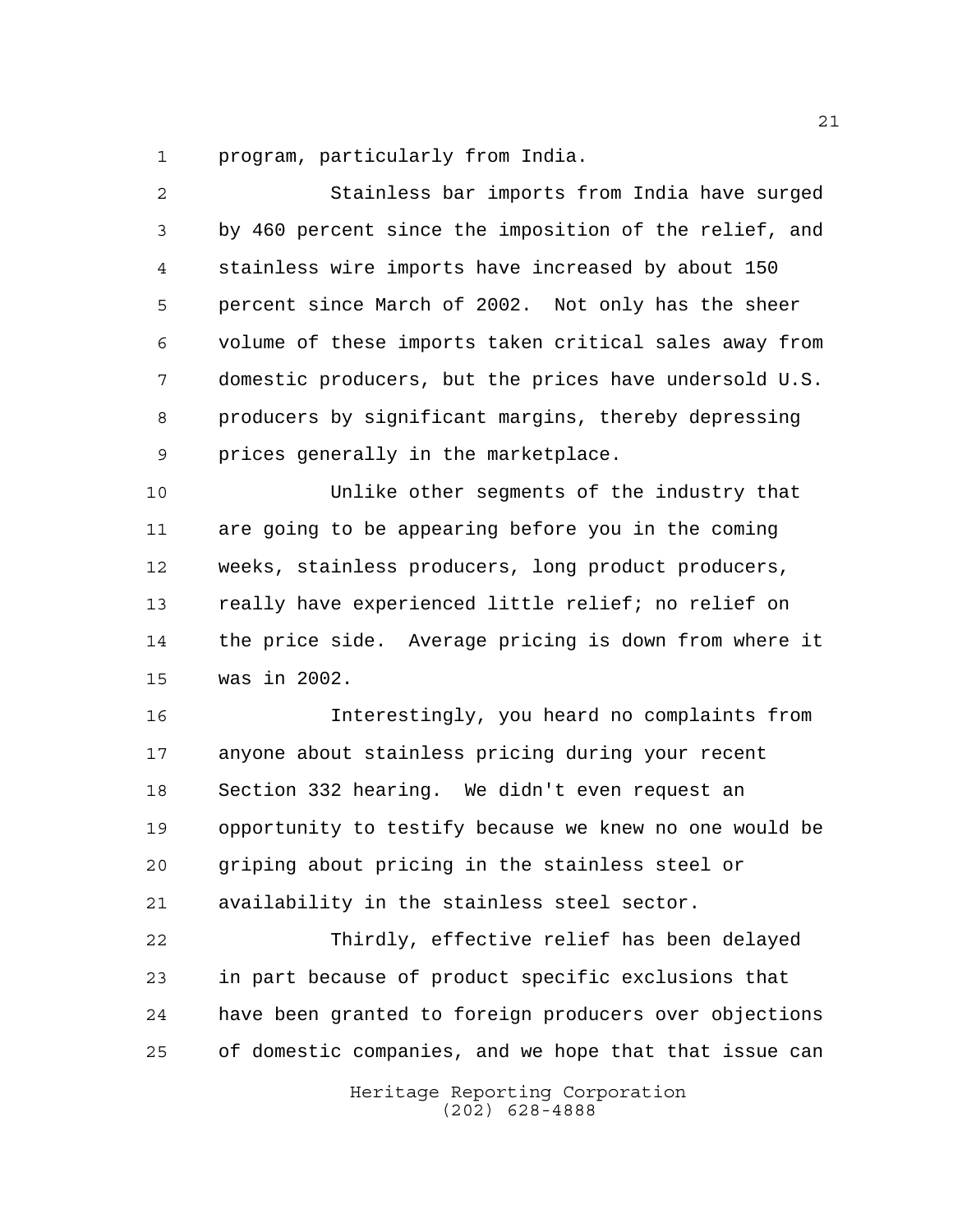be revisited because we certainly can and do produce many of the critical products that were excluded in the exclusion process.

 You're going to hear about the economic conditions today in the industry. The market in stainless essentially is in the doldrums. It's the worst many people have seen, and I've had many of our clients who have been in this business for 30 years say they've never seen conditions worse than they are today.

 It's a very difficult situation that we find ourselves in. The companies have not been able to generate the profits that they hoped that they would during this import adjustment period. They need the full year period of relief.

Thank you very much.

CHAIRMAN OKUN: Thank you.

 MS. ABBOTT: Opening remarks on behalf of the Respondents will be made by Charles H. Blum, International Advisory Services Group.

 CHAIRMAN OKUN: Good morning, Mr. Blum. MR. BLUM: Good morning. I think you know who I am.

 I actually find a lot to agree with what Mr. Hartquist has said, and it is true that we have shared

> Heritage Reporting Corporation (202) 628-4888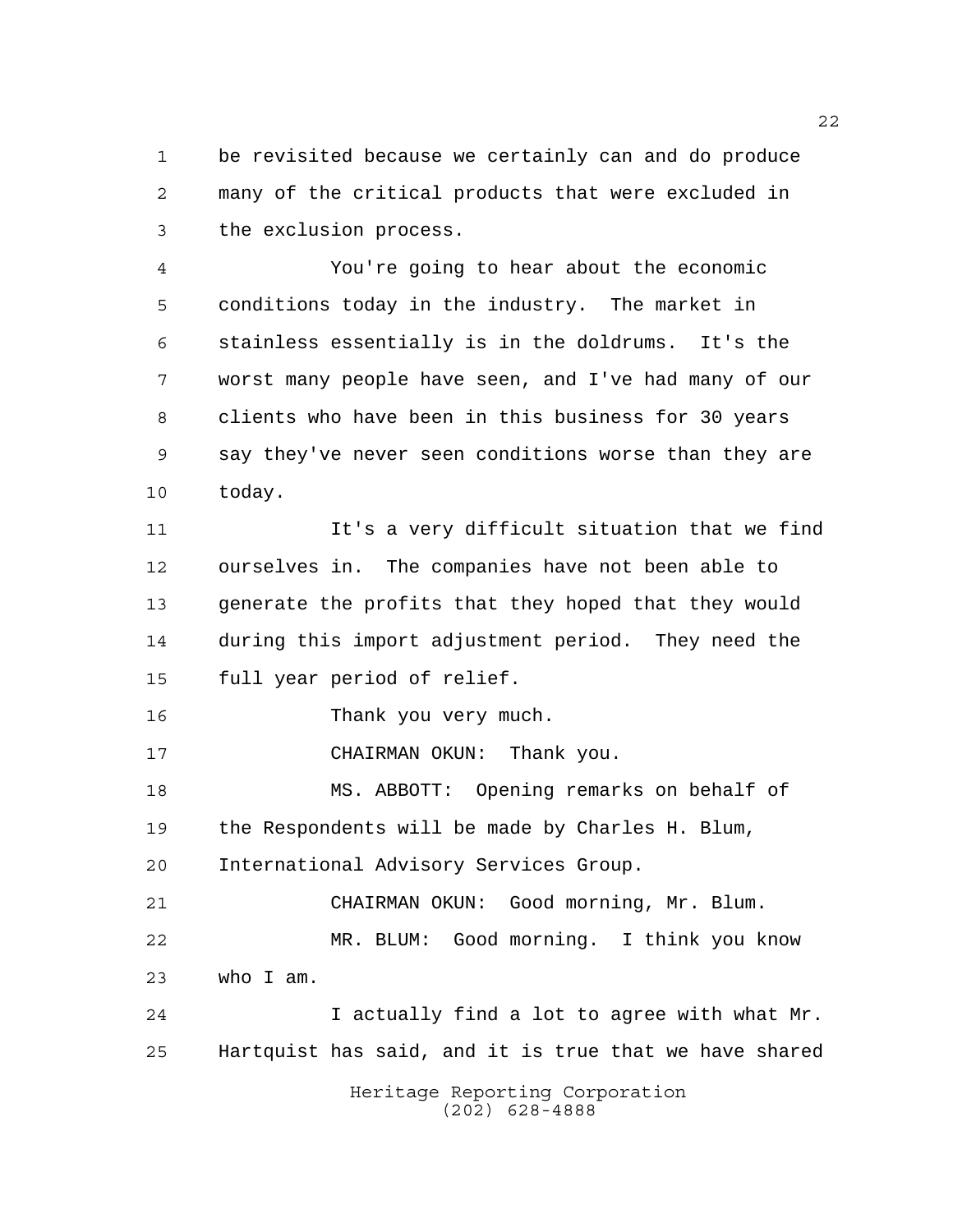for a long time a common conviction that the global stainless industry needs a new set of rules to deal with a lot of long-standing problems, but the issue here today for this midterm review is, first, the adequacy of the adjustment effort made by each of the 14 industries involved in the review and, second, the likelihood that continuation of the Section 201 measures will facilitate further adjustment by each industry, and that is adjustment to import competition.

 The President's aim in taking this action was to give each of the 14 steel industries a chance to make changes that would improve their competitiveness for the long run. There was no guarantee of success, but only of the opportunity to make needed changes and to do so without delay. The mere fact of the review implies that these measures could be terminated at any time after the review, so there's no reason for anyone to wait to make changes.

 For this hearing today, the specific questions are have the U.S. producers of stainless steel taken steps to improve their long run competitiveness, and will continuation of this relief remedy existing problems that will hinder the industry's ability to compete in the future.

> Heritage Reporting Corporation (202) 628-4888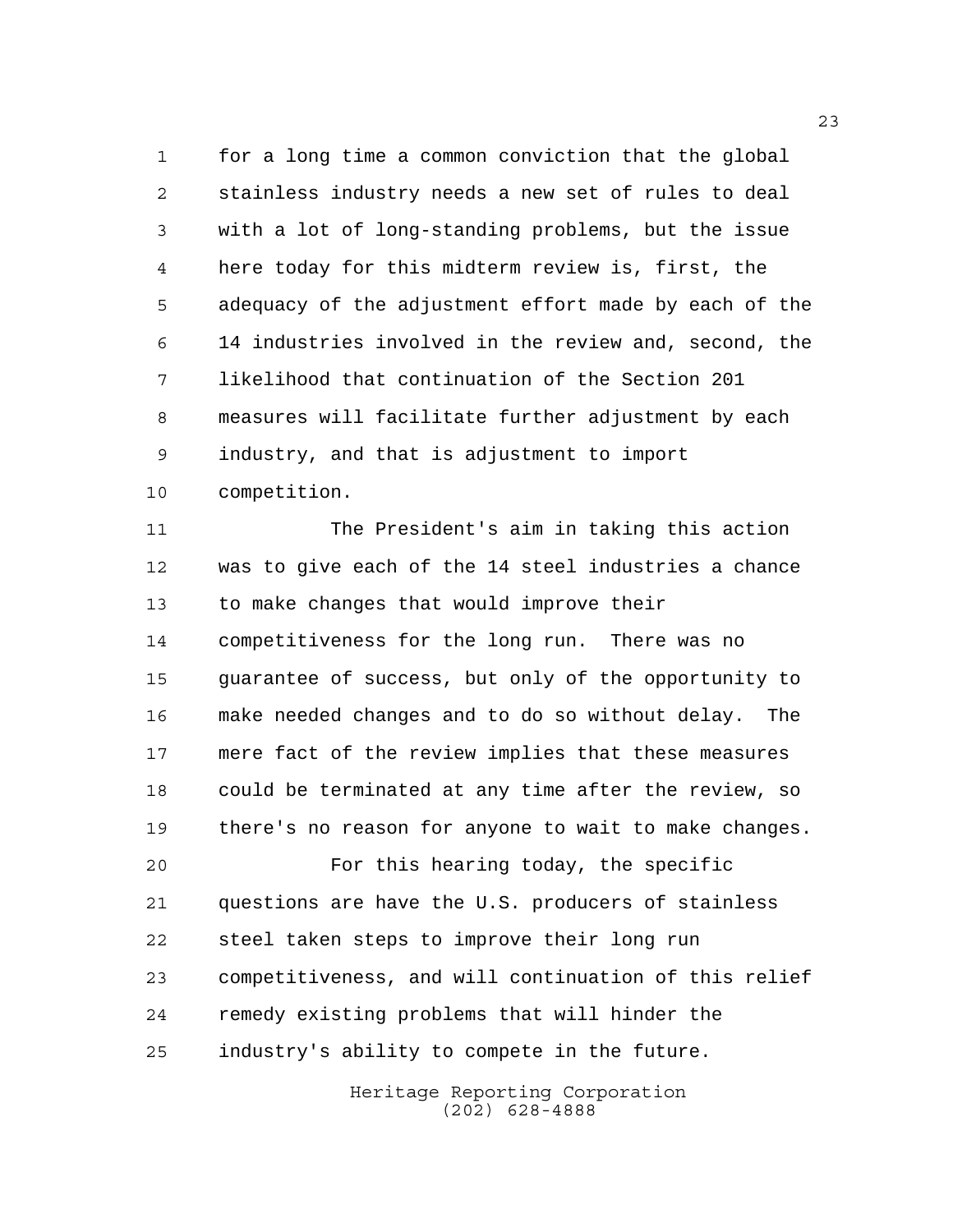Heritage Reporting Corporation (202) 628-4888 Our answer to the first question is yes. The data show that the industry has taken a number of effective steps to enhance its competitiveness, including a substantial increase in state-of-the-art capacity in stainless bars, rods and wire. Our answer to the second question is no. Further relief will only serve to sustain marginal producers to the detriment of the stronger firms within the industry. 10 Thank you very much. CHAIRMAN OKUN: Thank you very much. 12 Now, Madam Secretary, if you would announce the first panel? MS. ABBOTT: If the first panel, the domestic producers, would please come forward? All members have been sworn. (Members sworn.) CHAIRMAN OKUN: Mr. Hartquist, it looks like everyone on your panel has been seated. You may proceed when you're ready. MR. HARTQUIST: Thank you, Madam Chairman. I can't resist commenting about Charlie Blum's opening remarks because many of us remember that about 20 years ago when Charlie worked for the U.S. Trade Representative's Office he designed a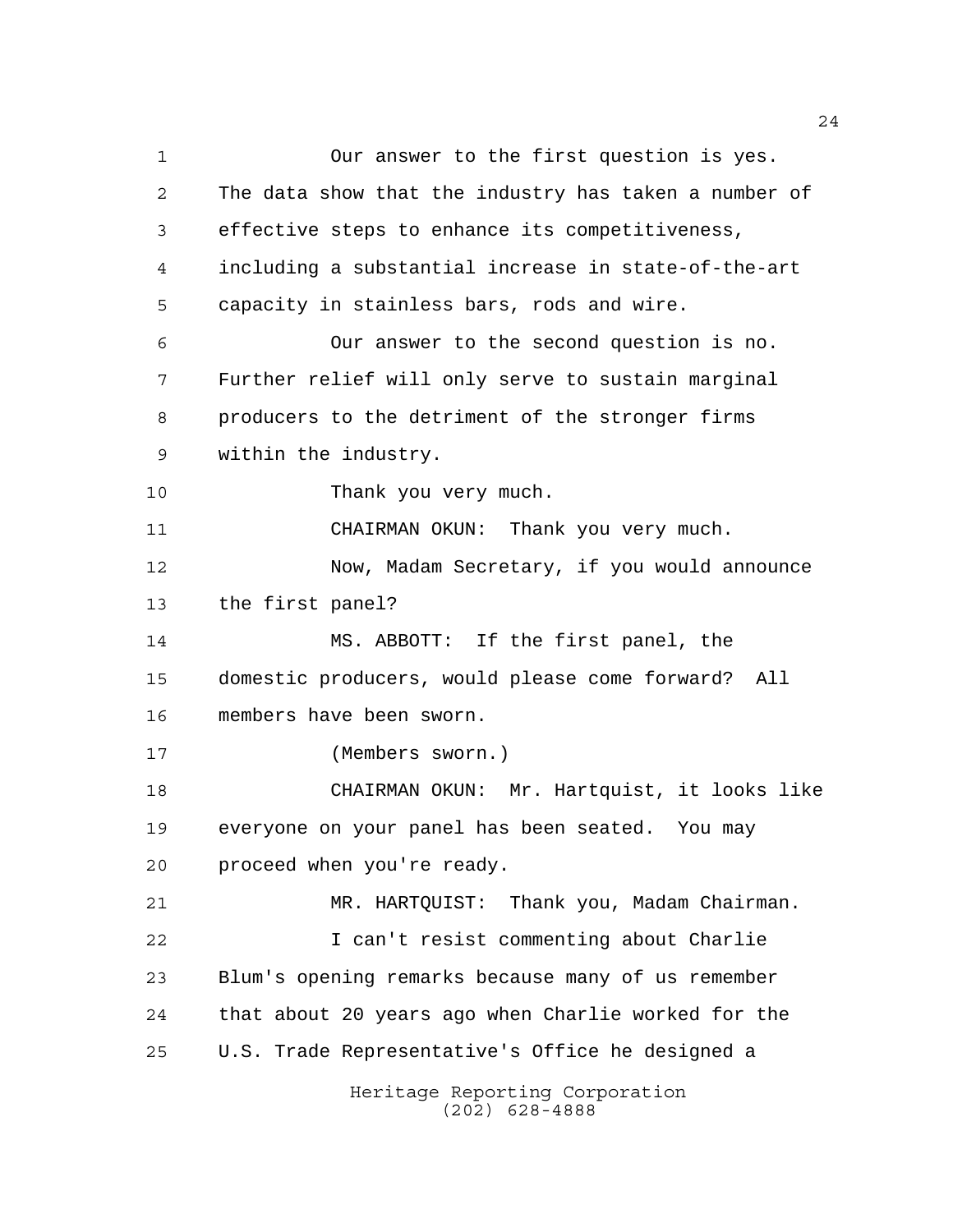program at that time, part of a 201 import relief program, that was very much like what we have today under President Bush.

 Unfortunately, the other legs to that program weren't carried out at that time. If they had been and his recommendations had been adopted by the Administration at that time, we might not be here today because it would be a different world I think in steel trade.

 We have great respect for him. As I say, while we disagree today, I think we share a common view of the things that need to be done to fix the problems in steel trade.

 Again, I am David Hartquist of Collier Shannon Scott. With me today are Larry Lasoff and Grace Kim of my firm; Dr. Patrick Magrath and Brad Hudgens of Georgetown Economic Services, economic consultants to the domestic industry.

 Today you're going to hear from several industry witnesses about how current economic conditions, as well as new sources of imports and certain exclusions, have undermined their ability to fully recover under the current 201 program.

Heritage Reporting Corporation You'll hear testimony regarding the positive adjustments domestic producers have made in efforts to

(202) 628-4888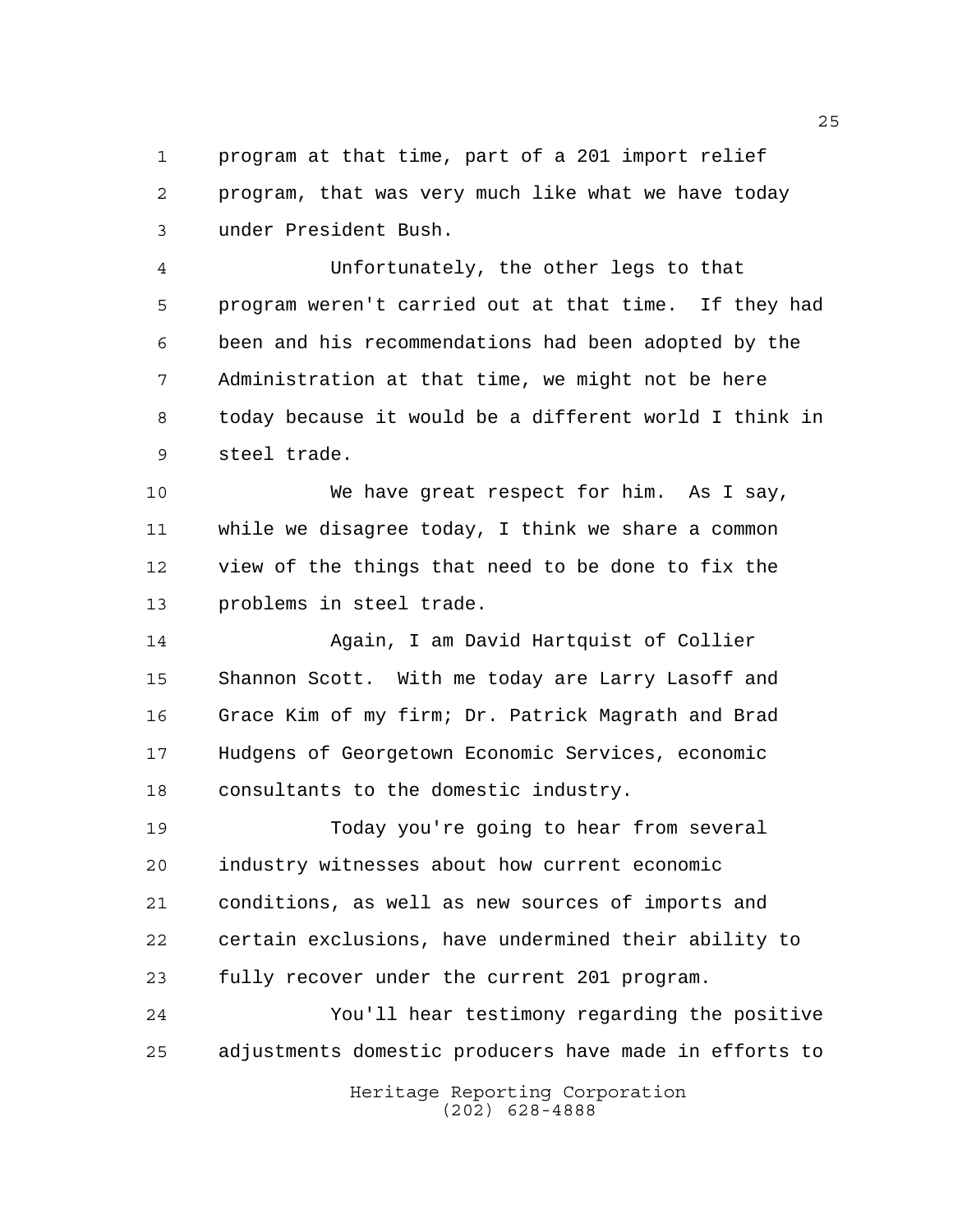continue to be competitive with imports. By the way, you'll hear a common refrain through the testimony today about our continuing competitiveness, because we have always felt that the domestic industry has been competitive with imports and remains competitive with imports and has made investments to stay up-to-date, but it's a constant problem, and we need to try to stay ahead of the ball game here.

 You're going to hear this morning from Michael L. Shor, Senior Vice President of Carpenter Technology Corporation; Daniel M. Anderson, Vice President of Sales and Marketing at Slater Steels Corporation.

 One amendment to Congressman Visclosky's testimony. He indicated that there used to be a Slater Steel in Fort Wayne. They're still very much there, although they are in bankruptcy proceedings at the moment. They did shut down their melt shop, but the rest of their operations remain intact, and Slater is still very much a domestic producer of stainless steel long products.

 John H. Simmons, Manager of Marketing and Product Development at Electralloy; and industry consultant Ed Blot of Ed Blot & Associates, who you've heard from in previous hearings.

> Heritage Reporting Corporation (202) 628-4888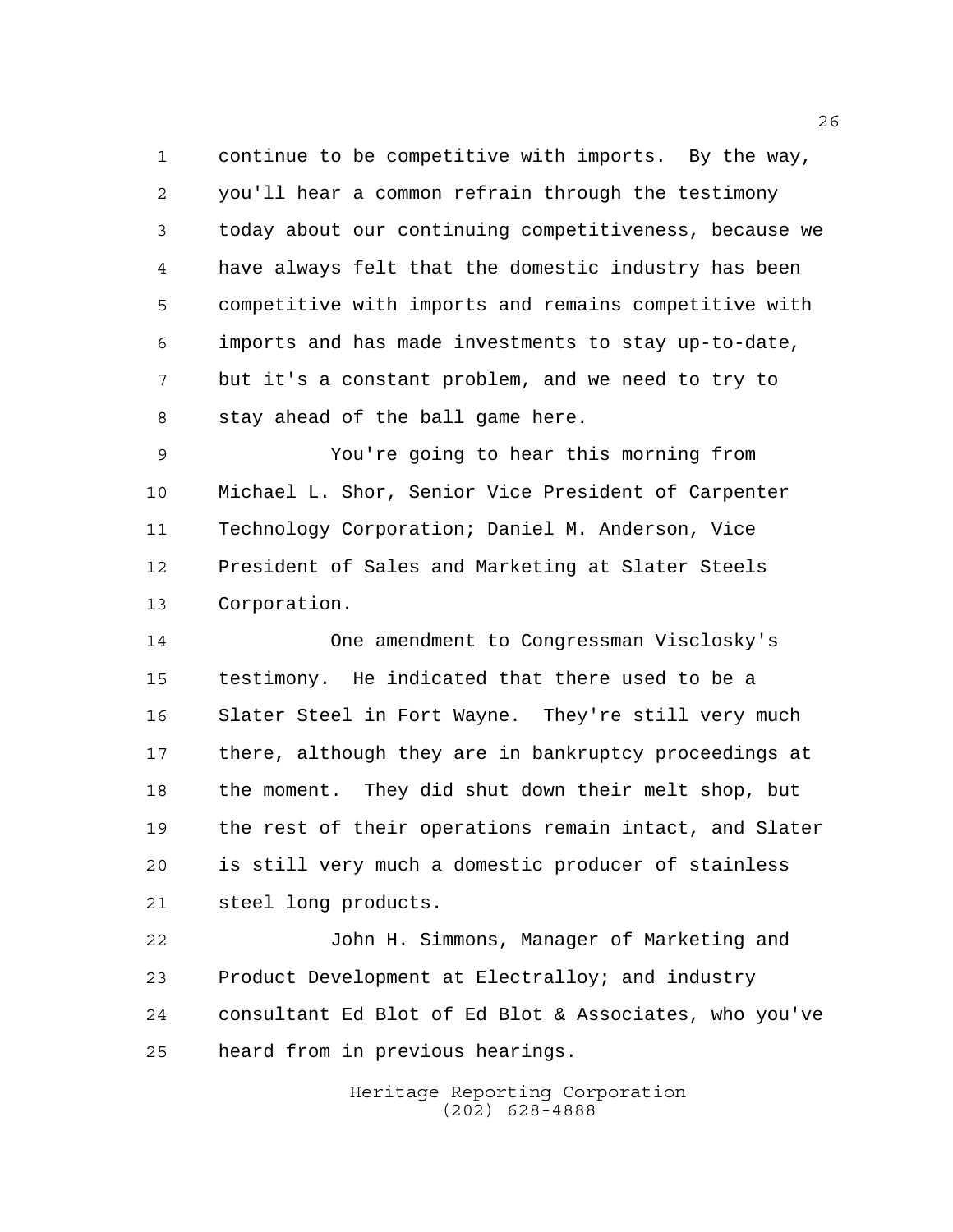Following Mr. Blot you'll hear from Dr. Magrath, who will review the economic data and address claims made by Respondents in their prehearing brief. Then Larry Lasoff will present some brief legal testimony regarding the statutory framework for the investigation.

 We have with us other witnesses who will not be testifying today, but will be available to answer questions for you, including William Wellock, Manager of Consolidated Planning at Carpenter Technology Corporation, and Bill Pendleton, who you know very well from many investigations, previously the Director of Corporate Affairs for Carpenter Technology and now a consultant to the company.

 With that, with your permission we'll proceed with the testimony from Mr. Shor.

 MR. SHOR: Good morning, Madam Chairman and members of the Commission. My name is Michael L. Shor, and I'm the Senior Vice President of Carpenter Technology Corporation's Specialty Alloy Operations. Carpenter Technology Corporation is a major U.S. producer of specialty metals and other high performance materials, including stainless steel bar,

 stainless steel rod and stainless steel wire. I am here today on behalf of Carpenter and the other

> Heritage Reporting Corporation (202) 628-4888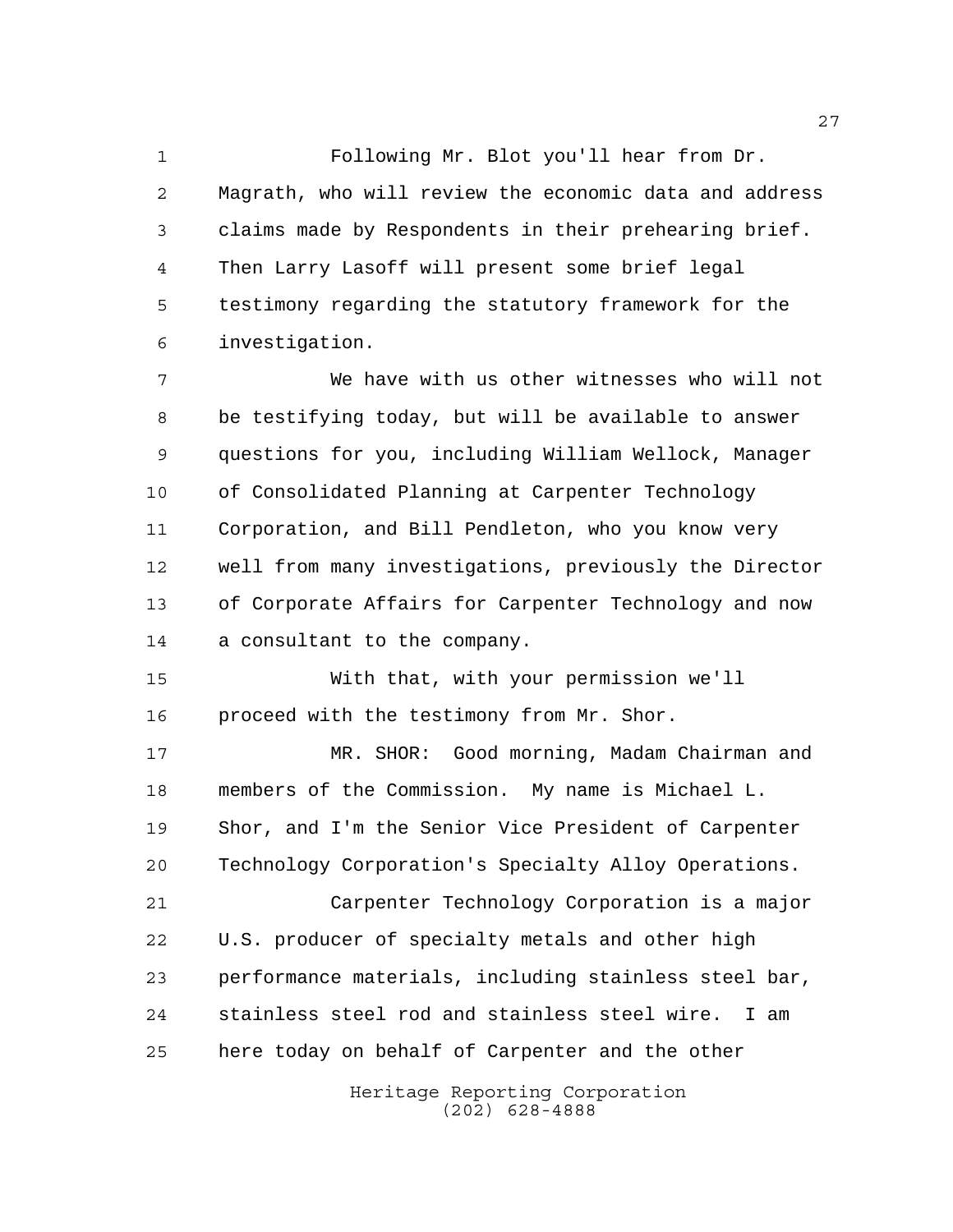domestic producers of stainless steel bar, rod and wire in support of the continuation of the President's program for the full three-year term.

 Our company and our industry have been hurt by imports leading to layoffs, job eliminations and historically low volumes. The stainless steel industry desperately needed a comprehensive relief package to allow the industry to gather itself, to make the necessary improvements to further strengthen our competitiveness and to better position ourselves to compete head-to-head with imports upon the statutory expiration of the relief program.

 When the President ordered relief for our industry, we were very hopeful that the relief would allow the domestic industry to accomplish three important goals. As the first goal, the domestic industry must be able to increase their production volume and recapture the market share it has lost to imports. Increasing production volumes will enable us to run our mills more efficiently and more cost effectively by permitting a more widespread absorption of the significant fixed costs associated with our industry.

 With respect to Carpenter, an increased sales volume will permit us to take full advantage of

Heritage Reporting Corporation (202) 628-4888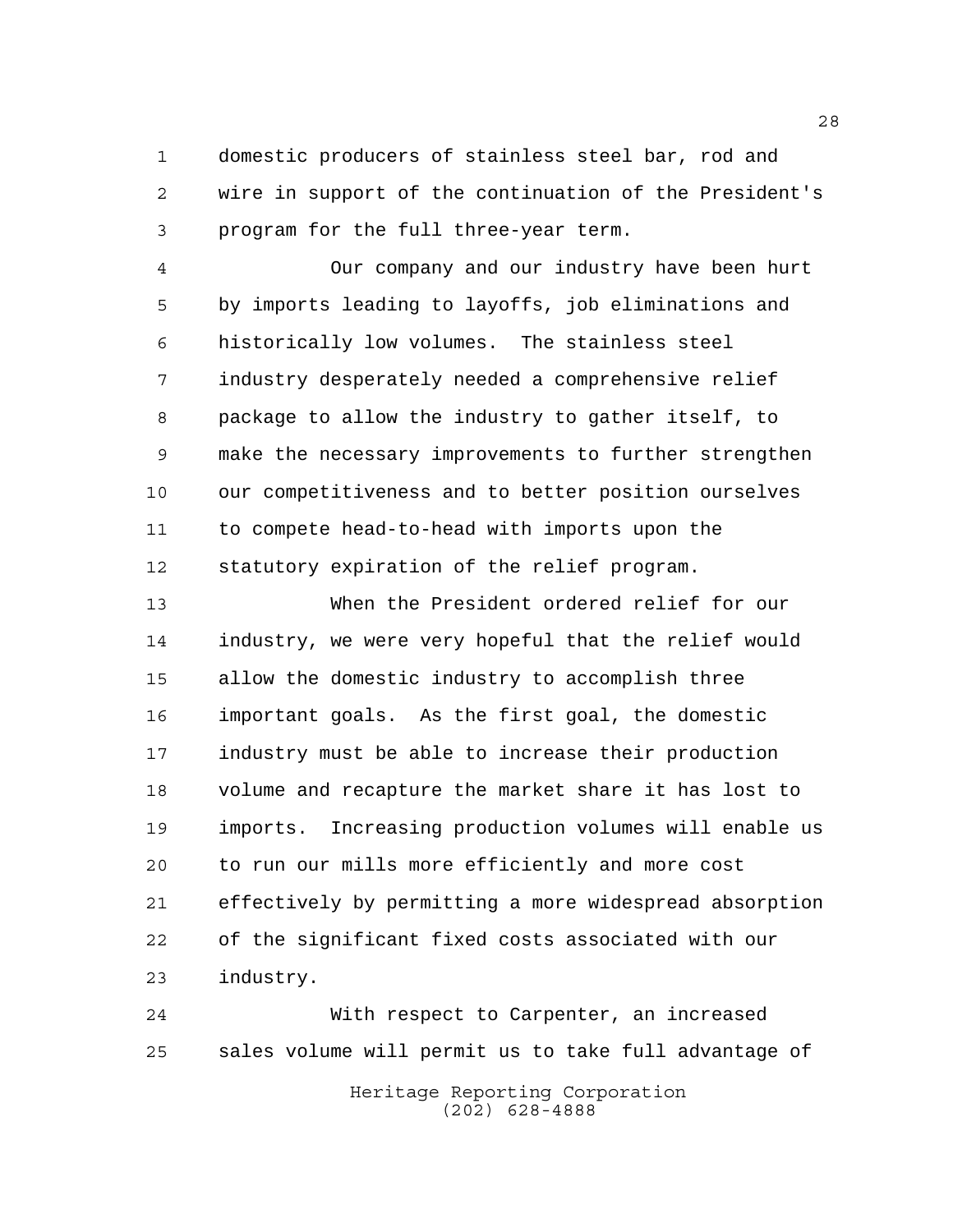these significant investments totaling more than \$500,000,000 that we have made in facilities and equipment between 1996 and 2000 prior to the initiation of the President's program.

 As the second goal, we need to restore prices for our stainless steel products that allow a fair return on our investments. We are very conscious, however, of the impact that price changes may have on our customers. We recognize that our ability to increase sales volumes is directly linked to our customers' willingness to purchase our products. Our goal is to produce and market stainless steel long products in a way that maximizes both our customers' and Carpenter's ability to grow and excel in the markets in which we operate.

 Finally, as a third goal, the domestic industry must return to profitability to generate the capital needed to pay for the investments that will keep domestic producers competitive in the future. In the case of Carpenter, we did make substantial investments in the late 1990s and early 2000. As is the case with any business, we need to realize a proper return on these investments.

 We are a little more than one year into the Section 201 import relief program. We have not yet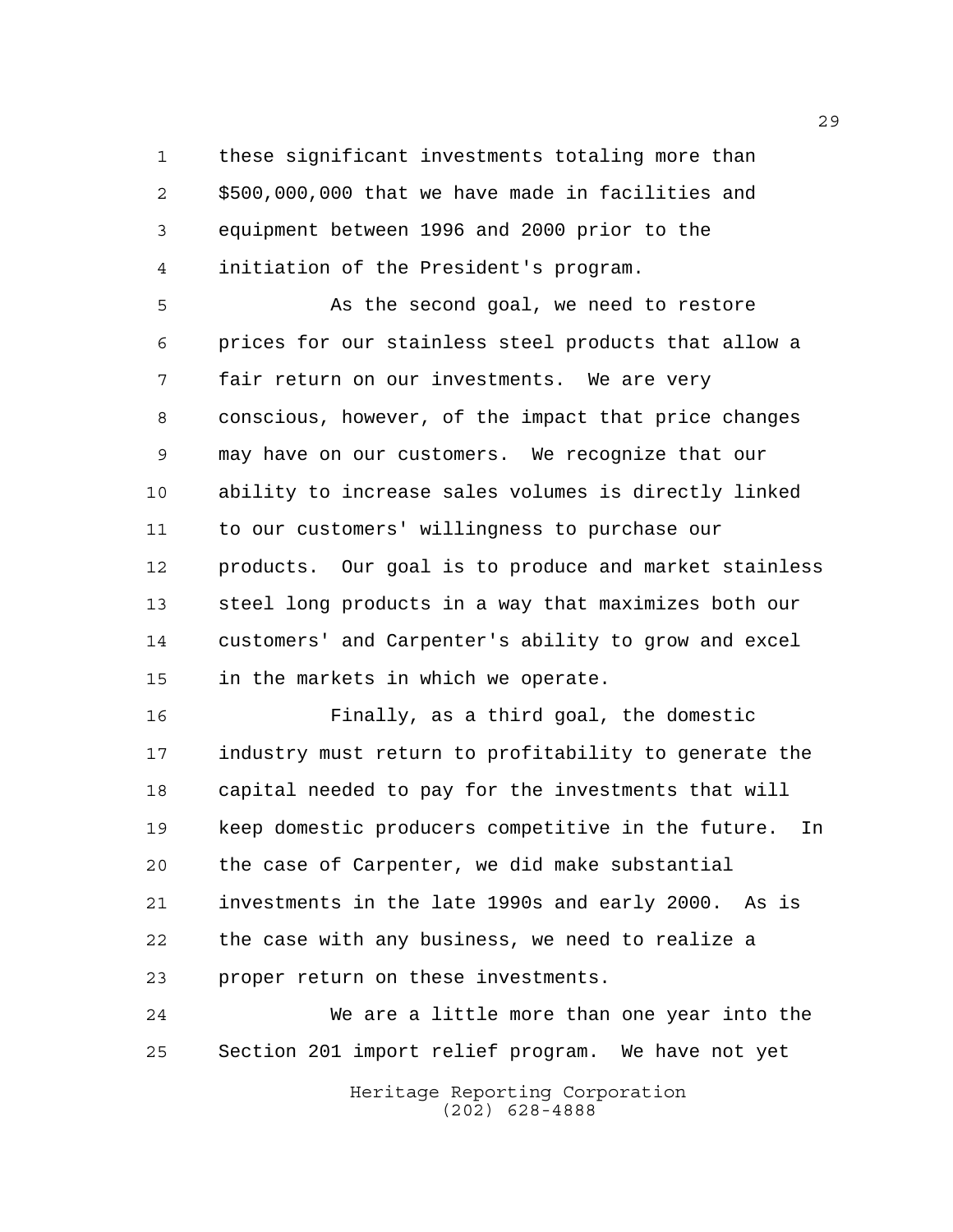seen the full benefits that we still hope we can

 realize by the end of the full term relief program, and we have not yet accomplished our three goals. In fact, Carpenter is currently facing some of the worst conditions we have ever experienced.

 For example, with respect to the first goal of increasing our volume, Carpenter has experienced declining production over the last three years. Our capacity utilization rates are at historically low levels. As I mentioned earlier, without a return to increased production levels and greater utilization of our capital equipment, we cannot operate at optimum efficiency.

 Consumption levels have declined, and imports still control more than 40 percent of the stainless bar market and 55 percent of the stainless rod market within the United States. These factors have impacted our workers. Our declining employment levels have reflected these downturns in production. Carpenter has been forced to lay off or eliminate the jobs of approximately 750 employees, which is 20 percent of our work force, in just the past year.

 Certainly we at Carpenter and the stainless steel long product industry as a whole have not returned to healthy conditions. Any early termination

> Heritage Reporting Corporation (202) 628-4888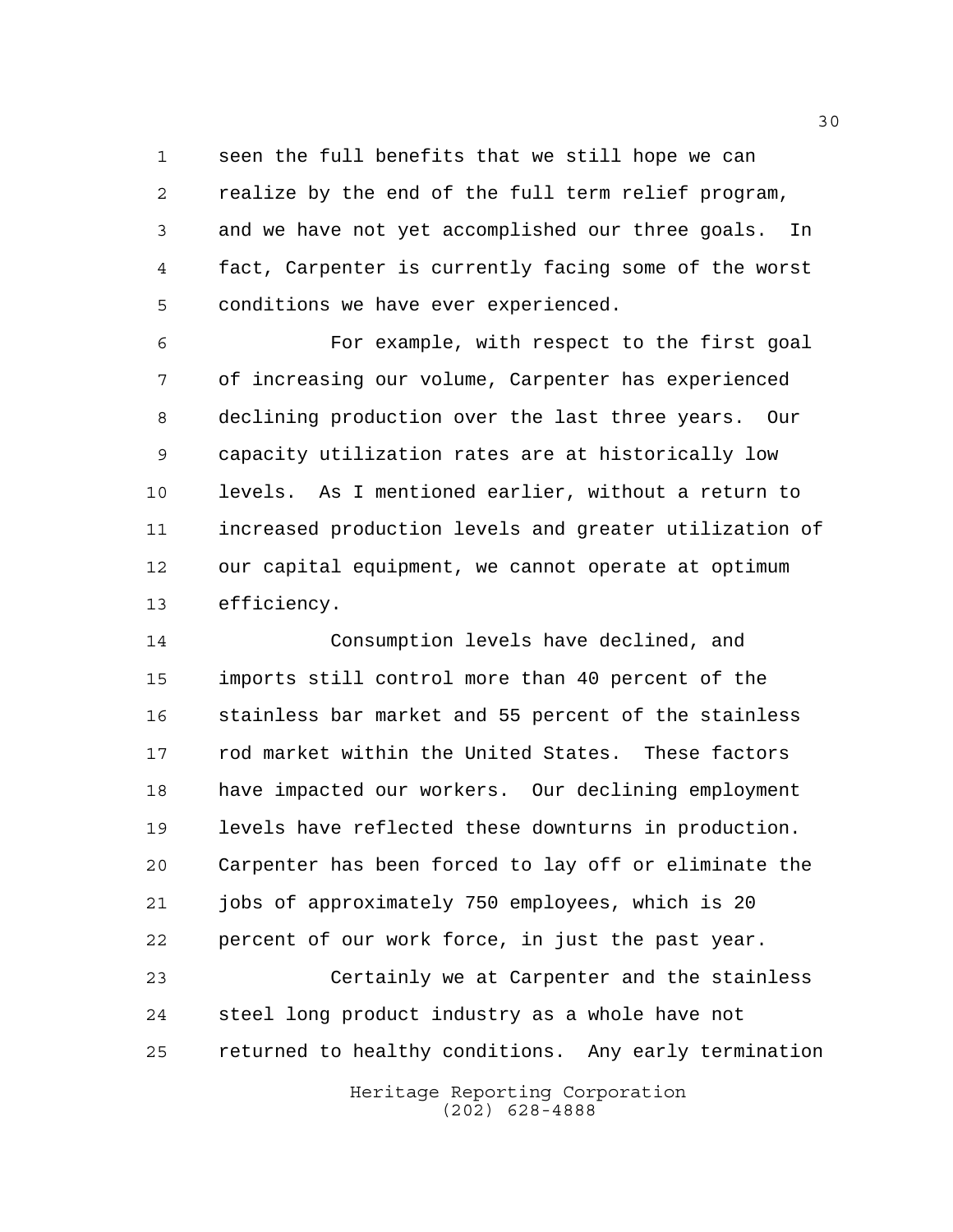of the relief program would only create more serious problems for our industry.

 We have also not seen any realization of our second goal, a shoring up of prices. In fact, as with our declines in production, capacity utilization rate and employment figures, pricing levels have also been very disappointing, particularly with respect to stainless steel bar and stainless steel rod.

 In fact, the average selling price of our stainless steel bar sales has declined nearly 10 percent over the last three years, and the average selling price of our stainless steel rod sales has declined nearly 20 percent over the same period. If we had not had the 201 relief in place, it is difficult to imagine what the current pricing levels would be.

 Finally, with respect to our third goal, increasing profits and a reasonable rate of return for our investments, our questionnaire response to the Commission again tells the story. Our operating results are still not providing an adequate return on our investment. In fact, Carpenter had its first operating loss in 114 years of operation in the 2002 fiscal year.

Heritage Reporting Corporation (202) 628-4888 Even with the 2001 program we have been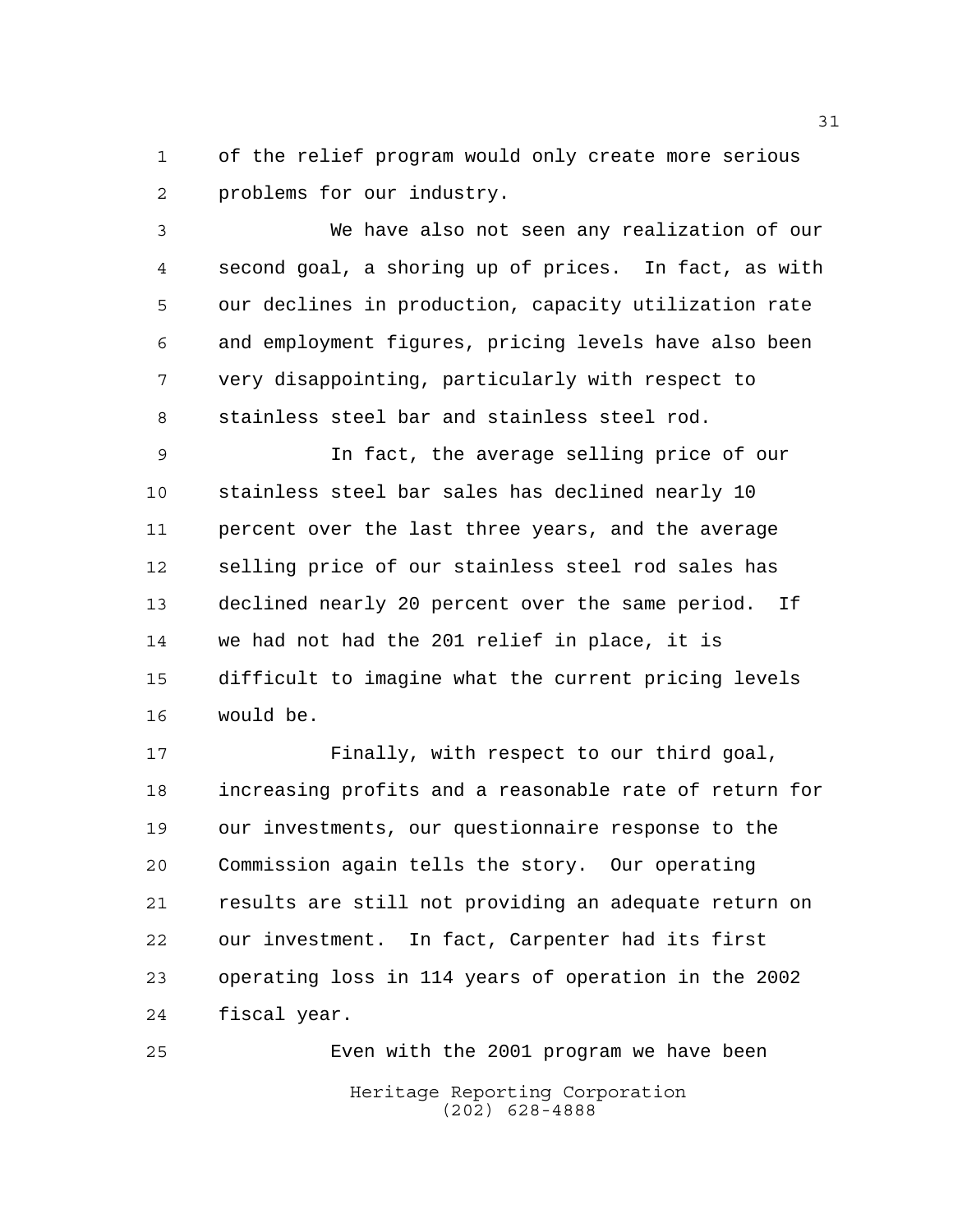struggling. Negative pricing trends exist in the marketplace, and capacity utilization in the stainless steel industry is lower than it was during the Section 201 investigation, but I can assure you that the conditions in our industry today would be significantly worse had we not received the relief. We need to continue the relief if we are to have any chance of reaching the three goals I just outlined.

 We have also been very mindful of our customers' needs through this time. We have worked with our customers and have agreed to product exclusions where they are appropriate. We have accommodated customers by agreeing to increase import volumes for certain products.

 On the other hand, however, we have also had to object to certain exclusion requests where they simply had no merit because Carpenter and other industry members already produce or definitely can produce the products. For example, one of the most important products for the industry is high performance machining bar.

 Despite our strenuous opposition to exclusion requests and our demonstration to the Administration that we produce huge quantities of these exact products and, quite frankly, could produce

> Heritage Reporting Corporation (202) 628-4888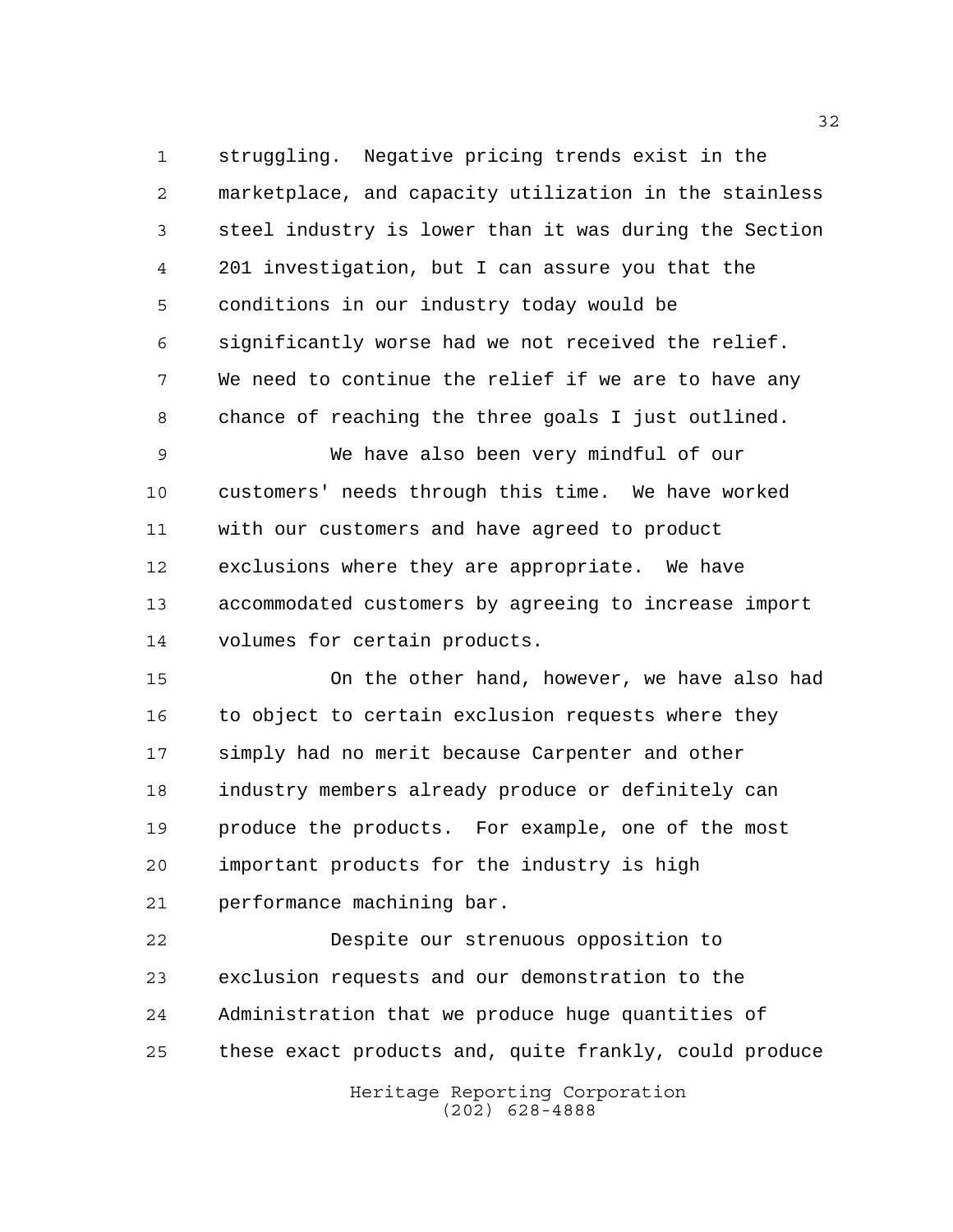much more, the government granted very generous exclusions that directly benefit two of our biggest foreign competitors. This has seriously undermined the relief that was the intention of the President's program.

 Along these lines, I know that many of our competitors overseas have contended that imports are necessary to fill a gap because they claim specific products are not being produced here within the United States. Carpenter has always prided itself on offering a full range of stainless steel long products in the full range of sizes that are demanded by our customers.

 We are constantly examining ways in which we can improve our market and cost position so as to improve our financial situation. If the 201 relief were eliminated, these efforts would be seriously undermined. It is vitally important to Carpenter and to the domestic stainless steel industry that the President's program continue for the full three-year term.

 Particularly in this economy, it takes some time for such a program to work. We need the stability and certainty of a three-year program. To end it or to liberalize it now is not in the best

> Heritage Reporting Corporation (202) 628-4888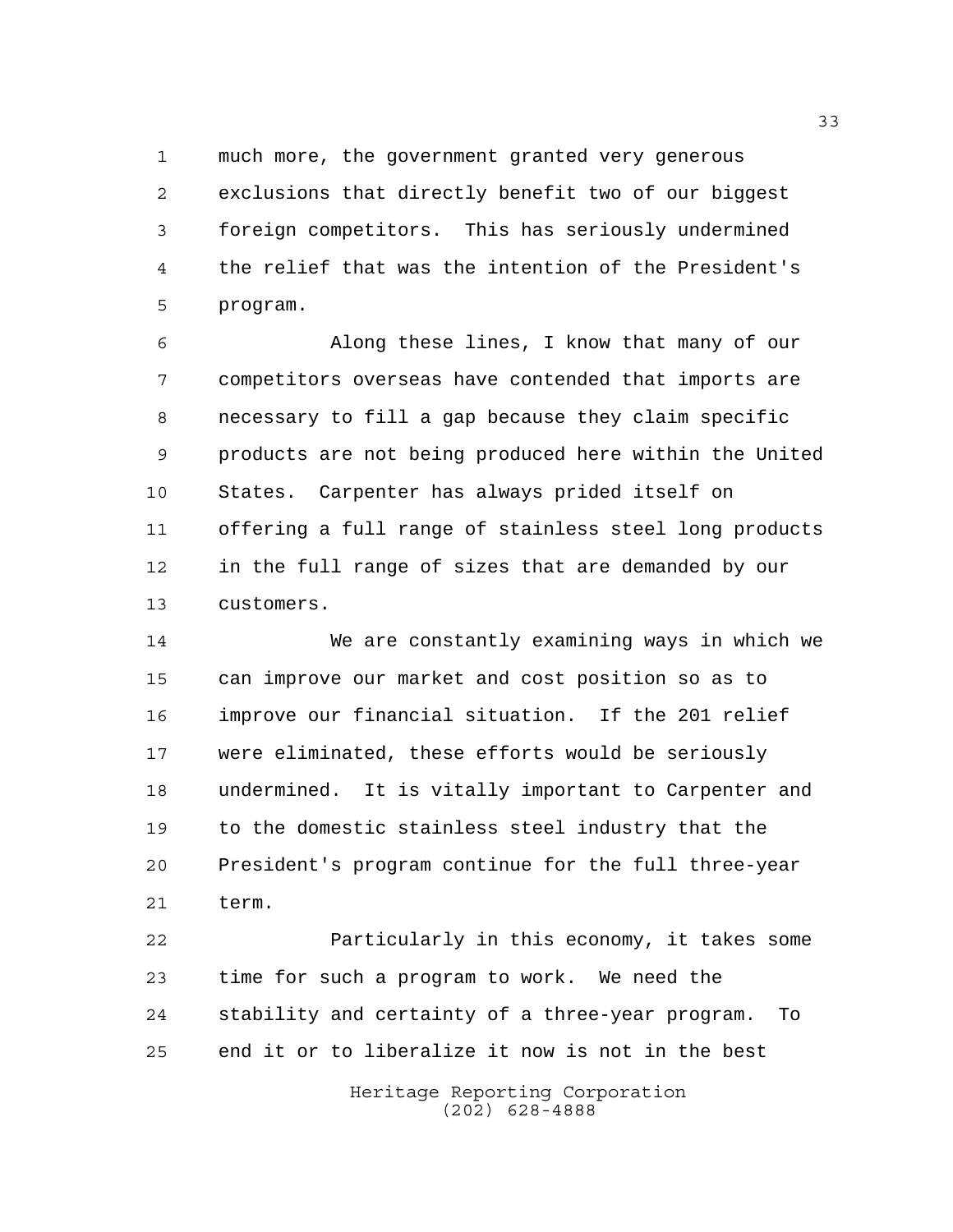interests of the domestic stainless steel industry or our customers.

 Thank you for your attention. CHAIRMAN OKUN: Thank you. MR. HARTQUIST: Thank you, Mike. Dan Anderson of Slater Steel. MR. ANDERSON: Good morning, Madam Commissioner, members of the Commission. In addition to my testimony today, we will also be submitting a written statement from our local steelworker president, Greg McMullen, which will be in a posthearing brief. Again, I am Dan Anderson, Vice President of Sales and Marketing at Slater Steels Corporation. I've been with Slater since 1998, and I've been in the steel industry for 10 years. Slater is a major producer of stainless steel bar and angle in the United States. When our industry appeared before you in 2001 when the safeguard case was originally under

 consideration, we had high hopes that the imposition of a strong remedy by the President would allow us to begin to turn things around. Unfortunately, the economic slowdown that we were facing at that time has only worsened, and demand for stainless steel bar and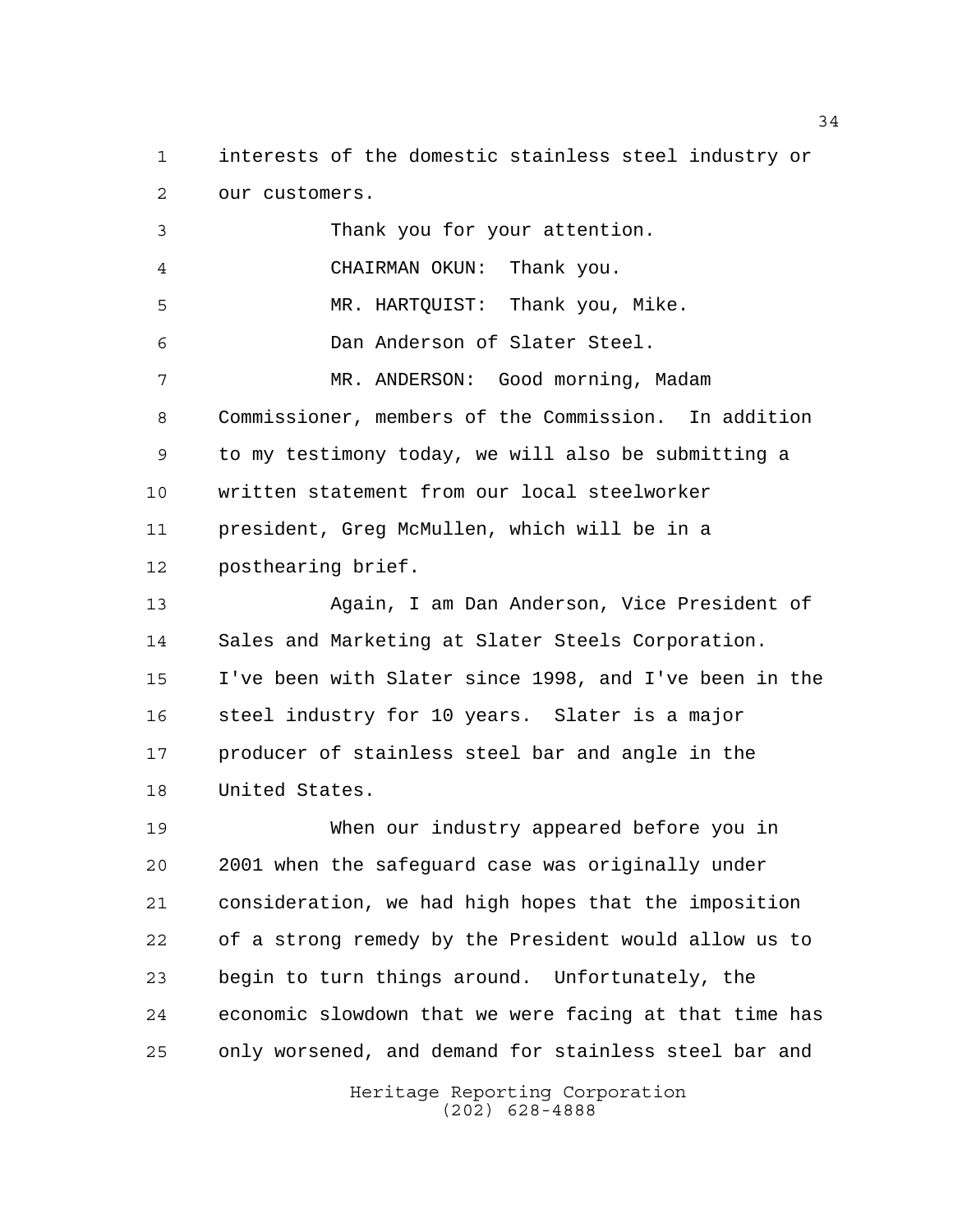angle has fallen to the lowest levels in recent history.

 While the tariff remedy that was put into place did have an effect on the volume of stainless steel bar imported from some countries, the amount of the duty was not as high as we needed to correct the injury we were suffering. At the same time, overall demand for bar and angle contracted. As a result, import penetration levels have remained extremely high.

 Further, as volumes of some of the subject countries declined, imports from countries that were excluded from the remedy, most notably India, quickly took their place. In fact, this switch to different countries did not amount to a simple exchange of one country's imports for another. Imports from India currently enter at the lowest prices of any major source country, allowing Indian producers to undersell our products by margins of 10 to 20 percent.

 Depressed demand for stainless steel bar and angle has been a reflection of the weakness in various industries that these materials serve as production inputs, including aerospace, power generation, petrochemical and capital goods. For more than two years now, we've been thinking that the market must be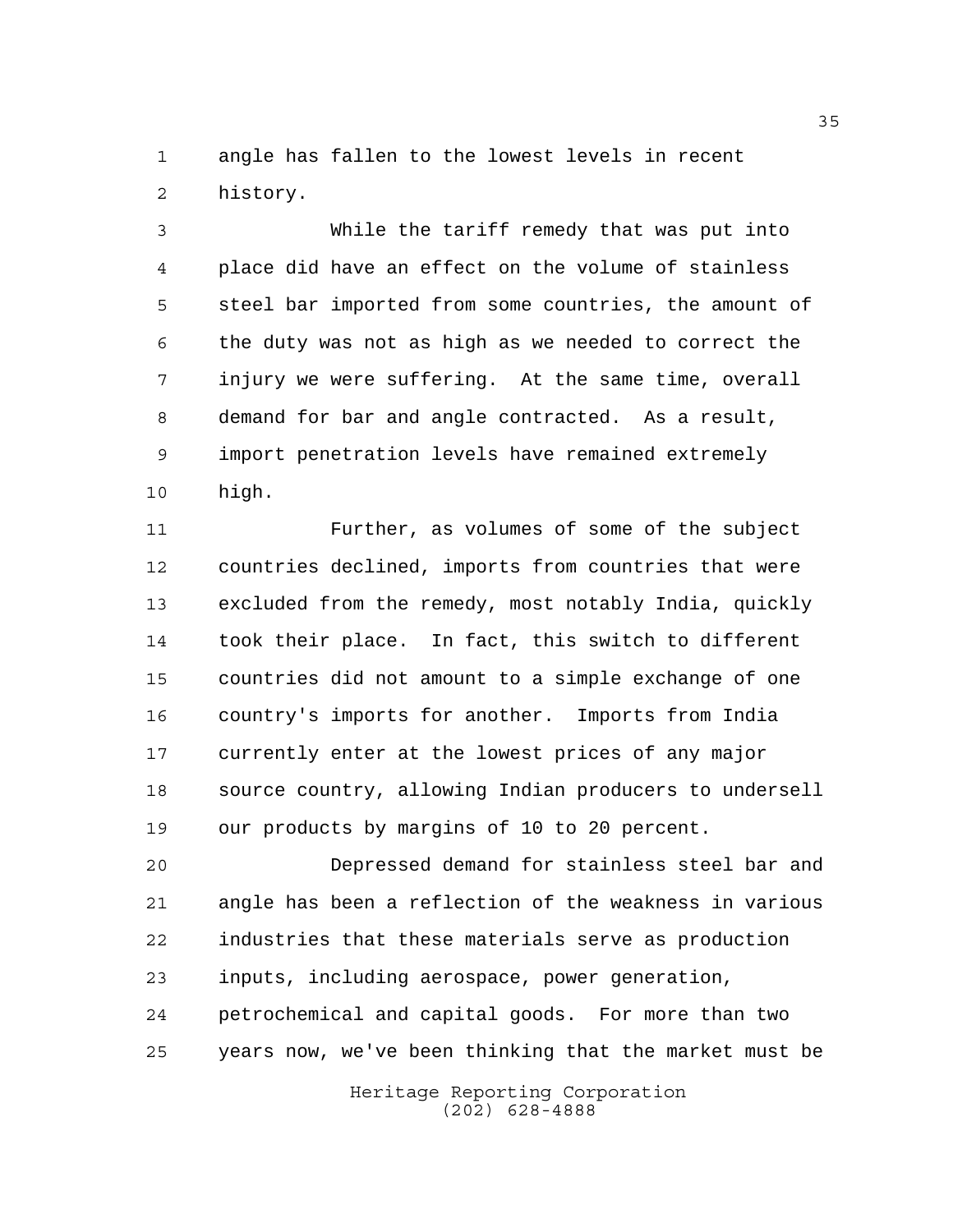close to hitting bottom, but we continue to be proven wrong by further deterioration.

 Despite poor market conditions, Slater has been making major efforts to rationalize production and improve efficiency. In April of 2001, we closed our melt shop in Fort Wayne, Indiana, so that we could consolidate the corporation's overall melting requirements at the Atlas Specialty Steel subsidiary.

 In September of 2002, Slater acquired the Lemont, Illinois, production facility of Auburn Steel. This acquisition allowed the company to lower production costs and to improve product quality. Finally, Slater completed the permanent closure of one of the bar mills at the Atlas Specialty Steel location in Welland, Ontario. These changes will enhance the integration of our production process and increase efficiency.

 Slater has also worked to improve customer service through a broadening of our product line. In late 2002, we completed the capital investment that allowed us to produce stainless steel angle up to four inches, and we also expanded our grade offerings and, finally, increased bar inventories to shorten customer lead times.

Heritage Reporting Corporation (202) 628-4888 We have also been working with our unions to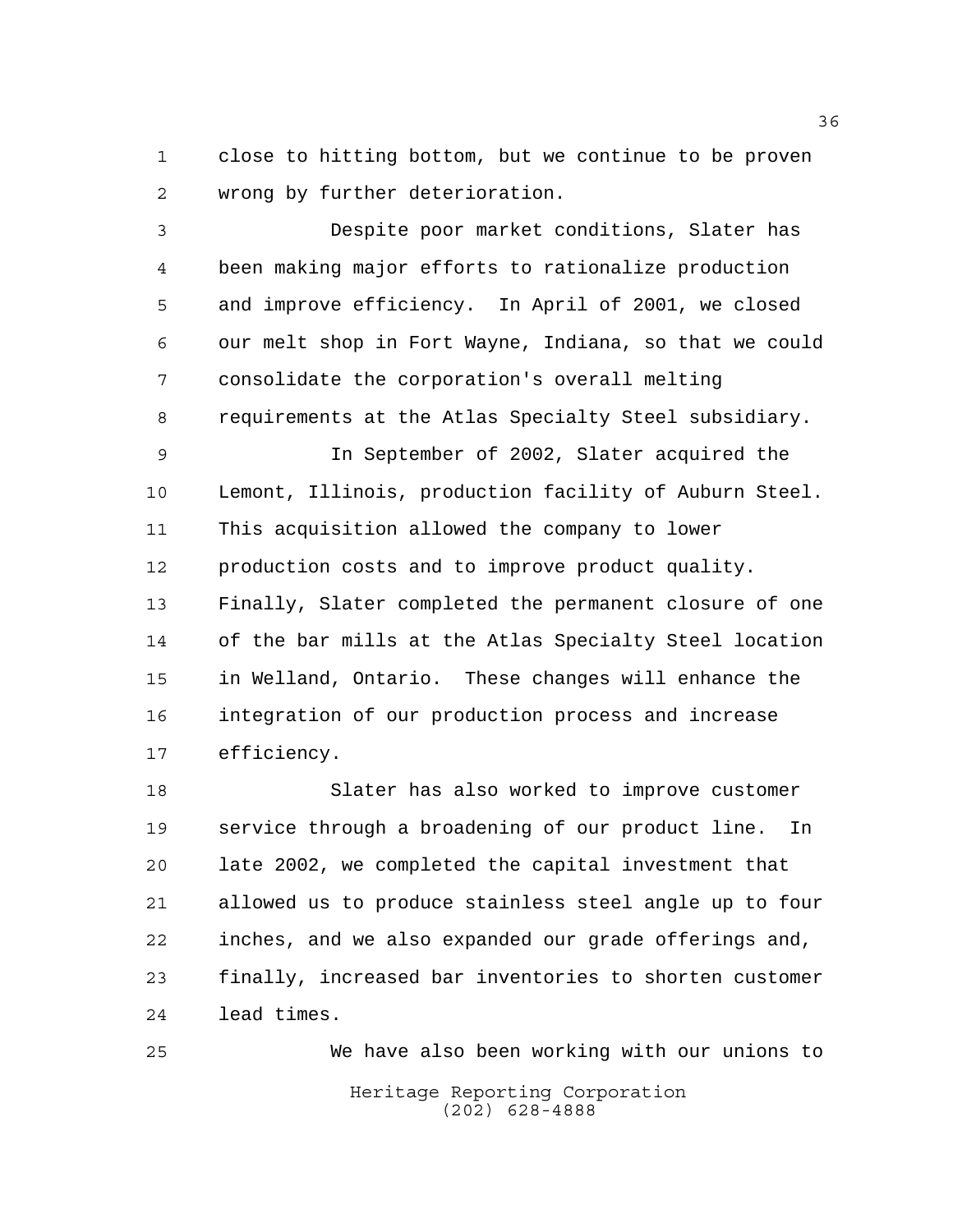reduce cost and improve efficiency. In October of 2002, for example, a new collective bargaining agreement covering our Fort Wayne division was ratified. This agreement allows for increased flexibility in scheduling and allows more performance based pay incentives.

 Despite these efforts to increase efficiency, we continue to face a very difficult business environment. Major increases in input costs have taken place recently, most notably those for natural gas, nickel, scrap and electricity.

 In the face of extremely weak demand and aggressive price competition from imports of stainless steel bar and angle from India, we have been placed in a vicious cost/price squeeze. Given cost increases in material inputs, Slater's efforts to increase efficiency have amounted to treading water, and it's anybody's guess how long we can remain afloat under these conditions.

 In fact, reflecting the dismal conditions in the U.S. market for stainless steel bar and angle, Slater was forced to file for credit protection under Chapter 11 of the U.S. Bankruptcy Code, as well as the parallel laws in Canada, in June of this year. I know that we are only one of many steel producers to

> Heritage Reporting Corporation (202) 628-4888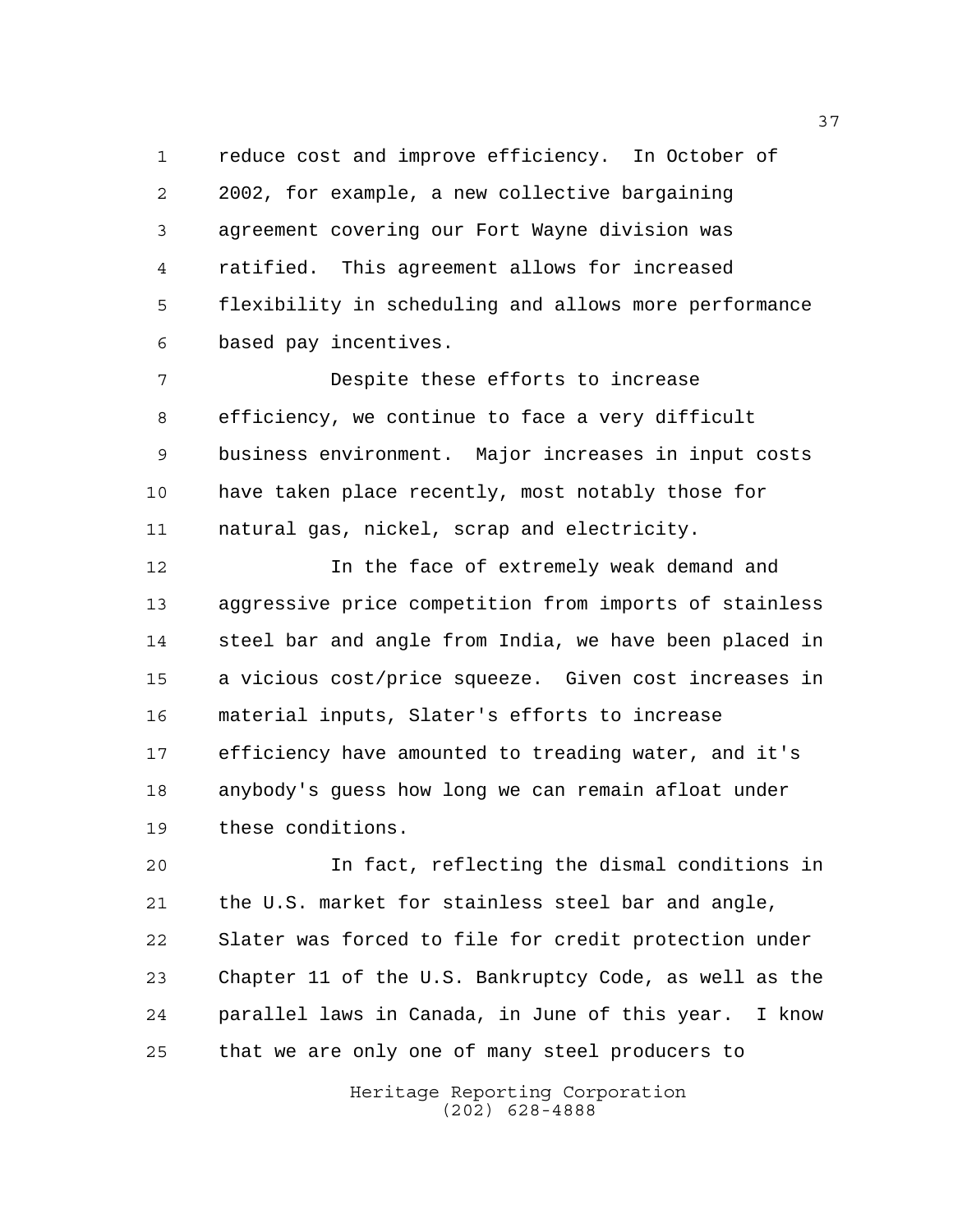declare bankruptcy in the last few years, but this is of no comfort to us in these difficult times.

 I am very concerned about the future welfare of my company and of the many employees that have devoted their careers to Slater. The bottom line is that since the imposition of the Section 201 trade remedies by the President, Slater's losses on its U.S. production and sales of stainless steel bar and angle have widened.

 It is not to say that the remedies haven't done anything. It's truly sobering to think where we would be right now if the remedies were not imposed. The willingness of producers in non-subject countries, particularly India, to take advantage of what was designed to give breathing room for U.S. producers of stainless steel bar has been staggering.

**Previously, India had been a relatively**  minor source of imports of stainless steel bar and angle, but since the imposition of the trade remedies India has moved to the forefront. In 2000, imports of stainless steel bar from India were just a blip on the radar screen, accounting for less than three percent of all U.S. imports of the product as defined in this investigation.

Heritage Reporting Corporation (202) 628-4888 After the imposition of the Section 201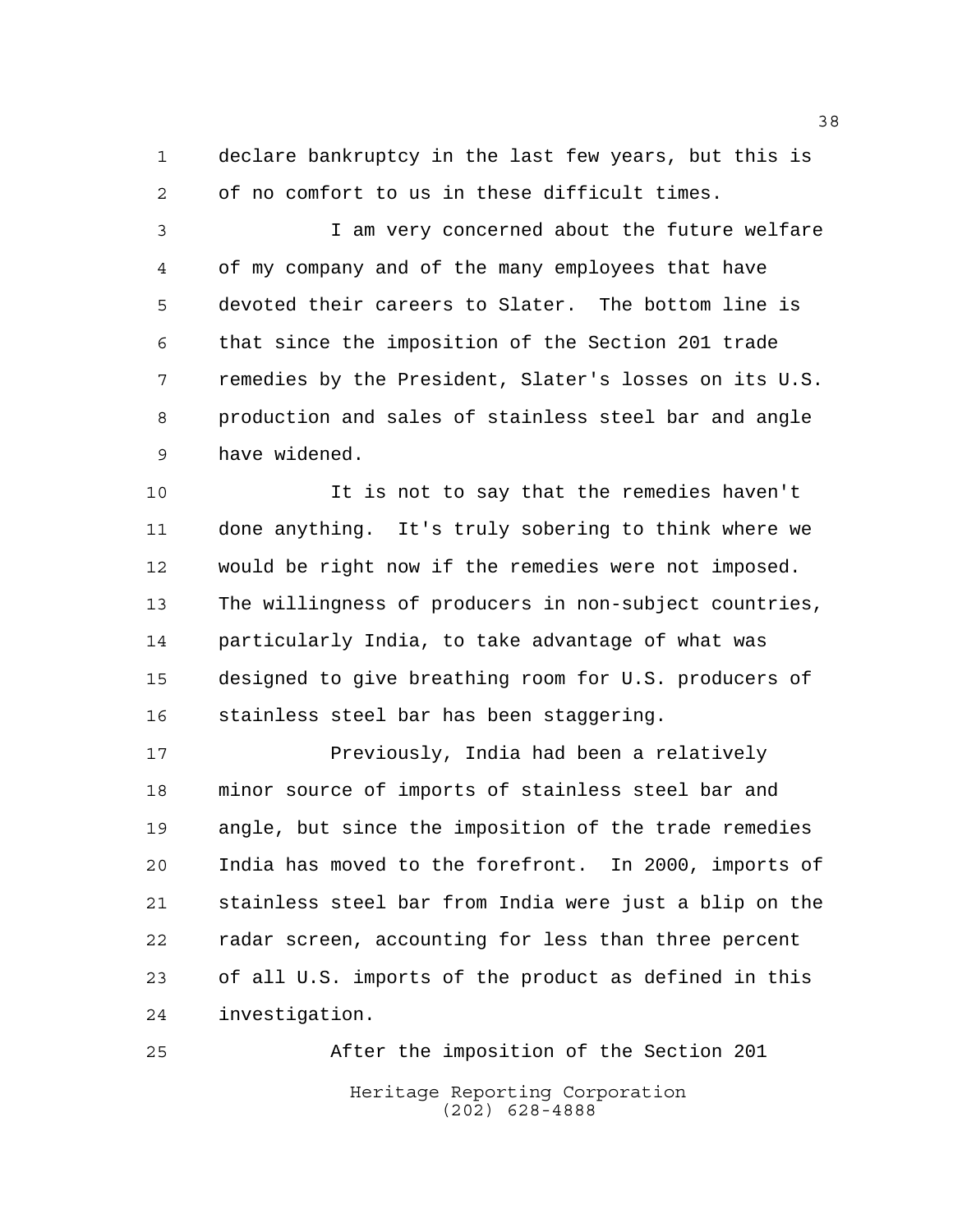remedies, imports of stainless steel bar from India moved in quickly, roughly tripling in volume between 2001 and 2002. India became the second largest supplier of stainless steel bar imports in 2002, accounting for 18 percent of the total U.S. imports.

 In the first quarter of this year, India became the largest source of imports of stainless steel bar, accounting for 28 percent of all U.S. imports. In fact, imports from India in the first quarter of this year were almost as high as for the entire year of 2001. Although Italy has long been the top suppliers of stainless steel bar imports into the United States, in the first quarter of 2003 imports from India were more than twice as high as those from Italy.

 The numbers I've just been discussing include both stainless steel bar and angle, but because of the importance of stainless steel angle in Slater's product mix it is important to also look at the details of stainless steel angle imports from India.

 As recently as 1998, there were no imports of stainless steel angle from India into the U.S. By 2002, India had become the largest source of the product, accounting for nearly half of all imports.

> Heritage Reporting Corporation (202) 628-4888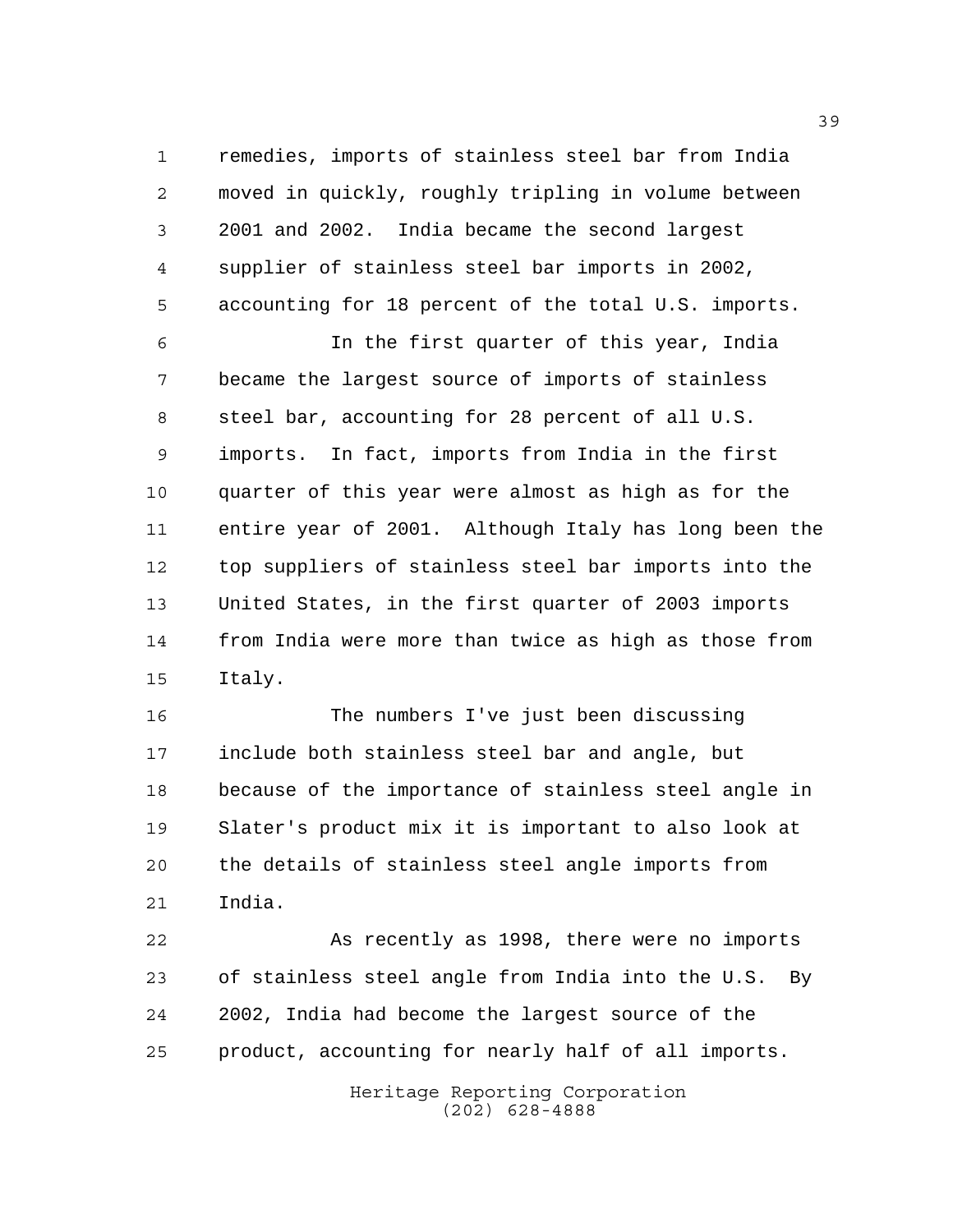In the first three months of this year, India accounted for 93 percent of all U.S. imports of stainless steel angle.

 Reflecting this growth in Indian imports, total imports of stainless steel angle into the United States grew by 43 percent in 2002 and increased again in the first quarter of this year. These have been overwhelming developments. Imports from India of stainless steel bar and angle are sold at some of the lowest prices of any source, and in a time of weak demand customers have used these low offers to hammer us on price.

 We have asked the Administration, through the USTR, to include imports from India in the safeguard program. While we continue to hope that such action will be taken, nothing has been done to date, and imports continue to flood in through this massive hole in the stainless steel long products remedy.

 In the face of rising imports from India, dismal market conditions and Slater's tenuous financial status, the last thing we need right now is an acceleration in the phase out of the safeguard tariffs. To be honest, I wish you could recommend that the President increase the tariffs on stainless

> Heritage Reporting Corporation (202) 628-4888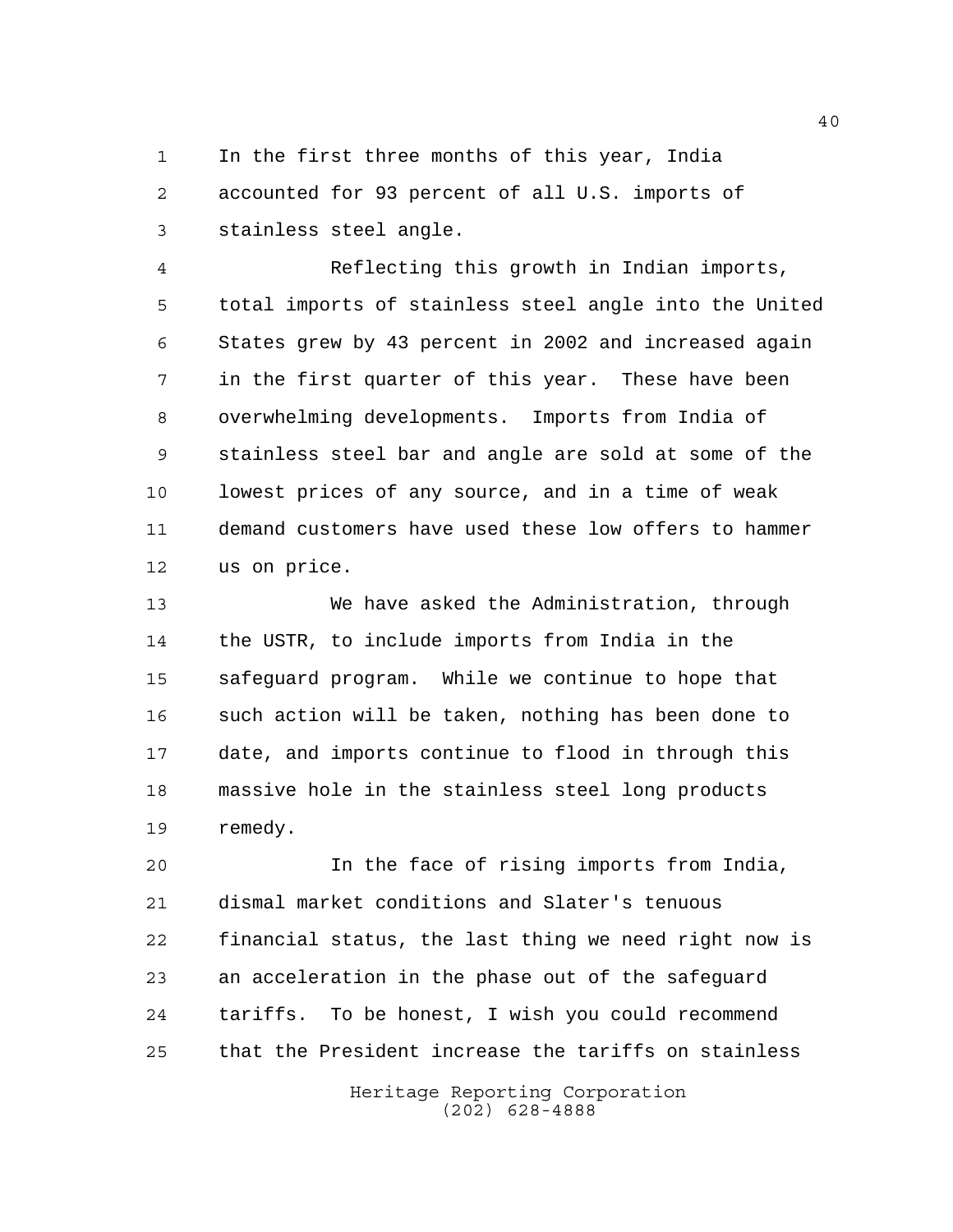steel bar. I know that that is not an option, but it's what our industry needs right now.

 Slater is at a crucial juncture. We have done everything possible to reduce our cost and improve our manufacturing efficiency. We ask that you recommend that the remedy originally put into place by the President continue for the full three years. 8 Thank you for your attention. CHAIRMAN OKUN: Thank you. MR. HARTQUIST: Thank you, Dan. We now move to Jack Simmons of Electralloy. MR. SIMMONS: Good morning, Madam Chairman and members of the Commission. My name is John Simmons, and I am Manager of Marketing and Product

Development at Electralloy, a Division of G.O.

Carlson, Inc.

 Electralloy is located in Oil City, Pennsylvania, and we are a world class custom mill producer of high end stainless steel and nickel alloys, including stainless steel bar. I am here today because I feel very strongly that it is more important than ever that the Section 201 relief program continue for the full three years.

 Since the safeguard was initiated in 2001, our industry has experienced the perfect storm.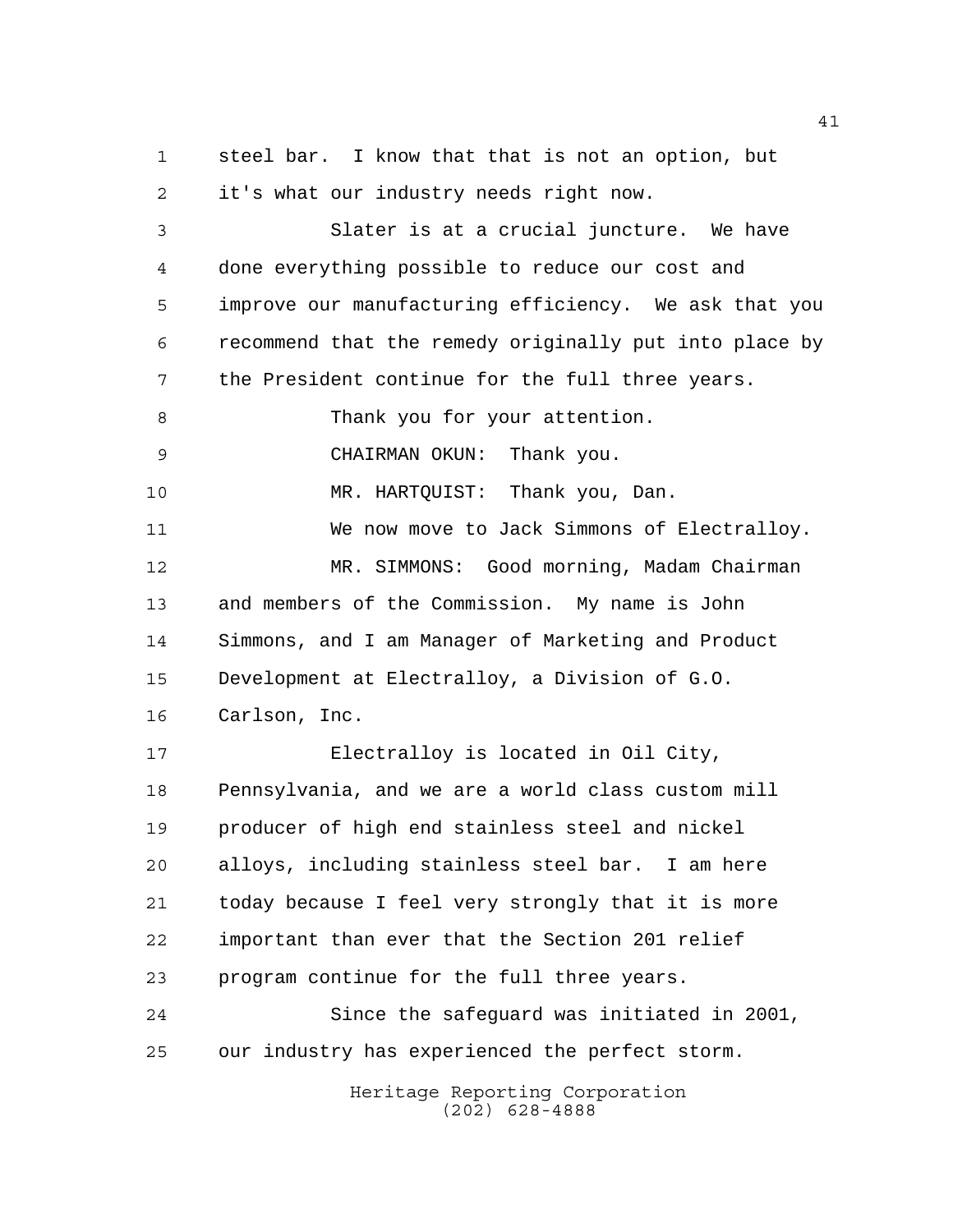Economic conditions have further deteriorated due largely of the events of September 11, and market demand for stainless bar remains depressed.

 At the same time, domestic prices have continued to spiral downward while raw material and energy costs have escalated. Consequently, my company's profitability, as well as that of other domestic producers, has eroded, and we have been unable to make an adequate return on our investments.

 Given these market conditions, it is no wonder that the stainless bar industry has realized insufficient benefits from the President's Section 201 import relief program. The 201 tariffs were simply not high enough to adequately remedy the injury our industry was suffering. Nevertheless, we need the Section 201 relief to continue because terminating the relief and these suppressed marketing conditions for stainless steel would only make things worse for our industry.

 Imports continue to pose a problem to domestic producers. As you have already heard this morning, imports from India, which were excluded from the 201 tariffs, have skyrocketed and are being sold in the U.S. market at extremely low prices. Moreover, imports from new sources such as Norway and

> Heritage Reporting Corporation (202) 628-4888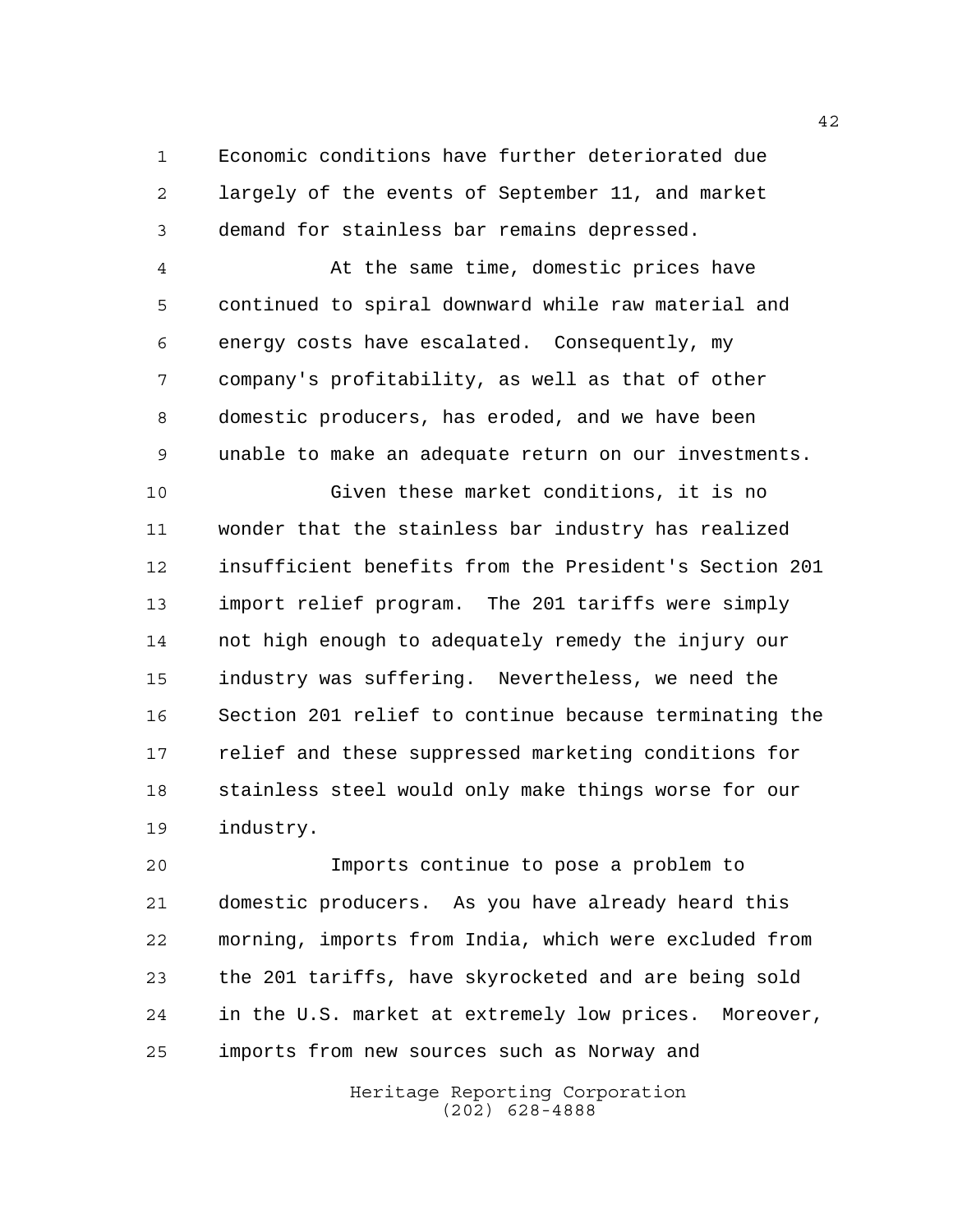Scandinavia have also entered the U.S. market at low prices.

 Finally, and perhaps most surprisingly, is the willingness and ability of some foreign producers such as those in Italy to maintain prices at such depressed levels despite escalating import costs, the increased value of the euro and the fact that they are subject to both an antidumping duty and a Section 201 duty.

 In an effort to continue to be competitive with imports, Electralloy has begun implementing certain capital improvements outlined in our adjustment plan to increase our productivity and efficiencies to reduce costs. For example, in January 2003, Electralloy entered into an operating agreement with one of our customers to install a new vacuum arc remelt furnace into our facility.

 While we had originally planned on purchasing this second VAR furnace ourselves, the return on investment was simply not there, and we could not justify the capital investment. As a result, our customer actually ended up purchasing the new furnace. The VAR furnace, which will be commissioned at our facility in September of this year, will be dedicated exclusively toward the melting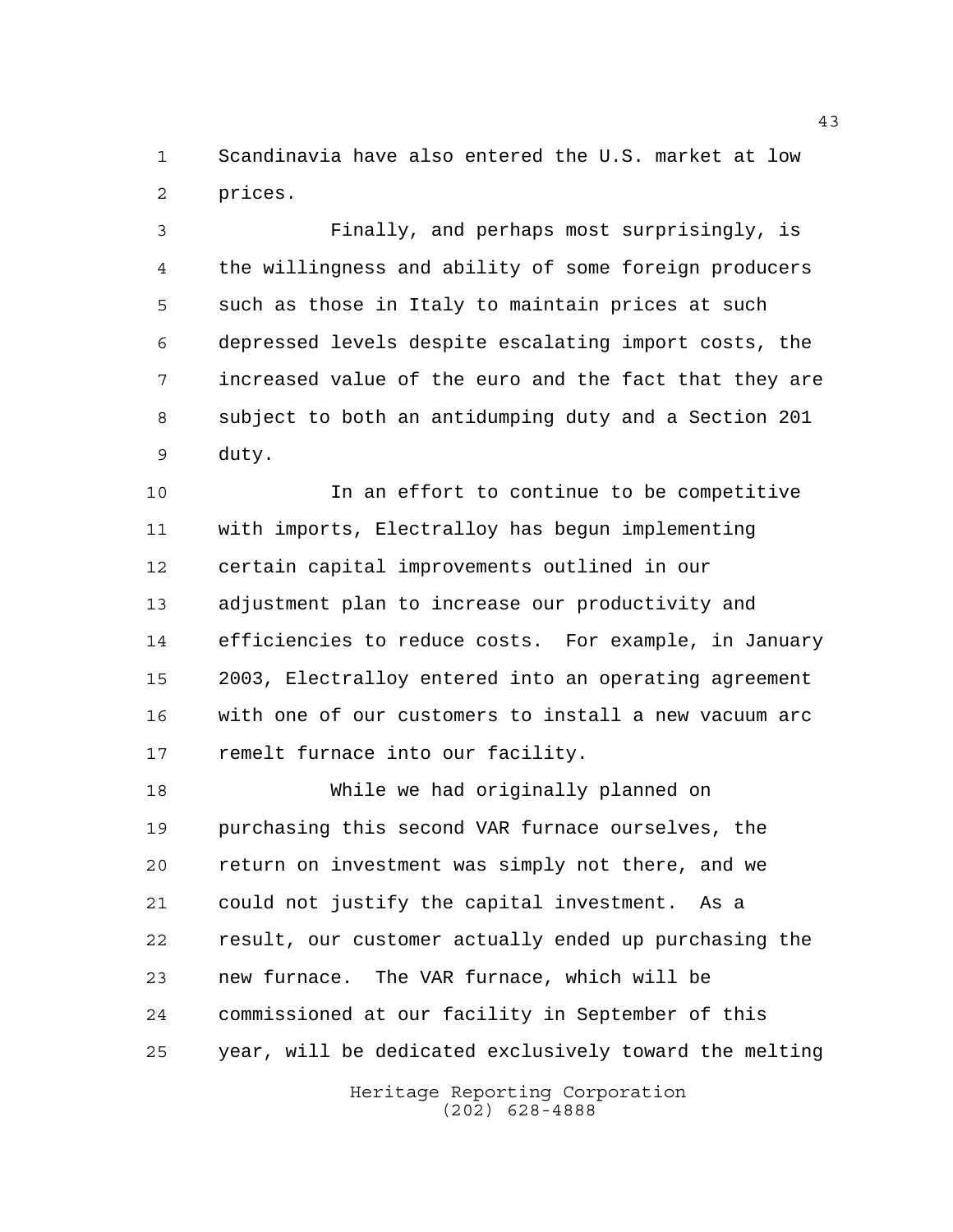of that customer's non-stainless product. This will significantly free up our melting capacity of our other VAR furnace and thus increase our productivity and efficiency for our own stainless products.

 Electralloy has a philosophy of forming operating agreements with producers and customers with underutilized facilities rather than adding new capital equipment to a market that is glutted by imports. Electralloy has purchased and installed additional saw capacity to help implement a new 30/45 day market program adopted by our company in July of 2002. Under the new program, our lead time was reduced from six or eight weeks to just 30 to 45 days, depending on the product, and allowed us to reduce our finished goods inventory, as well as meet new delivery schedules.

 Other capital expenditures outlined in our adjustment plan, however, have been postponed due to the weak market demand, declining prices and declining profitability. These restructuring efforts by my company will be significantly undermined if the Section 201 relief program is not continued for the full three years.

Heritage Reporting Corporation We need the 201 remedy to continue so when the economy does improve our industry can obtain the

(202) 628-4888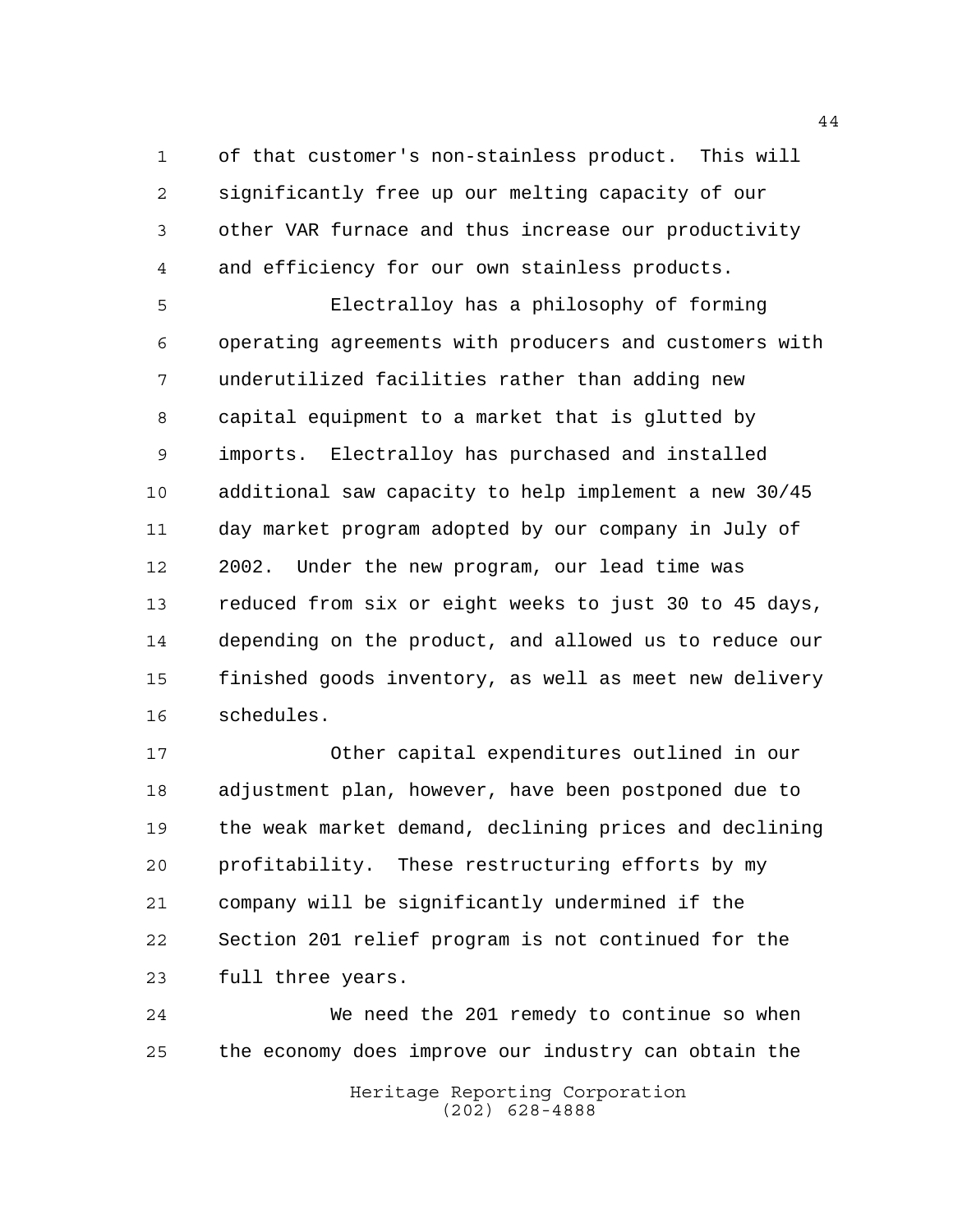full benefits of the Section 201 relief program that the President intended to provide to our industry. Prematurely abandoning or weakening the 201 remedy in this weak economy will only make matters worse and destroy any hope for our industry to recover. I urge you not to let this happen.

Thank you.

8 CHAIRMAN OKUN: Thank you.

MR. HARTQUIST: Thank you, Jack.

 Ed Blot will now present his view of what's happening in the stainless steel long products market and his forecast of what's likely to happen in the near future.

 MR. BLOT: Good morning. I am Edward Blot, and I'm president of Ed Blot & Associates. My company provides consulting services to North American producers, service centers and consumers of stainless and nickel alloy products. This morning I will address three principal topics supporting the industry's position that the 201 relief program must continue for the full three years.

 First, I would like to give you my forecast for the stainless long products market for the remainder of the three-year 201 relief program. Second, I will comment on market prices since the 201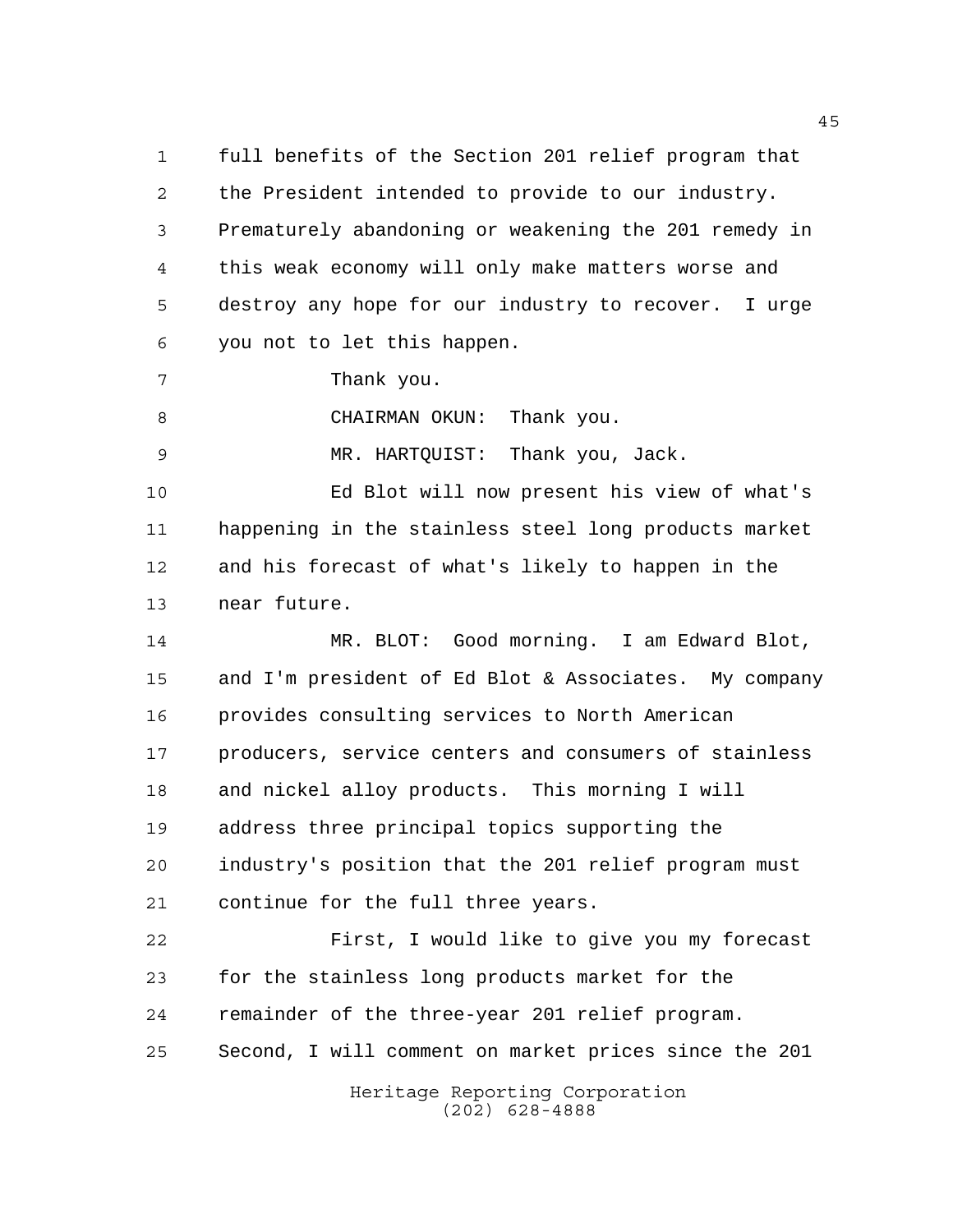relief program was initiated. Lastly, I want to comment on the volume and pricing effect on the 201 relief program as a result of excluding India by granting it developing nation status.

 Now, when I appeared before the Commission at the remedy hearings two years ago, I presented a forecast of apparent domestic consumption for stainless long products, which includes bars, angles, light shapes, as well as rod and wire. Please refer to my Chart B up on the screen, which was presented at those hearings.

 As you can see, my forecast two years ago was for stainless long products consumption to decline a total of 29 percent by the end of 2002 from the 2000 peak period. I further forecasted a pickup in the stainless long products consumption beginning in 2003 and further improving into 2004.

 My forecast was questioned at that time by Messrs. Simon and Riley representing EUROFER as being too pessimistic. Well, let's look at the actual results for stainless long products consumption in my Chart B-1 for the years 2001, 2002, along with my current forecast for this year and 2004. If you just kind of follow this top line here, the green line, that's what you can kind of refer to in my remarks.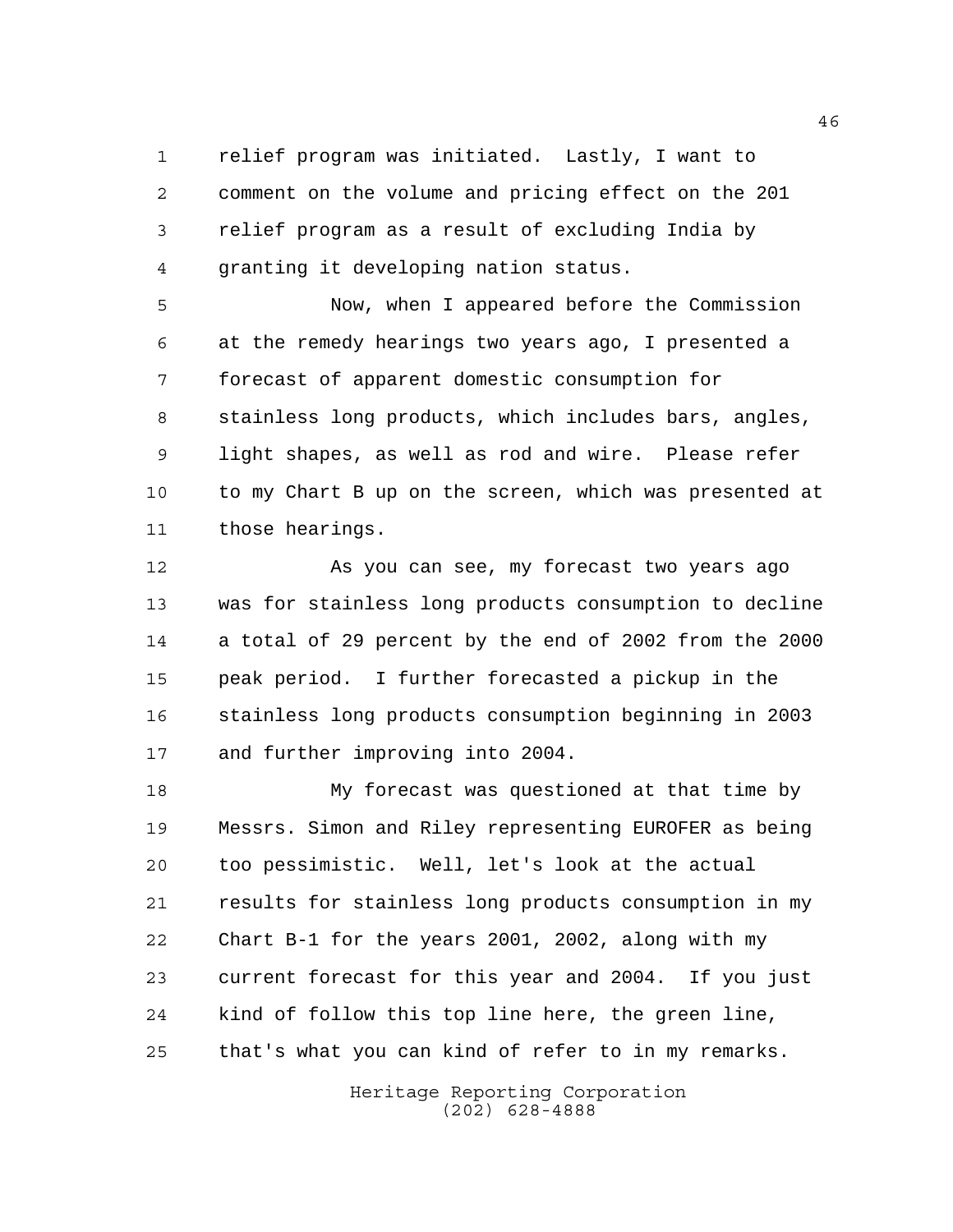As you can see, results for 2001 and 2002 were very much in line with my forecast at the remedy hearings. The total market decline from 2000 to 2002 was 25 percent versus my forecast of 29 when I testified two years ago. Due to the continuing manufacturing recession this year, my current forecast is for a further decline in long products consumption of nine percent from last year for a cumulative total of 33 percent since 2000 before finally starting to recover next year. My current 2003 forecast puts stainless long products consumption at levels back to the early 1990s.

 Our consulting business forecasts various stainless products for clients on a quarterly and semi-annual basis, and we use a combination of both science, and that's index trends and consumption data, and also discussions in the marketplace with service centers and end users. Our forecasts normally are in 19 the one to three year range.

 Now, regarding stainless long products, we focus on consumption trends and consumer goods, such as auto and appliance, and capital goods, including new and replacement equipment in aerospace, energy, chemical processing, petrochemical. Based upon numerous market studies, we estimate stainless long

> Heritage Reporting Corporation (202) 628-4888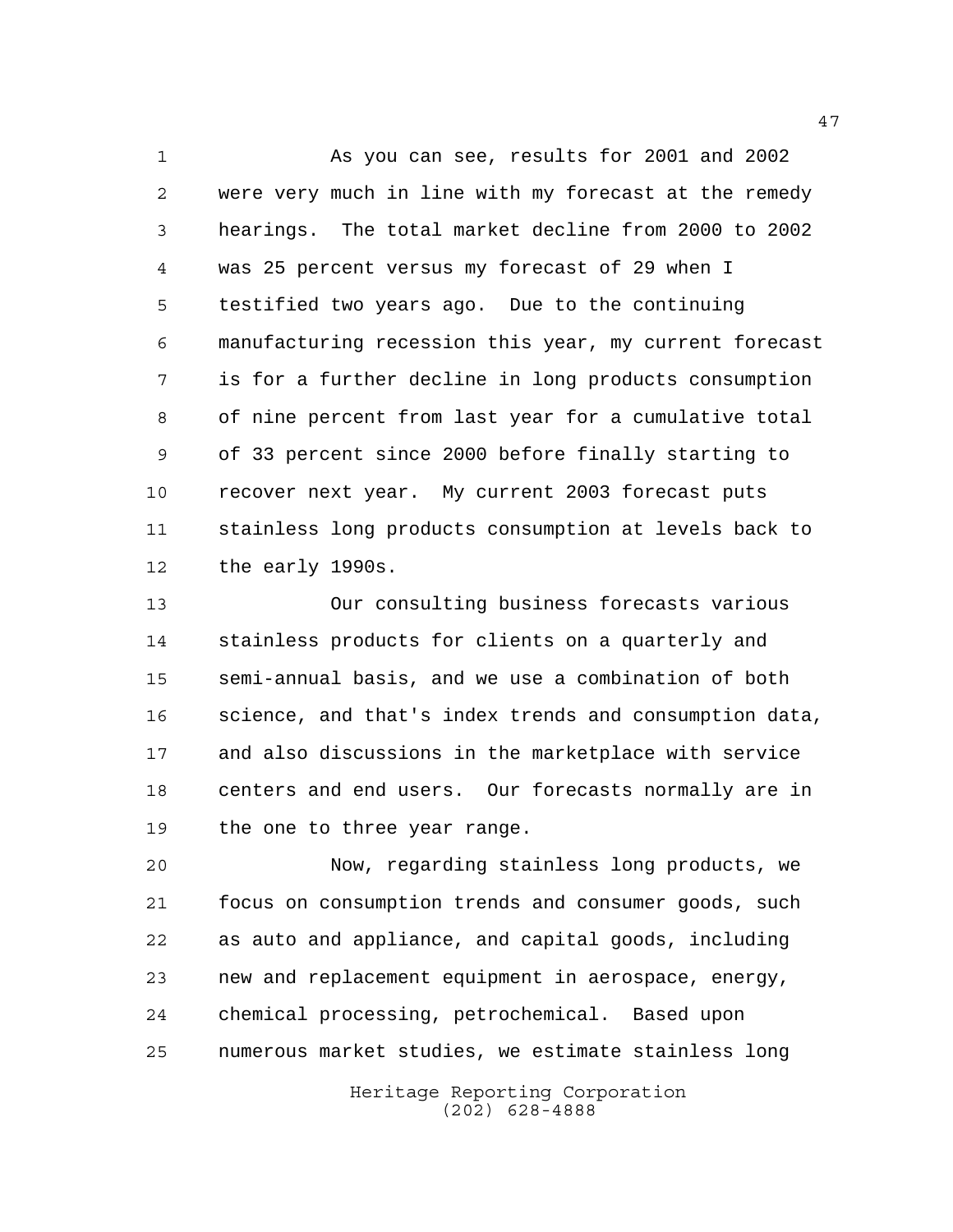products consumption to be one-third consumer goods and two-thirds capital goods as defined above.

 This ratio is important to understand that it is completely opposite the carbon steel and flat- rolled products and why there is always a lag in consumption of stainless long products to carbon flat products ranging from six to 18 months.

 Now please refer to my Chart B-2. I believe it is important to look at import penetration as a percent of apparent domestic consumption for stainless long products. In calendar year 2000, the non-NAFTA import penetration for all stainless long products was 50.8 percent.

 As you can see from my chart, there was a slight rise in 2001 with declines last year and forecasted for 2003, so while imports of stainless long products have declined in shipments, as stated in the prehearing staff report, the apparent consumption declines due to manufacturing recession have only resulted in modest declines and import penetration and correspondingly modest gains in U.S. producer market share.

 The second subject I want to discuss is pricing. The public version of the prehearing staff report summary data sheets state that the average unit

> Heritage Reporting Corporation (202) 628-4888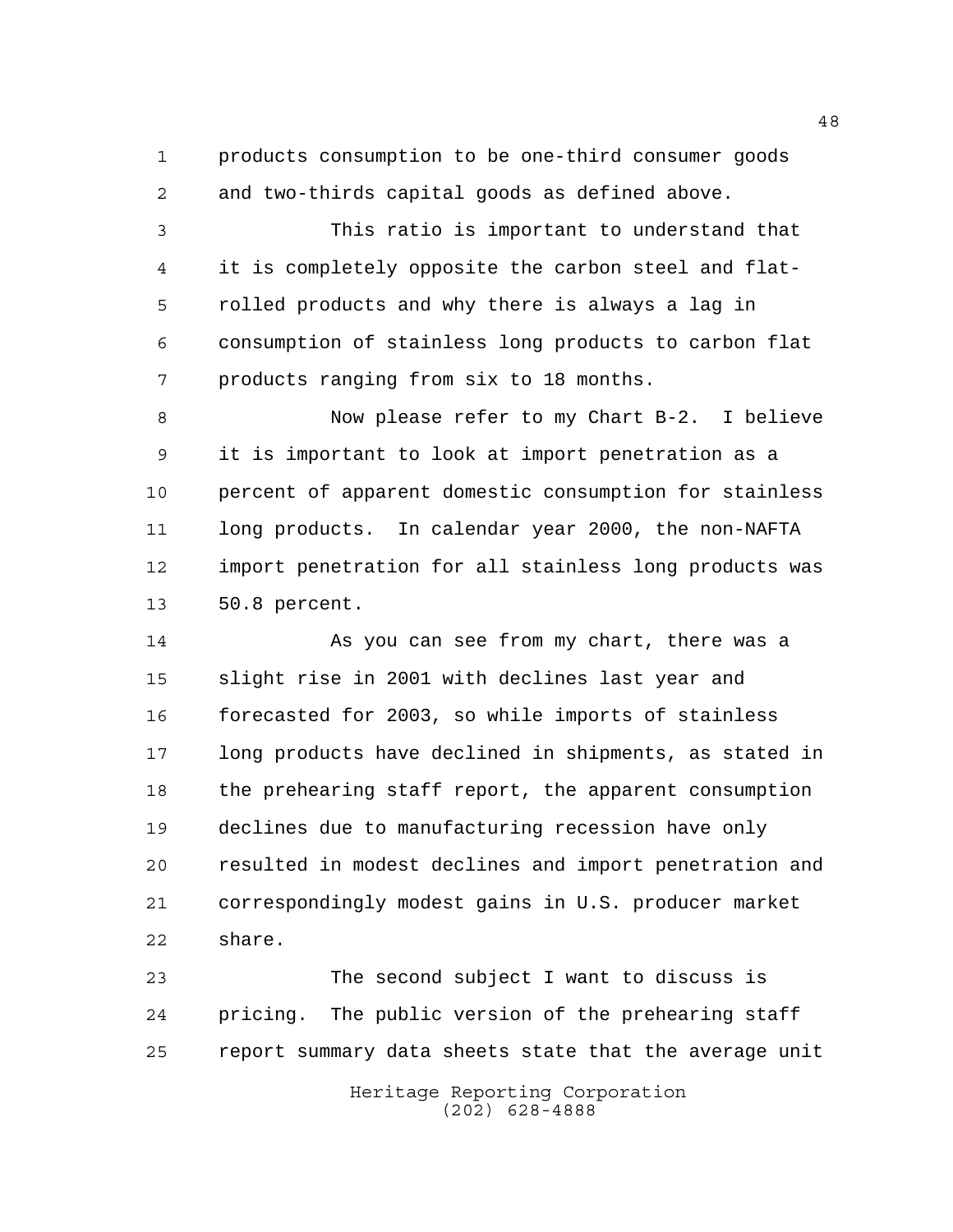value of stainless bar imports from all sources declined six percent for the reporting period beginning with the relief program.

 Stainless rod import prices from all import sources increased seven percent, but wire import prices from all sources declined five percent since implementation of the relief program. The unit value of U.S. producer prices, however, declined in all three product categories since implementation of the relief program.

 My consulting business tracks pricing for all three stainless product lines. Our data confirms the trend reported in the prehearing staff report. As an example, please refer to Chart B-4, which tracks Type 304 cold-finished bar prices from U.S. producers along with imports from the west coast. This line are the U.S. producers. This bottom line down here are imports into the west coast.

 The prices tracked by metals research are those negotiated with large volume buyers during the months noted in the chart. As you can see, the negotiated prices of imports and correspondingly the U.S. producers have trend levels at or below those quoted prior to March 2002.

Heritage Reporting Corporation (202) 628-4888 As you recall, nickel is a major raw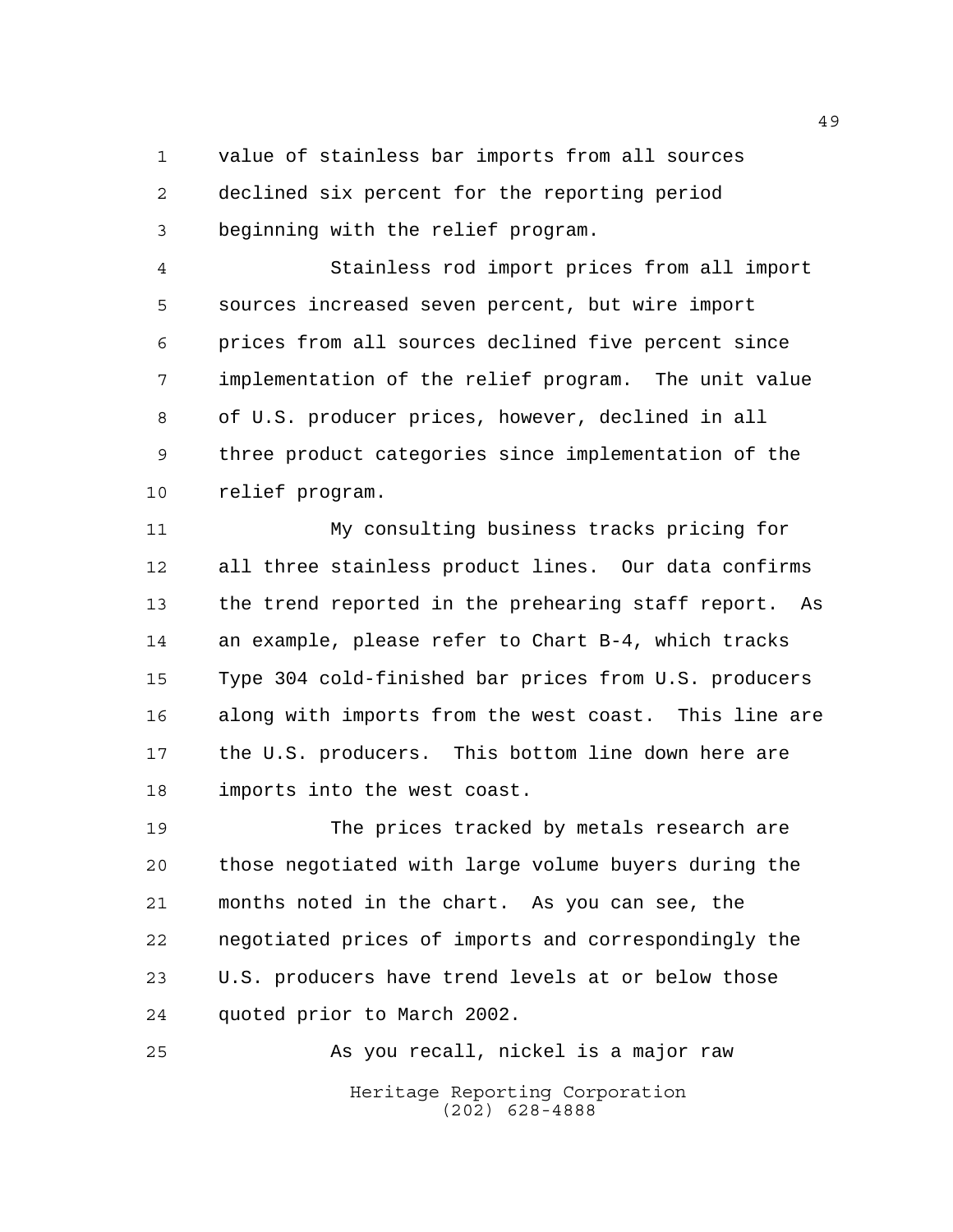material input for making stainless steel and is priced globally for all manufacturers. What was not stated in the prehearing staff report was that LME cash average for nickel was \$2.97 in March of 2000, rising to \$3.80 in March of this year, and continues to climb to \$4.03 last month. That's your top chart here.

 As stated above, LME cash nickel has been rising since the relief program was initiated and prices have been falling, which makes no economic sense. The U.S. producers are concerned about this trend, which is one reason why some of the adjustment plans have been delayed. The bottom line for the consumers of stainless long products is that they have seen price declines and not price increases as being reported in the marketplace on other products.

 There's one final comment I would like to make regarding pricing. In Arcelor's prehearing brief they state that: "The domestic stainless industry has exasperated the problem by expanding domestic capacity." They further state that this capacity is part of the domestic problem and not the presence of imports.

 To the best of my knowledge, the only new capacity operational since 201 relief programs started

> Heritage Reporting Corporation (202) 628-4888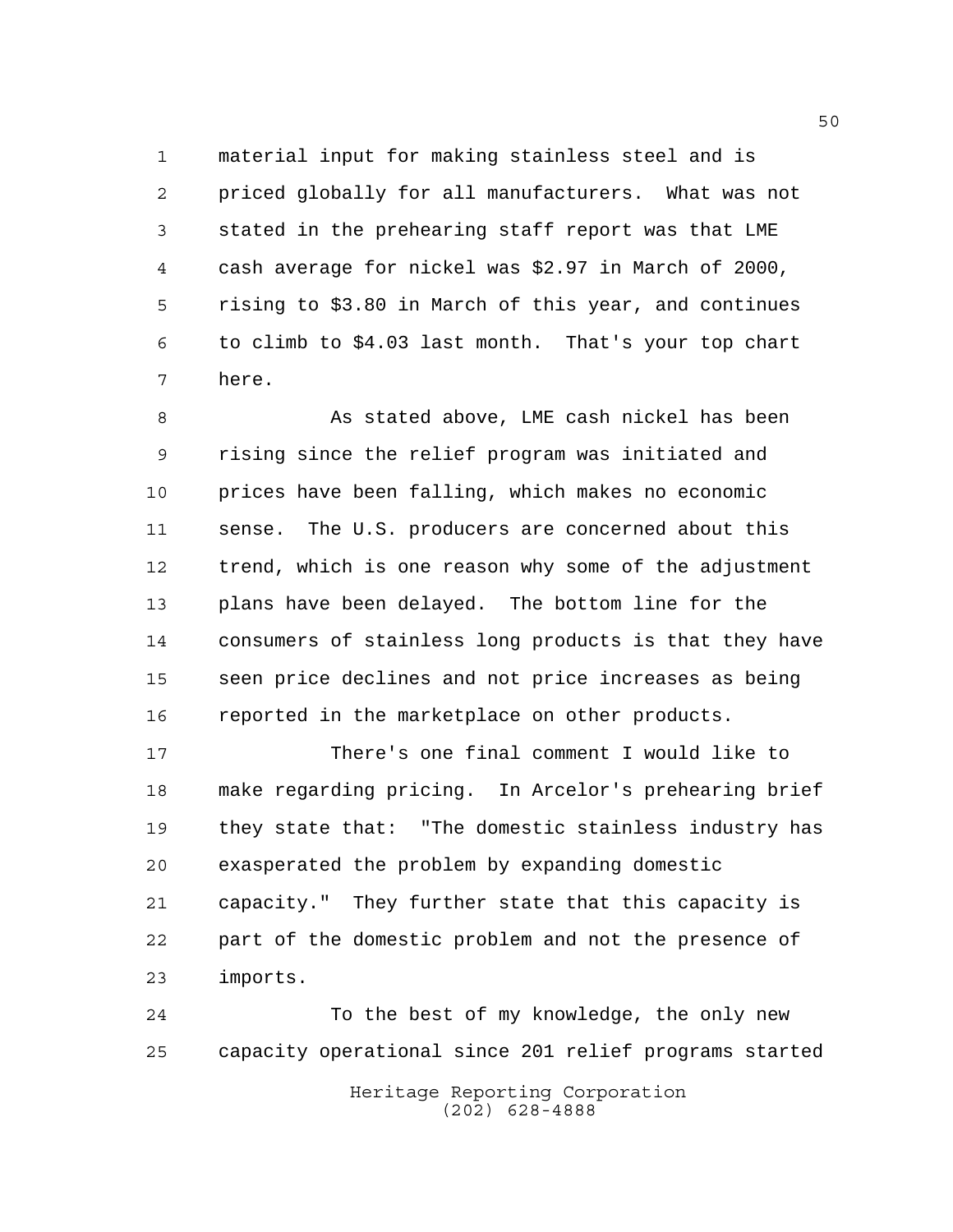is Charter Specialty Steel's small investment in stainless rod finishing. Avesta Polarit will be adding some rolling capacity next year when the existing Allegheny Technologies All Vac mill is revamped to accommodate a larger billet from their melt shop. The mill upgrades will enable Avesta Polarit to supply over 10,000 tons of domestic bar and rod, displacing the material they currently import into the U.S. The mill upgrade will also improve efficiencies for Allegheny's nickel alloy business.

 North American Stainless is installing a rolling mill to eventually utilize their flat-rolled melt capacity and not rely on imports from their parent company, Accerinox, to supply the U.S. market. Since Avesta Polarit and North American Stainless facilities were not in production and are not in production during the staff report period, they could not have had an impact on any of the current prices.

 The third and final issue I want to address is my favorite, the exclusion of India as a developing country. I'm sure you've heard about all the industry's press releases on the unprecedented surge of stainless bar, angle, rod and wire. The Indian Government promised last year to have their stainless long products producers moderate shipments beginning

> Heritage Reporting Corporation (202) 628-4888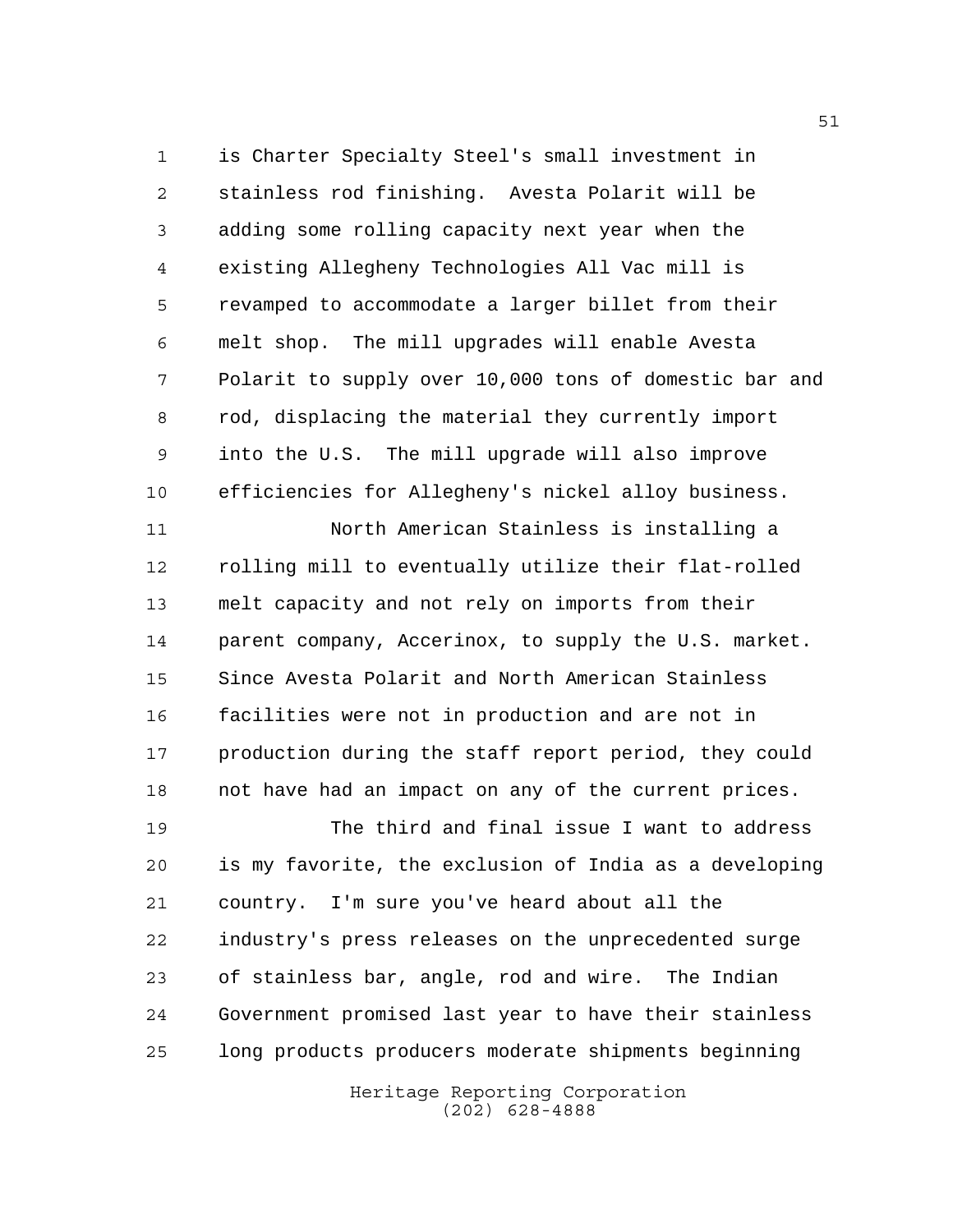January of 2003. We've now got a new definition for the word moderate, and that is to increase rather than reduce the excessiveness of shipments.

 The Indian Government has again stated they will investigate the issue. Please refer to my Chart B-5, which details the shipments of long products from India. On a calendar year, the graph represents the shipments in tons, and the numbers on top of each graph list the Indian shipments as a percent of total imports for each product line.

 Clearly there's a surge in Indian shipments form 2001 for each product line to first quarter 2003 annualized. The long products shipments increased from about 13,000 tons in 2001 to a first quarter 2003 annualized shipping rate of over 38,000 tons, almost a 300 percent increase. This annualized number equates to 23.5 percent, and I repeat, 23.5 percent, of all imports.

 The intent of the 201 relief program was to allow the domestic industry to increase their shipments, not allow a developing country to take advantage of the status and buy market share. The 25 ton first quarter 2003 annualized difference since 2001 would go a long way toward helping the domestic industry improve their financial position by

> Heritage Reporting Corporation (202) 628-4888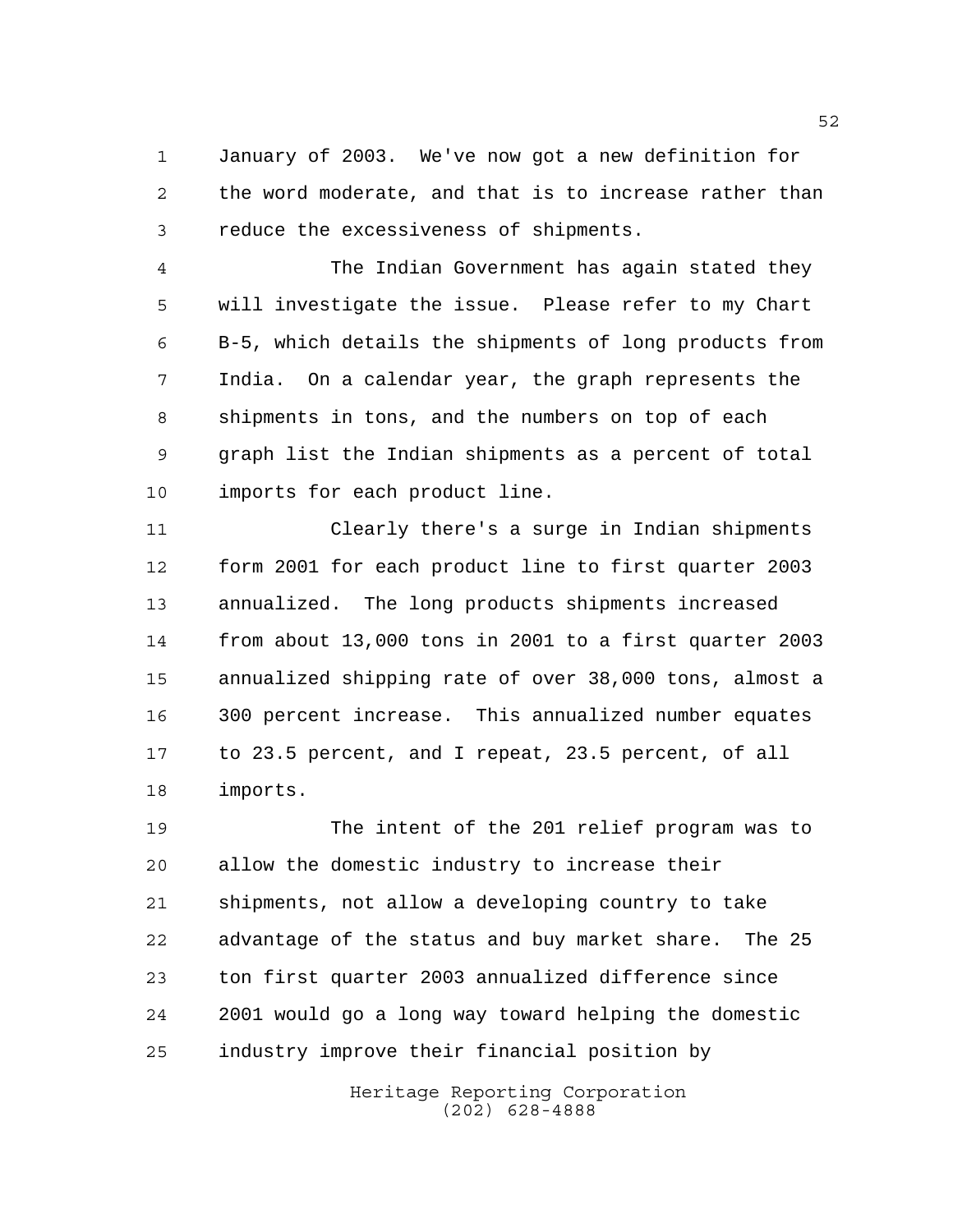increasing domestic long products market share another 7.6 percent with a corresponding drop in import penetration.

 Indian bar and wire prices have been quoted in the marketplace as having a negative effect on both the covered import sources, as well as the U.S. producers. I want to present a typical scenario. A major purchaser of stainless bar will get a quote from an Indian producer. They go to their import supplier, a covered source, and also their domestic supplier.

 The purchaser advises both suppliers that they must lower their prices to address the Indian producer price. The import covered source moves first, and then the domestic source follows. The major purchaser places business with the traditional suppliers, but also places some orders with the Indian producer so as to continue to receive favorable prices.

 Further exasperating the Indian situation is what the stainless rod and wire producers are experiencing. Stainless rod shipments will most likely decline this year because of the recent administrative reviews increasing duties significantly on Mukand and Panchmahal. Since there are no duties or 201 remedies on any wire, guess what's happening?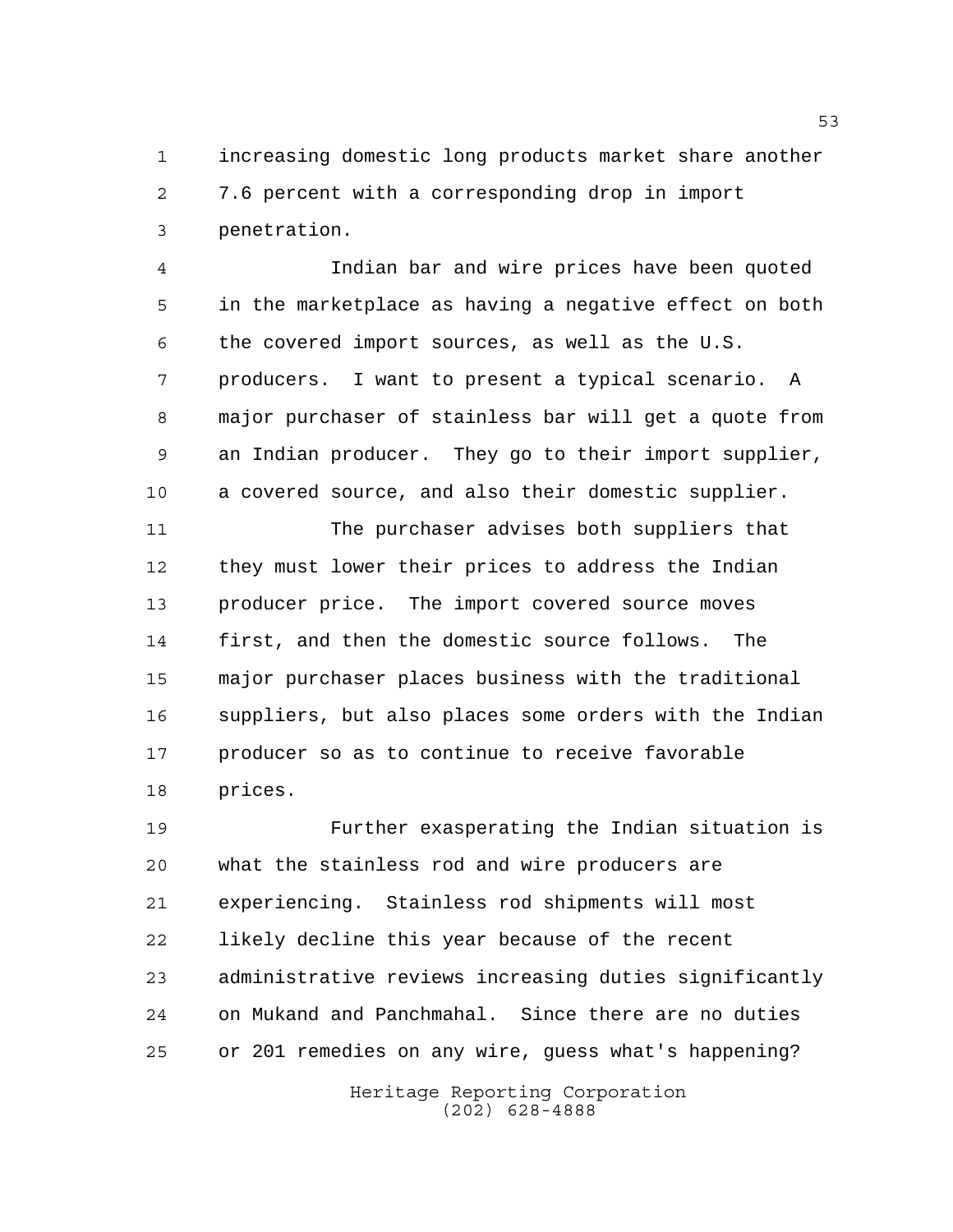Indian wire prices have fallen and in one recent reported case were only two cents a pound higher than the rod price.

 In summary, the stainless long products apparent consumption will decline another nine percent this year before rebounding next year when manufacturing starts to increase their capital spending. Import penetration for stainless long products is modestly declining. Prices have decreased even in light of increasing raw material cost.

 Finally, Indian producers have surged to take what potential tonnage was available from covered import source reduction, all at the expense of the domestic industry. The U.S. producers of stainless long products need the Section 201 relief to continue, and India must immediately -- immediately, immediately -- be denied their exclusion. Excuse me. I'm choking up on that.

 In my opinion, these Indian shipments entering the U.S. should have the 201 remedy relief levied immediately and retroactive to the date our government was misled.

 Thank you, and I'll be happy to answer any questions at the appropriate time.

CHAIRMAN OKUN: Thank you.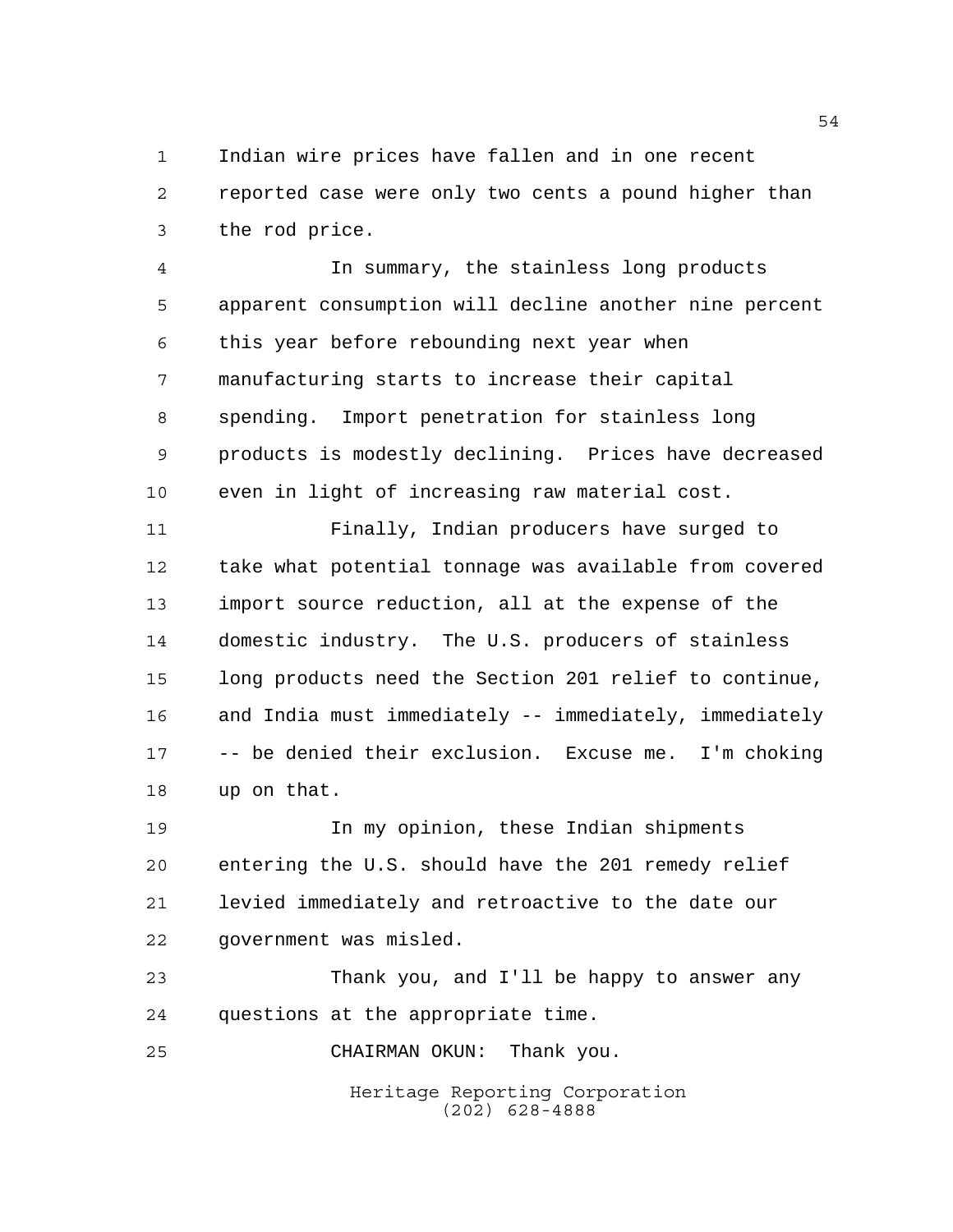Heritage Reporting Corporation (202) 628-4888 1 MR. HARTQUIST: Thank you. Dr. Magrath? MR. MAGRATH: Madam Secretary, could I have a time check? MS. THORNE: You have 20 minutes remaining. MR. MAGRATH: Twenty minutes? MS. THORNE: Yes. MR. MAGRATH: Okay. Good morning, members of the Commission and Commission staff, ladies and gentlemen. I'm Patrick Magrath of Georgetown Economic Services, consultant to the domestic producers of stainless steel long products in this proceeding. With me today is Brad Hudgens, also of GES. CHAIRMAN OKUN: Mr. Magrath, will you just pull your microphone a little bit closer for us, please? MR. MAGRATH: Okay. Thank you. You've already heard today from the previous witnesses a comprehensive description of the state of the industry and a convincing case for determining that relief for this industry should run its full course. I have been asked today to comment on the arguments made by Respondent Arcelor in its prehearing brief, as well as the adjustments made by the domestic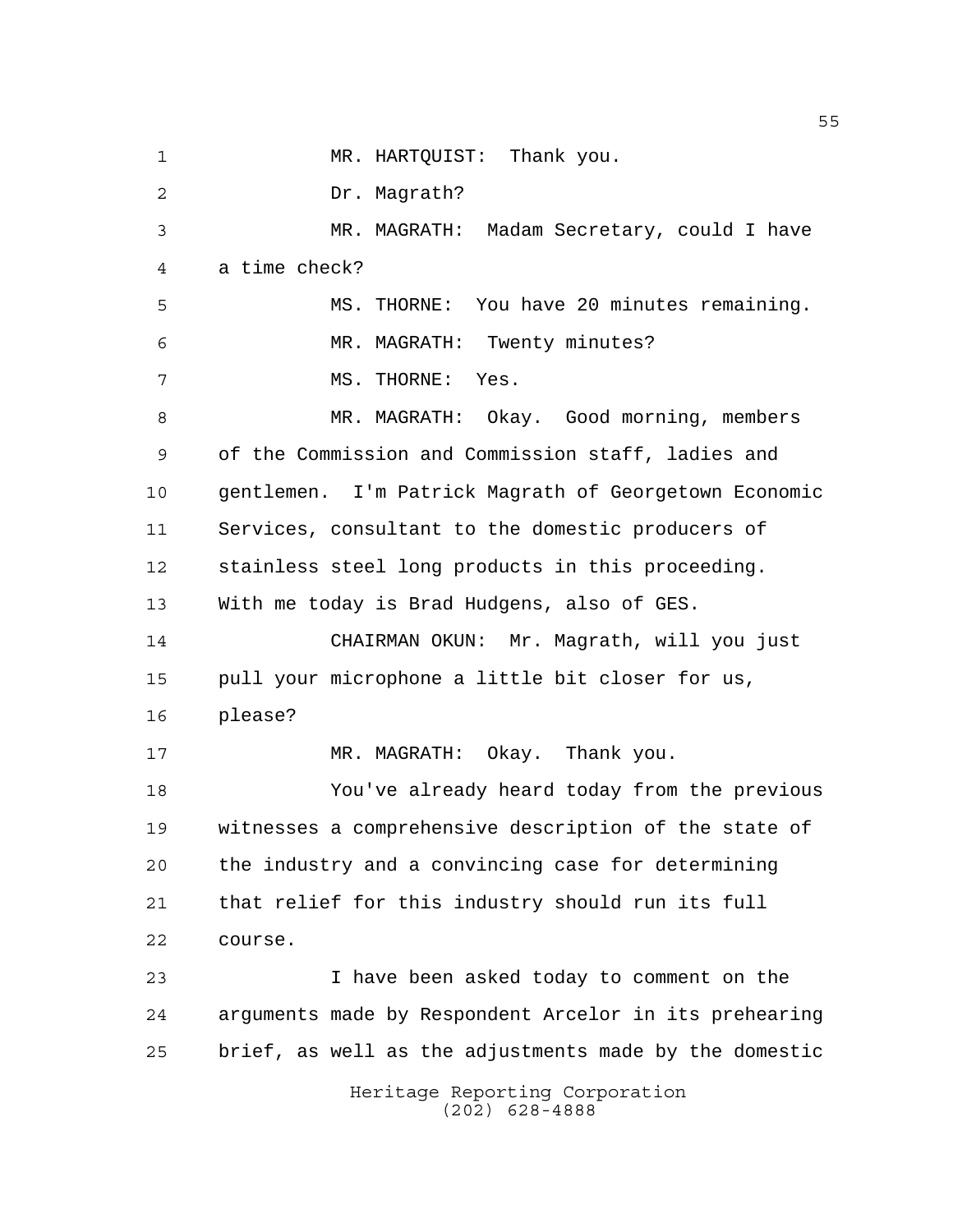producers under the 201 program.

| 2  | Now, Mr. Blot has just testified as to the           |
|----|------------------------------------------------------|
| 3  | essential facts confronting the Commission in this   |
| 4  | monitoring investigation on stainless products. The  |
| 5  | 201 program has not brought any improvement in U.S.  |
| 6  | producers' volumes, prices and, therefore,           |
| 7  | profitability. In fact, for those of us who have     |
| 8  | access to the full set of data, the U.S. industries  |
| 9  | producing bar, rod and wire can be characterized as  |
| 10 | being in worse shape than at the start of the review |
| 11 | period.                                              |

 Further, as the summary data in the staff report in Appendix C show, although some injury indicators have shown improvement for some products since March 20, 2002, when the President's program was put into effect, all three sets of stainless long product producers still reported negative profitability, and most still report declining prices.

 Respondent Arcelor readily admits the U.S. industry's continued state of serious injury. Its brief disputes that imports are the ongoing cause of that injury, but the presence of imports so pervades the data compiled in the staff report and record that Respondents cannot escape their impact. The domestic producers sitting here with me emphathize with this.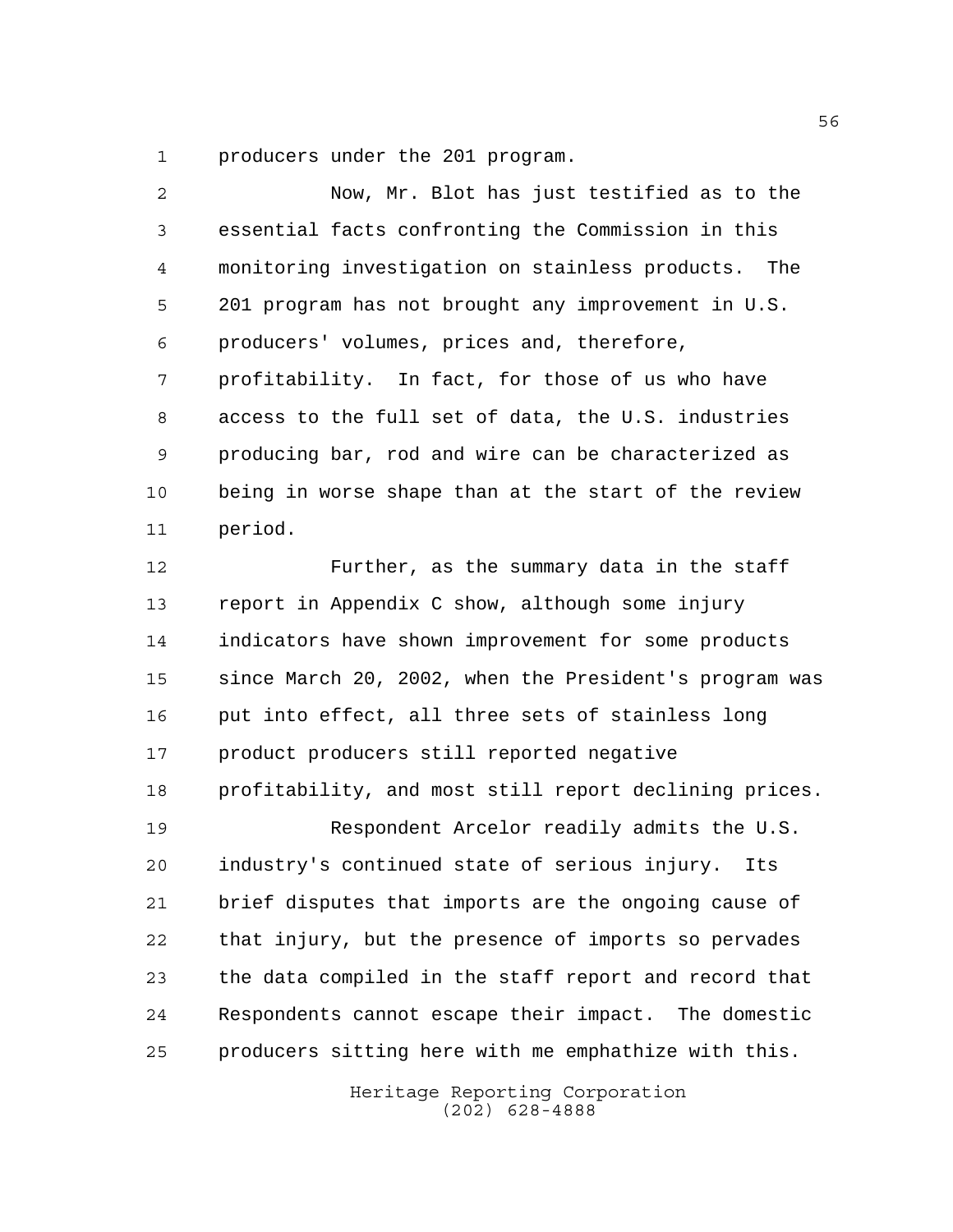They also cannot escape the imports that continue to pervade their markets at levels exceeding 40 and 50 percent share.

 Respondents' brief puts forth three arguments. The first is that in the depressed market for stainless long products they characterize the period of review with domestic producers' increase in capacity that resulted in oversupply, which in effect continued to depress U.S. prices.

10 Let me say at the start of that that it is refreshing to discuss overcapacity arguments after nearly 20 years of rebutting the usual Respondent refrain that imports are needed because the U.S. industry has insufficient capacity to service the market.

 In this case, the very moderate net capacity increases in question and that are in the staff report are due to one U.S. firm consolidating its facilities in the United States. The new bar capacity of North American Stainless prominently featured in the Arcelor brief has not yet come on stream and, hence, cannot be blamed for oversupply or depressed prices in the period of review, which ended in March 2003. Respondents blamed NAS anyway.

Heritage Reporting Corporation (202) 628-4888 In general, you're asked to accept the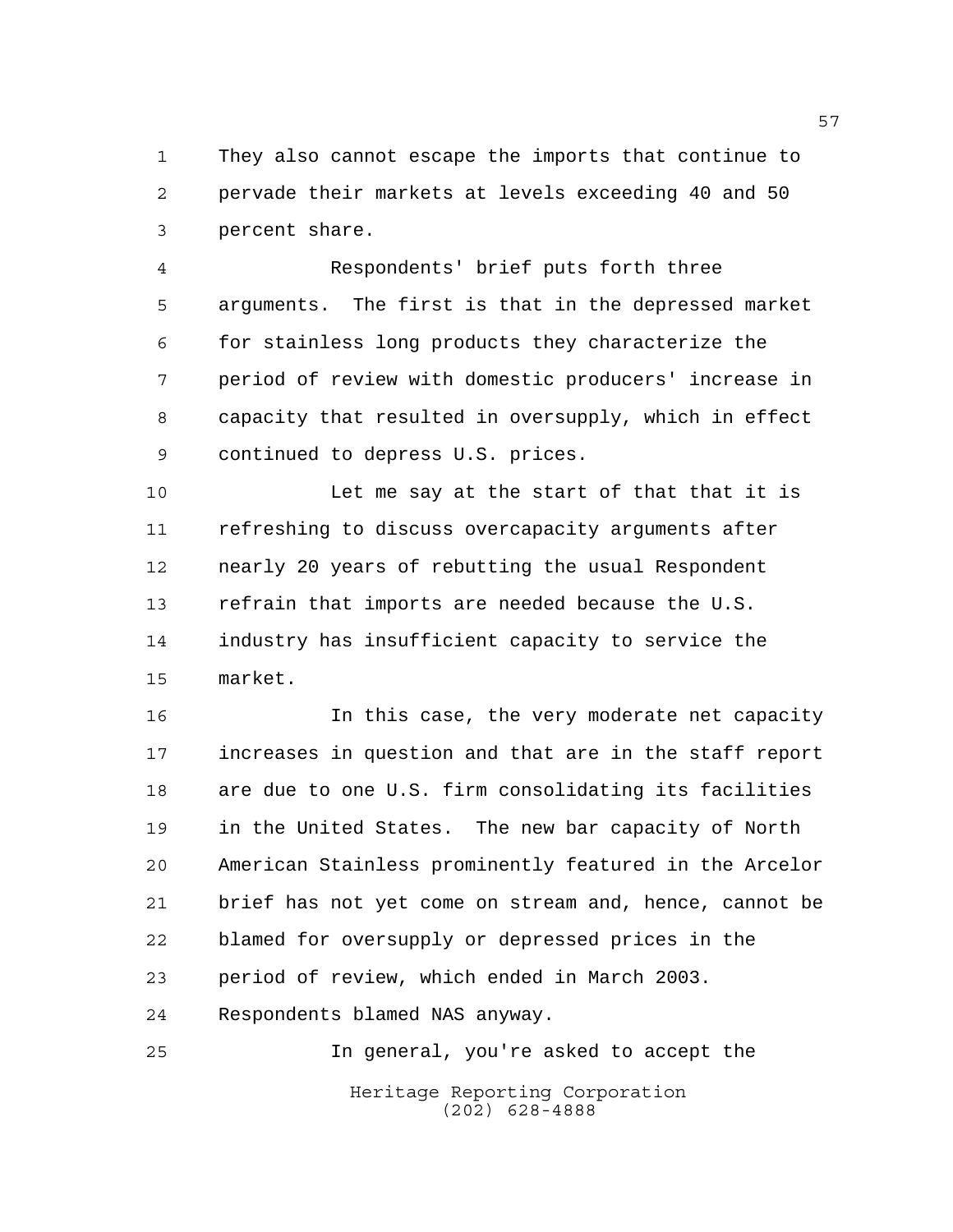notion that a net capacity, and that's for all three products -- bar, rod, and wire. A net capacity increase of less than 10 percent of total consumption was the cause of oversupply in the U.S. market rather than the presence of imports, which equaled in excess of and usually well in excess of 40 percent of consumption for each of these three products. Ten percent versus 40 percent.

 Why can't a condition of oversupply be attributed only to domestic capacity increases, and very moderate ones at that, rather than to the huge chunk of the market that is still occupied by imports?

 Finally on this point, and Petitioners may be missing something in this. This is Respondents' principal argument, Arcelor's. Since when do capacity increases in and of themselves result in an oversupply?

 Capacity is a measure of what a company can produce, not what it does produce or not what it does actually ship into the market. Put another way, it is only when capacity increases result in an actual increase in production of shipments into a market that an oversupply situation could develop as a result of that capacity.

Heritage Reporting Corporation (202) 628-4888 As the staff report shows, both the actual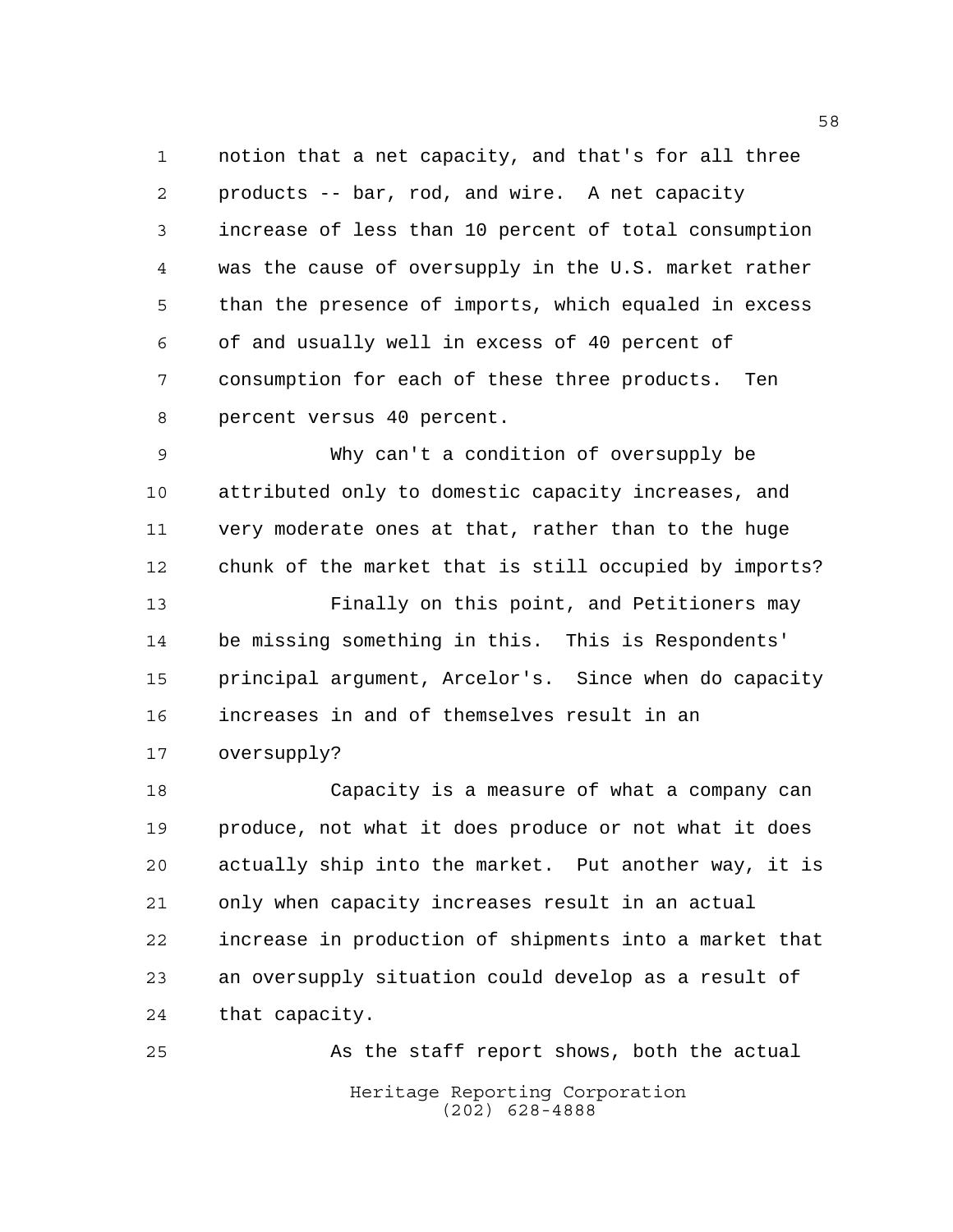domestic production and actual shipments for these stainless products declined in the period of review. The notion that an increase in domestic capacity without a resultant increase in production created an oversupply situation -- again, this is the principal argument of Arcelor -- is a non sequitur.

 The second argument is that it is the general economic recession that is to blame for the further deterioration of U.S. stainless bar, rod and wire industries. Mr. Lasoff, who will testify briefly following me, will address the legal relevance of this argument to these proceedings.

 Looking at the numbers, especially those concerning the depth of the financial losses suffered here for stainless, the number of U.S. producers experiencing such losses and the just awful decline in employment and employment related variables for this industry over this period, it's obvious that other, more important forces are at work in this period, a period most observers generally characterize as a period of weak recovery or, at worst, stagnation.

 Within this anemic economic environment, the U.S. industry's production and capacity utilization continued to be crippled by the substantial market share of imports, and any attempt at price increases

> Heritage Reporting Corporation (202) 628-4888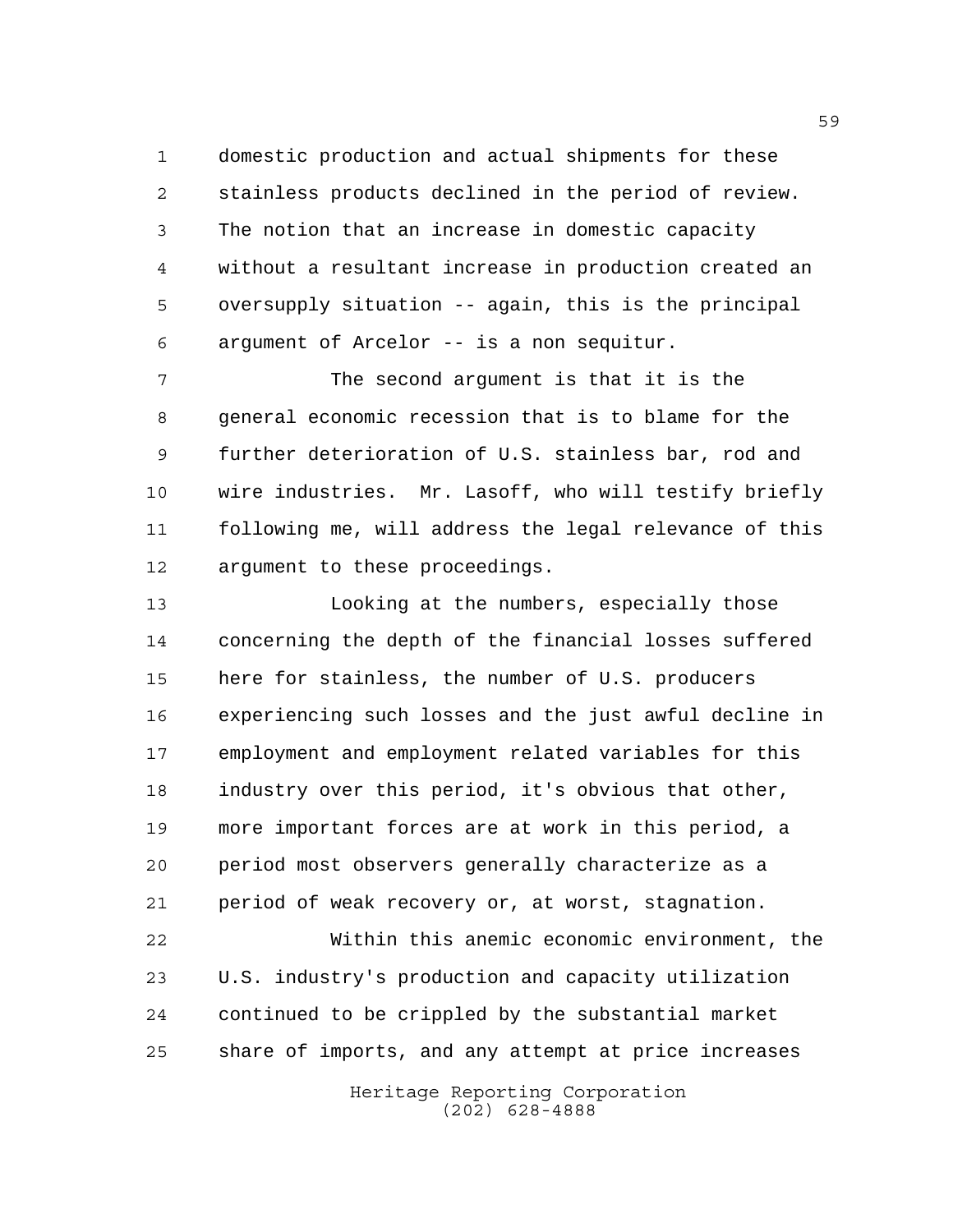continued to be threatened by the underselling of imports of these commodity products. The Commission is no stranger to cases involving stainless steel long products and has consistently found that these are commodity products. As proof, I refer you to price charts in Appendix G-12 and G-13 of the staff report.

 Finally in this regard, I do not see a reference to India anywhere in Respondents' brief and with good reason. The exclusion of India from the 201 relief for these particular products, despite that country being a named Respondent in previous unfair trade cases brought by the stainless bar, by the stainless rod and by the stainless wire industry, was a huge and tragic mistake by the Administration.

 We request you review our brief and the staff report on how Indian producers have cynically exploited this loophole to greatly increase their share in the U.S. market and at prices far below those of U.S. producers.

 The final argument of Respondent Arcelor is that the 201 relief is counterproductive because it has led to higher raw material costs for imported feedstock and cost. This argument can also be rejected by merely referencing the staff report and by considering the nature of the operations of the small

> Heritage Reporting Corporation (202) 628-4888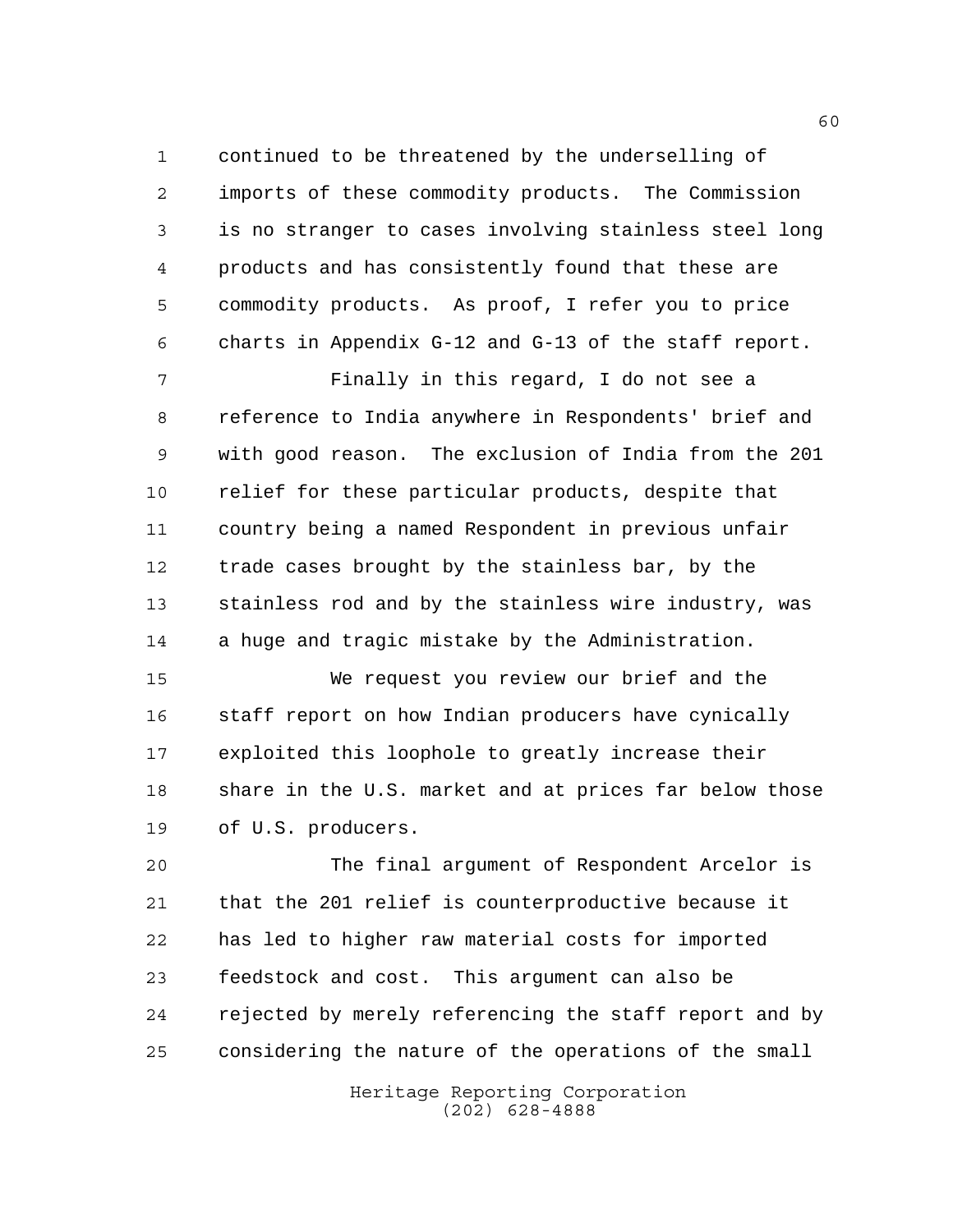number of producers who made that claim in their questionnaire response.

 In fact, the producer complaining about the 201 program increasing its raw material cost that is quoted the most in Respondents' brief at page 4 does not even use stainless long products as a raw material. Its inputs are not subject to the stainless 201 tariffs. The company was apparently complaining about the carbon steel tariffs.

 As for the few other producers who have registered complaints, in fact their costs did not go up over the period of review. Their unit cost of goods sold, as shown in Appendix C of the staff report, were flat over the period of review and actually went down -- went down -- in April 2002 to March 2003 following the implementation of the President's program. Their raw material costs, their unit raw material costs in particular, also went down.

 In fact, all three of the stainless long products subject to this review have experienced declines in cost of goods sold per unit since the 201 went into effect. See Appendix C of the staff report, or you can look at the profit and loss tables in Section Stainless at Roman numeral pages III 6-8. It is not surprising that costs went down or

> Heritage Reporting Corporation (202) 628-4888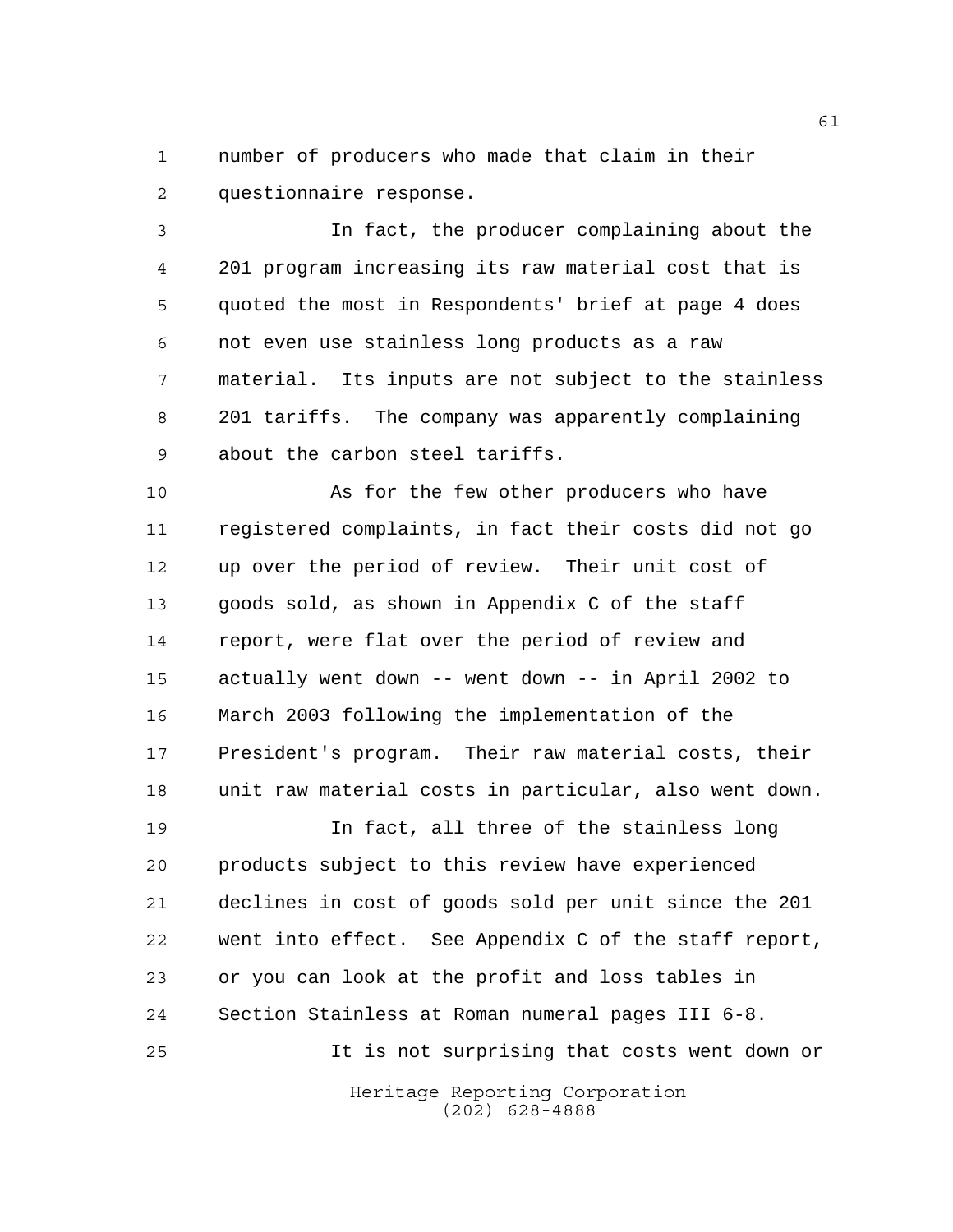that stainless producers unable to generate profits or raise sufficient capital in this period concentrated their adjustment efforts on cost reduction and productivity improvements. Those adjustments they could make.

 What U.S. producers of stainless long products have done with this short, 15 month period of modest relief is commendable, given the depressed market situation in which they have had to operate. Even though the additional tariffs, and we've heard that they were eight to 15 percent, a half to a quarter of what the carbon steel relief was.

 Even if they did not satisfactorily remedy the underselling by imports and the exclusion of major producer India adversely affected potential volume and price benefits, Table F-4 of your staff report lists numerous and inventive investments and cost cutting measures undertaken by the U.S. industry in this 15 months period.

 Unfortunately, some of these deficiencies have come with a huge price, a huge human price -- a substantial decline in workers, hours worked, hourly wages. Many Respondents also detailed similar slashing of management employment and white collar compensation as well.

> Heritage Reporting Corporation (202) 628-4888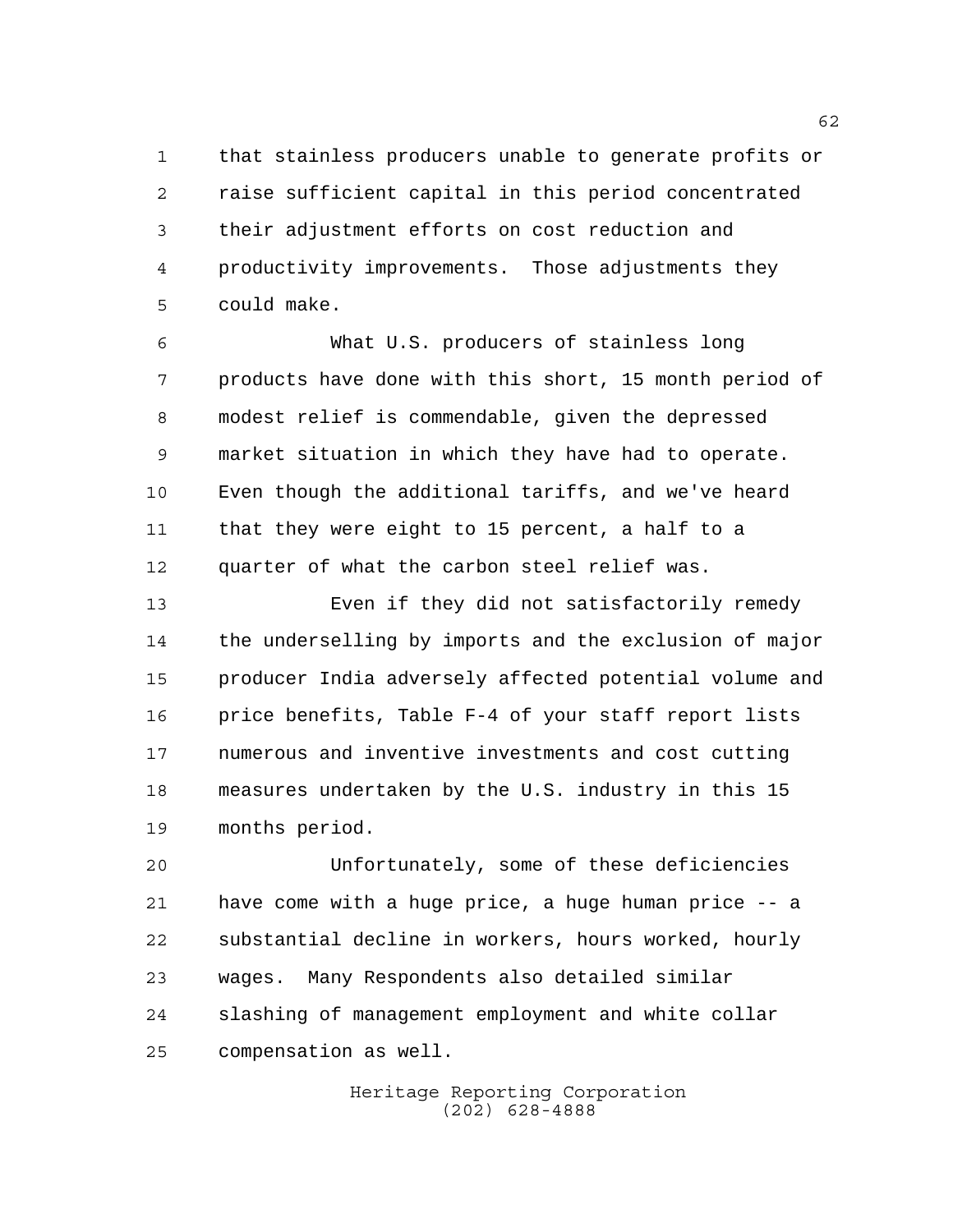Heritage Reporting Corporation (202) 628-4888 1 In summary, the stainless companies represented here have done what they were able to do given the market situation, and the result has been major gains in efficiency and competitiveness as measured, once again, in the staff report in terms of productivity increases, unit labor cost decreases and unit cost of goods sold decreases. The companies look forward to generating profitability adequate to fund investment when this economy finally turns up, and that will lead to even further efficiencies and enhanced competitiveness of the stainless long product industry. Thank you for your attention. CHAIRMAN OKUN: Thank you. MR. HARTQUIST: Thank you, Pat. Larry Lasoff? MR. LASOFF: Good morning, Madam Chairman, members of the Commission. My name is Larry Lasoff from Collier Shannon Scott. I would like to conclude the domestic industry's presentation this morning with a brief discussion about the statutory framework governing this Section 204 investigation. Section 204(a) directs the Commission to "monitor developments with respect to the domestic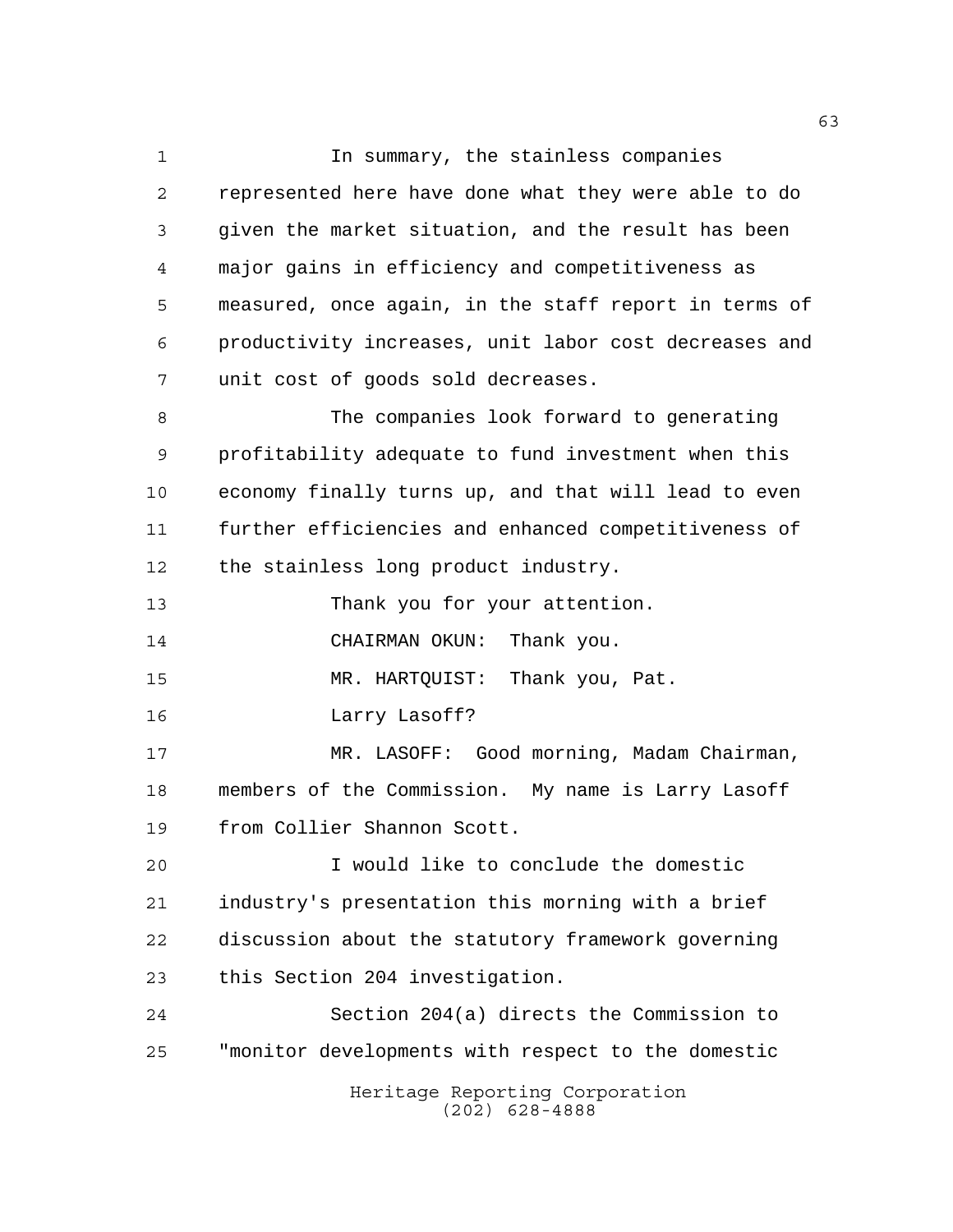industry, including the progress and specific efforts made by workers and firms in the domestic industry to make a positive adjustment to import competition."

 To the extent the relief provided exceeds three years, the Commission must submit a report to the President on the results of its monitoring not later than the midpoint of the initial period. In this instance, the relief provided was three years and one day. Thus, the Commission's monitoring requirements and the next two weeks of hearings are now a reality.

 Given that the statute only directs the President to monitor developments, the nature of this proceeding is somewhat limited. While this may appear to be a fairly obvious point, given the language of the statute, the point appears to have been lost on the Respondents, who have elected to transform this proceeding essentially into a forum to relitigate many of the issues of injury and in particular the weighing of relative causes.

 Arcelor, in its prehearing brief, goes to great length, for example, to make the point that the problems befitting the domestic stainless long products industry are not the result of imports, but rather are the result of broader economic conditions.

> Heritage Reporting Corporation (202) 628-4888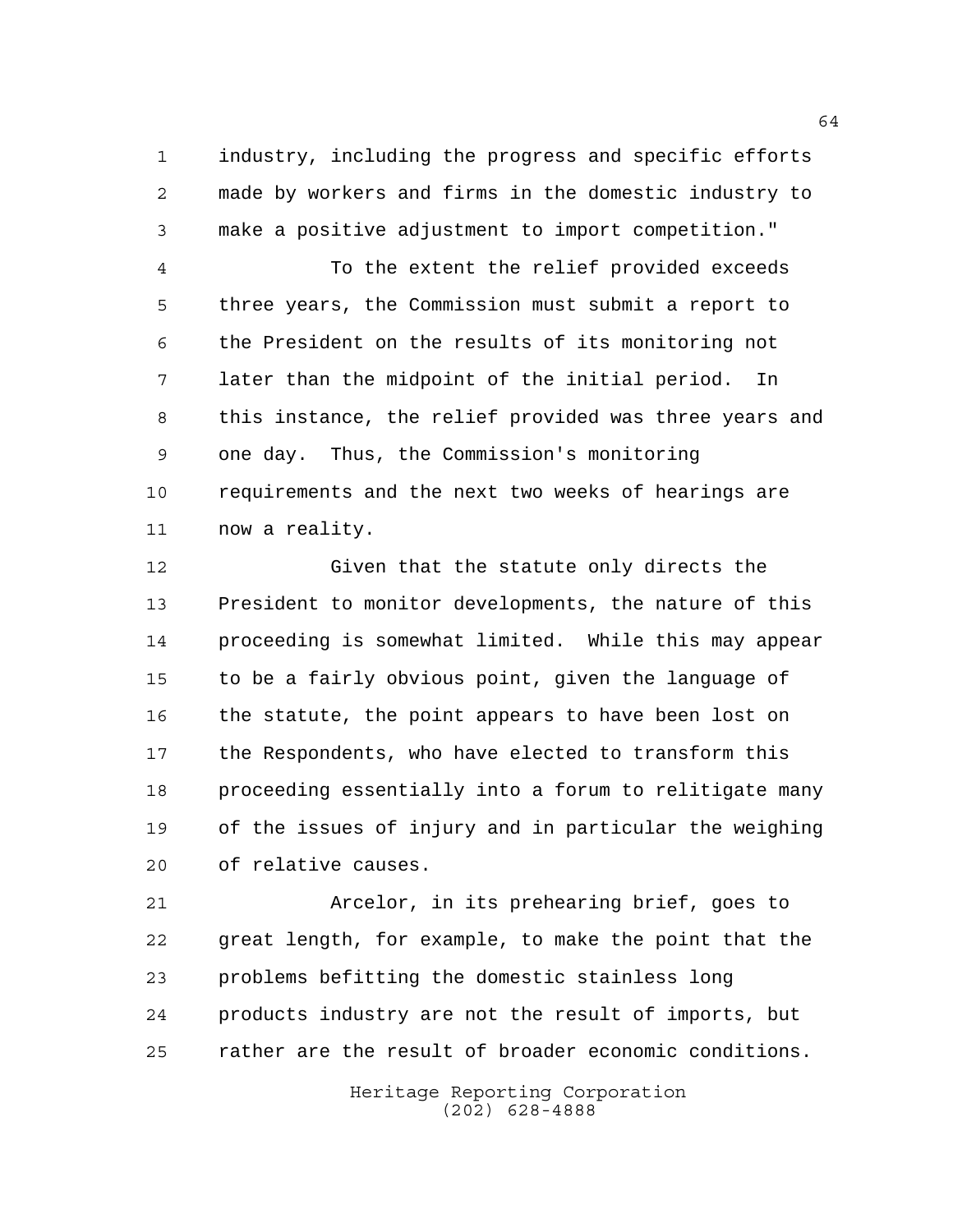Such an analysis is misplaced, given the statutory framework.

 While the Commission is welcome -- indeed we encourage it -- as part of its monitoring function to investigate current market conditions in the stainless long products sector, the Commission is not directed to weigh causes of injury as has been proposed by Arcelor. Significantly, Arcelor in its brief fails to even address the primary issue before the Commission, the efforts made by stainless long products producers to adjust the import competition.

 As you have heard in testimony this morning, even if their markets fail to improve, stainless long products producers made great strides to adjust to imports. These strides are reflected in the significant cost reductions and investments that were undertaken by these producers even in the face of a depressed market. The fact that some of those efforts may have been curtailed because of economic conditions should not detract from the efforts that were made.

 In discussing the midterm review process when the Omnibus Trade Act was enacted in 1988, which led to this revised midterm review process, the Senate Finance Committee noted: "The committee expects the President to determine whether the firms and workers

> Heritage Reporting Corporation (202) 628-4888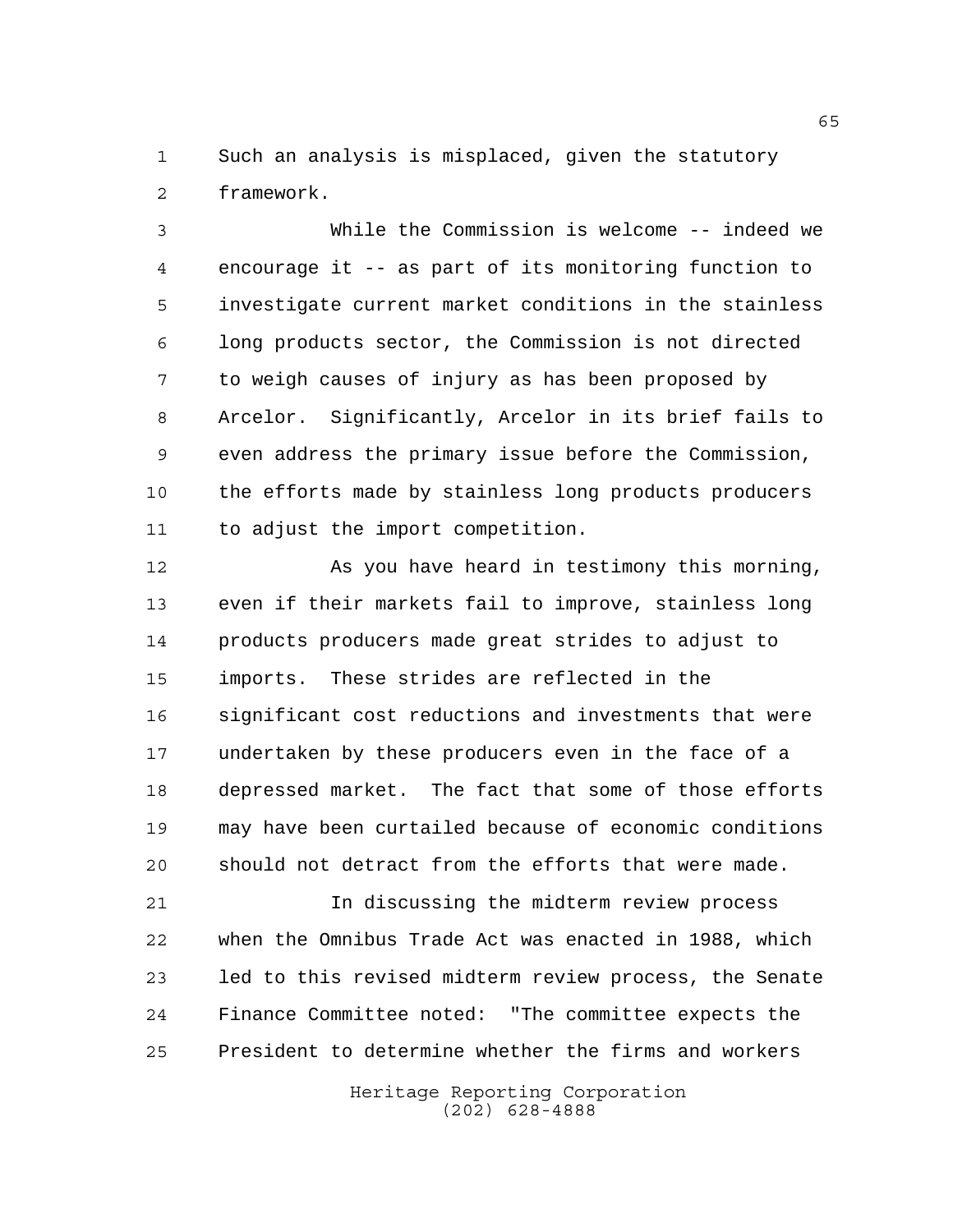have made an adequate effort to make a positive adjustment in the context of general economic conditions.

 "The committee does not anticipate that the President would terminate actions taken because the industry was having difficulty because of, for example, a serious downturn in the United States or international economy. Firms and workers should be judged on their efforts given the economic environment."

11 11 In sum, the opponents of relief today and we believe throughout the next two weeks will attempt to

 divert the Commission's focus away from its monitoring of developments with respect to the domestic industry, including its adjustment efforts, and focus instead on issues that were affirmatively decided in the original investigation. We hope the Commission resists these attempts.

 Madam Chairman, that concludes the presentation of the domestic stainless long products industry this morning, and our witnesses look forward to answering your questions.

 CHAIRMAN OKUN: Thank you very much. I want to thank all the witnesses for being here. Welcome back to many of you. We appreciate your willingness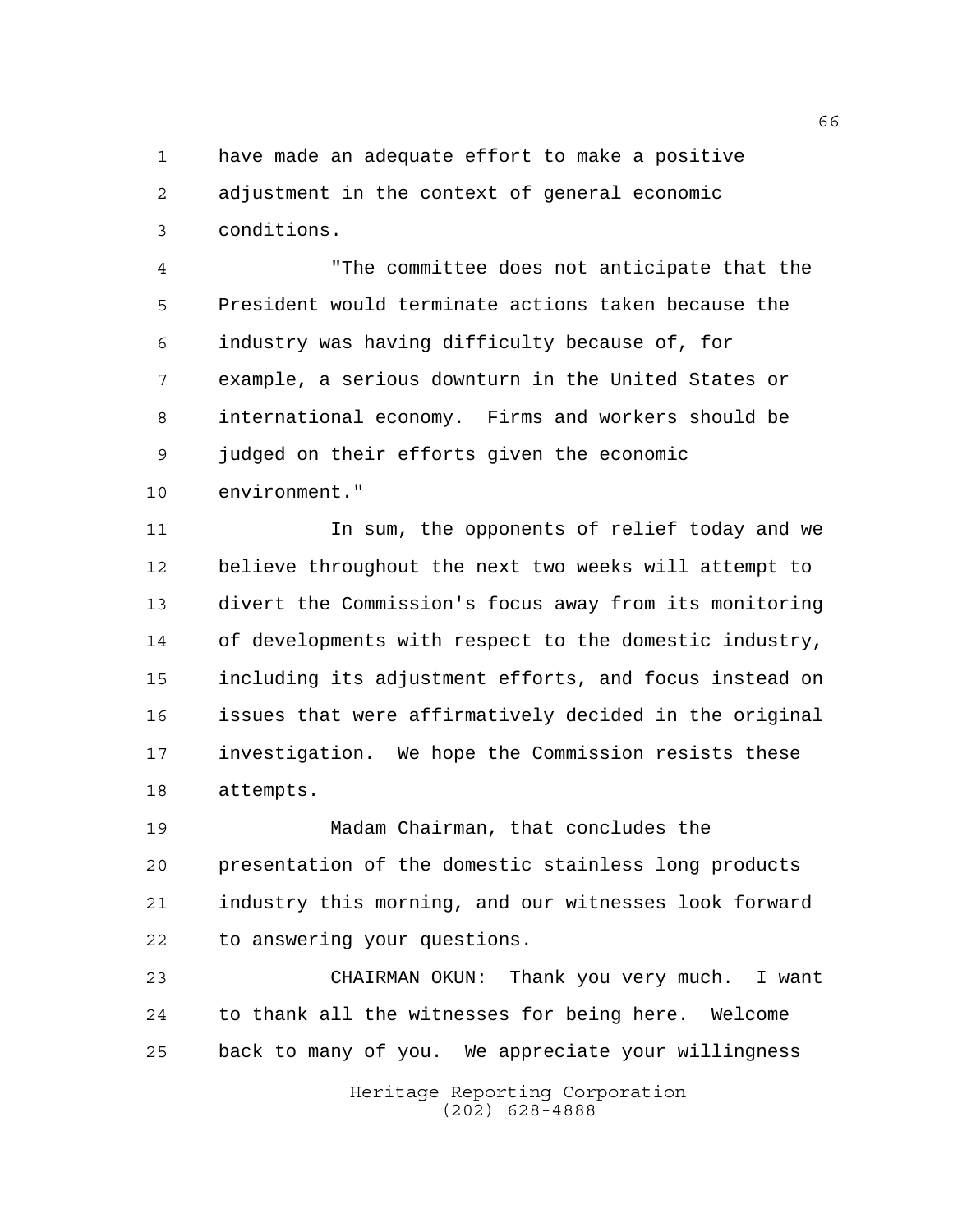as well to answer questions.

 We will begin our questions this morning with Commissioner Koplan. COMMISSIONER KOPLAN: Thank you, Madam Chairman. I join in your opening comments just now. Let me start with this, and this is an issue that you've all touched on this morning, but I'd like to pick up with it with you. You stated on page 14 of your prehearing brief that the Section 201 relief has been most beneficial in preventing the vast majority of U.S. stainless long products from further financial deterioration in difficult economic conditions. You continue by stating that during this period of weak demand, U.S. producers have cut costs and made their operations more efficient by reducing labor, as well as implementing new capital expenditures, and that these restructuring efforts are being made in an attempt to increase sales and restore pricing by the domestic industry. I heard your testimony this morning that you're not there at this time. You claim that these efforts will be significantly undermined if the Section 201 relief is premature terminated. Moreover, you state that premature termination will further delay the implementation of much needed capital

> Heritage Reporting Corporation (202) 628-4888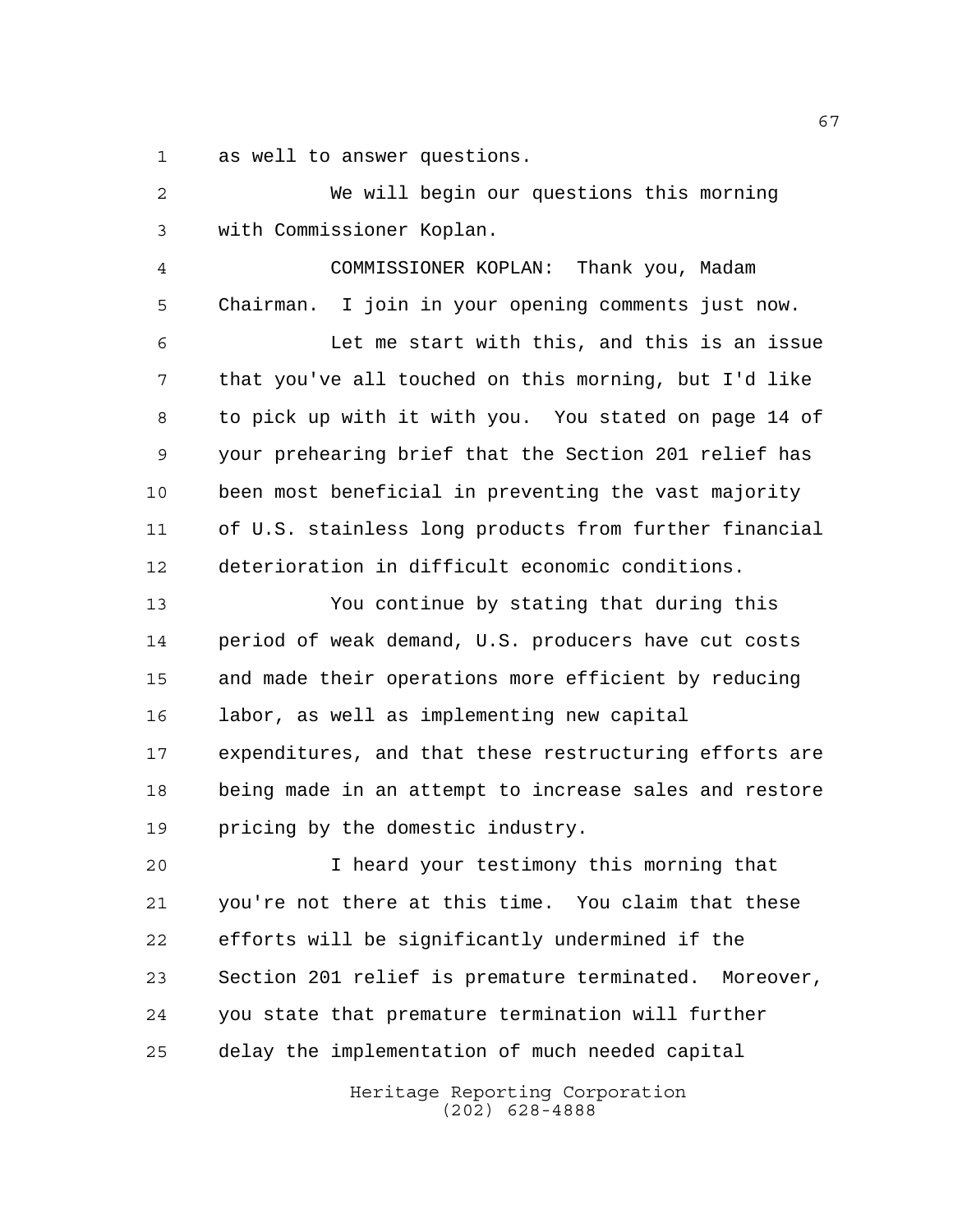expenditures and restructuring efforts.

 I note that toward the end of your brief you outline specifics of what your individual companies still have remaining to be done, but because that is BPI I can't get into that at this time. I acknowledge the fact that it's there. Now, Arcelor argues, as I understand it, that the problem lies in the domestic industry having added new efficient capacity, and I know, Mr. Magrath, you touched on this and Mr. Blot and others, but that is not, as I read their brief, the center of what their argument is. They go on to say that while doing that they claim you are not retiring older, less efficient capacity, and it's that which is creating a glut of supply -- this is what is in their brief, and I'm sure I will be hearing it this afternoon -- thereby adversely affecting prices and causing exports to essentially remain flat. This is in their brief at pages 1 and 2. They also point to, and I quote, the "vagaries of the business cycle," a novel characterization, as a further cause of the current condition of the domestic industry. I'd like you to pick up on what you've already said and deal with this issue that they're

> Heritage Reporting Corporation (202) 628-4888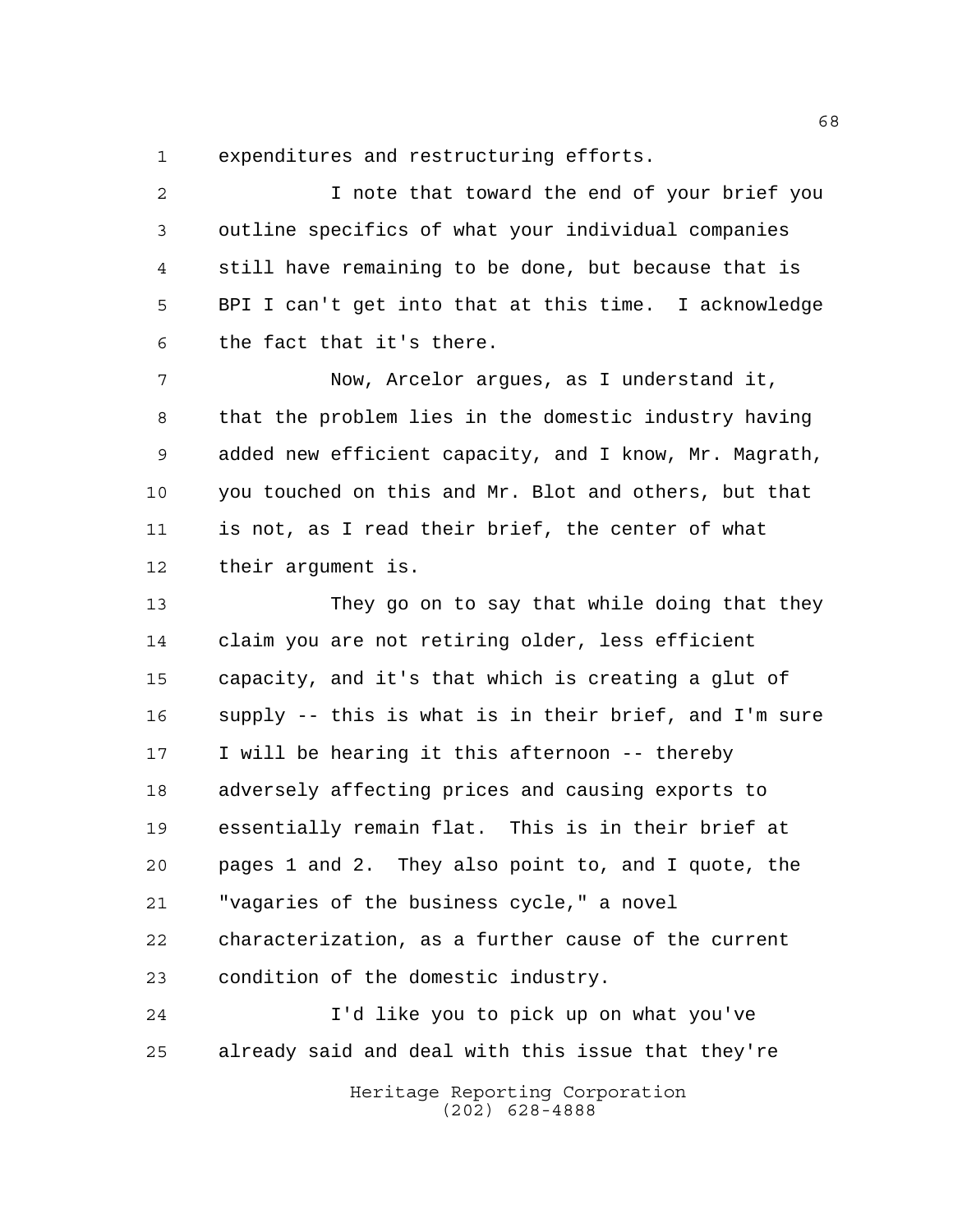Heritage Reporting Corporation centering on from their standpoint of failure to retire less efficient capacity, older, less efficient capacity. I know you said that the net increase was less than 10 percent, but their allegation is the failure to take things out of service that I haven't heard discussed this morning. Maybe I could hear a bit from the industry witnesses first and then come back to Mr. Magrath and Mr. Blot. 10 MR. MAGRATH: Certainly. COMMISSIONER KOPLAN: Could I start with you, Mr. Shor? MR. SHOR: Sure. As far as capacity is concerned, Carpenter in 1997 acquired a steel mill called Tally Specialty Metals, and the main -- COMMISSIONER KOPLAN: Could you move your microphone just a little bit closer? 18 MR. SHOR: I'm sorry. COMMISSIONER KOPLAN: Sure. MR. SHOR: In 1997, Carpenter did acquire a second stainless steel company called Tally Metals. One of the main purposes for that acquisition was to retire one of our older hot mills and not make additional investment, given the capacity that existed, and utilize the Tally Mill to roll many of

(202) 628-4888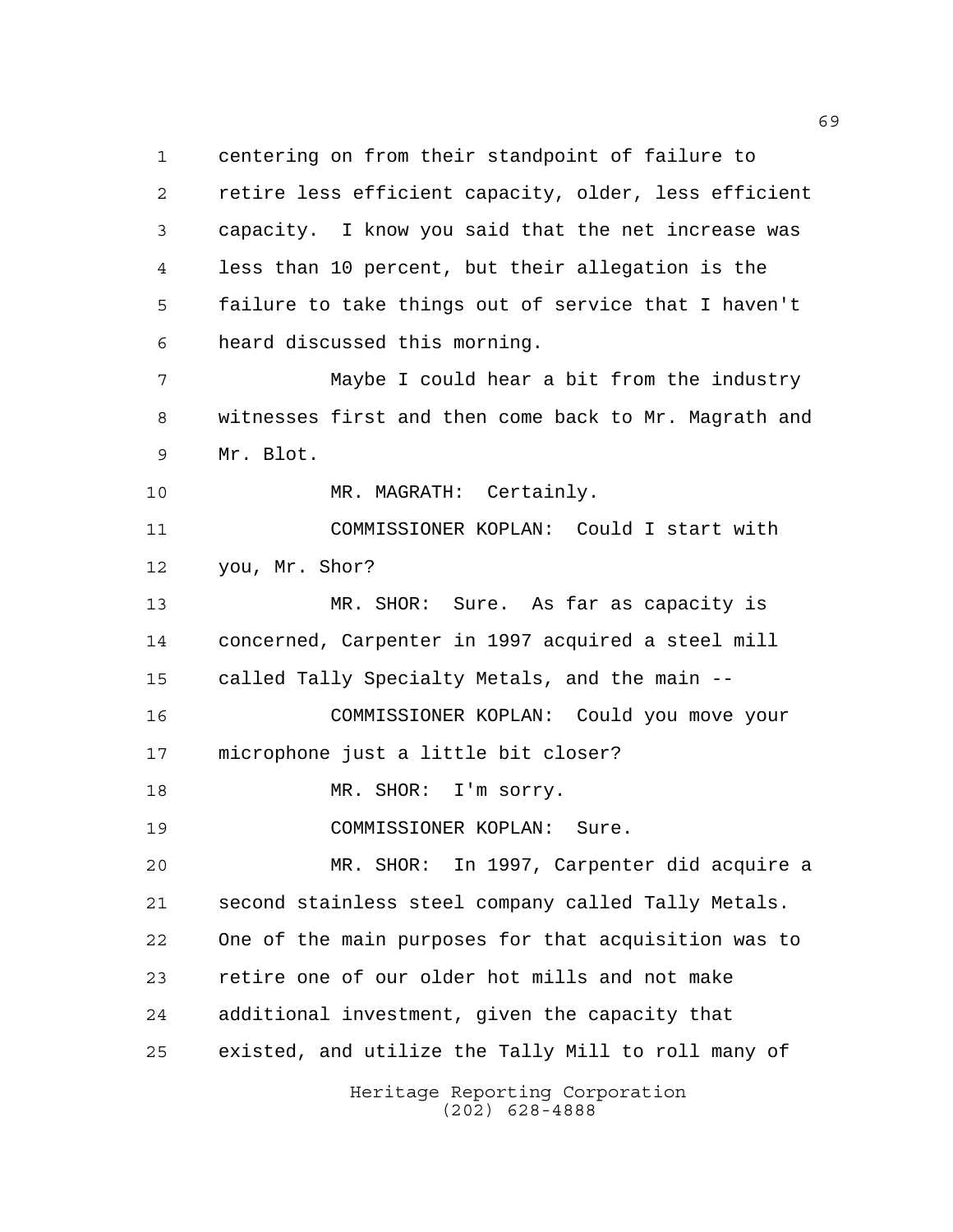our products.

| $\overline{a}$ | At Carpenter, one of the major investments             |
|----------------|--------------------------------------------------------|
| 3              | you can make in the steel industry is a hot mill, and  |
| 4              | our ability to take one of our older hot mills out of  |
| 5              | service for stainless -- we still use it for very      |
| 6              | specialty items, but for stainless and transfer that   |
| 7              | manufacturing to the Hartsville, South Carolina, Tally |
| 8              | facility was a significant event for us.               |
| 9              | COMMISSIONER KOPLAN: Thank you.                        |
| 10             | Mr. Anderson?                                          |
| 11             | MR. ANDERSON: I guess I don't know how to              |
| 12             | answer the question in terms of how do you respond     |
| 13             | that it's going to be more efficient capacity when it  |
| 14             | hasn't even started, so I think it's a pretty big      |
| 15             | There's new technologies out there certainly.<br>leap. |
| 16             | Slater has some experience in buying the               |
| 17             | latest and greatest technology that doesn't quite live |
| 18             | up to the billing, I'm unfortunate to report, in some  |
| 19             | of the capital investments we've made over the years,  |
| 20             | so I think it's a pretty big reach to say that we      |
| 21             | should be retiring current capacity for something      |
| 22             | that's going to be coming on stream when they don't    |
| 23             | really understand our current cost structure, and we   |
| 24             | certainly don't understand theirs until they're up and |
| 25             | running.                                               |
|                |                                                        |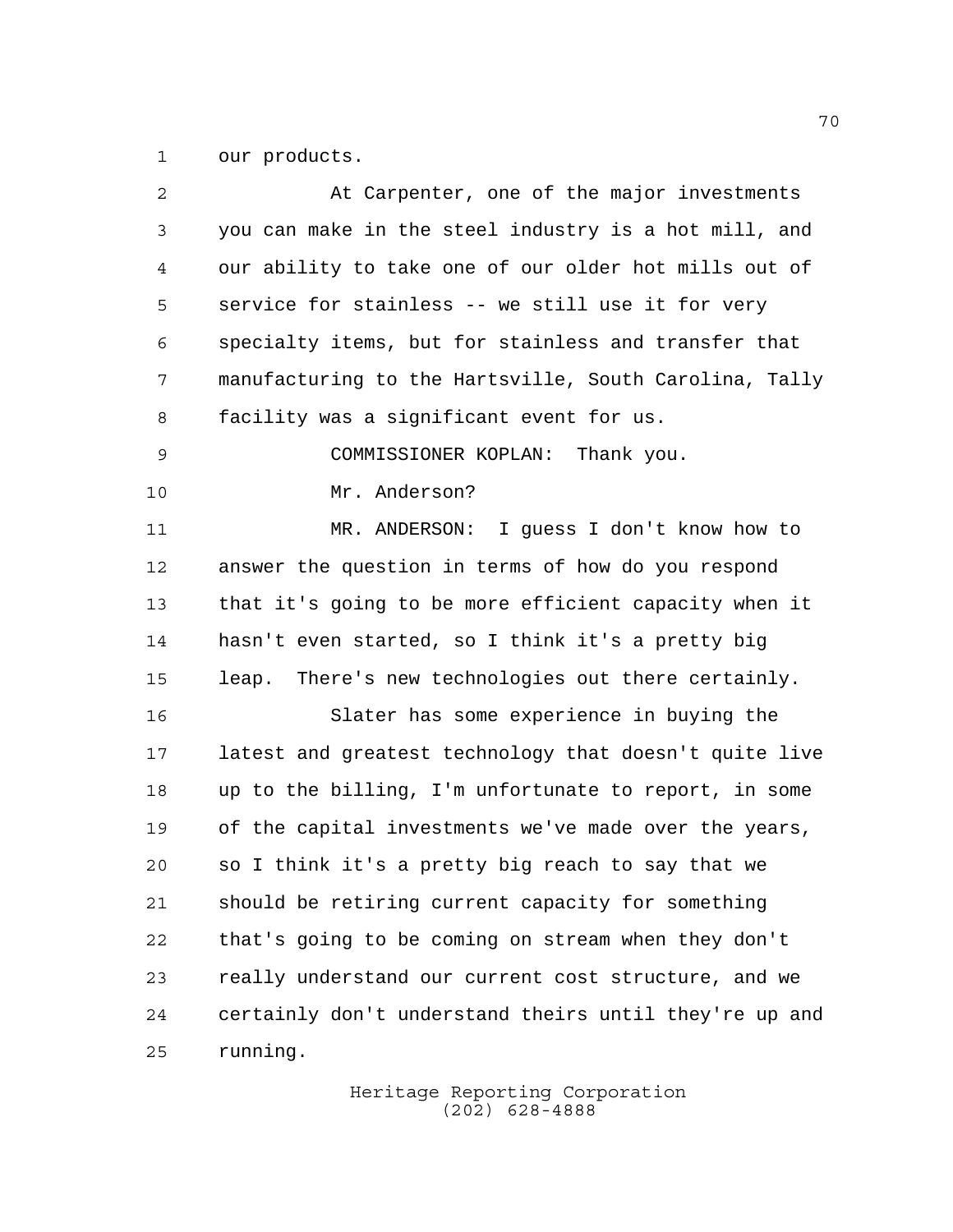COMMISSIONER KOPLAN: Well, the brief doesn't specify it. It makes the allegation, but it doesn't get specific. That's why I'm asking these questions.

 MR. ANDERSON: Sure. The known quantities, I think we have done what we can. For example, as I stated in my testimony, our melt shop in Fort Wayne, we have closed that facility in April of 2001 and consolidated the melting at our facility in Welland, Ontario, which has made us more efficient, was a more efficient producing facility.

 For the things I think that are known quantities we've reacted to.

COMMISSIONER KOPLAN: Thank you.

Mr. Simmons?

 MR. SIMMONS: Yes. Electralloy is a single location custom melter, and we've always utilized assets in the industry through partnerships and arrangements with both our customers and other operating mill sources to utilize assets in the industry that may be sitting idle.

 We chose to put our capitalization dollars as a custom melter into our melt and finishing facility and not participate in any new hot working or underutilized equipment in the U.S. marketplace.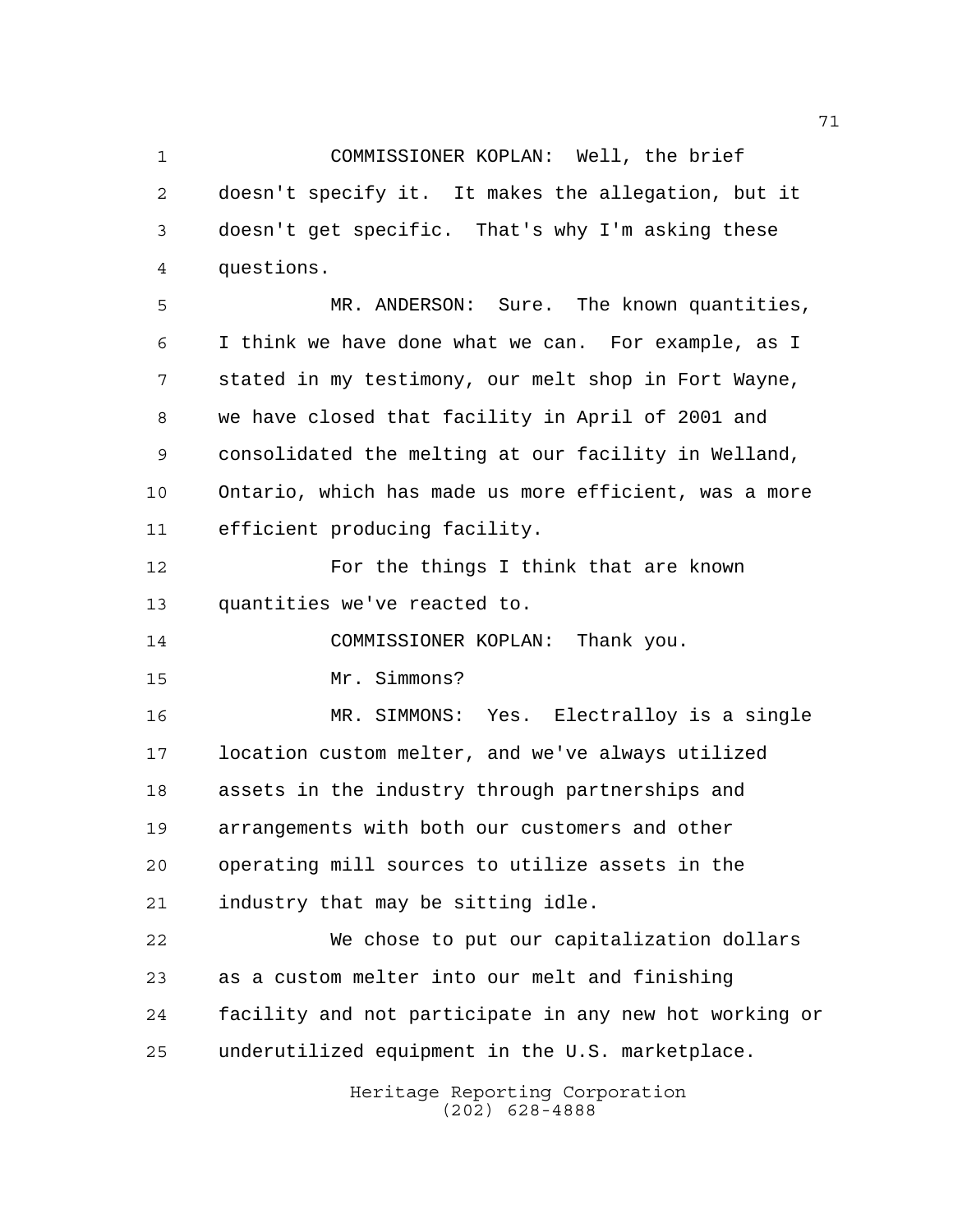Heritage Reporting Corporation COMMISSIONER KOPLAN: Thank you. Mr. Shor, could I come back to you for a moment? It sort of ties into this. You talked this morning about Carpenter's substantial investment between 1996 and 2000. I think it was \$500,000,000. MR. SHOR: Correct. COMMISSIONER KOPLAN: Could you just talk about it more as to what your projections for return of capital were then and how, if at all, these projections have changed since 2000? MR. SHOR: I don't think I can get into the actual numbers. I can share them I think in the non- public forum as far as the actual returns. 14 I can tell you that our expectations were that our business would continue to grow, given the lower level of imports that were out there in the past, and that growth would fill the facilities or at least make the facilities more robust than they are right now. Actually, as I mention in my testimony, our volume has actually shrunk since those investments were made. COMMISSIONER KOPLAN: Thank you. If there's any more that you can add posthearing on that that would be business confidential I'd appreciate it.

(202) 628-4888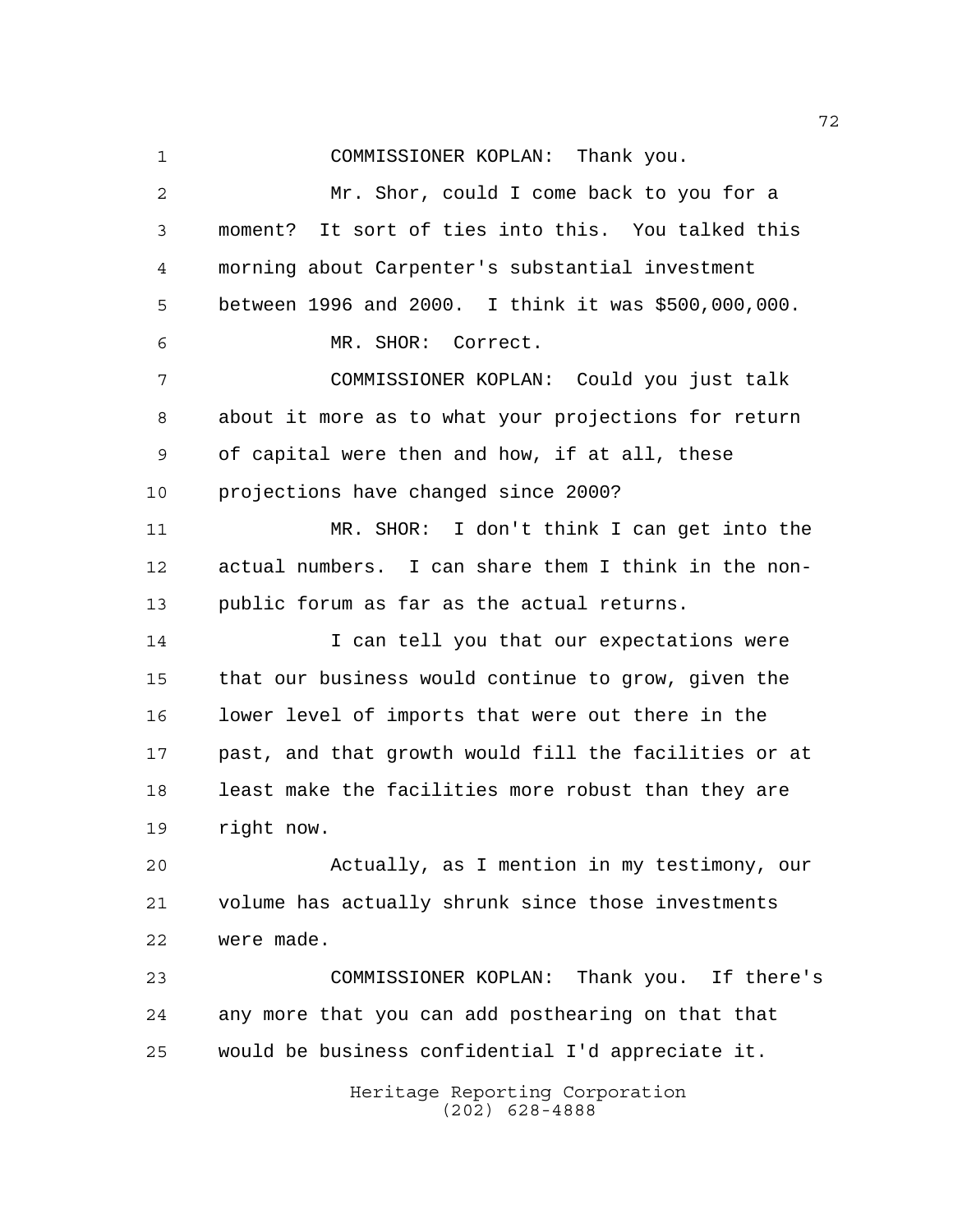Heritage Reporting Corporation (202) 628-4888 1 Mr. Magrath, I would come back to you on my original question if you'd like to add additional comments. Could you move the microphone closer? Also, is it on? MR. MAGRATH: There you go. COMMISSIONER KOPLAN: Now it's on. 8 MR. MAGRATH: Now it's better. COMMISSIONER KOPLAN: Much better. MR. MAGRATH: Mr. Hartquist made a point in his opening remarks and throughout our testimony we have made a point of characterizing this industry as being competitive and saying that this 201 relief and the continuation of it will allow us to remain competitive. If you look at the stainless steel cases you've had throughout the 1990s, you'll see a number of U.S. firms have dropped by the wayside -- Republic Technologies, the Eltech facility at Dunkirk, although it may be in the process of being restarted. It has always been the position of this industry that we are competitive and we remain so. Most people recognize Carpenter Technology, most observers, as the lowest cost producer in the world. Some capacity has been retired, as Mr.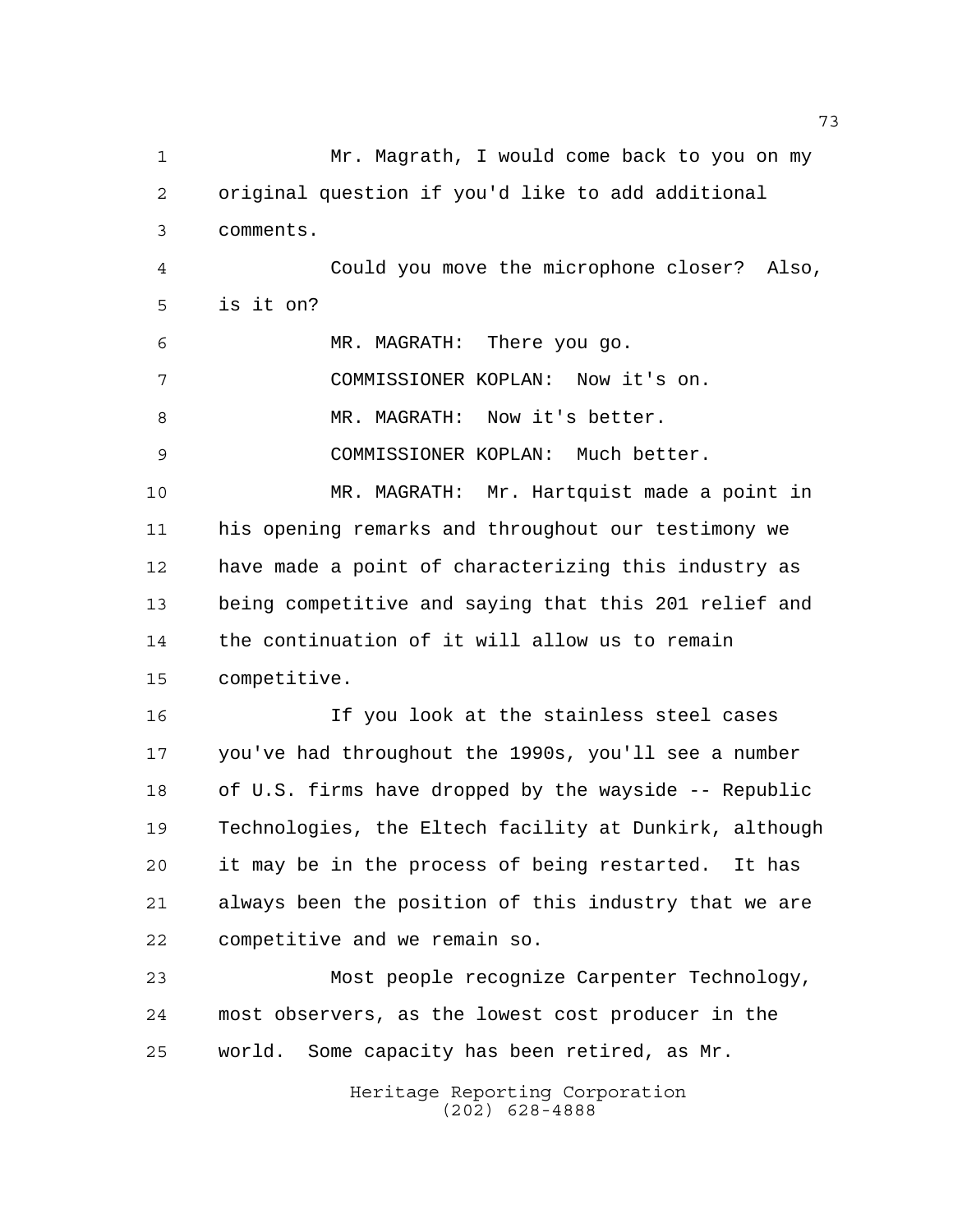Anderson said of Slater, but it is incumbent upon other people to retire their capacity that is inefficient. That would be out position. COMMISSIONER KOPLAN: When you say other people, who are you referring to? MR. MAGRATH: Referring to the foreign firms that have been the beneficiaries of numerous subsidies, specifically the European firms over the years. Just because Arcelor, which is a prime example of these subsidies and has lost money in most years of its 30 year existence, and their predecessor companies have lost money, but yet there they are one of the largest producers in the world. Just because

 they say we're inefficient and we have inefficient capacity, we do not accept that.

 COMMISSIONER KOPLAN: Thank you. Does that complete your answer to this question?

 MR. PENDLETON: Commissioner Koplan, I just want to add that in the many years I've --

 COMMISSIONER KOPLAN: Could you identify yourself for the reporter? Could you identify yourself for the record?

 MR. PENDLETON: Yes. My name is William Pendleton.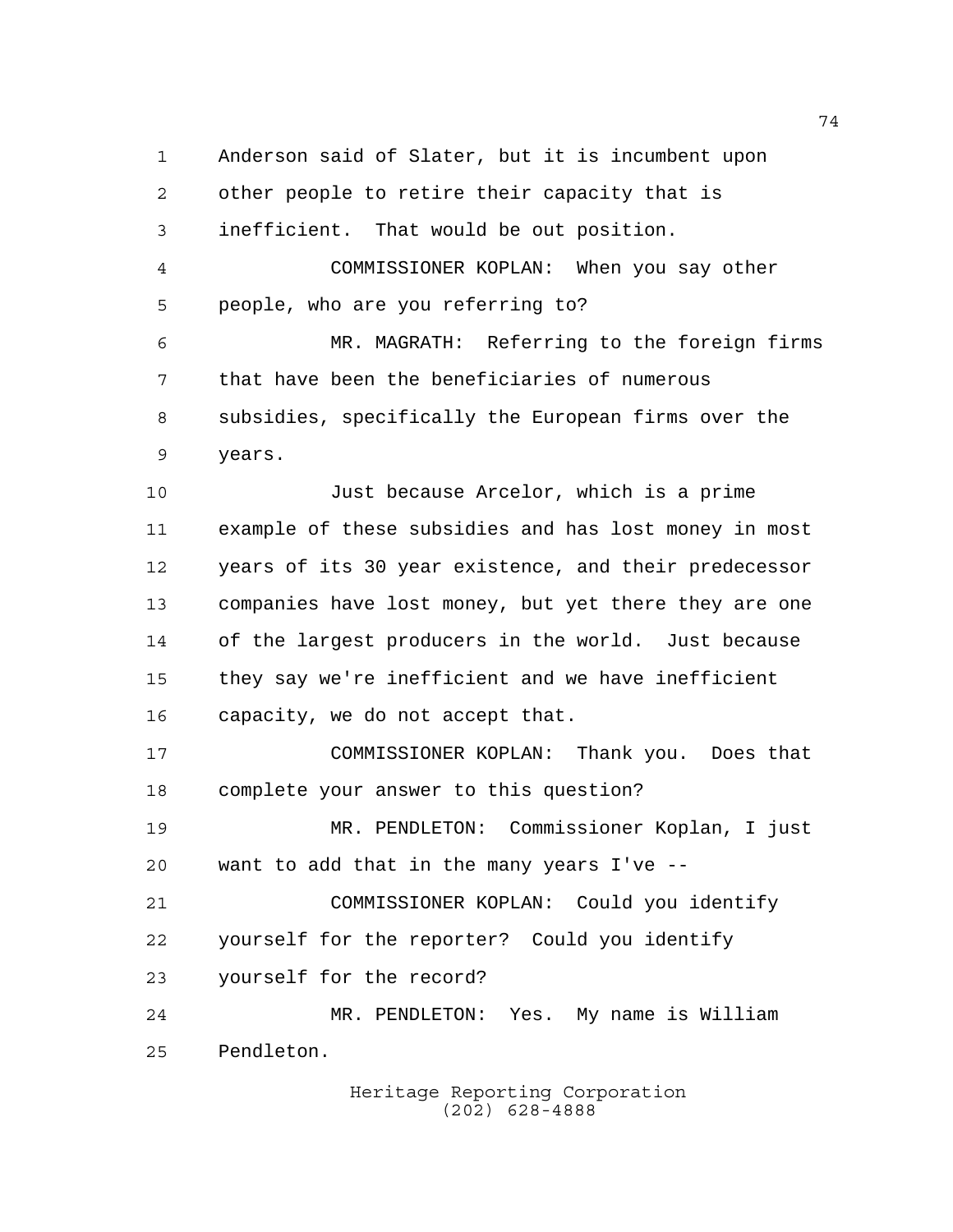I'd like to add in my many years with the industry we've seen a lot of restructuring ongoing within this industry. We've been well recognized. As Dr. Magrath said, it's very, very competitive because we have as a matter of practice and the way it's evolved eliminated, you know, inefficient capacity over the years.

 I would add Armco Baltimore is another capacity that was eliminated during this period. You could run through. Carpenter in the past, we had a mill at Bridgeport at one time that we eliminated to focus in the Redding area. As Mr. Shor said, then we consolidated with the Tally Mill.

 Unlike the carbon industry, we differentiate ourselves. I don't understand where Arcelor is coming from. I think it's a specious argument. I'd really like to know in more detail what they had in mind in terms of the stainless industry.

 COMMISSIONER KOPLAN: Thank you all very much for that, and thank you, Madam Chairman.

 CHAIRMAN OKUN: Thank you, and again thank you to all the witnesses.

Heritage Reporting Corporation Let me start if I could. Mr. Blot, I appreciated kind of you were laying out what your demand forecasts were during the remedy phase and some

(202) 628-4888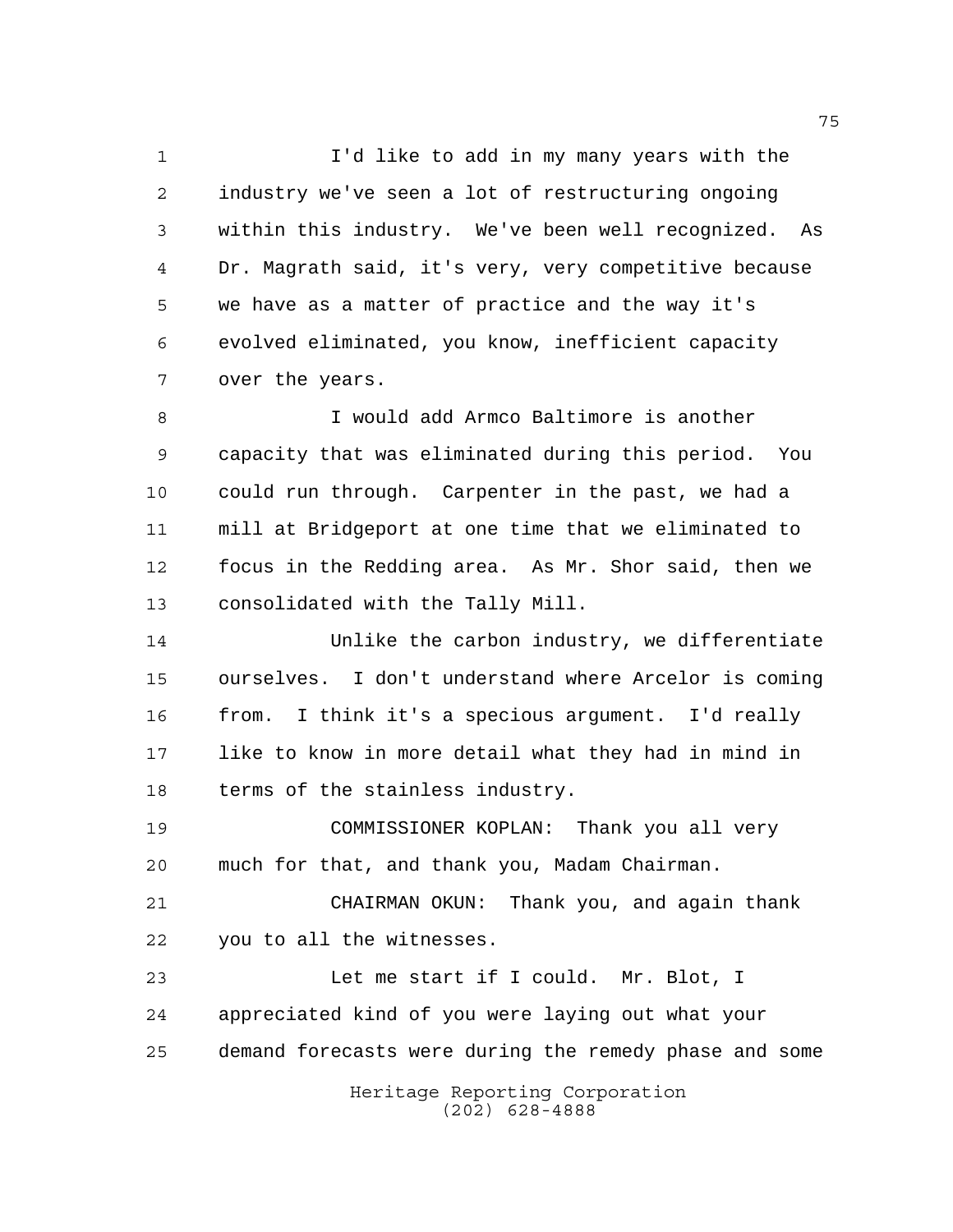of the other information you presented.

Heritage Reporting Corporation (202) 628-4888 I wondered. I know that the chart that you had up that went through this demand forecast actual and anticipated is based on the long products market as a whole. Do you have available to you or could you present that to us in posthearing broken out from bar, rod and wire? MR. BLOT: Yes, I can, Madam Chairman. I will do that in the posthearing brief. CHAIRMAN OKUN: Okay. I would appreciate that. I think that would be very helpful just to see if there are any distinctions in there. I guess what I'd like to turn to, and both you and Mr. Magrath have commented on this, but one of the things that I think we do have to try to evaluate in terms of what efforts the industry has made to adjust in terms of the economic circumstances it has faced is this distinction of whether you're arguing that some of the further adjustments you'd like to make were curtailed because of demand going down over the period or was it imports. I'm not going to the weighing causes issue but more just to understand, you know, to the extent that this industry hasn't seen a price increase but has increased market share. What is it that's really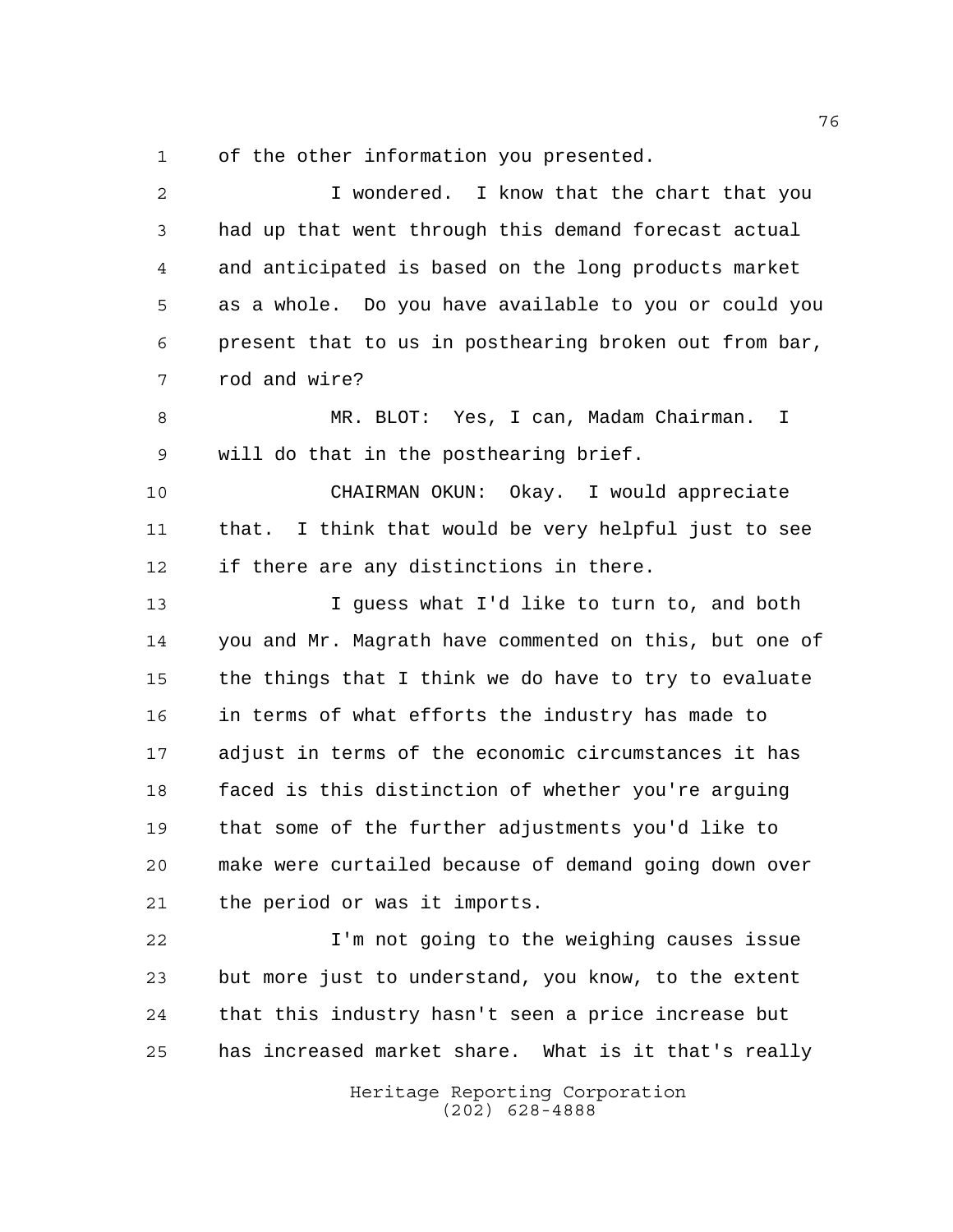inhibiting kind of further steps down the road of adjustment, if you can distinguish it?

 I guess I'd like to hear from the industry witnesses how you see the environment or have seen the environment over this period. I'll start, Mr. Shor, with you.

 MR. SHOR: As I mentioned in my comments, Carpenter Technology has spent quite a bit of money in this industry to modernize our facilities. The key for us right now is we believe we have the capacity, cost effective capacity, but with the lack of volume that we have, mainly driven by imports and the economy, the combination of the two obviously, the inability to gain a return on that investment is significant for us.

 Without further improvement in the business or in our business, it would be very difficult to go with significantly increased capital expenditures because of the lack of return on what we have invested in.

CHAIRMAN OKUN: Mr. Anderson?

 MR. ANDERSON: Yes. The honest answer is I can't distinguish what's import versus the economy. I can tell you that the numbers bear out that the gain in market share is extremely modest from an import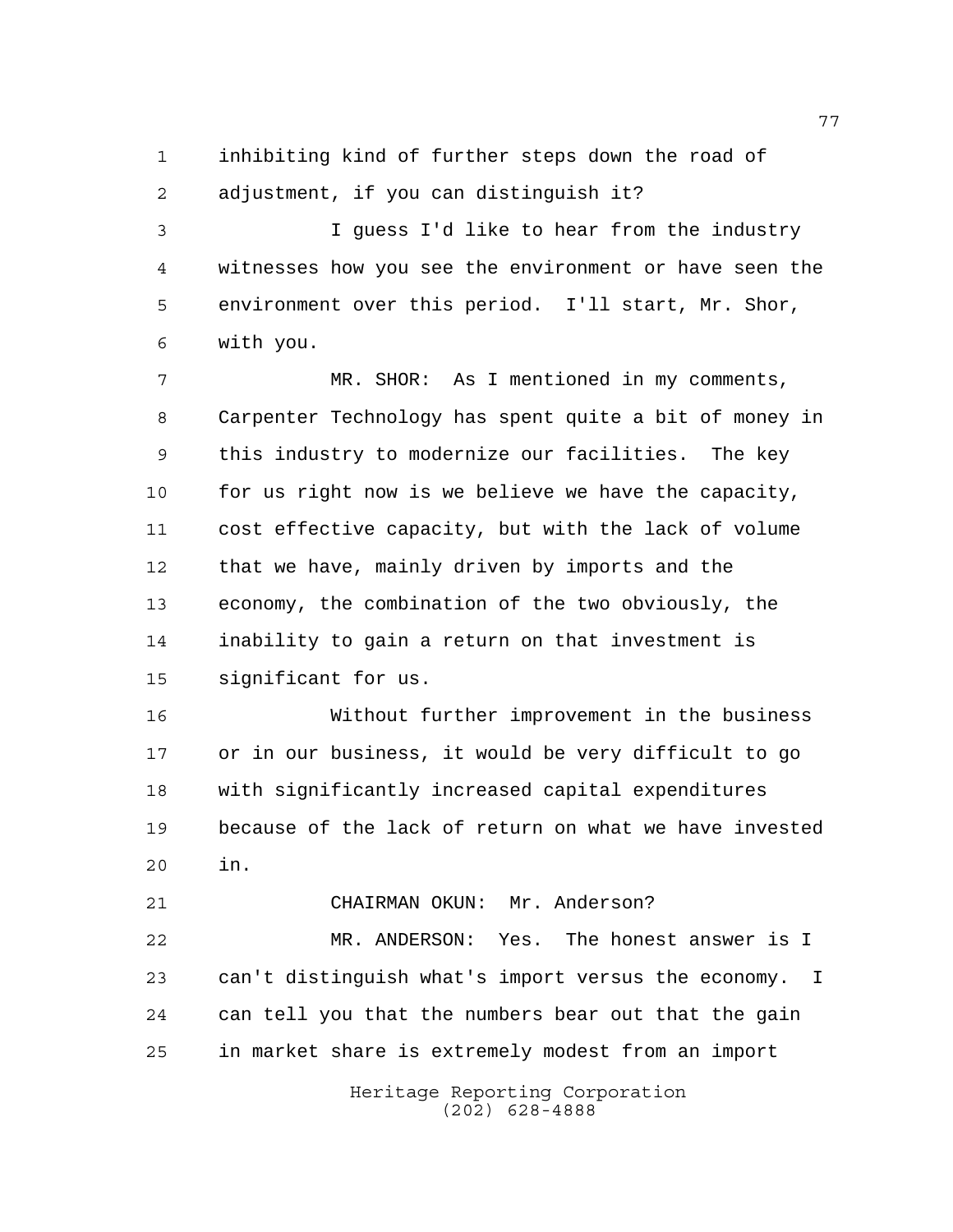penetration standpoint. Frankly, in a product line like stainless steel angle, which we're the sole domestic producer, import share has grown and grown dramatically again back to our favorite topic of India.

 I think it's just very difficult. We can just tell you the practical reality is the business is in dire financial condition. There's no sign of relief. You know, it's a volume and a price issue we have. As Mr. Simmons pointed out, it is the perfect storm for us right now.

 CHAIRMAN OKUN: Mr. Simmons, did you have anything further you wanted to add?

 MR. SIMMONS: Yes. I would agree with Dan that demand and imports are tied so closely together I don't see how you can separate them.

 Electralloy is more focused on the larger end of the size range and forge bar, but, when you get into the roll bar prices, dragged on the upper end of the forge bar product pricing in the marketplace because of their relationship established at service centers between small bar prices and forged bar pricing.

 CHAIRMAN OKUN: Okay. Did the economists or consultants want to add anything further in terms of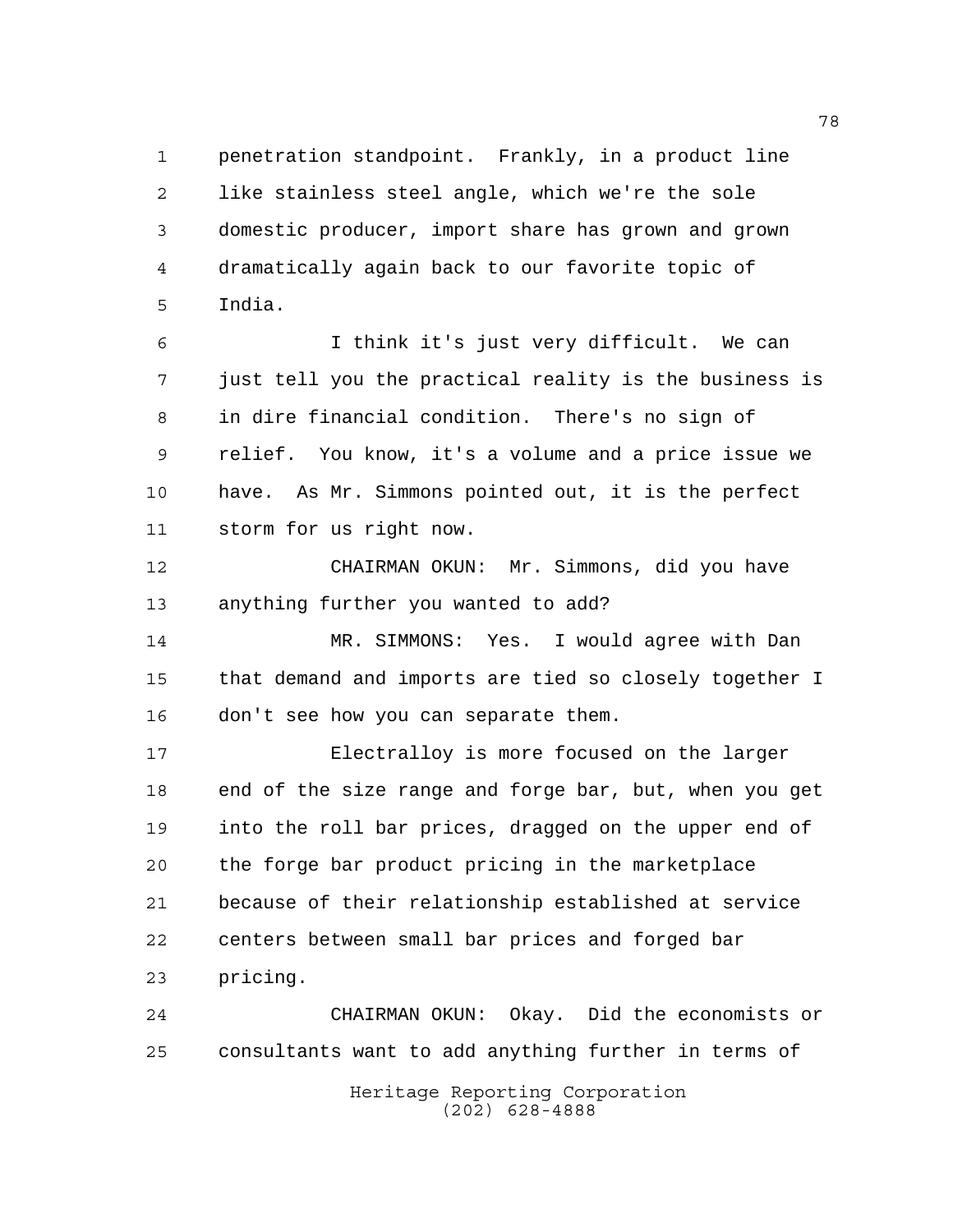how the Commission should evaluate the industry's adjustment efforts in the context of the economic factors that have occurred over this period?

Mr. Pendleton?

 MR. PENDLETON: Yes. I think you raised a very good point, and I think it's very important to put it in perspective how this industry is so different from the carbon and alloy sector. Not to knock that sector, but it's a Bible in this stainless industry over the years to never fall behind in capital investments. It is just too hard to catch up, and that's, of course, one of the problems that the carbon industry faced. They had inefficient capacity that they had to eliminate.

 We've kept up with that elimination, and we've kept up with the modernization programs over the years. The quandary we run into is that in a situation we face like Carpenter up front invested mega dollars, 10 percent of sales over a five year period in modernization, but needed that return now to kind of stabilize the debt situation that has been built up. That in turn provides a springboard and a financial base upon which to make future investments. We're not just looking at a three year period of this industry that has to play catch up and,

> Heritage Reporting Corporation (202) 628-4888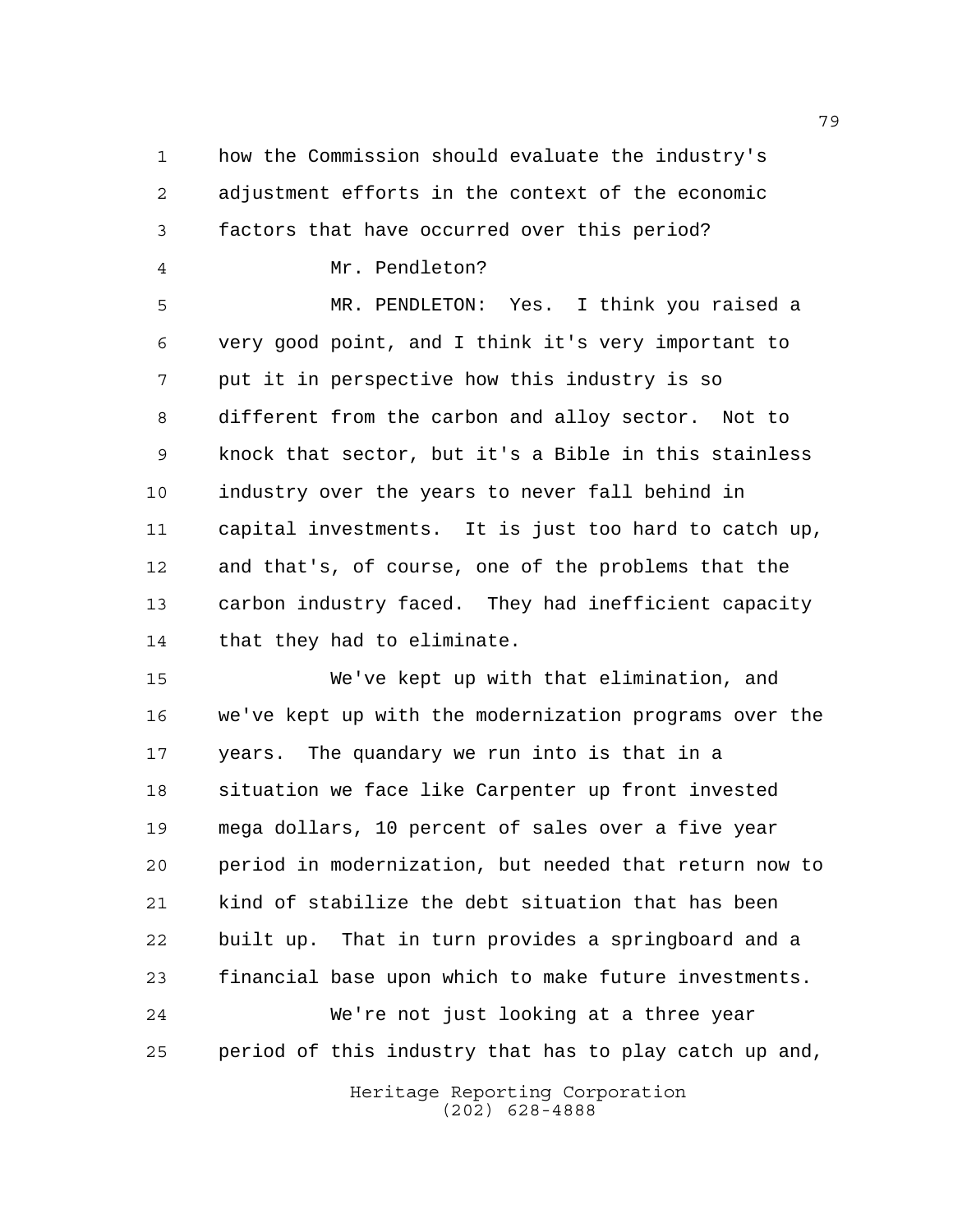you know, really go all out like maybe in the carbon and alloy area, eliminating some outdated capacity plus really modernizing. We've done that for the most part, and Carpenter is a leader in that. I think you have to look at the adjustment here that's been focused on the internal cost, production, improvements, efficiencies, cost reductions as the staff report points out. I think those are the things we focus on, and that provides

 the financial springboard to move ahead. Those adjustments are the key ones.

 I just want to make that differentiation. It's been well recognized this industry sector is far different from the other sectors.

CHAIRMAN OKUN: Mr. Magrath?

 MR. MAGRATH: Madam Chairman, we have to emphasize, as did the other witnesses, that it is both. It is both the market and the imports.

19 19 If you're hungry, like I am now, having skipped breakfast, and you have a pie in front of you, you know, you can satisfy --

 CHAIRMAN OKUN: Fear not, Mr. Magrath. MR. MAGRATH: You can satisfy if there's a pie in front of you. Whether or not you get your hunger satisfied or not by eating it depends on,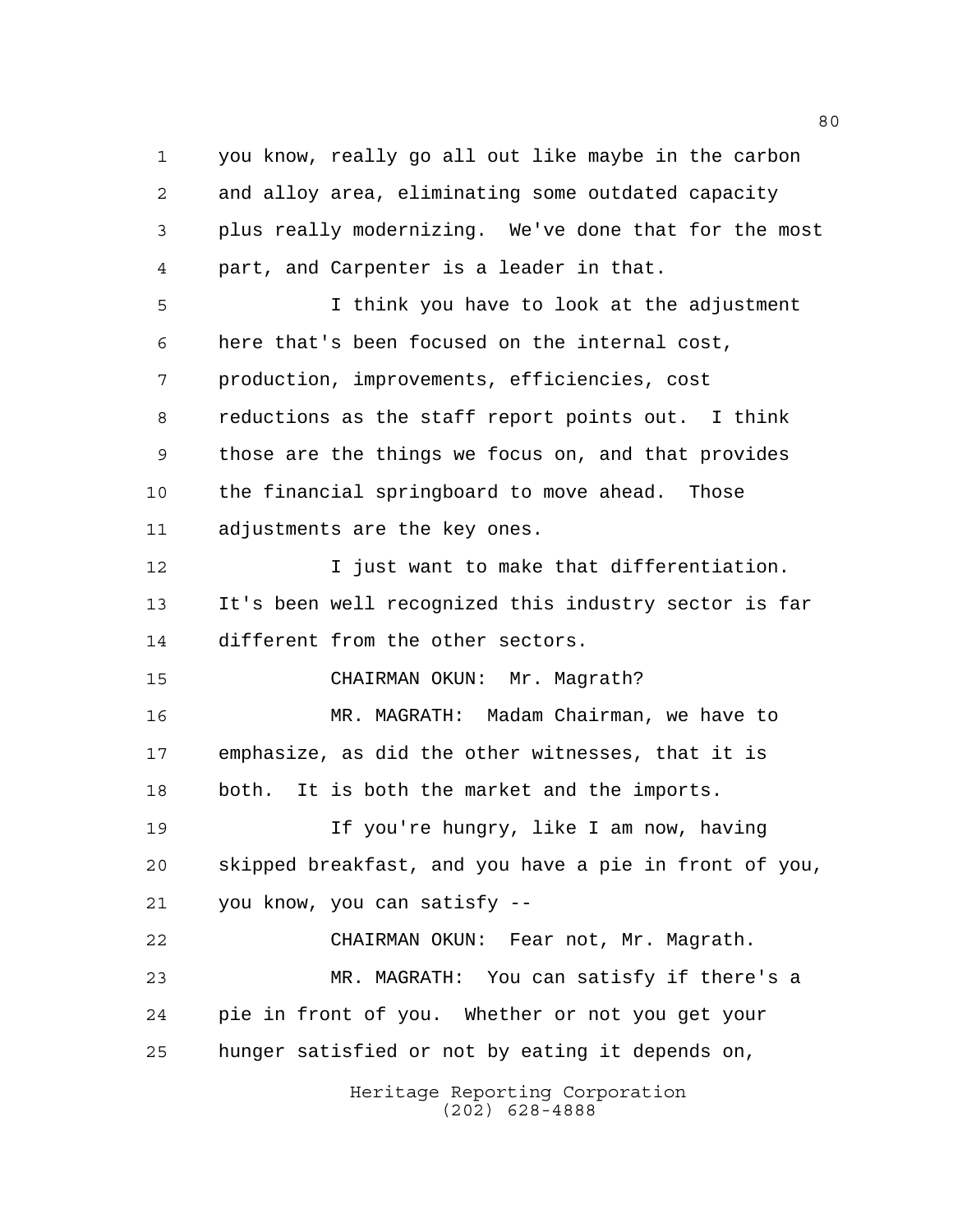number one, how big the pie is -- that's the market -- and, number two, what kind of slice you have.

 With imports in this market continuing to be in some cases half and in excess of half of that pie, it is both the shrunken size of the market, the pie, and the part that is taken that you're not getting to service.

 CHAIRMAN OKUN: Okay. I appreciate those comments.

 Mr. Pendleton, you went I think further in your comments on my next question, which was one of the things the Commission had asked companies to provide and is summarized from the confidential responses from the questionnaire are summarized in Appendix F, which is, you know, to go down what types of adjustment efforts you've made.

 I think you've all touched on in this industry it was not necessarily the consolidation of restructuring that the stainless producers were looking to do, having felt like you've done that in prior years.

 I wondered if I could hear from the industry folks in terms of the different categories of other things that have gone on that you've attempted to do during this period. If you could give me what you

> Heritage Reporting Corporation (202) 628-4888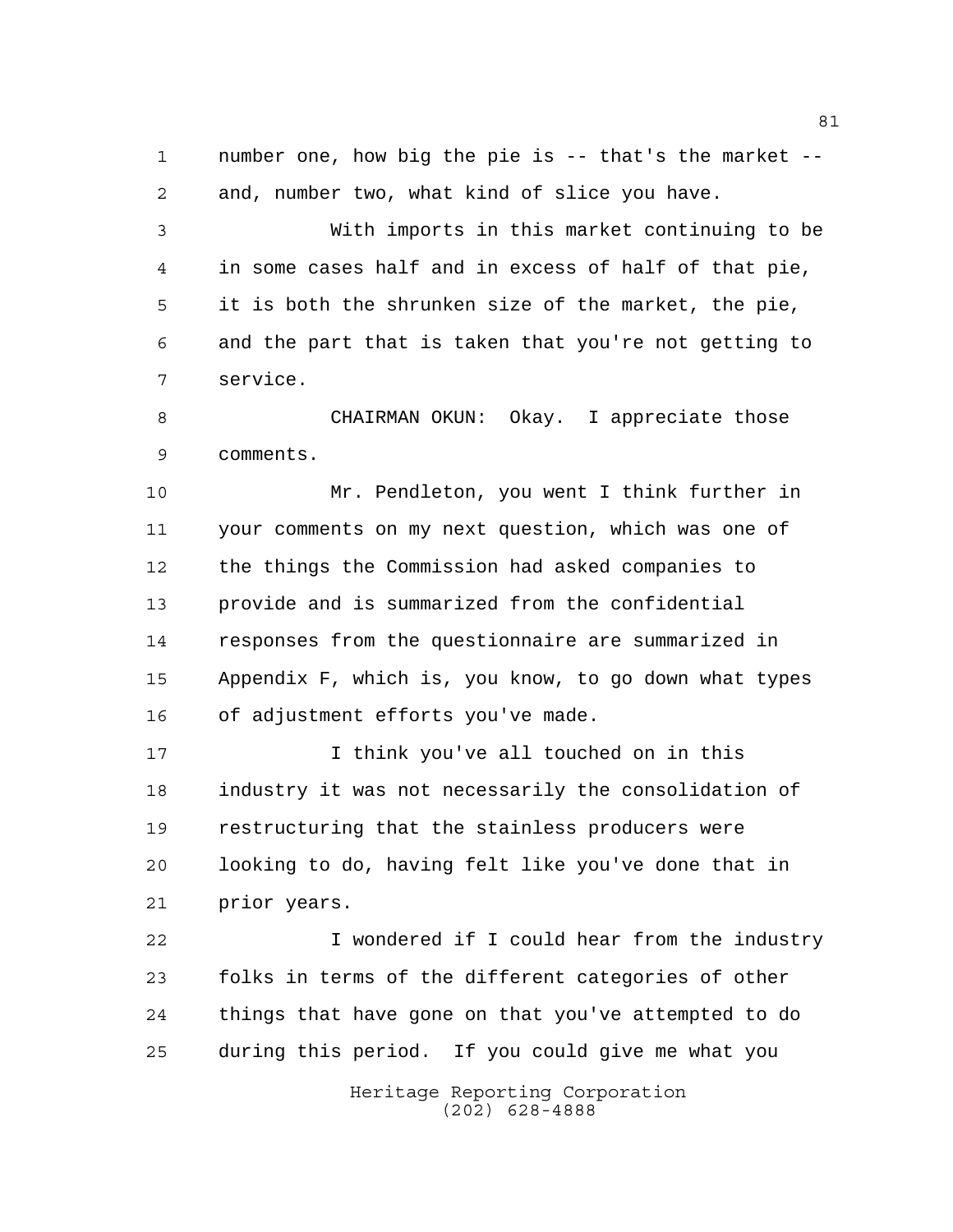think when we evaluate some of this information, what you'd say were kind of the top two things that you focused on during this period in terms of the cost reduction, or I remember you touched on what happened with your employees.

 I don't want to get into confidential information, and I recognize that Appendix F is confidential, but I wondered if you could in a general way just talk about, you know, if you had to say the top two things you've tried to do or had some success in doing, what would they be?

 Again, I'll start it here with Mr. Shor. MR. SHOR: Thank you. I'd have to say the two things that we have worked on are both task generation to reduce our debt and cost reduction. Those two, in my mind, are the keys to success.

 It's a public figure that Carpenter, because of the investment we made, had when we went into this downturn almost \$600,000,000 in debt, and we have managed. Without much operating income, we've managed with what we call working capital -- that's inventory, accounts receivable, accounts payable -- to significantly reduce our debt as we move through this period despite the poor economic times. That's number one.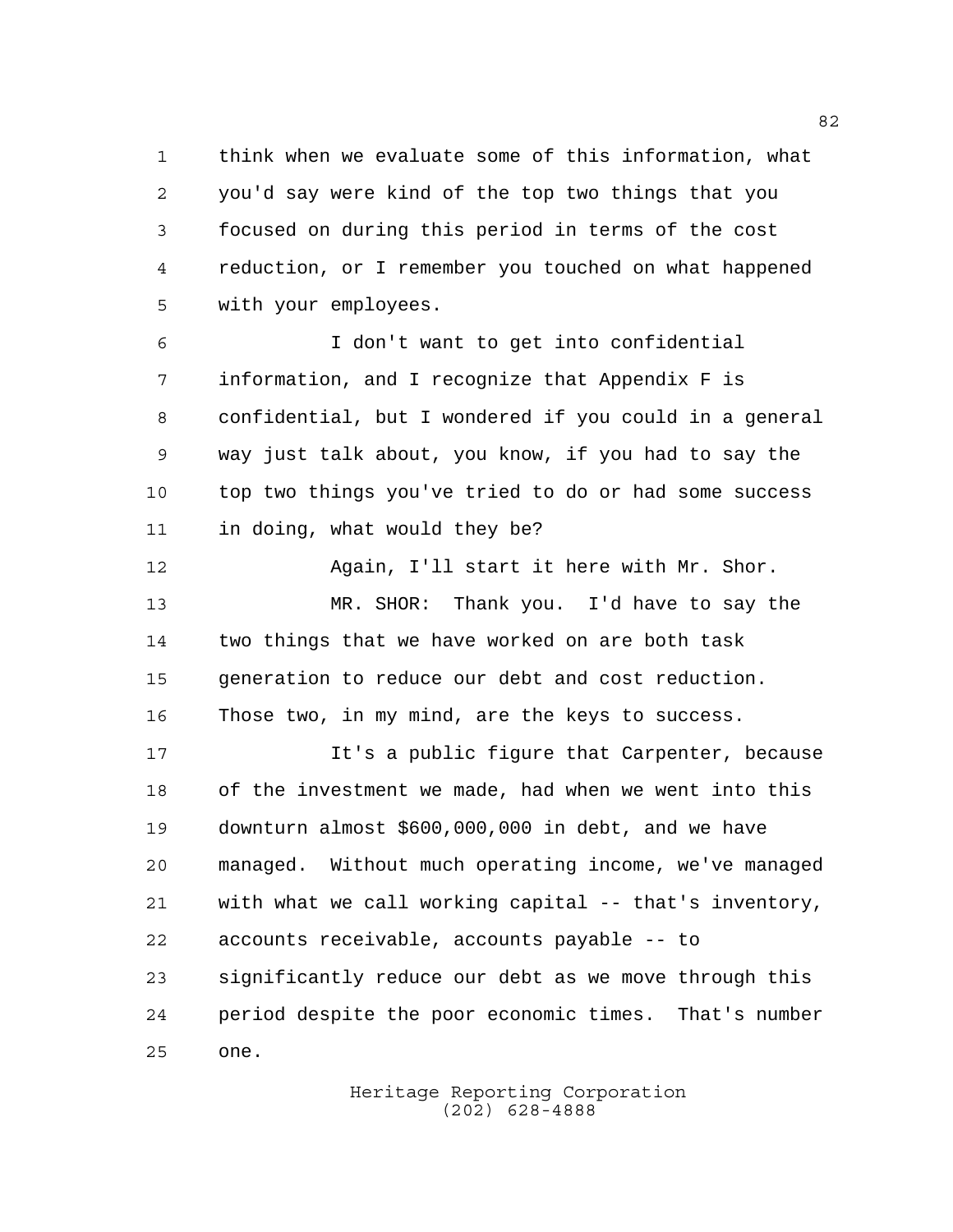The second item is obviously cost reduction. If between the imports and everything else going on our top line cannot improve, we have to find ways to improve our business. We have taken on a significant, sincere effort over the last few years to significantly reduce our cost in an attempt to return to profitability.

 Unfortunately, as I mention in my comments, in my division it's been 20 percent of my overall work force. Over the past three to four years, it's been 40 percent. Through that plus many other items to improve our cost effectiveness, including how we process, what we process, are the things that we're working on.

CHAIRMAN OKUN: Thank you very much.

Mr. Anderson?

 MR. ANDERSON: I would say in the case of Slater it's been rationalization, number one, to improve our efficiencies.

 As we noted a couple times, the melt shop in Fort Wayne closed to consolidate our melting in Welland and the recent closing of a bar mill in Welland to consolidate rolling in our U.S. rolling operations have probably been the largest.

Past that, it's just additional cost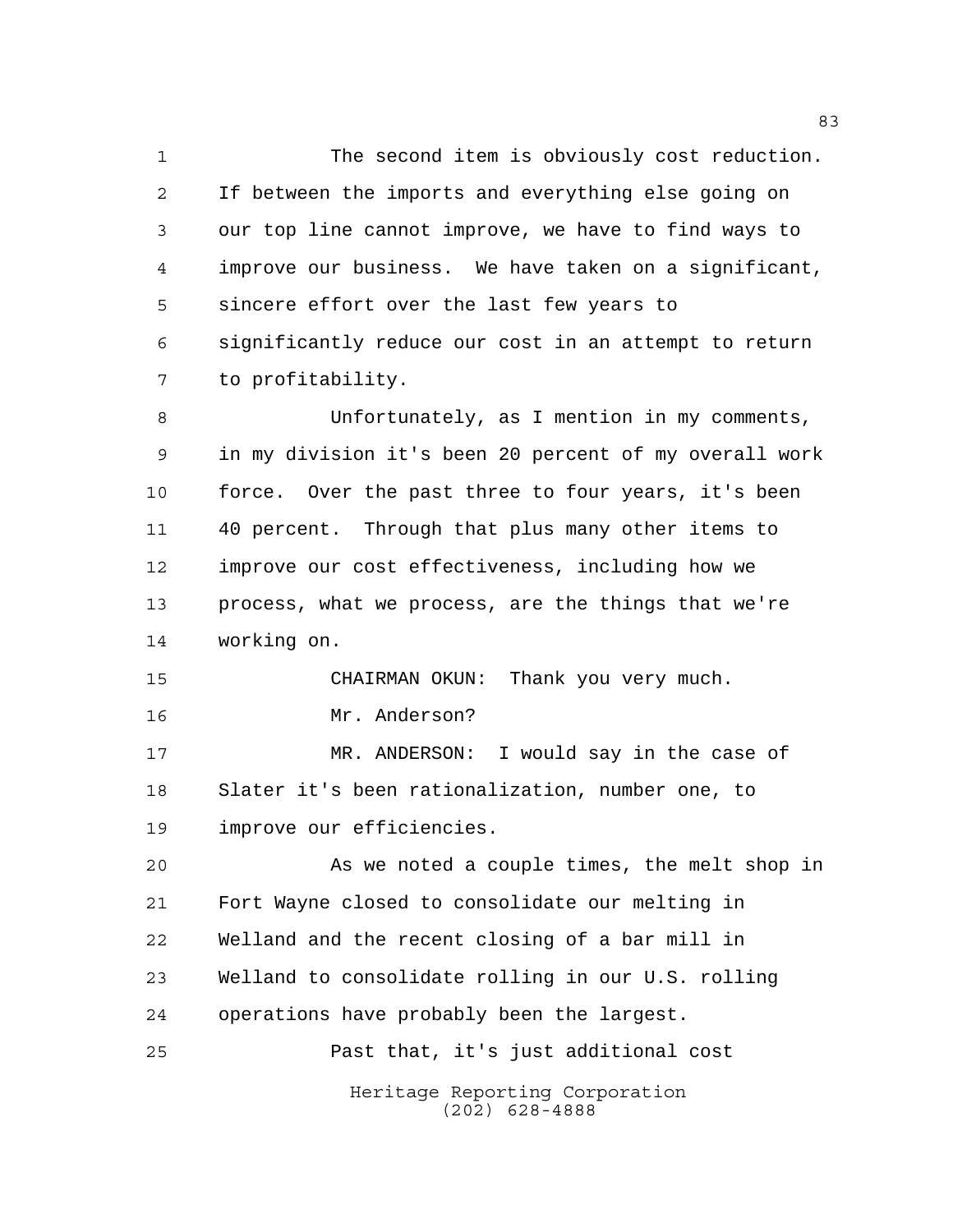reduction efforts. As we mentioned, our new union contract in Fort Wayne has helped, but certainly as our financial numbers bear out has not got us anywhere near where we need to be.

 I think the problem facing the industry is, as Mr. Shor mentioned, the lack of financial capital. One of the main reasons Slater is in bankruptcy today is our bank deal expired at the end of last year, and the financial community takes one look at our financial condition and what lies ahead for us, and they're not anxious to lend us money.

 It's going to be a very difficult problem facing this industry. When you don't have a return on capital, getting someone to pony up for additional investment is going to be very difficult.

 CHAIRMAN OKUN: Okay. Mr. Simmons? MR. SIMMONS: Electralloy certainly is focused on cost reductions from top to bottom and in all areas. The other thing we've really made efforts on is property inventory control to make sure that we've gone on our marketing programs to eliminate lead times and tie up of capital and inventory. We've really focused on that.

 CHAIRMAN OKUN: Okay. I appreciate those answers.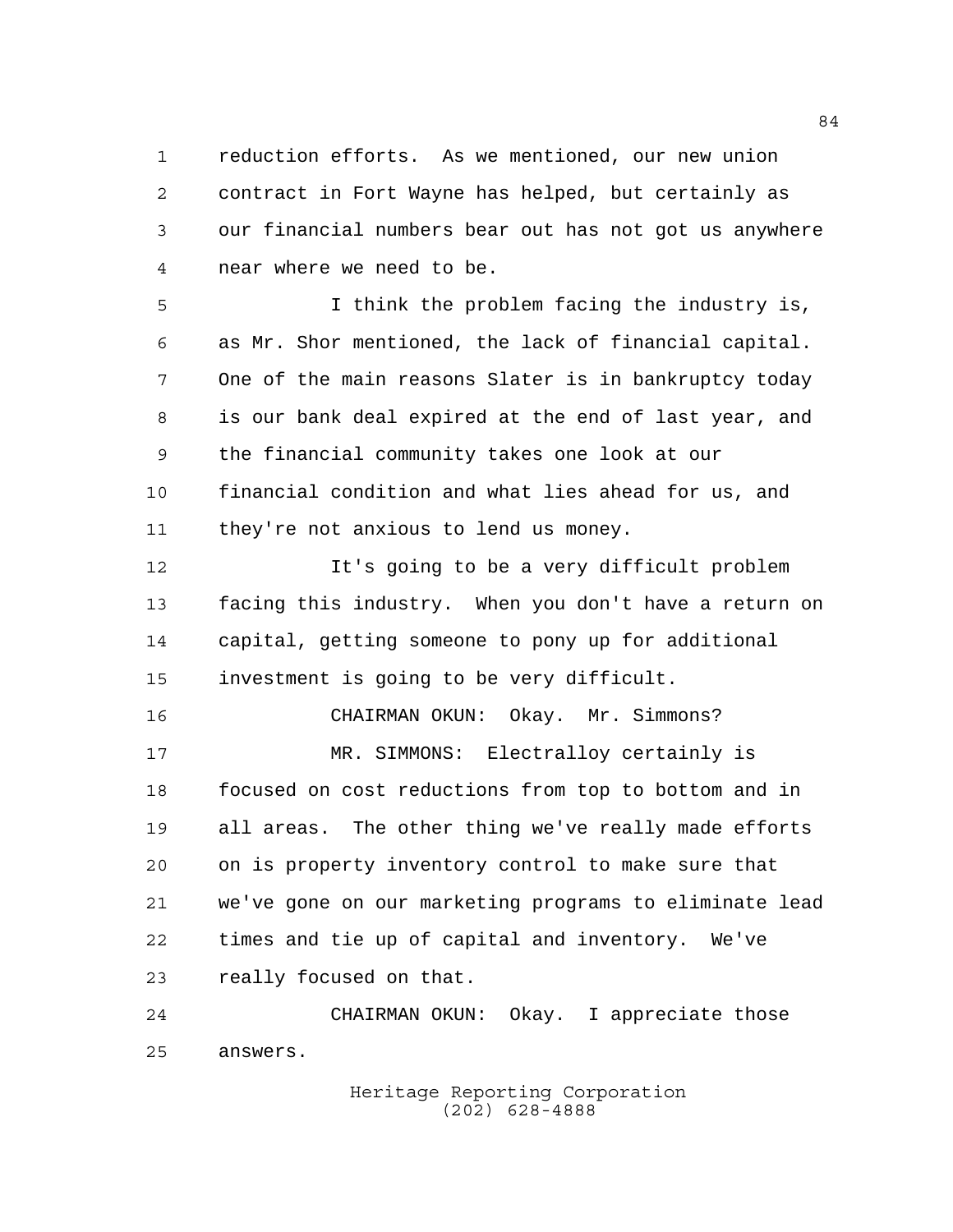## Vice Chairman Hillman?

 VICE CHAIRMAN HILLMAN: Thank you very much, and I, too, join my colleagues in welcoming I think all of you back to the Commission. We appreciate the time and effort that you've taken and obviously appreciate a lot of the data that you provided in your questionnaire responses.

 I guess if I could start first with trying to understand. As I look at the data that we have, there does seem to be some differences. I mean, many of you have talked about the long products somewhat monolithically -- I mean bar, rod and wire kind of altogether -- and yet it strikes me in looking at our data that for whatever reason the rod market seems to have fared differently than bar or wire, meaning that there has actually been more of a decline in imports, both the products covered by or the countries covered by the 201 and those not covered, a much more significant gain in U.S. market share in that product. You know, U.S. shipments are actually a little bit over last year.

 Again, it just looks to me from the numbers as though, and again I'll note on the rod side that things are a little bit different than they are perhaps on bar or wire. I wondered if any of you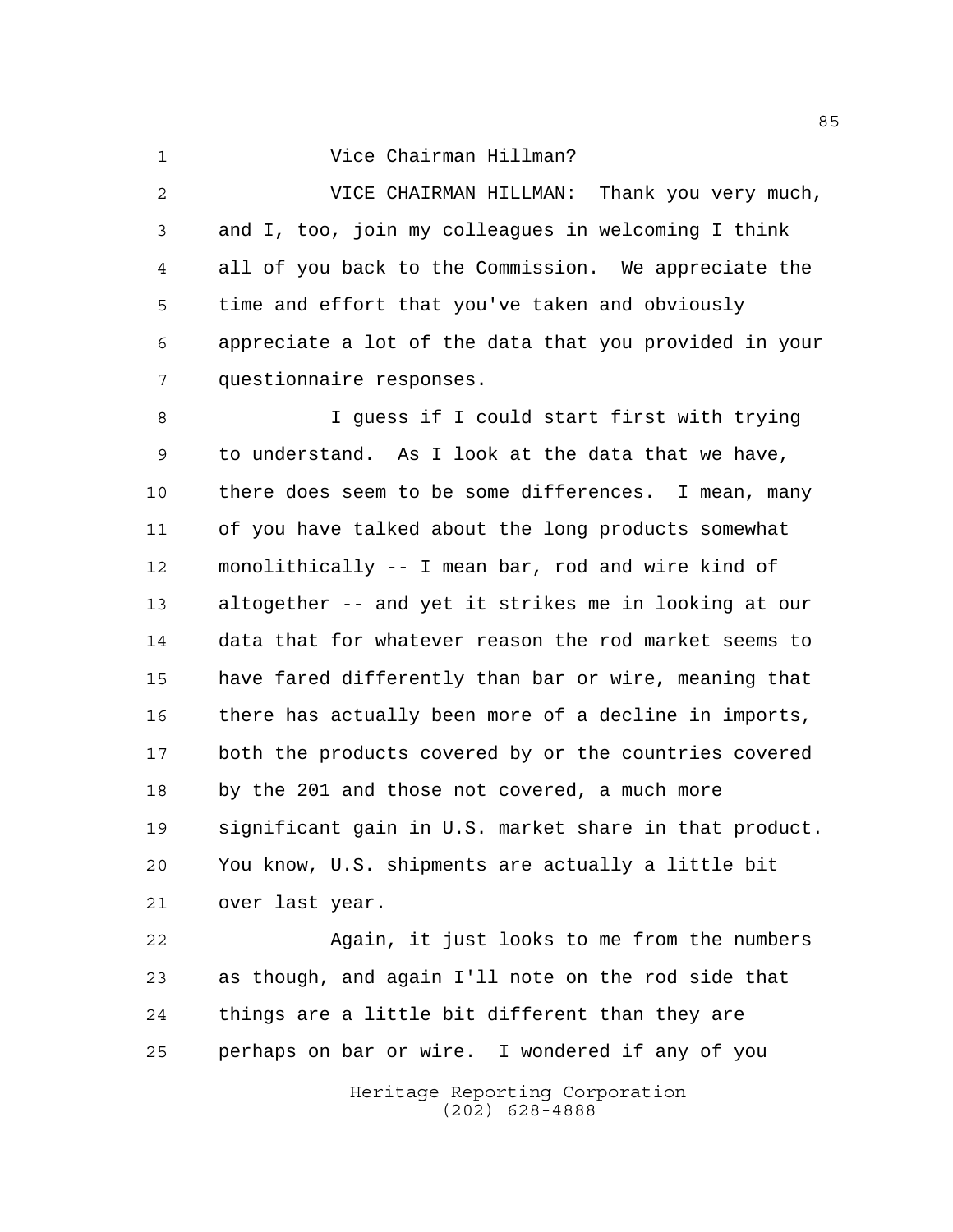could comment on why you think that may be the case. MR. HUDGENS: If I could, Brad Hudgens of Georgetown Economic Services.

 One thing you should note is that there have been a few revisions in the rod data that will -- actually, there are some data errors in the staff report, which will show that there is a decline in U.S. shipments of rod over the period of investigation instead of an increase.

VICE CHAIRMAN HILLMAN: Okay.

 MR. HUDGENS: That will affect the market share data.

 VICE CHAIRMAN HILLMAN: Okay. All right. I appreciate that. I thought I was looking to some degree -- again, when I was talking about shipments I was looking at what I think is corrected data, but comparing in essence the 2000 data.

 In any event, I still think the picture for rod does look a bit different than it does for bar or wire. I appreciate Mr. Hudgens' point, but I think if you look at the broader numbers there are some differences. I'm just trying to make sure I understand from the industry's perspective whether you think that's true and what may be the cause for it. Mr. Shor?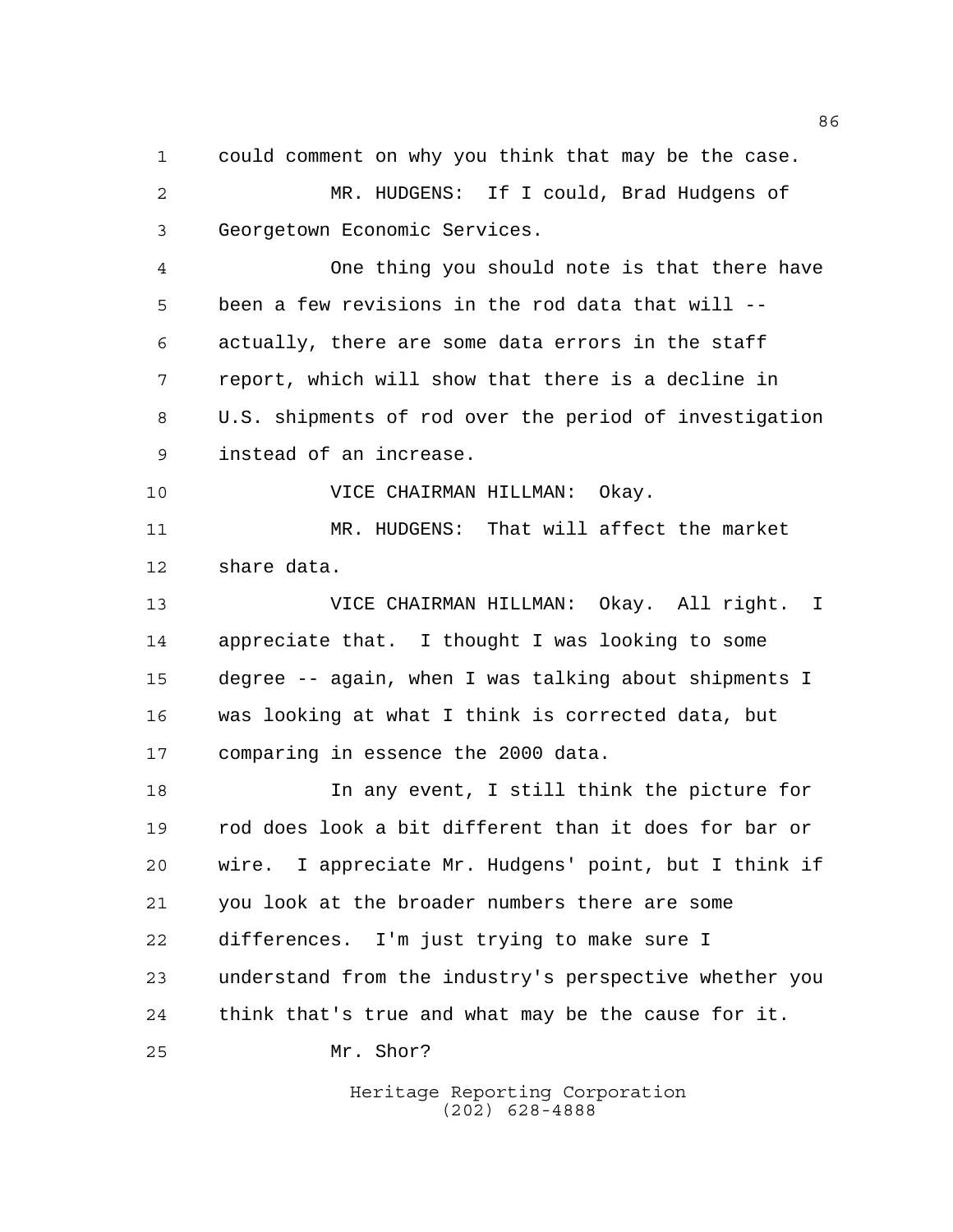Heritage Reporting Corporation MR. SHOR: Yes. If I may comment on that? Rod typically, when you look at the -- VICE CHAIRMAN HILLMAN: Can you pull that microphone just a little bit closer? MR. SHOR: Sure. Rod typically, when you look at the value to our companies of rod versus wire versus bar, rod typically is at the lowest end of the value chain and the profitability chain. With our inability to gain significant share or because the imports are where they are and the markets are where they are, at Carpenter we aggressively pursued incremental business where it did exist, and there was some slight increases on the rod side. That is the lower end of the value chain for us. VICE CHAIRMAN HILLMAN: Okay. Okay. I appreciate that answer. That's very helpful. MR. HARTQUIST: If I may add to that, Commissioner Hillman? You've heard in many previous hearings about the need in this industry and other capital intensive industries to keep the equipment running, keep the mills as full as possible, keep capacity up. What you see and what has been one of our problems over the years with imports has been foreign producers many

(202) 628-4888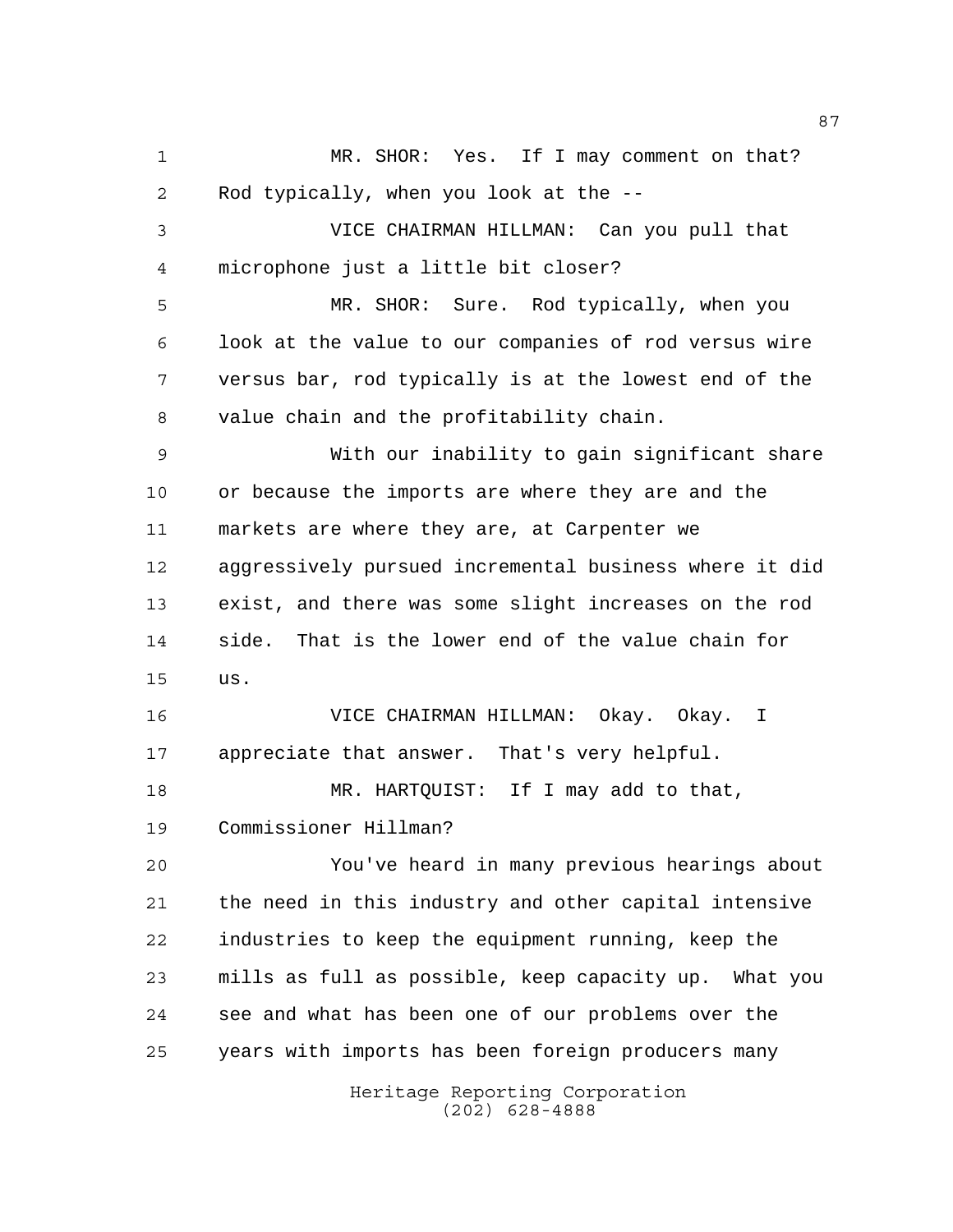times shipping below cost material into the U.S. simply to keep those mills operating and keep the capacity going.

 I think what Mr. Shor is testifying to is that Carpenter needs to produce as much material as they can, hopefully profitably, but achieve certain efficiencies by keeping that level of capacity utilization as high as you can.

 VICE CHAIRMAN HILLMAN: Mr. Blot? MR. BLOT: This is Ed Blot. If I could just make one more comment on that?

 Of course, rod is a primary feedstock for the wire product. As you know, the shipments have gone up in wire. With again wire having a lower tariff, countries could shift from rod and go ahead and send wire on into the country or even bar product that's made from rod. That shift can take place, and I think that has taken place in some of the data that I have looked at.

 VICE CHAIRMAN HILLMAN: Okay. I understand. Both of these points are what I was trying to make sure I understood, and I appreciate those comments.

 I guess if I can follow up a little bit on the comment you were making, Mr. Hartquist, and a little bit on a comment that Dr. Magrath was making in

> Heritage Reporting Corporation (202) 628-4888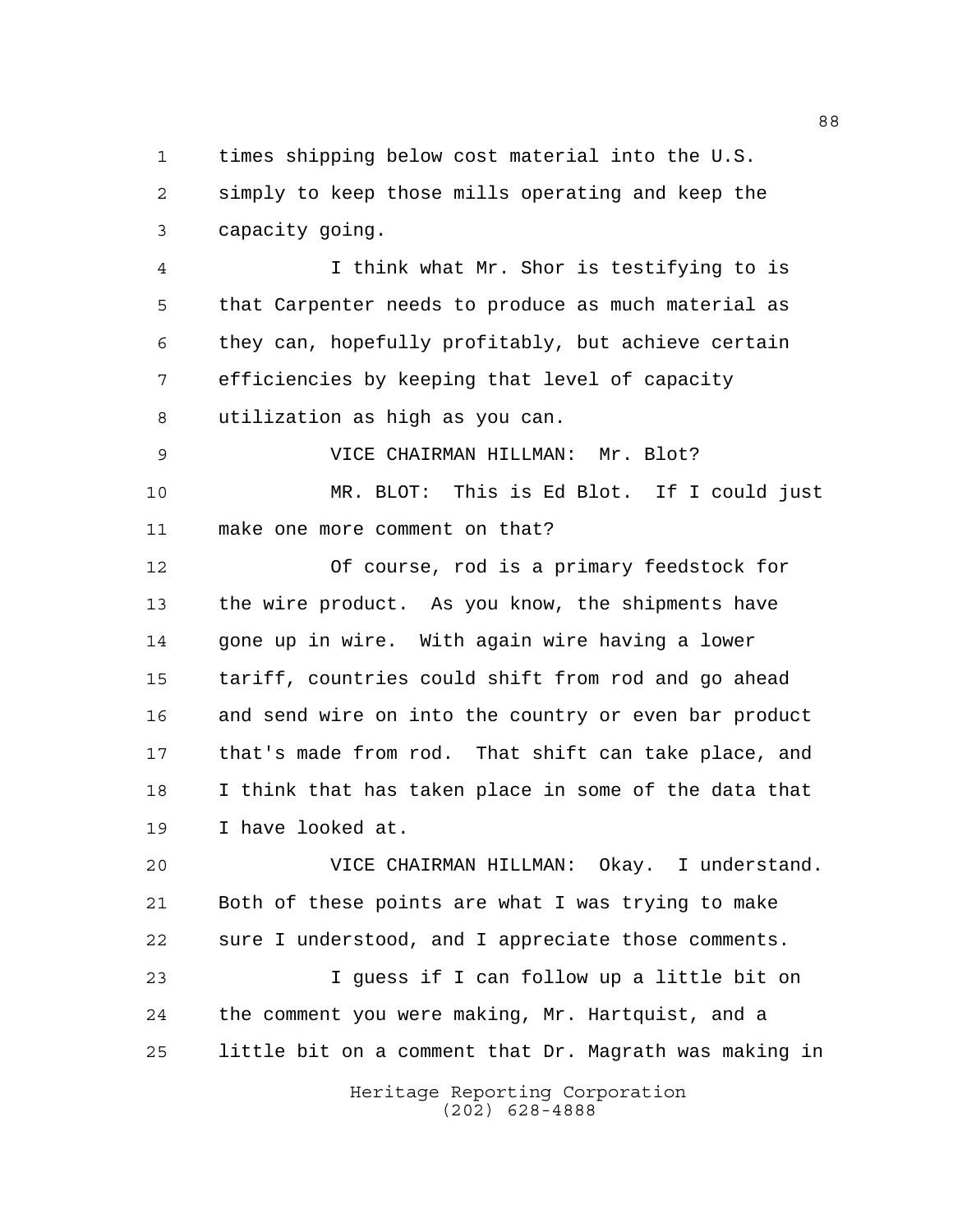terms of, you know, this constant argument we always hear in the stainless cases, as you very correctly state, is we must have imports because the domestic industry can't produce enough to fill all of the demand in the U.S. market. It's typically an argument.

 As you point out, at least our numbers would indicate that for whatever reason we have now tipped that scale where the level of consumption, you know, arguably could be met. If the domestic industry were producing at 100 percent capacity, you would be in essence able to supply the whole U.S. market.

 I will say I have never seen a stainless case in which the industry is anywhere close to that level of capacity utilization. For whatever reason, in all the cases that we've seen in a capacity utilization in stainless is always significantly below what it would be on the carbon side or in other industries.

 I'm trying to get a better sense of what your realistic expectations are in terms of, you know, what do you really realistically think you can or should be getting in order to get to your point, Mr. Shor, of producing enough that you are getting a sufficient return on investment in terms of whether

> Heritage Reporting Corporation (202) 628-4888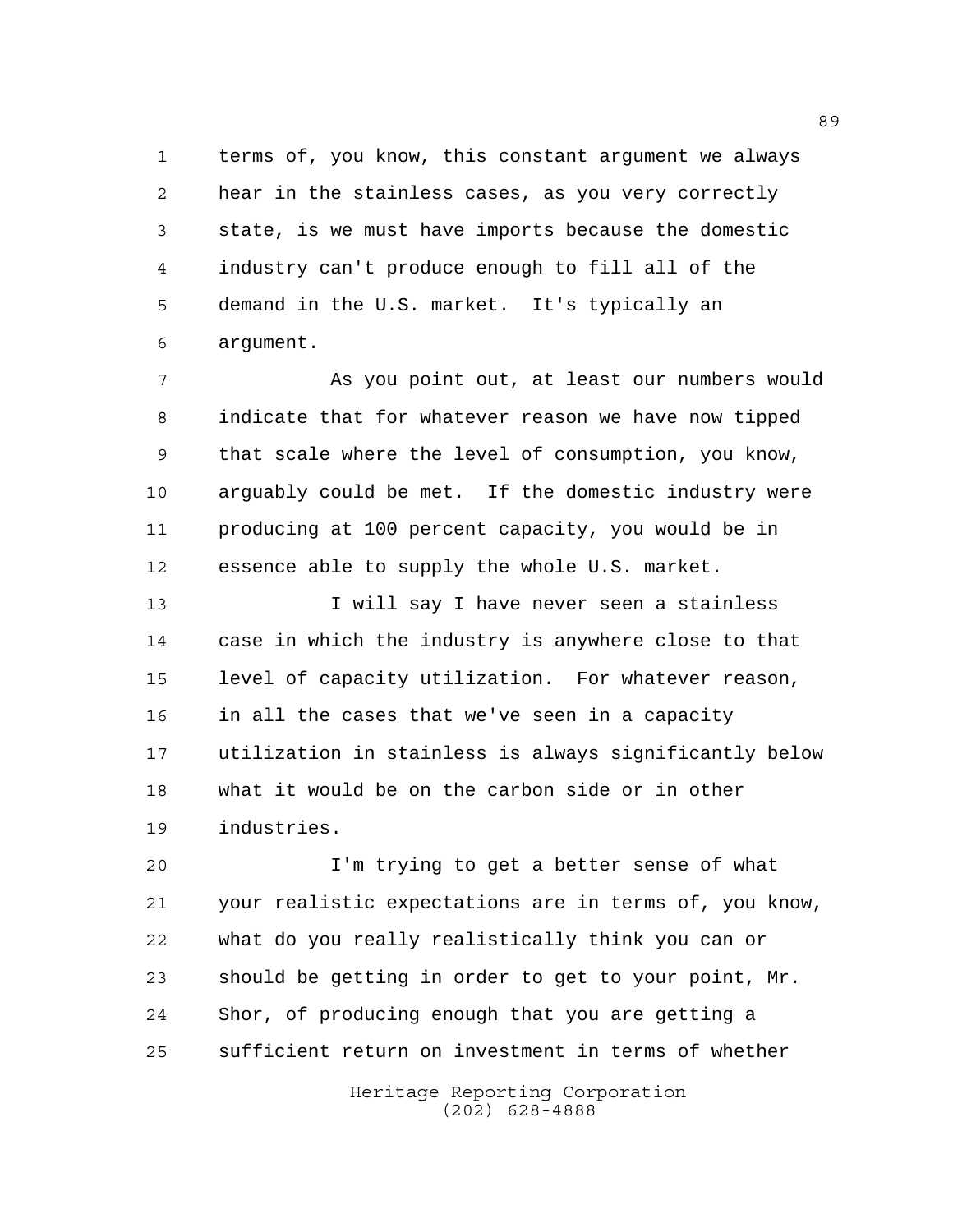there was, you know, an expectation of your level of capacity utilization or again your level of market share that would have produced that level of capacity utilization and kind of your sense of, you know, what is realistic to assume in this market in terms of achievable capacity utilization levels.

 MR. SHOR: When we talk about the stainless steel long products industry, typically we talk about much smaller quantities of tons than we talk about in other industries, so relatively what is perceived as small, incremental gains are significant for us.

 I'll give an example. Two exemptions that I referenced in my statement talked about high performance machining bar. We have two foreign competitors that make product similar to the product that we make in our plants, and that total exemption for stuff that we make every day was 7,000 tons.

 Seven thousand tons for those exemptions are the difference between success and marginal profitability at best in our company, so we're really talking about relatively small, incremental tonnage being the difference between being successful and not being successful.

Heritage Reporting Corporation (202) 628-4888 VICE CHAIRMAN HILLMAN: Okay. Mr. Anderson? MR. ANDERSON: Yes. If I could just comment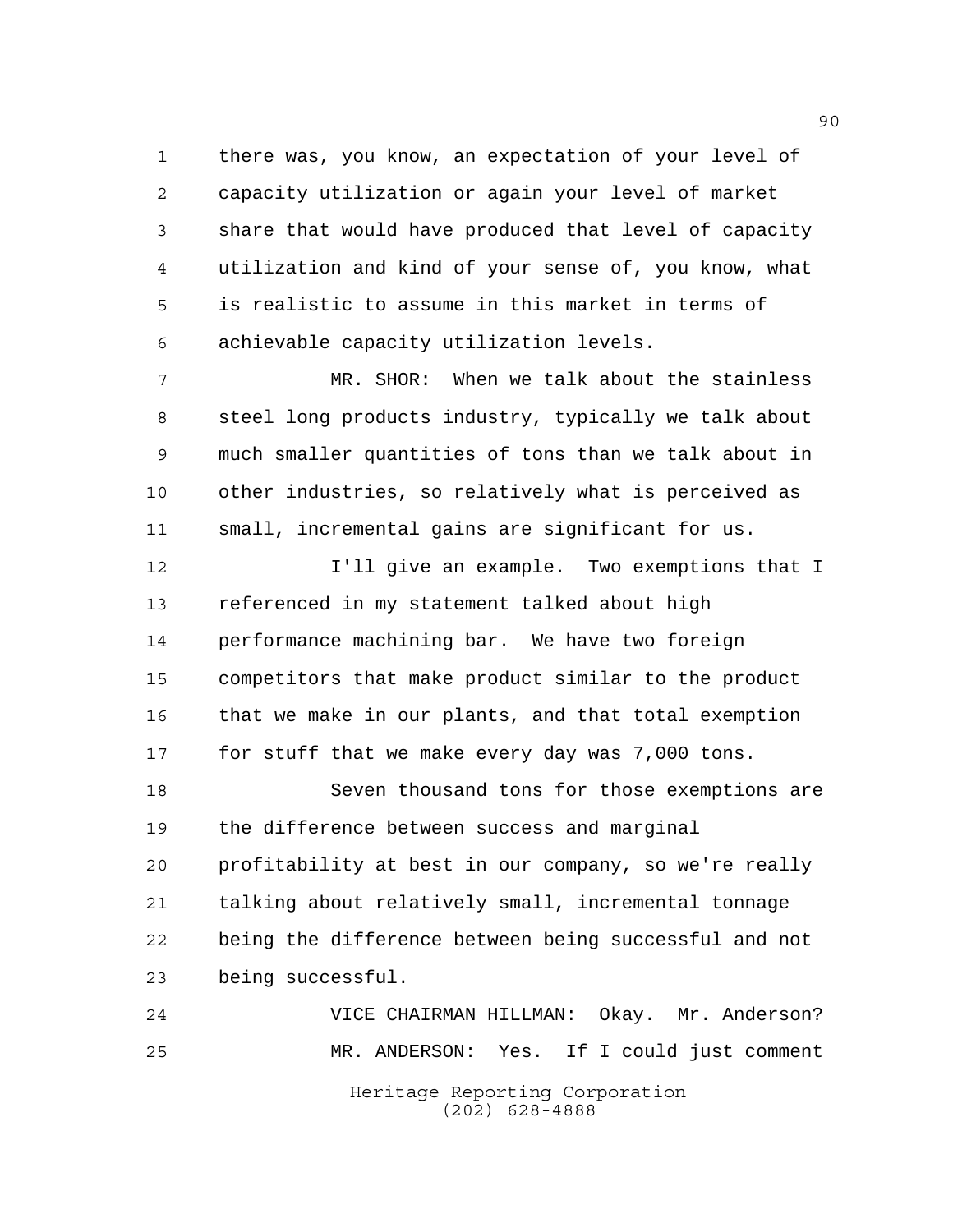and maybe back into the answer?

| $\mathbf{2}$ | We had high expectations that we could get             |
|--------------|--------------------------------------------------------|
| 3            | import penetration levels in stainless bar products    |
| 4            | down to that of certainly the carbon level or back to  |
| 5            | previous years' penetration, but, as the numbers bear  |
| 6            | out, it's still nearly 50 percent, 40 percent bar and  |
| 7            | 50 percent on the rod and wire side.                   |
| 8            | If we could get that level down to a 25                |
| 9            | percent import penetration level, we would be all I    |
| 10           | think -- I can't tell you exactly what the capacity    |
| 11           | number would translate into. We could do that math     |
| 12           | for you, but that's really what we had in mind in      |
| 13           | terms of the remedy stage. It just hasn't beared out   |
| 14           | because we can't get to the price.                     |
| 15           | VICE CHAIRMAN HILLMAN: Okay. Mr. Simmons,              |
| 16           | did you have anything to add on that?                  |
| 17           | (No response.)                                         |
| 18           | VICE CHAIRMAN HILLMAN: Okay. All right.                |
| 19           | Let me then go a little bit to the issue of price.     |
| 20           | Again, I'm just trying to make sure I understand sort  |
| 21           | of in essence what's going on in the price world these |
| 22           | days.                                                  |
| 23           | Presumably I'm sure the expectation in the             |
| 24           | market was that once the 201 duties went in place that |
| 25           | there would be price increases. I'm just trying to     |
|              | Heritage Reporting Corporation<br>$(202)$ 628-4888     |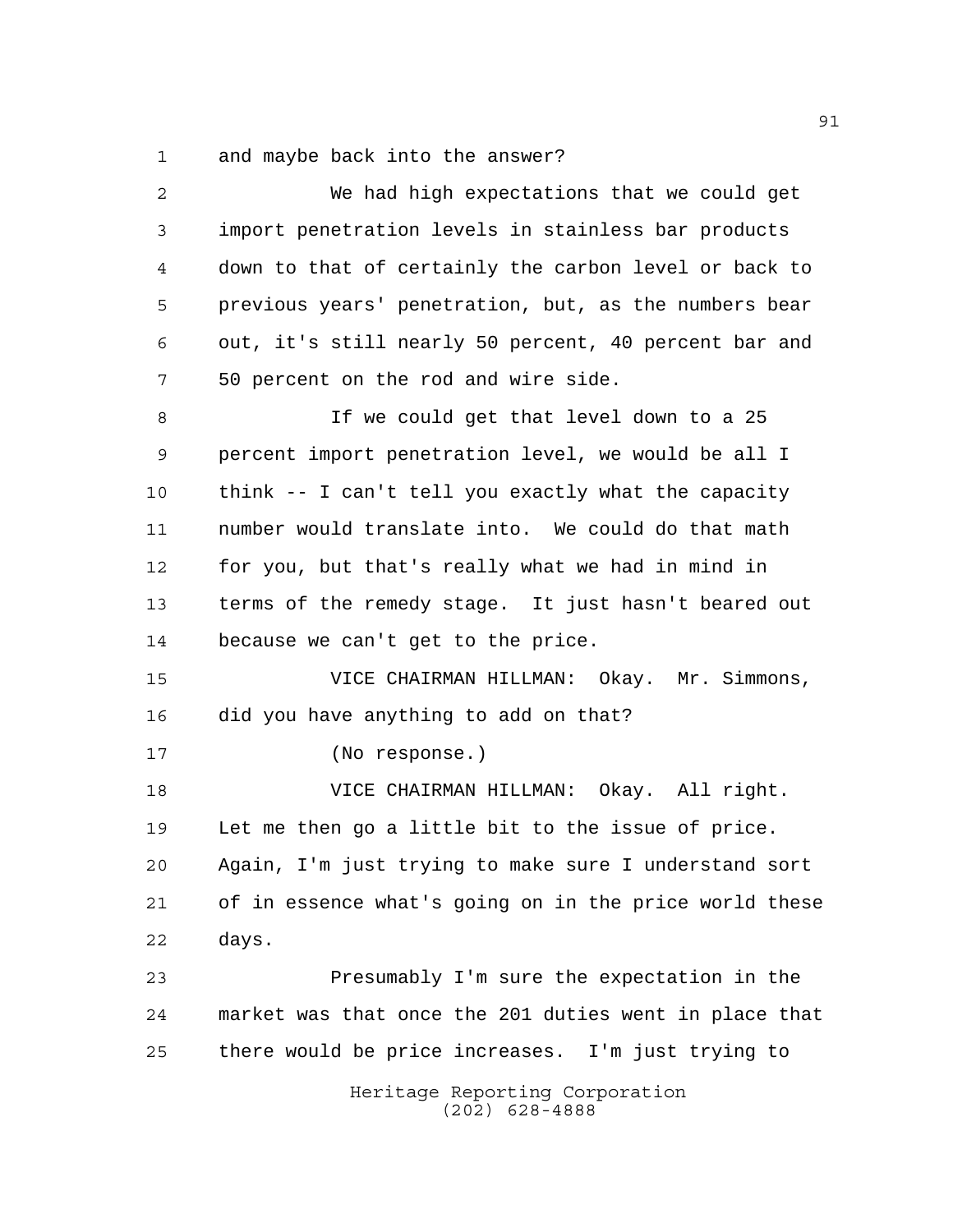get a sense from you of have you attempted price increases at any point in the period since March 2002, and what happened?

 Give me a little sense of what's happened in your price negotiations from the day the 201 duties went in effect to now. Give me a sense of what's gone on in pricing.

 MR. ANDERSON: I'd be happy to start. On the bar side, after the announcement there was an attempt to raise prices, and we were successful for a very short period of time post the announcement of the remedy, but it didn't last very long.

**I'm not staring at the data currently, but I**  would tell you from a practical nature it didn't last more than a quarter until we started to retract because of the willingness of -- back to India again as an example and Italy eating the 201 duties, pulling the market price right back down to levels they were.

 Obviously as the data shows, we went through the floor of the pre-remedy price levels, and this in a time where input costs were rising. Therefore, our profitability continued or I should say our losses continued to escalate.

Heritage Reporting Corporation (202) 628-4888 VICE CHAIRMAN HILLMAN: Mr. Shor? MR. SHOR: Our ability to even maintain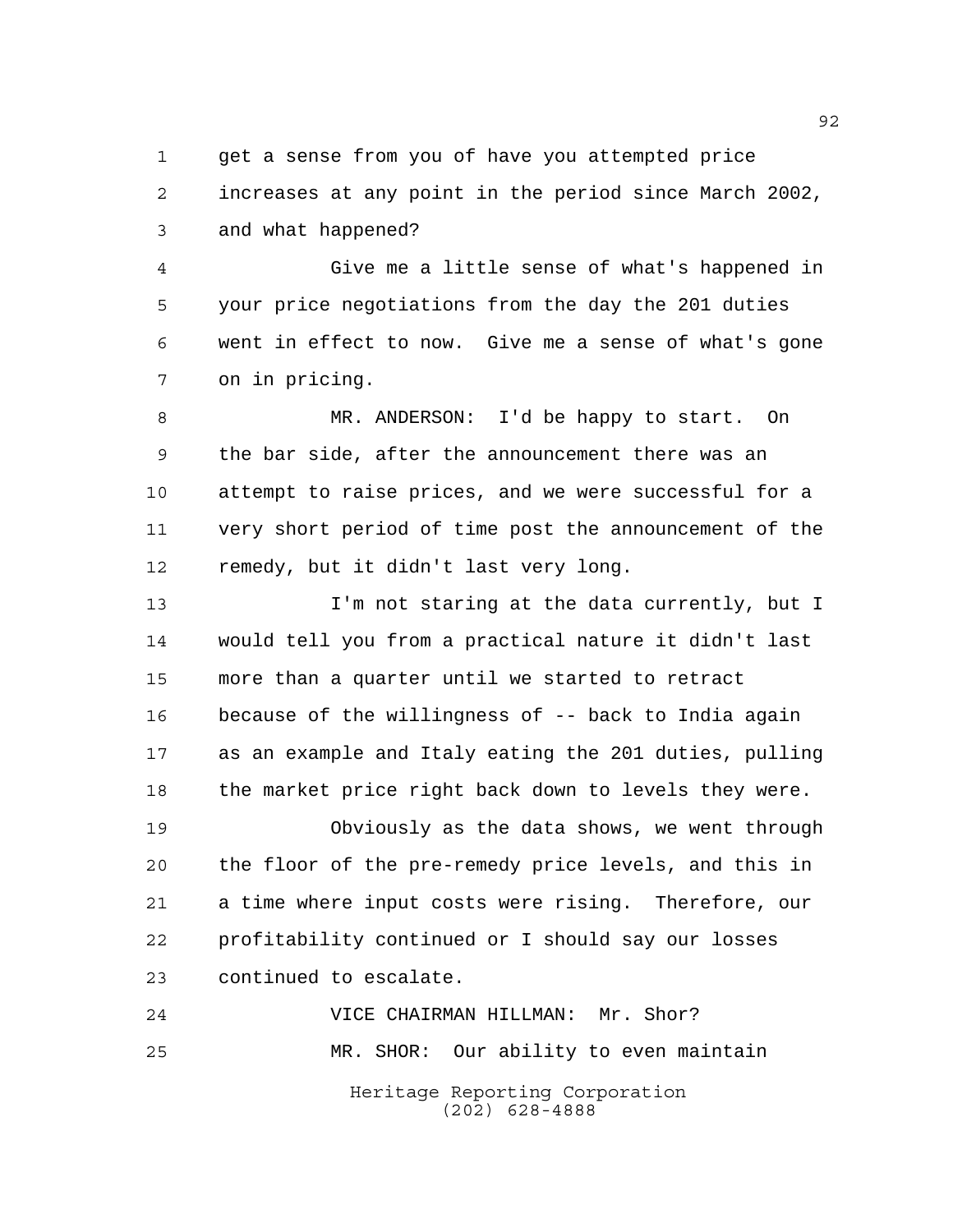Heritage Reporting Corporation (202) 628-4888 prices in these times, let alone try to increase them, has been extremely difficult. VICE CHAIRMAN HILLMAN: I mean, did you attempt any price increases? MR. SHOR: Yes, we did. VICE CHAIRMAN HILLMAN: Okay. MR. SHOR: As we talk to our customers, what we clearly hear, and we are given quotes, for example, to show competitive situations, is if our prices do not decrease on certain products we will lose business. That's what we've been facing over the past year. VICE CHAIRMAN HILLMAN: Okay. Mr. Simmons? MR. SIMMONS: Yes. Electralloy certainly tried immediately afterwards a very small percentage price increase. Like Dan said, it did not hold. In fact, we struggle to maintain pre-201 pricing levels to this day. They're just not there. VICE CHAIRMAN HILLMAN: Okay. I appreciate those answers. Thank you. CHAIRMAN OKUN: Commissioner Miller? COMMISSIONER MILLER: Thank you to all of you for being here again today. The testimony has been very interesting and very helpful. I appreciated particularly both in your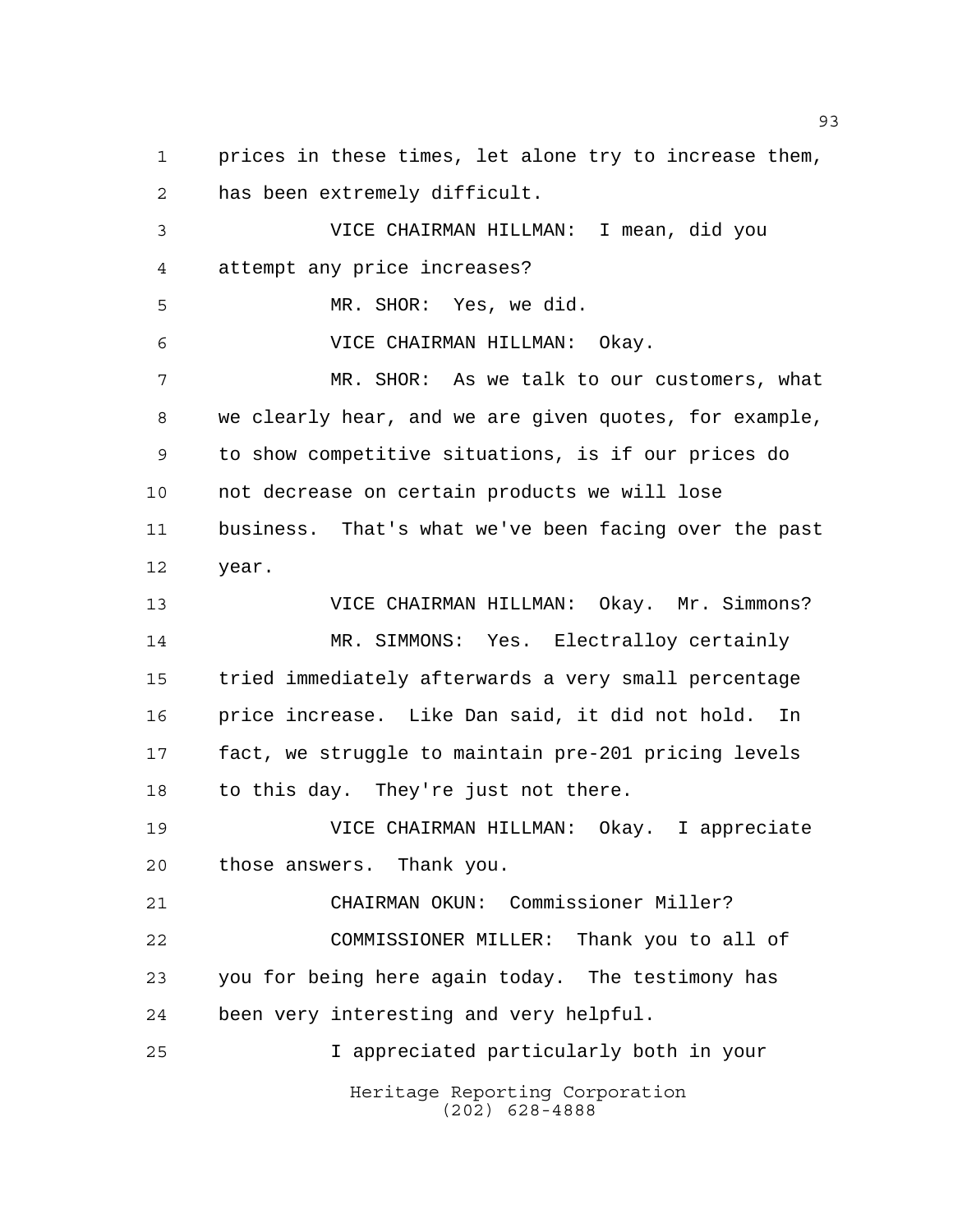initial testimony, but also your responses to the Chairman regarding your adjustment efforts because all of that information basically in our staff report and your brief is confidential, and yet I do feel as though the 204 process ought to have some of that out there more publicly, so I appreciate the fact that you answered the question with some information publicly so that it can be out there in the record that way.

 Let me ask one question that I've heard some reference to, but I'd like to get a little more information. Mr. Anderson, you referenced the effect of rising input costs, and I know your brief referenced escalating input costs as well. It's always been an issue in stainless cases in the past.

 Could you talk a little bit more about what's been going in the input cost side, what specifically are where the increases are being witnessed, whether they're related to the 201 in any way? Just sort of give us more of a picture of what's been going on on the input side.

 MR. ANDERSON: I would say that on the input side it's not related to 201. The largest component that you hear talked about in the stainless industry is obviously the nickel, the LME. It's a globally traded commodity. It's the London Metal Exchange.

> Heritage Reporting Corporation (202) 628-4888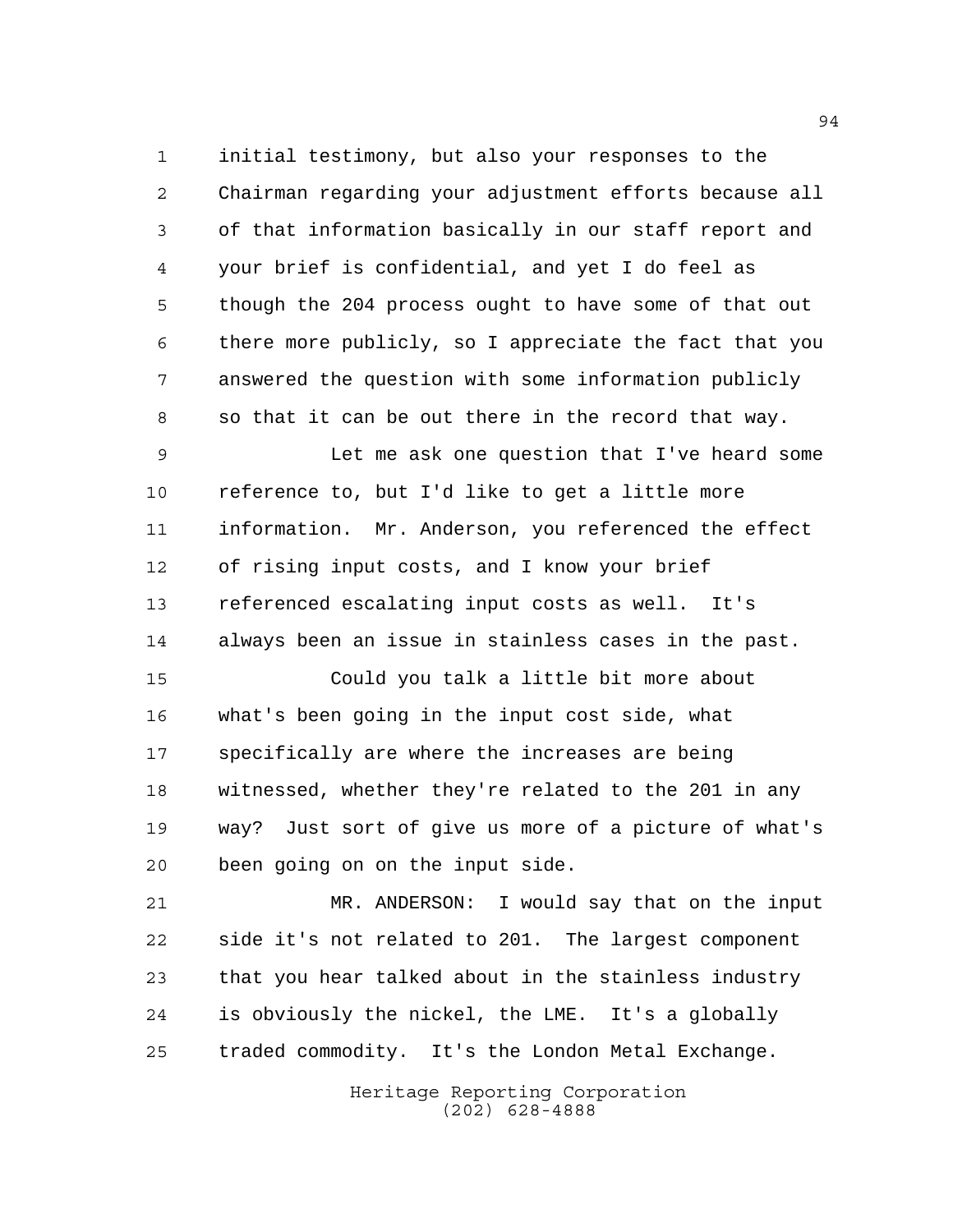It's a public figure.

| $\overline{a}$ | When that translates into a product price,             |
|----------------|--------------------------------------------------------|
| 3              | for some reason the imports -- foreign producers don't |
| 4              | seem to have nickel in the price of their product.     |
| 5              | They roll it in, and they undercut our prices.         |
| 6              | Relative to natural gas, that's another public, you    |
| 7              | know, number that you can get. Certainly we tried a    |
| 8              | natural gas surcharge when we had a spike. We were     |
| 9              | unable to keep that surcharge in the marketplace. We   |
| 10             | were unable to get customer support due to the fact    |
| 11             | that foreign producers did not charge it on their      |
| 12             | offering.                                              |
| 13             | Electricity is obviously an ongoing concern            |
| 14             | for us all, and the summer months are the worst times  |
| 15             | for us where we face not only the highest costs of the |
| 16             | year, but also potential curtailment where we're asked |
| 17             | to shut down our operations due to the grid just being |
| 18             | overtaxed.                                             |
| 19             | COMMISSIONER MILLER: And I know Mr. Blot               |
| 20             | did submit the table that showed the LME index for the |
| 21             | nickel. That is what you would point to first in       |
| 22             | terms of -- okay. All right.                           |

Heritage Reporting Corporation (202) 628-4888 Mr. Shor, do you want to add anything, or Mr. Simmons? MR. SHOR: I'll just follow up to what Mr.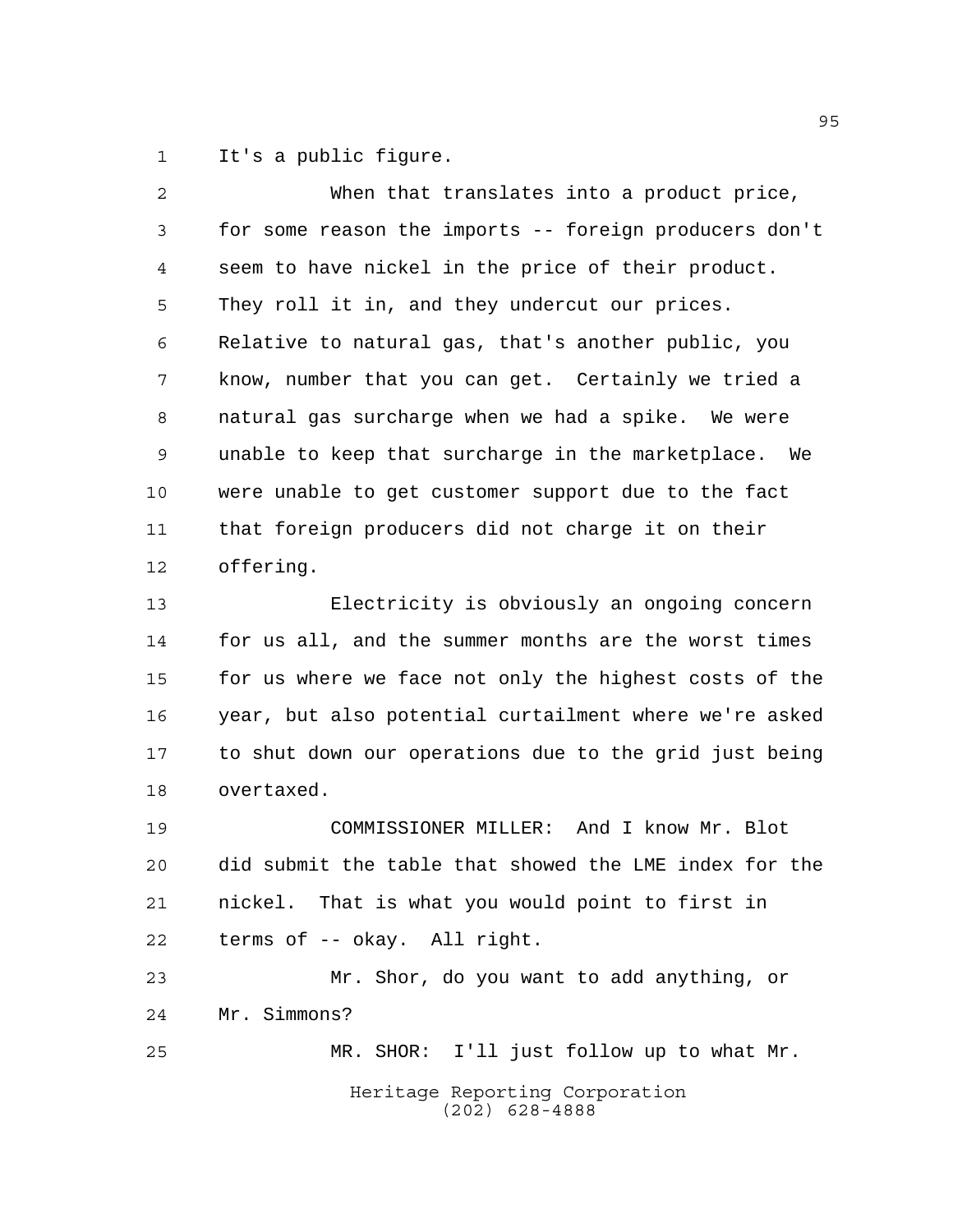Anderson said. Stainless steel is made up of a combination of iron, chrome, moly -- I'm drawing a blank. They're the majority of the elements that are involved. For the most part, each of those elements is up, and what they are is they're inputs.

 As we melt our steel, come up with our recipe, we have to take a certain amount of each of those elements, whether it be chrome, whatever else, nickel, whatever might be in there. If the raw material input costs more and then the energy costs on top of that to melt it and to process it cost more and yet pricing is flat, in a market that already has not shown any significant profitability it's, as was talked about, almost a perfect storm, and that's what we're dealing with today.

 COMMISSIONER MILLER: Mr. Simmons, do you want to add anything?

 MR. SIMMONS: Just one final thing on nickel. It's amazing -- amazing -- as a custom melter to see nickel go from \$3.50 to \$4.60, \$4.30, \$4.40. It goes up and down, and there's no effect on import prices of product.

 You know, LME is a globally traded commodity that is priced the same whether it's in the U.S. or any other place on the globe.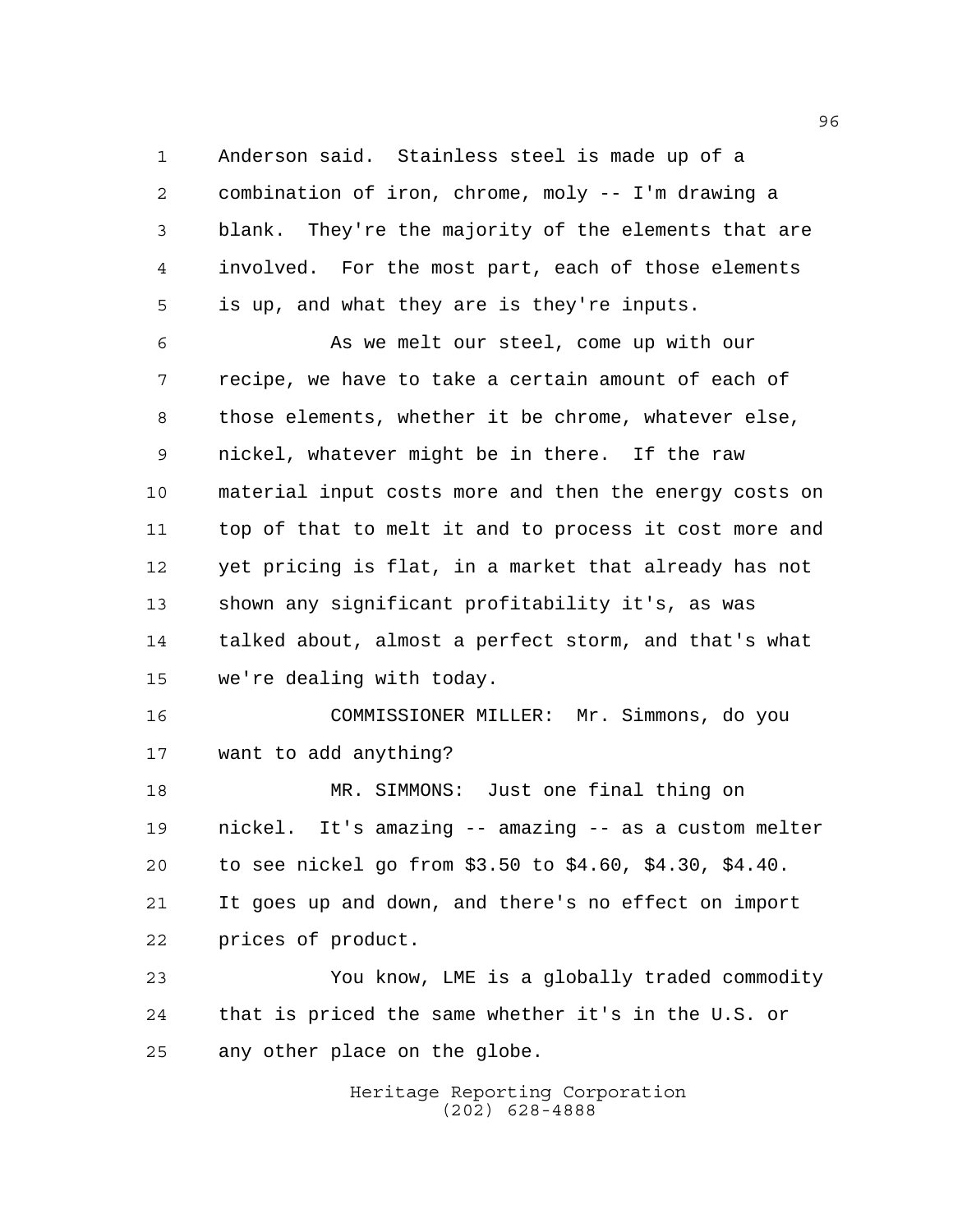COMMISSIONER MILLER: Yes, Mr. Blot?

 MR. BLOT: I just thought to give sort of a magnitude on what this is, on my Chart B-4, which has the LME nickel, if you can read off the graph, and I know it's hard with two scales on it, but roughly you're looking at a price of the bar that's a little bit over \$1 a pound, depending upon whether it's import and then, you know, closer to maybe \$1.07 or \$1.08 for the domestic price.

 Now, when you take nickel going from, as I said, in March of 2002, and let me just make sure I requote myself correctly here on my numbers. It went from -- bear with me as I find this now. Let's see. Yes. It went from \$2.97 in March of 1992 to \$3.80 in March of 2003, so that's roughly a 90 cents a pound difference.

 In a type 304, you have eight percent nickel. With a little bit of yield loss, you can almost think that for every 10 cents a pound jump in nickel there's a one cent a pound increase in cost, all right, so if it went up in that time frame 90 cents, you would expect the cost of 304 -- not expect it. It is a fact the cost went up nine cents a pound. Now, on a product that's selling at \$1 a pound, that's nine percent, so I want to try to put

> Heritage Reporting Corporation (202) 628-4888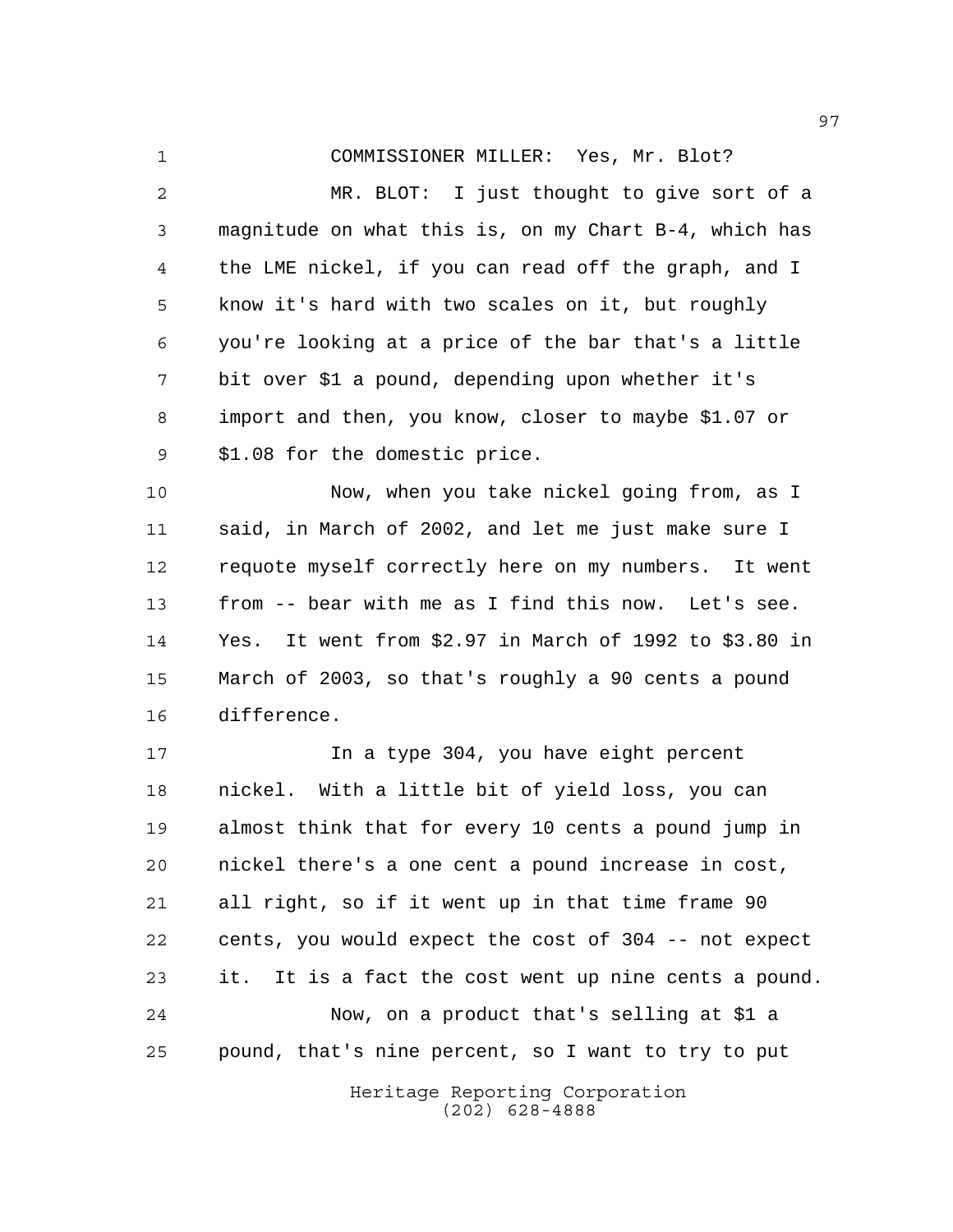that in the magnitude of it there trying to take these raw numbers into some kind of a percent. Maybe that gives you a little bit of a feel for that kind of an input alone.

 Mr. Shor also mentioned there are other elements, you know, like chrome and moly and tungsten vanadium and a bunch of other things that we can't think about that are in the mill, but nickel is still one of the primary ingredients that has a cost factor for the input.

 COMMISSIONER MILLER: Okay. You know, I know you've probably told me this in the past, but I'm going to ask the question anyway because I can't remember the answer, and that is what is it that's driving nickel prices up? I mean, what creates the fluctuation we see in the nickel prices?

17 17 I know I probably know the answer to this question, but I can't remember it. I'll be honest.

 MR. BLOT: Well, you still have a supply/ demand situation, you know, on nickel, nickel elements. Nickel is really affected by the world stainless flat-rolled demand because that is the primary driver and user of stainless steel.

 As that product, and keep in mind the flat-rolled products, as I mentioned in my testimony, flat-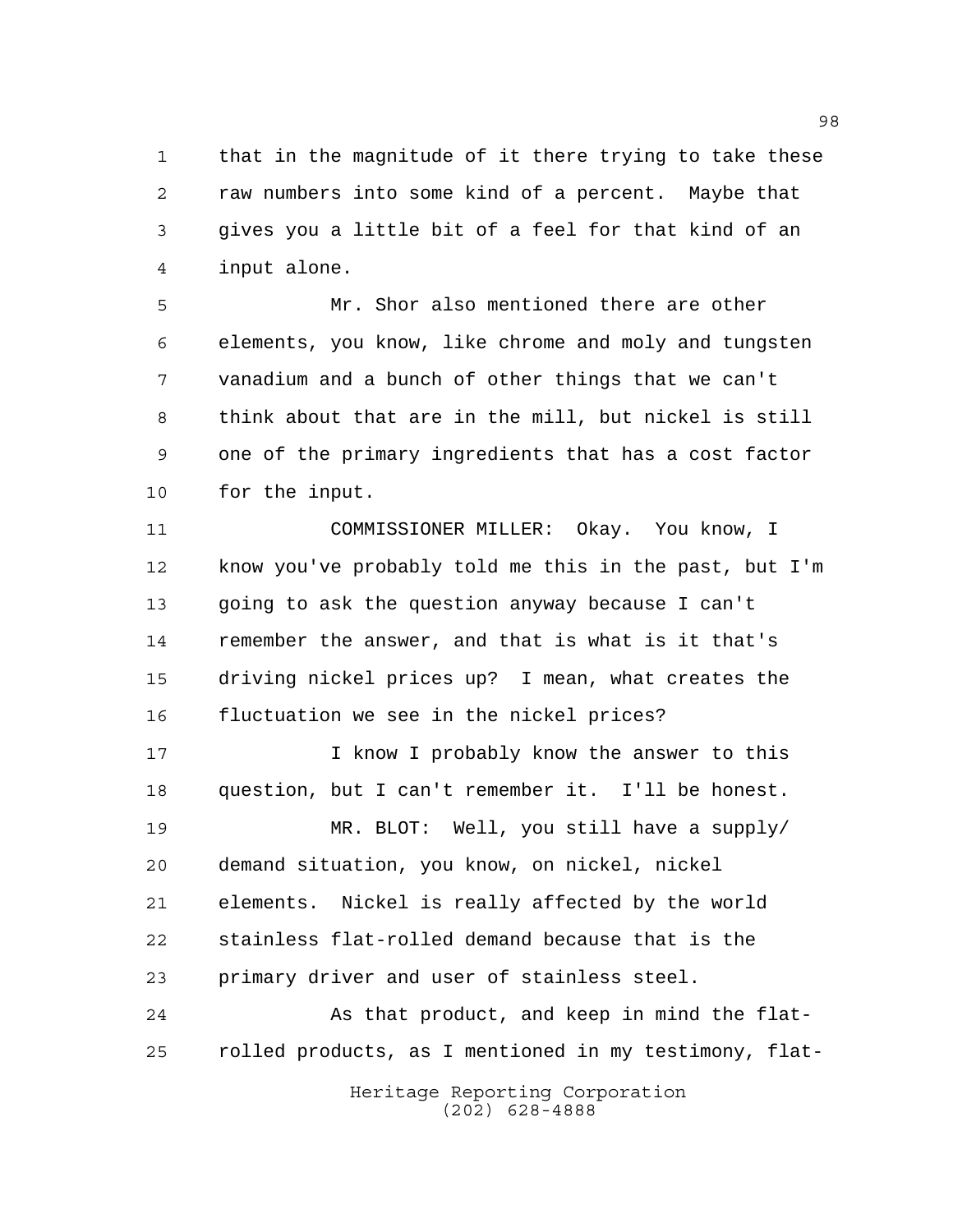roll, whether it be stainless steel or whether it be carbon steel, is consumer goods related, whereas long products is capital goods related by one-third for consumer goods in long products, two-thirds for capital goods.

 So as those demands go up, there is a demand then for nickel, and there has not been a lot of new mining of nickel that's been going on. As a matter of fact, even more recently, there's been some shutdown and some strikes at nickel mines. So that's kind of keeping things up there as far as what the availability is. So I don't know how to explain. Mr. Shor could probably get a little bit more detail.

14 COMMISSIONER MILLER: Mr. Shor?

 MR. SHOR: This is an opinion not a fact. I believe nickel used to be, price used to be more controlled by supply and demand. It now appears to us at least to be it's traded by traders, it's a commodity, it's heavily influenced by those traders. We're obviously in a period of relatively low demand right now and yet the price has gone up as the charts have shown.

 So we really can't depend on supply and demand, it's more who's trading and what positions they're taking in that than anything else.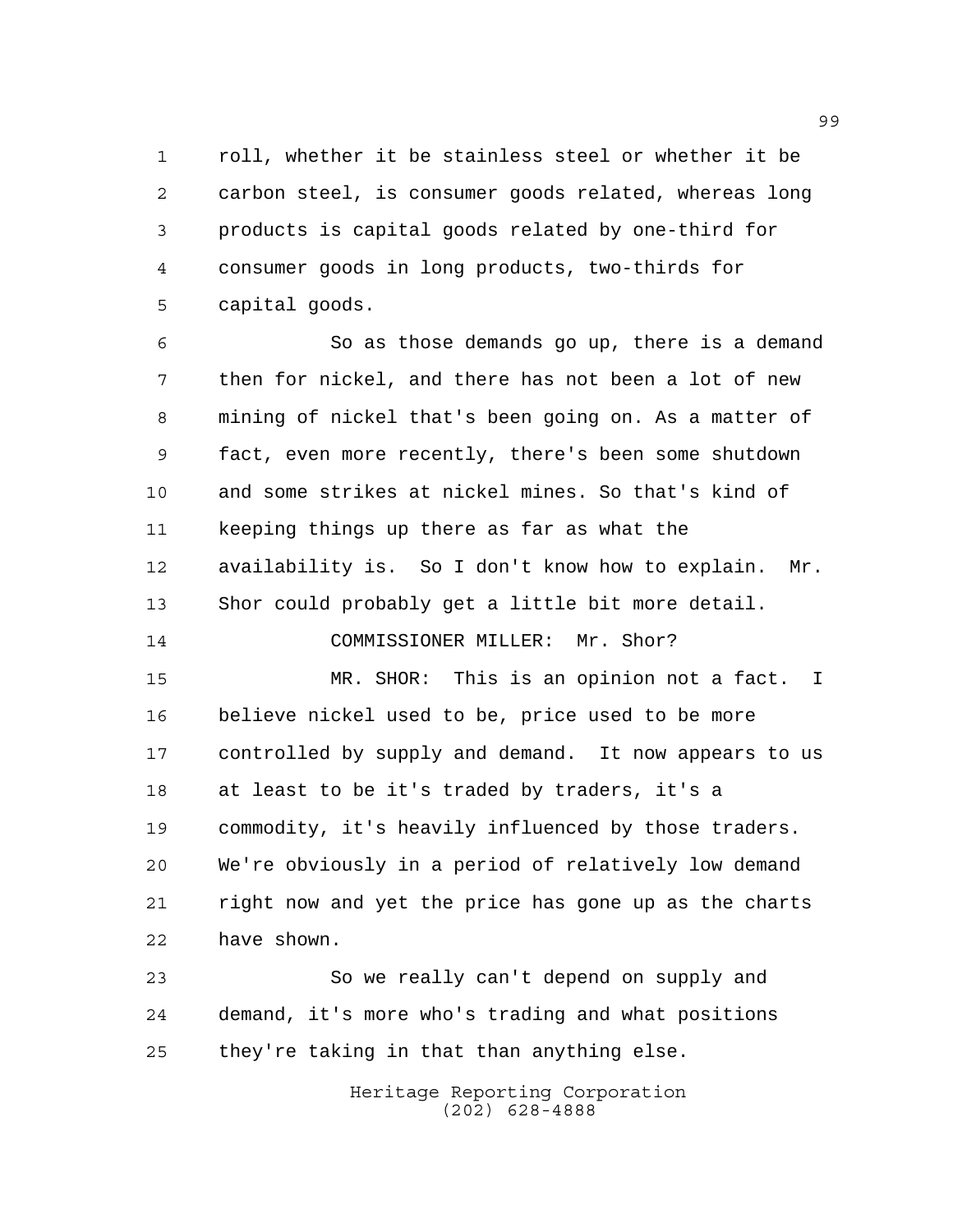1 1 I will also say with the Chinese steel industry coming on line there especially the nickel companies are talking about potential long-term shortages of nickel. And so that potentially could drive that up. So it's a real combination, a variety of factors. Unfortunately it does not seem to be supply and demand.

 COMMISSIONER MILLER: Yes, Mr. Magrath? MR. MAGRATH: Commissioner Miller, I'd like to point out that this is a problem for the integrated producers only, the people that are here. I said in my testimony that the two U.S. producers who oppose certain elements of the tariff increases, Arcelor made a big deal of in their brief. Well, they're few producers and those are all non-integrated producers.

 Now, their raw materials is the rod and small diameter bars that these people produce. So the 18 raw material increases in this market and given the import problem it stops with people like Mr. Shor. The raw material costs of the buyer re-drawers have gone down. And the staff report shows that and that was my testimony.

 COMMISSIONER MILLER: Okay. The yellow light is on so I think I won't be taking another question. I think it's important because to the

> Heritage Reporting Corporation (202) 628-4888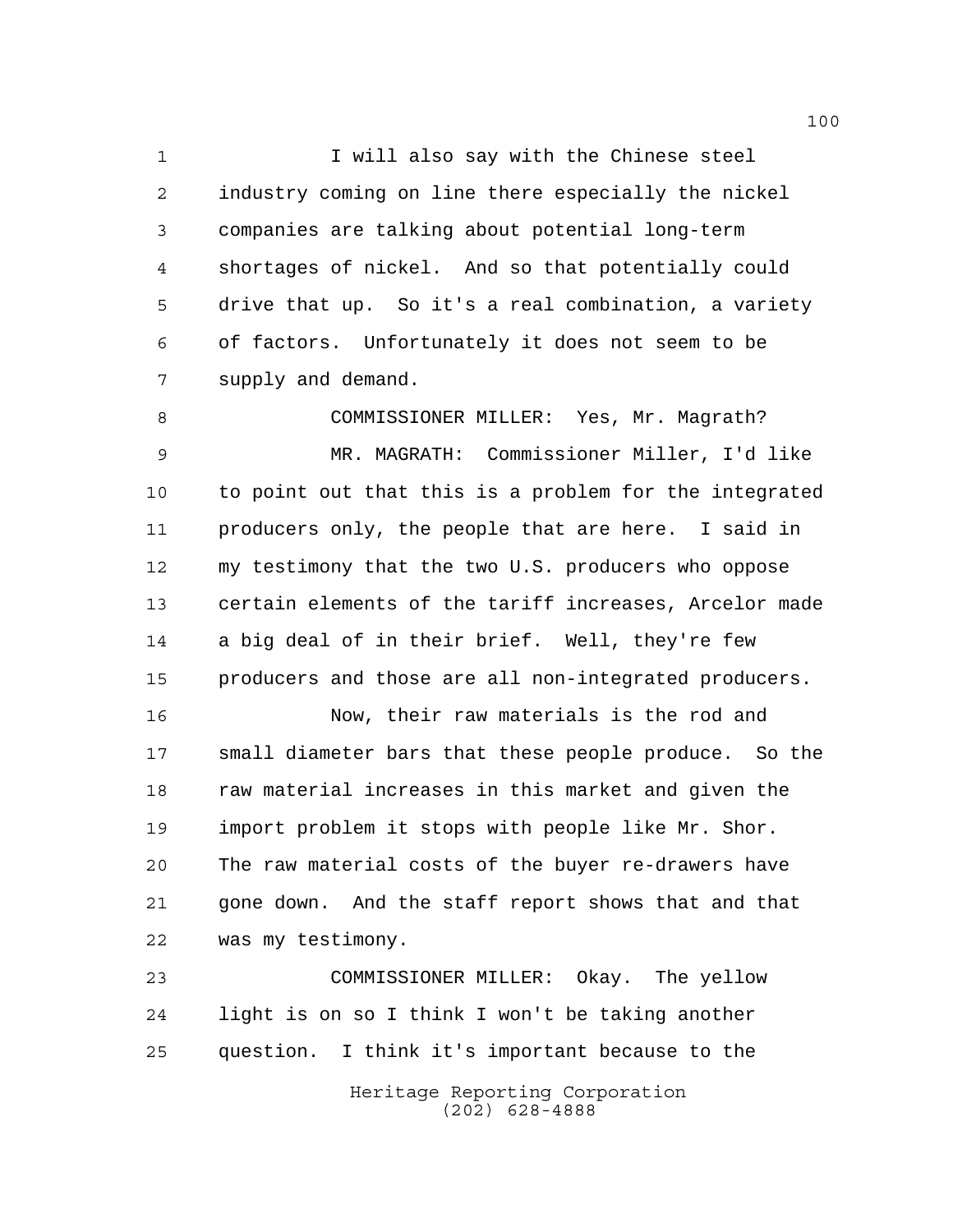extent we are supposed to be monitoring developments in the industry, you know, this is clearly having an effect as well as the recession and imports and other things. So thank you. I appreciate your answers. CHAIRMAN OKUN: Commissioner Koplan. COMMISSIONER KOPLAN: Thank you, Madam Chairman.

 There are three matters left I'd like to cover: the private exemptions you've talked about, India and China. So let me start with the exemptions.

 You list nine product categories for which the administration granted exclusions but for which "the U.S. stainless steel long product industry can produce a product that is identical to or can be substituted for the imported product." From reading that I want to ask is such production taking place now?

 I did hear Mr. Shor refer to the fact that Carpenter has already prided itself on offering a full range of products to its customers. So I assume that your response to that would be that it's a yes.

 I also wanted before I go on to just clear up a matter. You mentioned, Mr. Carpenter, I mean Mr. Shor, that in the product exclusion category there were two exclusions that were granted for products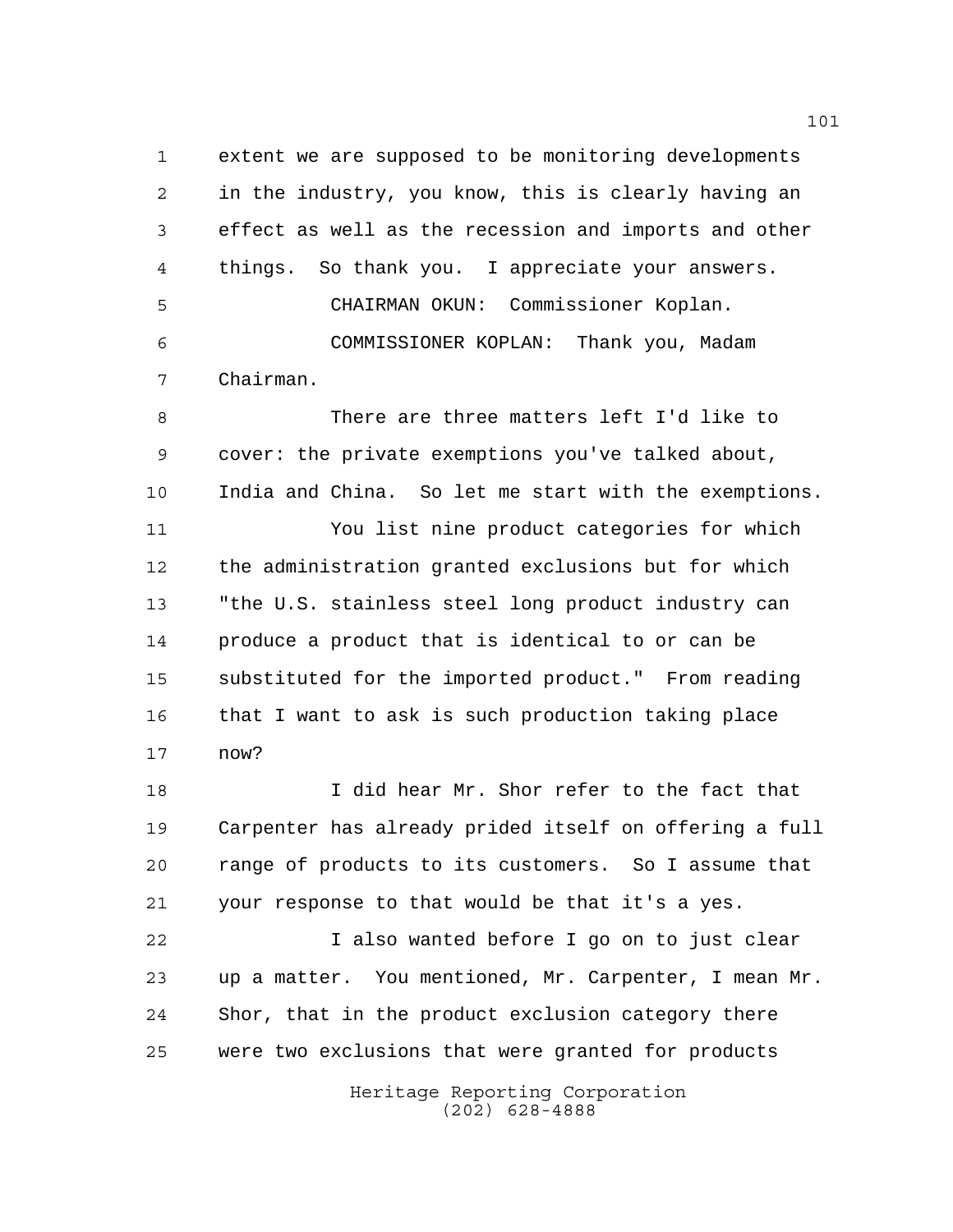that you could produce and that that's undermined the release for you. Just for the record, in looking at page 19 of your brief I just want to make sure I understand. The first two listed product categories you gained improved machinability, stainless steel bar in an annual quantity not to exceed 5,000 metric tons. And that's identified as X-090.020. And improved machining stainless steel cold finished bar in sizes less than 25.4 millimeters with an annual quantity not to exceed 2,000 metric tons. And that's M-389.01. So those are the two you're talking about?

 MR. SHOR: Yes, they are. Those are products that we manufacture. Obviously they're different brand names than what we manufacture. Ours are called Project 7000. But they are manufactured across our equipment every day.

 COMMISSIONER KOPLAN: Okay. I just wanted to close that loop with you if I could. Now let me go on with this.

Heritage Reporting Corporation I have a series of questions, I'll run through it and then I'll listen to the others of you. I ask whether production is taking place now? When were these nine exclusions granted by the administration? Were the exclusions contested? And I'm asking that because what I've heard

(202) 628-4888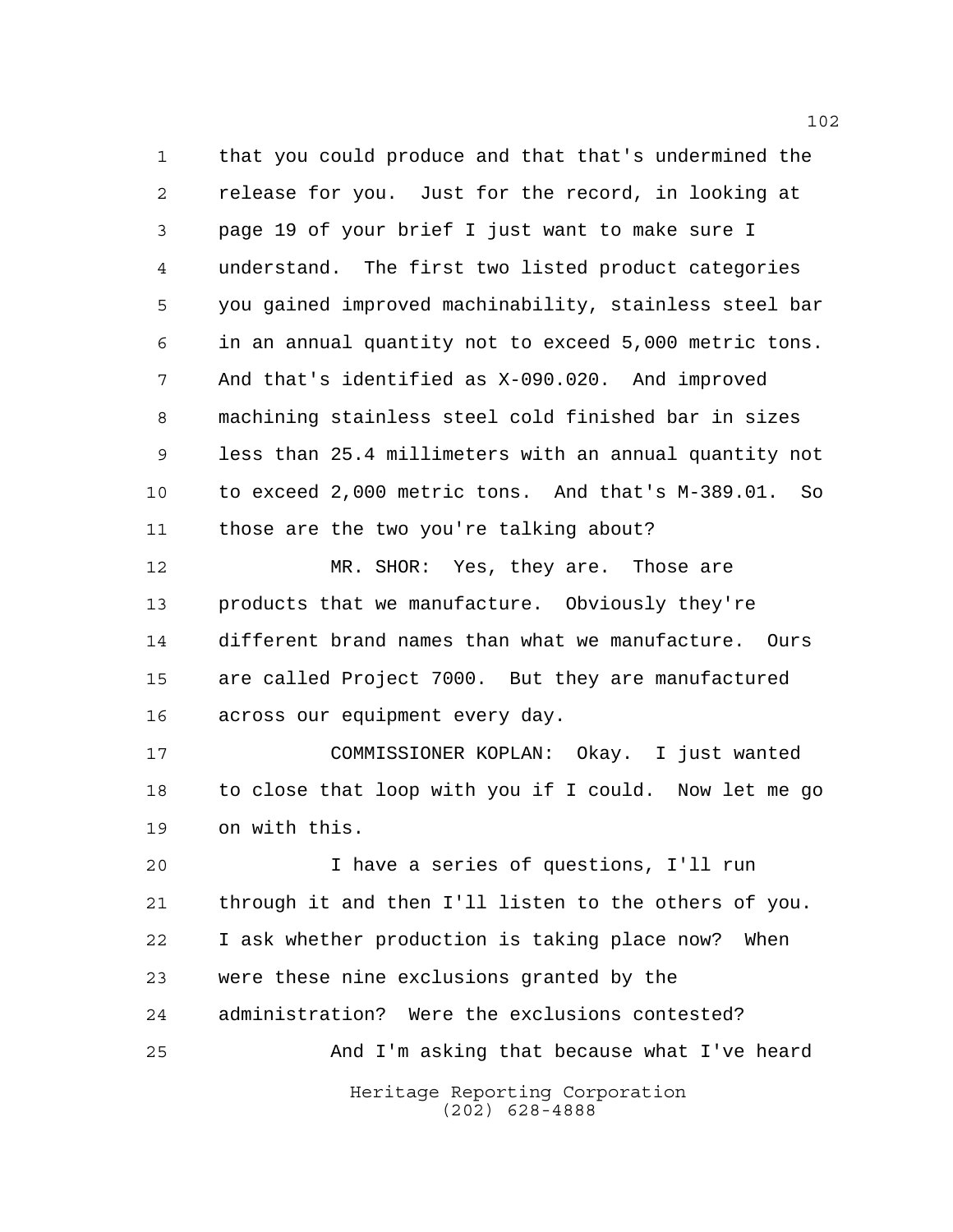in the past is oftentimes if production was going on and an exclusion was being contested the domestic industry was successful. Obviously in the two instances that you have referred to, Mr. Shor, you were not successful.

 So were they contested? Which of you contested these other seven? Was domestic production taking place then? Obviously with regard to the first two it was. And you indicate that the volume of sales of these particular products doesn't represent a substantial portion of the overall stainless steel bar market.

 I'm wondering if you could provide for the record what that volume and corresponding value has been for each of the nine listed product categories during the period we are examining, including the projections of what that will be for the balance of the relief period if the exclusions stay in effect? And, finally, are you planning to renew your request that these exclusions come off, are you planning to renew your request when the opportunity to do that opens up in November of this year?

Heritage Reporting Corporation (202) 628-4888 MR. HARTQUIST: That's a mouthful, Commissioner Koplan. I think we can answer -- COMMISSIONER KOPLAN: I thought I'd let you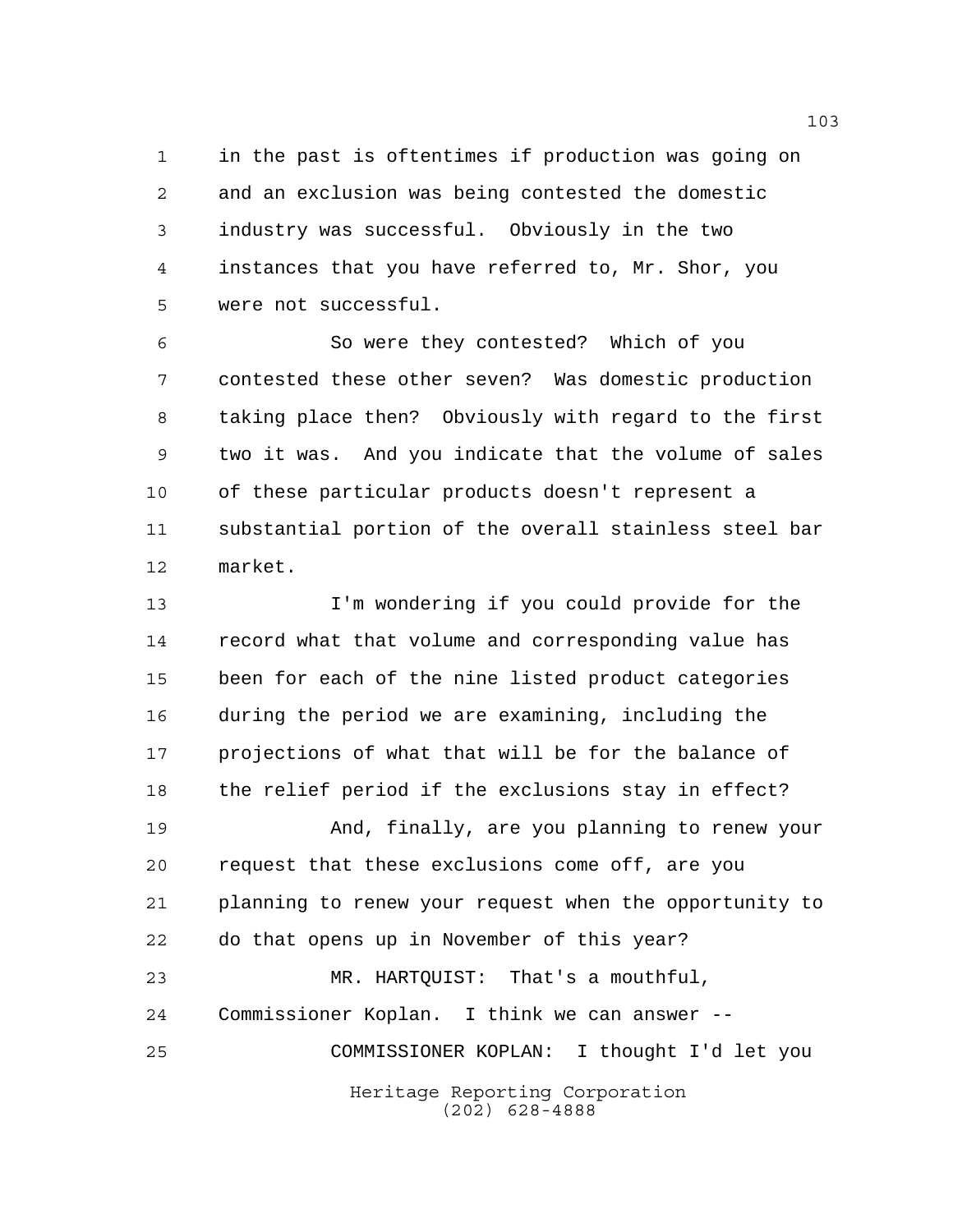go to the transcript for that one. Yes.

| $\overline{2}$ | MR. HARTQUIST: We can answer part of those.            |
|----------------|--------------------------------------------------------|
| 3              | COMMISSIONER KOPLAN: Right.                            |
| 4              | MR. HARTQUIST: But I think some of those               |
| 5              | we're going to have to go back and check the record on |
| 6              | the dates that some of those exclusions were granted   |
| 7              | and so forth.                                          |
| 8              | COMMISSIONER KOPLAN: You see I'm looking               |
| $\mathsf 9$    | for specificity on these.                              |
| 10             | MR. HARTQUIST: Yes.                                    |
| 11             | COMMISSIONER KOPLAN: Because you do list               |
| 12             | each of them specifically in your brief.               |
| 13             | MR. HARTQUIST: Yes. We will be very happy              |
| 14             | to give that to you.                                   |
| 15             | And let me ask Mr. Lasoff and Mr. Hudgens              |
| 16             | whether we can respond to some of Commissioner         |
| 17             | Koplan's questions.                                    |
| 18             | COMMISSIONER KOPLAN: Yes, whatever I can               |
| 19             | get now would be great.                                |
| 20             | MR. LASOFF: Actually, Commissioner Koplan,             |
| 21             | I have a chart which basically gives every, every      |
| 22             | exclusion as well as which particular company objected |
| 23             | and the dates that they were granted. Unfortunately    |
| 24             | it's such a lengthy chart it would probably just take  |
| 25             | most of your time to specify the ones in question, the |
|                | Heritage Reporting Corporation<br>$(202)$ 628-4888     |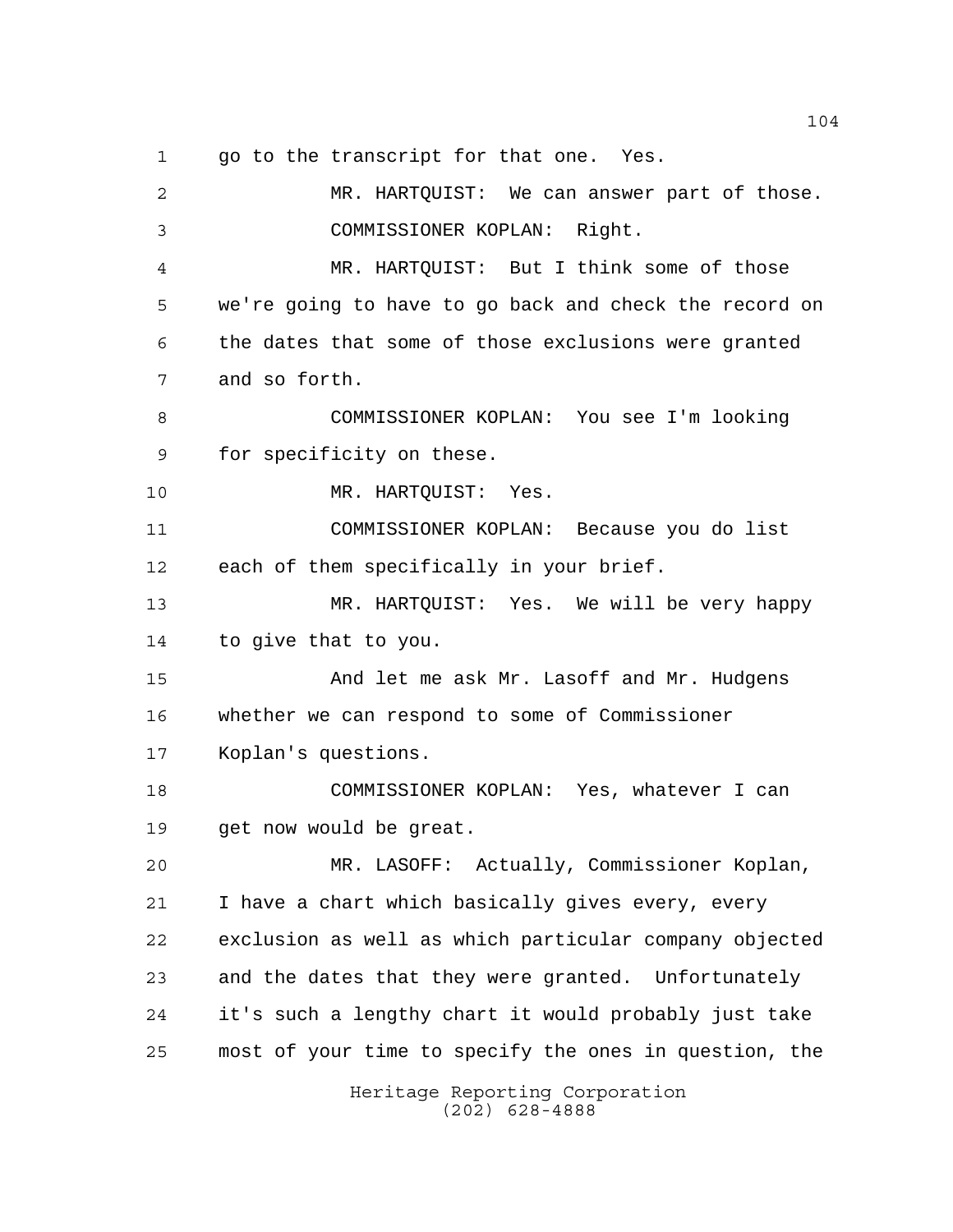ones that were a major concern.

Heritage Reporting Corporation (202) 628-4888 And we will provide this. We will provide this chart in our post-hearing brief so you will have -- COMMISSIONER KOPLAN: That's exactly what I'm looking for. MR. LASOFF: -- you will have all that information. The one point I want to make is that I don't believe the exclusion process really contains an opportunity to revisit and remove an exclusion unless, you know, unless you could make the case that there was a particular surge. Because there is a surge mechanism that had been established as a result of that. But our thoughts are that that surge provision was more designed to address issues like the Indian situation. COMMISSIONER KOPLAN: Commerce's mechanism. MR. LASOFF: Yes. The surge mechanism -- COMMISSIONER KOPLAN: The licensing. MR. LASOFF: Well, not the licensing but actually a surge mechanism. The licensing is an element of that that allows a monitoring of surges. And then if in fact there is a determination that there is a surge the president, you know, has stated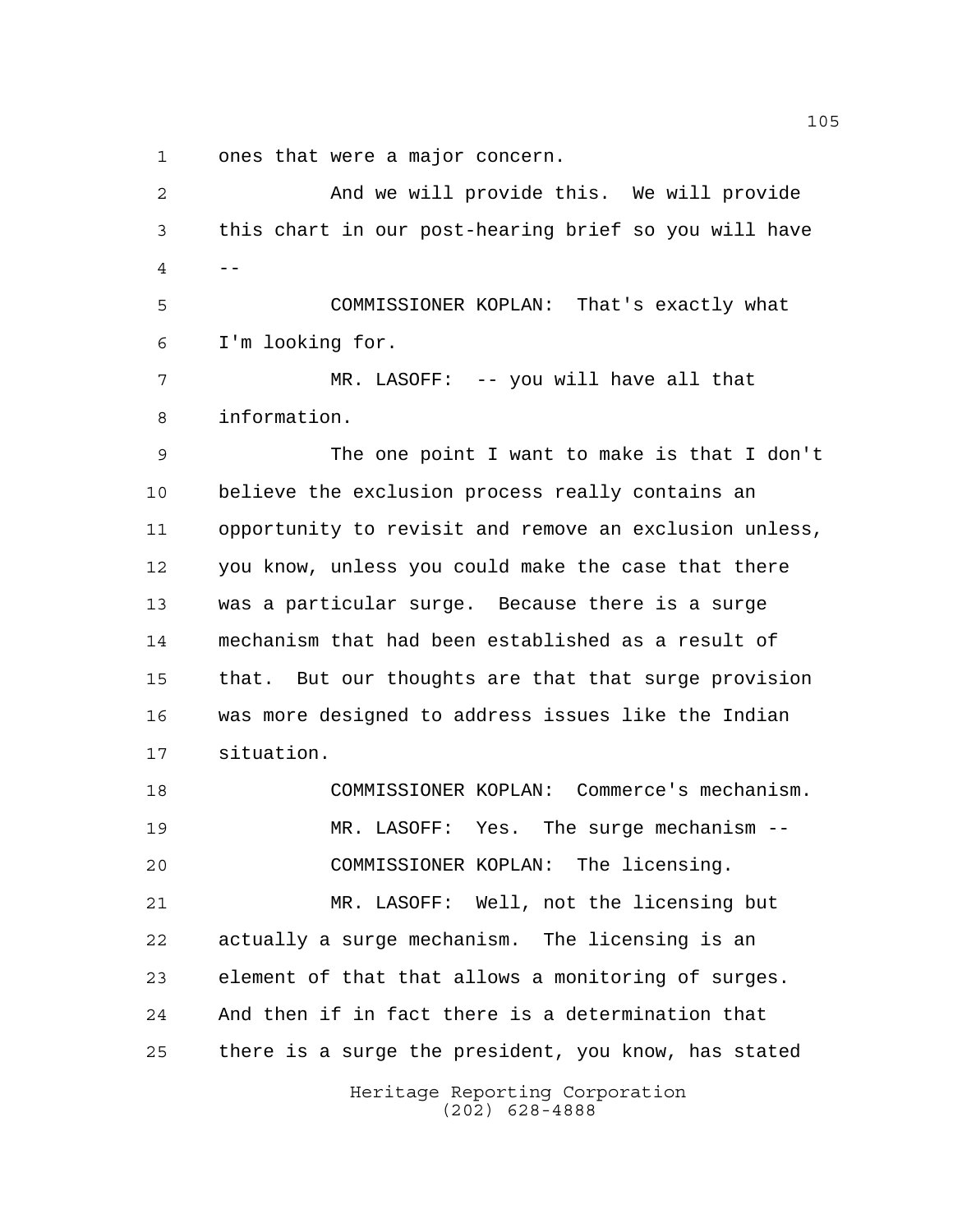that they might utilize that mechanism to remove a particular exclusion. And but it's our sense that that was directed more at country exclusions rather than at specific products themselves. COMMISSIONER KOPLAN: But the November process doesn't preclude you from raising it again. What you are saying is the likelihood is that those that are already excluded will not be revisited? MR. LASOFF: Since the program has been into effect I am not aware of any exclusion that has been removed. COMMISSIONER KOPLAN: Thank you, I appreciate that. I'll look forward to that submission. Yes, Mr. Pendleton? MR. PENDLETON: Commissioner, William Pendleton. COMMISSIONER KOPLAN: Yes. MR. PENDLETON: Having suffered through the first round of exclusions last summer and learning the process, you know it's a little bit of a black hole type of process. You get information on the exclusions, we react to it, and particular in the case of the machining bar it was extremely frustrating. We responded in a way that made it very, very clear that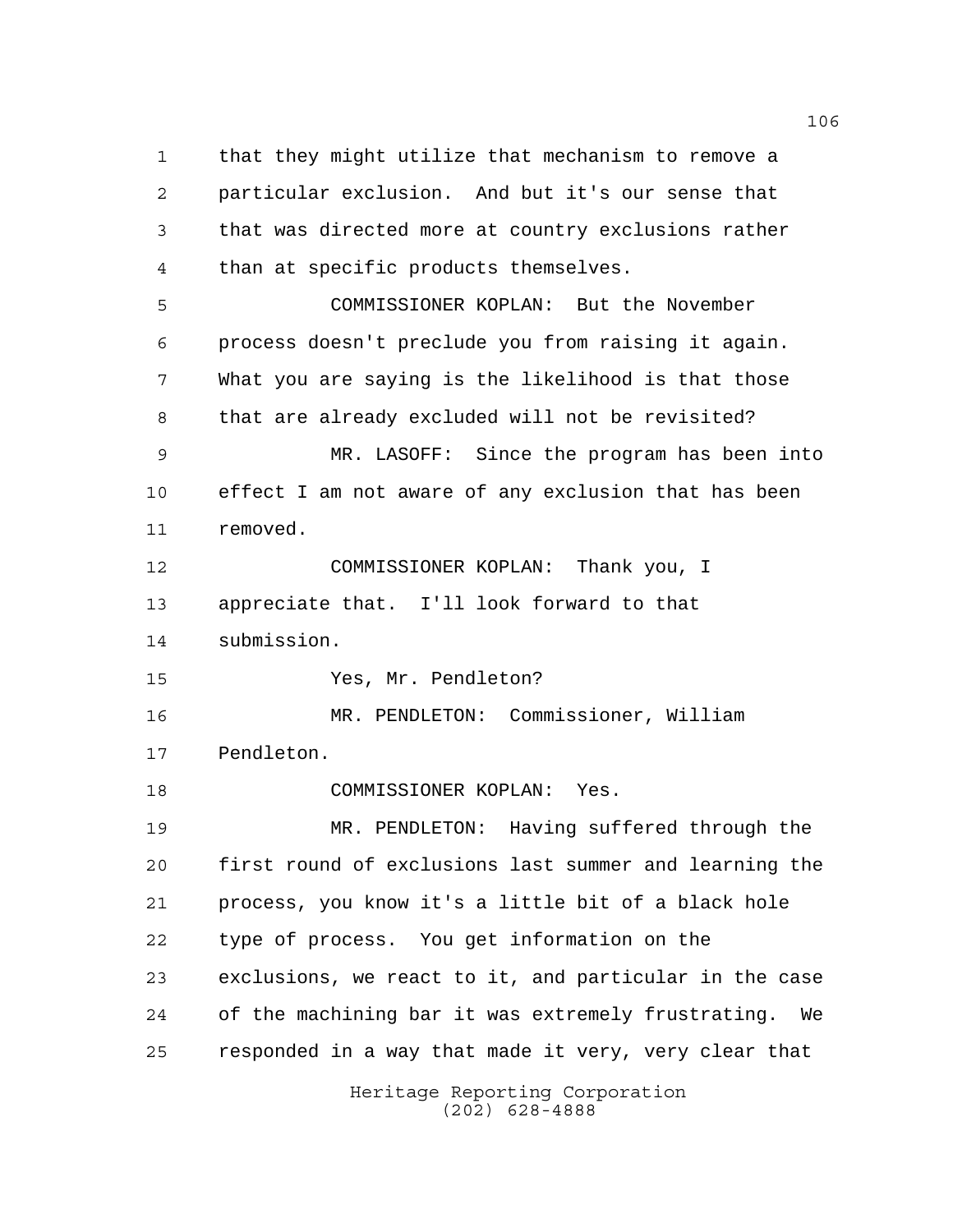this was not only a product that we can make, this is product that basically invented when you talk about premachining stainless, went back a number of decades. 

 And we thought we made that very clear in our submissions. But somehow through the political process, there was a lot of political pressure at that time as you know from the Europeans and from other countries to grant broad exclusions. And I think there was a lot of pressure brought to bear. We don't know how the decision was made nor were we privy or had an opportunity or did not know that we could go in and maybe express our views. Obviously the foreign producers must have gone into the Commerce Department to express their views. It was a black hole.

 We only found out through the weekly announcements what was approved. We did not know what was disapproved until the government said the process was over, that anything that was not approved was therefore disapproved. So we had no warning on premachining. It came as a total shock.

 And we have no recourse now. We were told that we could not appeal that. We had no court that we can go to and we're stuck with that.

Now, what's interesting in the November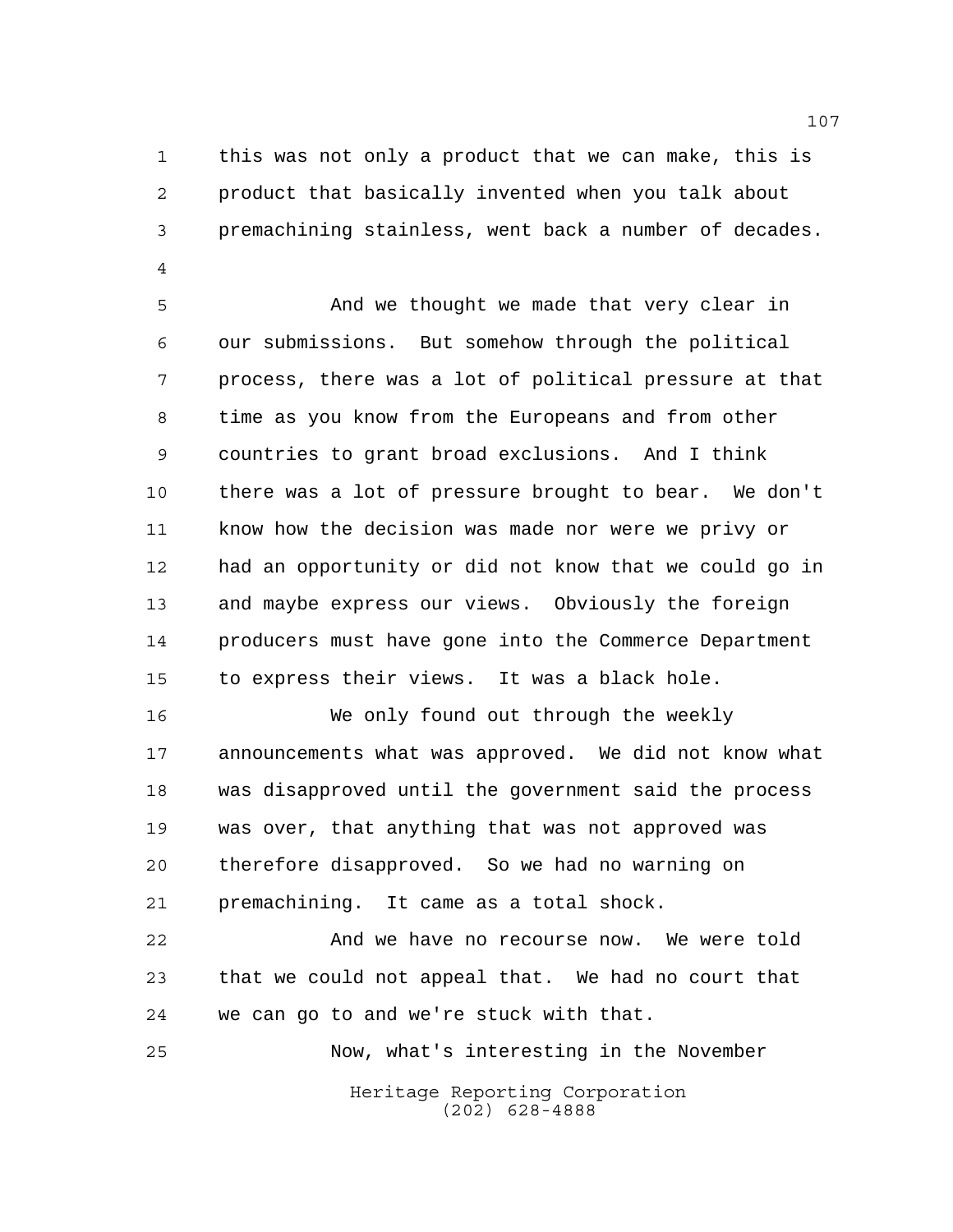round, another country, Italy, brought in the same request for the same type of product. We took a very proactive position on that and actually met with the Commerce Department officials to reemphasize again that we are a master of that product. And that was not granted in that round. But, unfortunately, the product, very key product that was granted there's not anything that we know of that we can do about it and it's not open to any appeal.

 COMMISSIONER KOPLAN: Thank you very much for that. I appreciate that, I appreciate your response.

13 Let me turn to India if I could. There has bene a lot of discussion about India this morning. And in your prehearing brief there are several pages devoted to what has been going on with India since with regard to stainless steel bar and angle in particular going on since the exemption was granted. And that's detailed at pages 15 to 18 of your brief. And I heard you talk about this this morning.

 With regard to bar you stated there that between FY 2000 and FY 2002 the surge from India amounted to 460.3 percent. And with regard to stainless steel wire it amounted to 147.5 percent. And you mentioned that this morning in your direct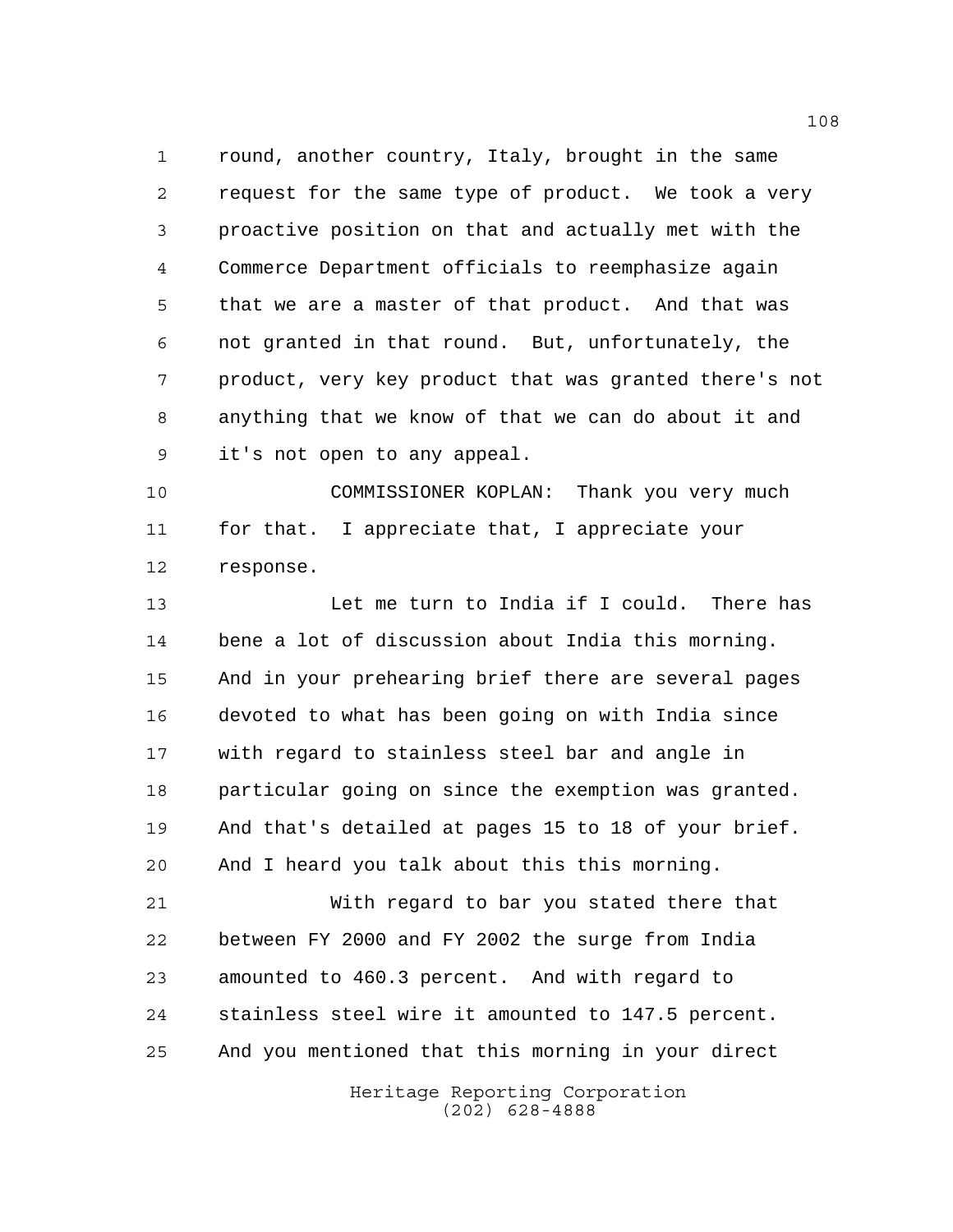testimony.

| 2  | You also mentioned that Slater Steel's                 |
|----|--------------------------------------------------------|
| 3  | requested that the administration invoke the surge     |
| 4  | provision contained in the president's program and     |
| 5  | remove the exemption but was rejected because the      |
| 6  | Indian government gave assurances because those        |
| 7  | assurances remain unfulfilled. And you mentioned that  |
| 8  | this morning.                                          |
| 9  | I note that in the original 201 the                    |
| 10 | Commission did not take a position with regard to such |
| 11 | exemptions and is not being asked to do so now.<br>To  |
| 12 | borrow Mr. Lasoff's term, we didn't litigate that.     |
| 13 | When did Slater make the request? And when             |
| 14 | was it rejected with regard to India? And given you    |
| 15 | assertion that the surge continues in 2003, is the     |
| 16 | domestic industry precluded from renewing its request  |
| 17 | of the administration? I'm not talking now of a        |
| 18 | product category, I'm talking about a country          |
| 19 | exemption.                                             |
| 20 | Could you respond to that?                             |
| 21 | MR. HARTQUIST: We'll be happy to furnish               |
| 22 | for the record a number of letters that we sent to     |
| 23 | Secretary Evans, to Ambassador Zoellick and to         |
| 24 | President Bush over a period of about seven or eight   |
| 25 | months chronicling what had happened in the surge from |
|    | Heritage Reporting Corporation<br>$(202)$ 628-4888     |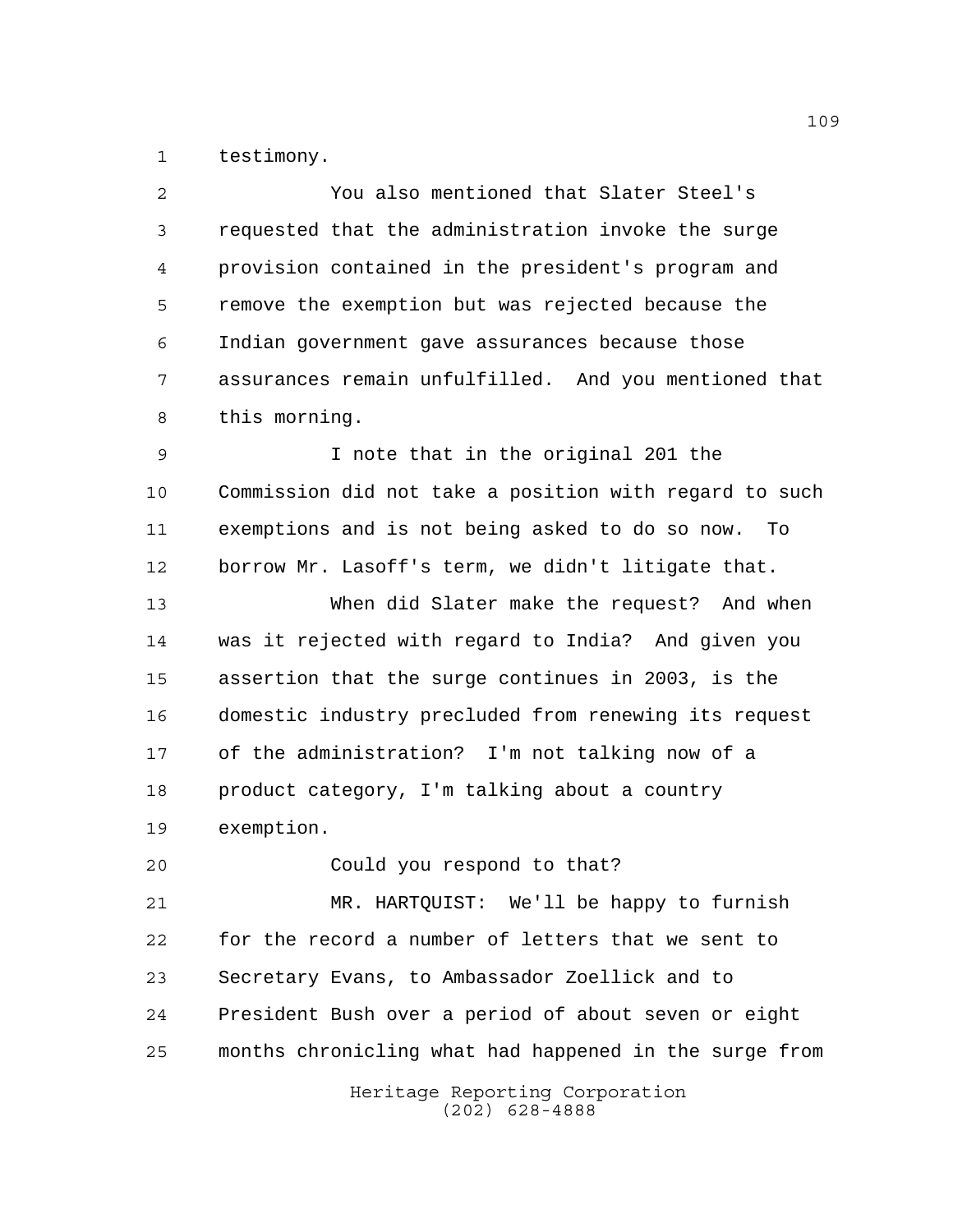Heritage Reporting Corporation (202) 628-4888 India. And as you recognize, we're pretty steamed about this whole development in part because the language in the president's proclamation, the president's own words say "if I determine that a surge in imports of a product described in paragraph 7 of a developing country WTO member undermines the effectiveness of the pertinent safeguard measures, safeguard measures shall be modified to apply to such products and such countries." It's right there. And we'll provide you with a stream of correspondence that developed on that. COMMISSIONER KOPLAN: What is your next step then with this? MR. HARTQUIST: Well, we still have a letter to the president pending on the issue -- COMMISSIONER KOPLAN: Okay. MR. HARTQUIST: -- which has not been responded to asking that India be added to the program. COMMISSIONER KOPLAN: Thank you very much for that. I look forward to the submission. Thank you, Madam Chairman. CHAIRMAN OKUN: Thank you. Well, let me ask just a couple other questions that I guess are India related. I'm going to use a figure for just the non-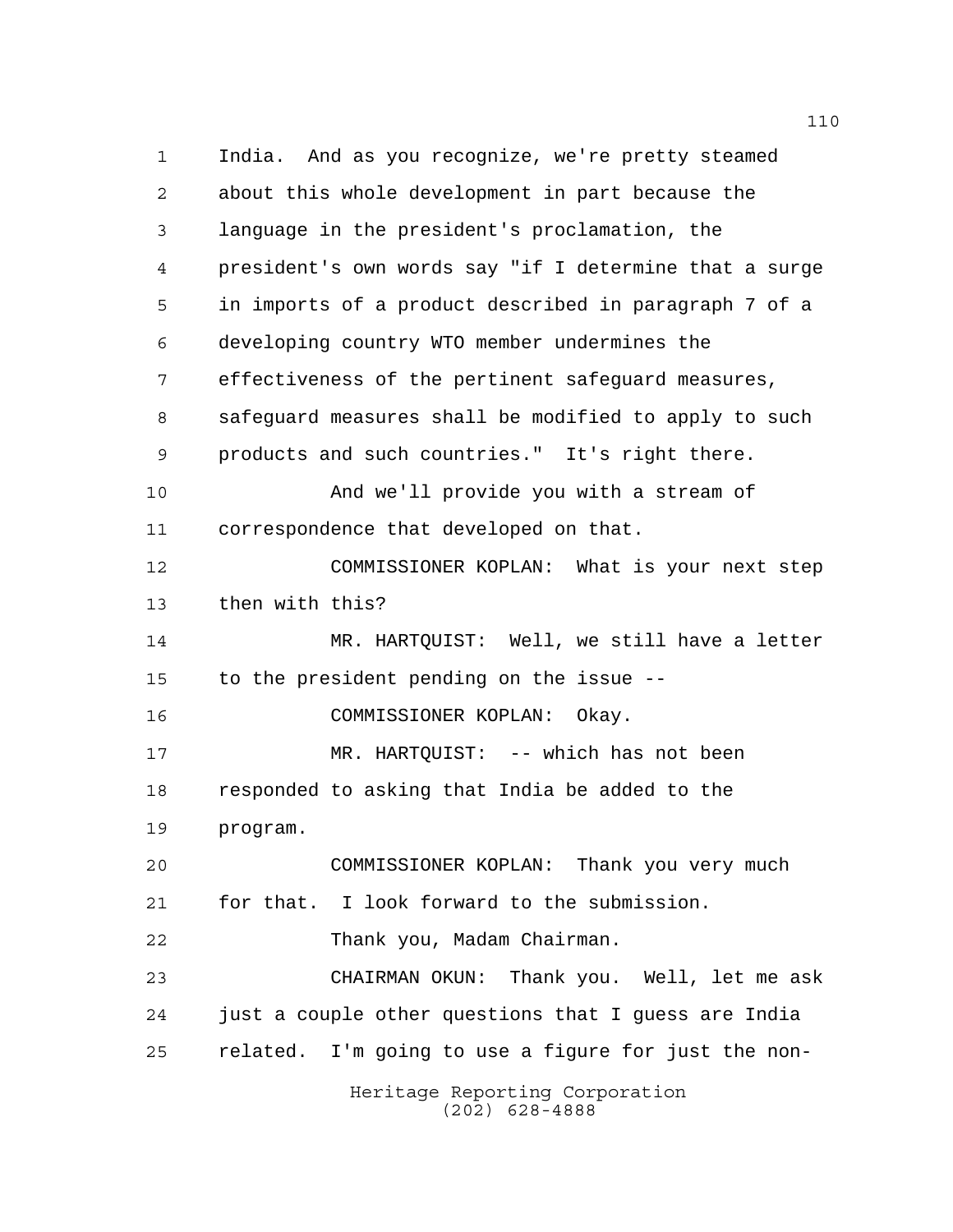covered import sources.

Heritage Reporting Corporation (202) 628-4888 I'm trying to understand. I mean I've read the argument and obviously the percentage increases that you give are large but I'm just trying to understand this in terms of impact. I mean let me start with bar. For bar the covered sources' imports declined almost 20,000 short tons between '01 and '02 while non-covered sources increased about half that, about 10,000 short tons. For rod covered sources' imports decreased about 24,000 short tons where non-covered sources increased only about 2,500 short tons. Less on wire. And you haven't spoken on India with respect to rod so much or focused on it so much. But I wonder if you could just help me understand what it is about, you know, the India claim. I mean if I just look at these numbers I think, okay, imports have gone down and the non-covered sources haven't -- in short tons don't seem to have been a large, you know, haven't come in and swamped what's come out of the market. So you've all focused on India and I wanted to get a little bit more of a thorough response on that. Who wants to start? Mr. Magrath? MR. MAGRATH: I will start very briefly.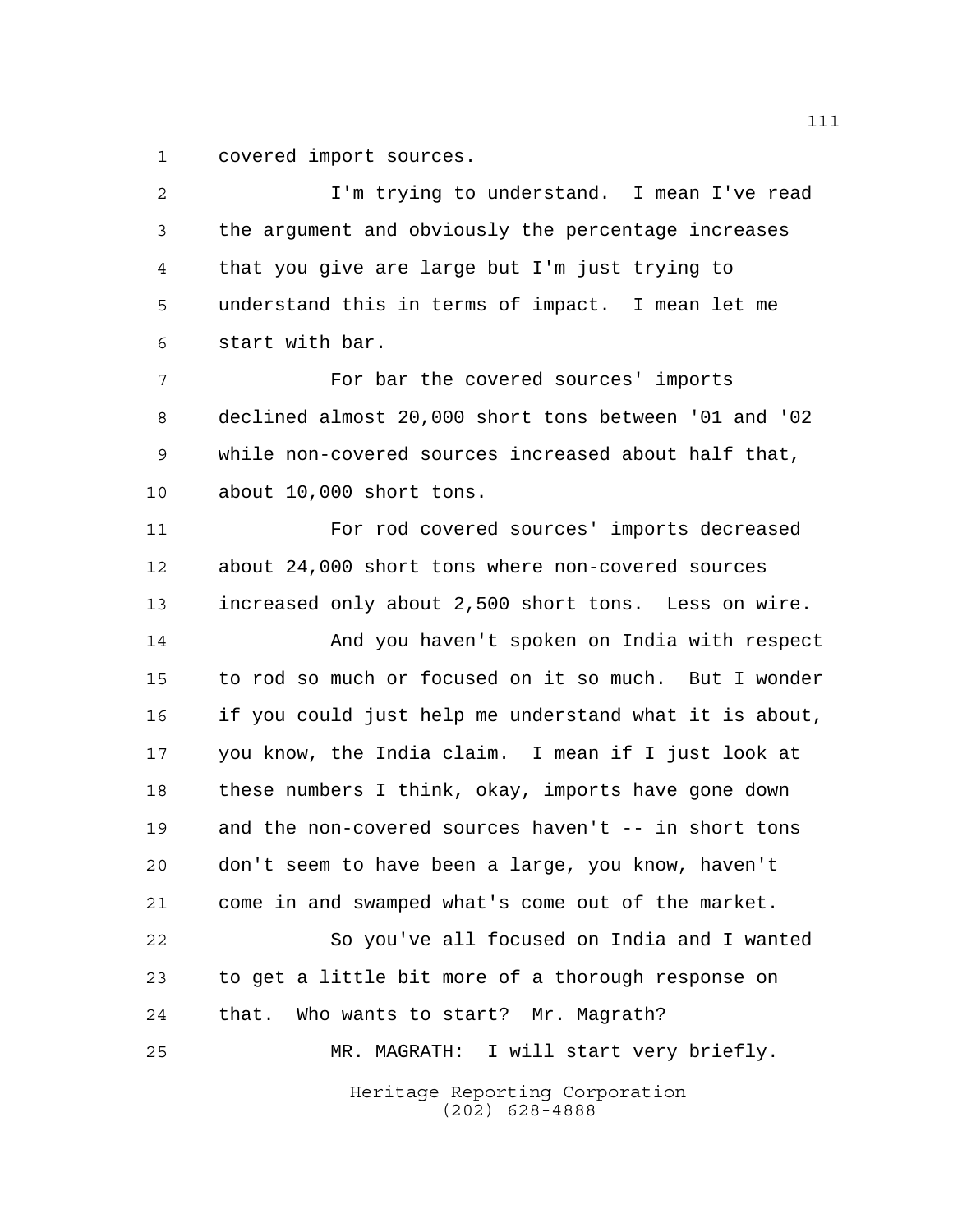It's always of course a problem of both volume and price. Increased volume into a depressed market with these guys fighting for every pound they can sell. But I'd like to direct you to your charts at the very end of the staff report, I think it's Appendix G, where you still see the underselling charts. And you will see that the covered imports undersell uniformly the domestic product.

 But India, and once again in this commodity market, undersells consistently to even both the domestic product and the covered product. So they're having a disproportionate impact. Their volume is big enough, it's a quarter of all imports, as Mr. Blot has said. But their price is having a disproportionate impact in this depressed market.

 CHAIRMAN OKUN: Mr. Anderson, you look like you wanted to add something?

 MR. ANDERSON: I can't comment on rod which was your specific question. And angle obviously is not a sole category for the purposes of this investigation. But as 93 percent of total imports I can assure you they have swamped the angle market, absolutely devastated us as regards angle.

 CHAIRMAN OKUN: Because the customers are seeing their price quotes? That's what I'm trying to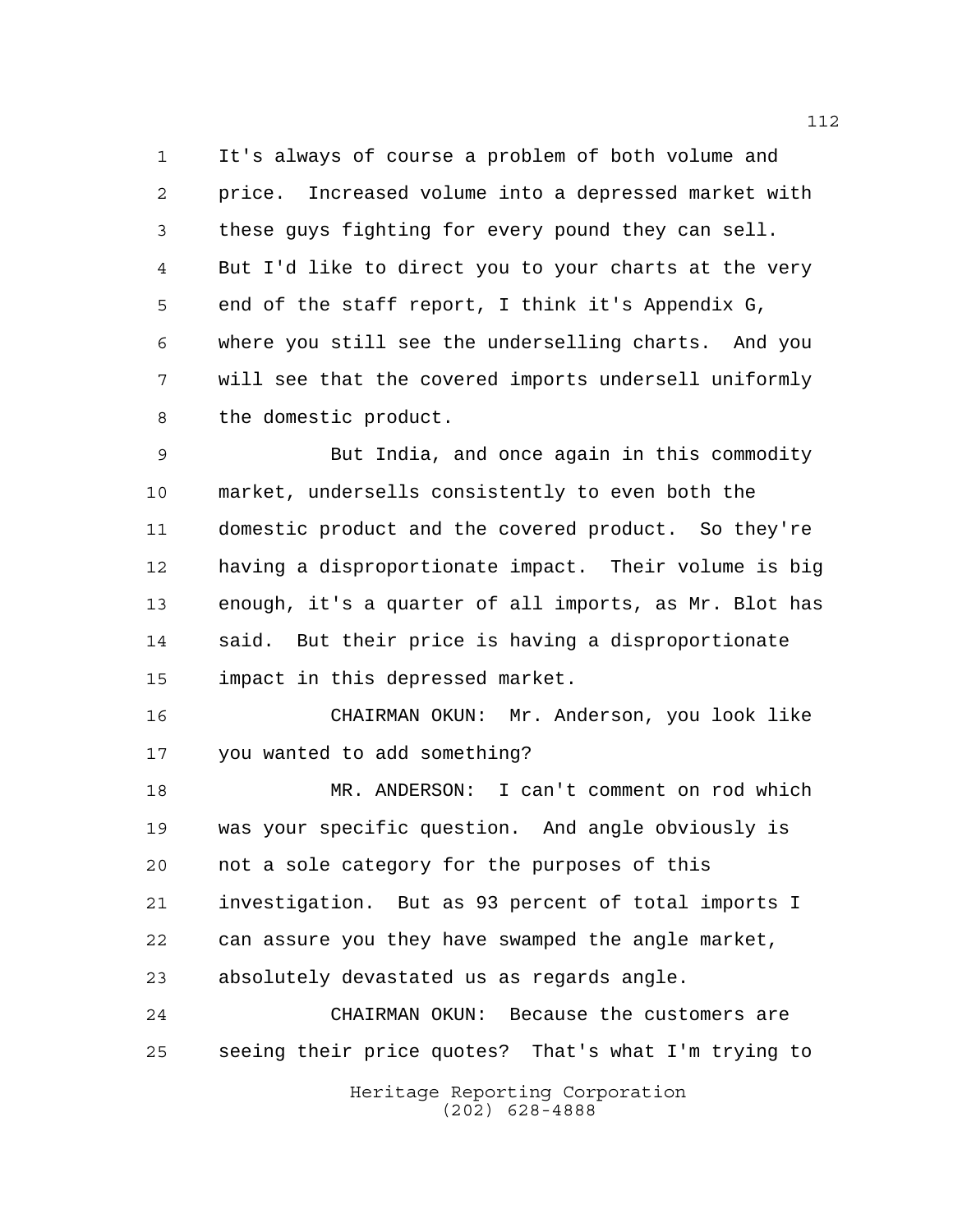understand. I mean what Mr. Magrath just said, volume versus probably there is often a difference. What I'm saying I'm not sure about the volume but I'm trying to figure out in terms of price if there is something here we should be focusing on for purposes of this report of what was going on other than, you know, the general information we have about overall pricing for non-covered.

 MR. ANDERSON: Sure. I think Dr. Magrath's comment on price is absolutely relevant to all categories. And I would venture to guess the Europeans would agree with us in this regard that their pricing has been pulled down by India as well.

 You know, if permitted or if it would be helpful I would be happy to show you, to submit data with regards to the size of the angle market and what percentage India is today from a volume standpoint and 18 price. We could do that. Be more than happy to share that information.

 CHAIRMAN OKUN: Okay. I mean, you know, if there's more information with regard to, you know, what's particular about India as distinguishing an amount here for purposes of the completeness of the report I'd be interested in that.

Heritage Reporting Corporation (202) 628-4888 Mr. Blot, did you have something you wanted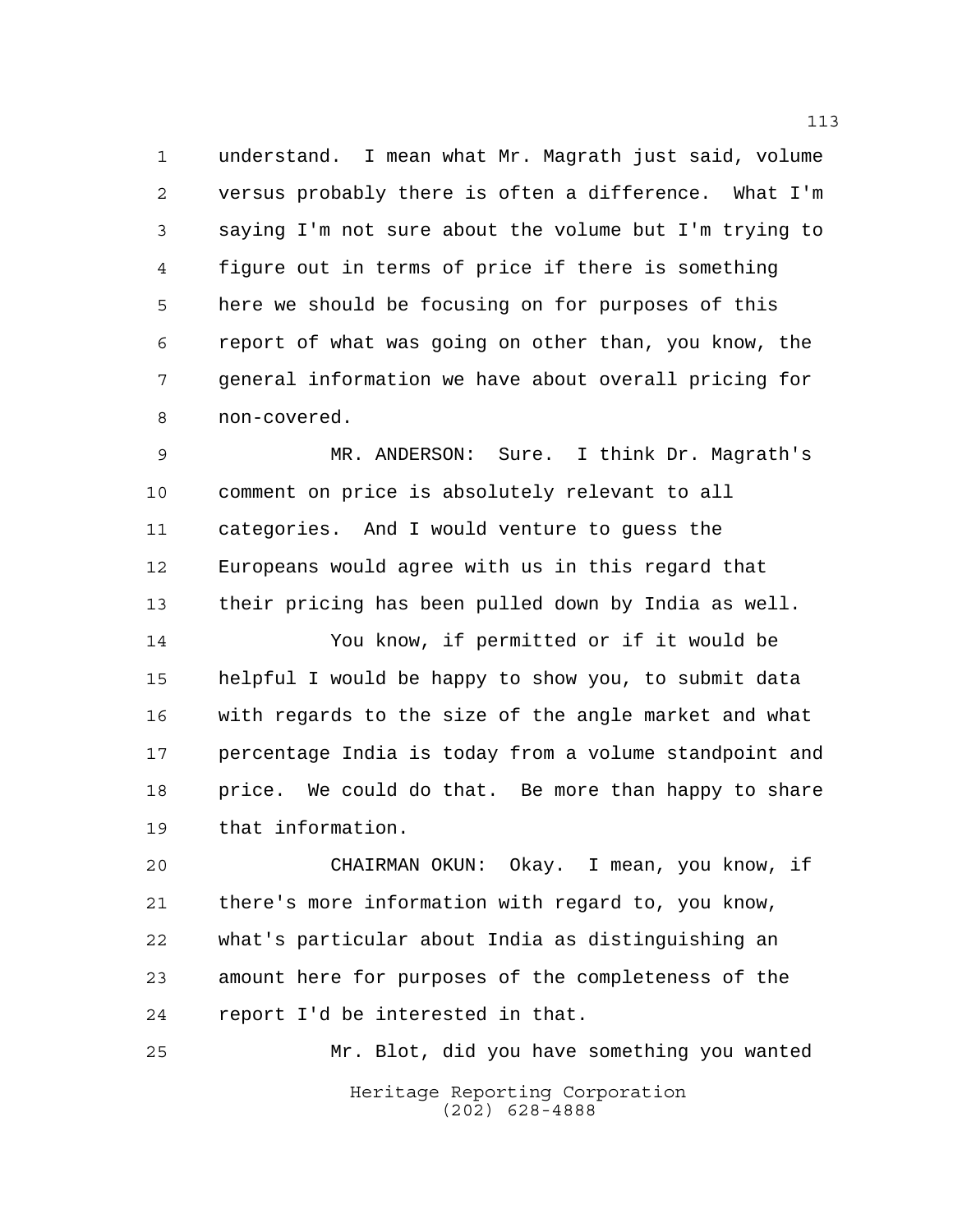to say?

| 2  | MR. BLOT: I just want to $-$ - Ed Blot here $-$ -     |
|----|-------------------------------------------------------|
| 3  | just to re-emphasize again the Indian will come in    |
| 4  | with price and that's what starts the spiraling down. |
| 5  | I don't think that the covered importers like the     |
| 6  | Indian price any more than the domestic guys do. I    |
| 7  | mean as far as we're concerned if India sinks in the  |
| 8  | Indian Ocean okay. And I would like to say perhaps    |
| 9  | maybe some of the Europeans may think the same way    |
| 10 | because they're running into the same situation.      |
| 11 | They're having to have their prices drop down because |
| 12 | of what's happening from India. So it's driving the   |
| 13 | whole market down.                                    |
| 14 | CHAIRMAN OKUN: Okay. So you're saying that            |
| 15 | amount of volume is driving the market because of the |
| 16 | prices they're coming in with?                        |
| 17 | MR. BLOT: Well, again they don't                      |
| 18 | necessarily get it all. I mean in my testimony what I |
| 19 | tried to give you was a scenario. So a purchaser has  |
| 20 | so much to place. They don't want to lose their       |
| 21 | current domestic supply and they don't want to lose   |
| 22 | their current import supplier that covered their      |
| 23 | country. But they are faced with the fact that there  |
| 24 | are lower prices offered to them and the scenario if  |
| 25 | they don't buy it their competitors do. And I'm       |
|    |                                                       |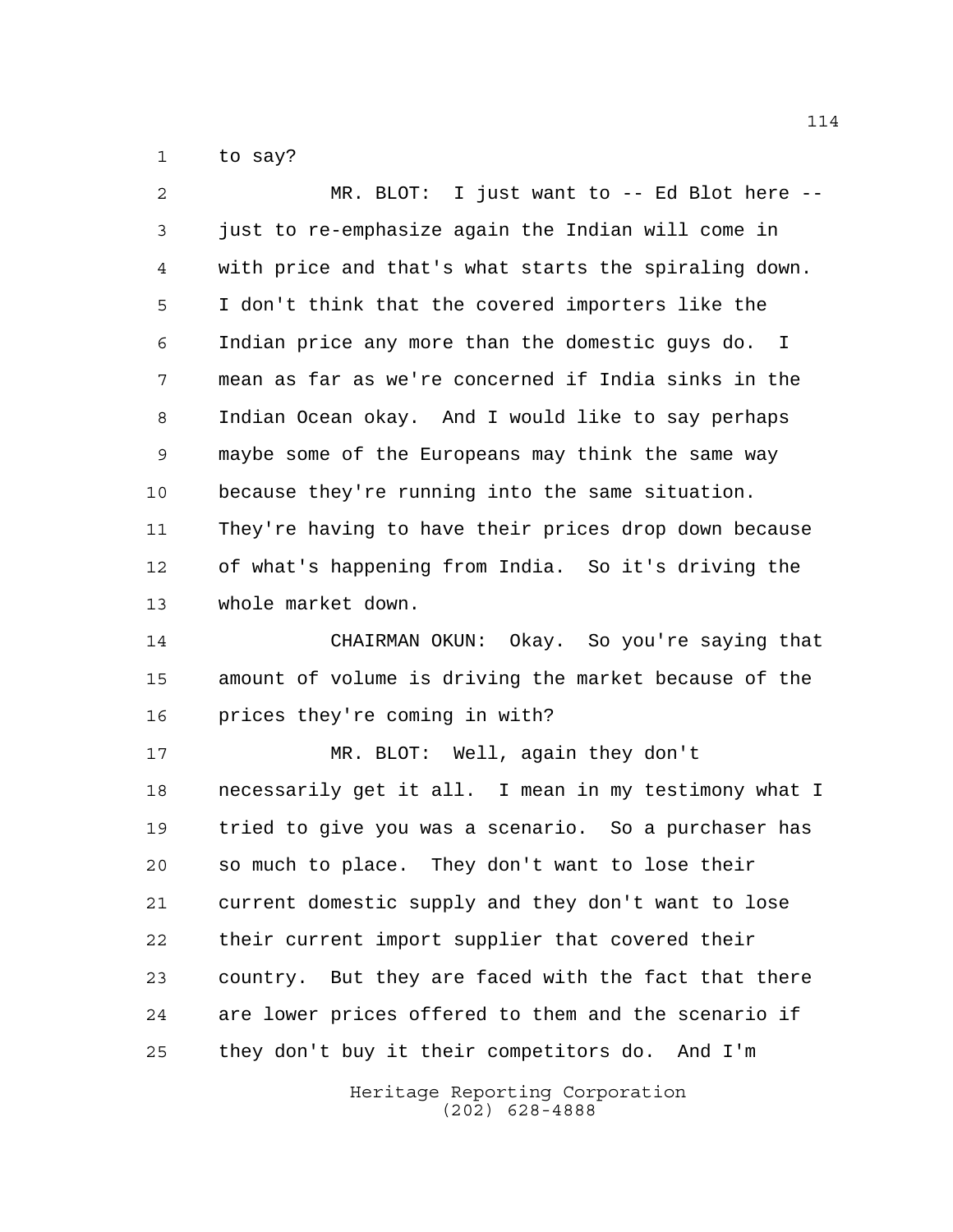talking about the end users.

| $\overline{2}$ | And so what they do is they put pressure                |
|----------------|---------------------------------------------------------|
| 3              | back on the covered source and then pressure back on    |
| 4              | the domestic source. So the product that was to be      |
| 5              | placed may have been, you know, 1,000 tons of           |
| 6              | stainless bar and the Indians get 10 percent of that    |
| 7              | but everybody has dropped their pricing down on the     |
| 8              | domestic and other offshore people to address that      |
| 9              | pricing. And they get, the domestic and the offshore    |
| 10             | get the rest of the 90 percent.                         |
| 11             | CHAIRMAN OKUN: All right. Yes, Mr.                      |
| 12             | Pendleton?                                              |
| 13             | MR. PENDLETON: Yes, I just want to add to               |
| 14             | what Ed Blot said. And, you know, this industry is      |
| 15             | very price sensitive to being driven to the lowest      |
| 16             | denominator in terms of prices. It only takes one       |
| 17             | maverick country and a series of producers from a       |
| 18             | country like India in this case to really knock the     |
| 19             | blocks right off of the price, the market price.<br>And |
| 20             | everybody is driven down to that. And that's an         |
| 21             | historical in this type of business, particularly in    |
| 22             | some of the commodity products. Not all of the          |
| 23             | products. Some are more immune to that or but they      |
| 24             | are often all related, too, even the lowest products,   |
| 25             | lowest price products as they move. So it's the         |
|                | Heritage Reporting Corporation                          |

(202) 628-4888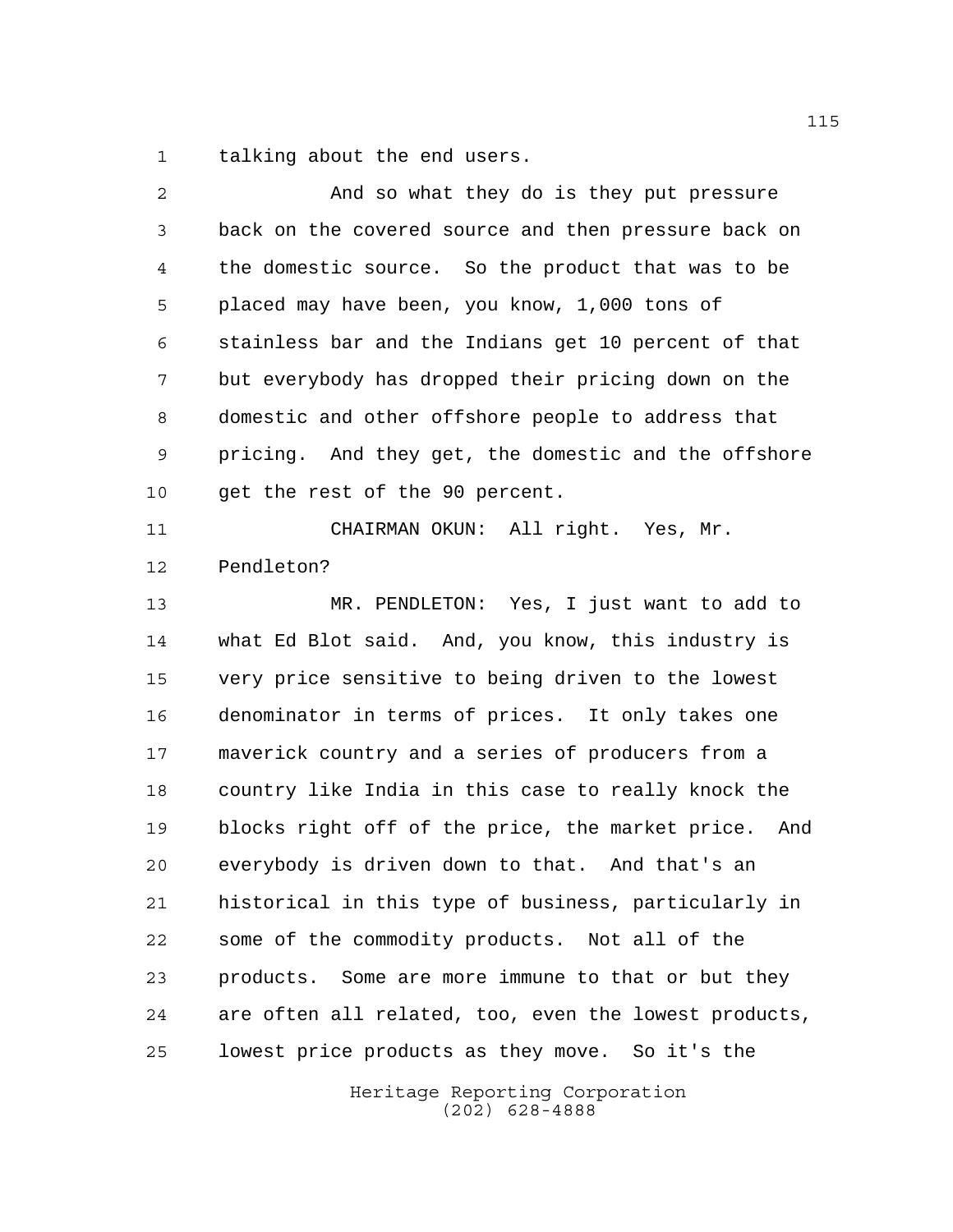nature of the business.

 And you take India as a good example of that. CHAIRMAN OKUN: Okay, but Indian is not -- I just want to understand, your argument most of India applies to rod angle in Mr. Anderson's case but not so much, I mean with bar not rod? I mean is rod, are they equally as problematic in rod? MR. SHOR: Madam Chairman, I believe the same situation exists that Dr. Magrath talked about. It is not only the volume but it's the leading of the price down. By coming in, going after business at a very, very low price and having others follow. So it's both a volume and a pricing issue. CHAIRMAN OKUN: In that product as well? MR. SHOR: Yes. CHAIRMAN OKUN: Rod as well. Okay. I wanted to make sure I understood those arguments. I wanted to return briefly to input costs. I share with Commissioner Miller the view that for evaluating the developments in the industry that the staff reports should contain information on the natural gas and nickel. So I would ask you I guess,

> Heritage Reporting Corporation (202) 628-4888

Mr. Blot and Dr. Magrath, if you can work with our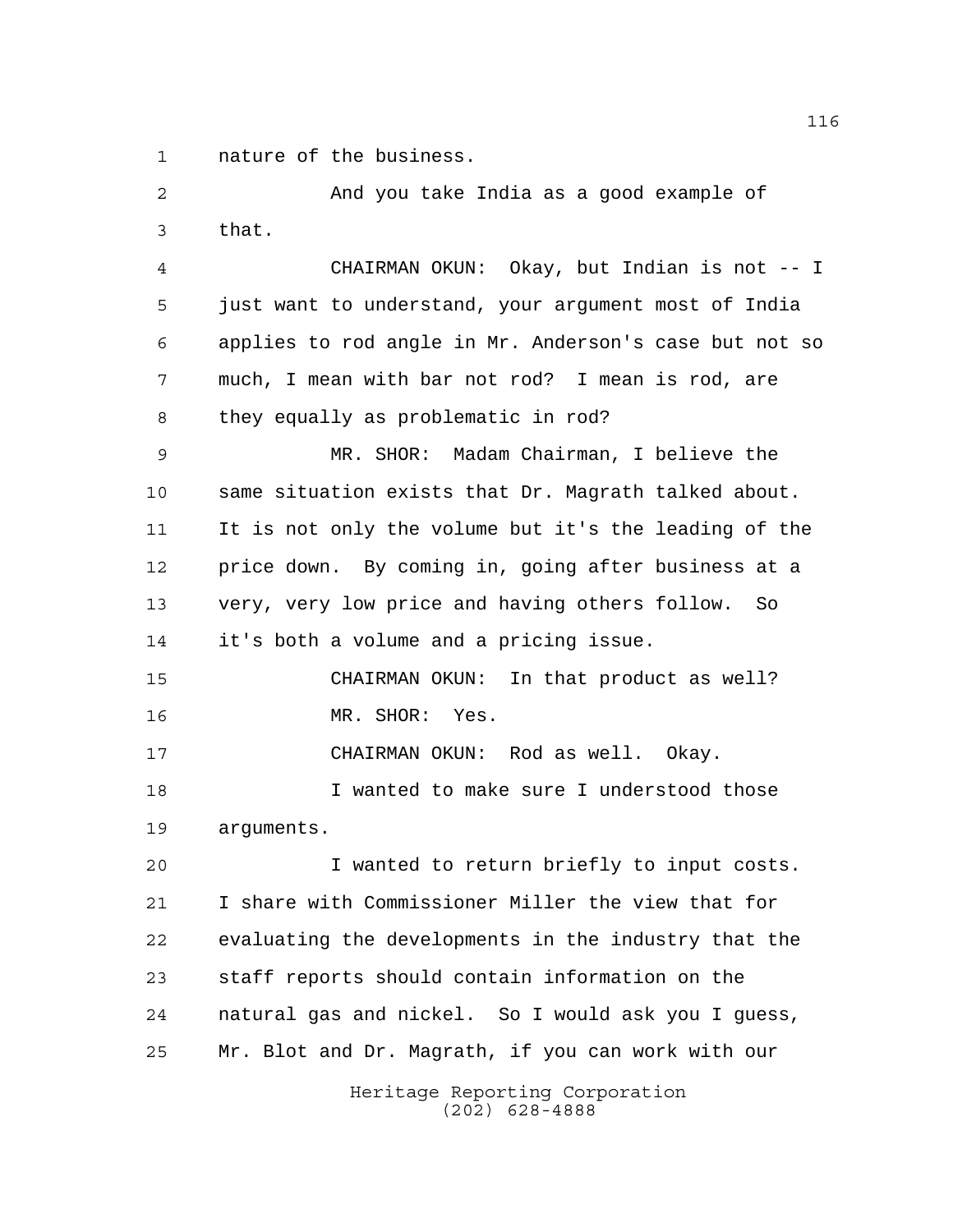staff to make sure that we have the information on the nickel price and natural gas and electricity I think were the three main ones you mentioned to see what they did during this period and how that relates to the cost.

 And the other question I wanted to go back to on nickel is in the chart that you have, Mr. Blot, you on the bottom it says that the prices you list here don't include the raw material surcharge, the nickel surcharge as I think it's referred to. Was that in effect the whole time or did it go into -- I remember from other cases it's triggered at some level and I just wanted to make sure that I also understood that in terms of the prices and where nickel went?

 MR. BLOT: Well, the domestic industry uses basically \$3 a pound roughly as the basing point to trigger surcharges on nickel. Other elements have different numbers. So as you can see, nickel's been at or above \$3 during that whole time frame if you look at my chart.

 CHAIRMAN OKUN: Okay. And so that, the blue line if it had, I'm just want to make sure I understand, if the surcharge is on it will actually be a little higher? You're saying -- that's what I'm trying to understand, I'm trying to make sense as what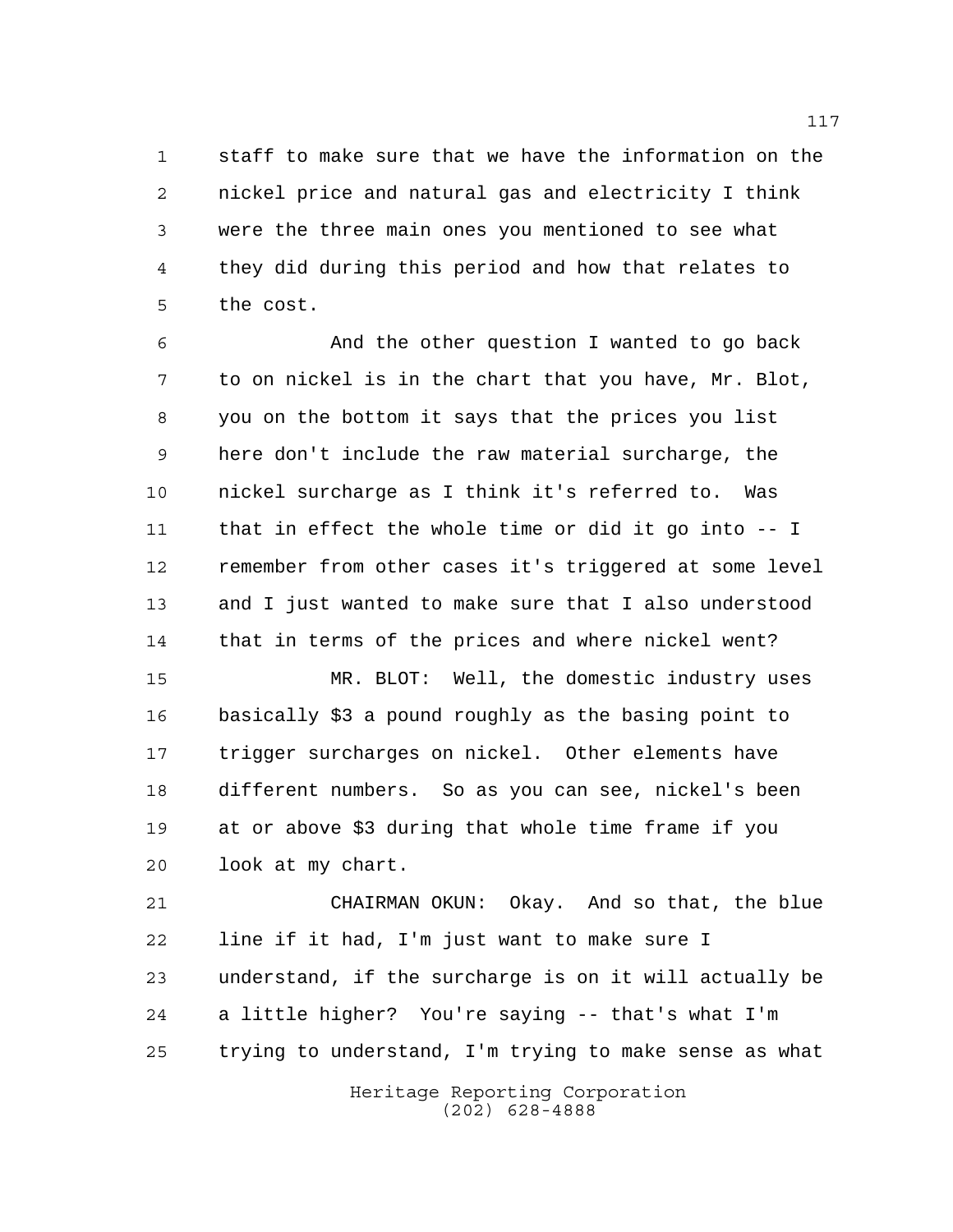the other prices were?

Heritage Reporting Corporation MR. BLOT: Well, what should be happening is the fact that U.S. prices should be going up because of the fact of the surcharge. CHAIRMAN OKUN: Right. MR. BLOT: And I think Mr. Anderson and Mr. Shor covered that in their comments to you that what they've had to do is compress their prices. Now, whether they've charged a surcharge and then having to force something else down, but a total that a purchase looks at is a total net number of both the base price and the surcharge. So they're implementing it but they're having to compress something else in order to, you know, meet the offshore pricing. CHAIRMAN OKUN: Okay. And that's what I'm 16 just trying to make sure that I understand what that blue chart is, if that's an actual line or that is something extracted out of it? MR. BLOT: Oh, I'm sorry. The blue line is the actual LS -- CHAIRMAN OKUN: The black line. The black line. MR. BLOT: Okay. CHAIRMAN OKUN: My eyes are getting bad here. The black line.

(202) 628-4888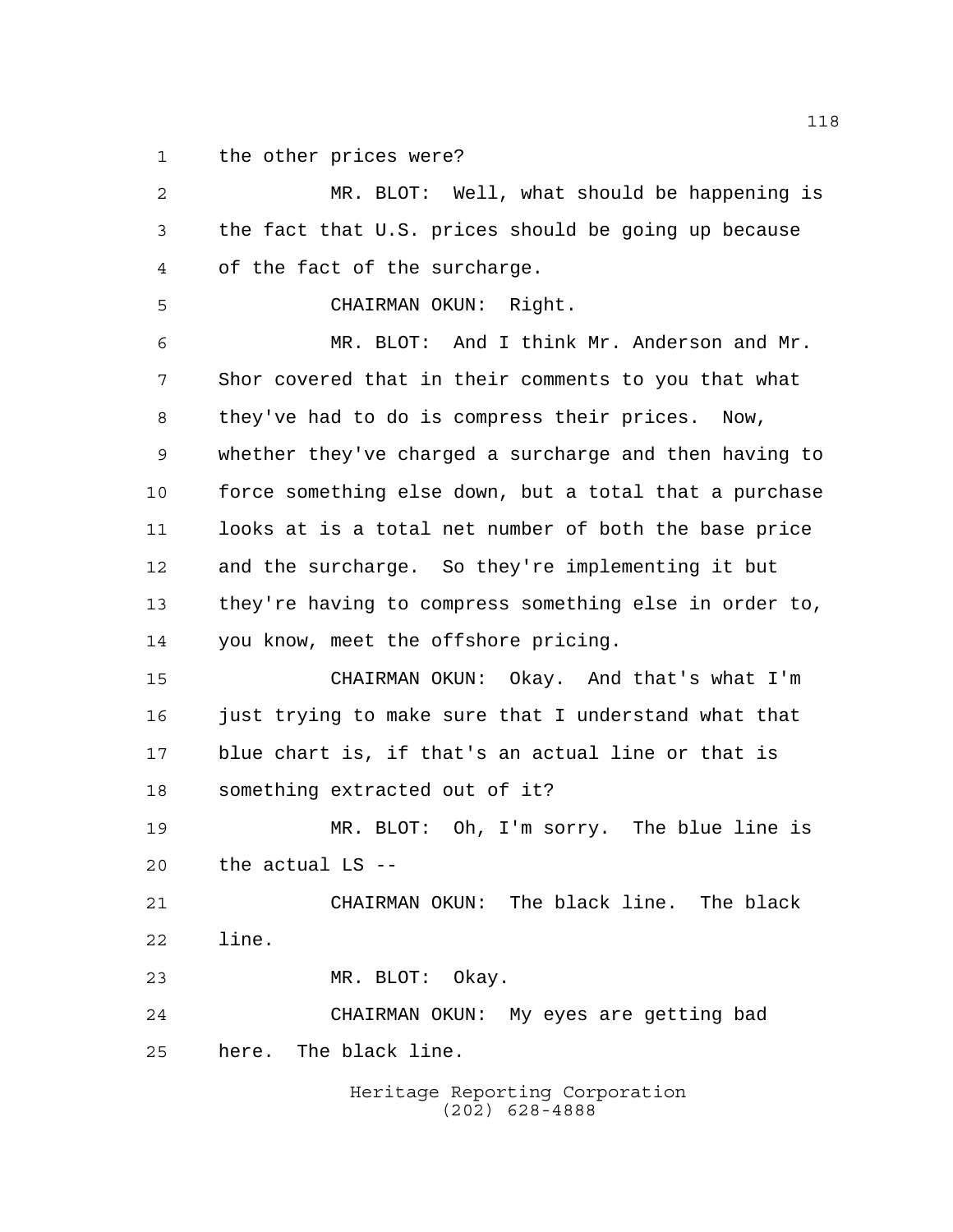1 MR. BLOT: I'm sorry.

Heritage Reporting Corporation (202) 628-4888 CHAIRMAN OKUN: The U.S. producer midwest. MR. BLOT: No, the black line does not include the surcharges, okay. The red line does include the offshore, if they have a raw material surcharge included it does include that. CHAIRMAN OKUN: Okay. So that black line if it reflects the surcharge would be higher? MR. BLOT: That's correct. CHAIRMAN OKUN: Okay, thanks. MR. BLOT: I misunderstood -- CHAIRMAN OKUN: I'm sorry, wrong color for you. Now I understand. Okay. MR. BLOT: I misunderstood your question. I apologize. CHAIRMAN OKUN: I was using the wrong color. Even the color charts are good if you get it right. I see the yellow light so I'll turn it over to Vice Chairman Hillman. VICE CHAIRMAN HILLMAN: Well, actually just a quick follow-up to make sure I understand it now. Do most of the imports that come in assess a nickel surcharge? I mean do the Europeans? Do others? Are the U.S. producers the only ones that typically add a nickel surcharge to their prices?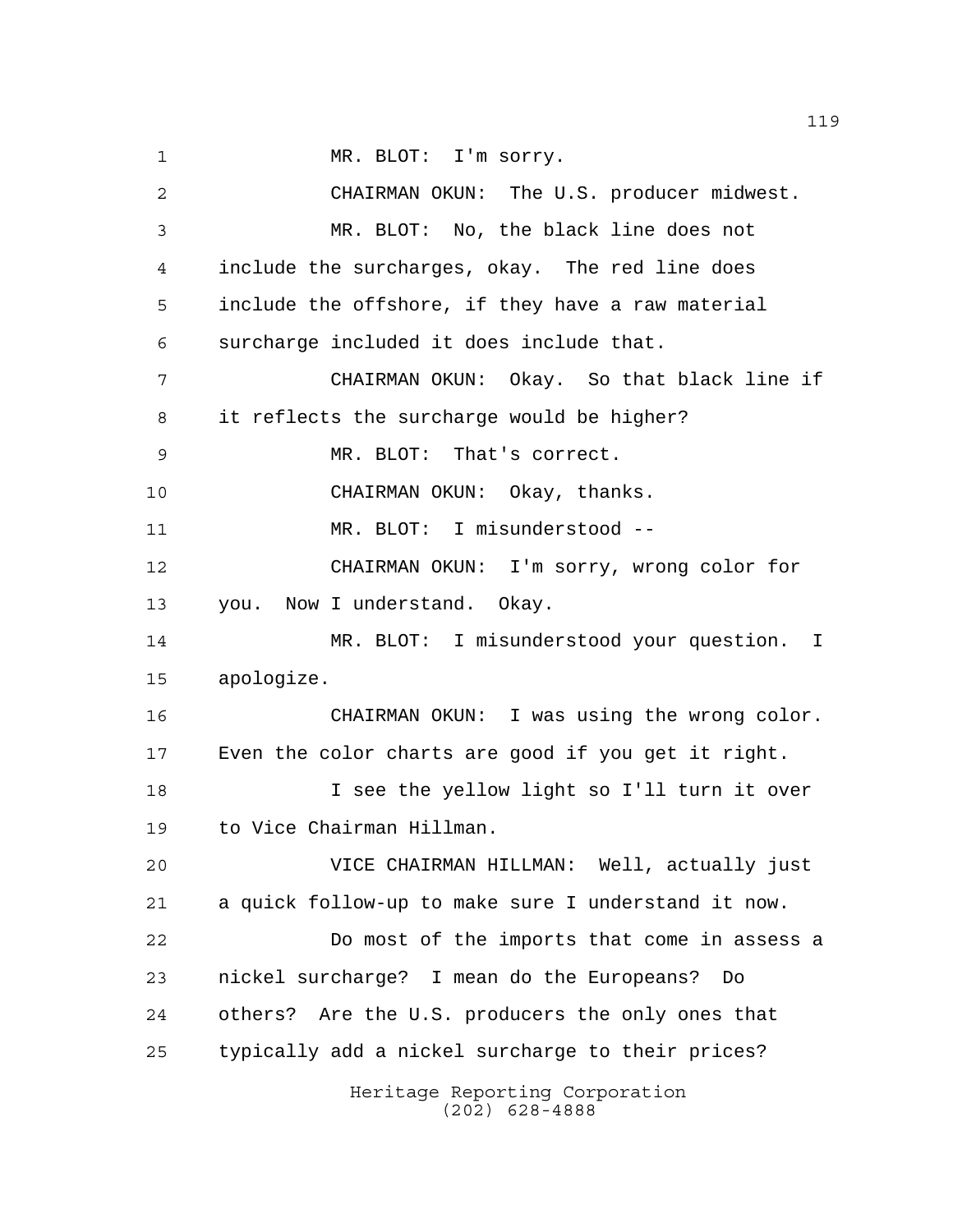MR. ANDERSON: In most cases the import price that is quoted to a customer is inclusive of surcharge. It's a net number. It's rolled into the price.

 I will point out here for the European producers they very much charge a surcharge in Europe and it's a \$2 nickel base not a \$3 -- or \$2.50 depending on the producer. They actually charge it in their home country. But when it's a quoted price to a customer it's rolled into the price.

 MR. HARTQUIST: And in fact evidence of the European method of doing the surcharges is the antitrust fines that were levied a few years ago where the companies because of the way their surcharges were structured they basically agreed upon the way they were going to do it and all the companies do it the same way.

 VICE CHAIRMAN HILLMAN: Okay. But you're saying the non-European producers typically do not assess, and the Europeans don't assess one coming into the U.S. market as such? I mean presumably, I mean obviously in response to your answer to Chairman Okun at some level money is fungible, I mean whether you're charging it as your base price or whether you're charging it as your nickel surcharge at some level it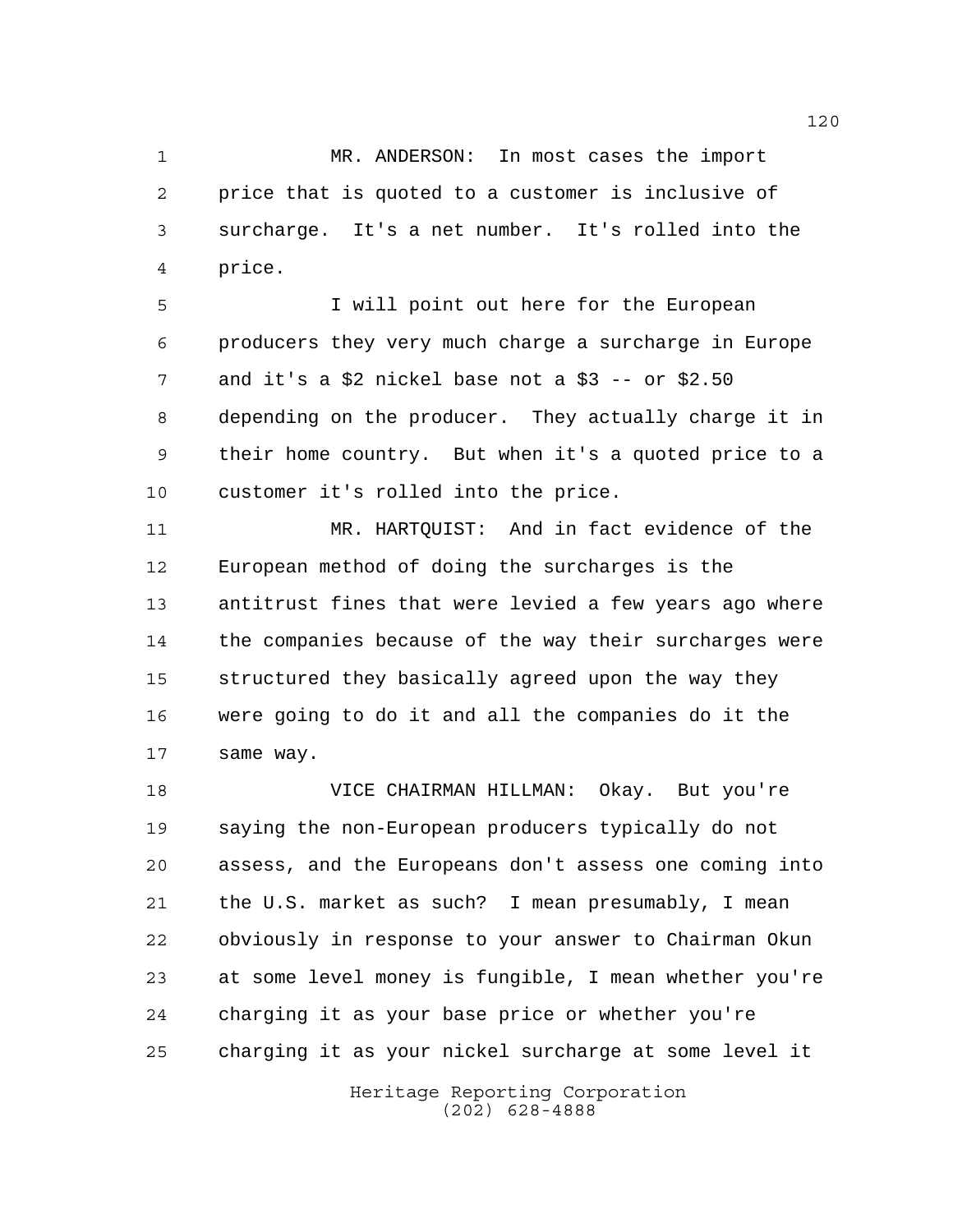Heritage Reporting Corporation (202) 628-4888 doesn't make any difference the price is in the end net? I mean that is what it is? MR. ANDERSON: Correct. They don't separately state it on their offers. VICE CHAIRMAN HILLMAN: Okay. Are their prices typically going up when nickel prices are up and down when nickel prices are down? MR. ANDERSON: Well, you would think so but I would say the practical matter is it's not a direct correlation, if at all. And in the case of India it seems to be no correlation. With some European competitors their prices do rise slightly when nickel goes up. But I can't say from a practical matter that that direct correlation exists in a practical matter in the marketplace, I don't know. VICE CHAIRMAN HILLMAN: And I guess one other question on the India front. It's my recollection from our sunset reviews that we do currently have outstanding antidumping or countervail orders on Indian bar and rod; is that correct? MR. LASOFF: That's correct. VICE CHAIRMAN HILLMAN: But their -- in other words Indian goods are coming in paying dumping duties or countervail duties, can't recall which, and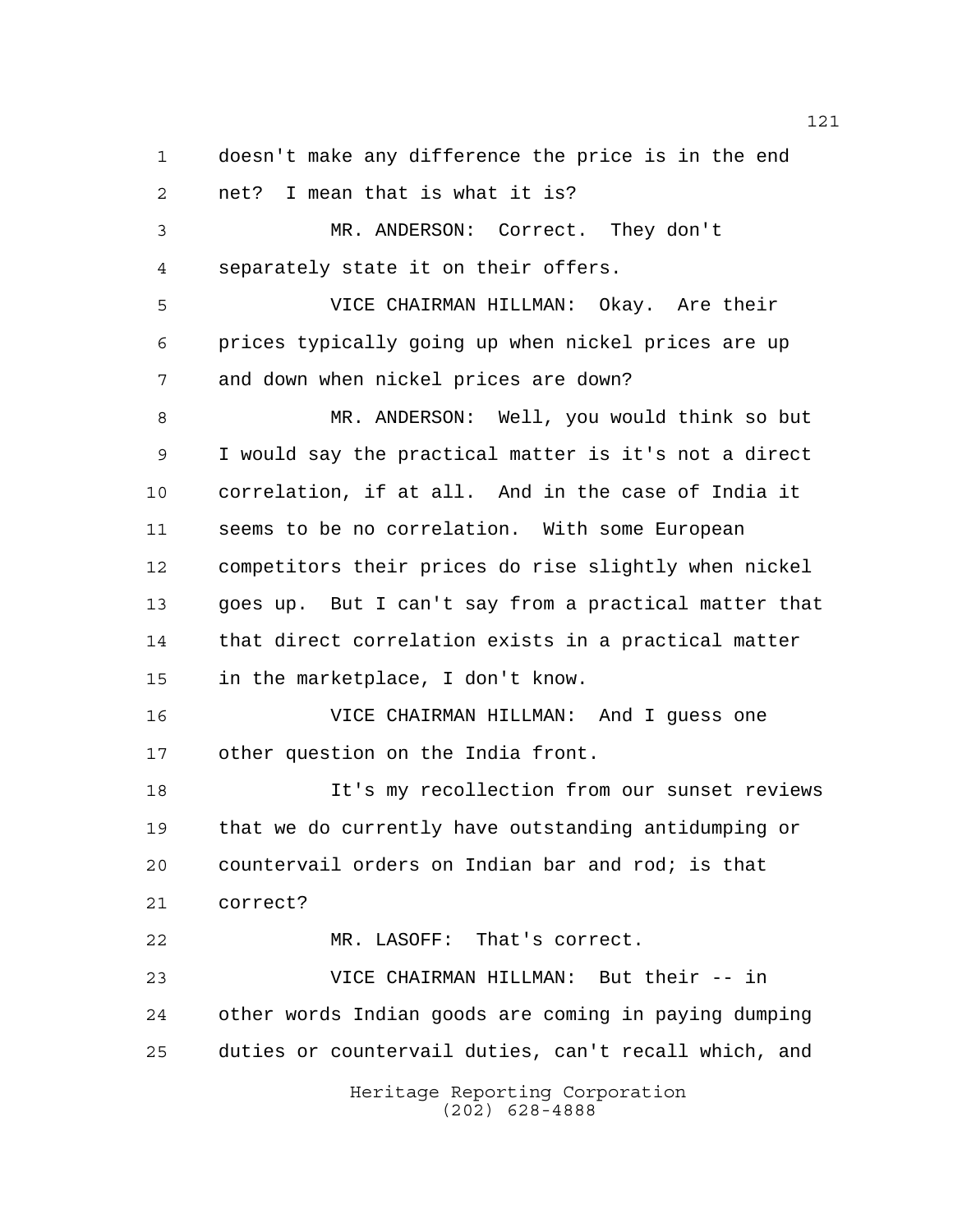nonetheless you're saying are coming in even paying those additional duties at prices that are market leaders?

Heritage Reporting Corporation MR. HARTQUIST: That is essentially the situation although there are some Indian companies, some large Indian companies that have been able to escape the antidumping duties. Frankly, they're notorious for creating what are called "new shippers." VICE CHAIRMAN HILLMAN: Okay. MR. HARTQUIST: And you are familiar with that phenomenon I think. VICE CHAIRMAN HILLMAN: Yes, I am familiar with that phenomenon. MR. HARTQUIST: They're past masters at the art of new shippers. VICE CHAIRMAN HILLMAN: Okay. All right, now I just wanted to make sure I understood it. I guess if I can then turn to another issue which is that of demand. Obviously we see Mr. Blot's chart. But again I'm trying to make sure I understand it, not just long product generically but more specifically the three products that we're looking at here. I wondered if each of you from the industry could give me a little sense of what do you think demand is going to look like for the remainder of

(202) 628-4888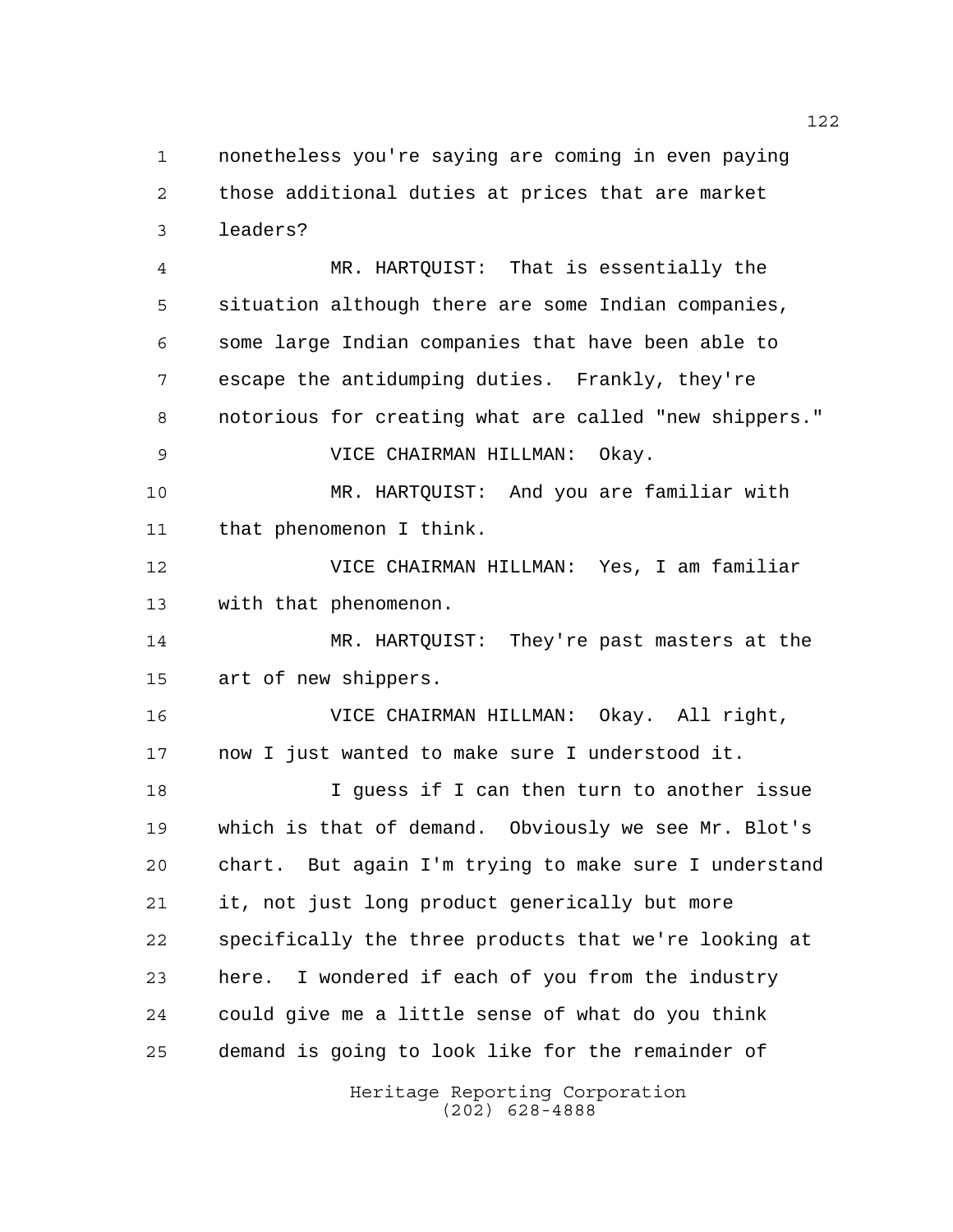2003, even going into 2004, again separately for sort of bar, rod and wire? What do you think demand is going to do?

 MR. SHOR: I'll actually group bar, rod and wire together only for one reason, we see pretty much across every market that we have demand that I'll call it bumping along the bottom right now. Our customers, who is obviously who we have to listen to, are indicating no significant increase in volume coming. And honestly when they start --

 VICE CHAIRMAN HILLMAN: Any significant decreases or just basically flat?

 MR. SHOR: I'd say it depends on the customer. Some are talking about further decreases. Some are talking about slight increases.

 And what I have found with our customers as far as their ability to forecast is anything beyond three to six months they truly don't know what's coming. But in that short period of time I don't see any increases coming.

 CHAIRMAN OKUN: Okay. Mr. Anderson? MR. ANDERSON: Well, as Ed Blot pointed out, the stainless long products market is one-third to consumer and two-thirds capital goods. In the case of Slater's product mix we're nearly entirely capital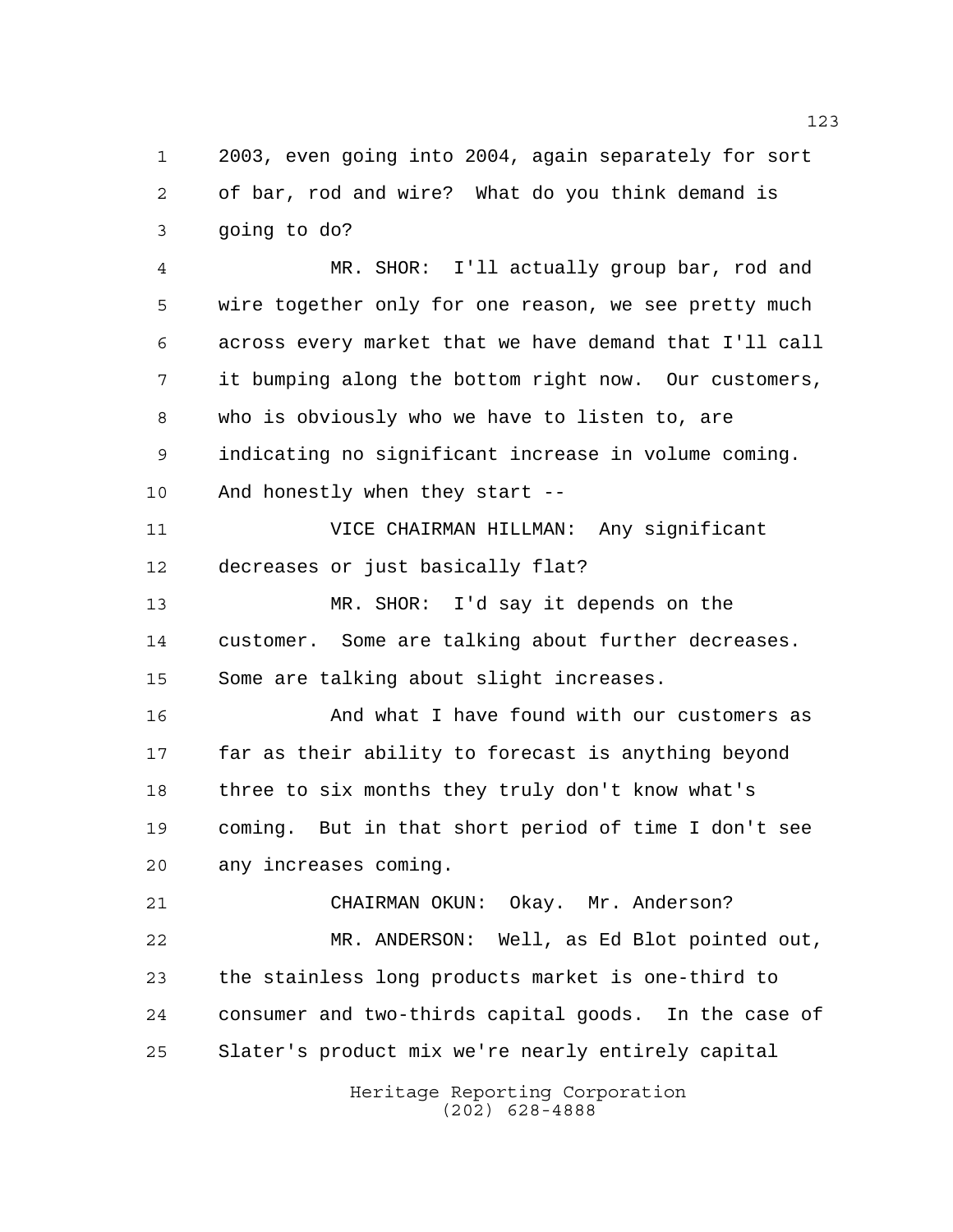goods due to the nature of the size range we produce. And there is no sign of light in any of our key markets, power generation, aerospace. You know, if there's a ray of sunshine, petrochemical may have a blip here and there.

 But I very much agree with Ed's forecast, I think it's going to get worse this year. And if we're lucky we'll reach bottom and start to have a slight uptick next year.

CHAIRMAN OKUN: Mr. Simmons?

 MR. SIMMONS: Yes, thank you. The markets we serve, the aerospace, power gen., the oil and gas we would say it's going to be a slight decline to the balance of the year and we don't see any turnaround until hopefully first quarter next year.

 VICE CHAIRMAN HILLMAN: Okay. Now, some of the importers have suggested that continuing the 201 duties will further depress a weakened market by softening domestic demand for stainless products. I just wanted to get any of your sense of whether that's the case?

 I mean do people shift out of stainless if there's a -- do you see these having any effect at depressing demand? Are the 201 duties having an effect on demand?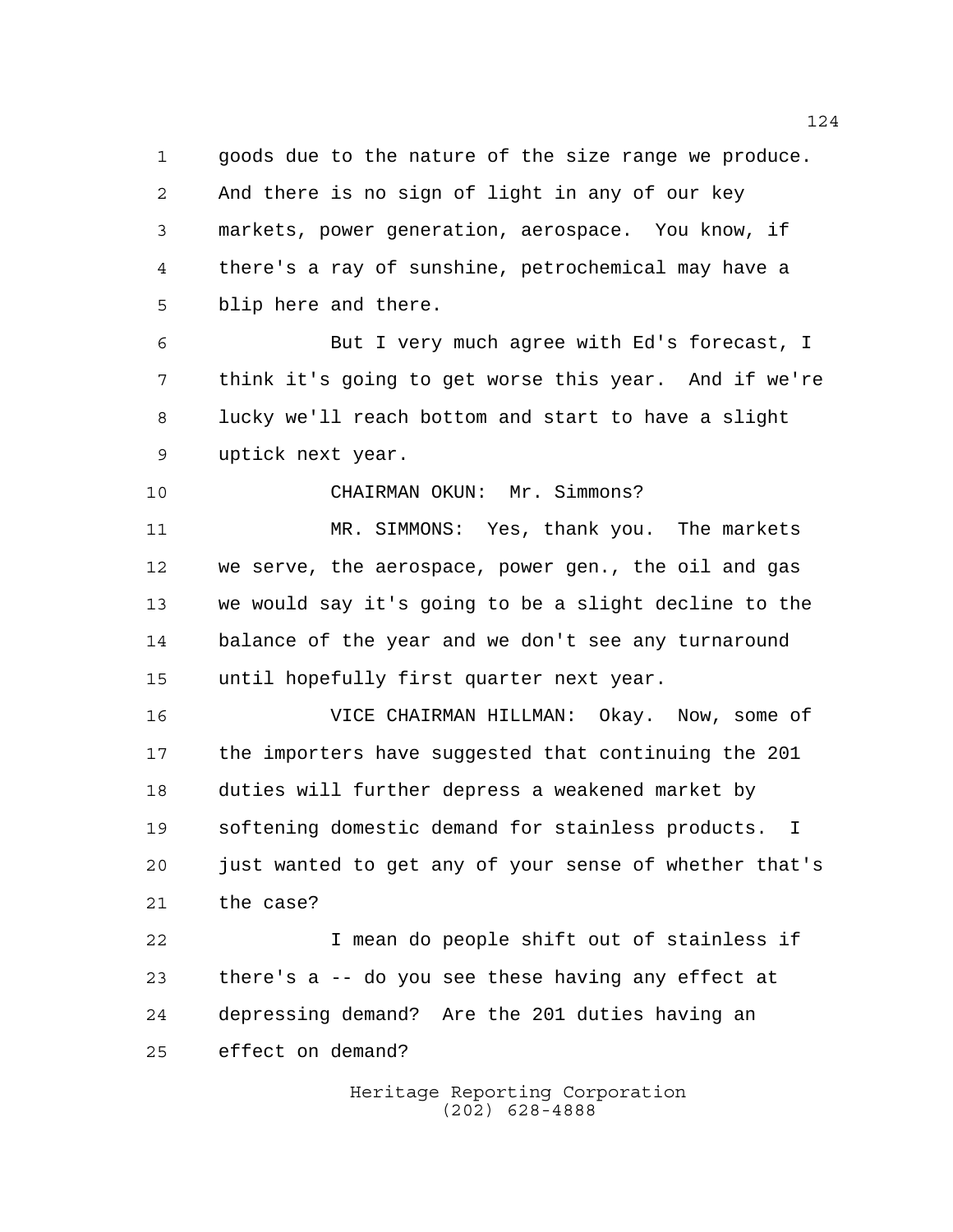Heritage Reporting Corporation (202) 628-4888 MR. MAGRATH: Your former cases, of which you've had many as I recall, have all, have consistently found, and it's true, that there is very little -- there are no real substitutes for stainless steel. People only buy stainless steel, whether it's stainless steel bar or stainless steel flat rolled, when what they need is corrosion resistance or some other special property. It's much more expensive than carbon steel. And so if they can buy carbon steel or a low alloy steel they will buy that. They will only go to stainless when whatever end use it is, you know, specifies that they have to use stainless. So you've got a really inelastic demand situation here, Commissioner, and that's been consistently found. VICE CHAIRMAN HILLMAN: Do you think the 201 duties are having any effect at all? 18 MR. MAGRATH: No. VICE CHAIRMAN HILLMAN: I mean obviously it's very weak demand. MR. MAGRATH: No. And, frankly, the level of the tariffs wouldn't indicate that either in my opinion. VICE CHAIRMAN HILLMAN: Okay. Mr. Anderson? MR. ANDERSON: And the bottom line is that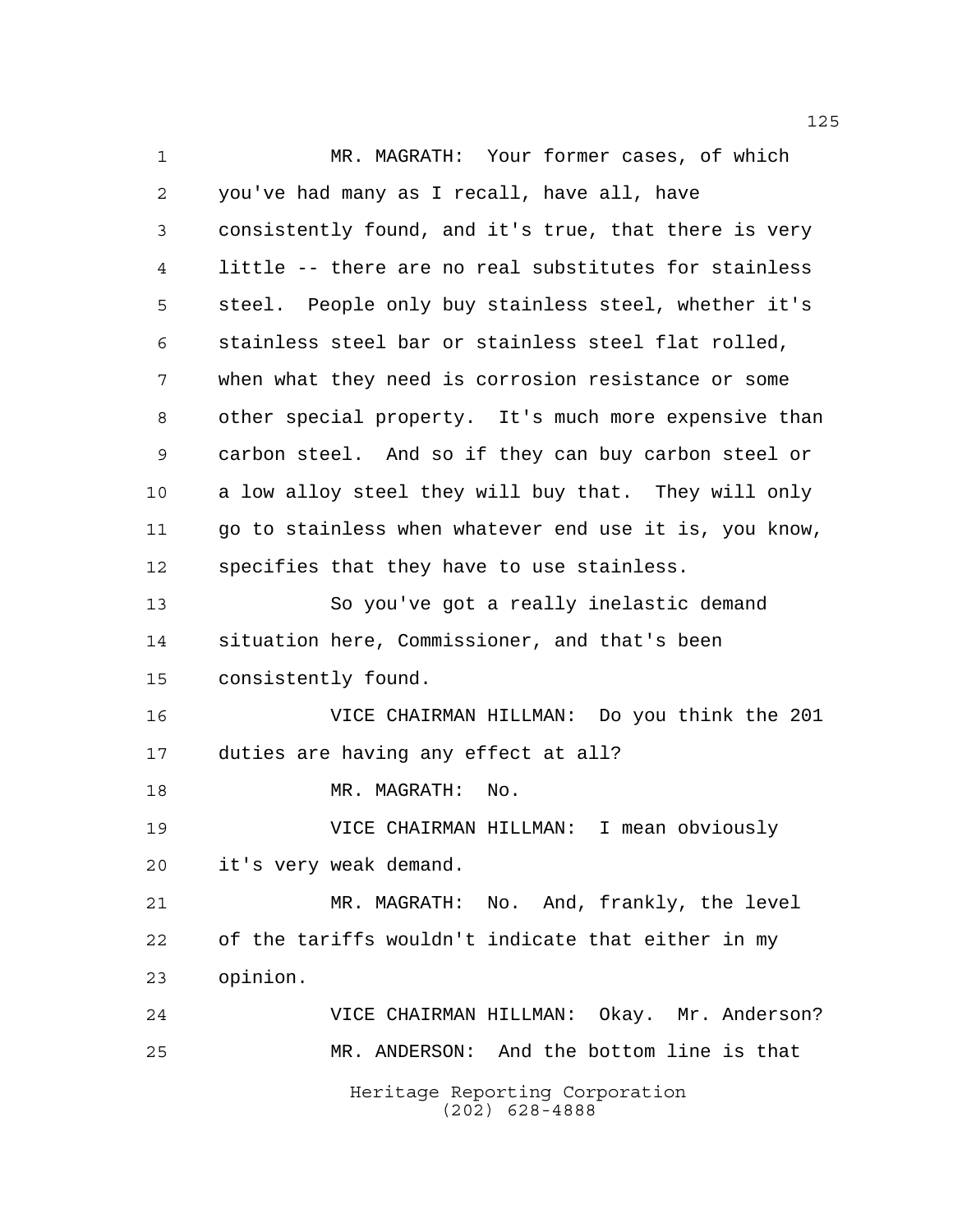prices have never been better from a customer

Heritage Reporting Corporation (202) 628-4888 standpoint. We're at historically low prices. So to say that, you know, pricing is hindering demand from an end use standpoint is ludicrous from where I stand. That makes no sense to me. VICE CHAIRMAN HILLMAN: Okay. MR. ANDERSON: Because prices have obviously, as you see in the staff report, gone done. VICE CHAIRMAN HILLMAN: I appreciate those answers. I think with that I have no further questions. So I thank you very much. CHAIRMAN OKUN: Commissioner Miller. COMMISSIONER MILLER: Thank you, Madam Chairman. There is one more thing that I wanted to ask about to make sure. And I know you had a discussion earlier with Commissioner Koplan about capacity changes. But specifically Arcelor has pointed to the introduction of over 100,000 tons is the number they have of new capacity for North American stainless. Mr. Blot, I know you referenced this, made some comments about it in your initial testimony. I just want to make sure I'm correct, North American has historically been a plate, sheet and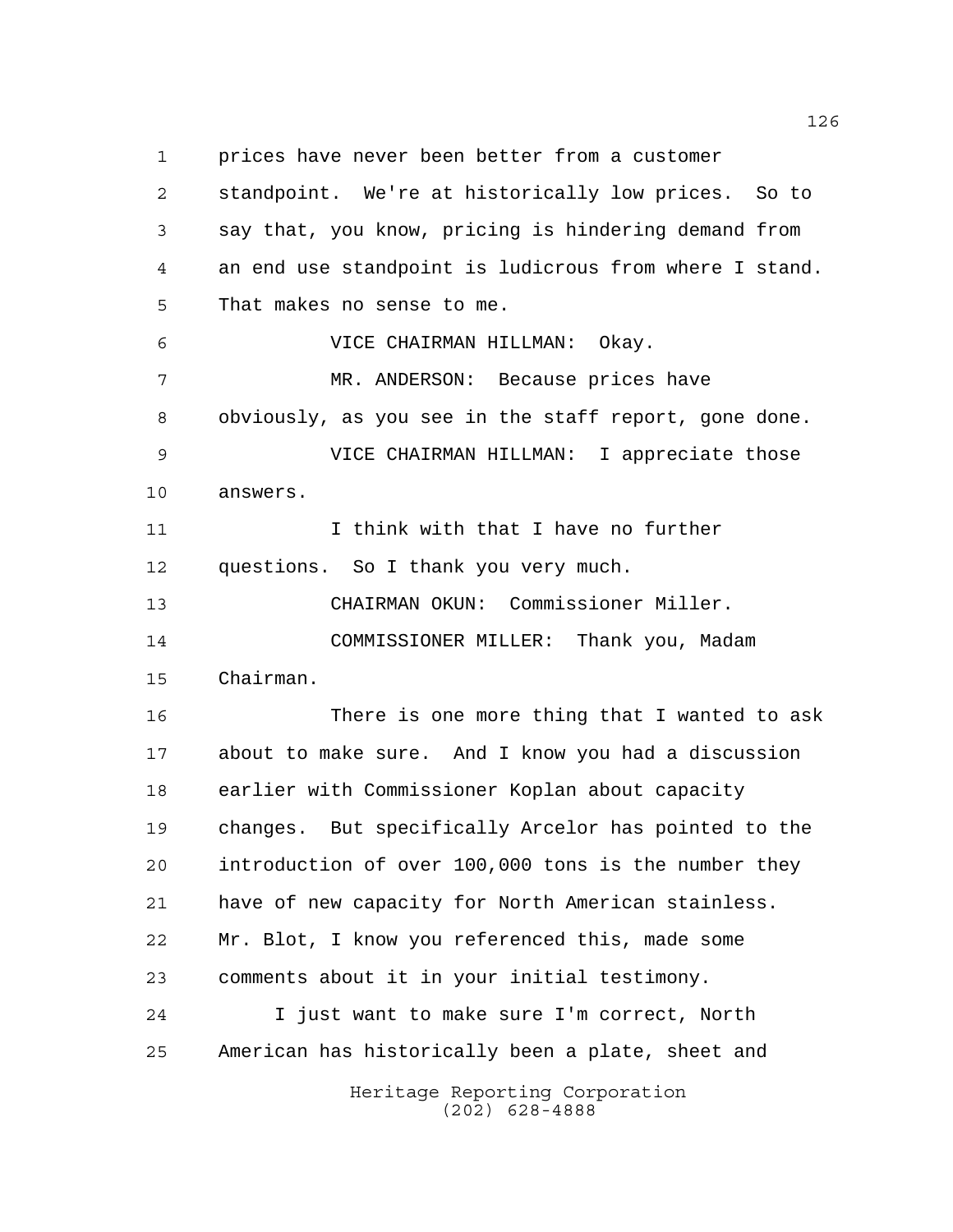strip producer; right? They haven't been in the bar, rod, wire market?

 MR. HARTQUIST: Correct. COMMISSIONER MILLER: Okay. We've seen them in other cases but not in this case. I just want to make sure we understand what's going on with North American and what their adding. They are going to be a new entrant into the rod market. Rod and wire or? I have these quotes out of "Metal Center News" in the Arcelor brief and a description of the technology they're adding but I need an interpreter. MR. SHOR: Okay, I'd be glad to take that.

COMMISSIONER MILLER: Please.

 MR. SHOR: Typically NAS in the USA obviously has been a stainless flat roll manufacturer. They have a very large melt shop that they bought that they put in as part of that flat roll capacity. That melt shop has excess capacity and they've decided to - - and again this is from me reading the publications - - they decided to use that melting capacity to put in and put in a long product mill and begin to roll.

 My understanding is they started with some small pieces of finishing equipment, brought some steel in from overseas to get that equipment started.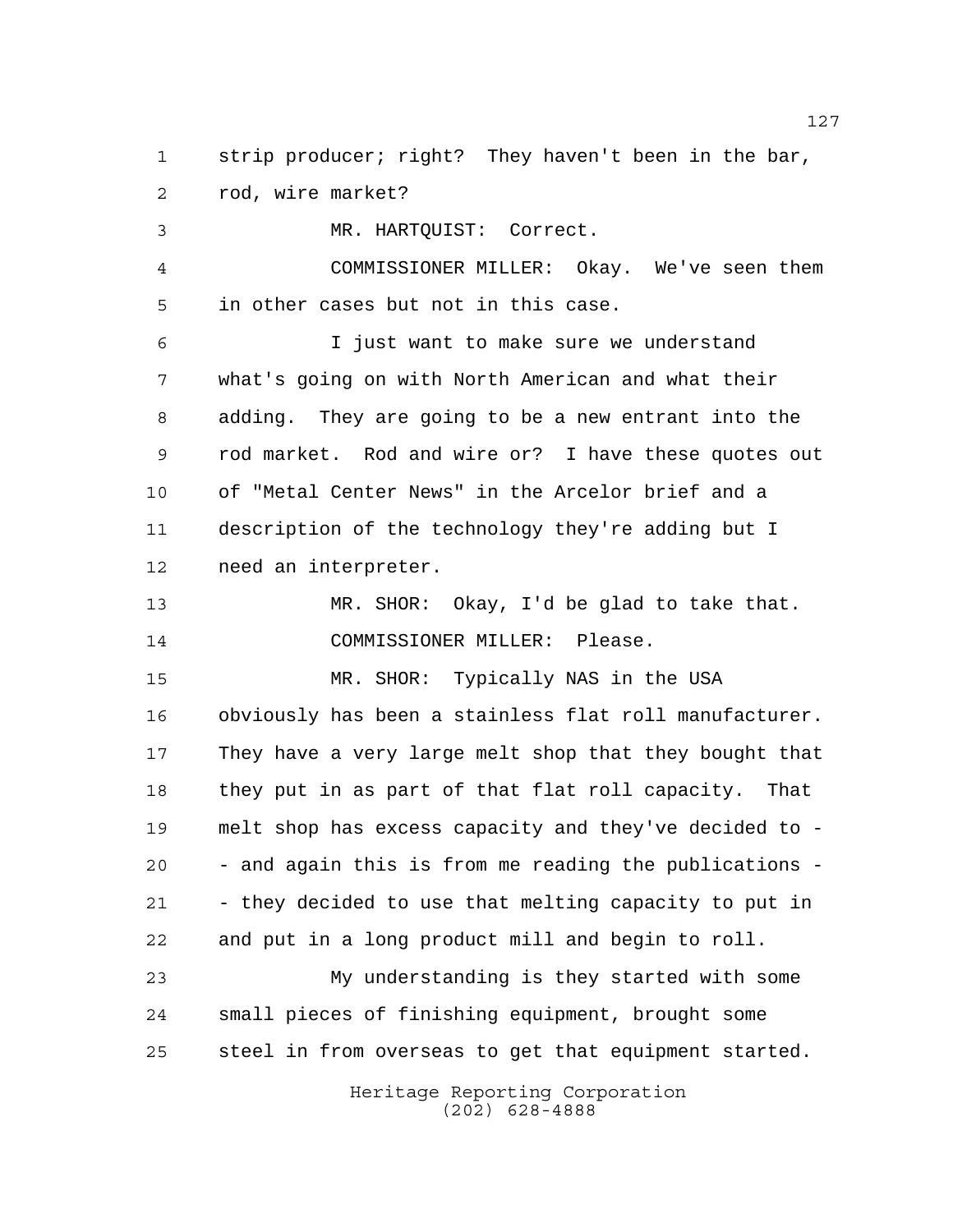And just now they are beginning to start their hot rolling mill.

 So although they will have an impact in this market going forward on at least rod and bar, I don't know about wire, that has not occurred yet because it is brand new equipment that's truly just starting up.

 COMMISSIONER MILLER: And I understood that was your argument that it doesn't affect the numbers that we're looking at because it's not in use. But it does strike me that it is an important development in the industry. And I'm sure you guys looking forward think of it as a fairly significant development. So that's why I wanted to make sure we understand what's going on there.

 So I think that was very helpful. Does anyone else want to comment on it or the impact you think it is likely to have on this market?

 MR. MAGRATH: Commissioner Miller, very briefly, you know in a former life eons ago I used to be the steel analyst for the International Trade Commission. So, you know, so I fancy myself I read the publications. And I mean NAS is a stainless flat roll producer, a good client of ours. But just because there's an assumption in the Arcelor brief just because it's new capacity it will be efficient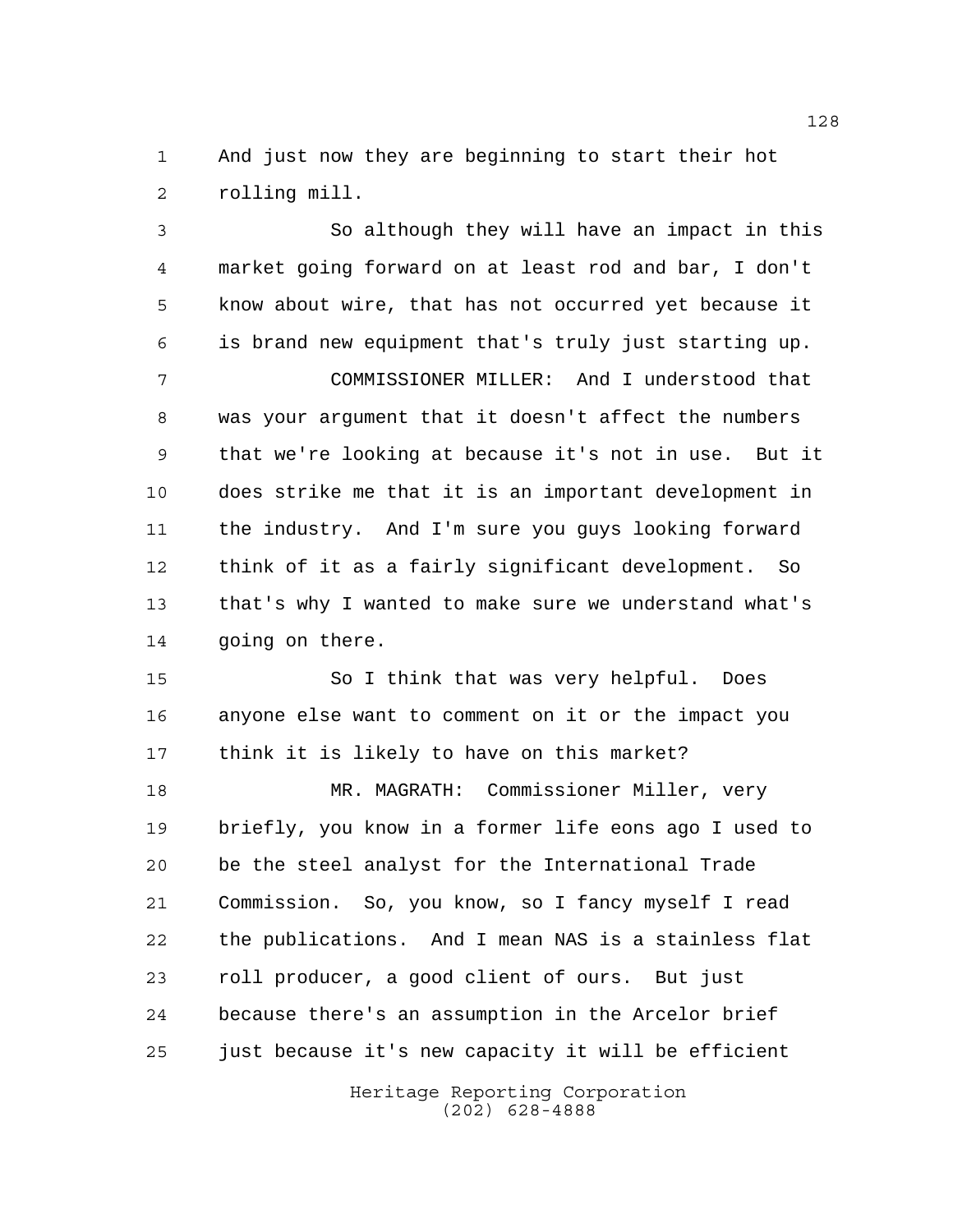capacity and price-competitive capacity I'm not sure of that the way it's been set up. We'll just have to see.

 And I that, you know, it's 100,000 tons surplus mill capacity. How much of that is going to actually end up being rolled into bar or stainless long products we don't know. I don't know if NAS knows at this point either.

 COMMISSIONER MILLER: Okay. Well, actually I did want -- thank you for that comment because I was wondering how you felt about this 100,000 tons number.

 Anybody else want to comment? Don't touch it. Okay.

 I appreciate it. I have no further questions for you and I appreciate all the testimony today. Thank you.

 CHAIRMAN OKUN: Commissioner Koplan? COMMISSIONER KOPLAN: Thank you, Madam Chairman, I just have one.

 On the last page of Arcelor's brief they say that China has now surpassed the United States as the largest consumer of stainless steel in the world and that many are predicting that Chinese import quotas on stainless steel will either remain unchanged or even increase due to the high cost of producing this

> Heritage Reporting Corporation (202) 628-4888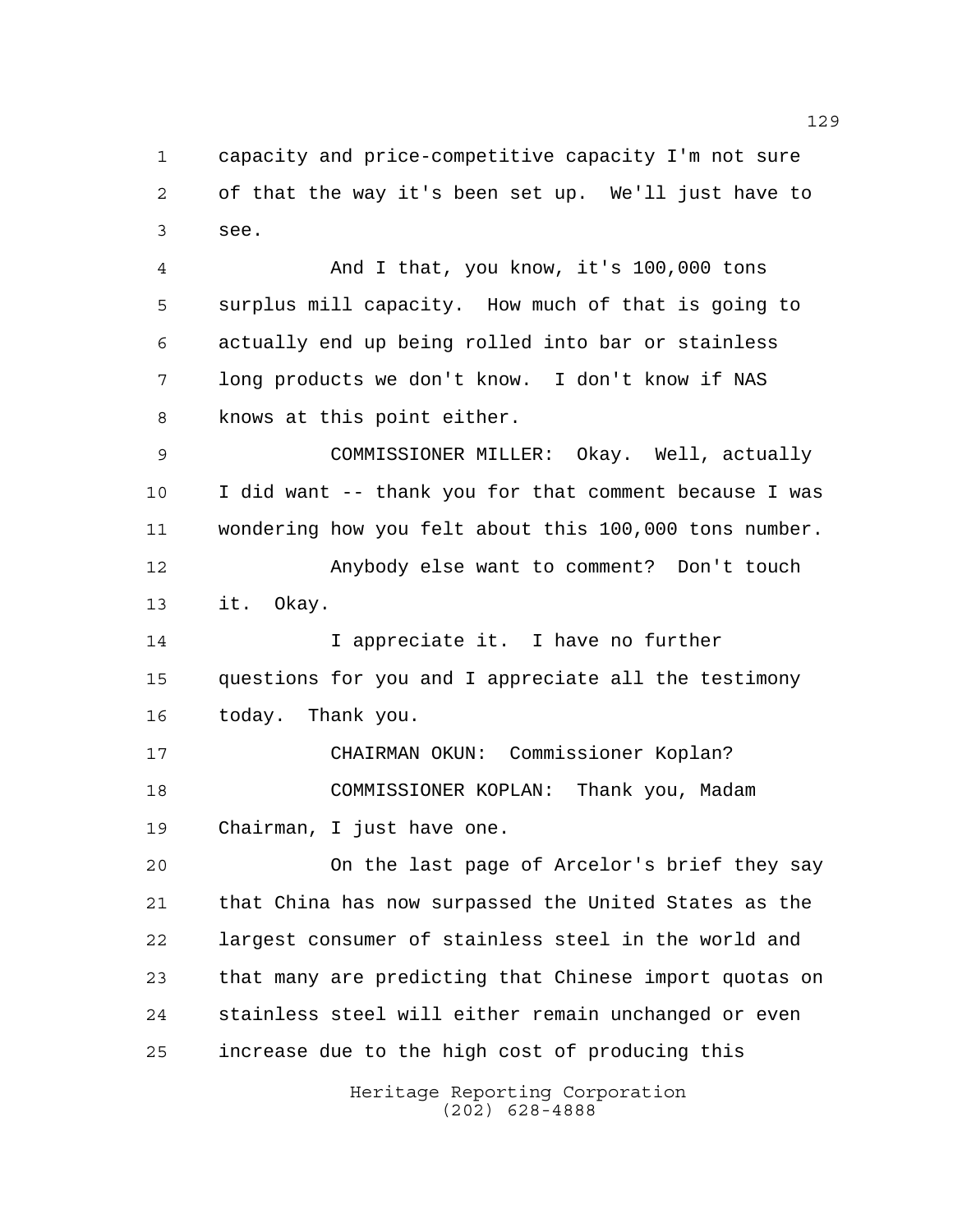material. They go on by saying the sheer number of antidumping duty orders combined with the availability of such a vast market as China and the weakened dollar reduces the global incentive to shift imports to the United States even in the absence of the 201 relief.

 Could you comment? I know, Mr. Shor, you made reference to China's steel industry as coming on line, I think you said a little earlier. So maybe let's start with you on this claim by Arcelor.

 MR. SHOR: I will start by saying I'm not an expert on the Chinese stainless steel industry. Where I know that they have been concentrated to date has been on the stainless -- I'm sorry, on the flat rolled side. I know that they have recently in recent publications talked about a new state-of-the-art hot rolling mill which will be able to roll long products. But to the best of my knowledge that is not something 18 that we see in this country right now because the capacity is still being developed.

 COMMISSIONER KOPLAN: So you don't see them as the largest consumer of stainless steel in the world at Arcelor claims?

 MR. SHOR: Oh, I'm sorry, I thought you were talking about manufacturing.

Heritage Reporting Corporation (202) 628-4888 COMMISSIONER KOPLAN: You referenced their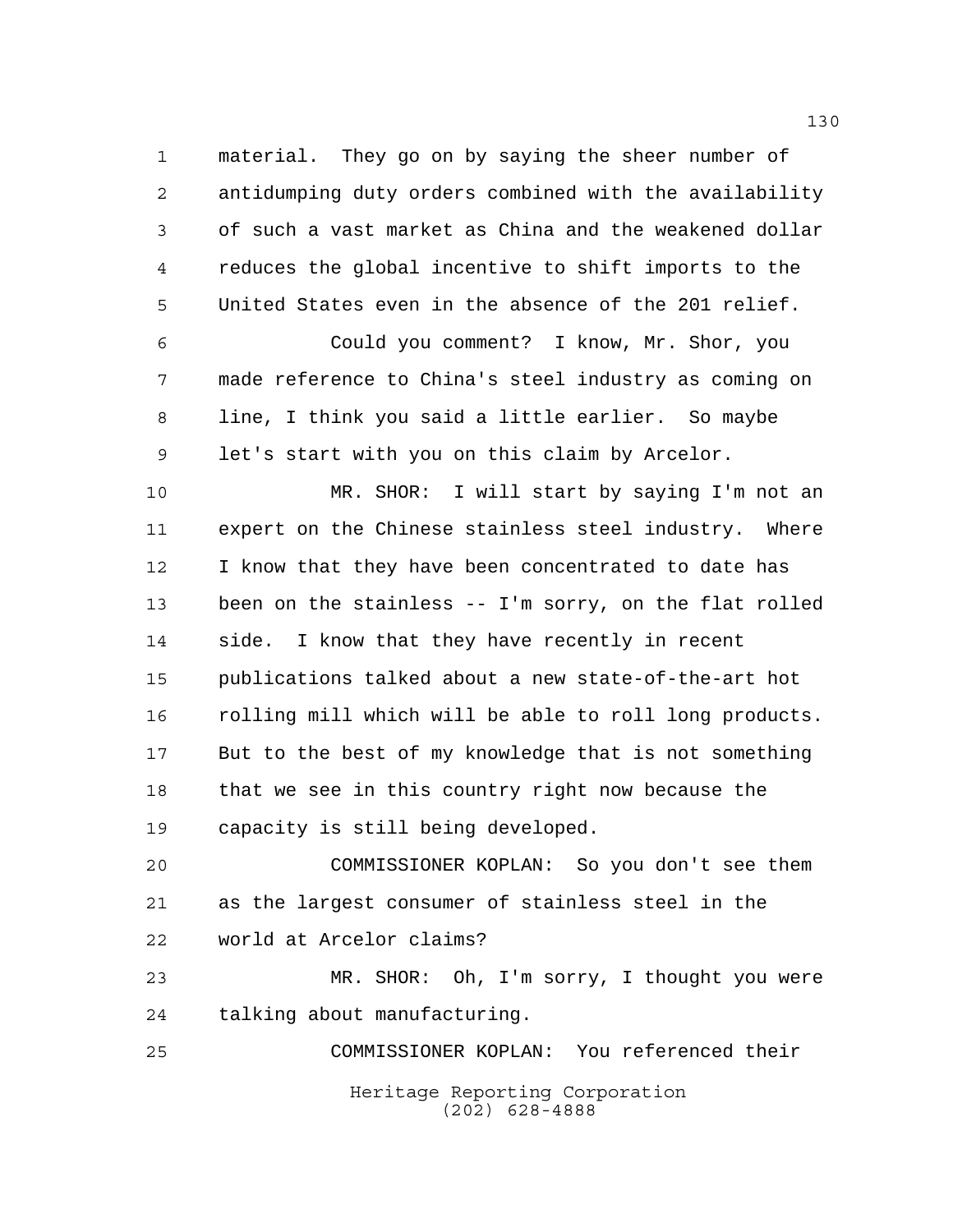manufacturing industry. But this reference by Arcelor is to them as a consumer of stainless steel.

 MR. ANDERSON: If I could just chime in. Yes, currently China is a net importer of stainless products. But with the expansions that have been announced in that country that dynamic is going to change dramatically.

 From what you read in the trades the plant openings are going to be enormous from what we understand.

 MR. MAGRATH: Commissioner, I don't think they're the largest consumer right now. They're projected to be but that's a projection. What we do know, and we've actually we published material on this, the capacity additions in both stainless flat 16 roll which are gigantic and stainless long product projects in China.

 So as they undergo the strategy of import substitution which they are doing throughout their entire economy, that will actually drive stainless exports now from the other Asian countries that were going to China back out into the world.

 I'd like to make one other short comment. The article that Arcelor quoted is much more even-handed in terms of whether there will be increased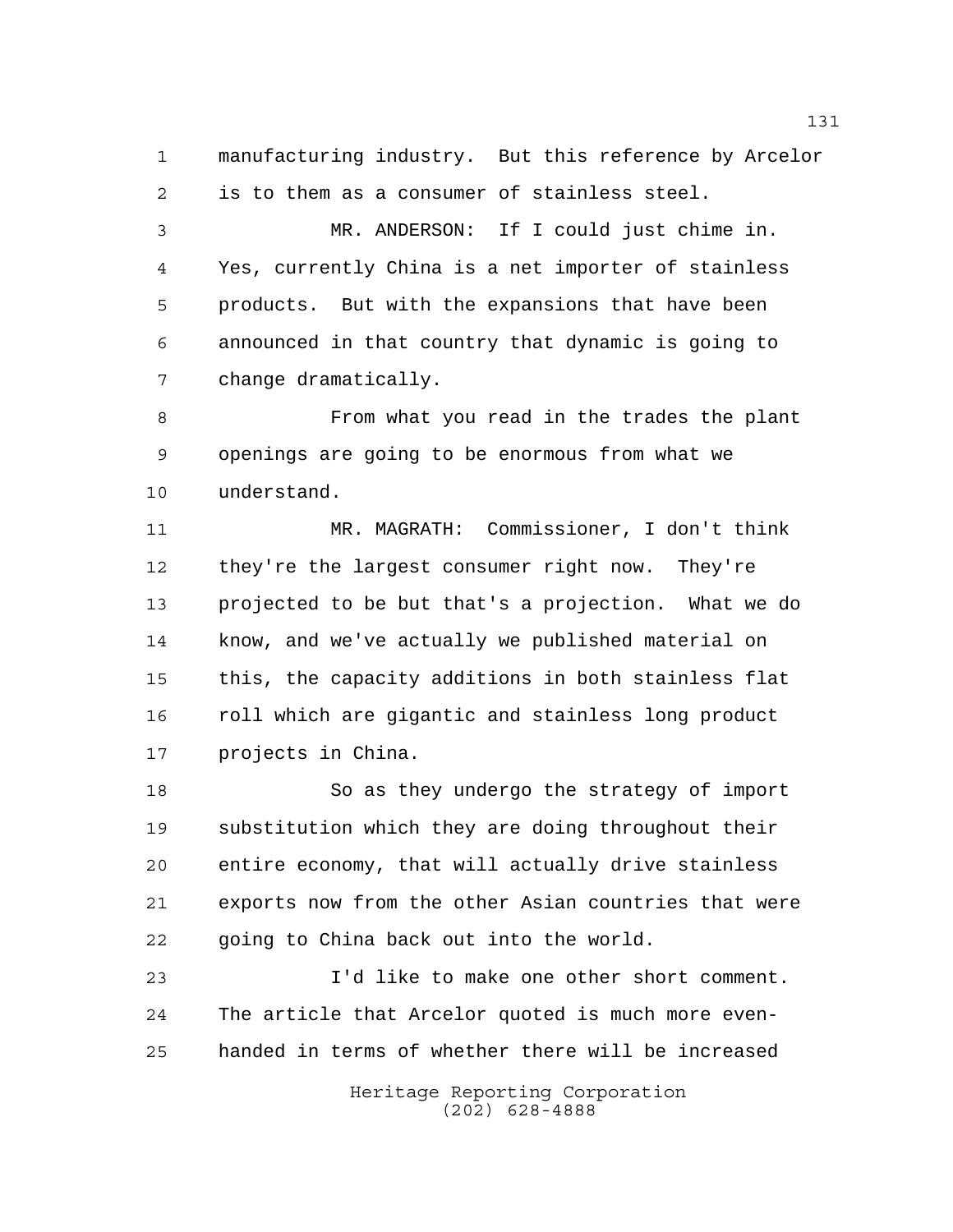quotas or not. It says at one point there may be increased quotas. It says at another point that there is a large inventory overhang of steel and stainless products and, therefore, the quotas may not be loosened. And we will provide that article in the post-hearing brief.

 COMMISSIONER KOPLAN: I'm interested in that because it's a recent article. It came out May 15 of this year.

 Thank you. With that I have no further questions.

 CHAIRMAN OKUN: Vice Chairman Hillman? VICE CHAIRMAN HILLMAN: Just a quick follow- up. Sort of along the same lines of Commissioner Miller's questions about the NAS facility. You mentioned, I think it was either Mr. Pendleton or Mr. Blot, the AvestaPolarit facility. Again, same sort of questions of sort of when do we think they're up and running and what do we think is a realistic number in terms of their production and which long products are they going to be in?

 MR. BLOT: According to customers I've talked about they are as we speak just starting to roll --

VICE CHAIRMAN HILLMAN: Okay.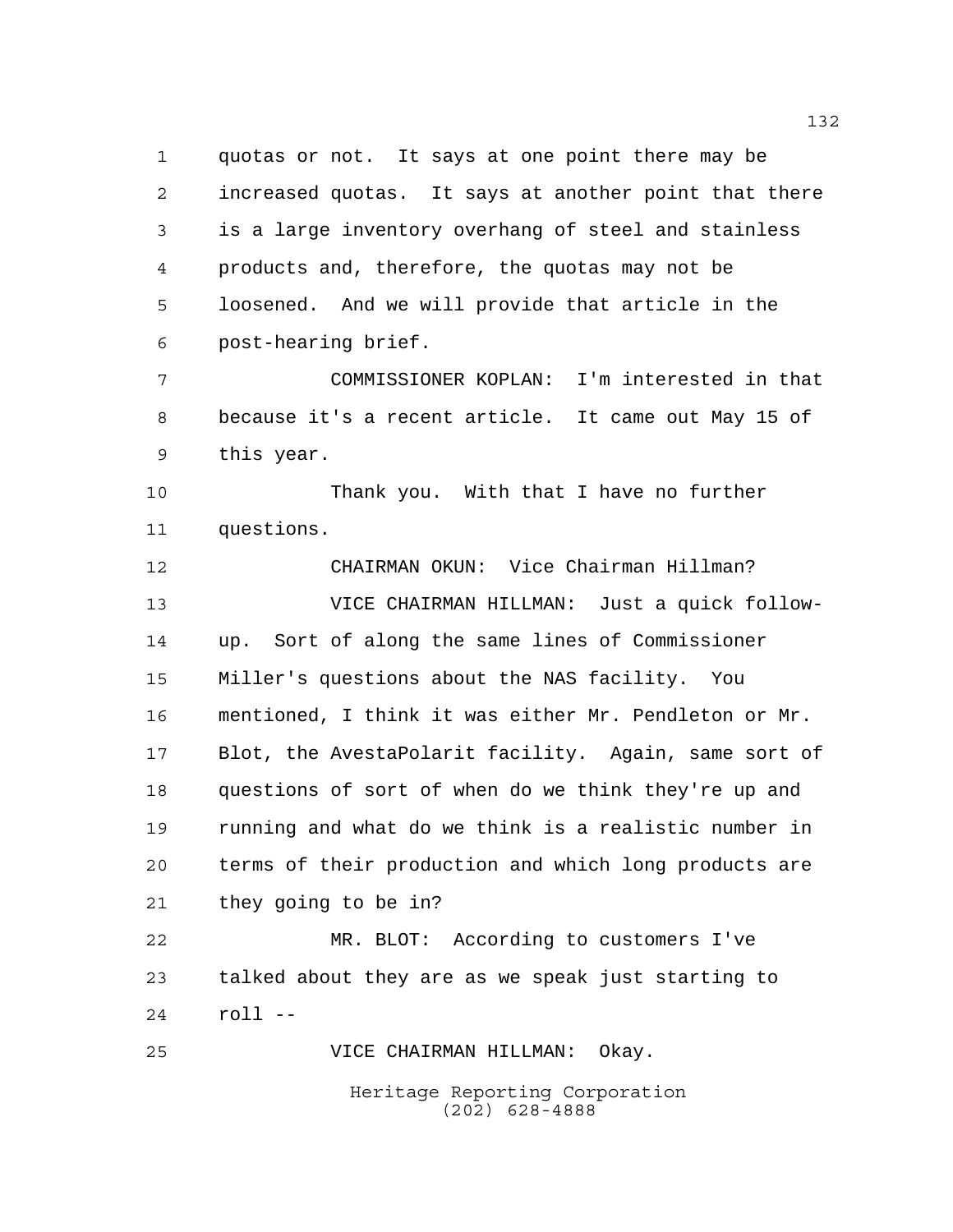Heritage Reporting Corporation (202) 628-4888 MR. BLOT: -- the stainless product. And they're starting with bar product. And I assume as they move through this quarter or next quarter that's hard to always say when you're starting something up how quickly it will happen, they will eventually get into making the rod product. So whether that will happen this month, next month, three months down the road I don't know. VICE CHAIRMAN HILLMAN: Okay, do you have any sense of total tonnage? MR. BLOT: Well, they're saying that the mill is rated for 100,000 tons. That doesn't mean that they're going to -- VICE CHAIRMAN HILLMAN: Is that AvestaPolarit? 16 MR. BLOT: Oh, I'm sorry. VICE CHAIRMAN HILLMAN: This is Avesta. 18 MR. BLOT: I'm sorry. VICE CHAIRMAN HILLMAN: Okay. MR. BLOT: About Avesta in terms of how much? VICE CHAIRMAN HILLMAN: Yes. What products, when and how much tonnage? MR. BLOT: I'm sorry. Well, they're currently right now rolling material on the mill that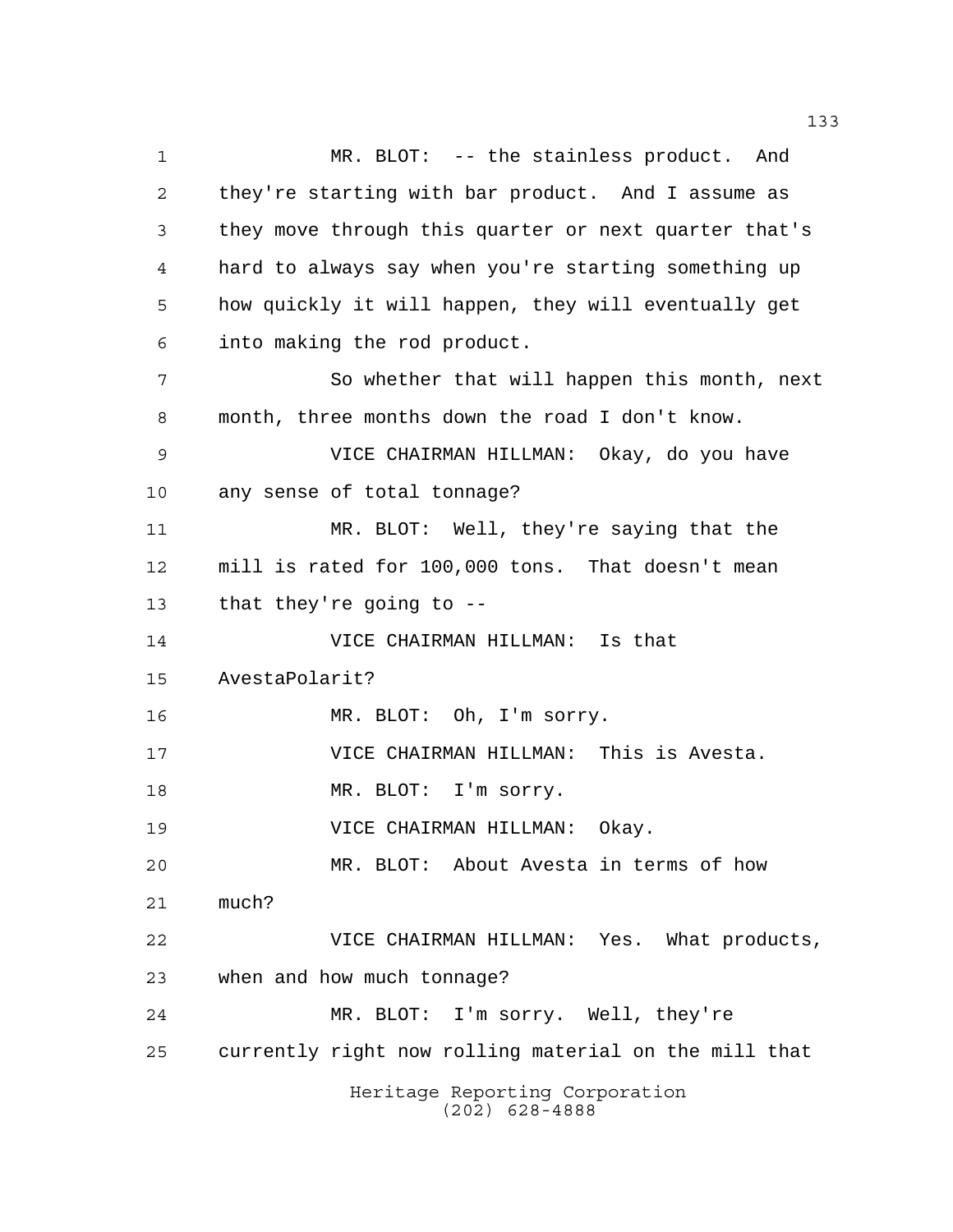exists. Avesta and Allegheny Technologies have a joint agreement for that rolling mill. That currently exists in Richburg, South Carolina. What they're going to be doing is making modifications to that mill because Avesta's melt shop makes a larger billet size now. And so they're making modifications on the front-end and the tail-end of that particular mill. And it will probably increase the capacity I'm not quite sure how much more but it will increase the capacity of that rolling mill.

 VICE CHAIRMAN HILLMAN: Okay. I had sort of heard from some of these testimonies it sounded to me as though this was a much more significant, major, sort of new amount of capacity. But you're basically saying that's not the case on the Avesta side, it's a modification of what they've already got. It may add some tonnage but it's not as though it's a new hot mill or something.

 MR. BLOT: That's correct. When the mill was put in by Allegheny Technologies some 12, 13 years ago it had a rated capacity of 100,000 tons. But they've never been able to have enough business or come anywhere close to that on the nickel alloys or the stainless that's run there.

Heritage Reporting Corporation (202) 628-4888 So I don't know that anything that they're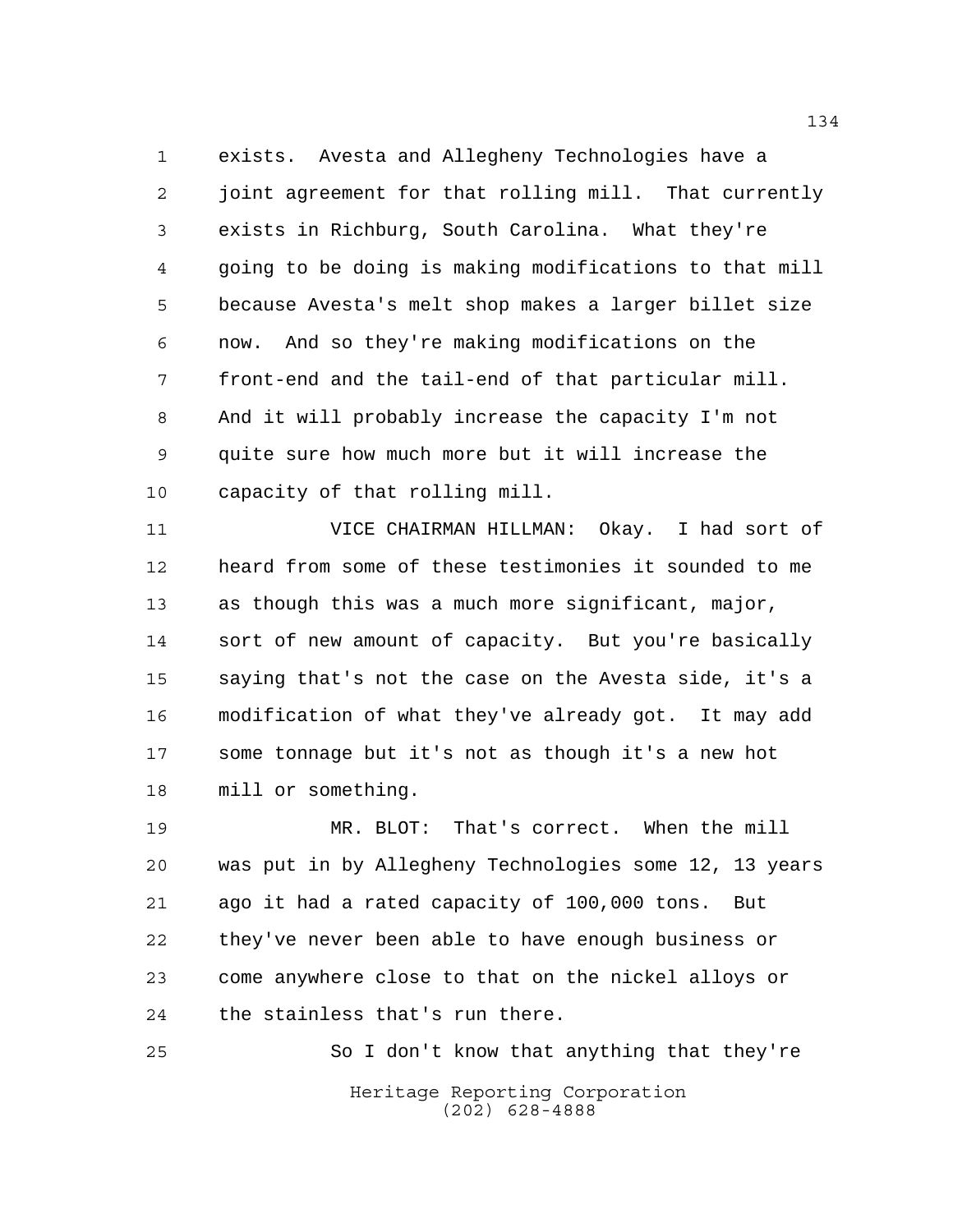doing, what they may be doing right now is just may get up to the point where they become more efficient to say that if the demand was there they would be able to get closer to that capacity number.

 VICE CHAIRMAN HILLMAN: Mr. Shor, did you want to add something on this? No? Okay.

 MR. SHOR: I believe Mr. Blot covered it. It is an existing hot mill. They are upgrading that hot mill. The hot mill was designed for mainly non- stainless products. It is now Avesta in working with Allegheny who owns the mill has been rolling stainless but they want it to become more efficient.

 So when you asked the question as far as is it a capacity increase, it will become -- there's no new equipment in hot rolling but it will become most likely a more efficient mill. And they have increased capacity in finishing, take the product off of that mill and finish it.

 VICE CHAIRMAN HILLMAN: Okay. All right, no, I appreciate those answers.

 The very last question I had was again on this capacity side but looking on the foreign side of it our staff report would indicate, you know, projections overseas for modest, you know, 6 to 8 percent sort of range increases in foreign capacity to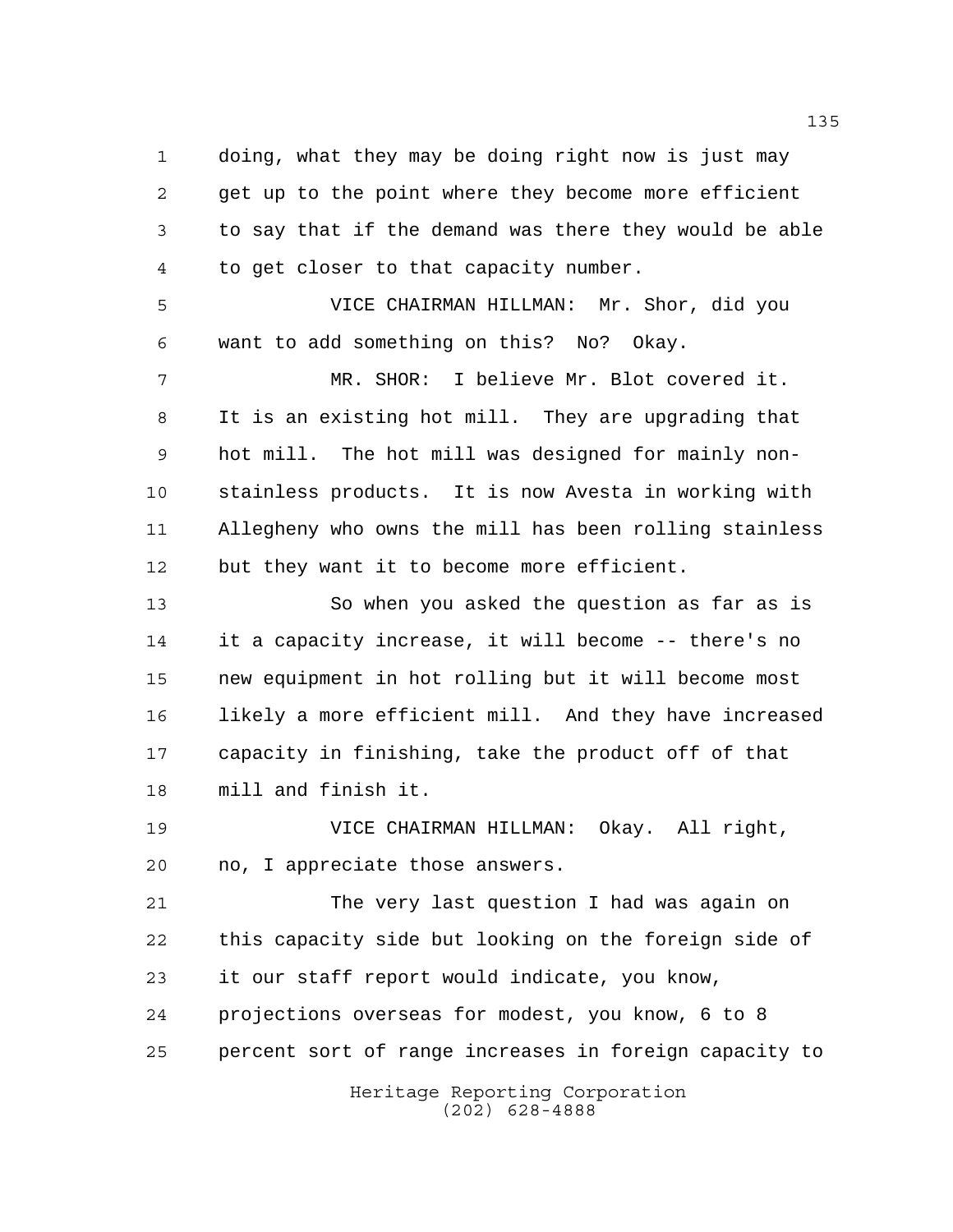Heritage Reporting Corporation (202) 628-4888 produce these stainless products. Do you have any sense of where that is? Is there any particular? I mean is it all just China issue or does anybody have any sense on the foreign side of sort of where and when and what product? Is there any new, you know, significant production likely to come onstream? MR. MAGRATH: Again, Commissioner, we have a study on stainless steel capacity additions, both flat rolled and long products that we could provide you in post-hearing brief. VICE CHAIRMAN HILLMAN: That would be much appreciated. I think that would probably answer a number of these questions. 14 And with that I have nothing further, Madam Chairman. I do thank these witnesses. Thank you very much. CHAIRMAN OKUN: Commissioner Miller? Any other questions from my colleagues? Turn to staff and see if staff has questions of these witnesses? MS. NOREEN: Bonnie Noreen with the Office of Investigations. The staff has no questions. CHAIRMAN OKUN: Thank you, Ms. Noreen. I'll return to counsel for Respondents. Do you have questions for this panel?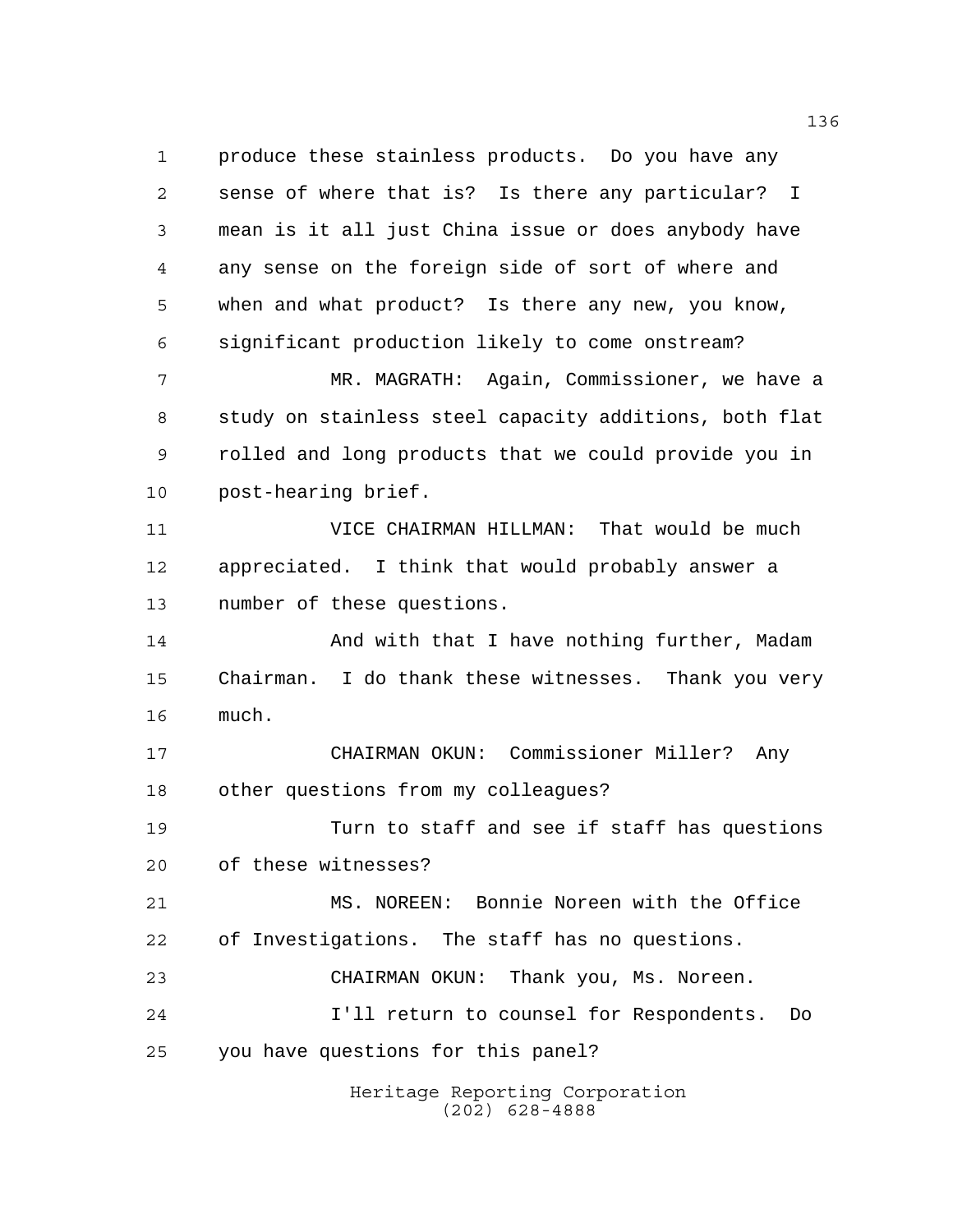(Negative response.)

 CHAIRMAN OKUN: They're not on microphone but the record will reflect that there are no questions. With that this will be a good time, Dr. Magrath, to break for lunch you'll be happy to hear. And we will go ahead and break until 1:00 o'clock, 45 minutes, if that's okay with everybody up here. This hearing is adjourned. (Whereupon, at 12:12 p.m., the hearing was recessed, to reconvene this same day at 1:03 p.m.) // // // // // // // // // // // // // //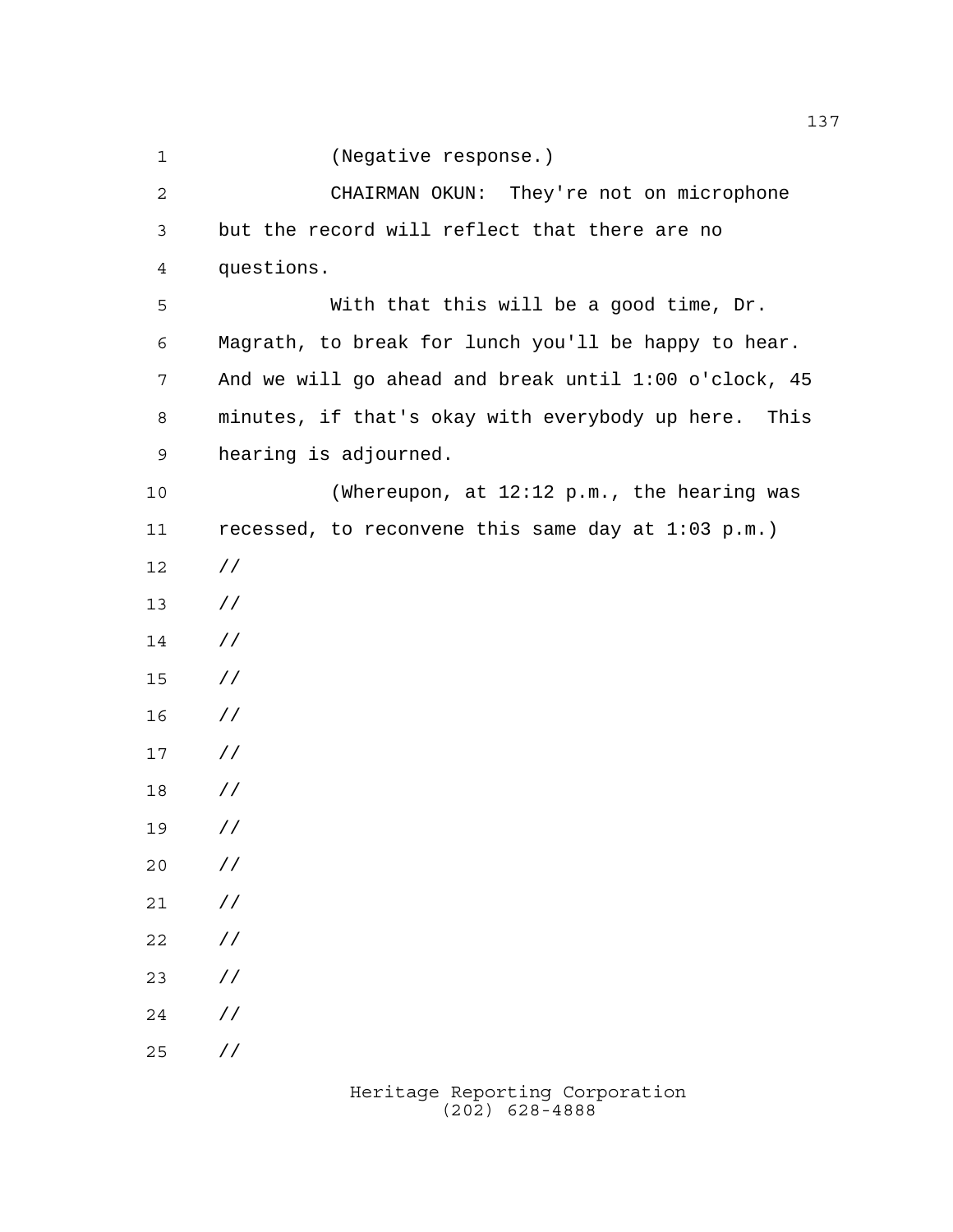1 A F T E R N O O N S E S S I O N  $(1:03 \text{ P.M.})$  CHAIRMAN OKUN: This hearing of the United States International Trade Commission will please come back to order. Madam Secretary, I see that our second panel is seated. MS. ABBOTT: The second panel, the domestic -- the respondents, I'm sorry, the respondents are seated and have been sworn. (Panel Two sworn.) CHAIRMAN OKUN: All right. That just confirms that 45 minutes is not enough time for lunch. I just got that. I will remember. All right, you may proceed. MR. BLUM: Thank you, Chairman Okun and Commissioners, for this opportunity to appear in this proceeding to examine the progress being made by U.S. producers of stainless steel products under the Section 201 relief program. I'm Charles Blum of International Advisory Services Group appearing on behalf of the European Confederation of Iron and Steel Industries, EUROFER. At my right is Christopher Ryan of the law firm of Shearman & Sterling appearing on behalf of Arcelor, the largest member of EUROFER.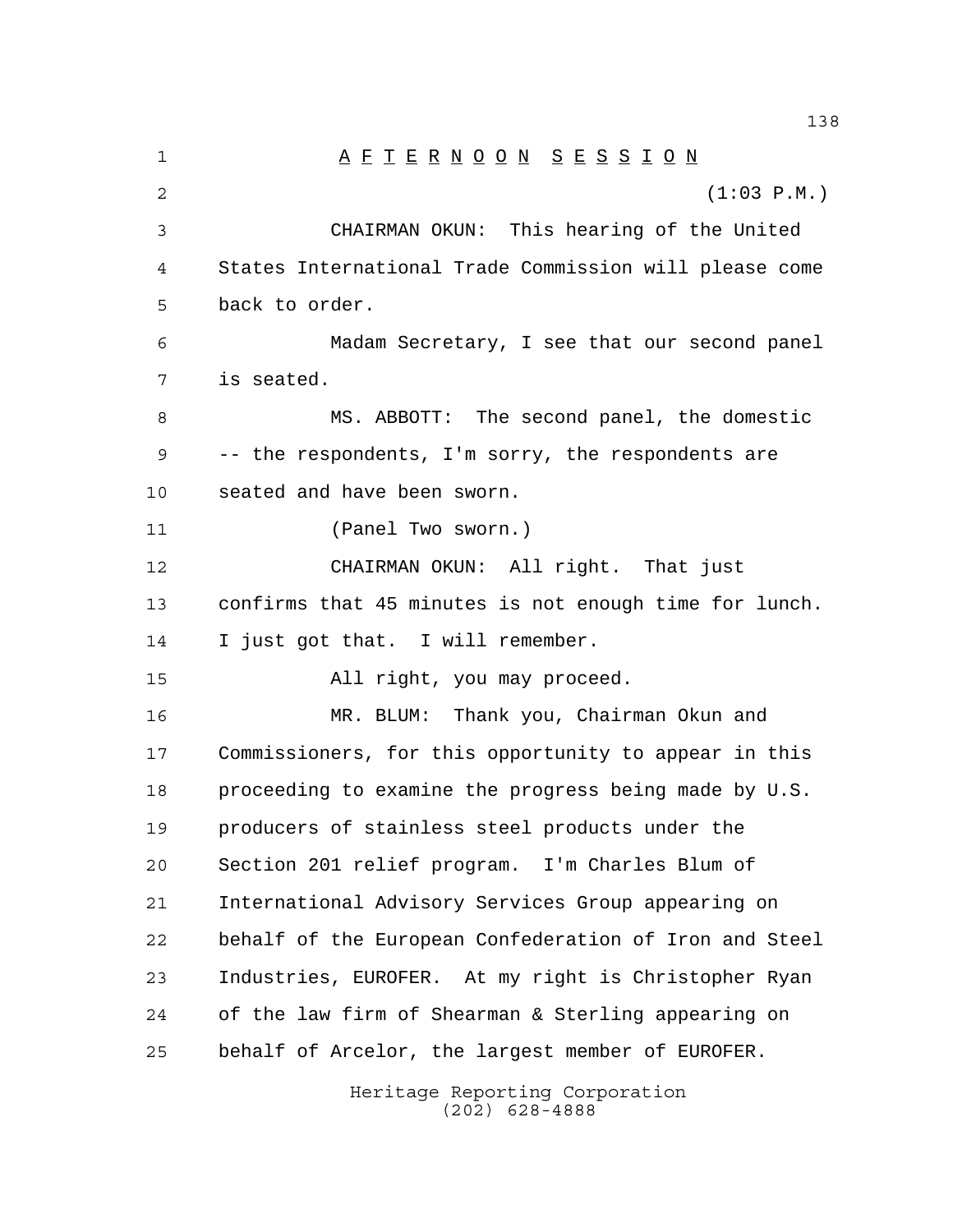EUROFER has a strong interest in this proceeding for a number of reasons. First, our members are leaders in the global stainless steel industry. According to the International Stainless Steel Forum which is an organ of the International Iron and Steel Institute, the Arcelor Group, ThyssenKrupp Stahl, the Acerinox Group and AvestaPolarit, four of our members, are the four largest stainless steel producers in the world. In addition we have a number of smaller members which occupy important niches in stainless and other specialty steel production. Second, import from covered countries and from Europe in particular have been reduced by this relief even though historically we have been responsible trading partners with the United States. Third, Europeans have for some time been the leading foreign investors in the American stainless steel industry and we are continuing to invest here. We want this sector to return to profitability so that we can make money here too. 22 I will begin by examining the steps the domestic industry has been making and then Mr. Ryan will address some issues that arise out of the prehearing brief of the domestic producers.

Heritage Reporting Corporation (202) 628-4888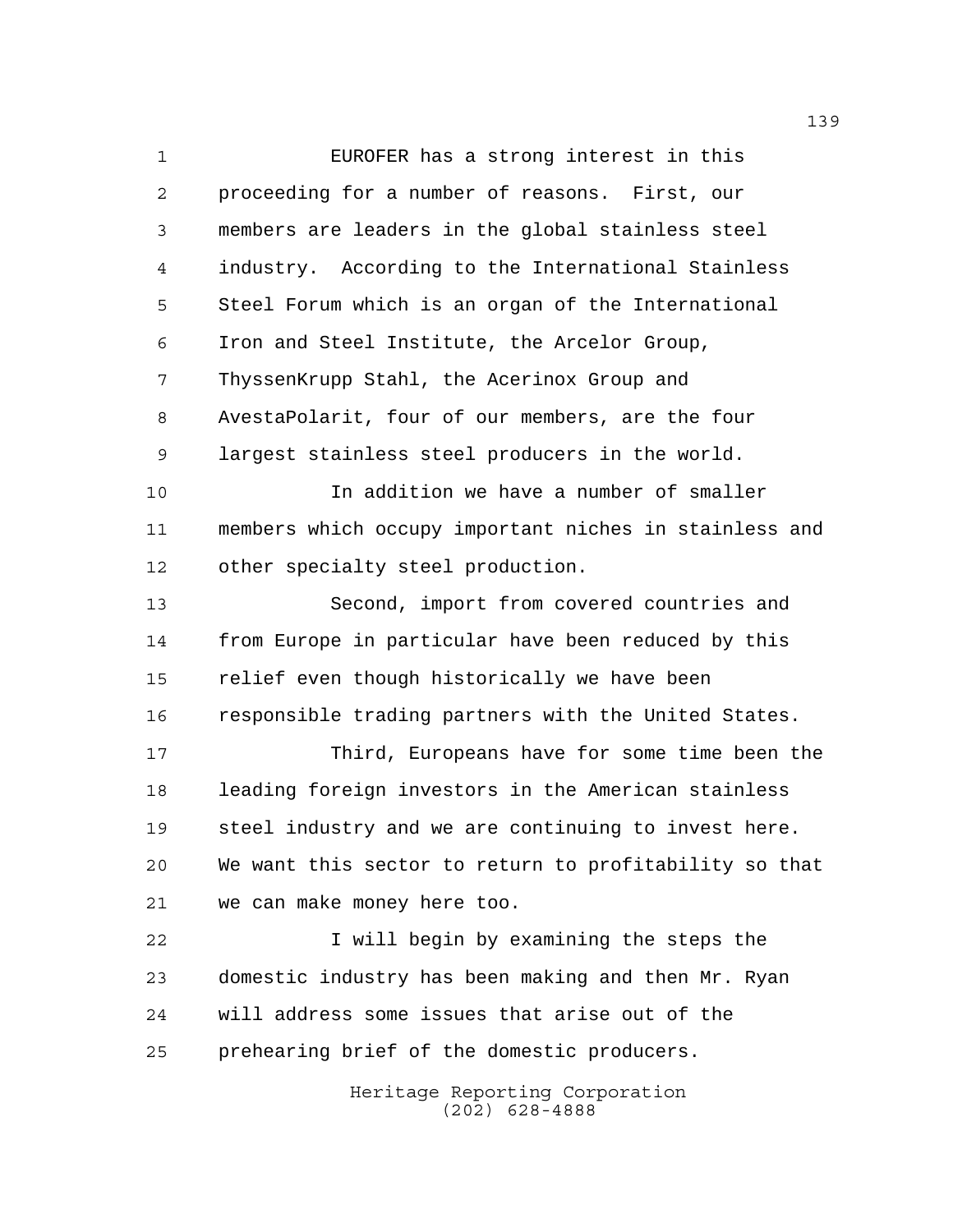As I said in our opening, we feel that the industry has made steps under the specialty, under the Section 201 relief to increase its competitiveness and we feel that further relief will only serve to sustain marginal producers to the detriment of the stronger ones within the industry.

 I'd like to repeat just a couple of points that were in our general brief filed on all products in the name of EUROFER. First, adjustment is a very strong concept in our view that encompasses all efforts to restructure, reduce costs and increase revenues. No one size fits all. Rather, every company must make its own route to competitiveness if it is willing and able to do so.

 Second, the Commission and the president should recognize that adjustment often entails upfront costs that promote competitiveness over the long run. Basically you have to spend money to make money. Consolidations, new investments, work force reductions and other steps must be paid for immediately but they can produce a stream of benefits for the future.

 Third, the Commission and the president should consider the adjustment process as inherently competitive. Not all companies, certainly not all facilities can be winners. Thus, the USITC and the

> Heritage Reporting Corporation (202) 628-4888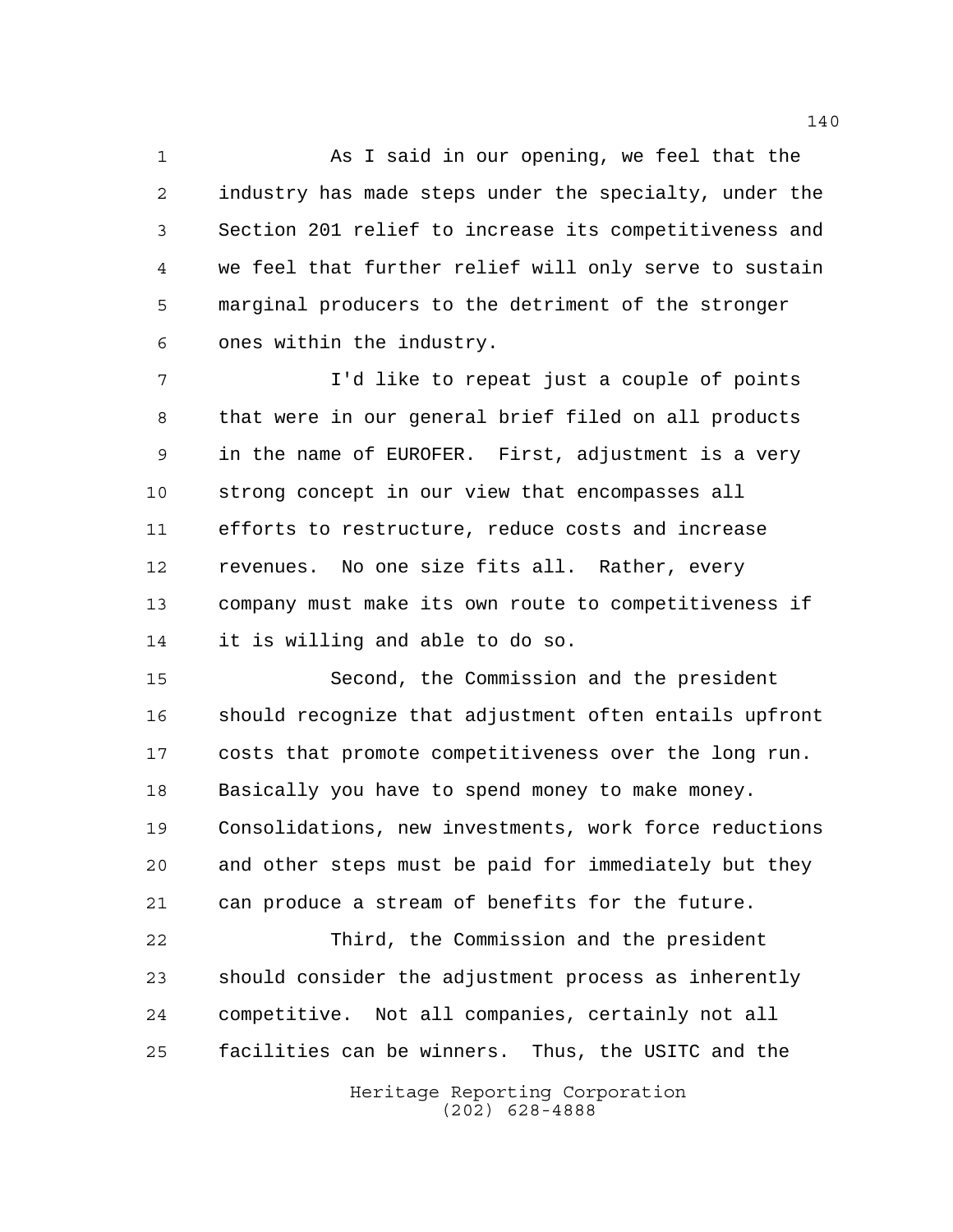president should make its judgment based on the industry as a whole rather than the weakest individual member of the industry.

 I think each of these points will be amply illustrated by developments in the specialty steel industry since March of 2002.

 It's striking, looking at that record it's striking that a majority of the 21 reporting firms in the three stainless steel industries failed to submit an adjustment plan to the Commission or to the executive branch. Actually, to be perfectly fair about it, only eight of the 21 responding companies actually acknowledged that they had failed to do so. Three others couldn't recall for certain whether or not they had filed.

 Now, for most of the domestic firms it seems that the adjustment process, the adjustment aspect of this 201 process is some minor detail or perhaps a major annoyance. For whatever reason, they don't seem to have taken it very seriously. So what does that say about the seriousness of purpose of those firms in making themselves fit competitors for the long run? We would also call the Commission's

 attention to some rather curious language in the domestic industry's description of the adjustment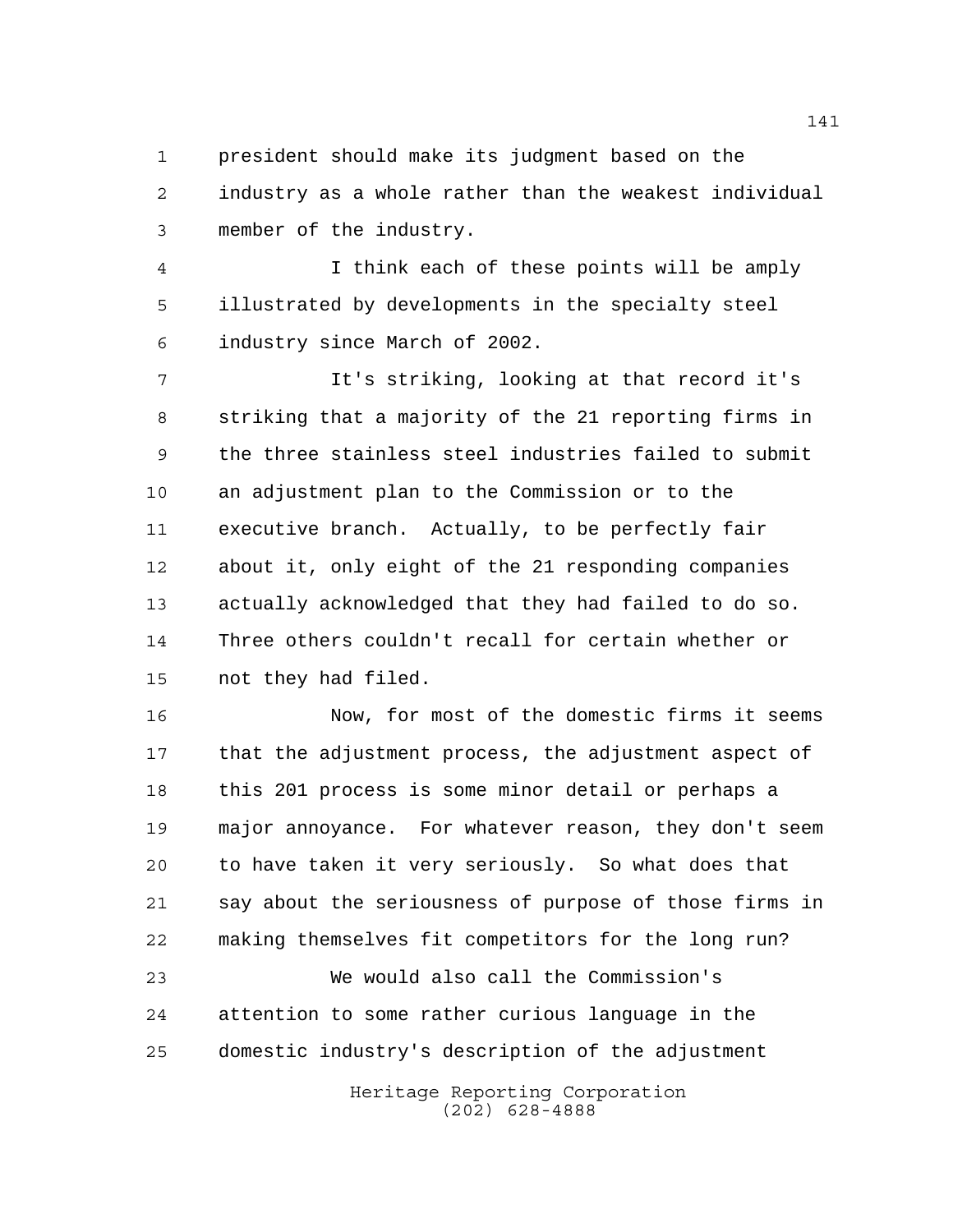process. Referring to stainless wire on page 9 of their prehearing brief the industry laments that U.S. producers have been forced -- that is their word -- forced to reduce costs. So their idea of cost cutting is that it's some kind of bitter medicine, some kind of punishment that you must do or rather than being a necessary ingredient to long-run competitiveness cost cutting should be a way of life not a bitter pill.

 This language also betrays a curious lack of urgency on the part of some of the U.S. producers, particularly in view of their claims over many years of the damage that they have sustained from imports. We simply fail to understand why this central aspect of the 201 process seems to be of such little importance to some of the stainless steel producers in this country.

 Nevertheless, despite their lack of enthusiasm for adjustment measures, at least on the part of some producers, the industry as a whole has made substantial progress over the 15 months relief has been in place, generally in terms of raising productivity and lowering costs. You heard many allusions to that this morning so we won't make the same ones. But it is clear to us that overall today, right here, right now the industry is better able to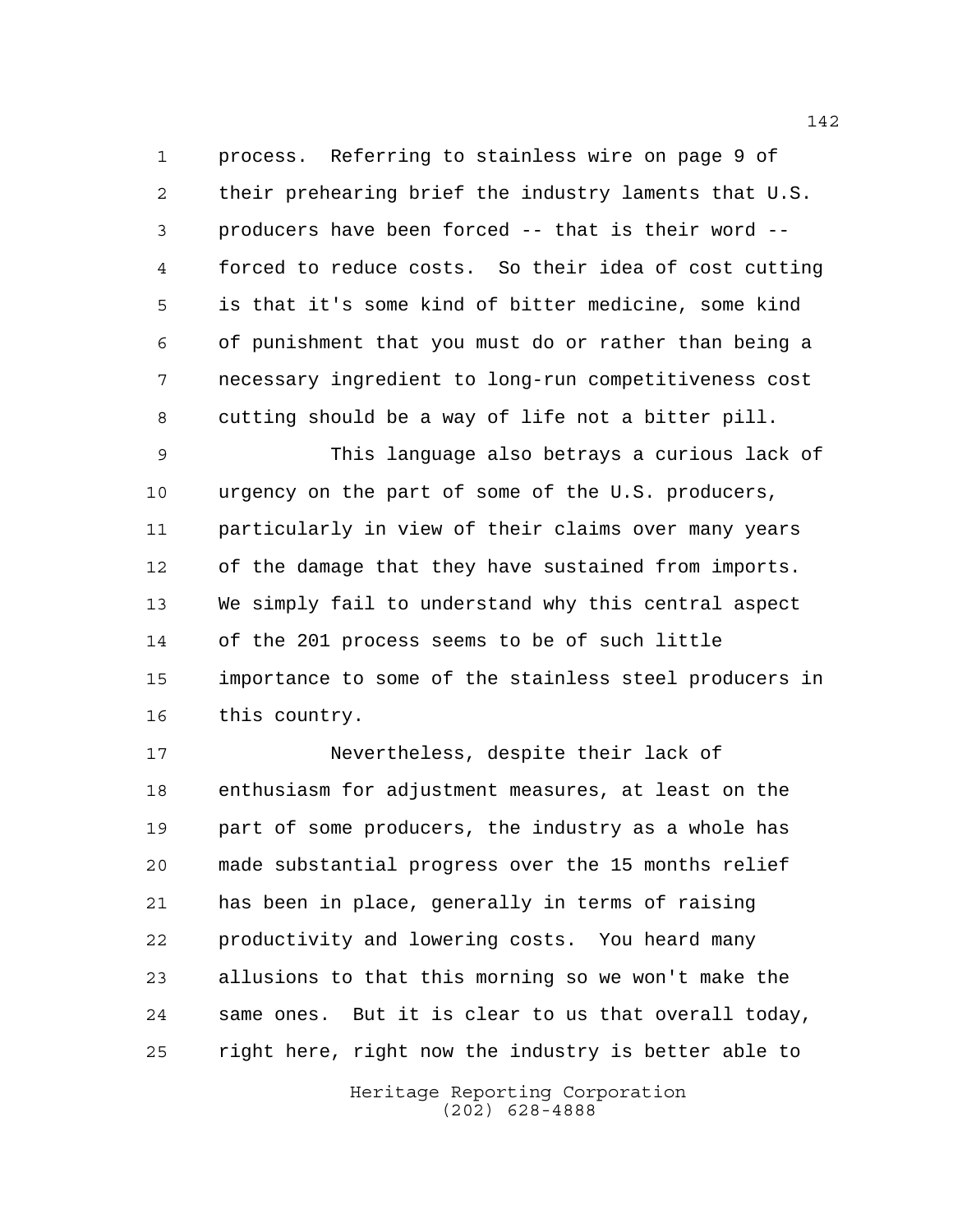compete with imports than it was before the relief began. And you will find many examples of this from a majority, a substantial majority of the reporting firms in confidential Appendix F to the prehearing staff report.

 One of the most notable successes -- I just want to speak about two or three in a little detail -- one of the most notable successes was that of a wire producer, it is an APO, it's identity is APO information we believe, that was able to effect a dramatic turnabout in its bottom line by making one modest investment and several operational changes. And you can find this information at page F-41 of the prehearing staff report and on pages 13 and 29 of the prehearing brief from the domestic industry.

 This success of this company, this success demonstrates two principles. First, that a positive adjustment does not necessarily require huge amounts of capital. And, secondly, that timely, I underscore timely changes can produce dramatic positive results even before home market demand has recovered. This company did not wait for better times, it acted and it's already profitable.

 The Cartech experience is also instructive. As one of the largest producers of all three products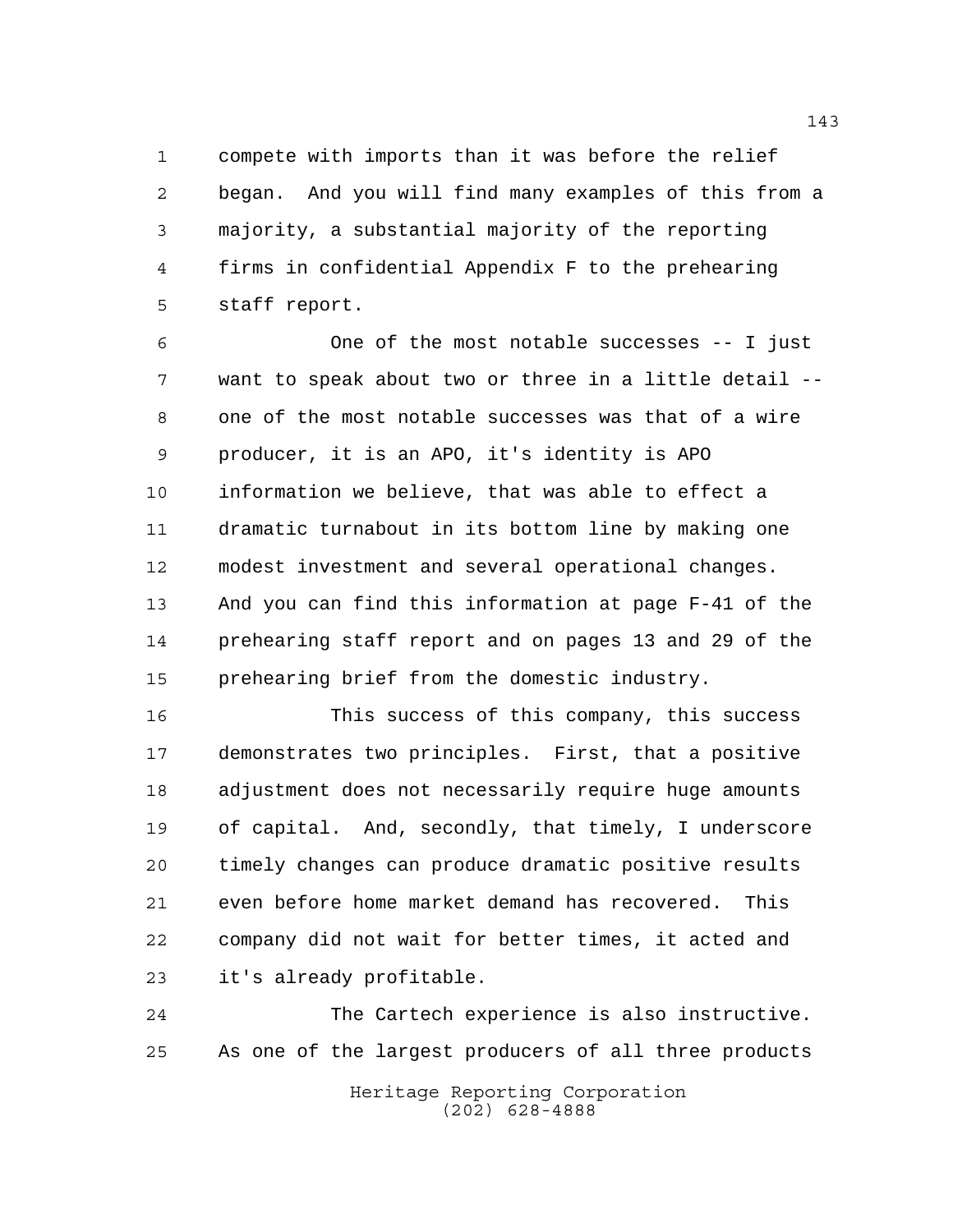under examination in this hearing Cartech's financial performance heavily influences the industry's overall numbers. It's interesting that in its most recent quarterly report, dated May 14, Cartech provided a number of indications of a company on the rebound.

 Let me just cite a few items: net income for the quarter was \$1.7 million compared to a loss of \$10.5 million in the same period of the year before; gross margins were up 410 basis points to 15.3 percent versus only 11.2 percent only a year earlier. This improvement was attributed to a "cost reduction effort" that resulted in a lower cost structure and productivity improvement.

 Specifically, selling and administrative expenses were reduced by 14 percent, almost \$7 million. More than half the improvement was due to reduced employment costs. Overall the company eliminated 500 jobs, not in the quarter but over some period of time in the fiscal year.

 Interest expense, as was mentioned this morning, interest expense was reduced by about 7 percent due to lower debt levels and also lower interest rates on floating rate debt.

 And even the result for the second half of 2002 need to be interpreted in light of -- I'm talking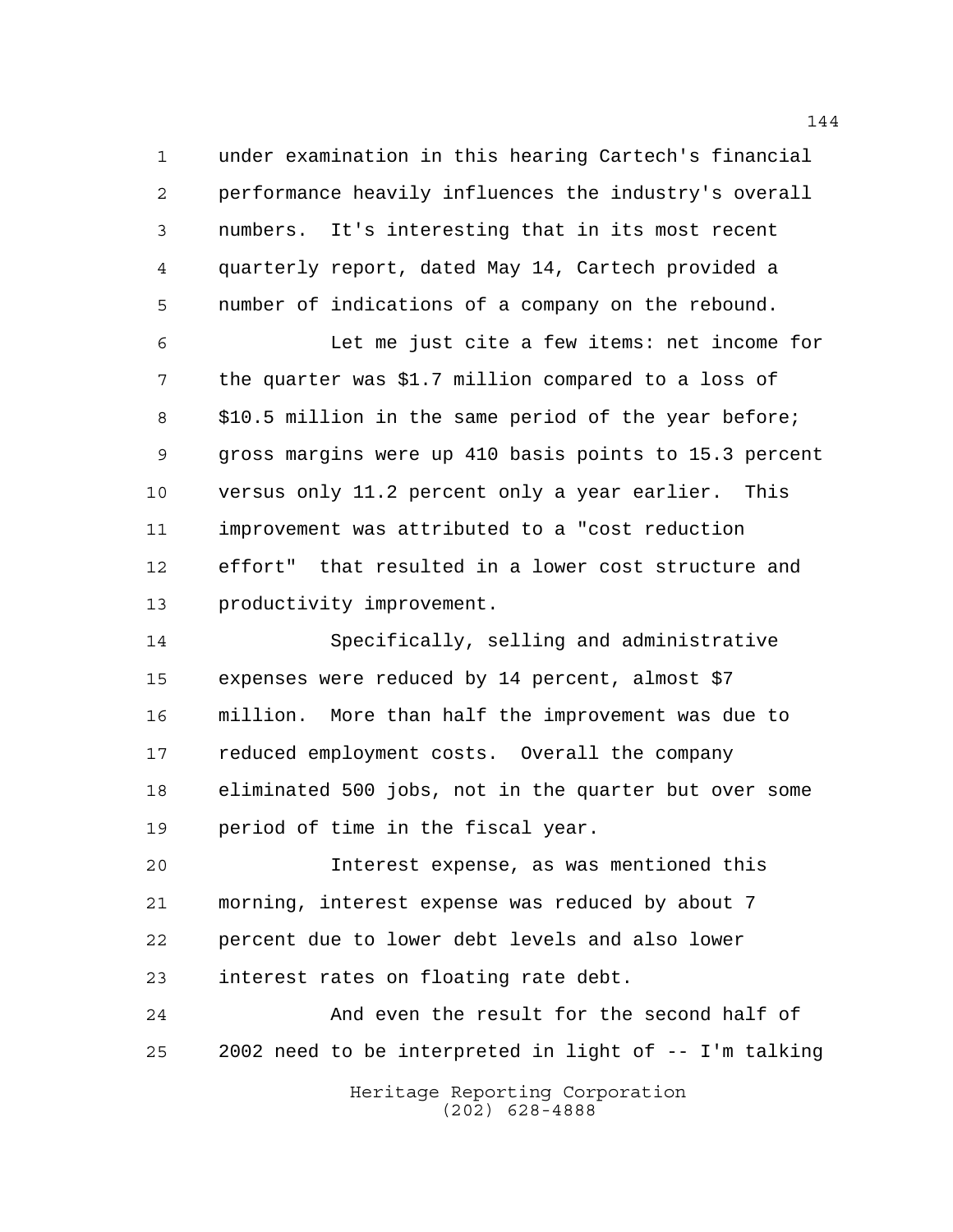about the financial results, need to be interpreted in light of the \$27 million in special accounting charges for reductions in workforce, that was about 17.5 million, pension plan curtailment loss, about 6.7 million, and the write-down of certain assets of something less than \$3 million. Most of these expenses were incurred in the July-September and October to December period of 2002.

 So Cartech's experience, and remember it is the major producer in the industry, Cartech's experience served as an excellent illustration of our point that structural changes often entail upfront costs that once made can provide a stream of benefits well into the future. The crucial need is to act in a timely and decisive way, as it has done.

 Overall the reporting firms have made a number of changes with a rather modest sum of money collectively. In that regard we think the Commission should pay particular attention to the reported capital expenditures of the industry. The BPI data is found in Stainless Table C-1, C-2 and C-3 of the prehearing staff report. The rather consistent trend in these numbers over the three year period and from one product to the next is striking.

Heritage Reporting Corporation (202) 628-4888 Finally, it's truly impressive that the domestic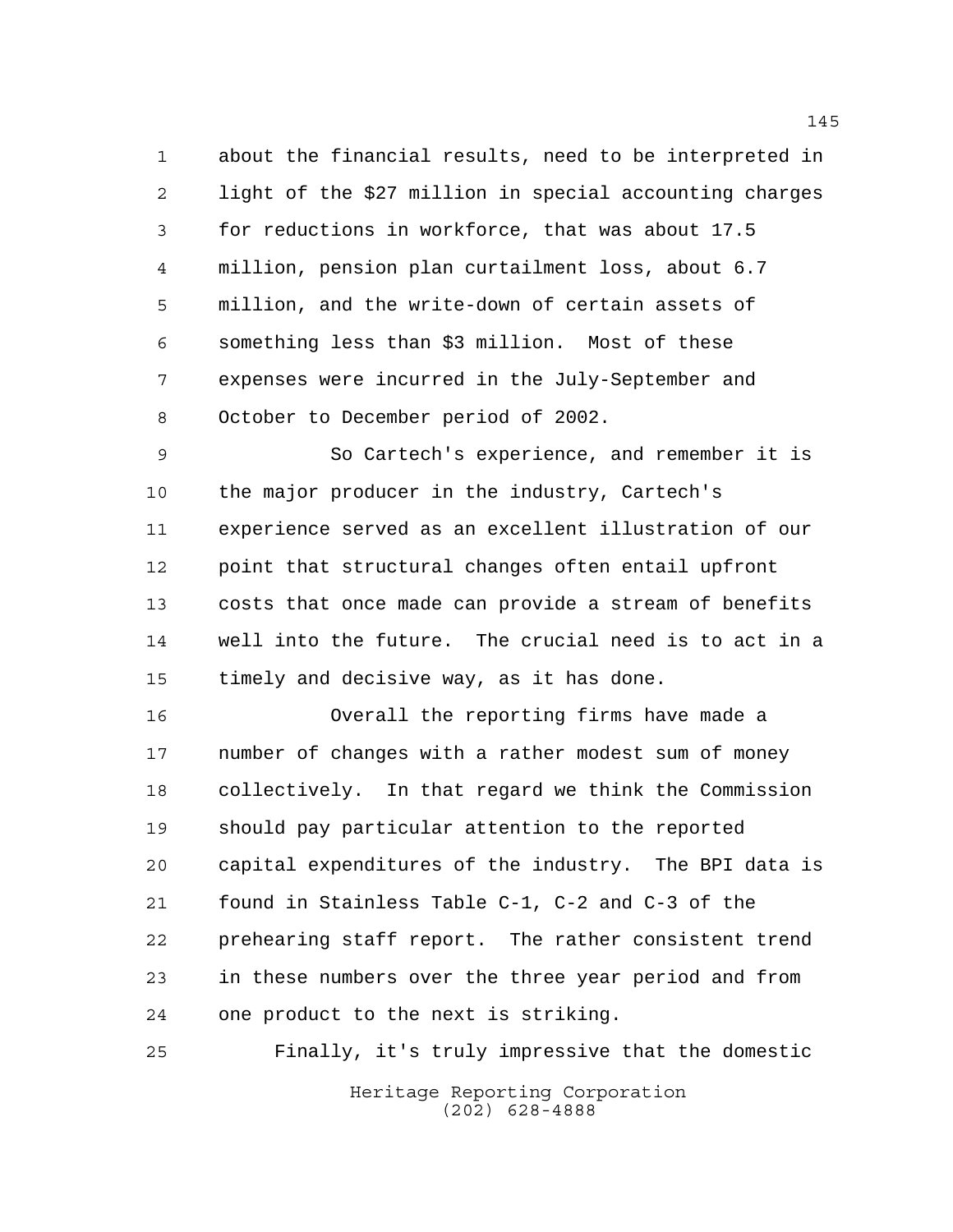industry witnesses managed to submit a prehearing brief that studiously avoids the single biggest change in the stainless bar and rod industries, the imminent entry of North American Stainless as a domestic producer. NAS, a subsidiary of Acerinox, a Spanish- based company, is completing a state-of-the-art, 100,000 net ton per year bar and rod facility in Ghent, Kentucky where it already produces 800,000 tons of raw stainless steel.

 The question arose this morning How do we know that this is state-of-the-art? Let me suggest 12 just two factual reasons why.

 I think the Commission is well aware from many cases in the wire, all kinds of wire industries that coil size is of critical importance to people who process wire rod. The coil size coming out of the NAS mill will be 14 tons compared to 6 to 7 tons -- sorry, 3 to 7 tons from the rest of the American industry. So there is an enormous competitive advantage stemming from that fact.

 NAS will also produce commercial grades in long runs, long production runs. They will not aim at niche products, they're going to aim at long production runs in dimensions from 5.5 millimeters to 16 millimeters. And while it was suggested to you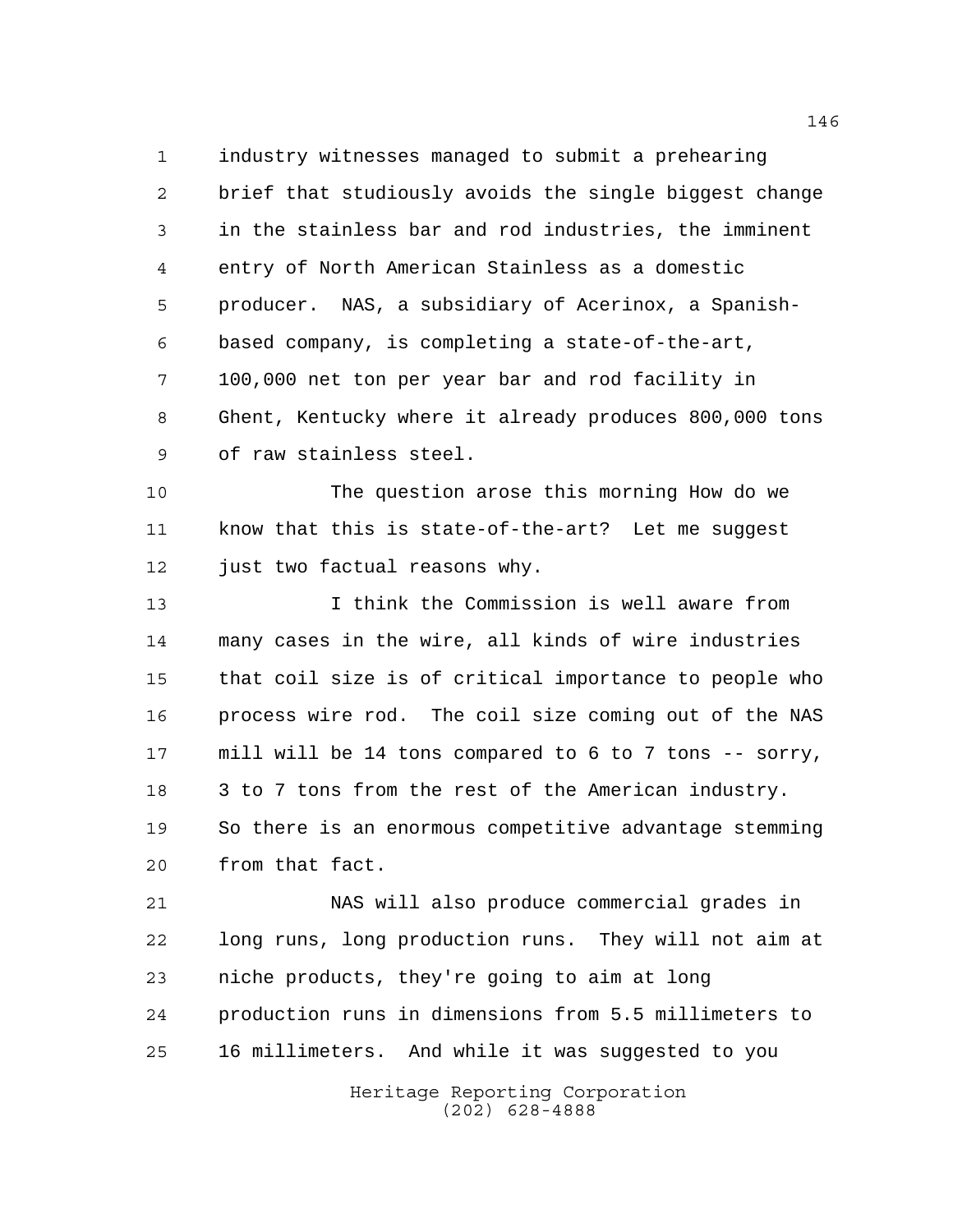this morning that this is going to displace Spanish imports, if you check the record I don't think you will find large quantities of Spanish imports. It is, however, aimed at imports. It is aimed at commercial quality imports from all sources. And the idea is to make competitive, U.S.-based product that will compete successfully with imports from wherever.

 So, NAS's entry will change the competitive facts of life in the U.S. stainless bar and rod industries. Indeed, at this point the firms now in those businesses will have to compete with domestic competition rather than with imports.

 So the stated strategy of waiting to make needed improvements until financial performance has improved, we would cite the prehearing brief of the domestic industry at page 21 where they make this statement, "as the economy improves the domestic industry's financial situation should increased to profit levels where it can make investments required to be able to compete with imports." And you heard echoes of that this morning. This idea that you wait to make needed improvements for us is very hard to understand.

 First of all, the best time to raise funds would be while relief was at its maximum level. Why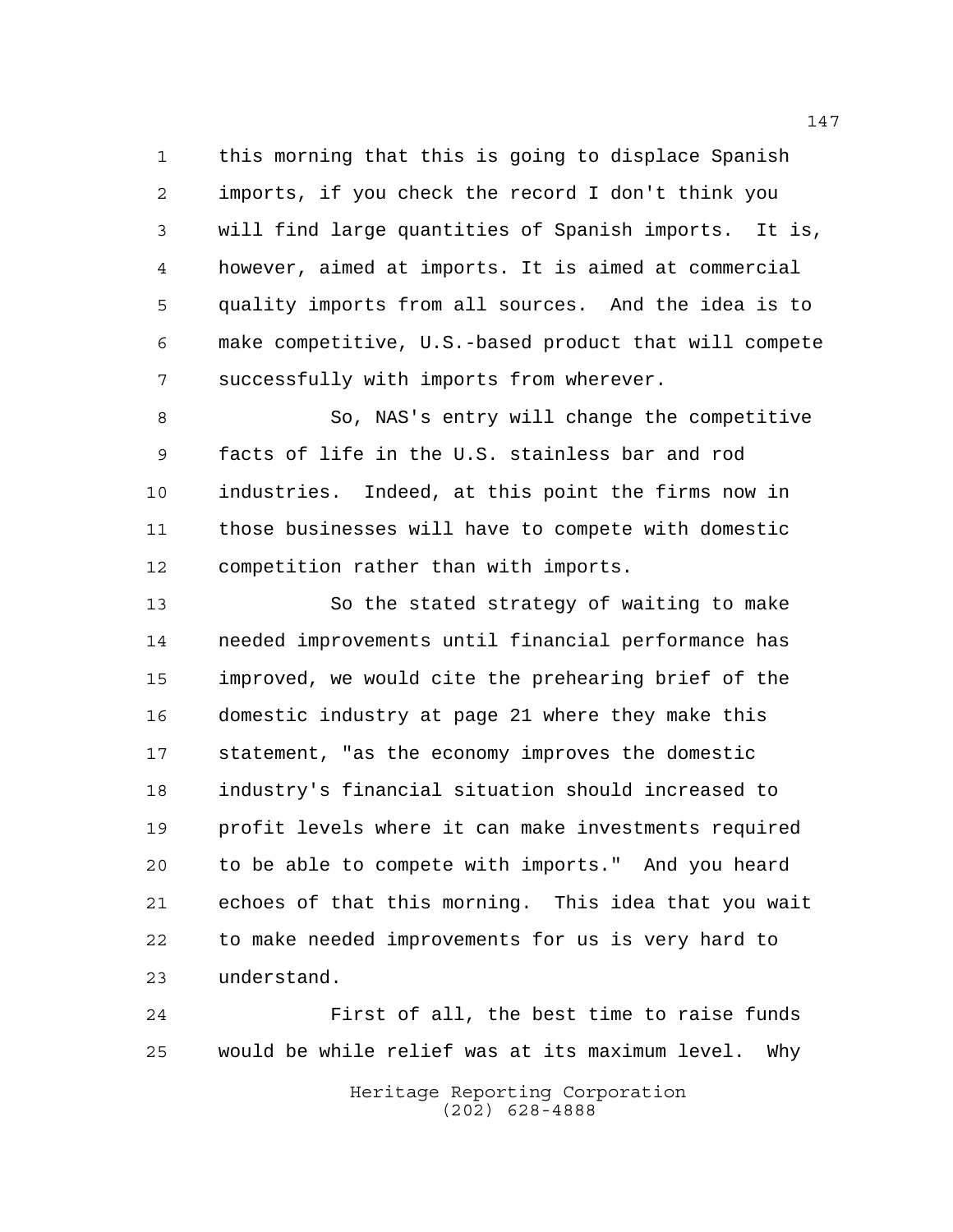would you think it would be easier to raise funds in year two or year three of aggressive relief?

 Secondly, domestic competitors are not standing still. They are moving on their own plans and getting results. North American Stainless is making a big bet in Kentucky.

 Third, the U.S. industry is aware because it participates in the process of creating these forecasts, it is aware of the promising forecasts for stainless steel demand. Again to quote the International Stainless Steel Forum, they have put out a projection that shows that next year worldwide will be a record year for stainless steel production. And just to be sure what this means they encapsulate it just this way -- you can find this on their website -- they call 2002 a year of recovery. 2003 a year of transition. 2004 a good year, and as I say, a record year in terms of actual production. The strongest growth will be in Asia and in central and eastern Europe. There will be recovery expected in North America and western Europe.

 So if record demand is expected as early as next year why not act now to lower costs, improve quality and adjust the product mix to the market? Why wait until the order book is fuller and physical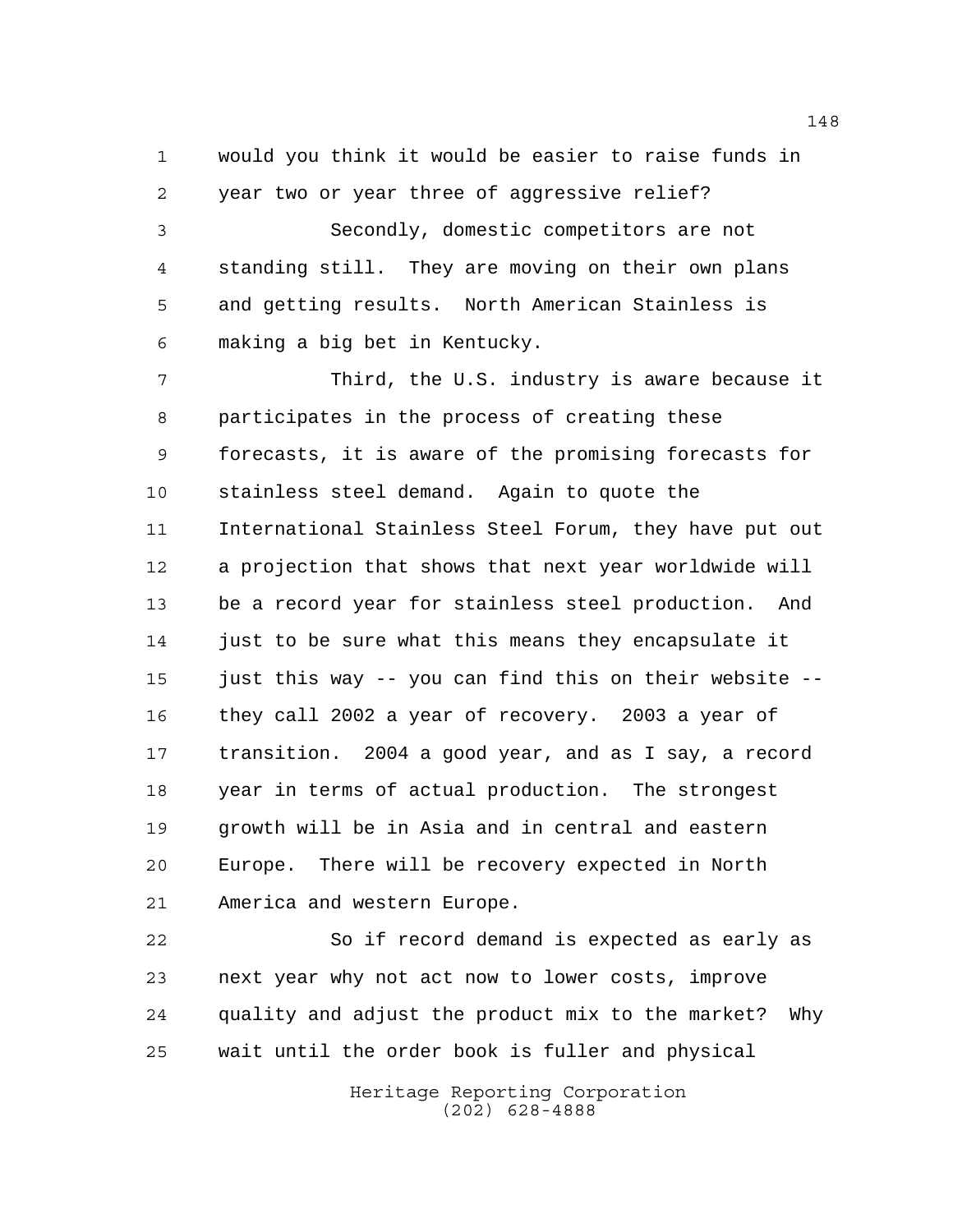changed to the facilities will actually hinder the mill's capability to make and deliver steel?

 So in conclusion we would cite three sets of reasons why this relief should be terminated. First, global demand is rising and it is expected to reach record levels next year. This will open new opportunities for any competitive U.S. producer even if domestic demand recovers at a slower rate. They, the U.S. producers, are being presented with a golden opportunity to establish themselves as worthy competitors in a growing global market.

 Second, the domestic industry has recovered substantial domestic market share and has been given a new chance to solidify relations with customers. Most of the domestic firms have already taken steps to improve the costs or quality of their product and to reposition themselves in the market. There is a considerable amount of new state-of-the-art capacity coming onstream to serve the domestic and world markets.

 Third, in adjustment terms most members of this industry, these industries have set modest objectives and they have achieved them. Whether these steps are adequate needs to be judged by competition, both domestic and international, in the marketplace.

> Heritage Reporting Corporation (202) 628-4888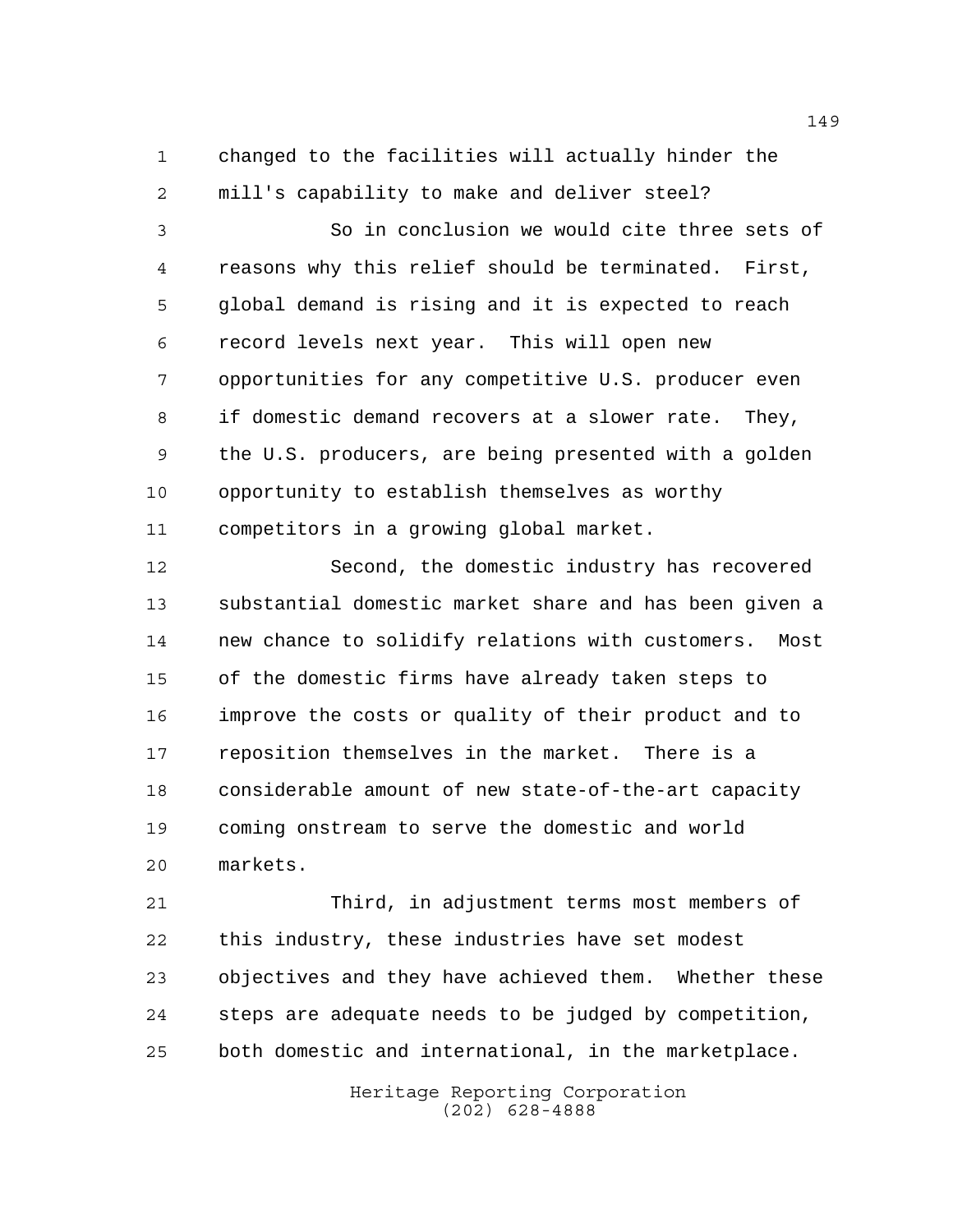The U.S. stainless steel industry has had a fair opportunity to make the changes it deemed necessary. Further relief will only serve to sustain marginal producers to the detriment of the stronger firms within the industry. There is scant justification for continuing relief. Thank you very much. 8 CHAIRMAN OKUN: Thank you. MR. RYAN: Good afternoon. Madam

 Chairperson, Commissioners, staff, I am Chris Ryan from Shearman & Sterling on behalf of Arcelor.

 Mr. Blum presented a general overview of the key issues involved in this midterm review. My comments are directed at the arguments raised by the domestic industry in their prehearing brief and as we heard this morning. As I read the domestic industry's brief and listened to them this morning I wa struck by the amount of agreement between their position and ours. Although much of this agreement involves APO data it centers around three basic facts.

 First, imports have declined. Imports from subject countries have declined even more substantially.

 Second, a number of companies within the domestic industry have taken positive steps to adjust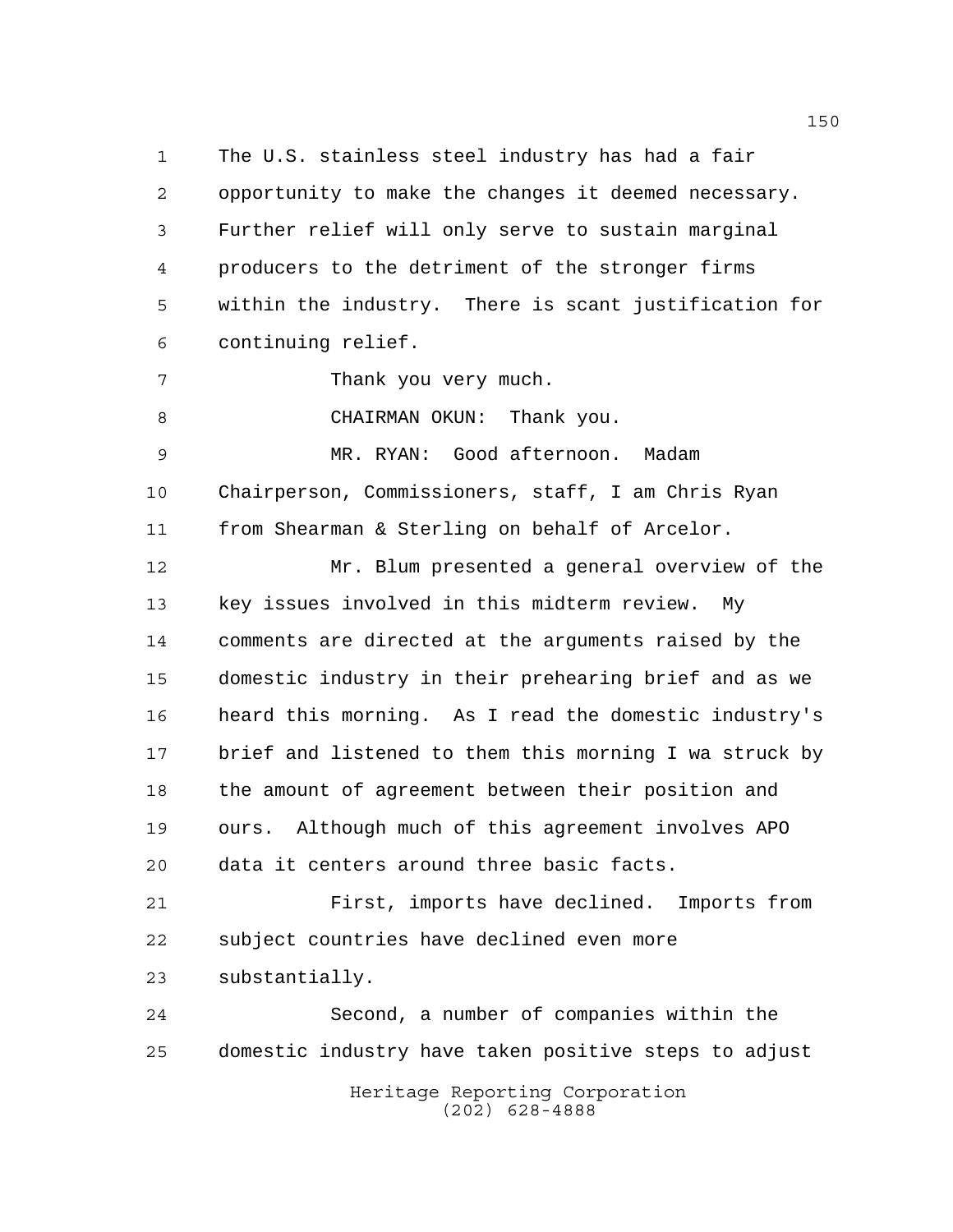to import competition by reducing costs, rationalizing employment and making selective capital expenditures designed to modernize their facilities.

 Third, the industry is currently confronting a serious economic downturn in stainless steel consuming industries and a corresponding downturn in U.S. demand. Unfortunately, the domestic industry and we appear to have a philosophic disagreement about the fundamental purpose of Section 201 and the lawfulness of continuing the tariff in light of these three basic facts.

 The domestic industry argues that Section 201 must be continued for three reasons.

 First, as we heard this morning, demand in the stainless steel market is severely depressed. This depression is attributed greatly to the downturn in steel consuming industries. As a result, the domestic industry argues that continuation of relief is necessary to allow it to weather this downturn in the natural business cycle.

 Second, imports from India have surged thereby causing additional pressure in the U.S. market. The domestic industry therefore argues that Section 201 relief must be continued to offset the negative impact that Indian imports are having on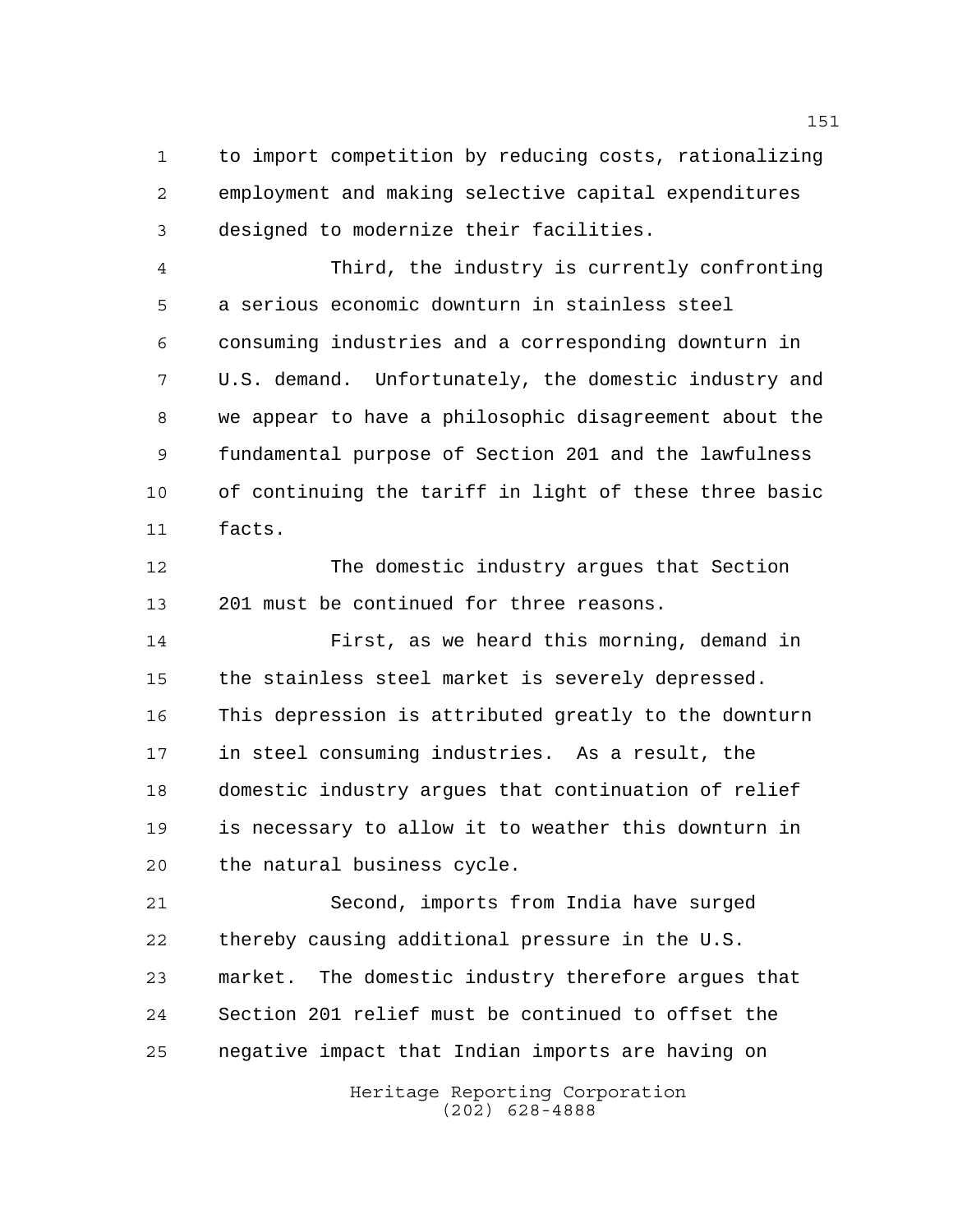their bottom line.

| 2  | Third, the tariffs set by the president were           |
|----|--------------------------------------------------------|
| 3  | not sufficiently high to permit the industry to        |
| 4  | recover and were further weakened by the granting of   |
| 5  | product-specific exclusions. As such, the domestic     |
| 6  | industry argues that it will take substantially longer |
| 7  | for it to benefit from these tariffs.                  |
| 8  | From our perspective none of these arguments           |
| 9  | provides a persuasive or lawful justification for      |
| 10 | continuation of Section 201 relief. The fundamental    |
| 11 | purpose of Section 201 is to permit the domestic       |
| 12 | industry to adjust to import competition. By           |
| 13 | providing temporary protection Section 201 is intended |
| 14 | to reduce imports so that the domestic industry can    |
| 15 | modernize it factories and production, reduce costs    |
| 16 | and hone its competitive edge.                         |
| 17 | We heard throughout the testimony this                 |
| 18 | morning that the industry has consistently viewed      |
| 19 | itself to be competitive, views itself to still be     |
| 20 | competitive and views itself that it will continue to  |
| 21 | be competitive within the foreseeable future.          |
| 22 | Imports from subject countries have                    |
| 23 | declined.<br>In response the domestic industry has     |
| 24 | implemented a number of adjustment measures.           |
| 25 | Although, as Mr. Blum pointed out, the industry only   |
|    | Heritage Reporting Corporation<br>$(202)$ 628-4888     |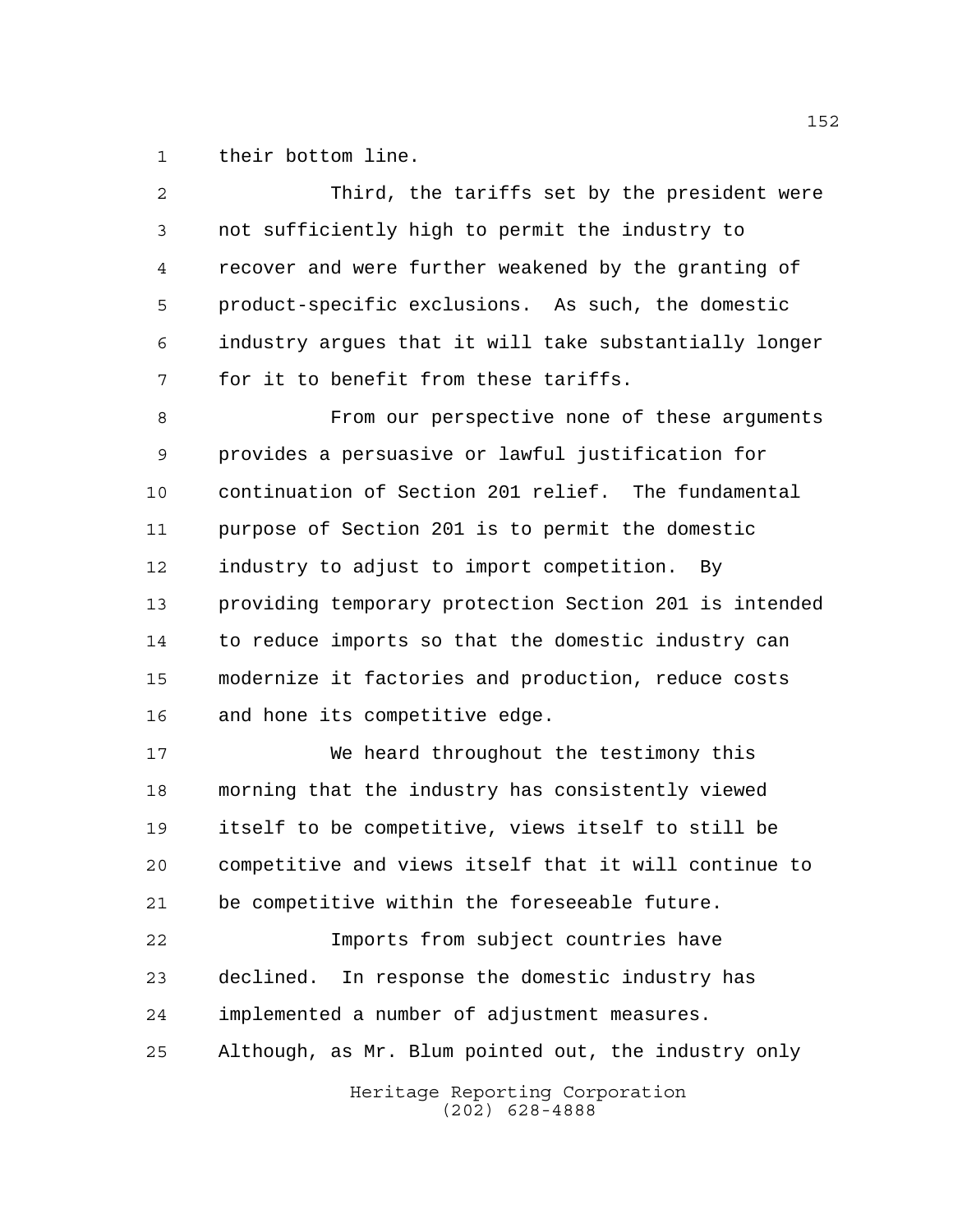begrudgingly seems to accept these adjustment measures as a sign of positive adjustment to import competition, the data shows that the industry as a whole has benefitted from them and it has strengthened its long-term competitiveness. All of this despite the downturn in the U.S. economy and in the steel consuming industries. Much of the benefit is APO information contained in the staff report and as such I don't go into it in my comments.

 In its brief, however, the domestic industry downplays its competitive position and argues that the continuation of Section 201 relief is necessary to protect it from the full effect of the stagnant economy and decreased demand within the U.S. market. What the domestic industry seems to fail to grasp, however, is that Section 201 was never intended to protect it from the vagaries of the business cycle. The president clearly stated when implementing Section 201 that the relief was intended to permit the industry to adjust to import competition.

 In its March 5 memorandum on Section 203 tariffs the president equally clearly stated that he will consider whether such adjustments had occurred and will consider the impact of removing tariffs on a continuation of adjustments and on steel consumers and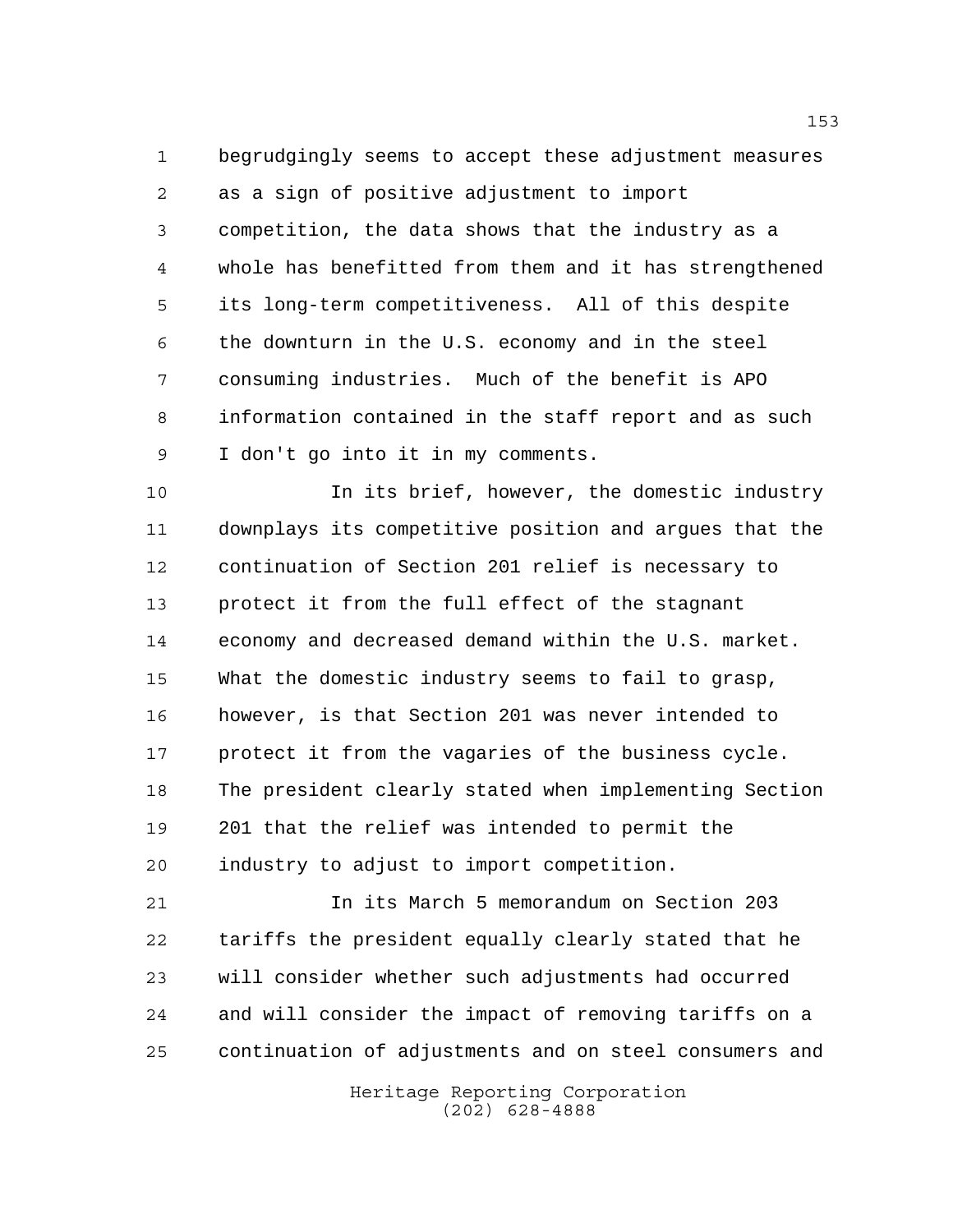the industry as a whole.

| $\overline{a}$ | The clarify of his statement is not                   |
|----------------|-------------------------------------------------------|
| 3              | surprising. Given the severely distorted nature of    |
| 4              | Section 201 remedies, the statute requires a direct   |
| 5              | causal relationship between imports and any           |
| 6              | difficulties currently facing the domestic industry.  |
| 7              | The domestic industry's request that Section 201      |
| 8              | relief be continued flaunts this requirement. No      |
| 9              | causal relationship exist between imports, subject    |
| 10             | countries and the domestic industries current         |
| 11             | difficulties. Imports are down. The growth of         |
| $12 \,$        | imports within the U.S. market has been stemmed. The  |
| 13             | problems facing the domestic industry are not related |
| 14             | to such imports.                                      |
| 15             | Rather, the industry is facing an array of            |
| 16             | problems related to the economic downturn in its      |
| 17             | consuming industry and, as Mr. Blum pointed out, to   |

 the impending presence of substantial additional capacity. Neither of these has anything of these to do with imports.

21 As we have heard, the domestic industry concedes that its problems have been caused by a slowing economy. Continuation of Section 201 relief will not reverse this downturn. Under the circumstances the continuation of Section 201 relief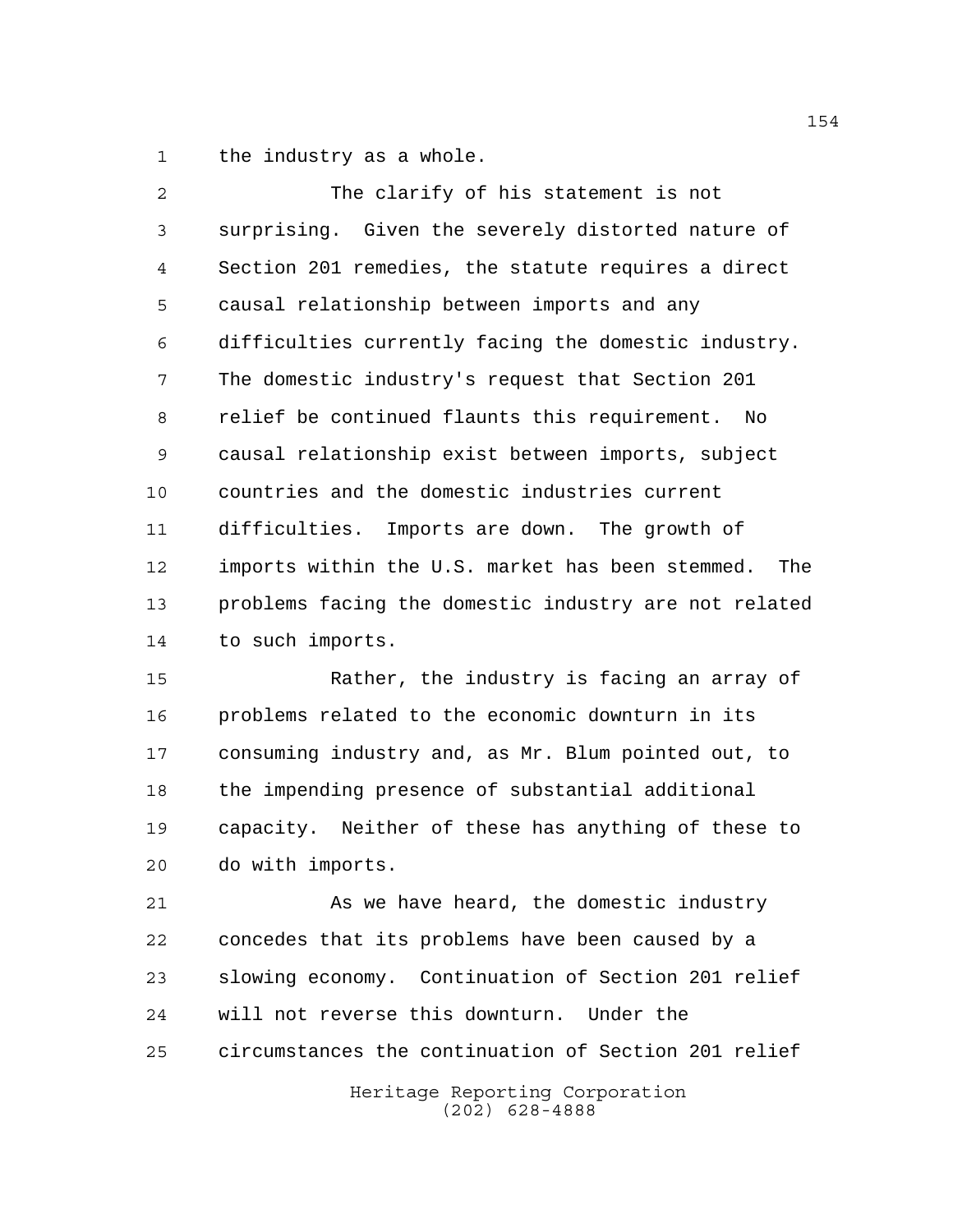would not be in accordance with the statutory purpose or the presidential proclamation.

 Equally significantly, the continuation of Section 201 relief will not alleviate the adverse conditions of competition that are created by the imminent introduction of new capacity by North American Steel. As you've shown in the staff report, domestic capacity has increased since April 2001 throughout the period of decreased demand. As Mr. Blum pointed out in his opening statement and as we heard throughout the testimony today, domestic capacity is about to increase substantially more when North American Steel finally brings its Ghent, Kentucky, long product facility on line. It is projected that this facility bring an additional 100,000 tons of stainless bar and rod capacity on line.

 The domestic industry has probably recognized that the introduction of this capacity will make North American Steel the market leader in terms of price and product availability. It has also recognized the potentially significant supply and demand imbalance that North American Steel could create. But in 2002 at least the industry appears to have dismissed this risk because of projections that

> Heritage Reporting Corporation (202) 628-4888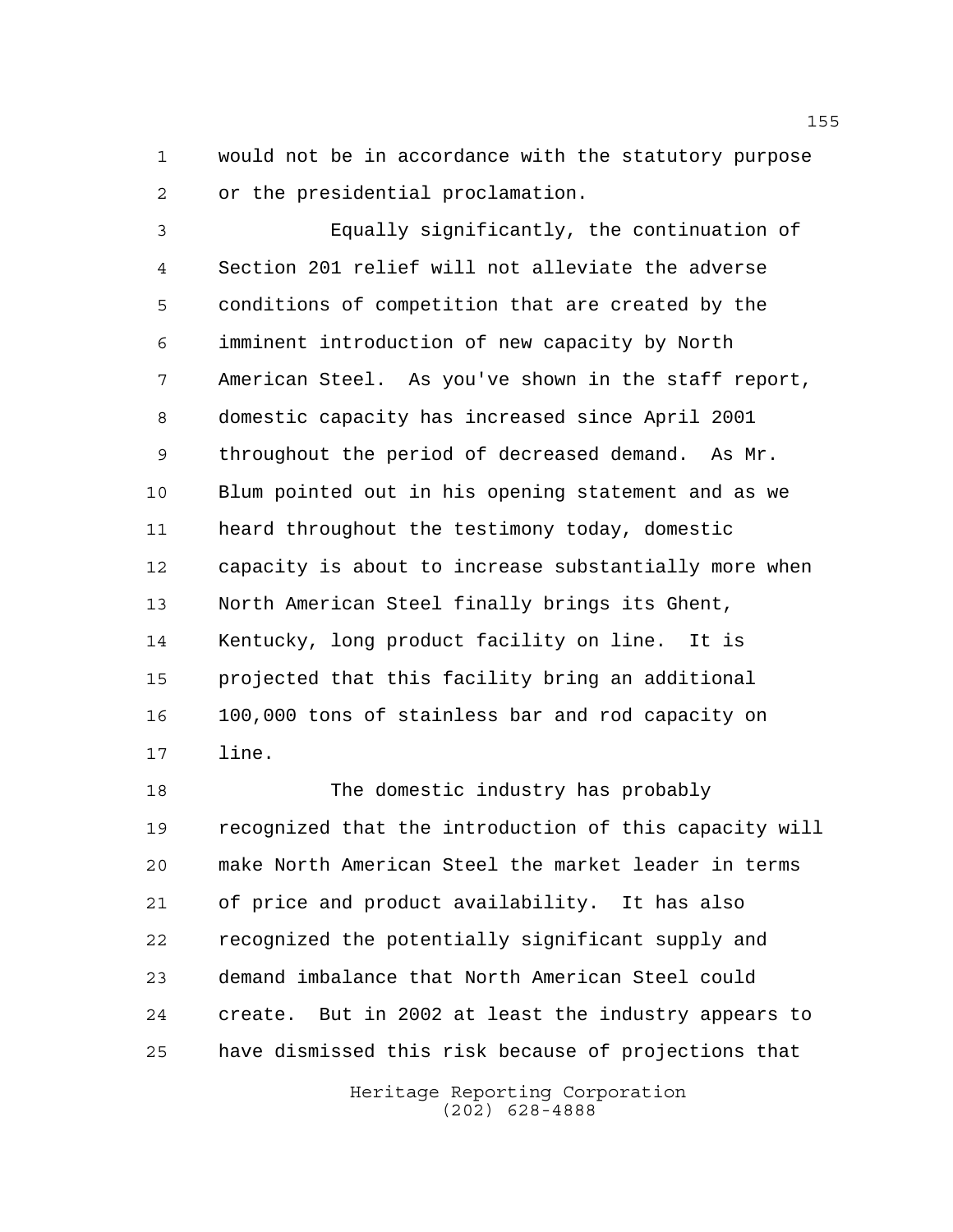U.S. demand would increase sufficiently in the near and long term to easily absorb this new capacity.

 The industry's projections, however, have proven wrong. U.S. demand has not increased and at least in the near term is not projected to increase sufficiently to offset the impact of NAS's additional capacity. The domestic industry now appears to be asking for the continuation of Section 201 relief to compensate what has proven to be incorrect business judgment. Section 201 was never intended to apply in this manner.

 The domestic industry further argues that the continuation of Section 201 relief is necessary to offset what it calls the surge of low price imports from India. As the Commission pointed out this morning, imports from non-subject countries have increased. It's questionable in terms of absolute numbers how much that increase has offset the decrease from imports of non-subject -- or subject countries.

 As the domestic industry has stated, however, Section 201 relief has resulted in declining imports for covered sources during the past year while the absence of relief for Indian products has resulted in historical increases of stainless products from India. This argument is somewhat, appears somewhat

> Heritage Reporting Corporation (202) 628-4888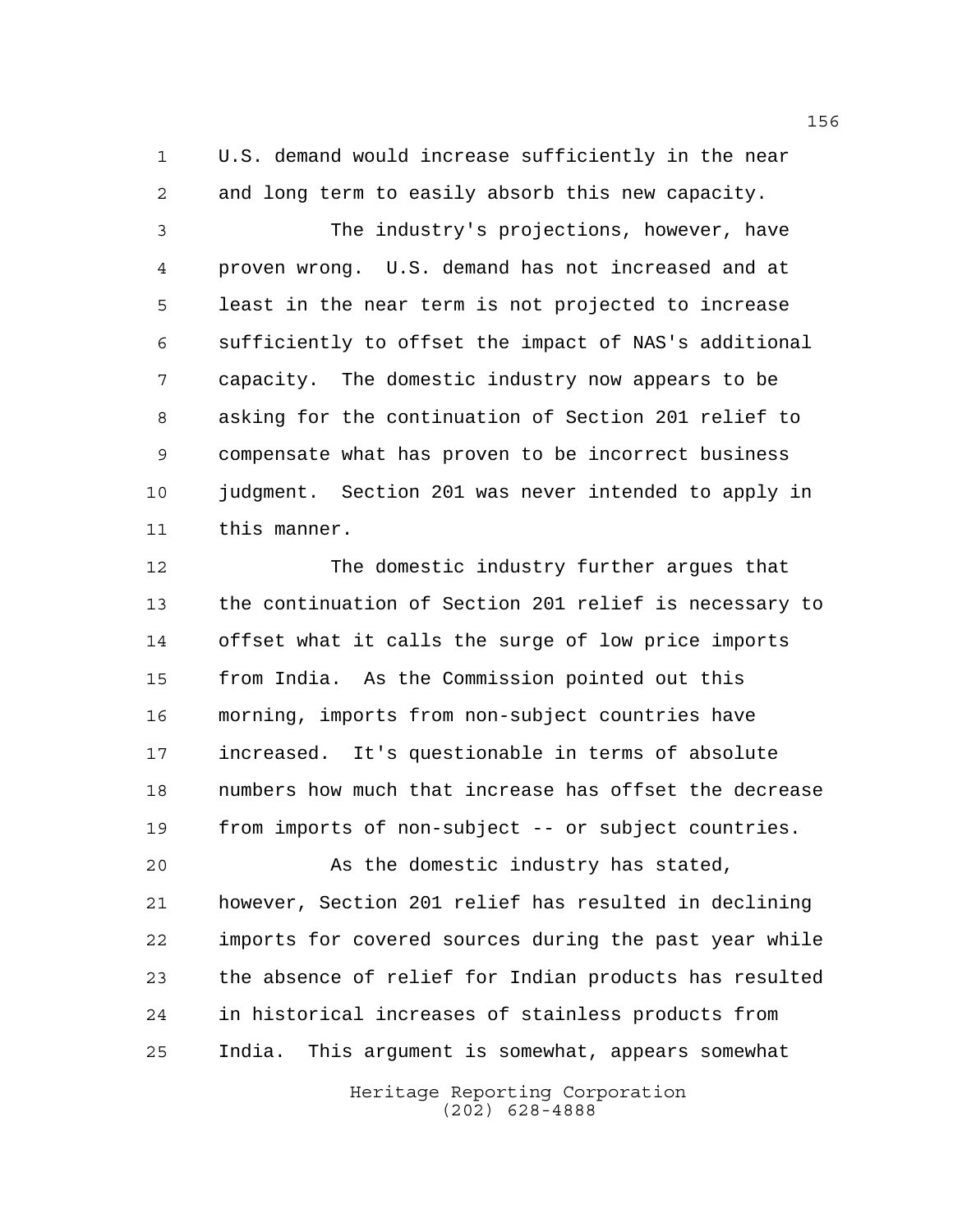inappropriate at this point. The domestic industry seems to be asking that producers from France, Italy, Germany and other historically responsible trading partners bear the cost of India's export practices by continuing Section 201 relief.

 If the domestic industry is being injured by the surge of low priced imports as they claim there are alternative remedies. As they pointed out, the largest exporters appear to have escaped antidumping and countervailing duty measures that currently are in place against Indian imports. If there is sufficient information and sufficient support within the industry, it would seem that this oversight could be corrected by petitioning a new antidumping or countervailing duty investigation.

 We also note that although Slater Steel has requested that the president bring India into the scope of Section 201, the reasons stated in the domestic industry's brief for why that request was rejected, assurances from the Indian government that they would exert export controls, seem to be hollow. There does not appear to be anything that would preclude the domestic industry from again requesting the administration to impose restrictive quotas on Indian imports under the guise of Section 201, thus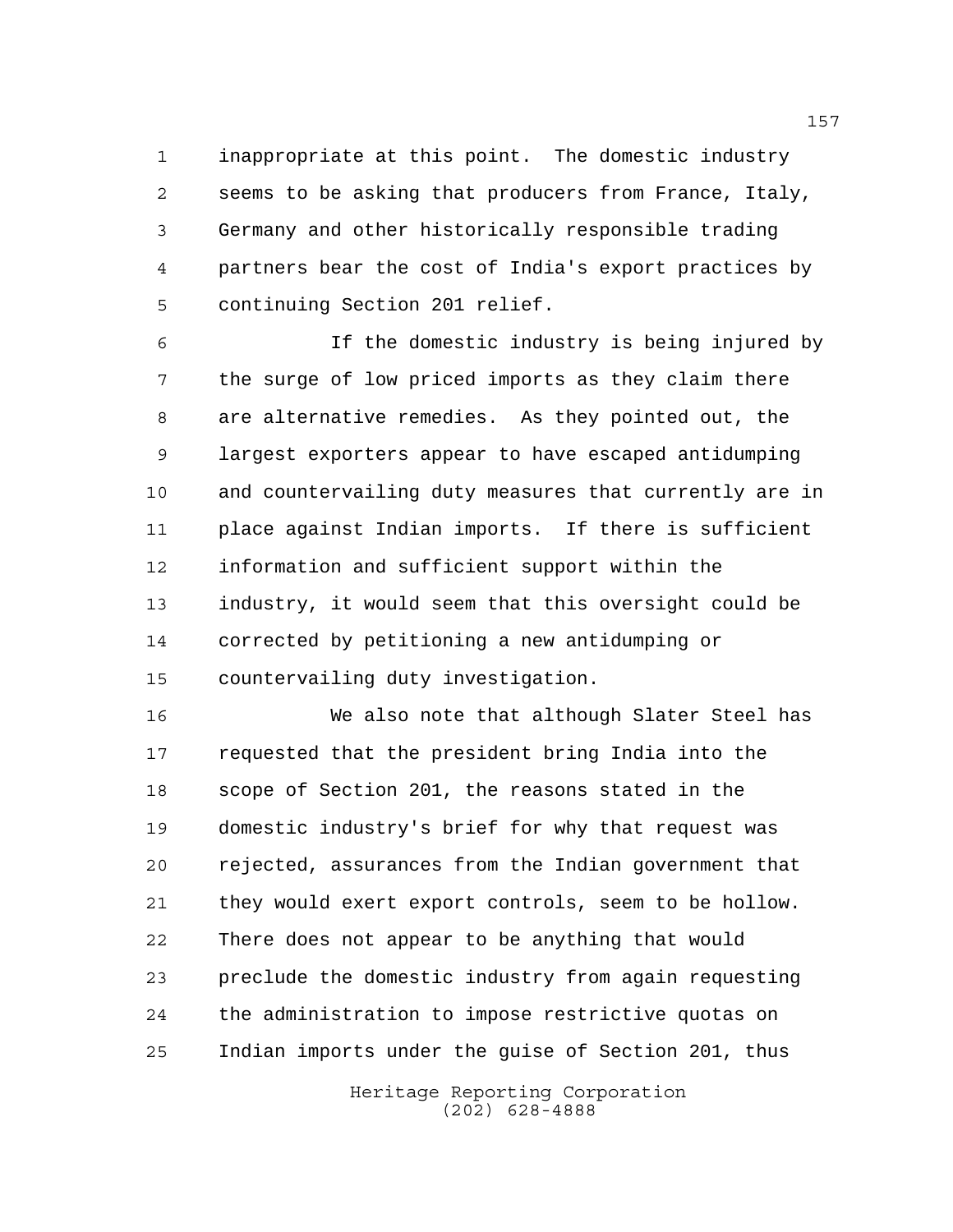eliminating their potentially injurious presence in the market.

 Finally, the domestic industry argues that the effectiveness of Section 201 relief has been mitigated by the exclusion process. Indeed, they specifically cite an exclusion granted to my client Arcelor. Frankly, however, I'm not certain whether this is the forum to discuss exclusions. The administration established a fine procedure for evaluating whether to grant specific exclusion requests. Exclusions were granted only where the administration determined that the domestic industry did not make a product, a directly competitive product, or did not make it in sufficient quantities to supply the U.S. market. In other words, the administration evaluated the objections raised by the domestic industry to specific exclusions and rejected them where the evidence demonstrated an inability to produce that product.

 The importation of these products by definition, therefore, cannot contribute to any problems currently facing the domestic industry as much as they are not directly competitive. The industry's argument therefore is without merit and its request that the exclusions be rescinded should be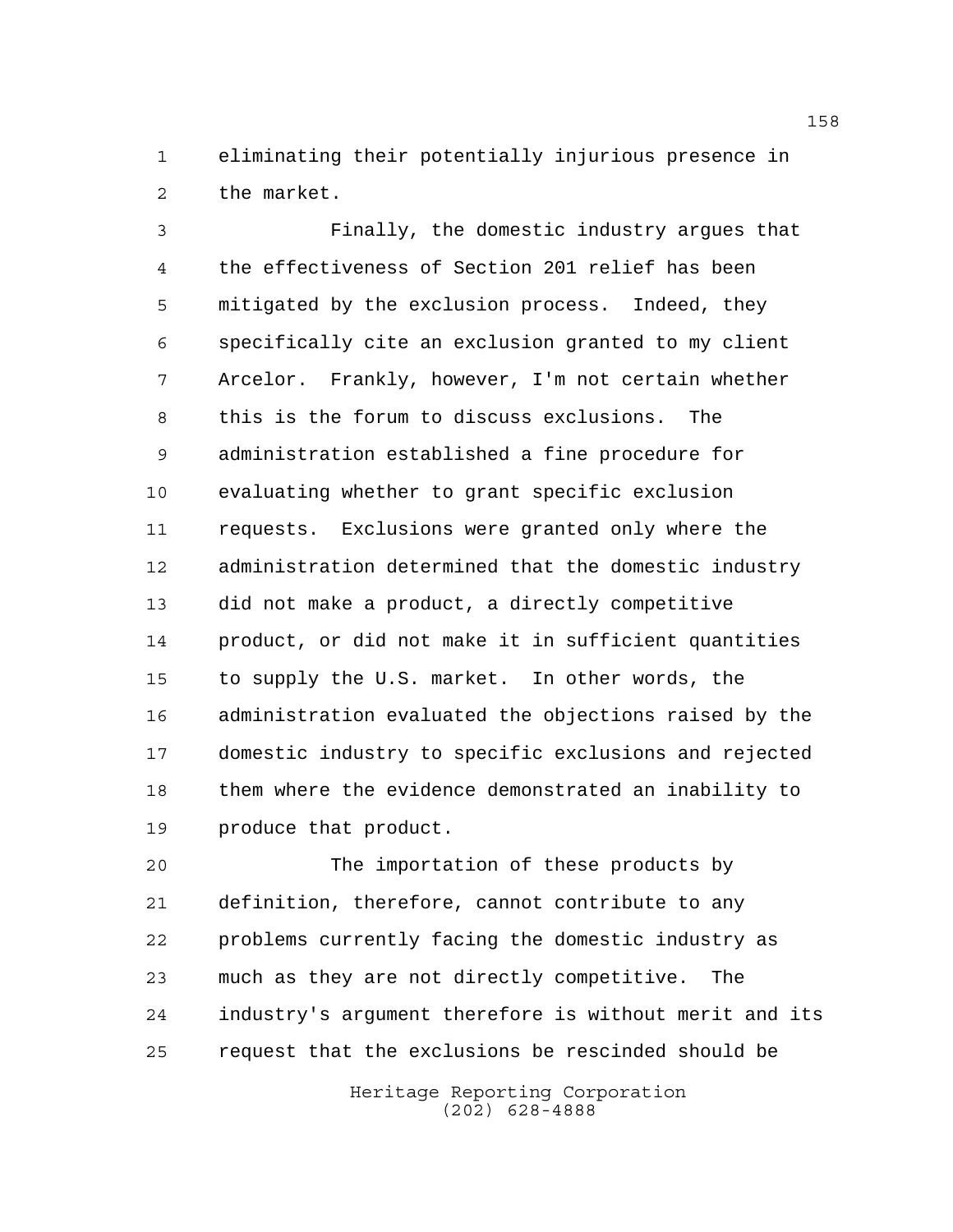rejected outright.

Heritage Reporting Corporation That concludes my comments. Thank you for the opportunity to appear before you today. CHAIRMAN OKUN: Thank you. Does that conclude the panel's comment then? MR. BLUM: Yes, it does. Thank you. CHAIRMAN OKUN: Okay. Thank you very much for being here this afternoon, for the written information you have provided and for the willingness to answer our questions. We very much appreciate it. I'm going to begin the questions this afternoon. I think I am going to start with one that as I listened to your opening remarks and your testimony I think I'm going to pose because we've got a few of these 204s, not that many yet, but I'm just curious in terms of some of the things you're arguing about what the future is and what that means in the context of 201. As I read what the ITC's role is in this 204(a) procedure to monitor, it talks about monitoring developments expected in the domestic industry, including the progress and specific efforts made by workers and firms in the domestic industry to make positive adjustment to import competition, which to me just means what's happened from the day the president imposed the relief it to now, and that we do

(202) 628-4888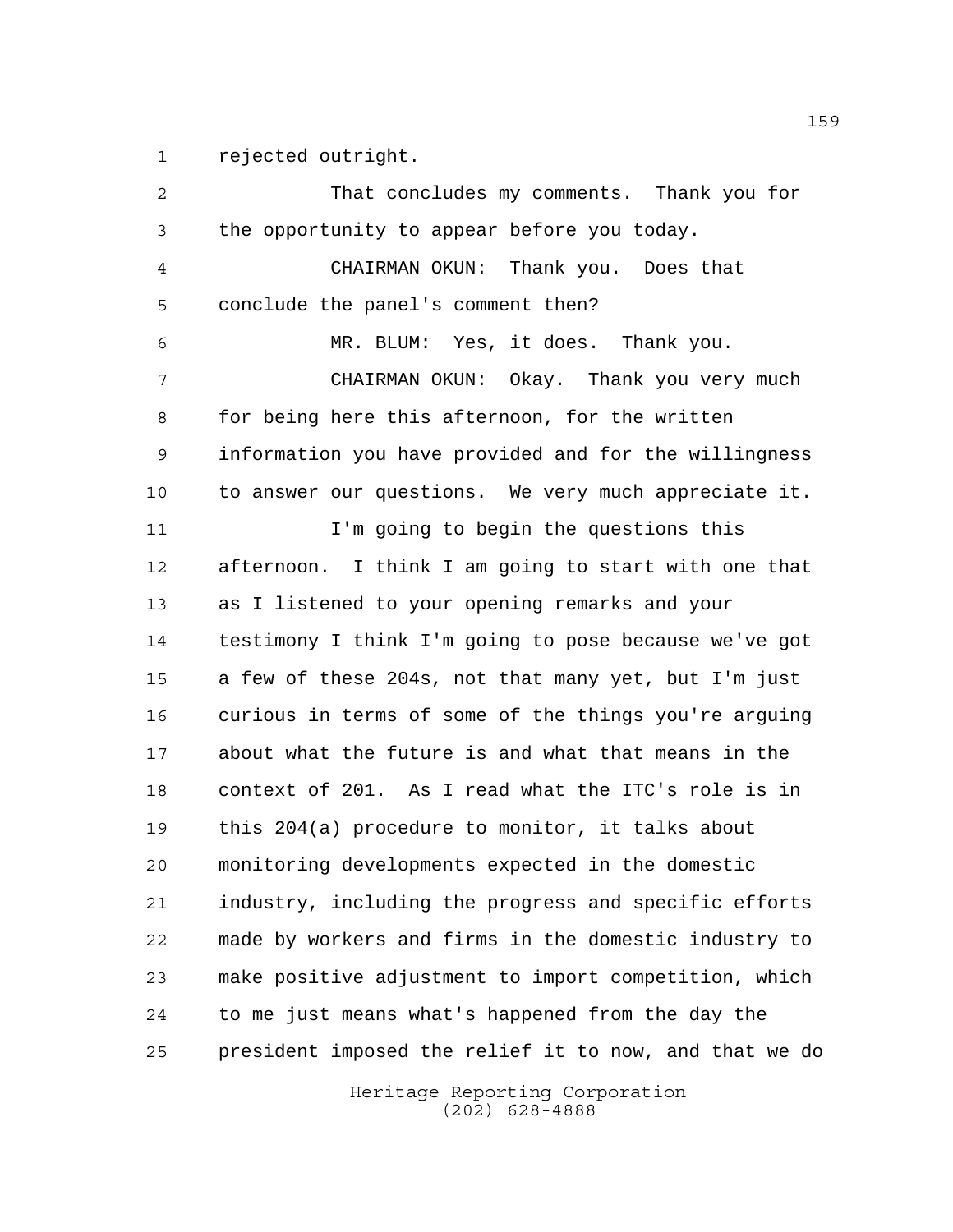that.

| $\overline{2}$ | And that the president in looking at that is           |
|----------------|--------------------------------------------------------|
| 3              | supposed to -- or when it says, you know, what he      |
| 4              | looks at in terms of reducing, modifying or            |
| 5              | terminating, after taking into account the report he   |
| 6              | receives from us or the staff it says on the basis of  |
| 7              | 801 the domestic industry has not made adequate effort |
| 8              | to make a positive adjustment to import competition    |
| 9              | or, 2, the effectiveness of your action taken under    |
| 10             | Section 203 has been impaired by changed economic      |
| 11             | circumstances and that changed circumstances warrants  |
| 12             | its reduction or termination. And a few other things.  |
| 13             | But I guess my point is if I read your                 |
| 14             | statement, you know, your first question is have they  |
| 15             | taken, you put it out in your question, have the U.S.  |
| 16             | producers taken steps to improve their long range      |
| 17             | competitiveness? First question. And then you answer   |
| 18             | yes. And to me that is part of what our monitoring     |
| 19             | is.                                                    |
| 20             | And then your second question, will                    |
| 21             | continuation of such relief remedy existing problems   |
| 22             | that may hinder the industry's ability to              |
| 23             | continuation? And the answer no.                       |
| 24             | And I'm just trying to make sense of in the            |
| 25             | context of how we describe the monitoring of the       |
|                | Heritage Reporting Corporation<br>$(202)$ 628-4888     |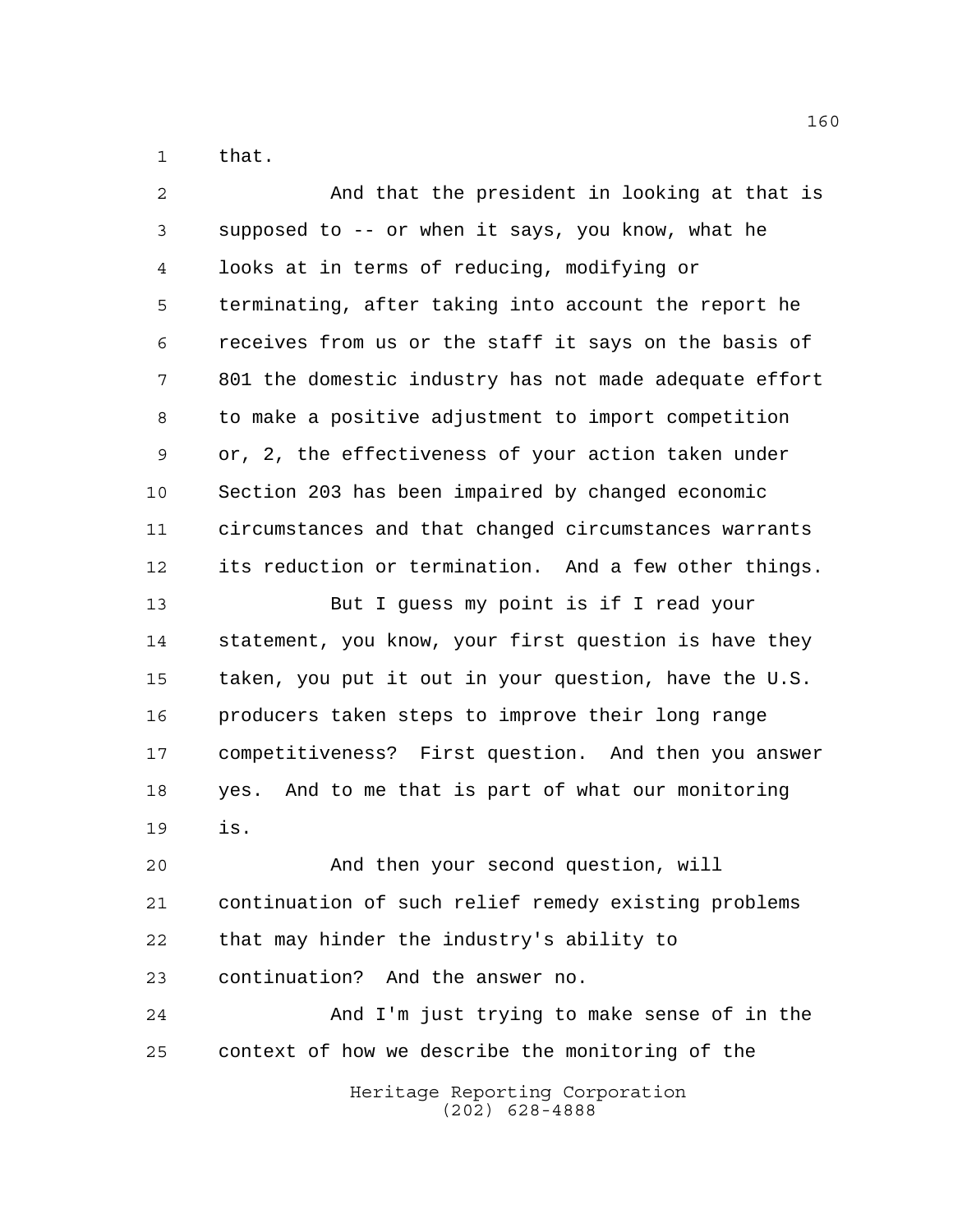industry how that fits in or how you envision it fitting into our report?

 MR. BLUM: That's an interesting question that we've pondered a few times because the statute, the statute may have been written with other kinds of cases in mind. I don't know that we've ever seen a case in which the success of the adjustment effort was as important as in these 14 cases. These are 14 industries that have repeatedly over the course of 30 years or more sought assistance from the government in a variety of ways including repeated uses of the trade laws. So the stakes here are very high. And it may be that this is a case that wasn't exactly envisioned when the statute was drafted.

 And we don't know, we're occupying -- we're operating in a vacuum. We don't understand exactly how the administration will evaluate these questions either. So our approach was to try to deal with the facts. And the facts are we think very clearly in most if not all of these industries there has been a substantial effort made and for the most part a successful effort made to do what can be done, to use a phrase that was said several times this morning. How the White House will evaluate it, because I believe it's essentially their call, how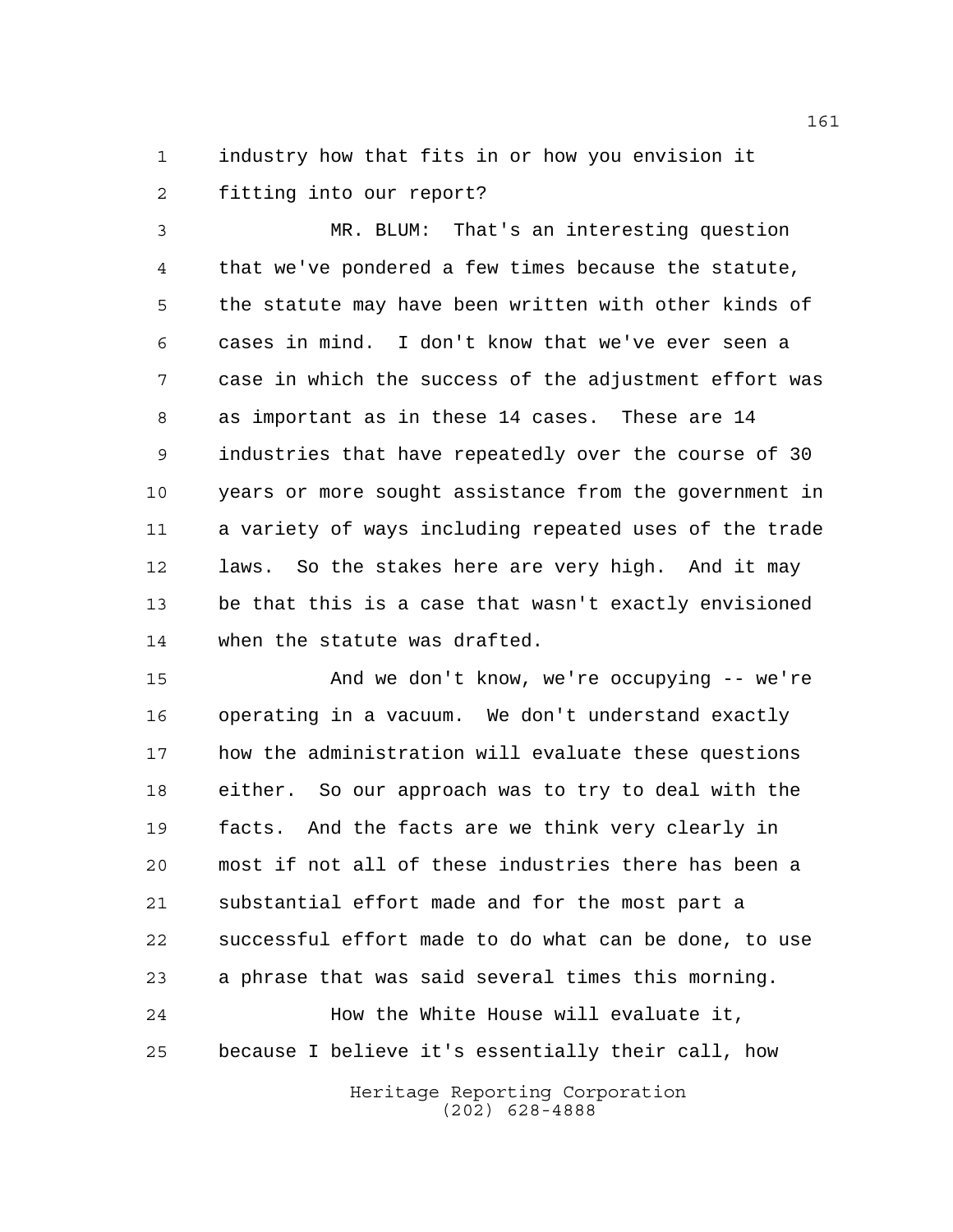Heritage Reporting Corporation (202) 628-4888 they will evaluate the changed economic circumstances is something we don't know. So our hope was, our advice to the Commission was they should take a comprehensive view of the efforts of the industry and try to develop the fullest possible factual base for the eventual decision by the White House. And really that's I think the only advice I can give you. The statute is a little bit unbalanced perhaps in the way it was drafted. CHAIRMAN OKUN: Mr. Ryan, do you have anything you want to add? MR. RYAN: Yes, just a brief follow-up to that. CHAIRMAN OKUN: Pull your microphone a little closer, please. 16 MR. RYAN: Sure. I think it's important particularly in this case and in this industry to note that a number, as you're monitoring the developments in the industry, a number of them are essentially forward looking. The introduction of NAS, for example, as Commissioner Miller pointed out earlier, that this is a significant occurrence in the domestic industry as we were consistently reminded by the domestic panel's today. Well, it hasn't happened yet. But the industry's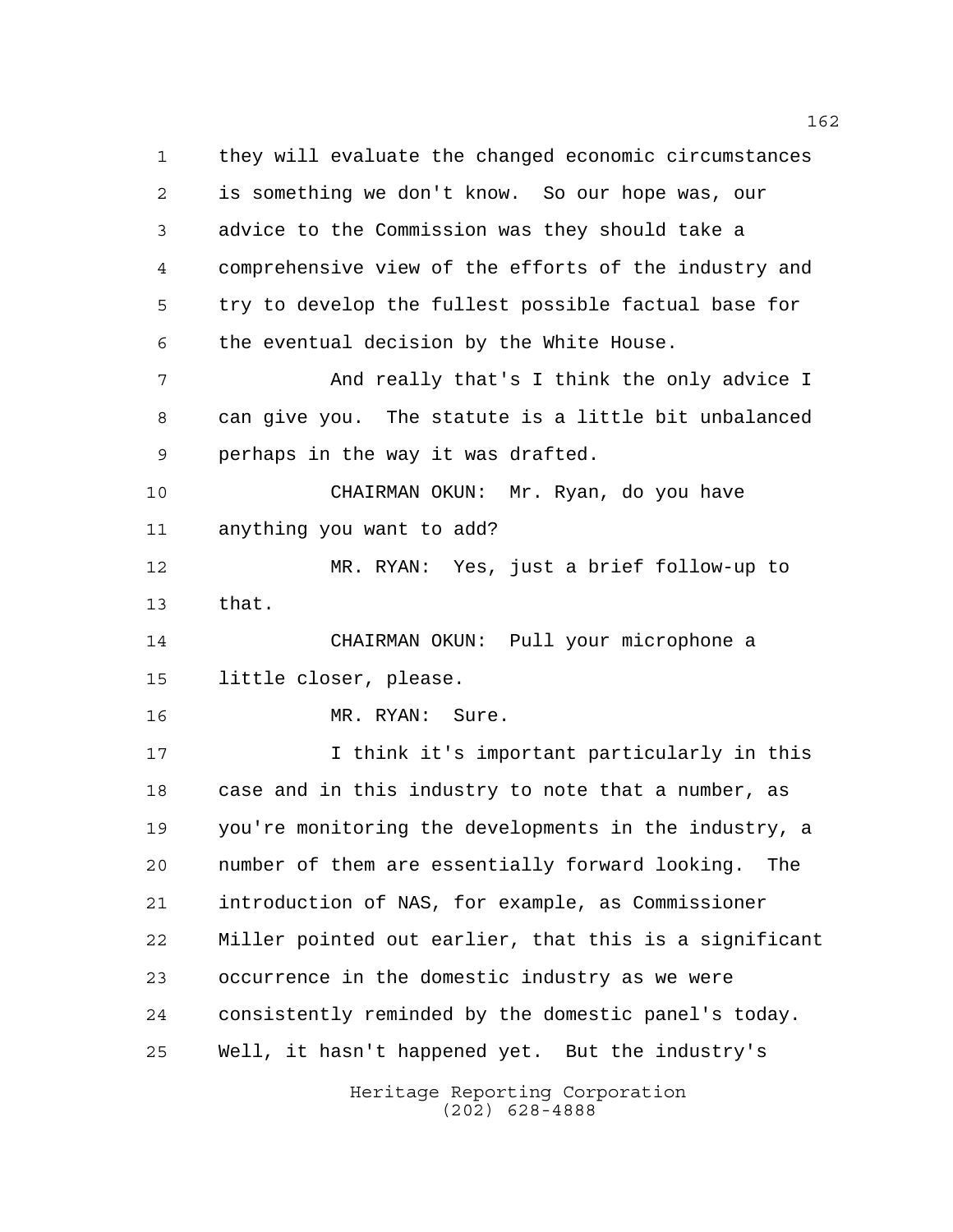ability to compete with this, to account for this occurrence within the industry I believe is an important measure of your monitoring program.

 The second thing I'd like to point out is that the domestic industry's argument basically says we have done all that we can, please give us more time and maybe we can do more. As part of a monitoring program it's your task and the president will determine whether the industry has adjusted to import competition. In light of a claim that we may be able to do more it would seem essential to make some sort of judgment as to whether continuation of the relief would actually allow further adjustment to import competition that would increase their competitive stance within the industry.

Thank you.

 CHAIRMAN OKUN: Okay. I appreciate those comments. And, you know, in looking back in what we have done in other 204s thus far it seems that we have made an effort to put it in the context of, you know, what demand forecasts are and other things going on in the industry. So I think we've struggled a little with it in terms of what the statute directs us to do and how the president evaluates that. But I appreciate those further comments.

> Heritage Reporting Corporation (202) 628-4888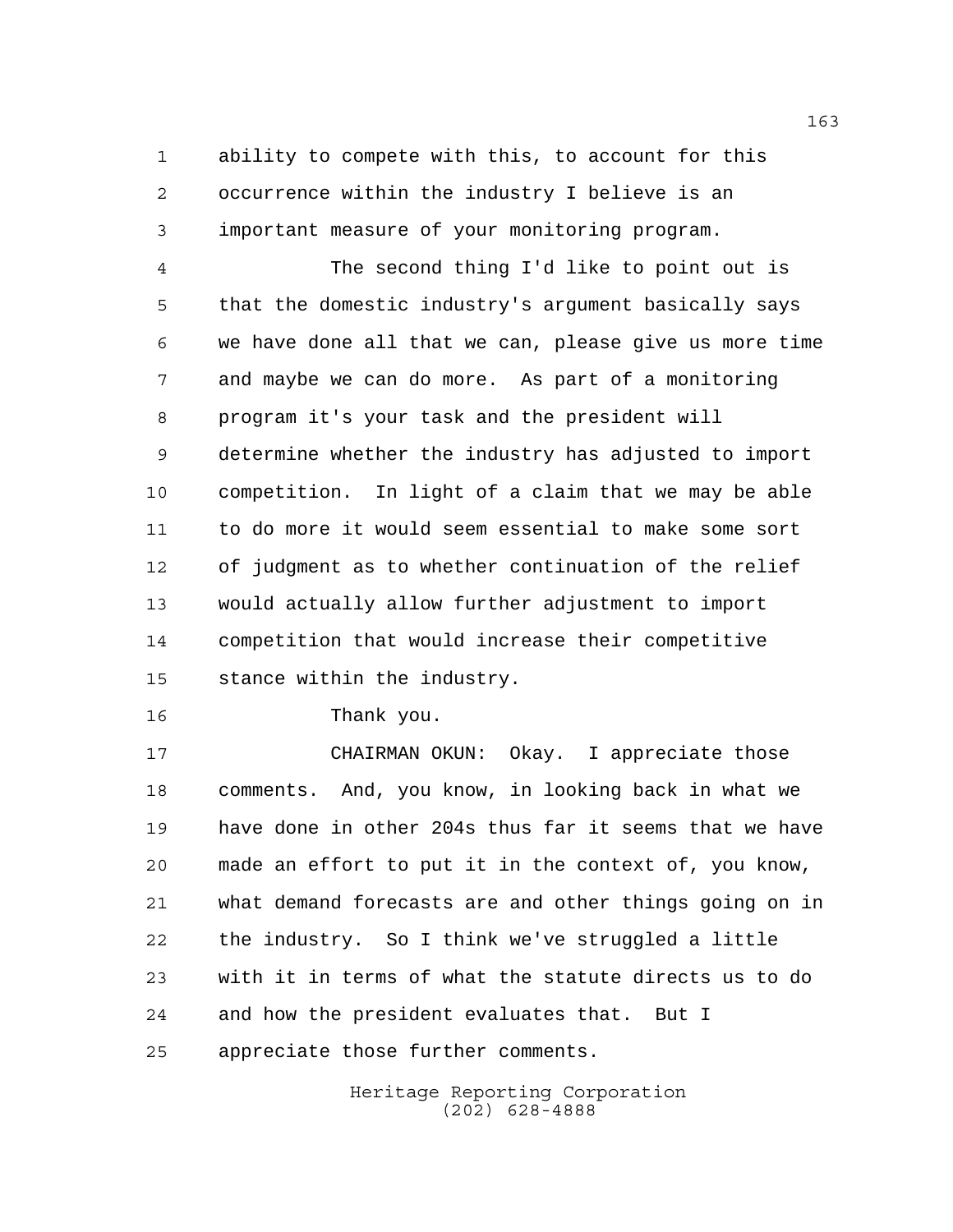Heritage Reporting Corporation On that though I guess I would go back to the demand question. And, Mr. Blum, you cited the ISSF, I believe it is, forecast going forward. And did you, is that submitted with your brief at this point. So many briefs in my office I can't remember what's submitted with what. MR. BLUM: No, we discovered it too late for that. CHAIRMAN OKUN: Okay. If you could submit that with your post-hearing brief that would be great. 11 MR. BLUM: Certainly will. CHAIRMAN OKUN: And did you say is it broken down by bar, rod or is it an overall? 14 MR. BLUM: Well, unfortunately it is not. CHAIRMAN OKUN: Okay. But is it all stainless -- 17 MR. BLUM: Yes. CHAIRMAN OKUN: -- or not? Long products or not necessarily? MR. BLUM: No, it is all stainless. CHAIRMAN OKUN: All stainless, okay. MR. BLUM: We have searched for a more micro kind of a forecast and have not found it. CHAIRMAN OKUN: Okay. Well, if you would submit what you have that would be appreciated.

(202) 628-4888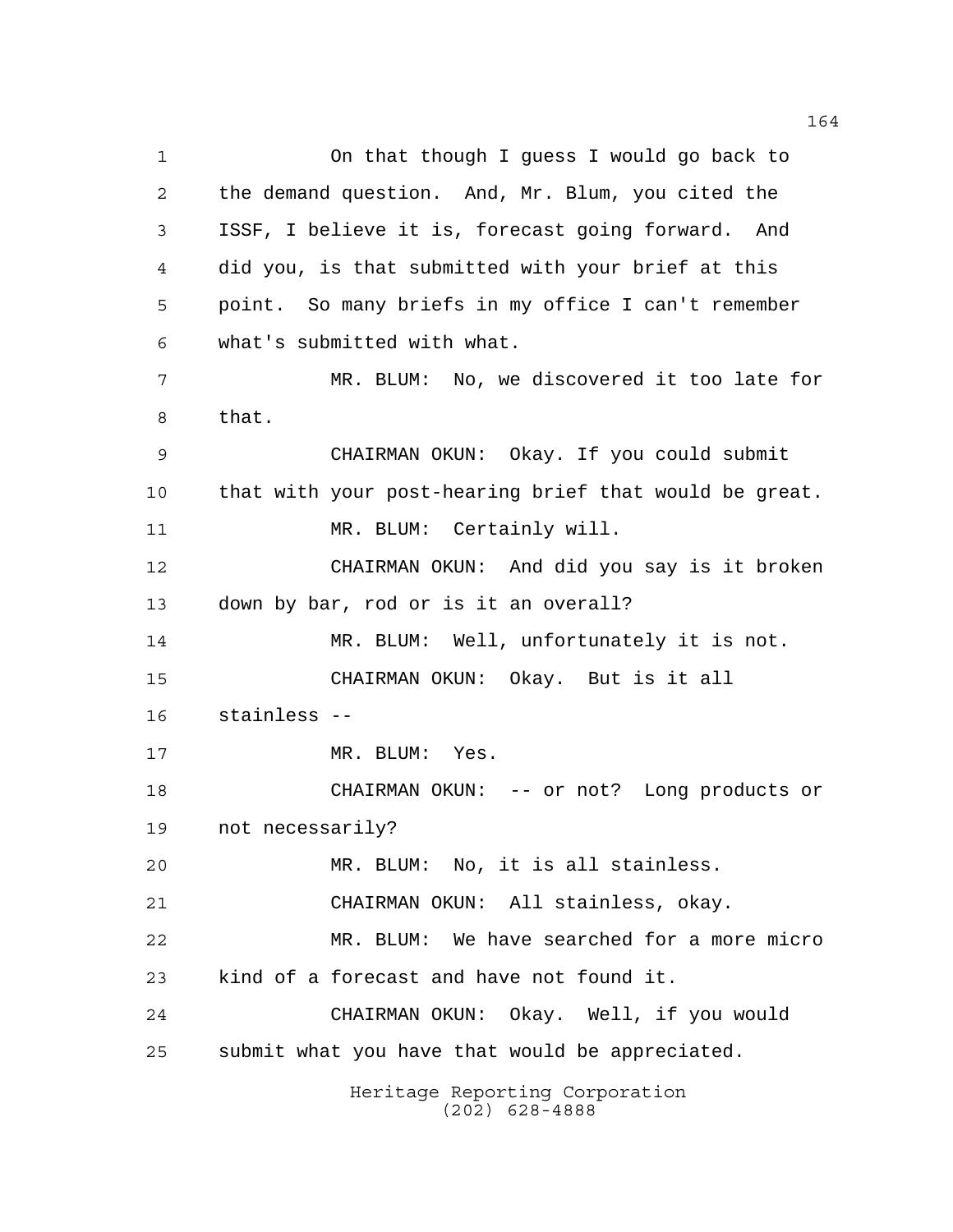1 And then, and maybe this is best put to Mr. -- well, to both of you really as observers of the industry which is during this period that we are looking at do you, you know, the demand as testified to and looking through here demand has increased, is that consistent with your view of the market and is North America behaving any differently than the international markets during this period?

 MR. BLUM: Well, I don't have the kind of data I think that would be satisfying to you handy. I don't know that I've seen it either. But I think we could deduce from the fact that world steel stainless production is approaching now and next year will reach an all time high that there is strong demand in parts of the world.

 We don't have it in this country. And this would have to be -- well, I think that it would be interesting to look at the impact of certain exchange rates on the American stainless steel using industries. I think that may be one place where you might find part of the answer. It's obvious that the U.S. is in the down part of a cycle whereas the rest of the world is not. We're not necessarily, in Europe we're not necessarily at the high end of the cycle either but in Asia there is some very strong demand.

> Heritage Reporting Corporation (202) 628-4888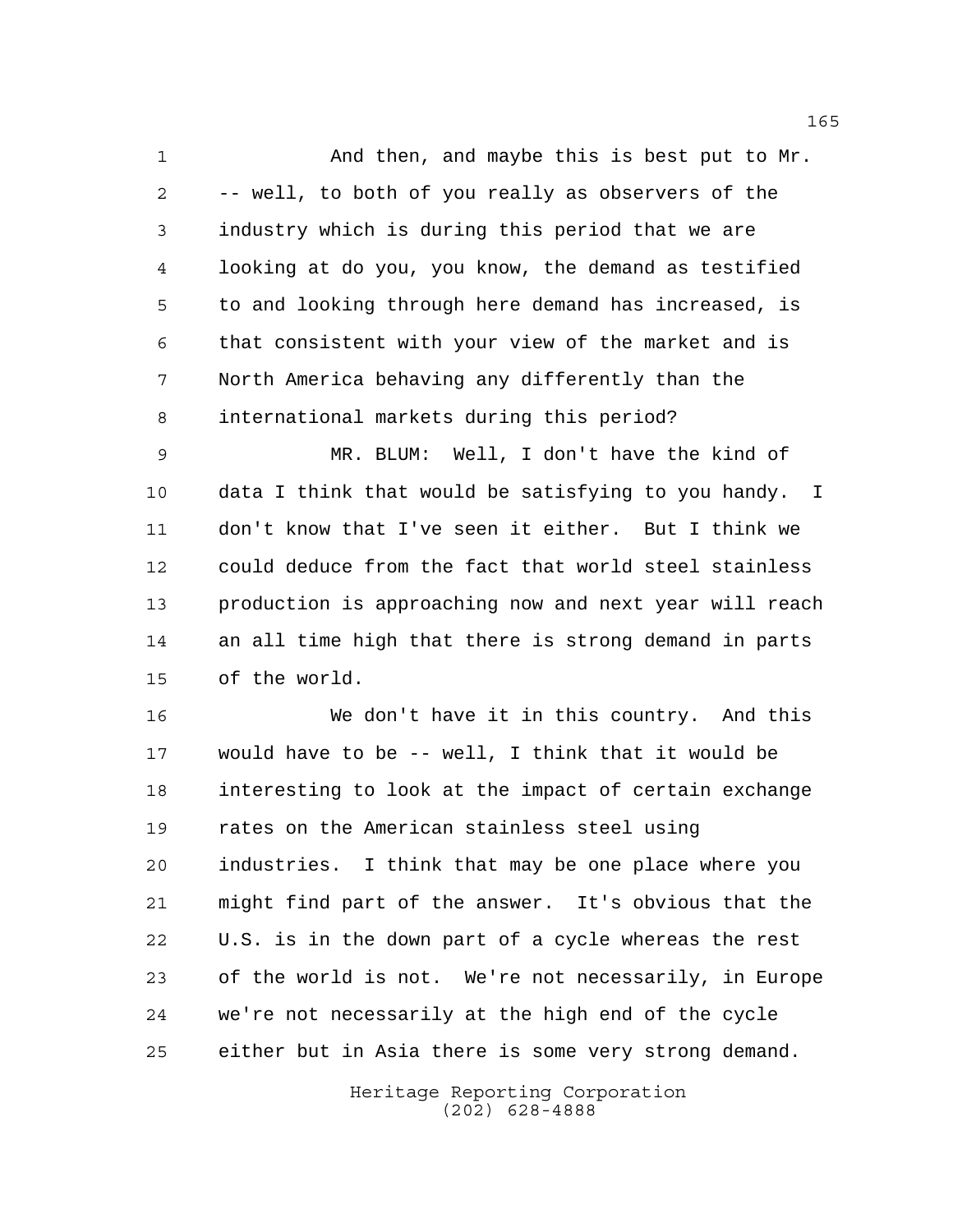CHAIRMAN OKUN: Mr. Ryan? No?

 Okay, if we turn to your arguments regarding capacity for a moment. One of the interesting points that I thought Petitioners made in response to your argument when asked this morning was that, you know, you look at capacity and it increases a specific percentage, but that the most relevant point of that is that shipments are not, you know, it's really how much is really out there on the market as opposed to what their capacity is and therefore that's not what is affecting prices staying down. And I wonder if you could respond to that argument given the context of how you've argued it?

 MR. RYAN: Yes. And I think there's two points. The first is that it's interesting that the increase in capacity occurred at a time of increasing demand when production was also going down. And the necessary result is that as capacity increases you need to increase your capacity utilization rates to become profitable. You need to -- there is additional pressure to fill order books to fill this capacity to reach these capacity utilization rates. All of which creates additional incentive to reduce prices, particularly in a period of demand where the consumers have the advantage in terms of price, all of which

> Heritage Reporting Corporation (202) 628-4888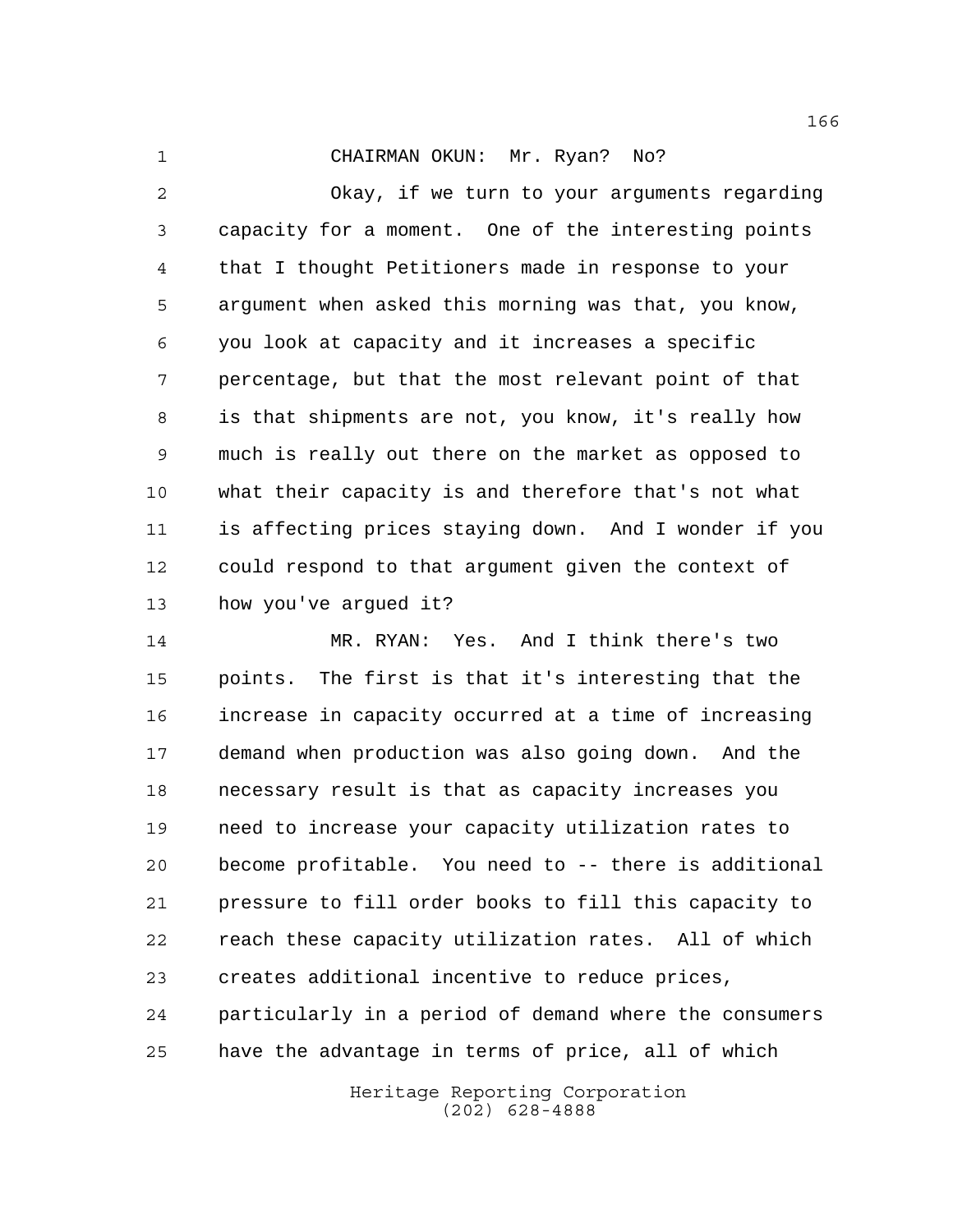lead to increased downward pressure on U.S. price, decreased profitability and increased problems resulting from just the mere introduction of the capacity.

 CHAIRMAN OKUN: Okay. My light's on. Mr. Blum, did you have anything you wanted to add on that point?

 MR. BLUM: Just quickly, I think that one basis issue is what is your market? Again, if you 10 look at the North American market as your market when demand is down, demand is down. That's the whole story.

 If, as is typical of the larger European producers, you consider the entire world to be your market and you produce in more than one country then you're not, you know, completely the prisoner of demand conditions in your market. There is a fundamentally different approach to this question in this part of the world from the rest of it.

 CHAIRMAN OKUN: Okay. Appreciate those comments.

Vice Chairman Hillman.

Heritage Reporting Corporation VICE CHAIRMAN HILLMAN: Thank you. I would join the Chairman in welcoming you. We appreciate both the prehearing brief and the information in it as

(202) 628-4888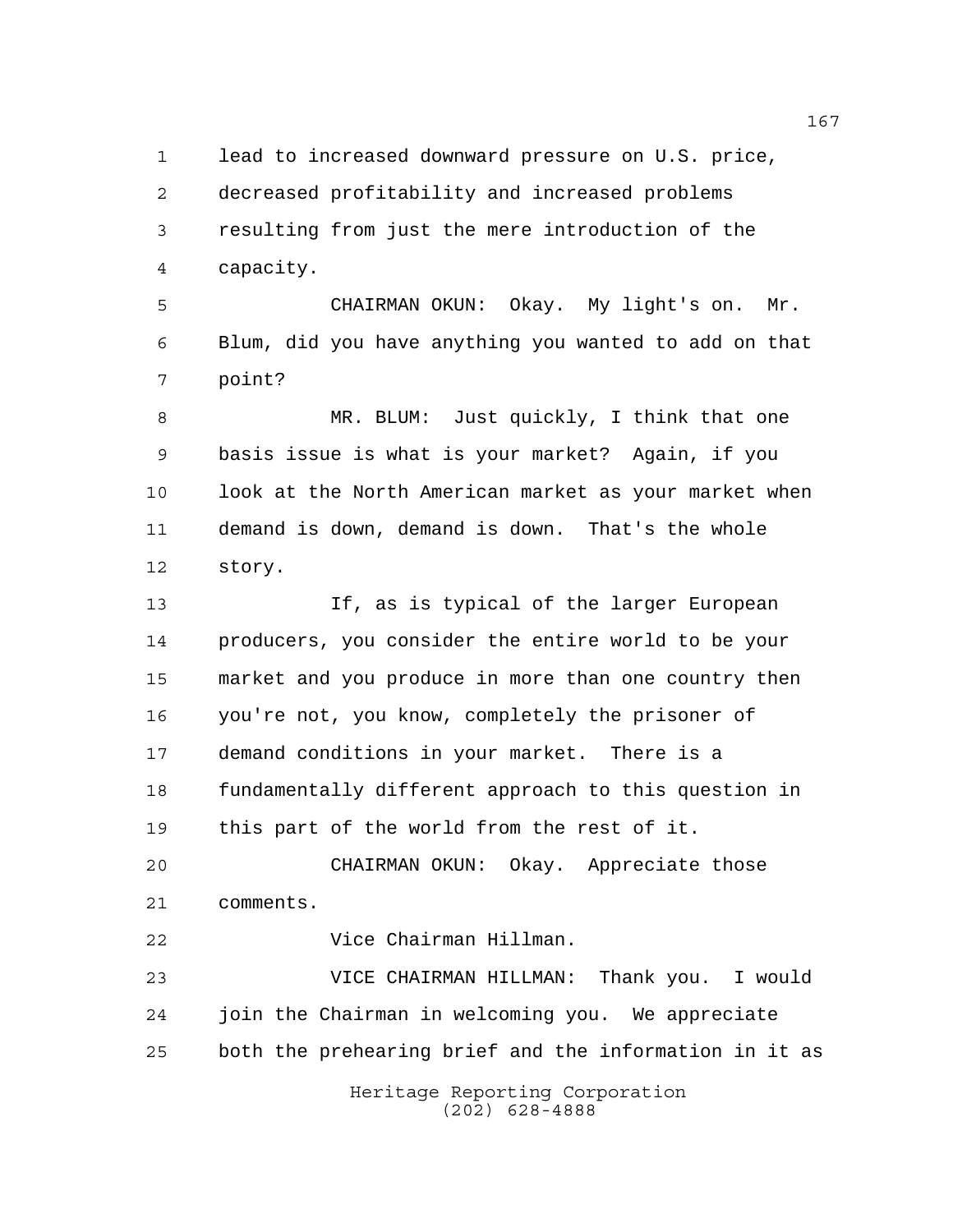well as your willingness to appear here today.

 I guess if I could start, Mr. Blum, with you on sort of the conclusion of your testimony that, you know, one of the reasons why you're arguing that we should terminate or should recommend termination of relief -- I will leave aside the issues that the Chairman was getting at that at this point we are simply reporting on the monitoring, we're not recommending anything -- but leave that aside, I mean your argument focusing on this issue of the domestic industry has recovered substantial domestic market share.

 And part of me says I can even quibble with those numbers. I mean I'm looking at numbers suggesting that at least in some of these products the domestic industry didn't in fact recover any market share, in fact, tended to lose share. But even if I accept the fact that there was at least in one of the products a modest gain in domestic market share I'm trying to understand whether that's the relevant test here.

 I mean I'm looking at a situation in which shipments are actually down. So I'm trying to get a sense of how relevant that is as an assessment of, you know, the effect of the 201 relief and whether it has

> Heritage Reporting Corporation (202) 628-4888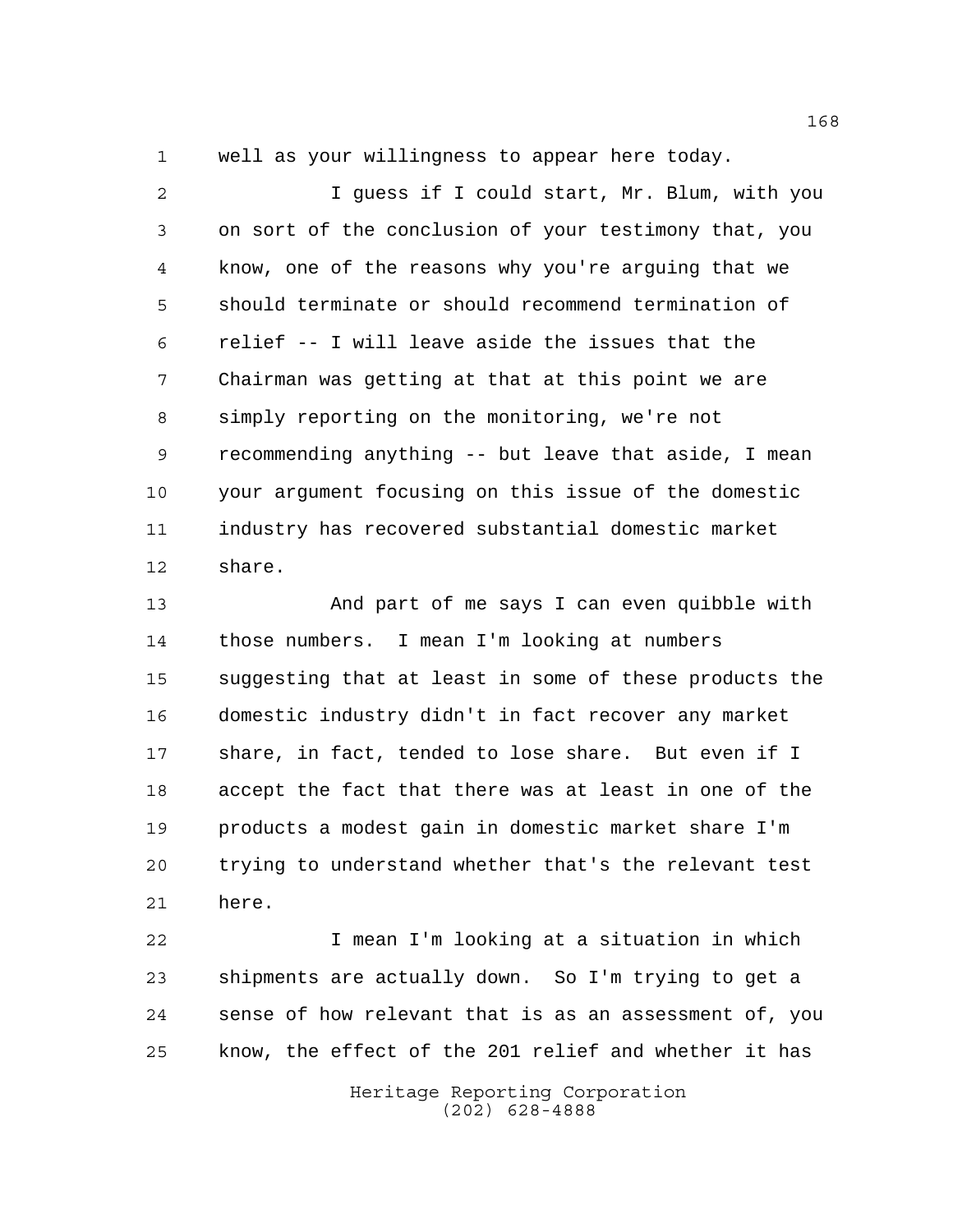Heritage Reporting Corporation provided this kind of adjustment period or this breathing room that is often described as part of the process for the industry to recover. If in fact shipments are down and prices are down does it matter that market share, you know, might be at least for one of these products up a little bit? MR. BLUM: Okay, what I would direct your attention to is the second phrase of my sentence which is they have been given a chance to, I think I said, solidify relations with customers. We have -- VICE CHAIRMAN HILLMAN: I'm trying to understand that. If shipments are down -- MR. BLUM: Yeah. VICE CHAIRMAN HILLMAN: -- you're actually selling less. MR. BLUM: Right. VICE CHAIRMAN HILLMAN: I mean have they been able to really get new customers or solidify relationships if the chips are down? MR. BLUM: Here's my point. Yeah, I understand but here's my point. Nobody can guarantee demand. They're dealing with low demand at the bottom of the cycle in this country, okay. What has happened is quite clear is that European and other established imports have been pushed out of the U.S. market to a

(202) 628-4888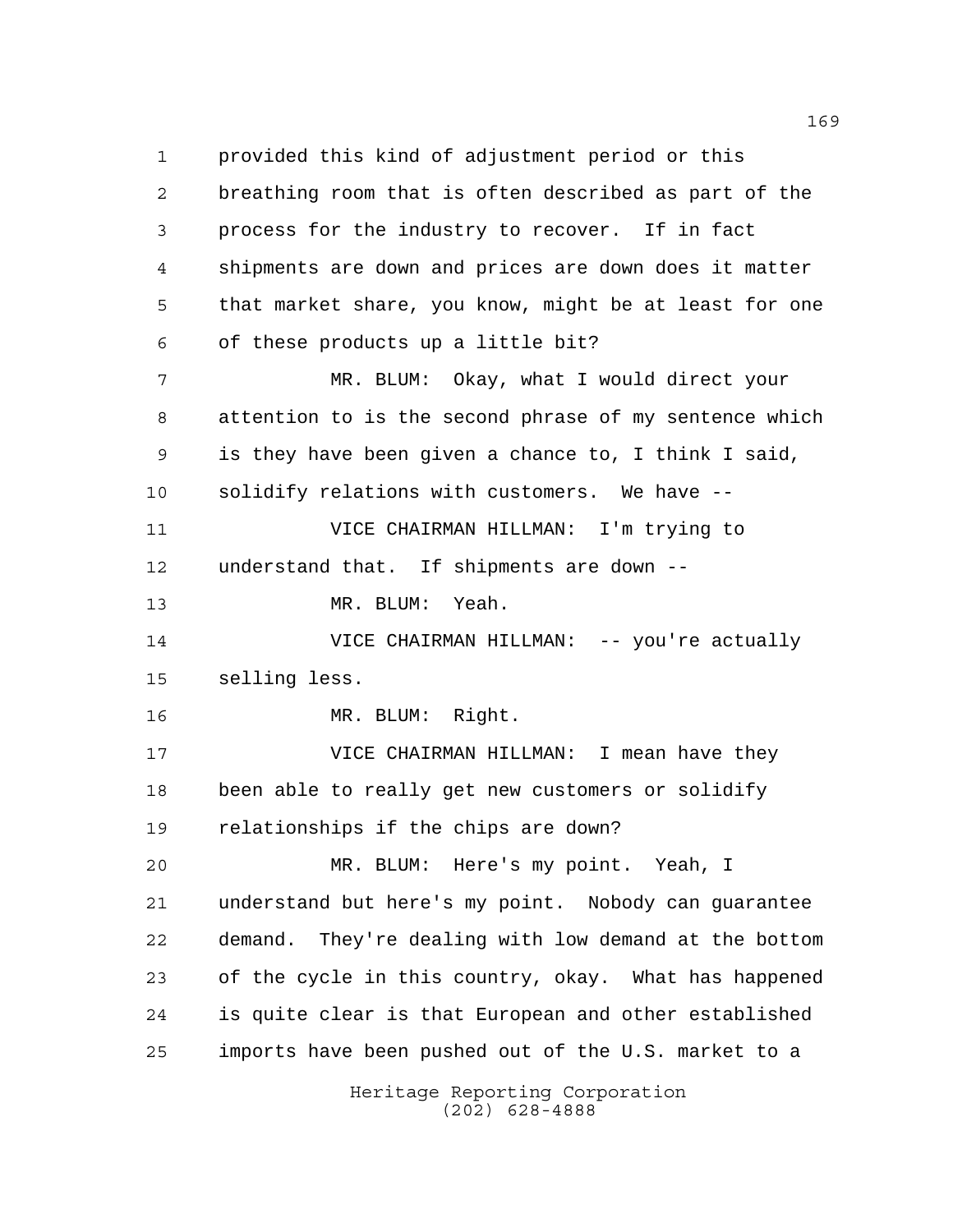substantial degree. They have had a chance to develop relations with those customers, yes.

 VICE CHAIRMAN HILLMAN: Well, okay. MR. BLUM: I mean we can't make demand go up, Commissioner. I think that's the problem. But we certainly know what we have lost, and we have lost a considerable amount. And the U.S. industry has had the chance to develop customer relations with our former or our present but reduced customers. That is an important opportunity for them. If they do it right they will keep customers for a longer time.

 VICE CHAIRMAN HILLMAN: Well, all right. Then go to this issue of demand. Obviously your testimony you described it, you know, refers to more, you know, worldwide demand. But from your companies' perspective what are they looking at in terms of their projections for demand just in the U.S. market. I mean do you have a sense of what their expectations are, you know, kind of with relief still in place or in the absence of relief? I mean what are they saying their projections are in terms of demand for bar, rod or wire?

Heritage Reporting Corporation MR. RYAN: We have the data from the questionnaire responses which is based on the assumption that relief. I know my client Arcelor has

(202) 628-4888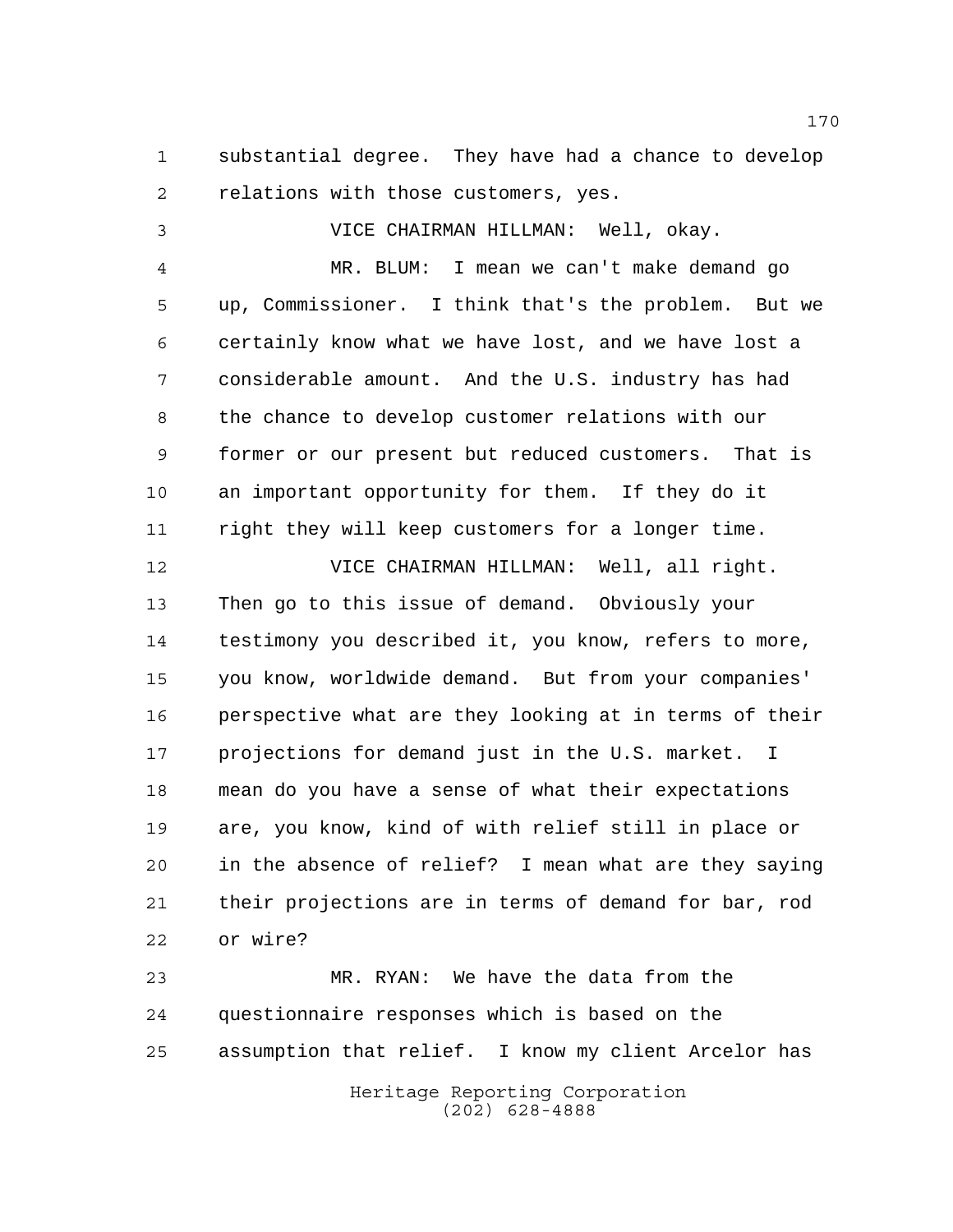spoken publicly and its projected, does not think that demand is going to increase in the United States sufficiently over the next two years to warrant substantial imports into the United States. And that is almost regardless of whether duties are in place because the presence of relief doesn't drive demand. The demand problem is a function of the economic downturn in the consuming industries which is unrelated to the presence of relief.

 VICE CHAIRMAN HILLMAN: How about on the price side do you have a sense? Again we've heard a 12 lot of testimony this morning about what prices have done. Again I'm curious from, again, from the European company perspective do they have a sense of what prices are likely to do in the U.S. market?

 MR. BLUM: Yeah, I think the truthful answer is if they have it we don't know. We certainly could ask them about that.

 The practical, the practical matter is for the immediate future that the swing in the value of the euro has certainly diminished the attractiveness of the U.S. market for most Europeans. I mean you'd have to have some pretty extraordinary advantages to be able to sell over the penalty imposed now by the euro. It has moderated considerably in the last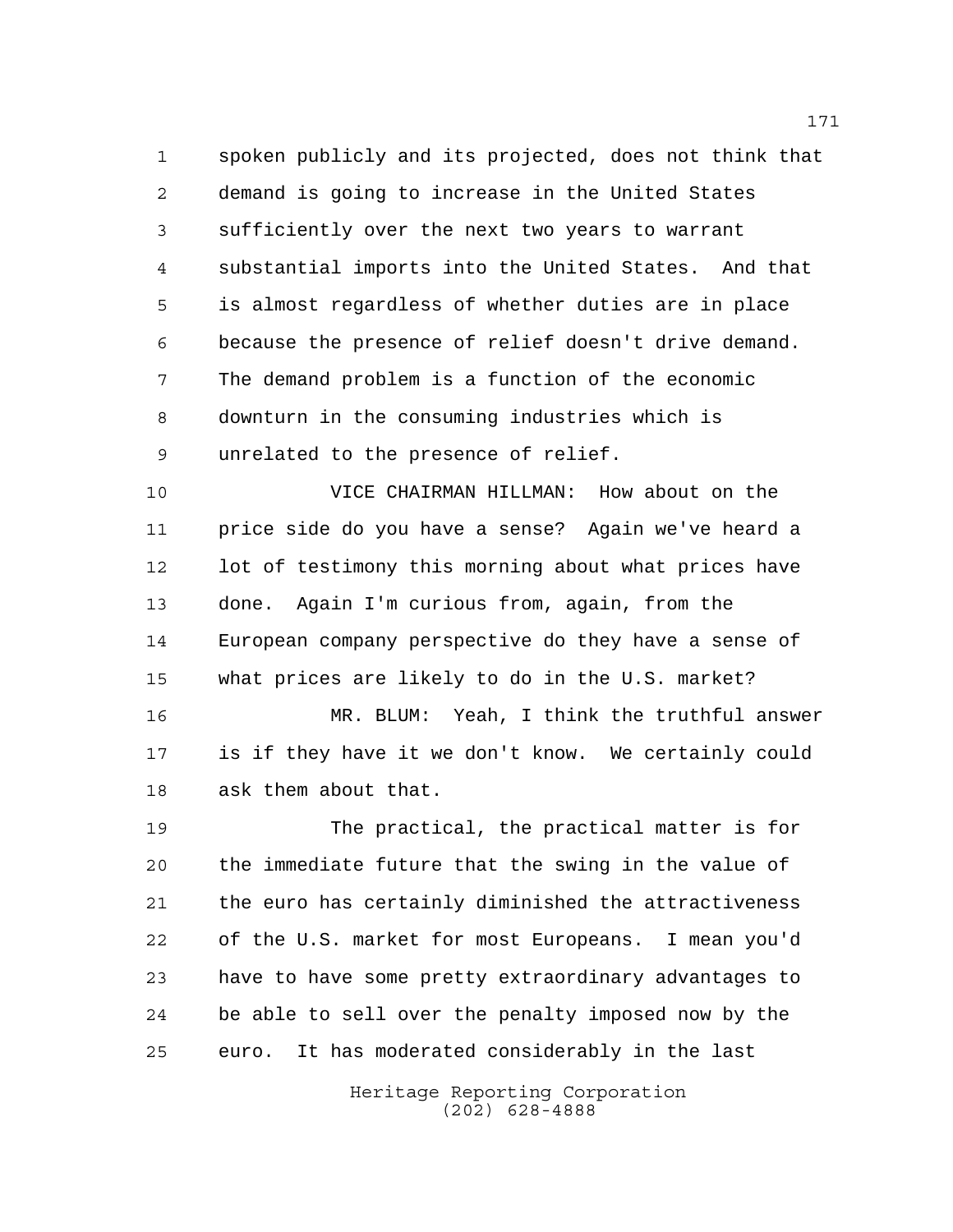couple of weeks. There is no telling where it will be in three months, six months or two years.

 That's again just going back to my previous answer to the Chairman, that's another reason why it's so important to consider the larger market because these matters can't be predicted. If you build your business model based on assumptions about where prices will be you are bound to be in trouble sooner or later because they are inherently unpredictable.

 VICE CHAIRMAN HILLMAN: And would you say currently where they are in terms of Europe versus the U.S. market versus say the Asian market, I mean is there much of a price difference for these products between those markets?

 MR. BLUM: Commissioner, I don't have any systematic data on that. I have seen some data on certain bar products from earlier this year where there was a very substantial different in the cost. I think it was 304 cold finished bar, about a \$900 per ton price difference between the U.S. being on the high side and Europe being on the lower. But that was before the currency movement first of all.

 Secondly, in all of these cases it's very difficult to know what price quote is comparable with another. There are all kinds of ideas around in the

> Heritage Reporting Corporation (202) 628-4888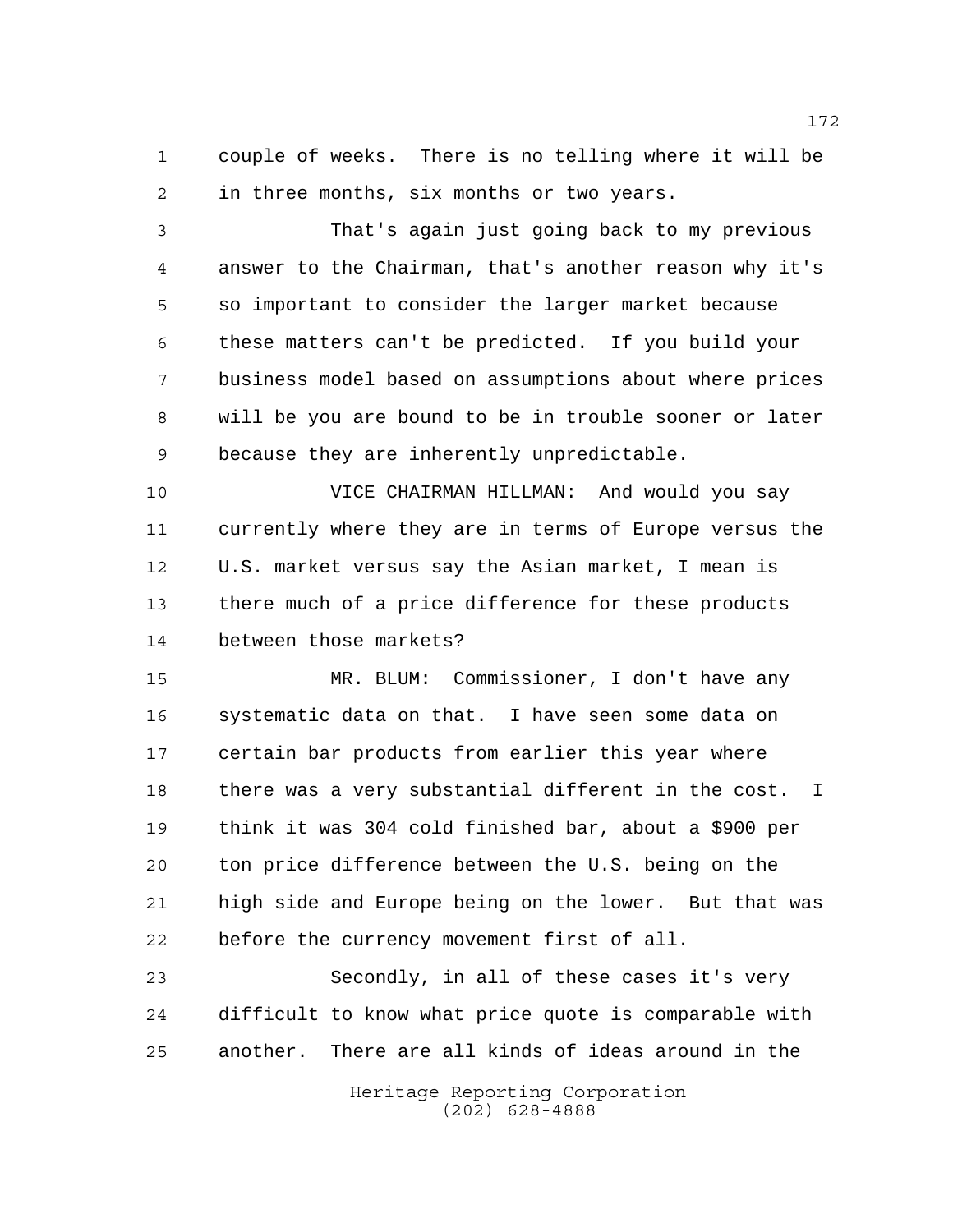market but the actual transaction prices are sometimes very hard to establish.

 So I don't know that we would be able to get you very clear information on that point.

 VICE CHAIRMAN HILLMAN: Okay. Now, obviously we heard, you know, staying on this issue to kind of understand the prices, we heard a lot of testimony from the industry about the decline in prices that, you know, there is no question we see in our data they're obviously attributing at least some of that price decline to non-covered imports and particularly the Indian imports. Obviously to the extent the Europeans are still in the market, I mean I recognize your point that imports are smaller but they're still in the market, how would you describe sort of the price relationship of the Indian product versus the European product in the market and who do you think is leading prices? Why are prices going so low?

 MR. BLUM: Well, I'm certain the Europeans are not leading the prices or they would be higher. VICE CHAIRMAN HILLMAN: Yeah.

 MR. BLUM: I think one of the difficulties is when you're in -- I think it depends where you are in the cycle. When you are in the down part of the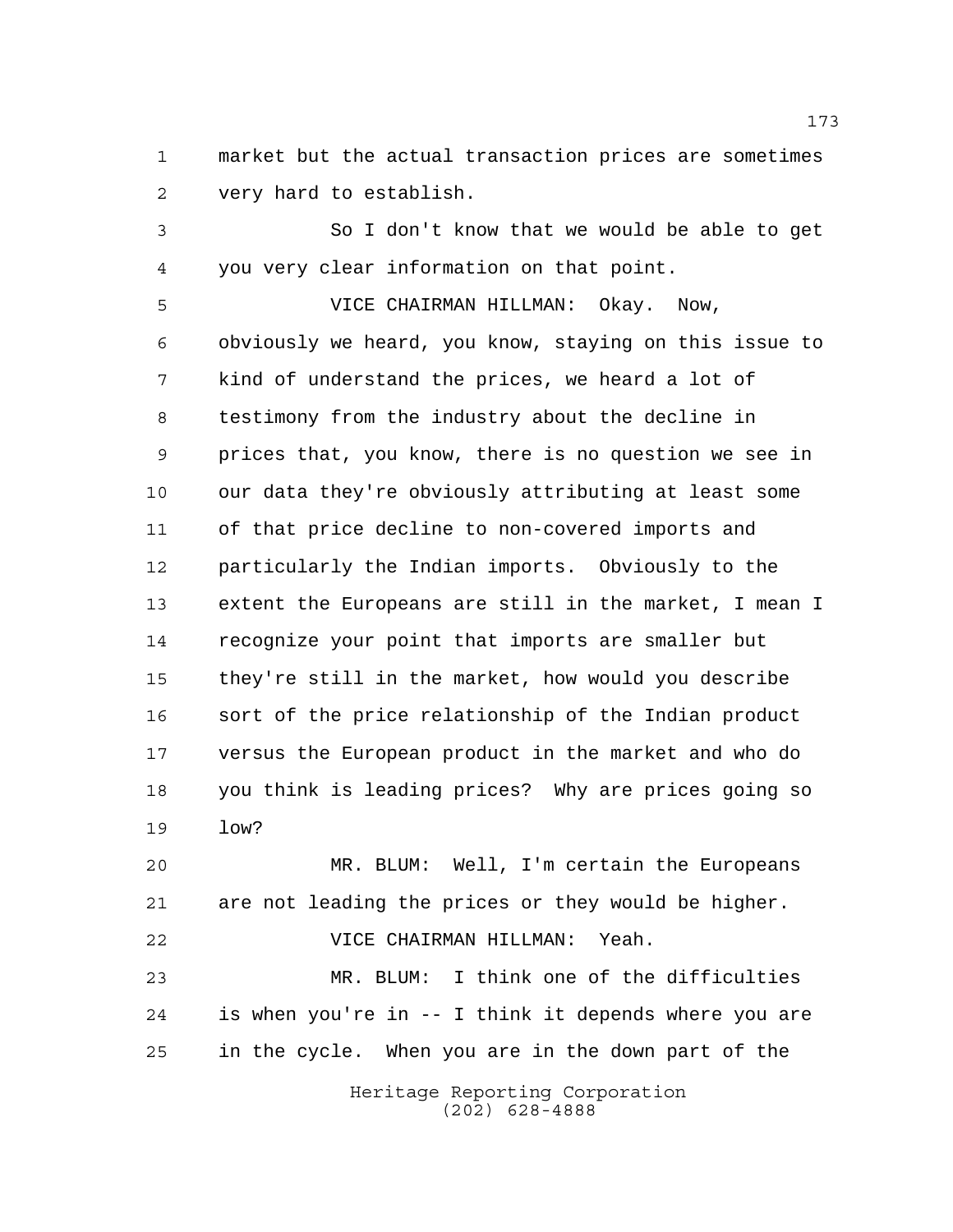cycle I think the market is very susceptible to downward pressure. In this case I don't doubt the information that's been presented that the Indians are being extremely aggressive price-wise. And certainly the mechanism I think Mr. Pendleton spoke of by which those price quotes are transmitted through the markets, this is something we've seen for decades. I think it frequently works that way. And I think especially when people are desperately, more desperately looking for business in the bottom part of the cycle I think that's much more likely to happen.

**It could also happen though, and in another**  part of this proceeding I think we're going to see a totally different situation in which it was domestic price aggression actually that led to reduction of prices. It all depends on the market situation. I don't doubt though the description that was given by the Petitioners, by the domestic industry this morning.

 VICE CHAIRMAN HILLMAN: Well, just one quick further on that. We obviously hear this argument all the time on the carbon side. I didn't know whether stainless tends to be distributed perhaps differently than a lot of the carbon products. And you obviously have a lot more relationships between, again, the U.S.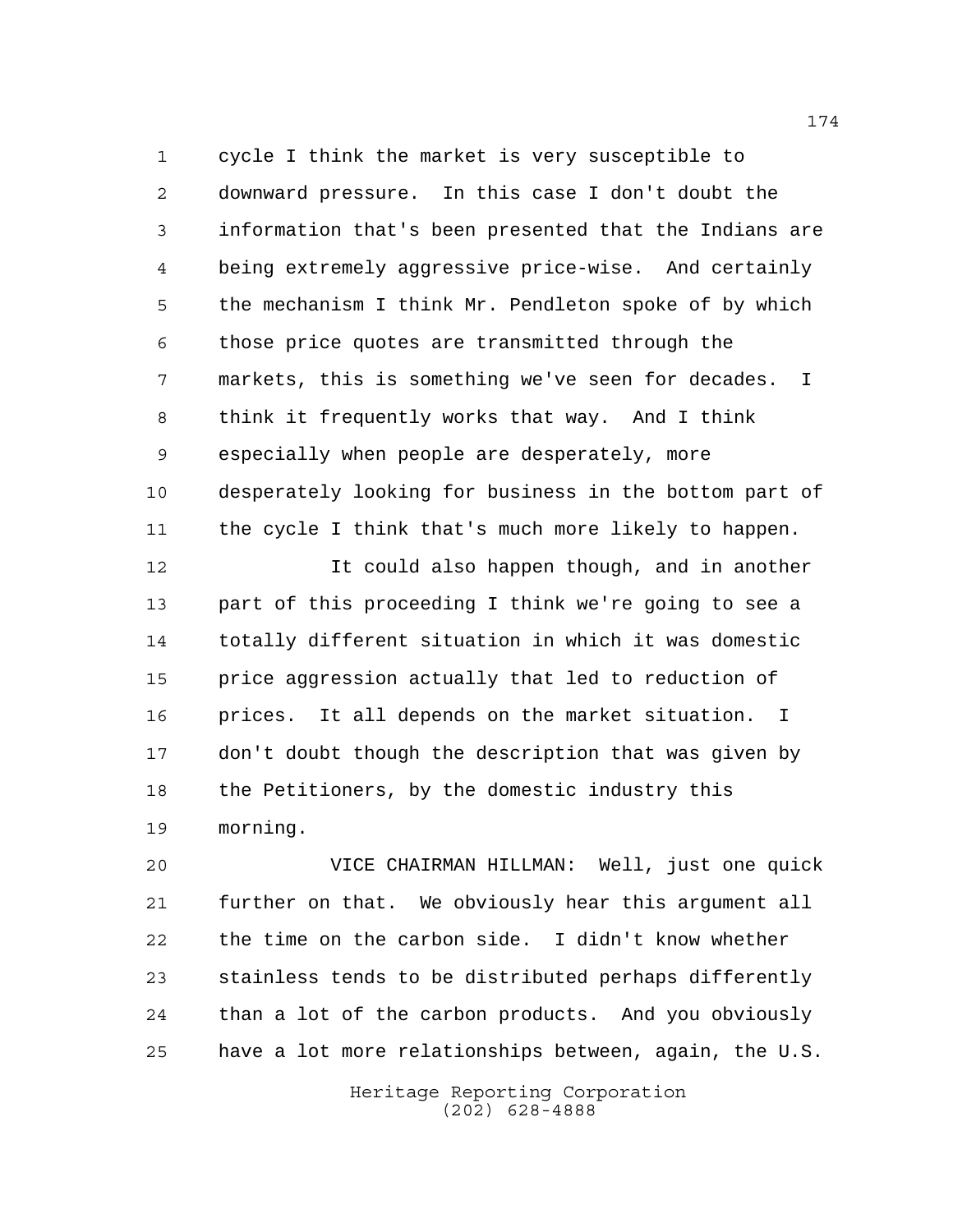producers and some of the European producers. Would you say that's equally true though in the U.S. market that, you know, again one price coming in any one place, any one outlet does translate into price declines throughout the market? You're saying you agree that happens in stainless in the same way it typically does in carbon?

 I mean I kind of figured that would be a little bit different on the stainless side than they are on the carbon side.

11 MR. BLUM: I'm sorry, I'm not sure that I can make a really firm judgment on that. There are differences. There are certainly a lot fewer players in the stainless market, both buyers and sellers. And there are fewer exporters active in the market as well. So it's a smaller market. But the lead times are also much longer. I mean I think structurally it's a different kind of market.

 But I think the problem is when you get into periods of low demand when there is substantial excess capacity in the domestic industry price discounting is going to be very hard to avoid. I think that's just part of the nature of things.

 VICE CHAIRMAN HILLMAN: Okay, I appreciate those answers. Thank you.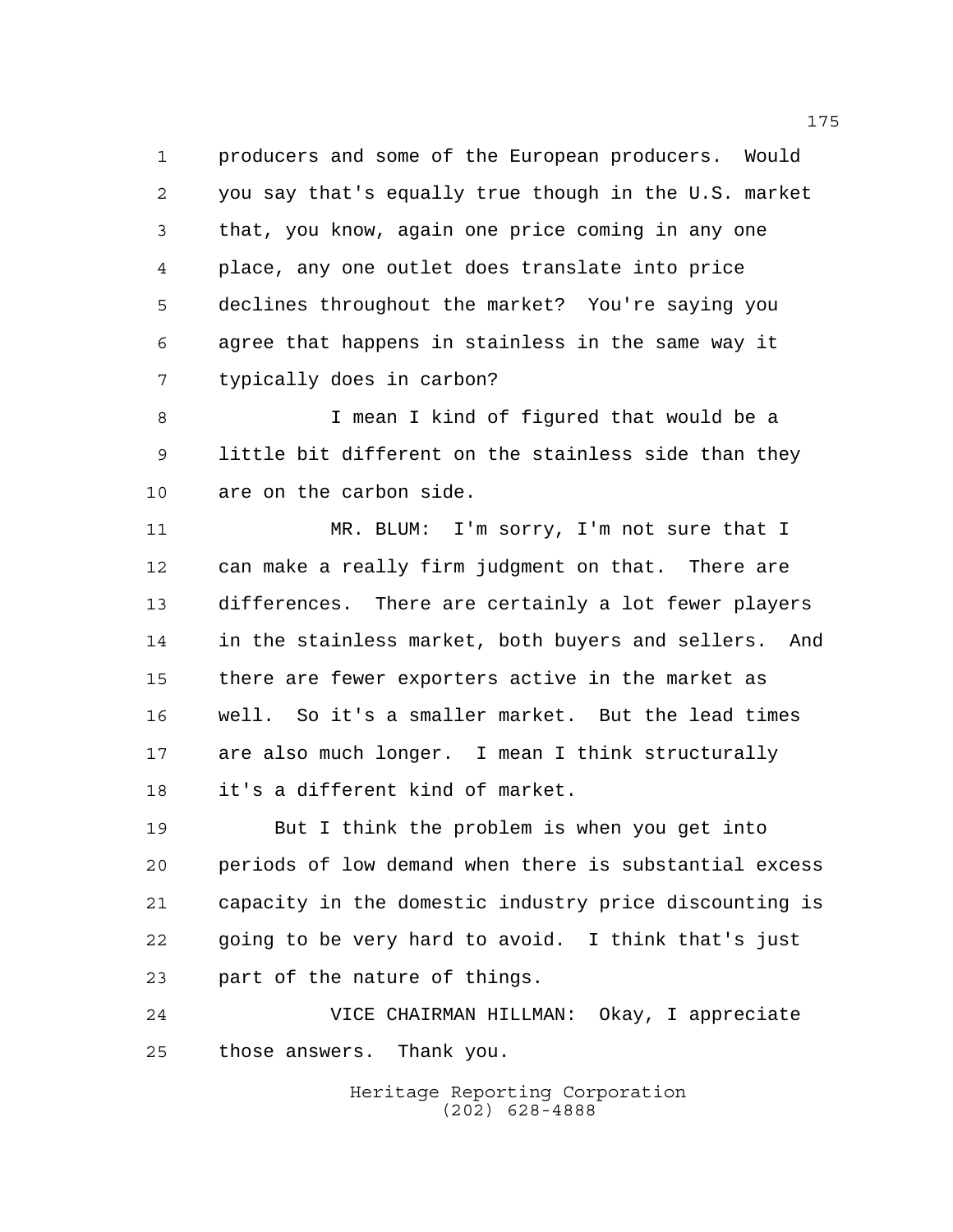CHAIRMAN OKUN: Commissioner Miller? COMMISSIONER MILLER: Thank you, Madam Chairman. And thank you to Mr. Blum and Mr. Ryan for being willing to be here and participate in this proceeding.

 Let me go first to ask you a question about something in your direct testimony that I want to make sure I understand because I sort of heard conflicting things from you about your view on whether the domestic industry has adjustment. On the one hand, Mr. Ryan, in your three points you listed as saying the companies have taken steps to adjust. And, Mr. Blum, you've recognized that.

 At the same time in your testimony you characterize it as sort of a lack of enthusiasm and you sort of do a count of companies. Now, to me there is a conflict between those two statements. And maybe first I will just ask you to reconcile the conflict if you can.

MR. BLUM: I'll do my best.

 I think again the issue goes to the industry's performance and the individual company's performance. Obviously a company like North American Stainless has no lack of enthusiasm for making an investment in the United States and making a big one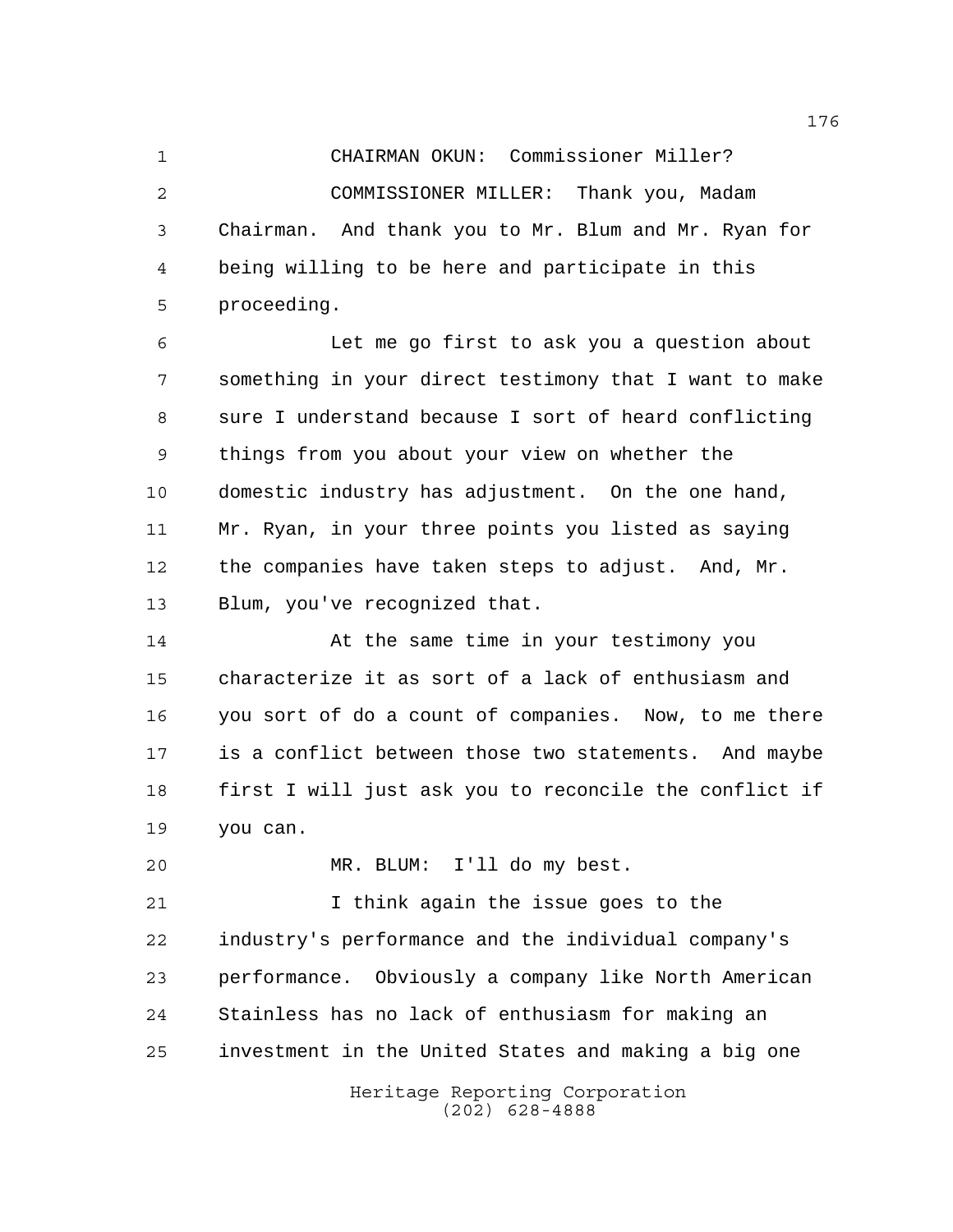now. They're not waiting for conditions to improve.

 I think Carpenter has done a number of things over the last year to two years without waiting for conditions to improve in order so they will be able to take advantage of that.

 There are other examples as well which I guess I shouldn't name the companies but they are adequately documented in the prehearing staff report.

 There are others, honestly I think you could find them just by going through the material you have, that have not found a real solution for themselves. And some of them did not even -- our point about the lack of enthusiasm was that they did not even bother to submit a plan.

 That may be quite a normal thing. I mean what you're charged to look at is the efforts of the industry not each individual company. You don't have to have a checklist and say, okay, there are 21 and this relief can be taken off when the 21st company has met its objectives. I think that would be a mistake. That would be actually, in our argument that would be detrimental to the competitiveness of the industry as a whole.

 I think part of the problem I think depends upon whether you're looking at it from the top down as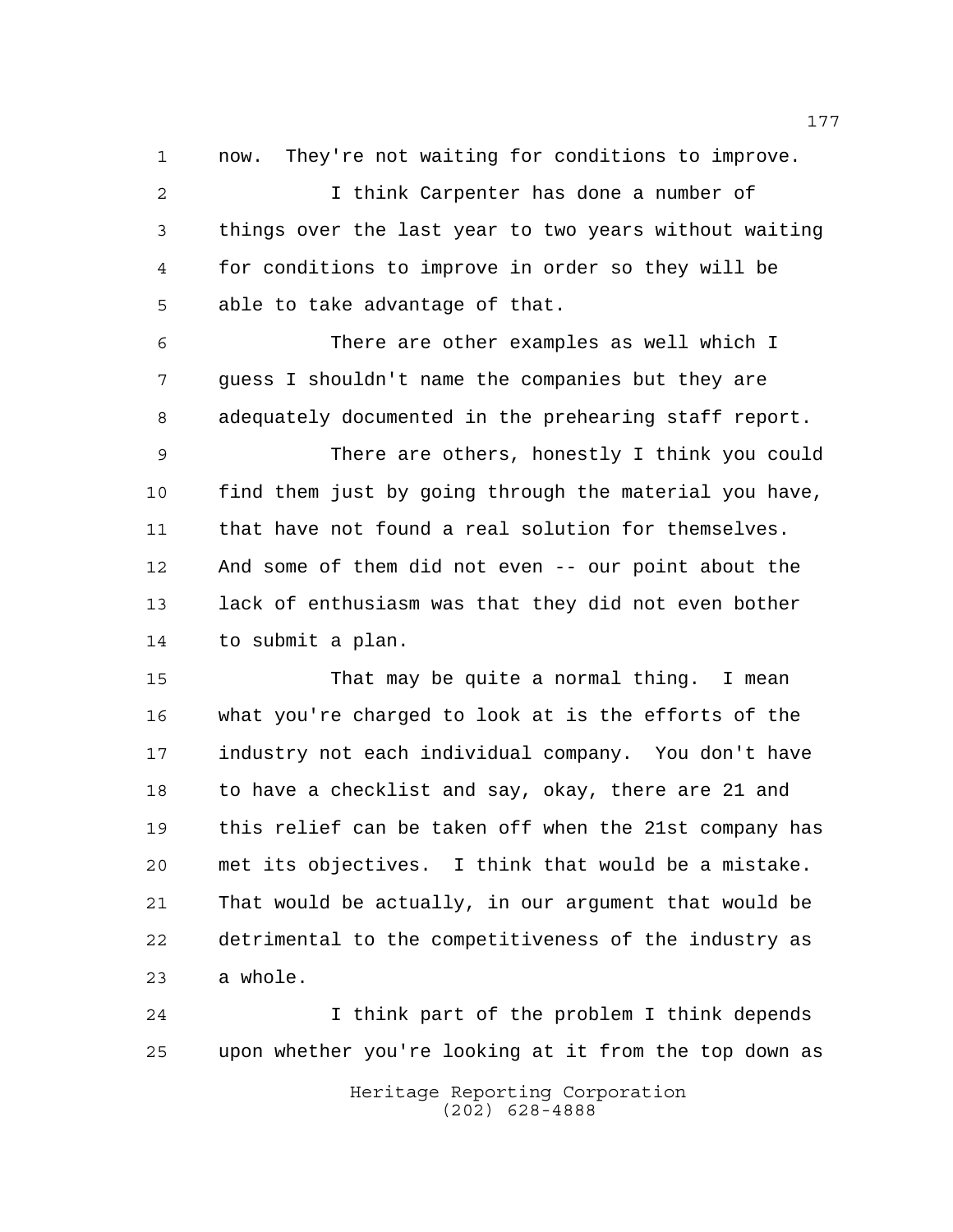a whole industry or are you looking at a micro level at each individual producer.

 COMMISSIONER MILLER: Okay. When I looked at your, you know, the table and just the numbers about -- I think actually comments just now reflected this in some way that some of the companies that didn't submit adjustment plans may have been the smallest players or players that weren't supportive of 201 relief in the first place. And so I sort of questioned looking at the count so to speak.

 You might try to do the same thing for us on a trade weighted basis for example, the size of the producers and whether most of the industry on a size basis has in fact both submitted adjustment plans and taken steps to adjust. And how would you characterize it if you looked at it on that basis?

Heritage Reporting Corporation MR. BLUM: Off the top of my head I think you would find, you would find a more impressive record, yes. I think it's not exactly correlated but I think that you would that if you took, if you weighted it by production I think you would in fact, particularly if you would include let's way North American Stainless, I think you would find that in fact the stronger companies are getting stronger. COMMISSIONER MILLER: Well, I asked these

(202) 628-4888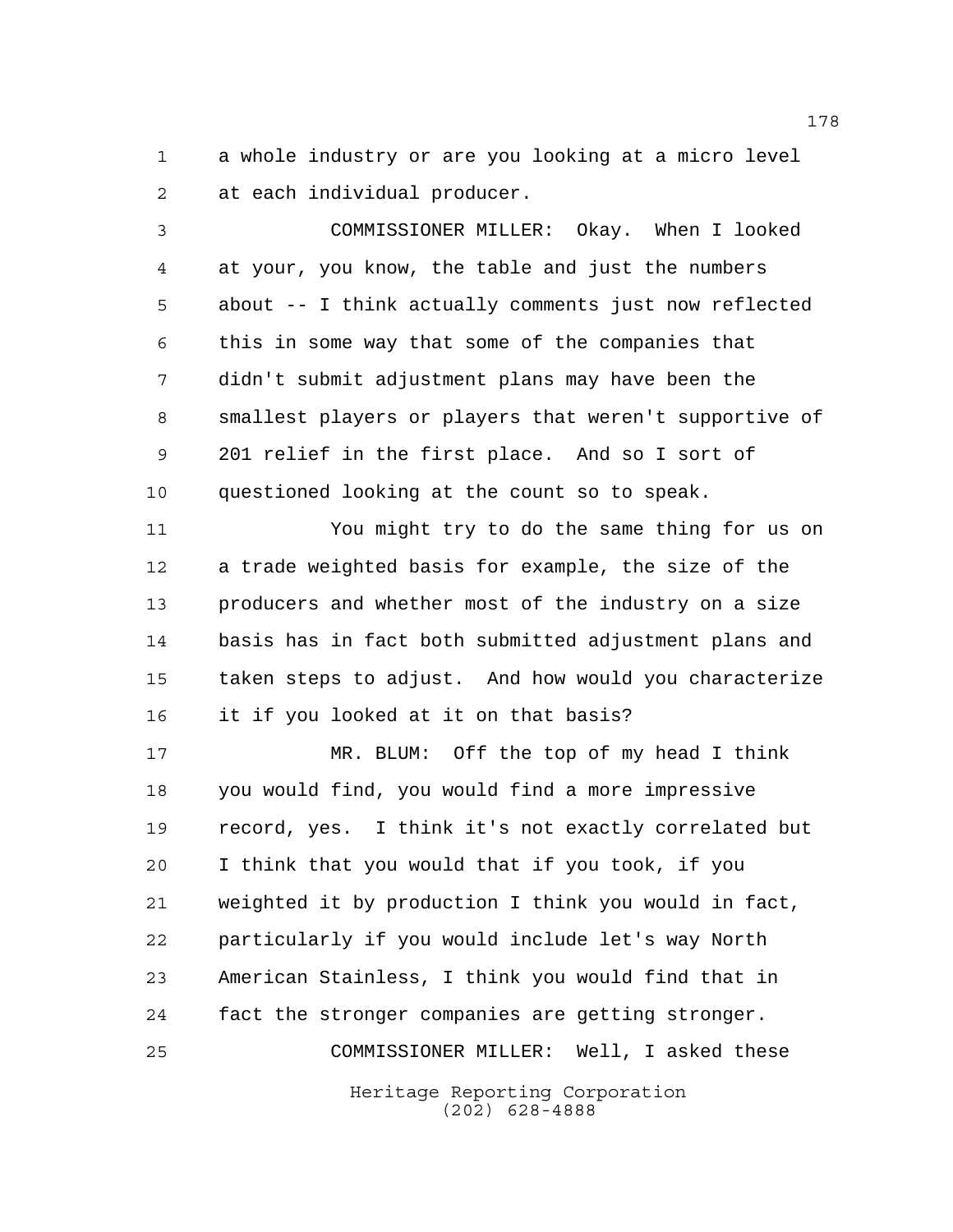questions about your characterization of adjustment efforts frankly because as I read our statutory obligations here that's first and foremost. I think some of the comments and questions of the Chairman that were put to you about what we're supposed to be looking at are appropriate.

 And your comment about the statutory provision that the president implements, not us, because all we do is monitor and present the most complete information that we can about the condition of the domestic industry, leaving aside your comment about the statute being unbalanced I would say even, Mr. Blum, in all honesty to think that the Congress wasn't aware that steel might have recourse to the Section 201 in 1988 kind of is hard to reconcile with 16 the history of the 14-year trade policy history that you cited yourself.

 So, you know, when I look at the statutory construction and, Mr. Ryan, constantly in your comments you were talking about -- the assumption here is that the relief continues for three of the years and one day unless the president makes a determination that certain conditions are met -- and you characterized it as, well, they're asking for more relief at this point in time. And so where we are is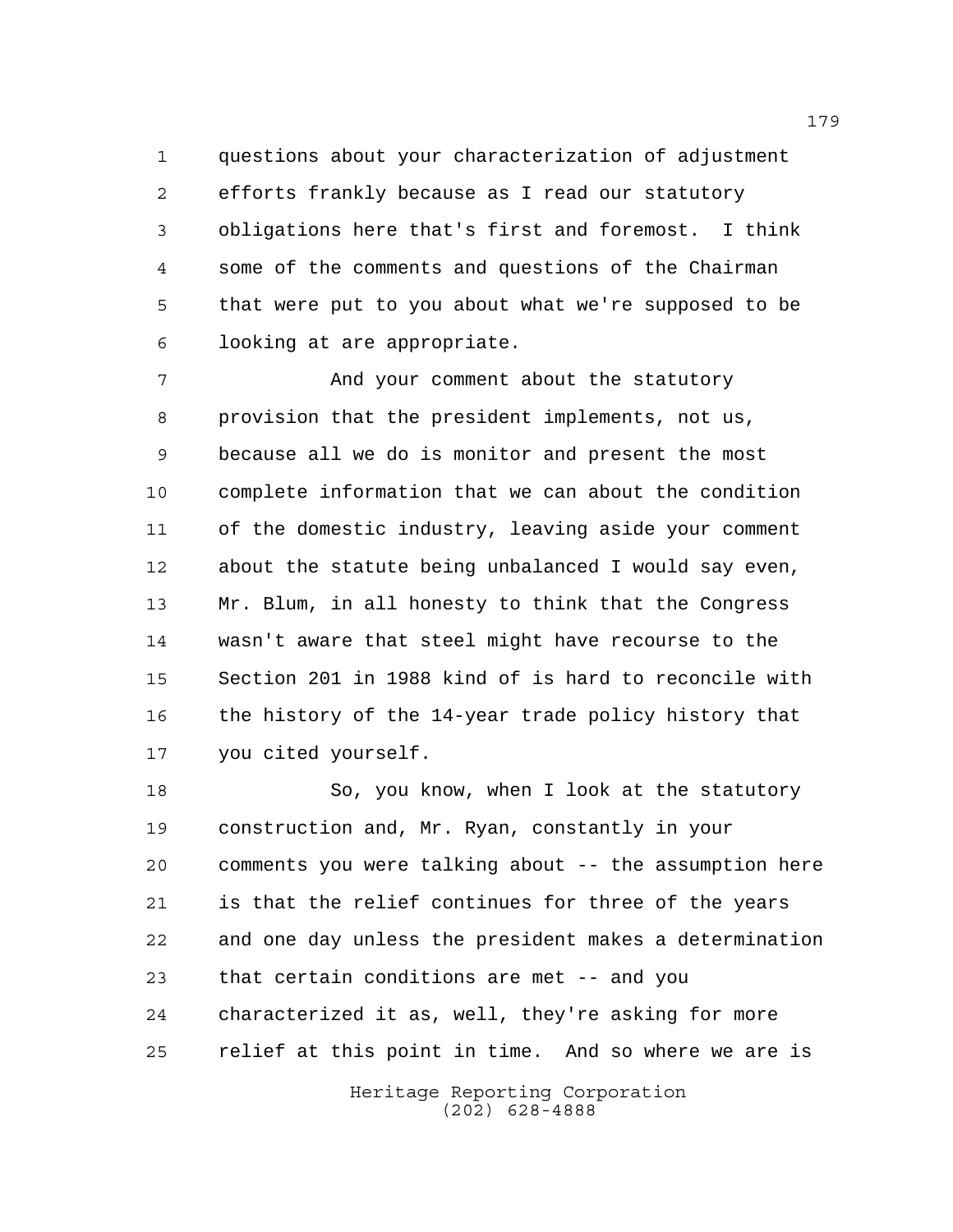in some way a point where the relief stops and they're asking for more. This is a midterm report. They have three years and a day unless the president makes a determination that they haven't been taking adequate steps to adjust or that there have been -- that the effectiveness of the action has been impaired by changed economic circumstances.

 So that's the president's decision not ours but we do have to present the information to the president that allows him to make that determination. 11 So that's the argument that I've heard, frankly. Other than that that speaks to the adjustment efforts it has not been clear to me how it's on point to what the president is facing in terms of a decision.

 COMMISSIONER MILLER: Anyway. One other question. That doesn't ask for a response because there's no response to be given, but one other question I would ask you because I think it is appropriate in the context of the statutory provisions, Mr. Lasoff cited some language from the Senate Finance Committee report regarding economic conditions. I'm sure you heard him earlier and you've read the report language yourself.

 How do you square that language with the arguments that you've made today?

> Heritage Reporting Corporation (202) 628-4888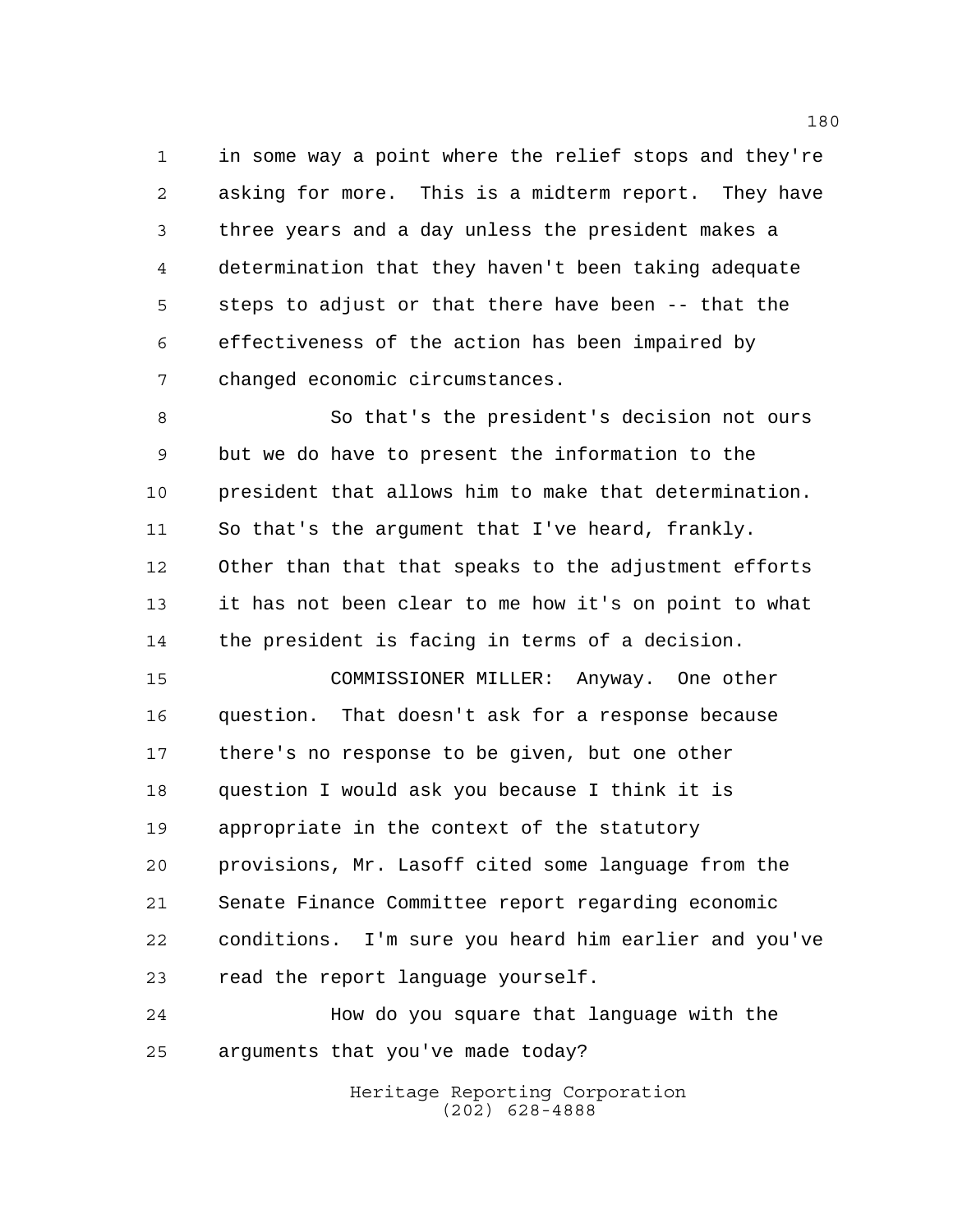Heritage Reporting Corporation MR. BLUM: Well, Commissioner, if you would permit me this, since you said that your last point didn't have a response, we would like to take a whack at that. COMMISSIONER MILLER: You're welcome to. MR. BLUM: We'd like to take a whack at that very carefully in a post-hearing brief, if you don't mind. COMMISSIONER MILLER: Okay. All right. 10 MR. BLUM: Thank you. COMMISSIONER MILLER: At both the question regarding the Finance Committee report language -- okay. All right. I believe I have no further questions for you. Thank you very much. COMMISSIONER OKUN: Commissioner Koplan? COMMISSIONER KOPLAN: Thank you, Madam Chairman. I don't know whether I'm going to succeed at this, but I'm going to try. I think you have, in your opening question, your opening round, touched on the key question that's before us right now when you went to the statute, so let me pick up on that if I could and walk through and see how we come out on this. In your brief, at pages 5 and 6, you place

(202) 628-4888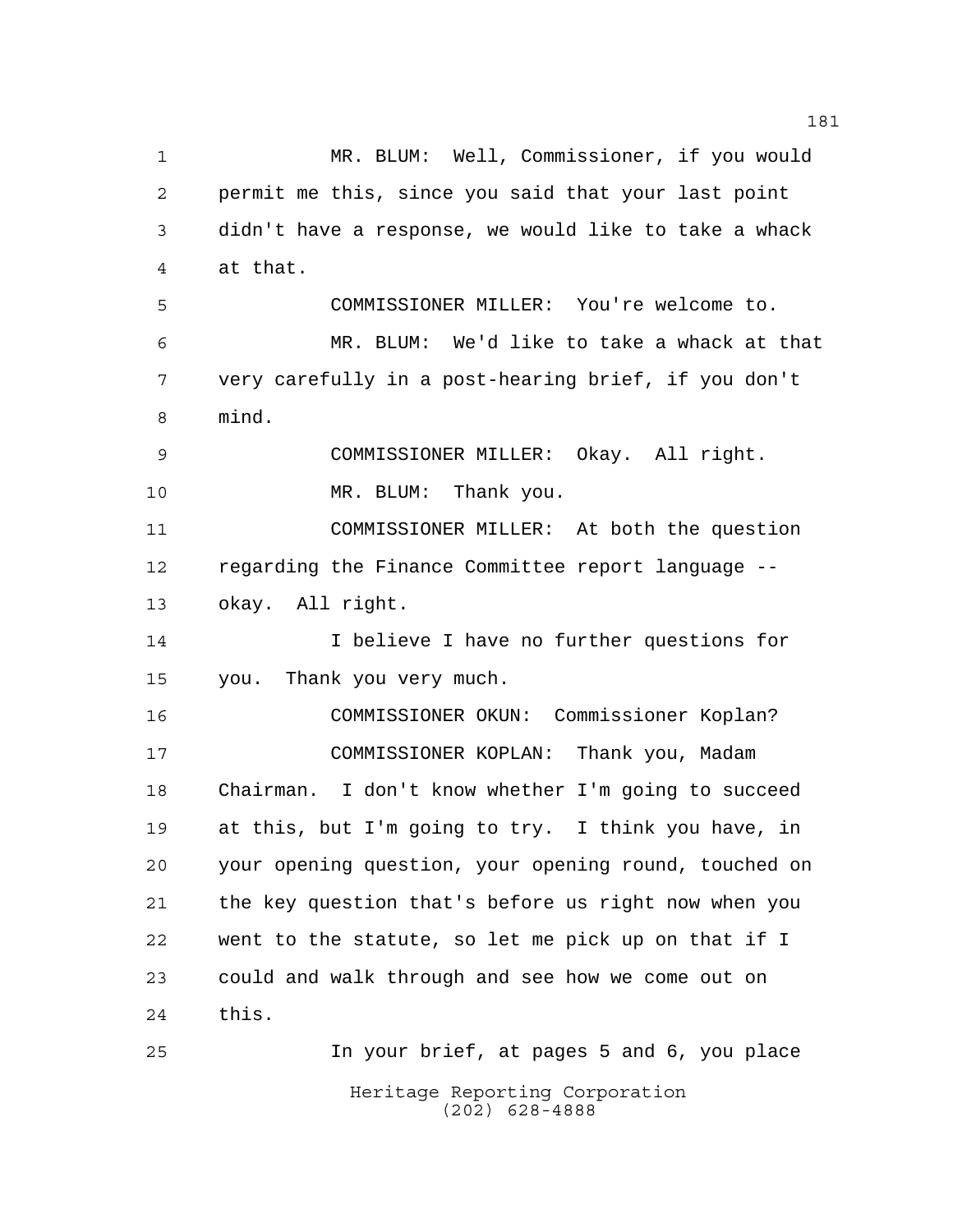great emphasis on what you term this dramatic decrease in demand since March of 2002 for stainless steel, bar rod and wire. And you mention that the vast majority of stainless steel producers attribute that decrease to the general slowing of the U.S. economy over this period as well as a weakening in the major consuming sectors, oil and gas, power generation, aerospace, automotive construction and petrochemical and capital goods and a softened global market as well.

 It appears to me that these, and I quote, "vagaries in the business cycle," to borrow your phrase, and I'm referring to Arcelor's brief, Mr. Ryan, slowed down the domestics' ability to stay on schedule with their various adjustment plans.

 I don't understand why that should be a basis to penalize the domestic industry by cutting short the period of relief originally granted. While the period of relief is going on, the remedy is being phased down, so it's not where it was when it started and it will continue to be phased down.

 And I note that in your brief and in your testimony today you acknowledge that domestic companies are taking various steps necessary to reduce costs and improve efficiency and then I look at the 25 statute, at  $204(b)(1)(a)(ii)$  that talks about the

> Heritage Reporting Corporation (202) 628-4888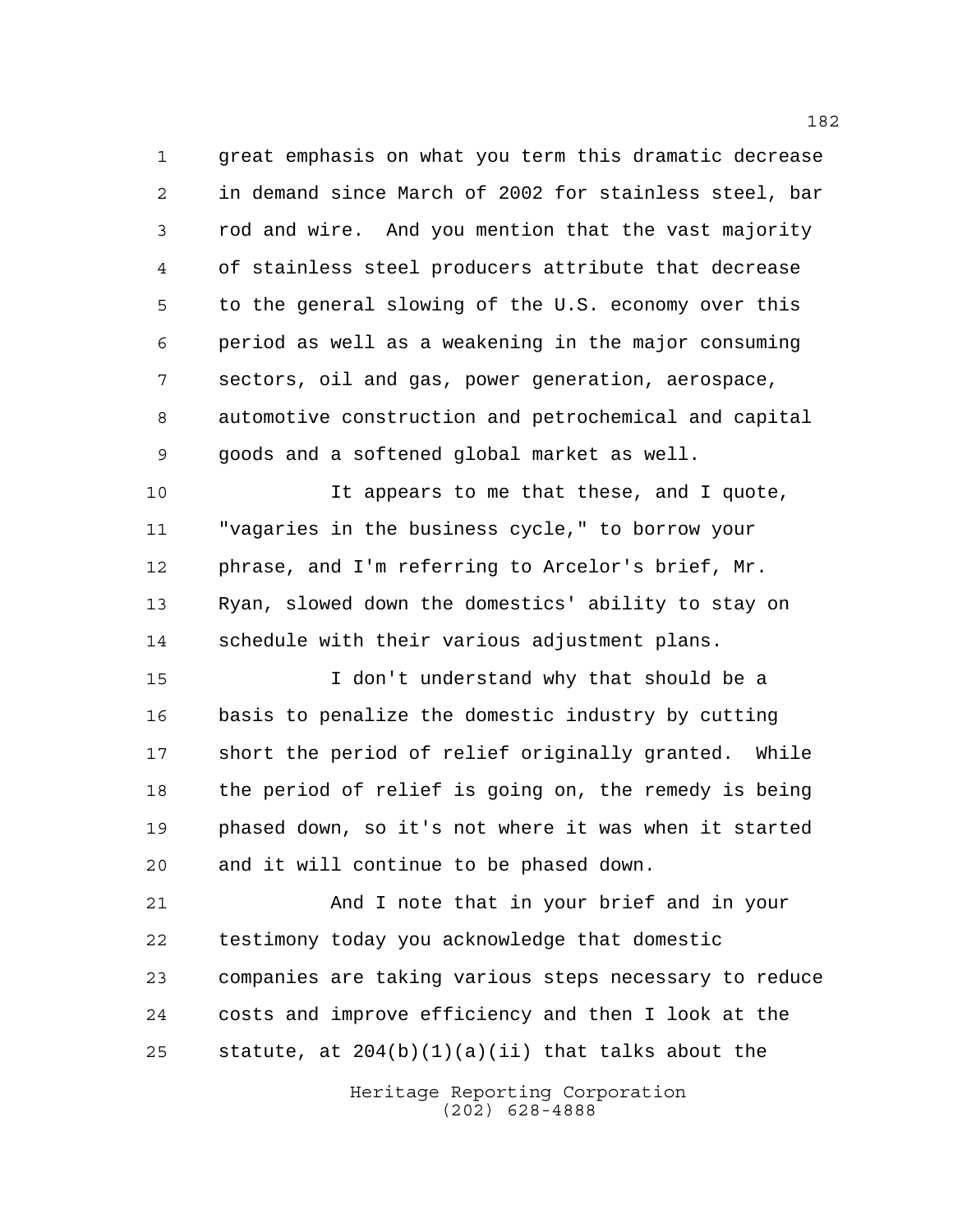President looks to see whether (i) the domestic industry has not made adequate efforts to make a positive adjustment to import competition and I think you acknowledge that that's not a condition that's satisfied here. In other words, they are making, under the circumstances, what would amount to adequate efforts.

 But then we turn to (ii), the question of effectiveness of the action, whether that's been impaired by changed economic circumstances and what does that mean?

 I look at the presidential proclamation of March 5th and the accompanying memorandum and I also look at Subsection C that deals with possible extension of action by the President. And when you take all of that together, I think, as I read it, you're looking to see is the domestic industry making -- to me, it amounts to is the domestic industry doing basically what they should be doing during this period of time to accomplish what they said they were going to do in their adjustment plans or not. And if they're not at the stage that they had expected to be, what's the reason for it.

 And what you've said is the reason is one that's basically beyond their control and it's what's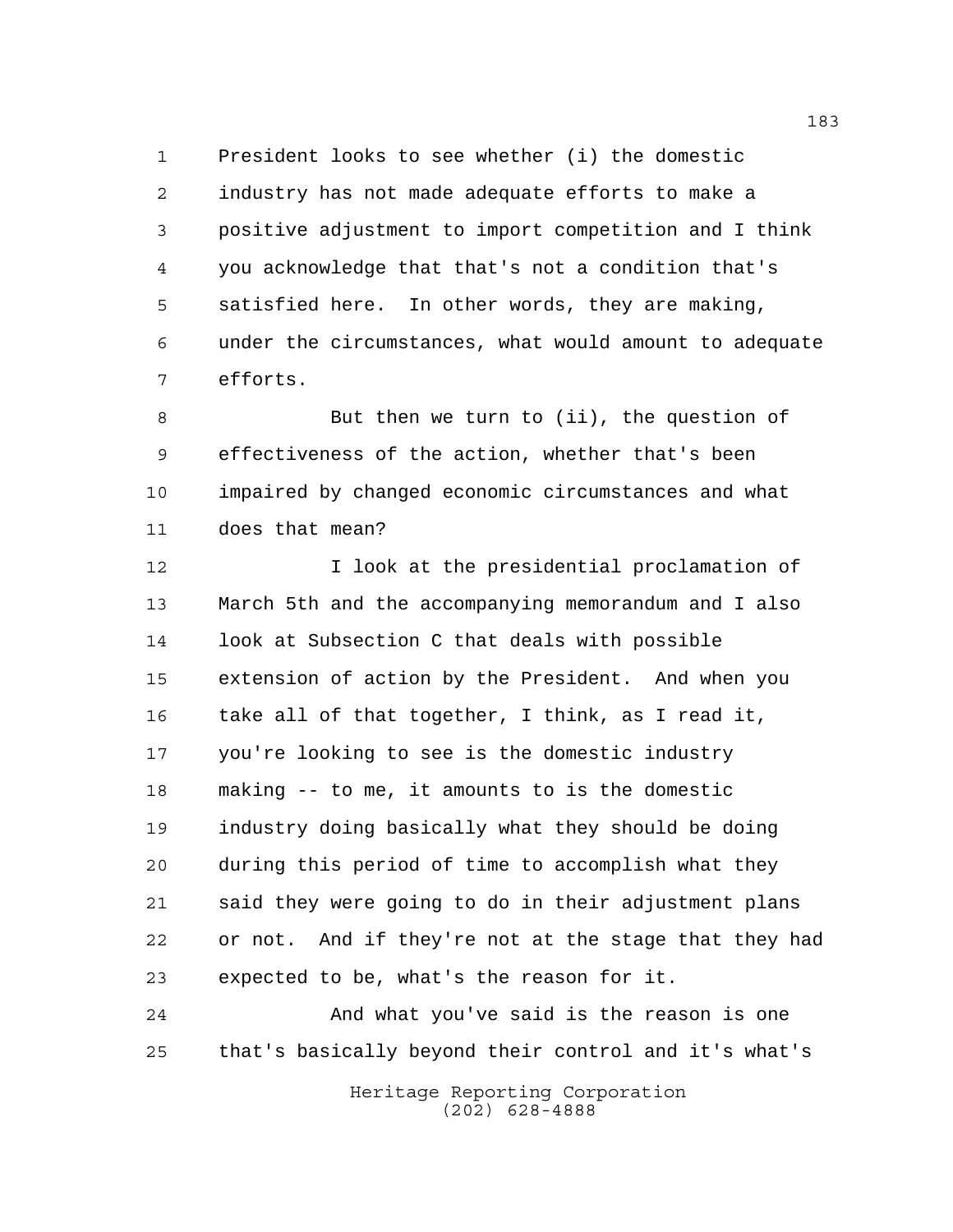happened as a matter of worldwide conditions and a decrease in demand.

 I don't get a sense that something like that that is beyond their control is a basis for you coming in to argue to terminate the relief. And what I would appreciate is if for purposes of the post-hearing you could walk through the statute, the proclamation, the President's memorandum and the arguments you've made and give us a detailed briefing on that question. And I'd appreciate getting the same thing from the domestics post-hearing as well. We can go back and forth on the interpretation of this here, but I think at least for my purpose it would be better served if it could be briefed and I don't think we have it in that fashion at this time. MR. RYAN: Certainly. Absolutely. COMMISSIONER KOPLAN: Thank you, Mr. Ryan. Mr. Blum, could you acknowledge to doing that as well? MR. BLUM: Yes, certainly. Of course. We made one attempt in our general brief to do that, but we'll try again.

Heritage Reporting Corporation (202) 628-4888 COMMISSIONER KOPLAN: I'd like you to tie it -- right now, we're talking about stainless. Your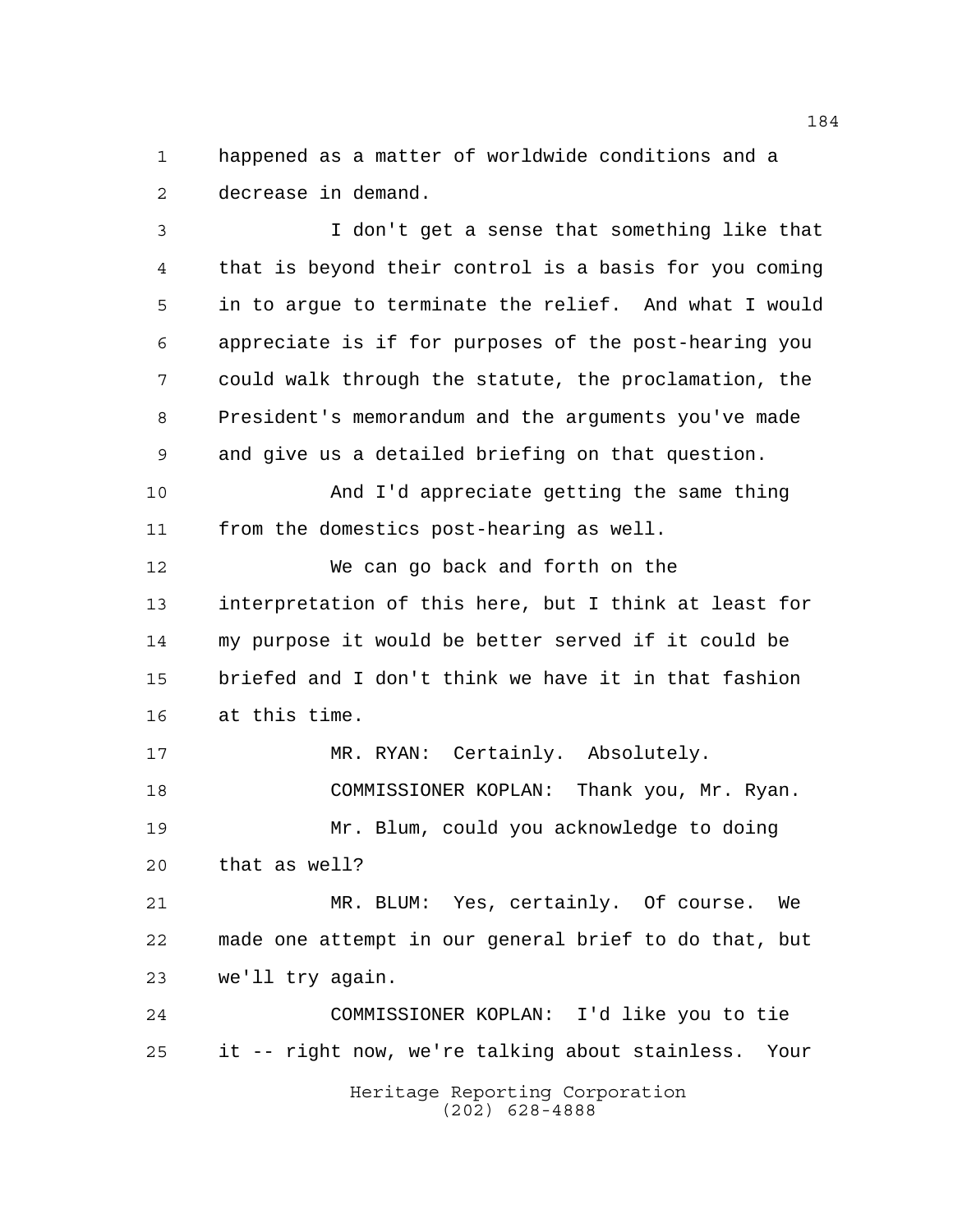brief is more of a big picture.

Heritage Reporting Corporation MR. BLUM: Right. We ambitiously tried to deal with 14 at once. COMMISSIONER KOPLAN: Right. But right now, what I have to look at is stainless. MR. BLUM: Right. Right. COMMISSIONER KOPLAN: And then we're looking at these in various stages and this is the first piece of the puzzle. MR. BLUM: Yes, sir. COMMISSIONER KOPLAN: And I don't get that from your brief. MR. BLUM: Okay. Fair enough. COMMISSIONER KOPLAN: Thank you. Let me ask you this. I assume you would agree that during the period we're examining there's been worldwide over capacity of stainless steel products which is why U.S. exports, as you've pointed out, have rained flat. I remember that one point the administration urged our global trading partners to address this problem by doing the very things that the domestic industry is attempting to do through implementation of their adjustment plans. I am particularly glad that you are here today, Mr. Ryan, because I note that on February 18,

(202) 628-4888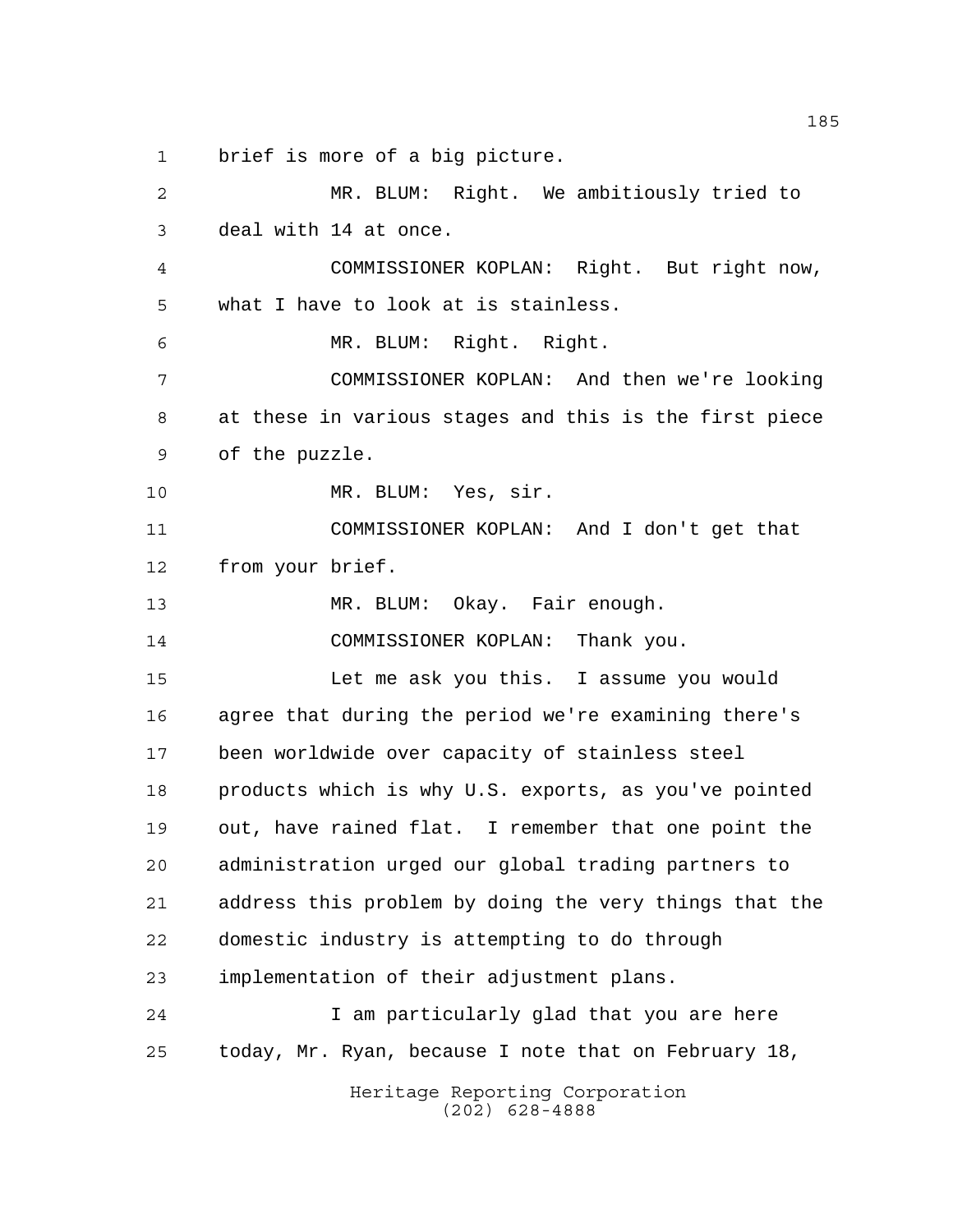2002, Arcelor was created by a merger of three

 European groups: Spain's Aceralia, Luxembourg-based Arbed, and France's Usinor, to create a global leader with the stated ambition of becoming the major player in the steel industry, according to your website. What steps has your client taken to undertake to reduce costs, increase efficiencies, eliminate older production facilities and reduce over capacity to deal with the fact that global demand is at best flat? And I'd let to get as much from you now as I can in the public forum and have you fill in with that post-hearing for me, if you would. MR. RYAN: Commissioner, just to note, Exhibit 1 of the joint brief, of the European general brief, lays out the adjustment plans that have been taken by a number of European companies including Arcelor on a global basis to improve efficiency, reduce capacity and to actually accomplish the stated goal. COMMISSIONER KOPLAN: With regard to stainless? MR. RYAN: It's globally. In terms of all products.

Heritage Reporting Corporation (202) 628-4888 COMMISSIONER KOPLAN: But I have to look at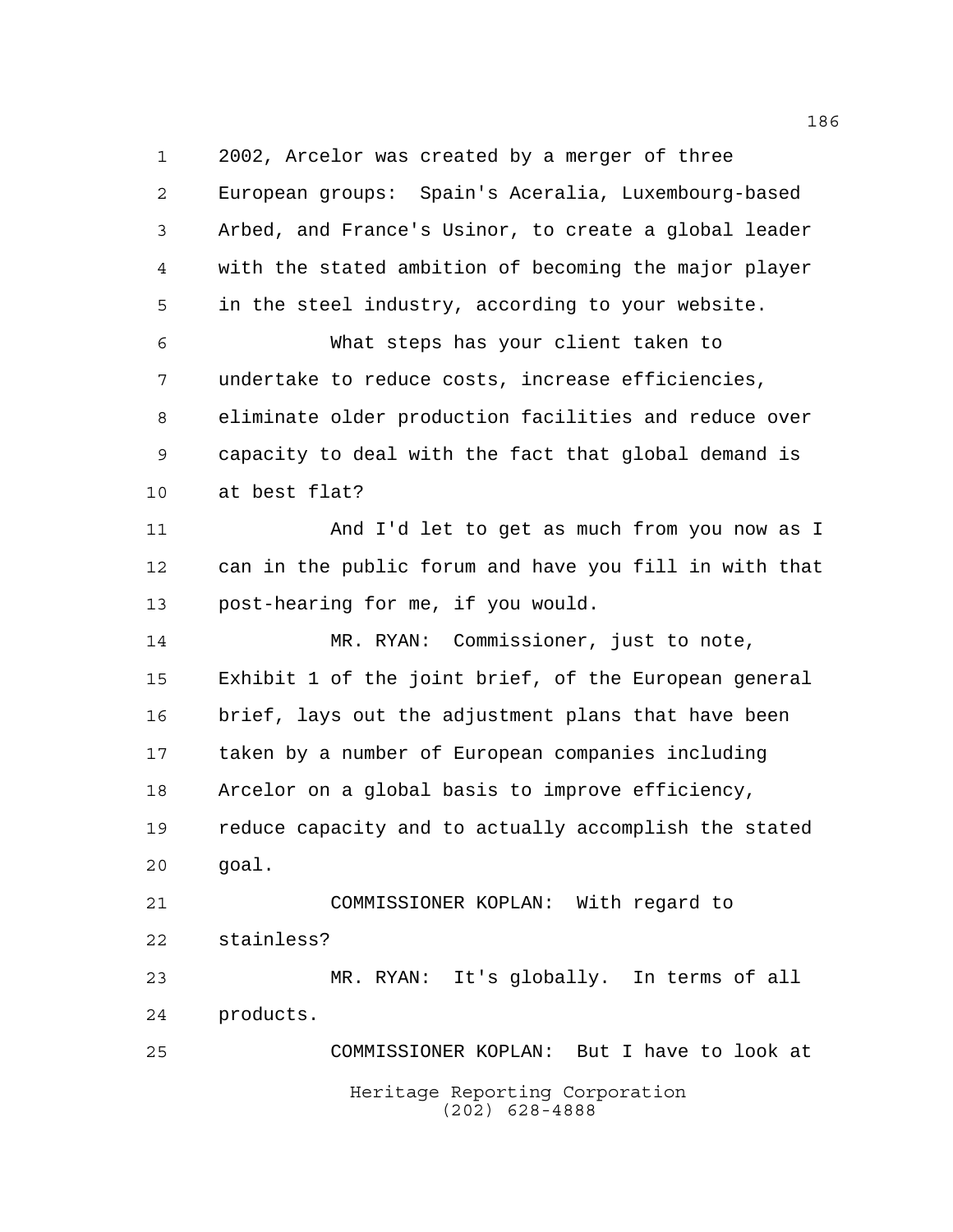Heritage Reporting Corporation each phase of this separately, so what I'm referring to -- this is not an overview hearing for me, it's strictly for stainless. So for my purposes here, I'd like it for stainless. MR. RYAN: I understand. Frankly, I don't have the data that would satisfy you to give to you here, but we'd be happy to provide you with the details. COMMISSIONER KOPLAN: But you understand why I feel I have a need for it? MR. RYAN: Yes. Yes, sir. COMMISSIONER KOPLAN: Thank you. Mr. Blum, do you want say something? MR. BLUM: Yes. There are some cases in Europe that are addressing just what you look for. We will respond with respect to the other companies. COMMISSIONER KOPLAN: I appreciate that very much. I'm going to wait for the next round with my additional question. Thank you very much. 21 Thank you, Madam Chairman. COMMISSIONER OKUN: Thank you. I wanted to go back to a couple of pricing questions, if I could, or at least one, and that is -- and maybe, Mr. Ryan, start with you, which is I'm just

(202) 628-4888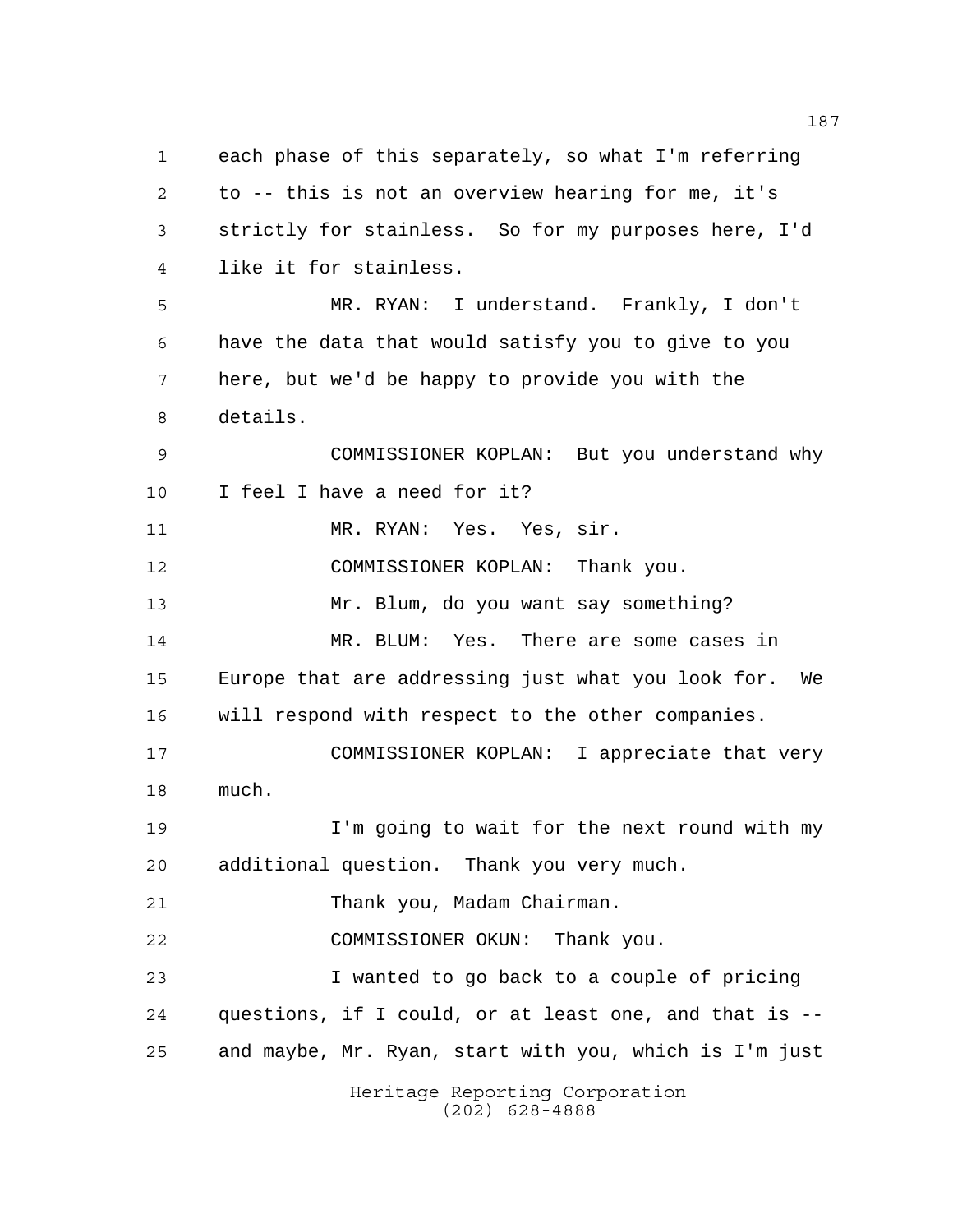curious whether when the President imposed relief whether your company, Arcelor that you represent, or the other companies, Mr. Blum, that you represent, anticipated that there would be a price increase at that point? I mean, did they have any internal forecasts that would have said the imposition of relief is likely to raise prices in the U.S. market? 8 MR. RYAN: During the original investigation, there were studies conducted about the anticipated impact of price relief, a price based on relief, and they were basically across the board depending on the level of relief that was put into place.

 One example that comes to mind, unfortunately, it's an example that relates to the 40 or 30 percent tariffs, the competing tariffs that were thrown around that everybody asked for, is that even with the imposition of a 40 percent tariff there was an expectation that there may be a 5 to 7 percent price increase resulting from that tariff. So, yes, there was an expectation that there would be at least a minimum price increase following the imposition. COMMISSIONER OKUN: And then what's your

 view of what happened? Why didn't prices increase? I mean, other than -- I'm just curious what the

> Heritage Reporting Corporation (202) 628-4888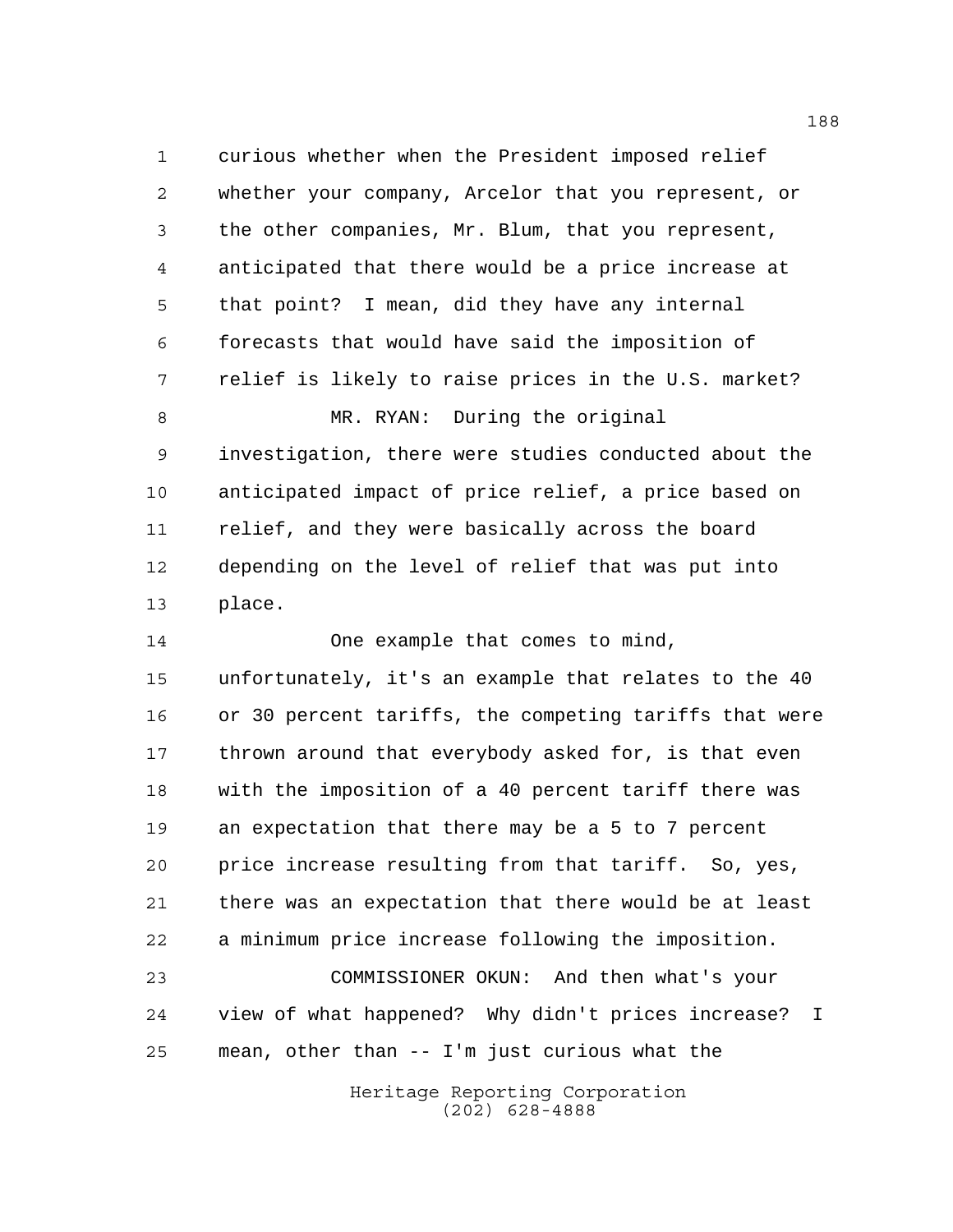companies thought. I mean, obviously, the models were predicting different things across the board for the different industries. Since I recommended quotas, I wasn't buying those anyway, but that's beside the point.

 I'm just curious whether -- you talked about the worldwide demand and that the U.S. has been in a different place than other ones, I wonder if there is something else that happened out there that affected the U.S. market that hadn't been anticipated. That, I guess, is my question.

 MR. RYAN: Well, I think it wasn't -- the serious downturn in demand that has occurred since then wasn't anticipated and the absolute impact that that downturn has had on price just is basic economic principles, particularly serious, as we said and the domestic industry said in the stainless case because stainless long are capital goods and it takes longer for prices to recover.

 I don't think the downturn in the consuming industries can be overstated in terms of its impact on prices, combined with, as we said earlier, increases in capacity within the industry here have created additional pressure to fill order books and there is no escaping the impact of India.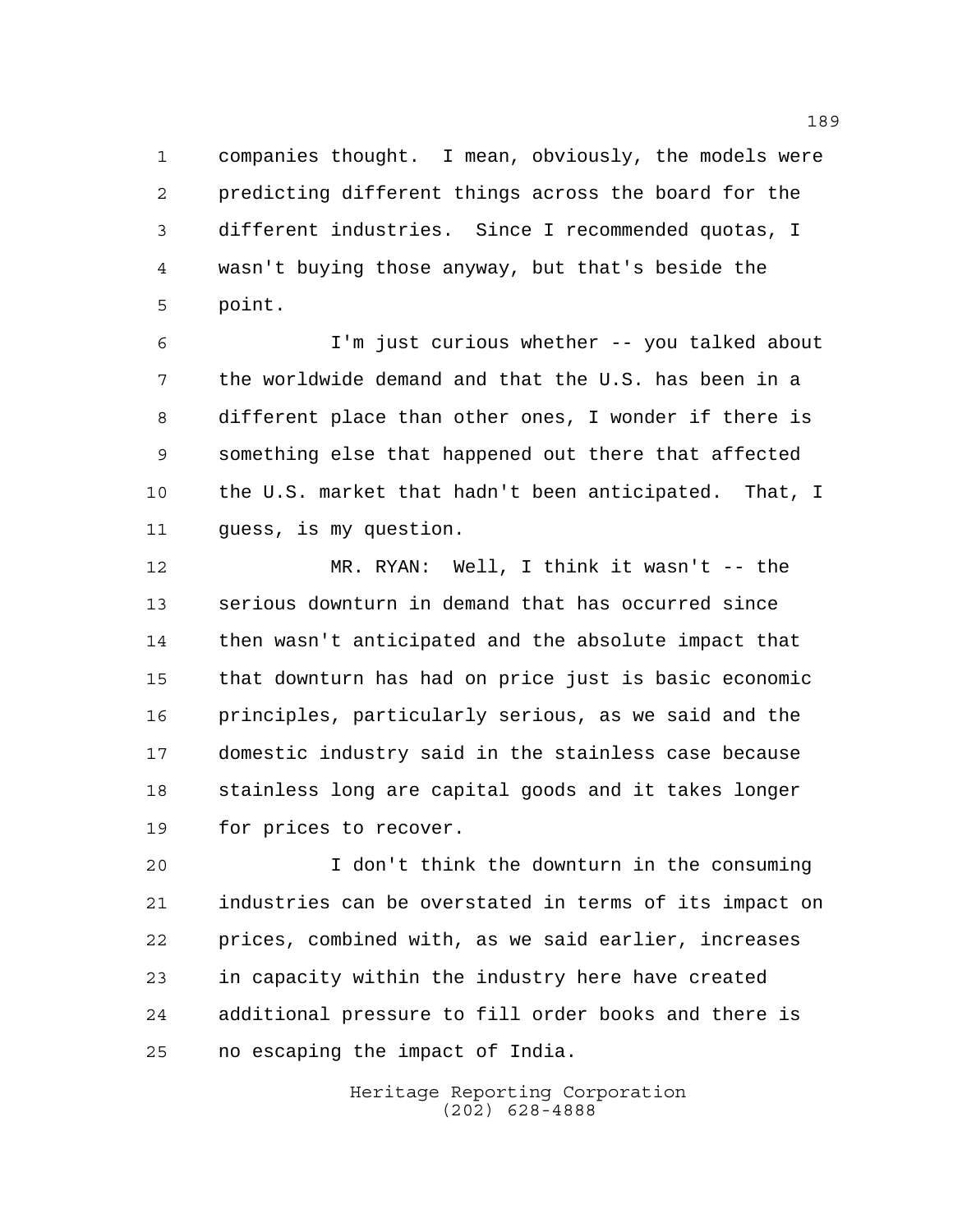COMMISSIONER OKUN: Okay. I couldn't remember if you had a chance to comment on Mr. Blum's comments regarding India. Okay. I appreciate those further comments with regard to price and what went on.

 I guess the only other question that I had, you had talked about the appropriateness of looking at either the impact of India or exclusions as part of the monitoring reports and the only thing I was going to raise was I know that former Commissioner Bragg in wheat gluten report had written separate views noting that she thought that the relief was being undermined, certain conditions during that time were undermining the effectiveness of the relief.

 And I assume, although the petitioners have not cited that directly, that that in fact is their approach here, which is if a commissioner, since it's not really what our monitoring report says, although you're not prevented from doing additional views, were to say the presence of India in this quantity and at the prices here are effectively undermining the ability of the commission, that that would be the way this argument is presented, and I wondered if you had any further comments with respect to either India or exclusions with that in mind.

> Heritage Reporting Corporation (202) 628-4888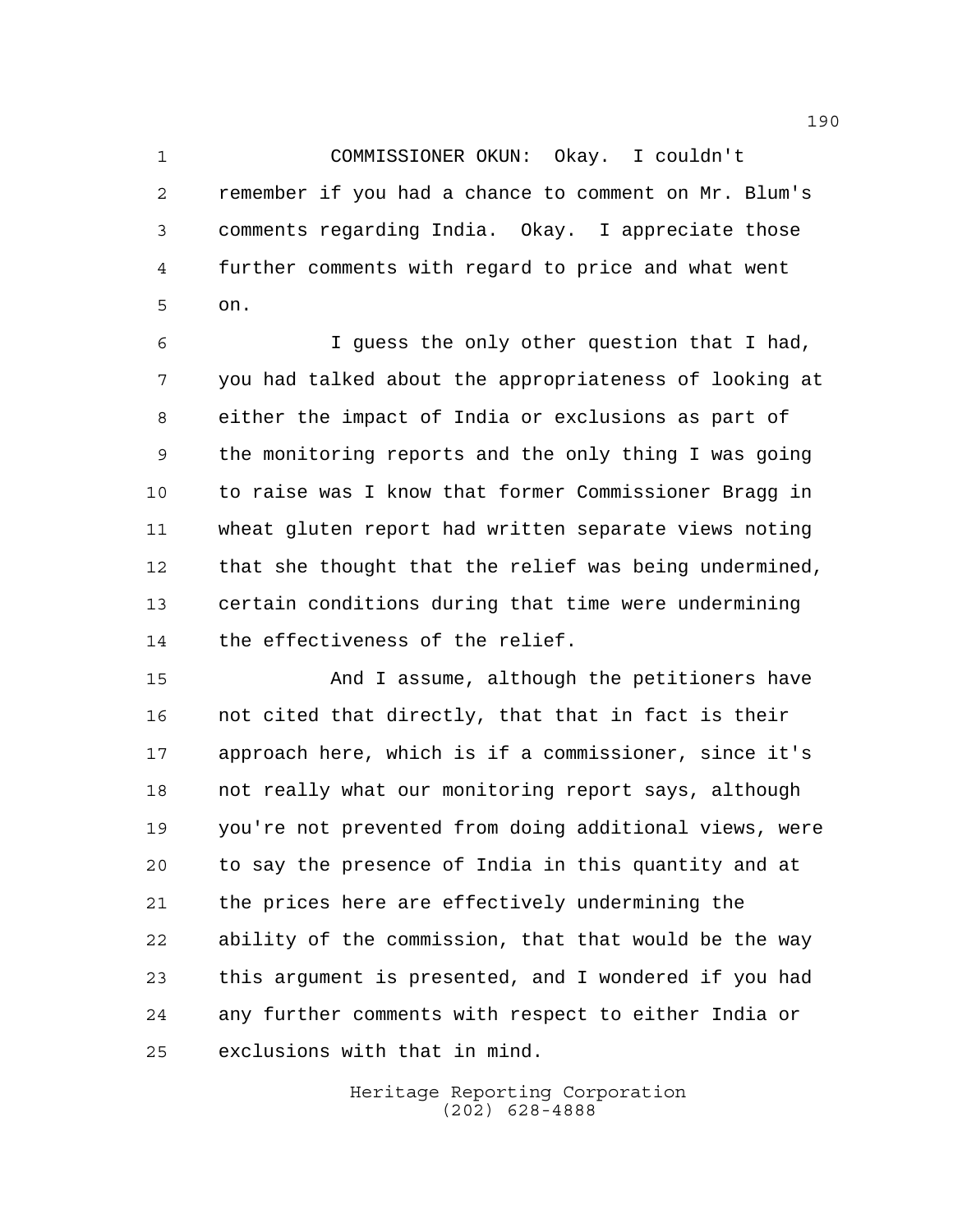MR. RYAN: My comments are really directed at what the domestic industry has asked and they've asked that basically the product specific exclusions be removed. And I don't think that that is something the commission is in a position to judge. And I don't think even in terms of whether it's an economic condition, the presence of exclusions and economic conditions affecting adjustment, I don't think a judgment as to whether they should be removed for would fall into that assessment. But the commission obviously has the right and the ability to take note of India and exclusions and make an assessment. COMMISSIONER OKUN: Okay. 14 Mr. Blum, anything further on that point? MR. BLUM: I don't think so at this point. Thank you. COMMISSIONER OKUN: Okay. I have no further questions. I very much appreciate all the answers you've given and the additional information we'll see post-hearing. Vice Chairman Hillman? COMMISSIONER HILLMAN: Thank you. I guess just a couple of follow-ups on the issue of North American stainless, the NAS additional production.

Heritage Reporting Corporation (202) 628-4888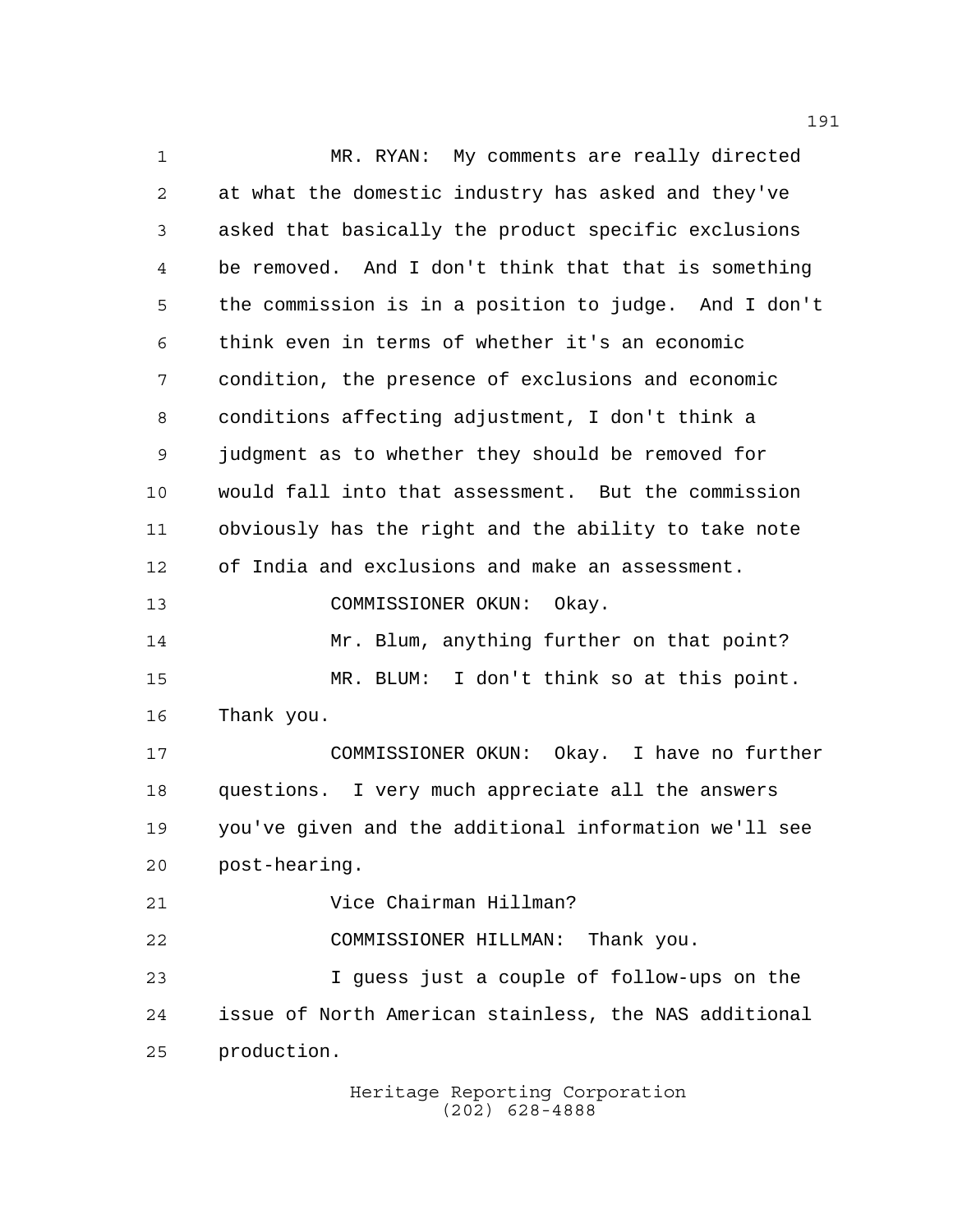Mr. Blum, you focused heavily on this and I wondered, just to make sure we have as much facts on the record as we can about it, do you know again, the timing -- you stated in your testimony state-of-the-art 100,000 metric tons per year rod and bar. Do you have a sense of when they're likely to be able to achieve 100,000 tons? I mean, obviously it takes some time to ramp up. I'm just wondering if you can give us any details on, again, the timing, the tonnage and the products in terms of when are we likely to expect commercial quantities of each of the products and timing, et cetera.

 MR. BLUM: Yes, ma'am. We understand that in fact shipments have begun, they are in the process of ramping up, as you rightly put it. Production at the full commissioning of the facility will not take place for some more months, but it is expected in the course of this year.

 COMMISSIONER HILLMAN: Okay. And at that point, you're saying before the end of the year you would expect them to be able to produce 100,000 tons? MR. BLUM: That is my understanding, but we will check that for you. COMMISSIONER HILLMAN: Again, just so our

Heritage Reporting Corporation record is complete. Obviously, I understand the

(202) 628-4888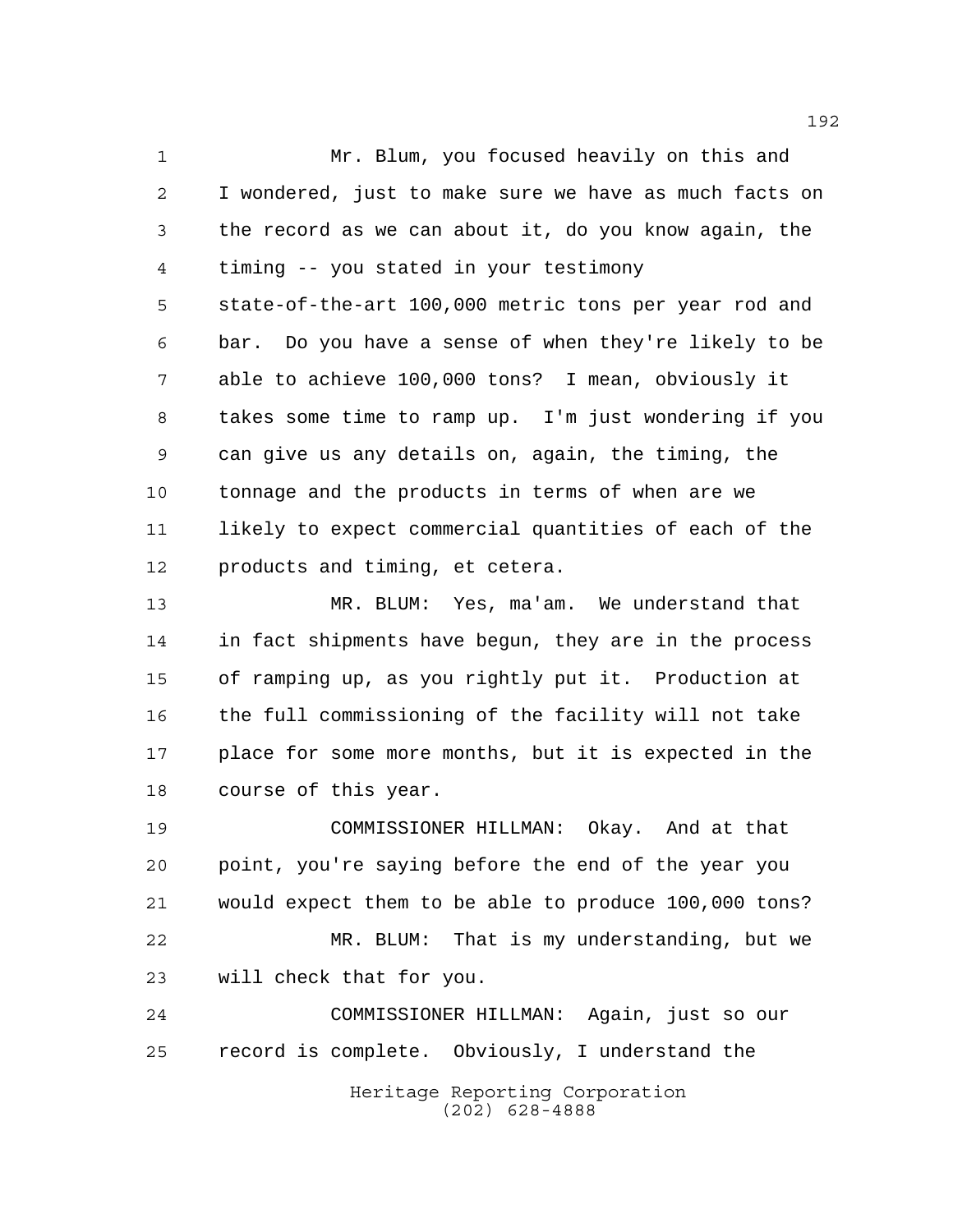Heritage Reporting Corporation (202) 628-4888 nature of the argument and what 100,000 tons means in this market, but if there are any details in terms of getting product mix, timing, tonnage, those kind of things that are available to be put on the record. Obviously, we have some just public reports, they're more like newspaper article type things, but if there is anything further that you could add to that, I think that would be extremely helpful. I think with that, I have no further questions. Thank you. COMMISSIONER OKUN: Commissioner Miller? COMMISSIONER MILLER: I have no further questions. Thank you very much. COMMISSIONER OKUN: Commissioner Koplan? COMMISSIONER KOPLAN: Just a couple of short matters. First, Mr. Blum, your testimony about what's been happening with imports since the relief has gone into effect doesn't comport with a table that Mr. Blot introduced this morning and I'm referring to the one that's entitled "Stainless Long Products Import Penetration Shot B-2." So I would just ask you if you could look at that and either respond now or post-hearing, because that chart shows that the level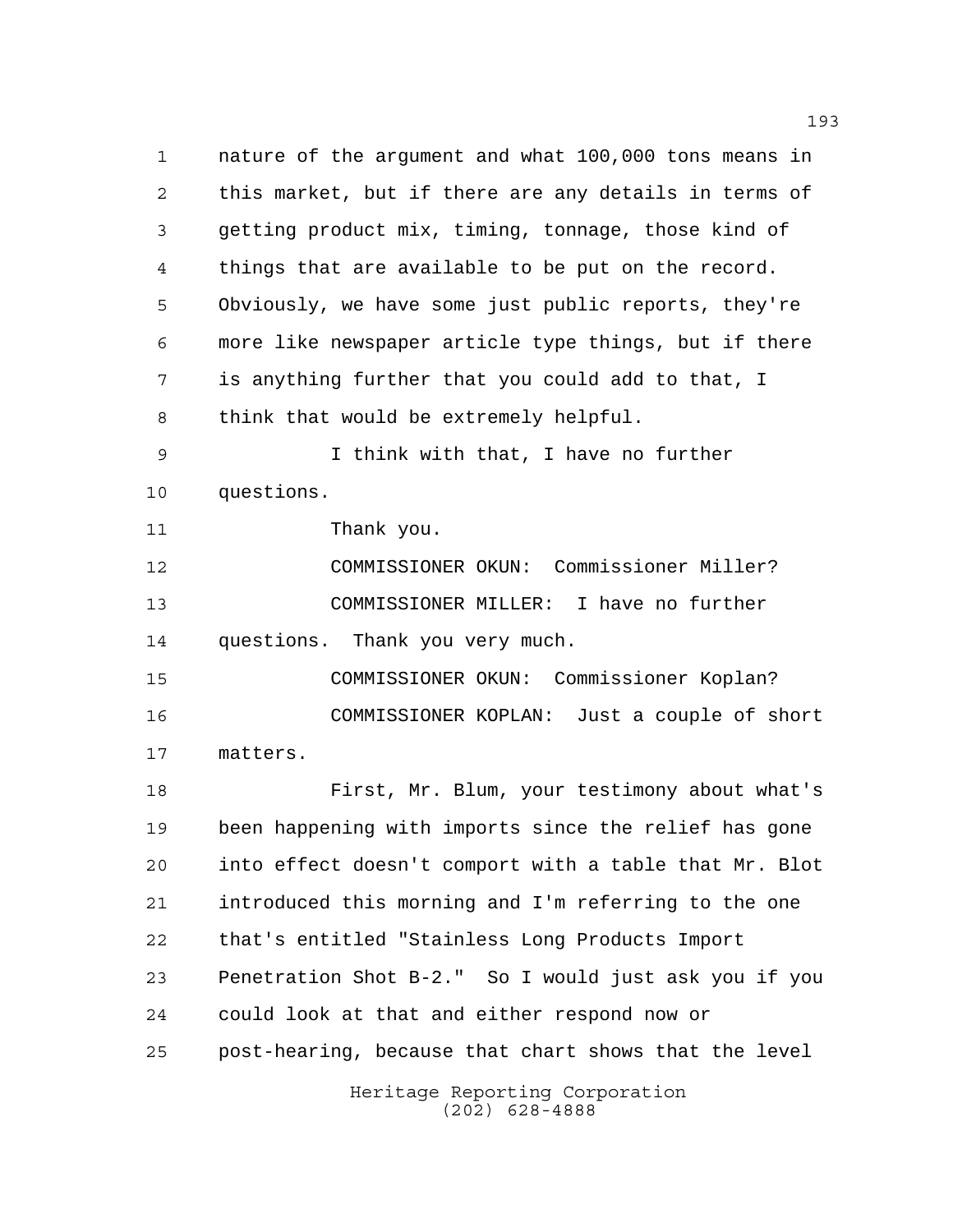of imports has been basically pretty much the same.

 And then I'd like to ask you this in conjunction with that. When is it best for the domestic industry to try and raise funds?

 I think you indicated why not now when relief is in place and that's with the assumption that the imports have been on a substantial decline since the relief went into effect, but we heard this morning from Slater that they can't borrow money due to their low sales and who is going to lend money when demand is down and prices are low?

 So I'm interested in your response to that. MR. BLUM: Well, I think this is really an essential issue here that we've been dancing around a little bit all afternoon.

16 As we tried to say, this is a very competitive process. The adjustment process is not a process where everybody is guaranteed success. If you add up all those firms that indicated in one way or another in an adjustment plan to anybody what they wished to do, if you added them all up, you would probably find that it would be quite literally impossible. I mean, U.S. Steel wished to buy National Steel and A.K. wished to buy National Steel and only one could. If they both said this is essential to our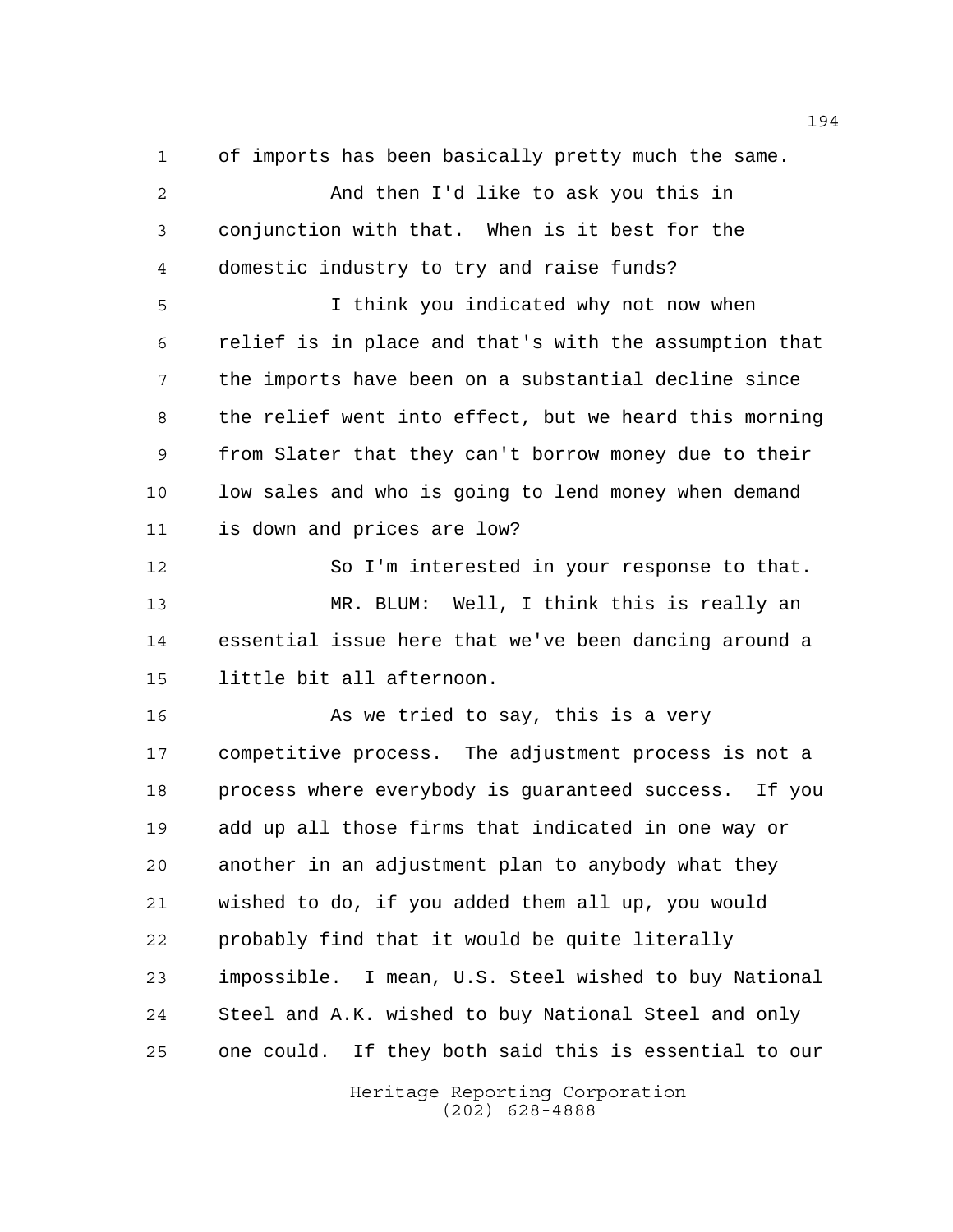plan, well, then, one of them failed, all right? And I think that in the nature of this companies are competing with one another and when you've got substantial excess capacity as you have now, and when you have new state-of-the-art capacity being added to the industry, that means that for some people it's going to be very hard. I make no judgment specifically about Slater or anybody else at this point, but it is competitive business. So some people are clearly able to go out and raise money and build even green field facilities. Many of them are doing brown field renovations that will have a substantial impact.

 The one wire producer that we cited was able to raise a million dollars, which doesn't sound like a lot for a wire producer, it might be, to make a dramatic impact. They didn't wait. I honestly cannot understand why someone would wish to wait until the relief program was, let's say, coming around the bend on the return lap to wait to do this. I mean, you should have done this right away. Because, again, it is intensely competitive. The first one to get it right wins. The ones who hang behind and wait could well lose. So I don't understand why anybody would wish to delay.

> Heritage Reporting Corporation (202) 628-4888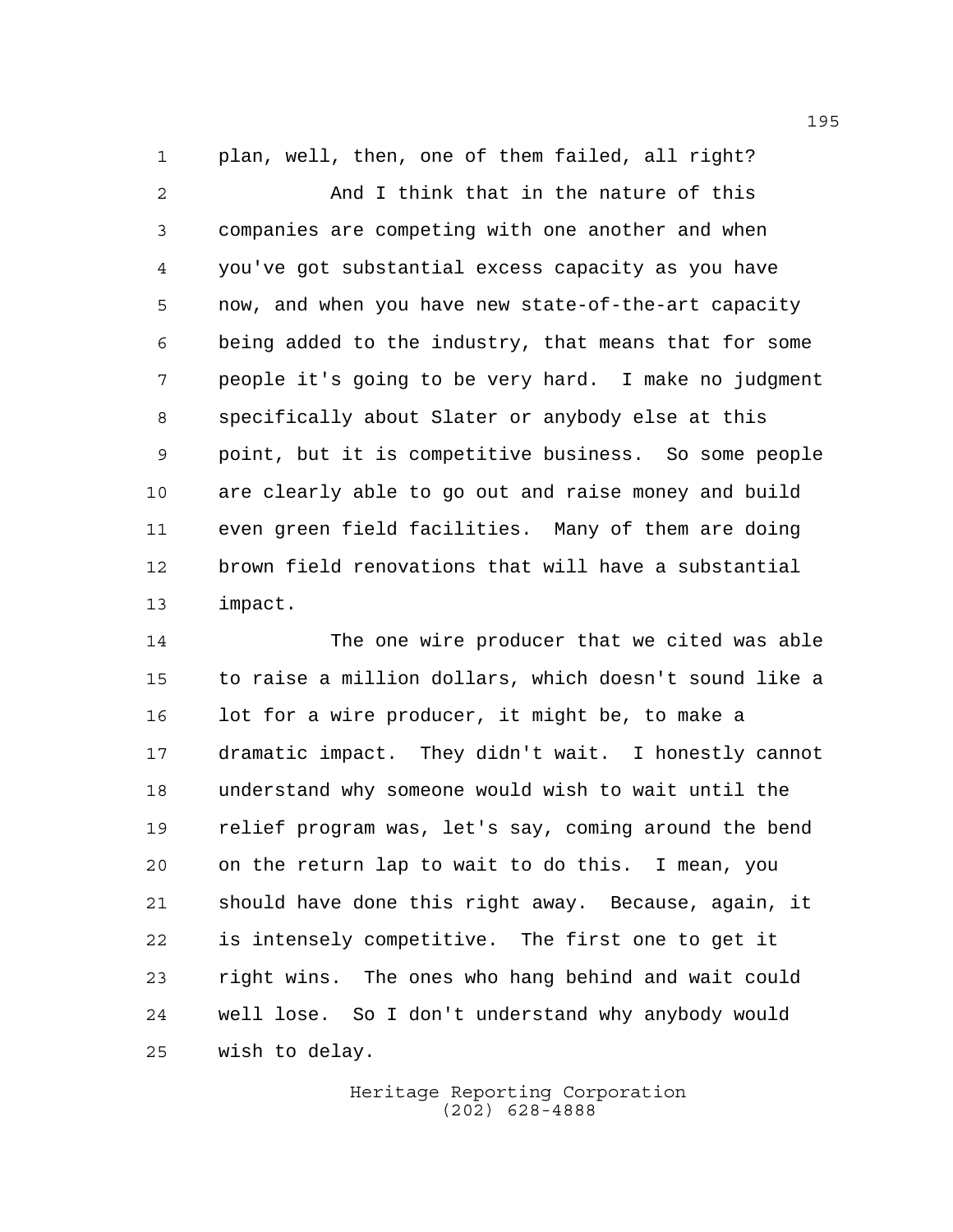And if you are losing money now, then you need to make changes now. You can't wait for that. COMMISSIONER KOPLAN: Well, I didn't get a sense that they wished to delay. I got the sense that they weren't able. MR. BLUM: Well, but my point is if you're not able that may be the market's judgment on you. COMMISSIONER KOPLAN: Okay. Well, I appreciate your response. MR. BLUM: And if I may just elaborate one more thing? COMMISSIONER KOPLAN: Sure. MR. BLUM: One reason we feel so passionately about this is because in Europe, as we testified in the original phase of this hearing, a key 16 part of the success of the rebirth of the European industry in the early '90s was the closure of capacity on a massive scale. We didn't try to maintain it, we didn't try to get another year out of it, we didn't try to just, you know, nurse it along for a few more years. The stuff that didn't work was brutally closed down. And that allowed, then, the money to go to the most productive use. And that is a very hard process, lots of human lives are affected by this, entire

> Heritage Reporting Corporation (202) 628-4888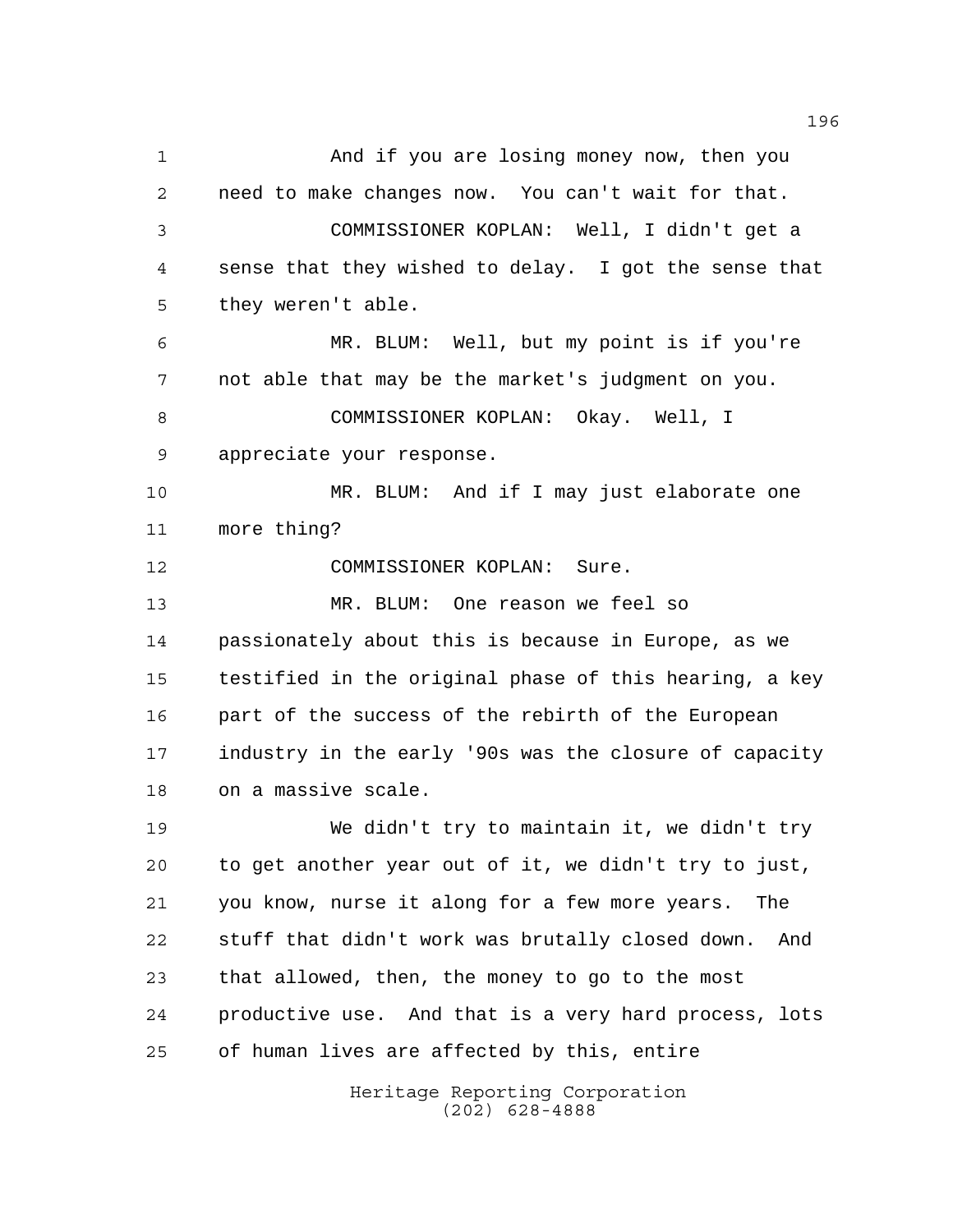communities are affected by this, but if you wish to be successful competing globally, that's what you have to do.

 COMMISSIONER KOPLAN: Thank you. Mr. Ryan, if I could close by asking you this, I referred to this this morning, it's on page 11 of your brief, that China has now surpassed the U.S. as the largest consumer of stainless steel in the world and many are predicting that Chinese import quotas on stainless steel will either remain unchanged or even increase due to the high cost of producing this material.

 You go on to say the sheer number of antidumping duty orders combined with the availability of such a vast market as China and the weakened dollar reduces the global incentive to shift imports to the U.S. even in the absence of the 201 relief.

 My question is how have your export shipments to the U.S. been affected since the 201 relief was granted? Since China is considered by you to be the largest consumer of stainless products in the world, how has China's growth affected your sales? MR. RYAN: Commissioner, frankly, I'm not certain whether the specific numbers from our company, and I believe they would be APO --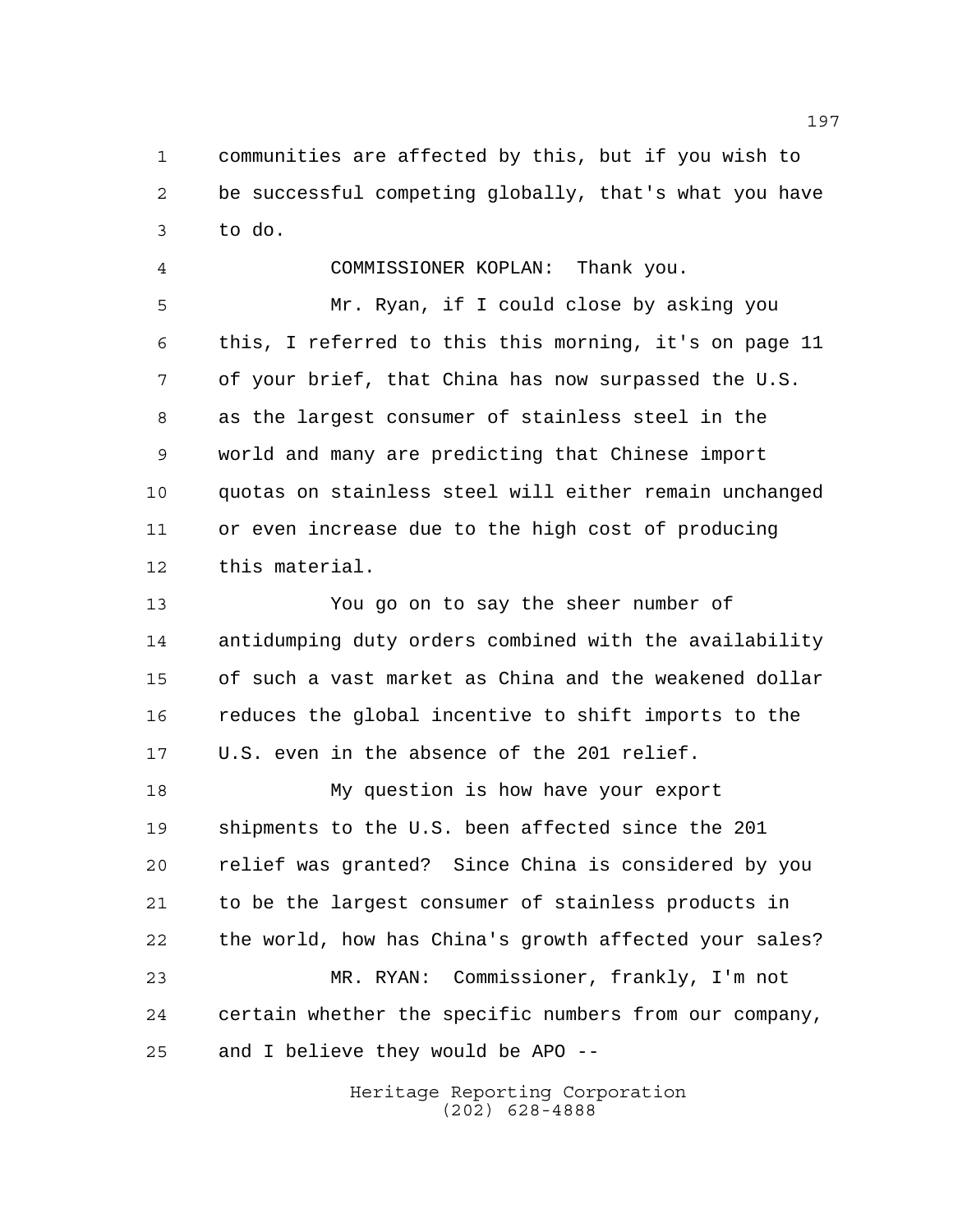COMMISSIONER KOPLAN: That's fine. Can you respond post-hearing?

 MR. RYAN: Absolutely. I just didn't want to not respond here and explain why. I would be reluctant to give those numbers here, but we'll certainly respond post-hearing with a detailed analysis.

 COMMISSIONER KOPLAN: I note when you do that, there was a June 23rd article in the Wall Street Journal that states in part that Arcelor was studying a joint venture in China with Nippon Steel that would involve investments of \$800 million. Could you include some comments on that in your submission as well?

MR. RYAN: Yes, sir.

 COMMISSIONER KOPLAN: Thank you. Thank you very much for your answers.

 I have nothing further, Madam Chairman. COMMISSIONER OKUN: Vice Chairman Hillman? COMMISSIONER HILLMAN: Actually, your comment, Mr. Blum, to Commissioner Koplan just reminded me that I wanted to ask you for your sense, we heard a little bit of it touched on earlier, of what you think the likely outcome from the OECD talks is going to be on either the issue of restraints on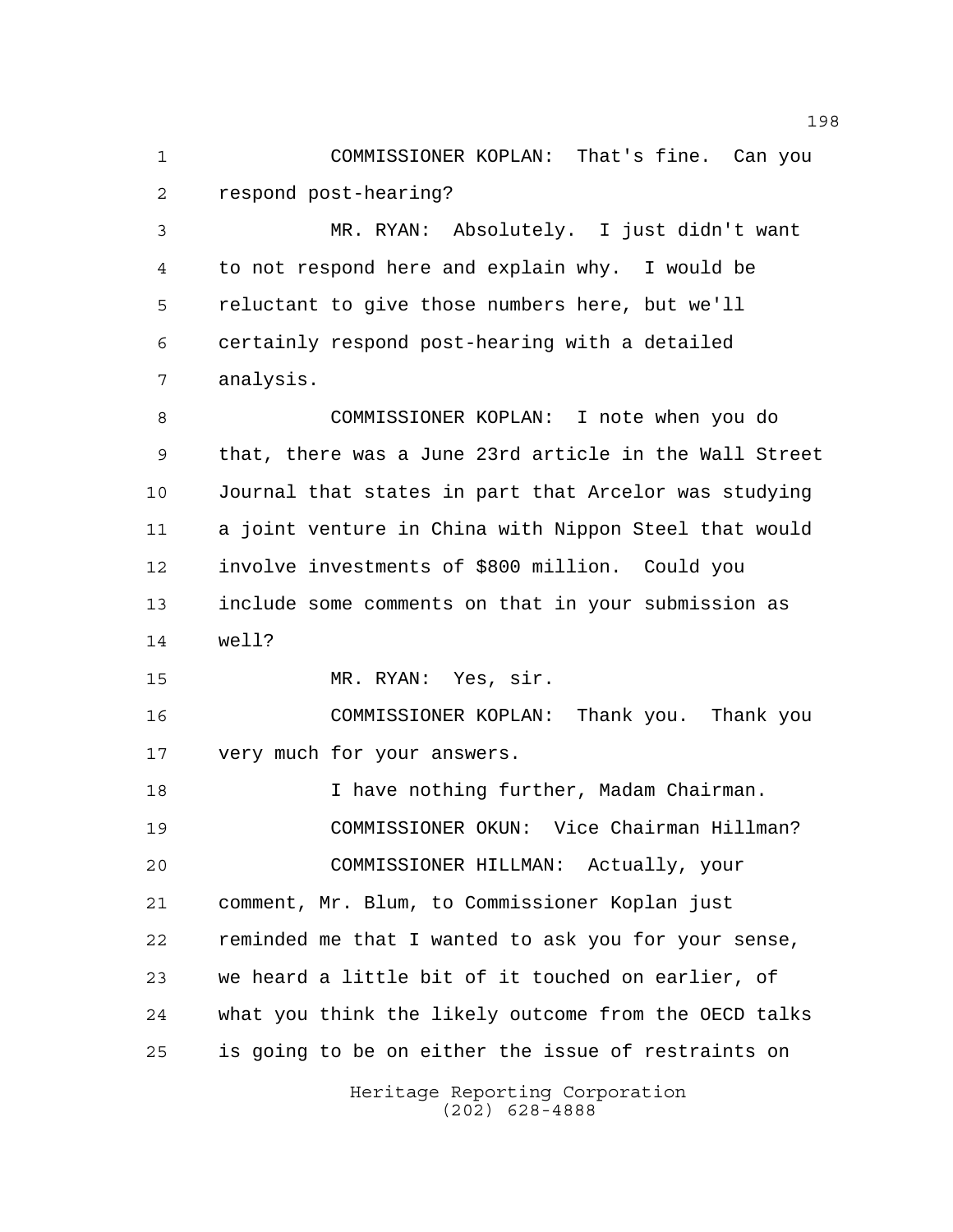subsidies to the steel industry or on capacity reductions.

 Are we likely to see an OECD agreement on either of those two fronts?

 MR. BLUM: I hate to speculate, but you're asking me to. If it were left up to the specialty steel industry of North America and Eurofer, this would have been done years ago. Mr. Hartquist alluded to that at the beginning. We have always agreed that this is an essential improvement in the world trading system. The steel industry is badly --

 COMMISSIONER HILLMAN: Would you say that on both fronts, on both subsidies, elimination of subsidies and on capacity reduction?

 MR. BLUM: And I want to get to the connection. Right.

COMMISSIONER HILLMAN: Okay.

18 MR. BLUM: Actually, our historical agreement is about the need for subsidy discipline and that is an area in which we feel commonly that the old GATT, we started these discussions a long time ago, the old GATT rules and the new WTO rules are really not effective in a sector like steel and eliminating the subsidies is the key to eliminating the excess capacity. I make one assumption and that is that the

> Heritage Reporting Corporation (202) 628-4888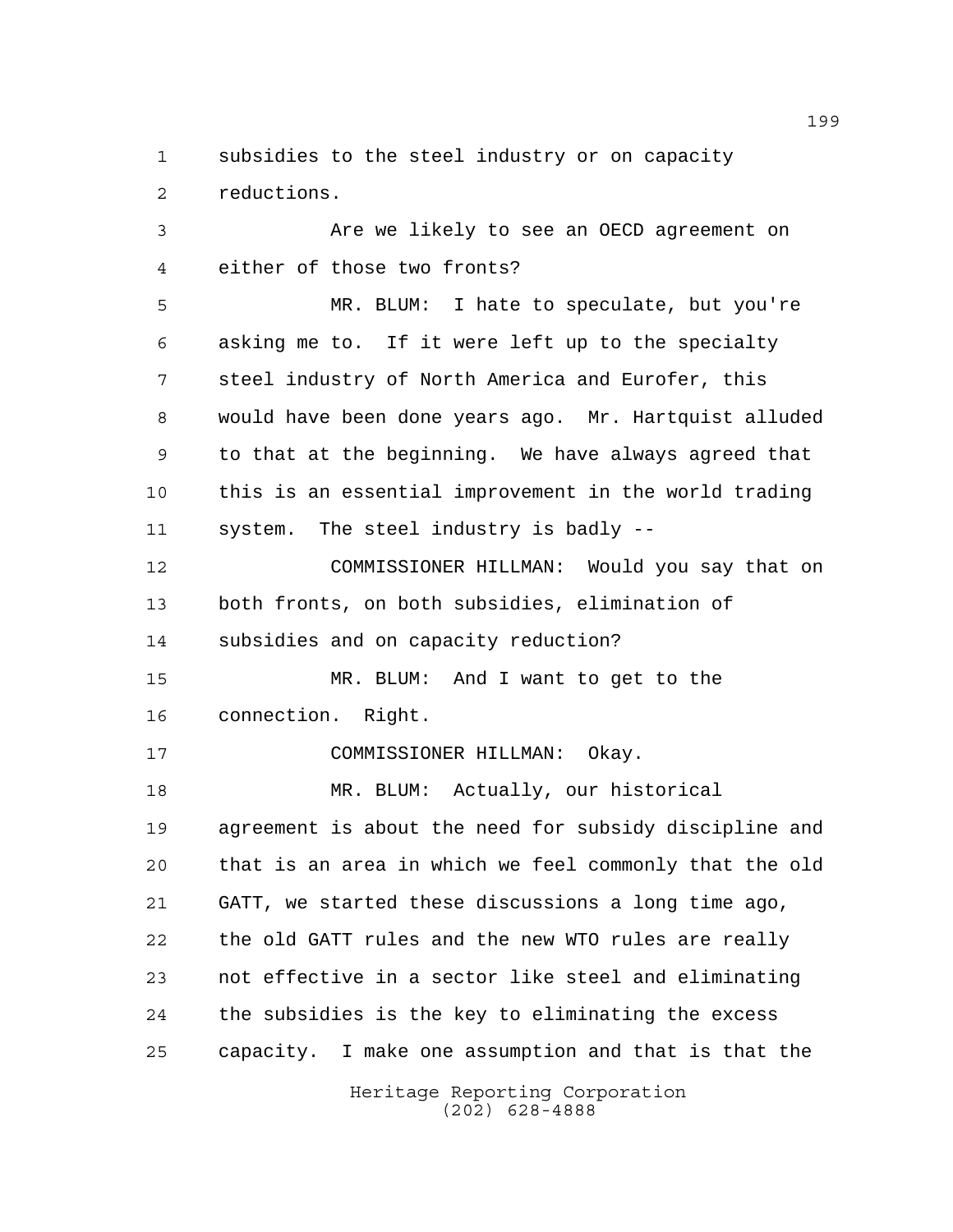intermediate step happens as it did in Europe. Once the subsidies are eliminated as a matter of law, the government wants to get out of the business, privatization almost automatically happens.

 Once you have gotten to that point, you can have normal competition among all players and once you've done that, then capacity closures should be driven by the bottom line. That's what we all want. We want competitive -- I think there's one thing that I'm sure the domestic industry would agree with us, we want the competitive producers, whoever they are, wherever they are, to be able to prosper and grow. And part of that is going to mean the elimination of the uneconomic capacity and I think our record shows, even if it's not specific to specialty steel, but in general our record shows that in Europe the closures now reach anything that's suboptimal, it's not just uneconomic. If we don't make enough money, we want to close it, rather than just whether we lose money. There's a different test now.

 To get to that, though, we really have to have some way to deal with the global problem. That would be through this agreement.

 We have supported this for a long time steadfastly, as has the SSINA. I think based on what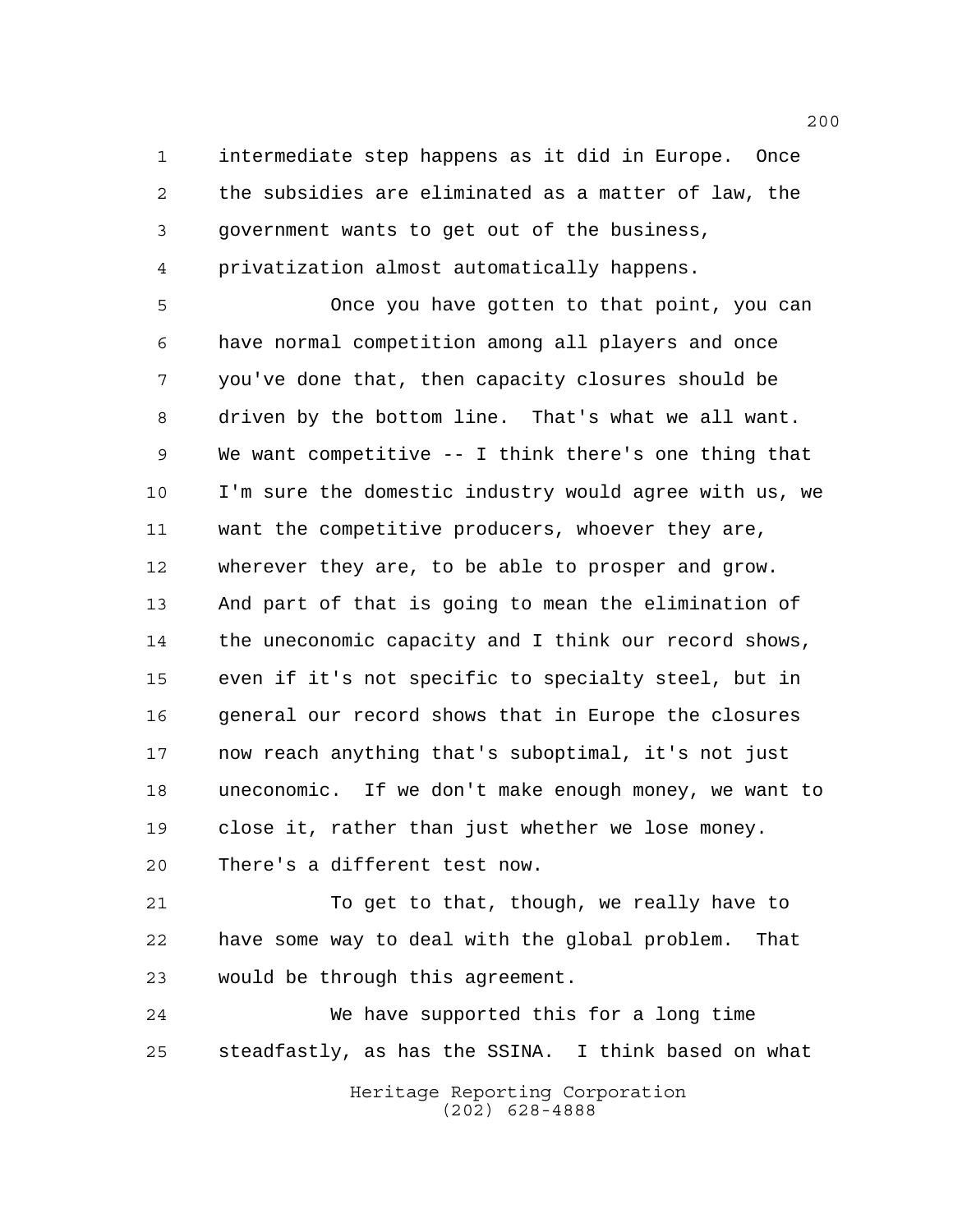I've learned, there was just recently -- this last week, there was a worldwide tour by some OECD and U.S. Government officials. The reports we've gotten back from them are, I would say, at least modestly encouraging. There is going to be a fundamental issue, though, and it involves some of the same people we've been talking about today, China and India and others, who at least some of them have clear rights as developing countries, that they wish to preserve. It may be a point of honor, it may be a kind of legalistic or diplomatic point rather than a commercially valid one, that's part of the argument we're having with them. We're trying to convince them that they would in fact be better off in a world that operated this way, too.

 I've spent my entire career trying to find a way to make this happen and after 26 years, I can tell you I don't have a great record of success, but it's vitally important and I think that's one reason why we're wrestling with these issues right here and right now. And it's very difficult, I think, to try to solve any of these things on a national basis. The issue is a global problem. And so I would think that until we can have some success globally, we're just going to see repeated instances of cases like the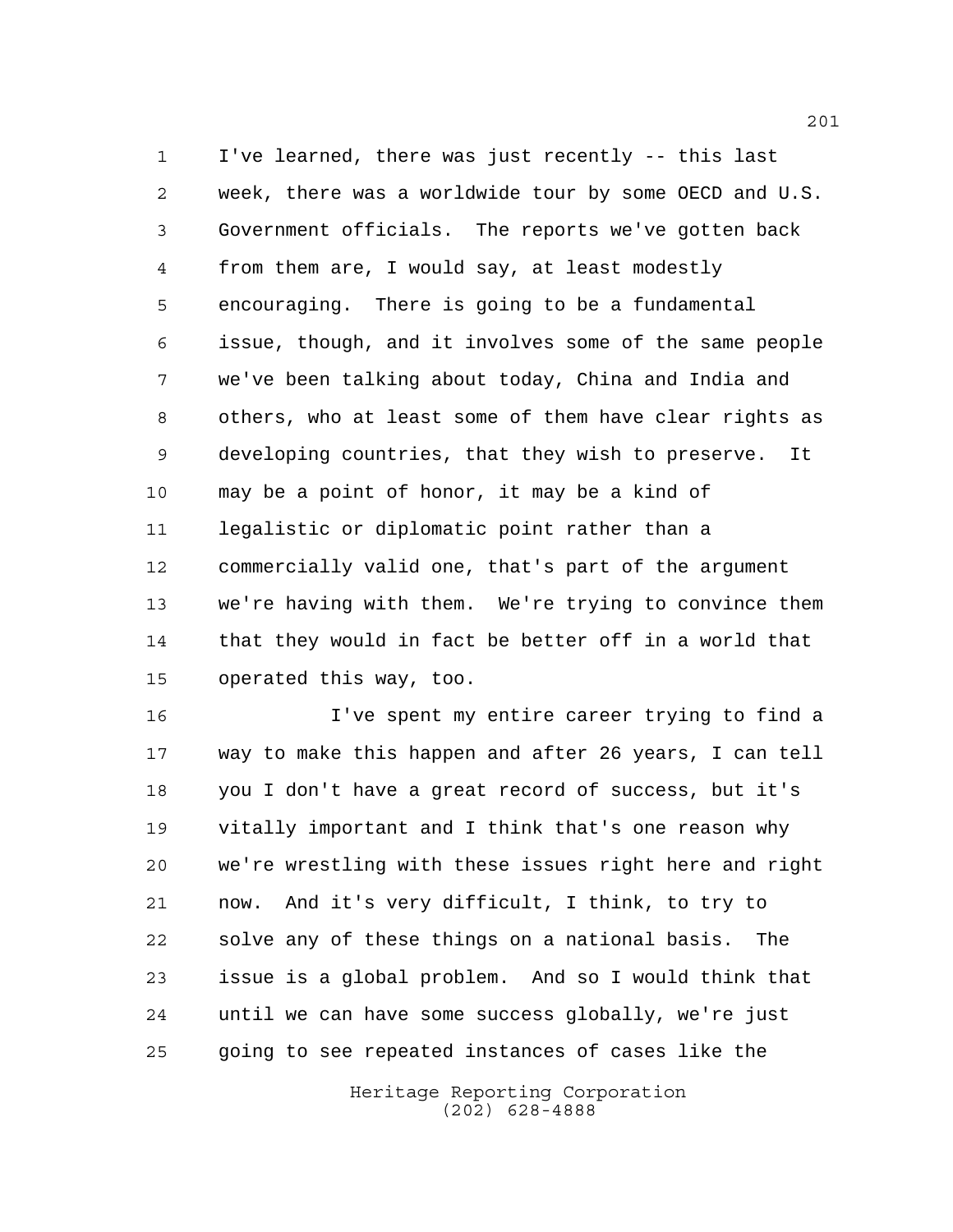present one.

| $\overline{2}$ | So I am hopeful that it will happen, I                 |
|----------------|--------------------------------------------------------|
| 3              | wouldn't dare predict that it will.                    |
| 4              | COMMISSIONER HILLMAN: Okay. You're                     |
| 5              | speaking largely -- I understand the linkage you're    |
| 6              | making between subsidies and capacity, but in theory   |
| 7              | the OECD talks started on two tracks.                  |
| 8              | MR. BLUM: Yes.                                         |
| 9              | COMMISSIONER HILLMAN: One dealing with                 |
| 10             | subsidies and one sort of separately dealing with an   |
| 11             | agreement on capacity.                                 |
| 12             | MR. BLUM: Yes.                                         |
| 13             | COMMISSIONER HILLMAN: You are, I would say,            |
| 14             | expressing cautious optimism that something could      |
| 15             | happen on the subsidy side. How about on the direct    |
| 16             | capacity side?                                         |
| 17             | MR. BLUM: I have to be a little bit -- how             |
| 18             | can I say this -- a certain degree of reserve, I       |
| 19             | think, is in order when it comes to the capacity       |
| 20             | closing exercise. The United States Government, for    |
| 21             | example, is not in a position to give any assurance to |
| 22             | any trading partner that one single ton of capacity    |
| 23             | will close in this country. We cannot direct it.       |
| 24             | The fact is most of the participants are in            |
| 25             | the same position. They can't really make these        |
|                | Heritage Reporting Corporation<br>$(202)$ 628-4888     |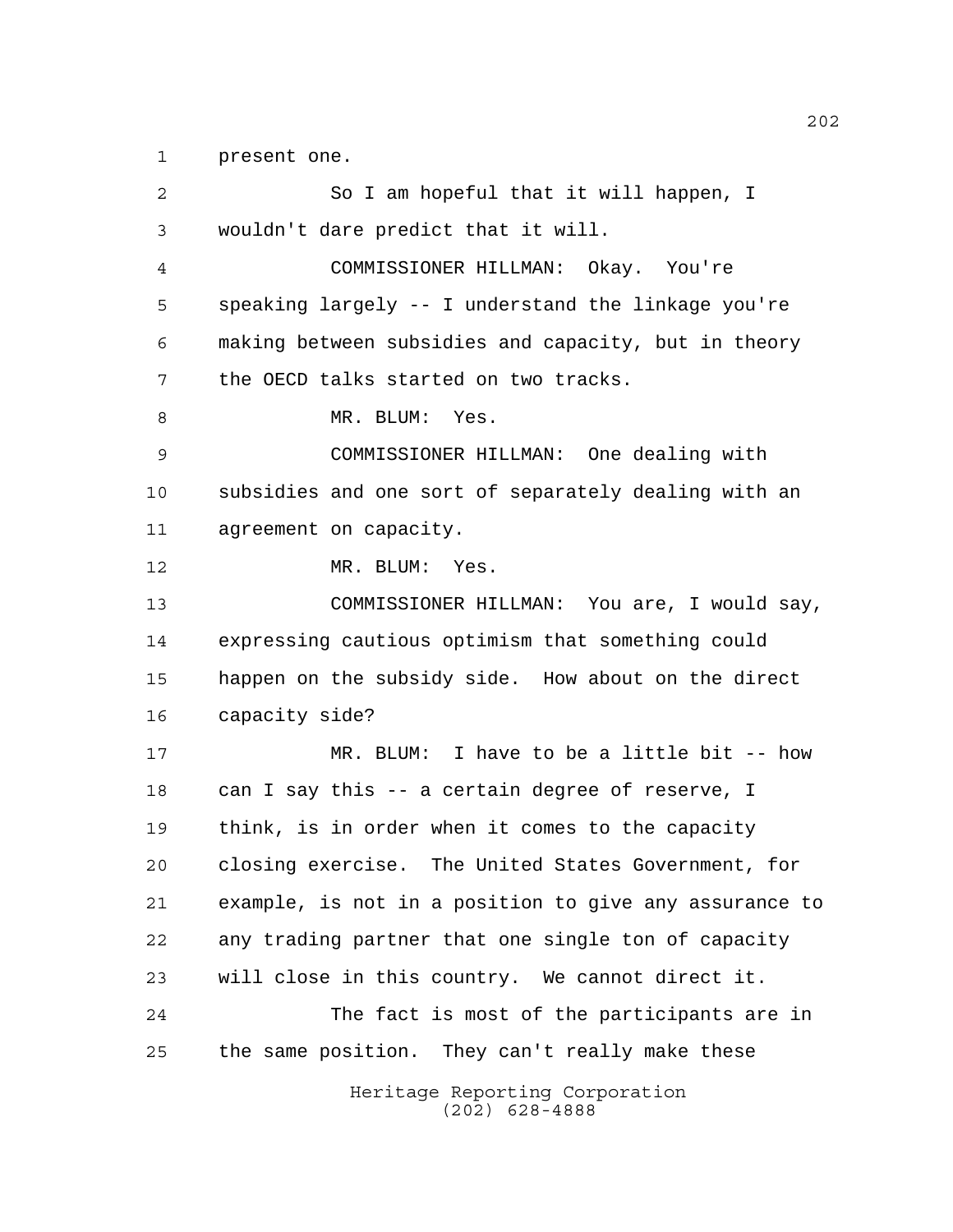commitments. We call them commitments, but they're not really commitments. They're company commitments. If you look at that, and, again, I don't have anything that's specific to stainless steel, but if you look at that, the commitments on the table are well over 100,000 tons over some period of time. Will they all happen? Probably not because things change. Will a substantial amount happen? I think yes. Certainly, we know in Europe, as I think you will find in Exhibits 1, 2 and 3 to the Eurofer brief, we tried to give you some very specific examples of what Europeans are doing now and into the future. We're planning closure of millions of tons of capacity that don't work. It doesn't always happen that way around the world and one reason that it doesn't is because particularly poorer countries don't have the means to do what was done in Europe. I mean, Europeans were able to buy social peace by putting a fair amount of public money into the transition of workers and communities. The government of Ukraine, just to pick an

 example, doesn't have those resources, so that kind of transition for them is impossible. And that is a practical problem I think that we run into in the

> Heritage Reporting Corporation (202) 628-4888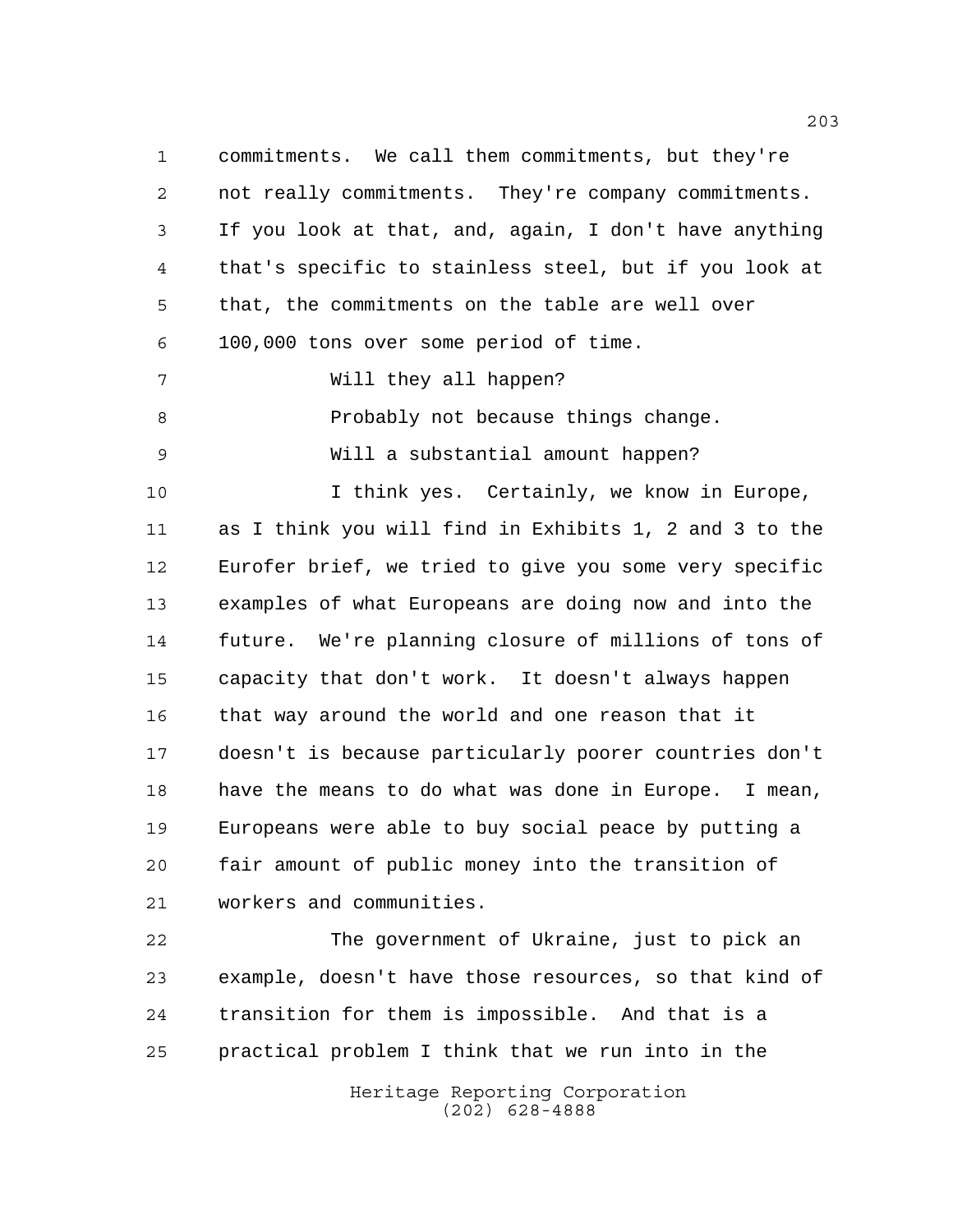capacity closing, is that since the reach of market forces in a lot of places in the world is limited and since the means of government to deal with the social consequences is even more limited, a lot of closures that are dictated by the market just don't happen. As we know, a little subsidy will take you a long way. You can buy another five years for mills with just a little more money and that, in many cases, is just a lot cheaper than trying to close down. COMMISSIONER HILLMAN: Thank you. I appreciate that answer. Thank you. COMMISSIONER OKUN: Commissioner Koplan? COMMISSIONER KOPLAN: Thank you, Madam Chairman. This is not a new question, I'm going to back to an old question. I hope I don't prompt anything. I need to come back to my last round because I don't think you answered this question. Do you disagree with Chart B-2 that Mr. Blot submitted that reflects import penetration during the period we're examining? Do you disagree with the import levels reflected on that chart? That can be a simple yes or no.

> Heritage Reporting Corporation (202) 628-4888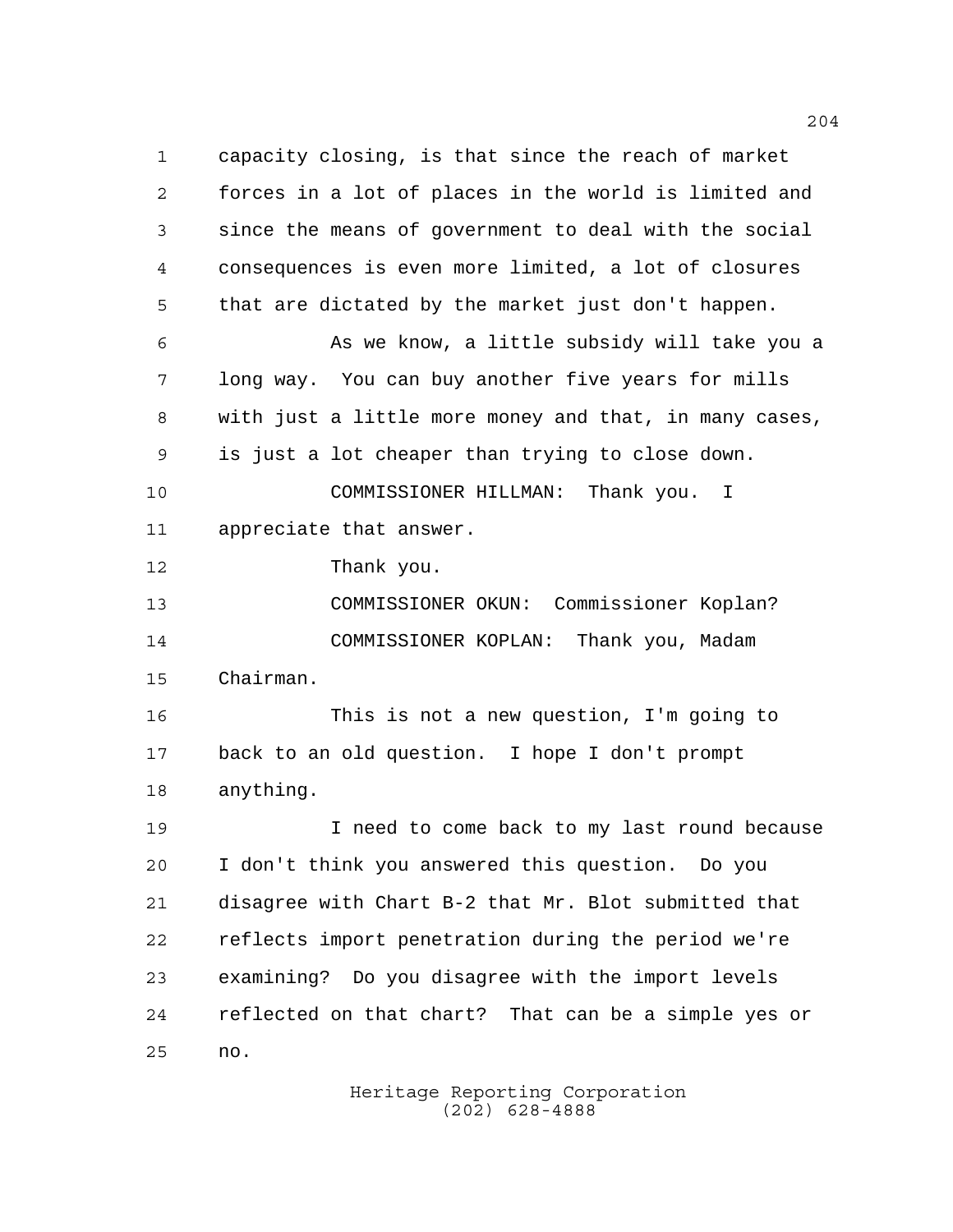Heritage Reporting Corporation (202) 628-4888 MR. BLUM: Well, actually, I'd like to give you a simple yes or no, but the truth is I've never done the analysis on the basis that this chart purports to, I don't doubt that it does. This is non-NAFTA countries, so I would have to look at those numbers and look at the other numbers in comparison. And if I've made a mistake, I will certainly apologize and note it for you. COMMISSIONER KOPLAN: Okay. MR. BLUM: But I've never looked at the numbers this way. COMMISSIONER KOPLAN: Okay. And you can see reflected on the chart what the sources of those graphs are, right? 2000 bar data from commission questionnaire, all imports from DOC statistics, all other data AISI and Consultants Market File. 17 MR. BLUM: Yes. COMMISSIONER KOPLAN: Okay? MR. BLUM: Yes. COMMISSIONER KOPLAN: Thank you. So I'll get that post-hearing? MR. BLUM: Yes, sir. COMMISSIONER KOPLAN: I have nothing else. COMMISSIONER OKUN: All right. If Commissioner Koplan has no further questions, I'll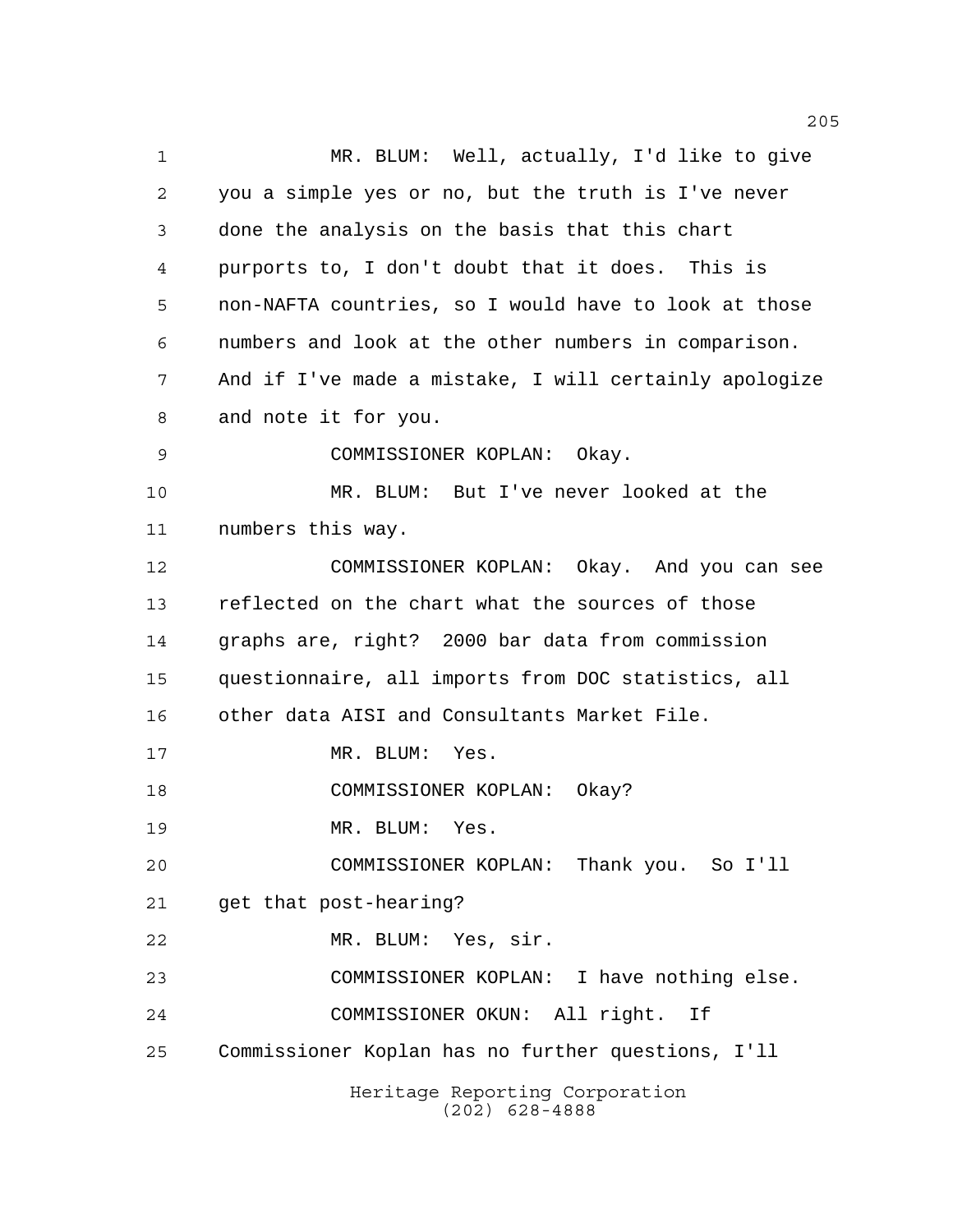Heritage Reporting Corporation turn to staff to see if staff has any questions for this panel. MS. NOREEN: Bonnie Noreen with the Office of Investigations. Staff has no questions. COMMISSIONER OKUN: Let me ask counsel for the domestic producers whether they have questions for this panel. Mr. Hartquist says he has no questions. All right. Thank you very much. 10 I want to thank you both of you very much for your testimony, for your answers and for the information we'll be receiving. Just to give everyone a time check here, domestic producers have a total of 11 minutes remaining, which includes five for closing. Respondents have a total of 36 minutes, which includes five minutes for closing. Are you ready to proceed, Mr. Hartquist? All right. I can let Mr. Hartquist come up here -- unless he's going to go to the -- Mr. Hartquist are you going to use the podium? Okay. That's fine, you can just stay there. MR. HARTQUIST: I so much enjoy working with Charlie Blum because he has a great world view of

(202) 628-4888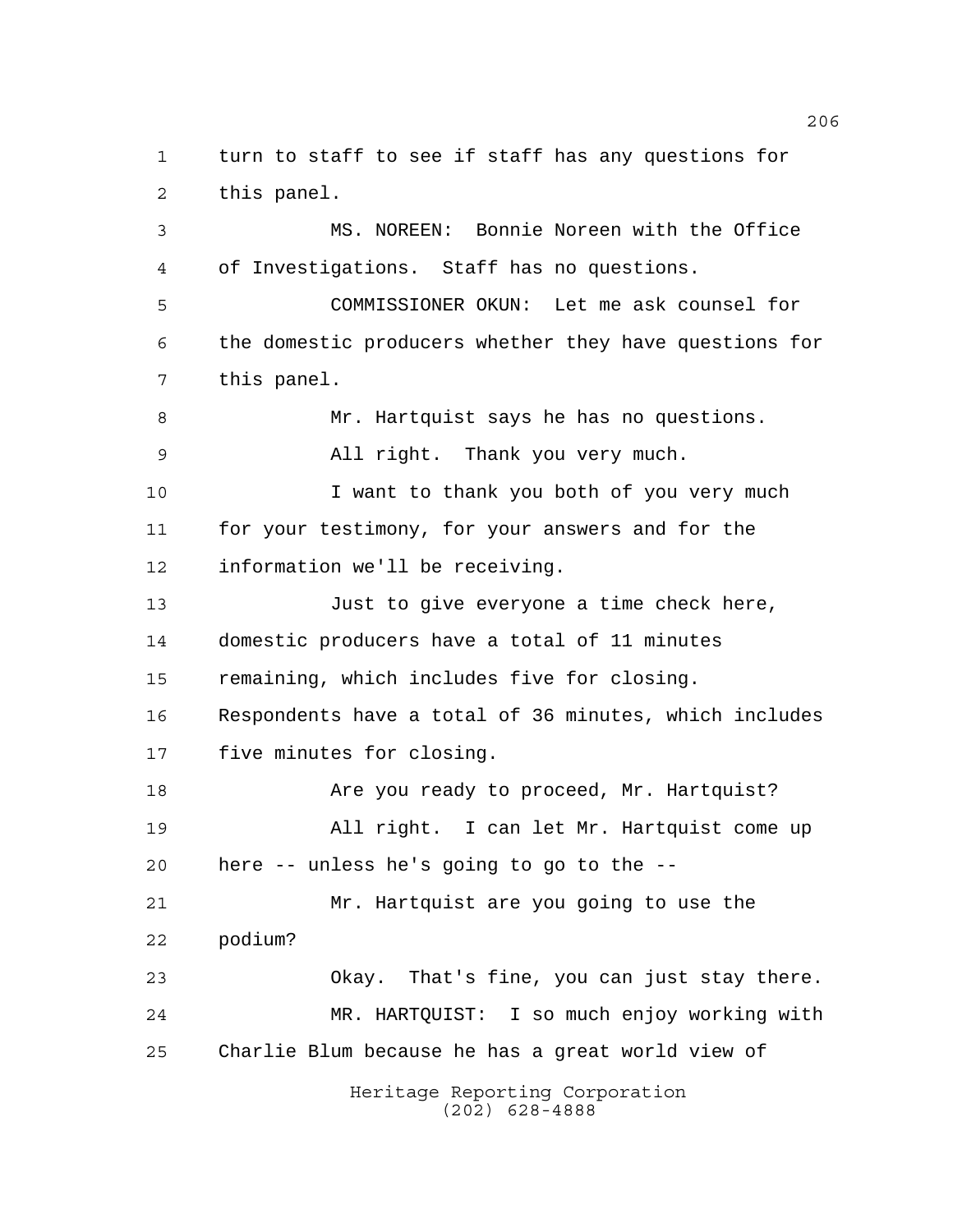these steel trade issues and we agree about so many things and I also enjoy jousting with Charlie Blum when we don't agree about certain things and today is one of those days.

 I think the questions of a number of the commissioners make my point. We've got to bring this discussion to stainless steel long products and a lot of what Mr. Blum has been talking about has been carbon steel, stainless steel generally flat rolled. Bring it back to stainless steel long products.

 So a number of comments about respondents' testimony.

 First of all, the reduction in capacity that Mr. Blum has been referring to in Europe among the Eurofer group has been primarily in carbon steel, not in stainless steel, and I would urge Mr. Blum in the post-hearing submission to present some data on capacity reduction to make stainless steel long products in Europe during the period that we're looking at here. I think it's a different picture.

 The question that Commissioner Koplan has been getting to about why don't we do more, I think you made the point, Commissioner, that banks lend money to firms that are making money and that have prospects for being profitable and repaying those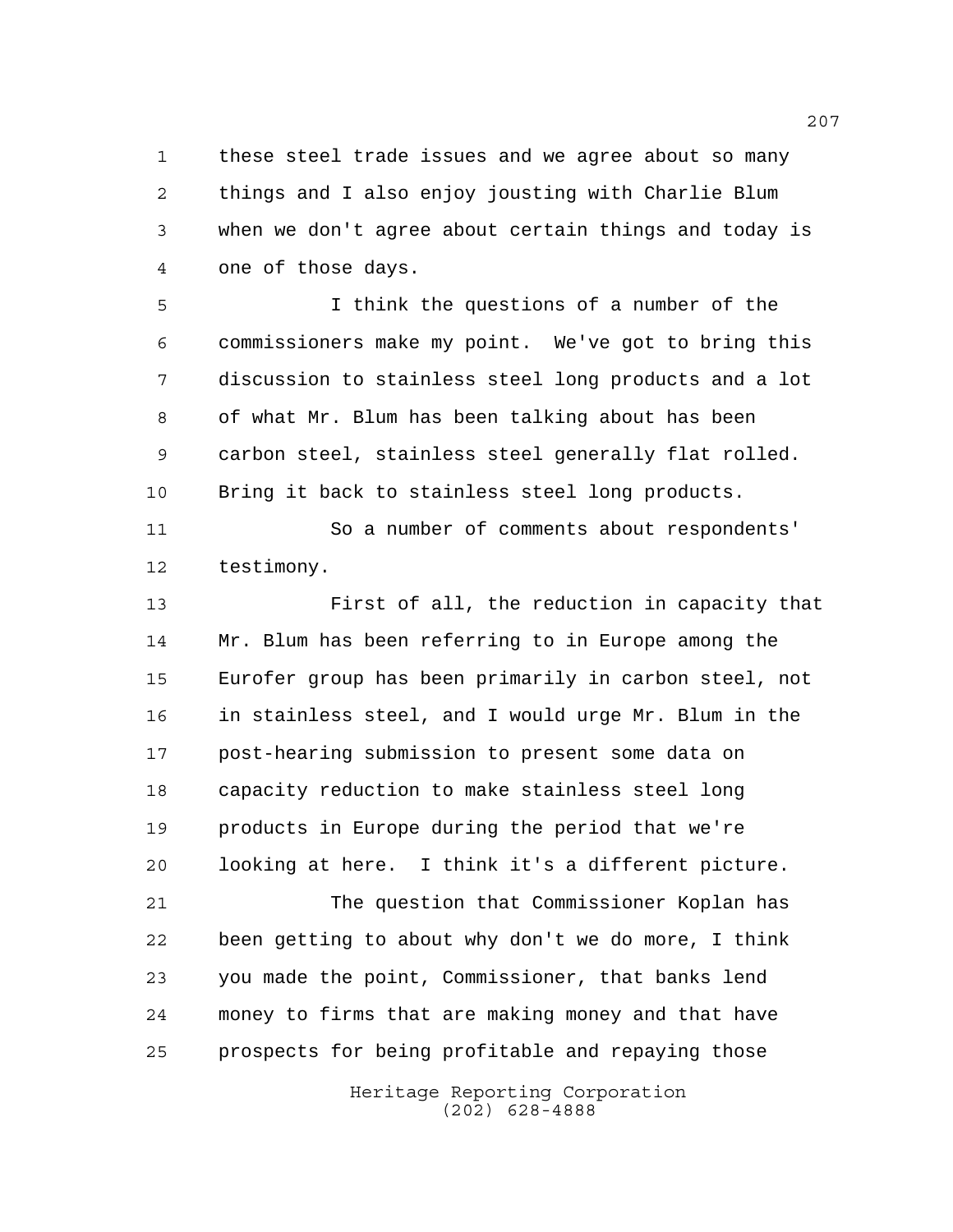loans, even at today's low interest rates, and the criticisms of the domestic industry to invest money now are just unrealistic now in these current situations.

 I think, frankly, what has been done during the period of relief thus far is almost heroic in terms of the efforts that these companies have made to adjust to import competition in every way, in terms of their investments, in terms of the human sacrifices that have been made in laying people off, in terms of their productivity improvements. It's really a remarkable story.

 NAS, the big dog maybe out there looming in the marketplace, this so much reminds me of testimony that we had, I think a number of the commissioners were here at that time, a few years ago about Nucor's entry into the stainless steel flat rolled market. Nucor, the efficient carbon steel producer, moving into stainless. And we spent about half a hearing a few years ago talking about that and speculating about how domestic stainless steel flat rolled producers were going to compete with these magicians at Nucor who were entering into the stainless steel market. And everybody expected it to happen in a big way. It hasn't happened. We're about five or

> Heritage Reporting Corporation (202) 628-4888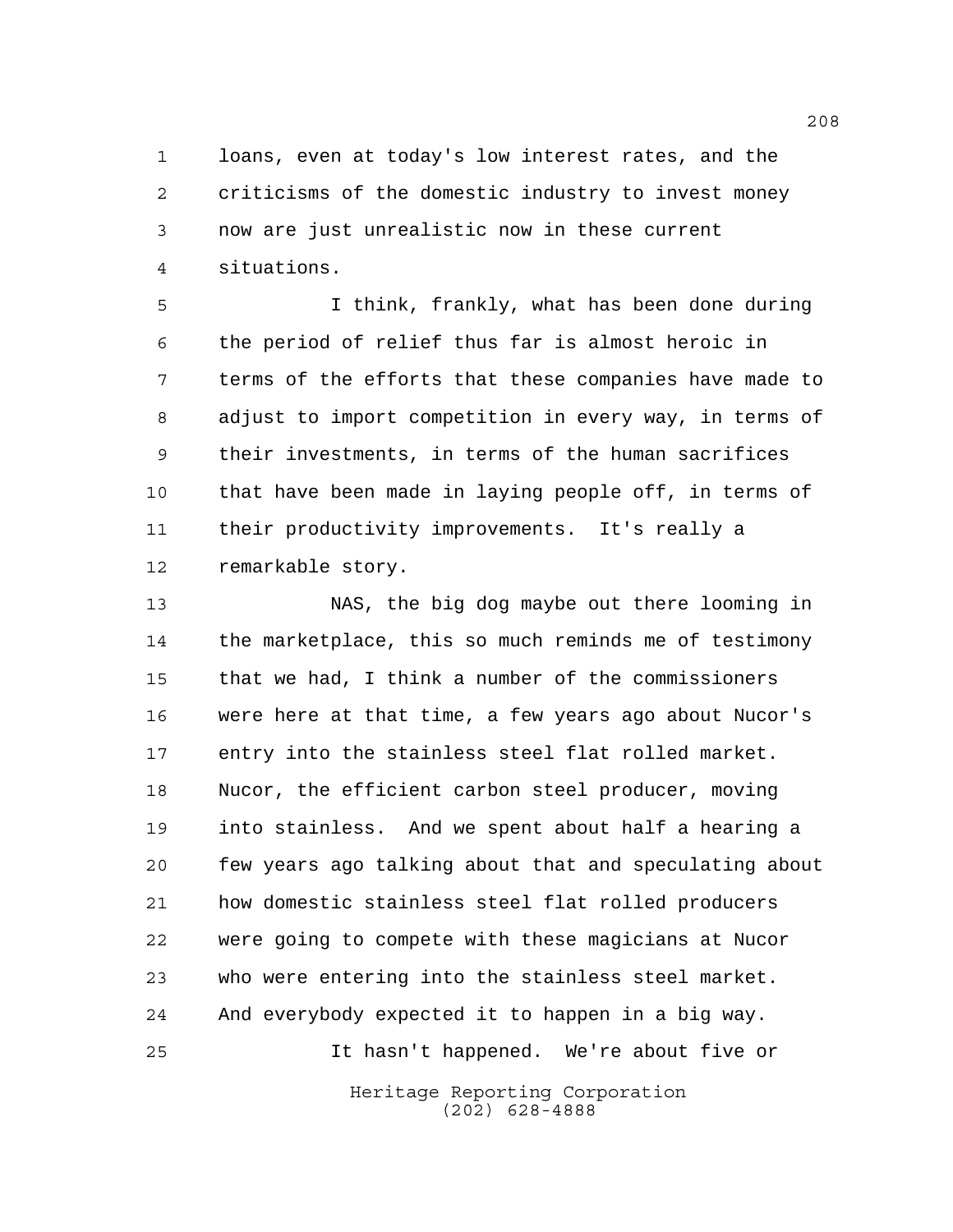maybe seven years from that testimony. It hasn't happened.

 And what's going to happen in NAS's case, I don't know. As Mr. Lasoff indicated, they're a client of ours, we represent them on the flat rolled side. I'm not going to characterize what they're going to do in the marketplace because I don't know beyond their press reports, but one scenario that may be the case with NAS is they put in a lot of tonnage, about a million tons of melt capacity. They put in finishing capacity for stainless flat rolled and the original plans were clearly to add stainless flat rolled capacity at a time when the flat rolled market in the U.S. was pretty strong and companies were making money. Remember, we didn't include flat rolled in the 201 case because they were doing pretty well then.

 Well, since that time, the flat rolled segment of the industry has gone down, too, and they're facing conditions like the long product side is these days. But I think NAS took a look at what was happening a couple of years ago. They had excess capacity that they were building. They saw 201 relief on long products. Maybe things are going to be pretty good in the long products sector, so let's build some capacity to make stainless steel bar and rod and use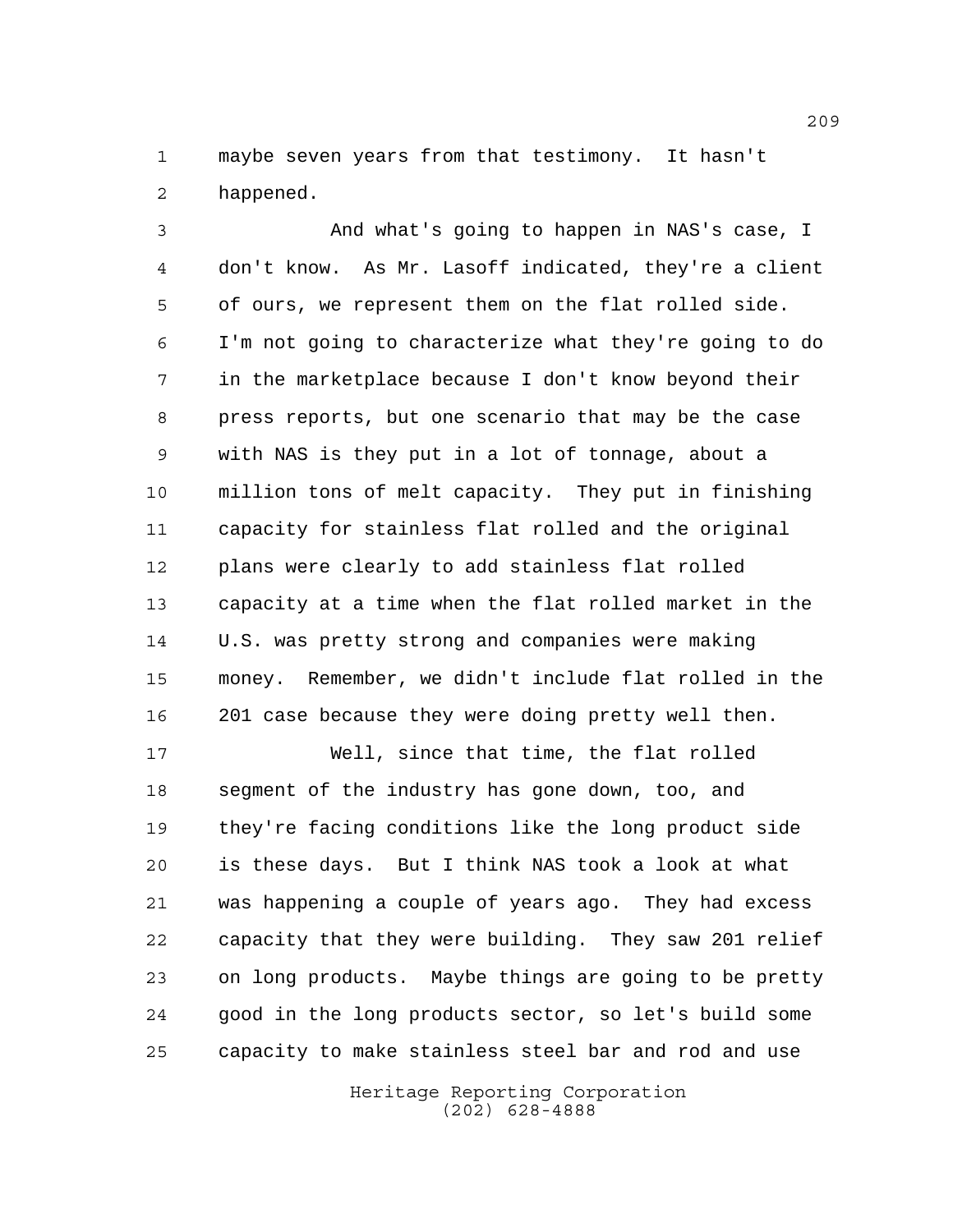some of that melt capacity, that excess capacity that we have. That's a possible scenario.

 And, by the way, the reference to the coil size, this takes us back to another hearing, too, a few years ago, 1998, I think it was, when we had the rod cases before you and there was a lot of discussion about whether the U.S. producers could make a certain coil size of rod and compete with foreign producers and U.S. producers. Someone mentioned 14 ton coils of stainless steel rod. No. The coil size that they're talking about at NAS is about two tons and Charter Steel, which has gotten modestly into the rod business also is talking about two ton coils.

 Mr. Blum's comments about Carpenter's financial results, please, he used the consolidated results of the company. They make a lot of stuff besides stainless steel long products. They're in the aerospace market, they're in the high nickel market. You've got to talk about stainless steel long products and the data that's on the record. The APO data on the record indicates the financial condition of Carpenter in that respect.

 Their earnings, the so-called turnabout, the \$1.7 million that Mr. Blum referred to, that's on \$200 million of sales of those products. That's a 1

> Heritage Reporting Corporation (202) 628-4888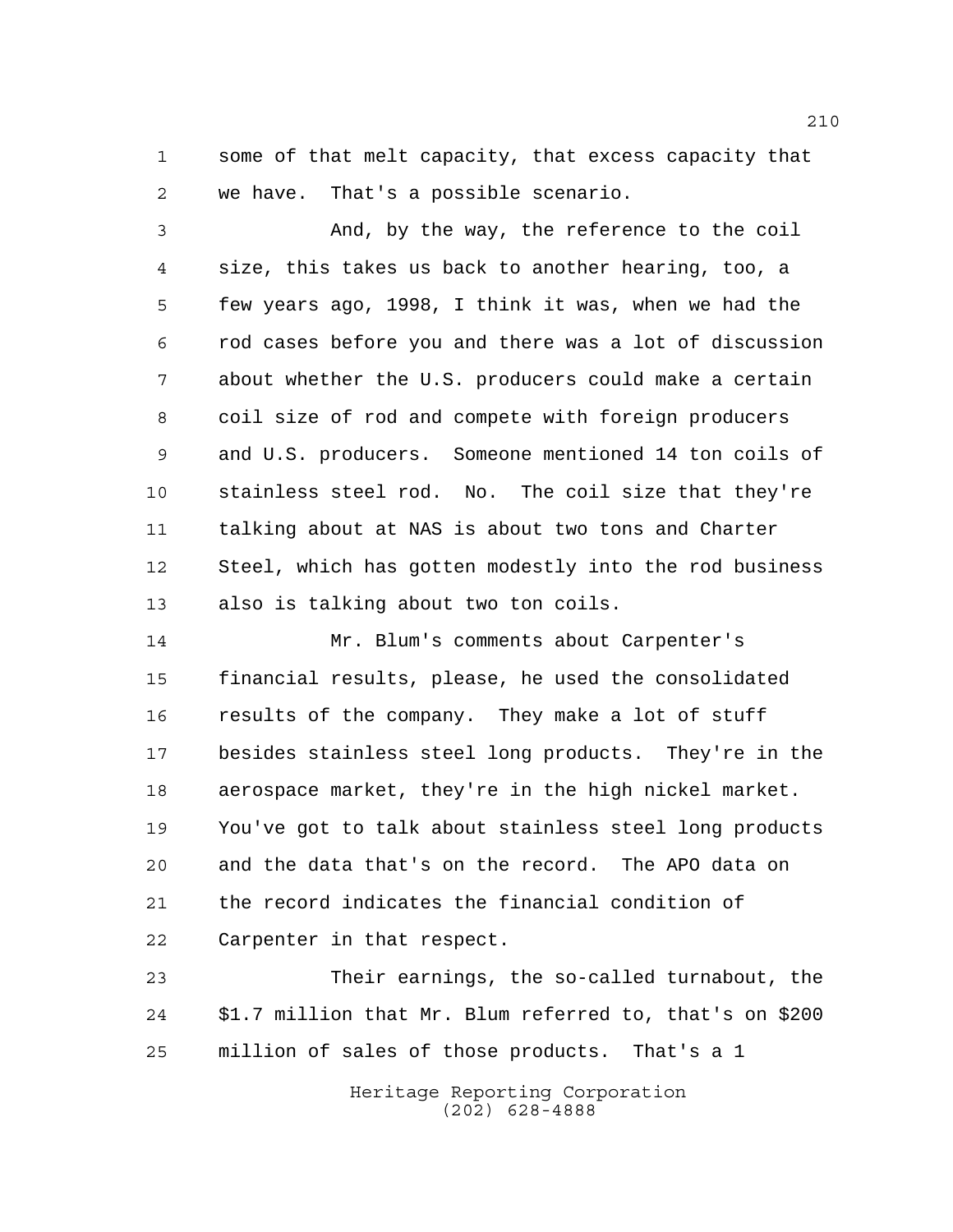percent return. That's pretty anemic under any circumstances, unfortunately.

 The U.S. producer that Mr. Blum referred to several times that has accomplished this very significant turnaround, we think we know the company that he's talking about and what he's talking about is a relatively small producer making a niche product, which, by the way the Indians don't produce and export to the U.S. So, yes, they found a little niche, but that's not a good example for the industry overall.

 With respect to what the industry has done, the record is very good in terms of their efforts to reduce costs and improve efficiencies. I really think that we have a very strong presentation in that regard. And, by the way, we've never said -- no one 16 from this industry has ever said we've done all we can. They are continuing to try to make improvements and you heard testimony today that they want to continue with the adjustment plan and continue to have the relief available to them.

 The forecast data that we were talking about that respondents referred to, again, I think they're talking about total stainless and about 70 percent of the stainless market is flat rolled, so we need to narrow that down and get a forecast as to whether they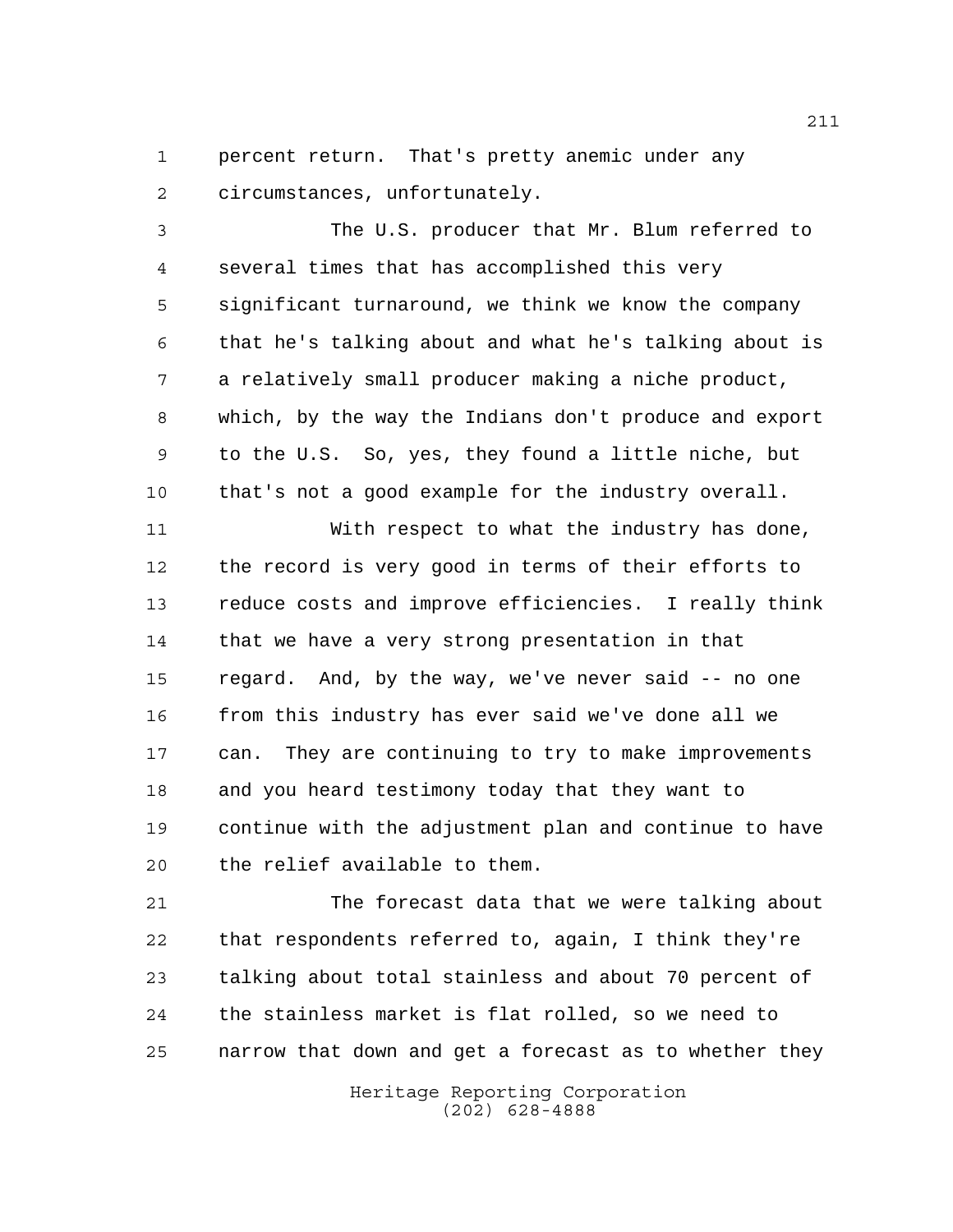would agree or disagree with Mr. Blot's forecast for stainless steel long products.

 As to the respondents' responses to the ITC questionnaires, we think that about 80 percent of total production of stainless steel bar, rod and wire is represented by the responses that you have in front of you and we can break that out for the various segments if that would be helpful.

 Most of the non-respondents were stainless steel wire redrawers, relatively smaller companies that are not participating in the hearing today. The only wire producer that's here is Carpenter. So we're frustrated, too, that you don't have a complete record. Unfortunately, we don't represent many of those companies that didn't respond and we wish that you did have a complete record. Frankly, I'm confident that if you did, the nature of the record wouldn't change significantly because those wire redrawers are in pretty tough shape, too.

 That concludes my closing remarks and rebuttal and I appreciate your time and attention today.

Thank you.

COMMISSIONER OKUN: Thank you.

Mr. Blum?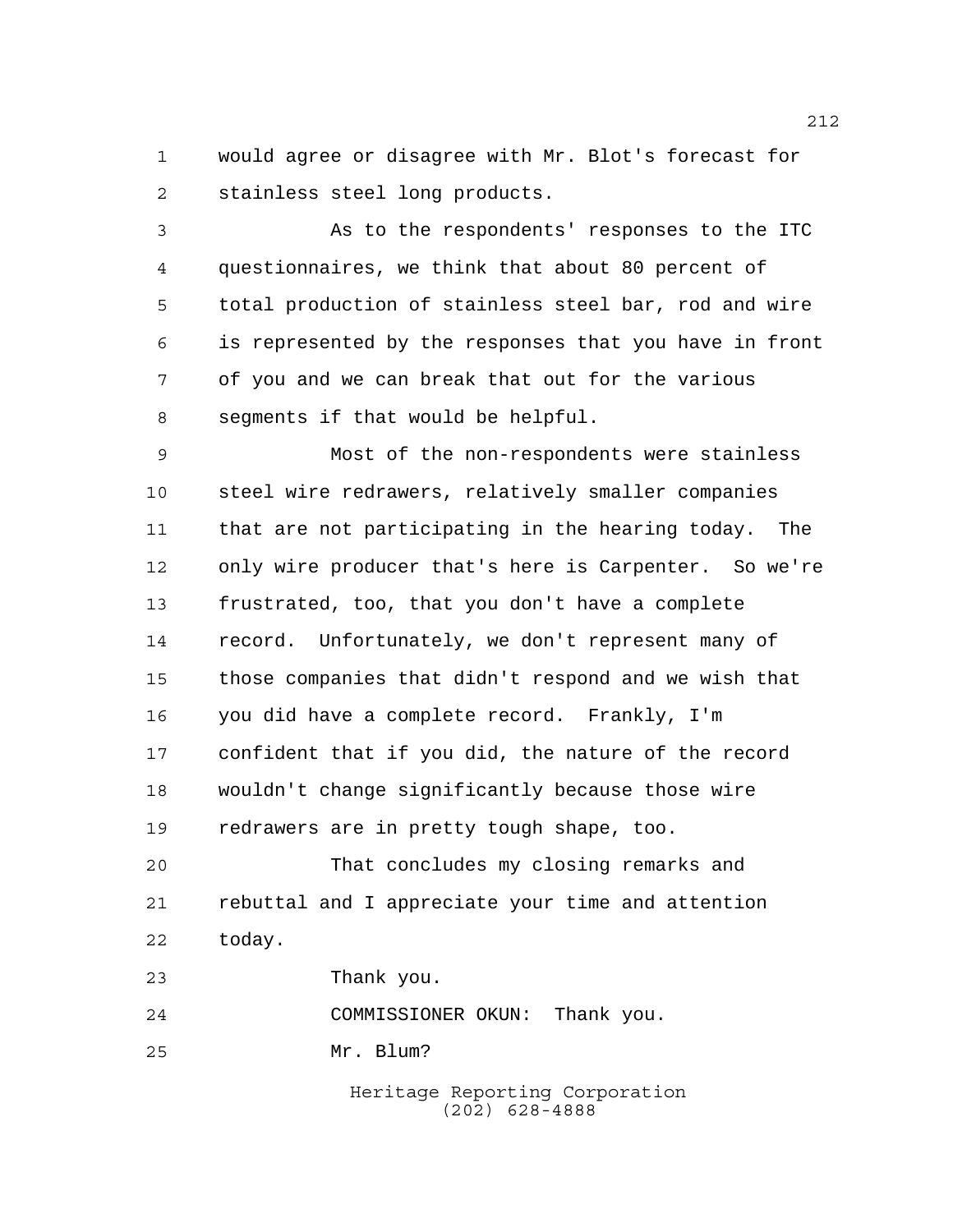MR. BLUM: Thank you, Madam Chairman. If it's okay, I'll answer from here.

 Just a few points. There has been this persistent question as to why prices have remained low in these three stainless steel industries despite the existence of relief. It's not surprising to me when I look at the capacity utilization numbers that prices would be low. It would be hard for me to cite an example of an industry running at such rates that actually had robust prices. I can't think in all of my experience of any case where that would be true, so it's not surprising.

 You might think about the situation that occurred in the carbon flat rolled where there was a big run up of prices prior to the relief and it was actually then sustained for a while after relief came in place. That was driven by the closure of capacity, domestic capacity, which changed the psychology, in effect, the physical ability of steel was quite different. That has not happened in any of these three industries. There has not been a significant closure. There have been some bankruptcies but the firms have tended to continue.

 So we haven't seen anything like the withdrawal of LTV's tonnage and what that did to the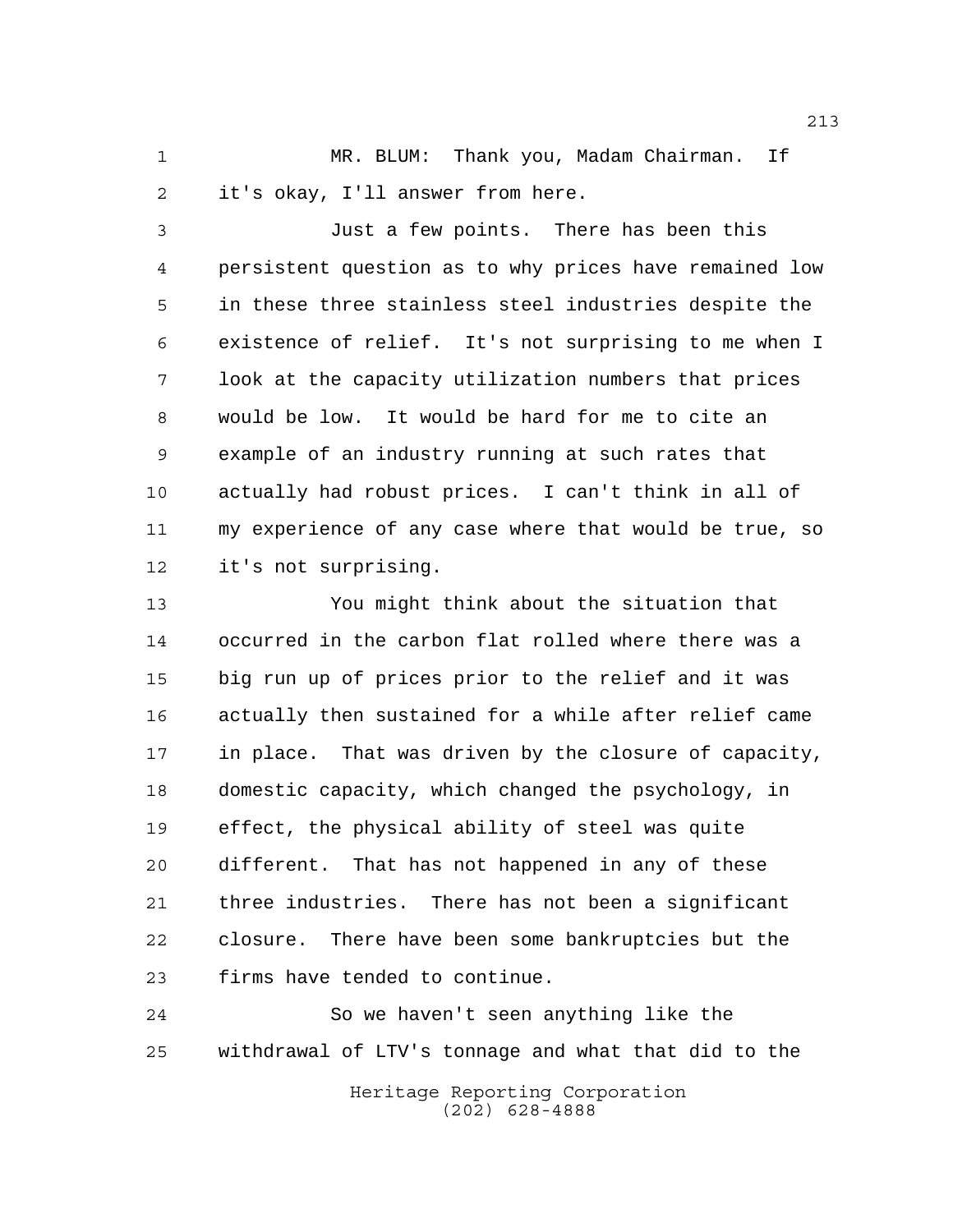carbon flat rolled, there's just no equivalent, so I would say it would be really exceptional to expect robust prices given these conditions.

 I also would like to go back to something we didn't quite spend, I think, adequate time on and that is the export performance of this industry. If you have -- well, to the extent that you have excess capacity, unused capacity based essentially on your domestic market, that is a measure of your capacity available for export. And I think if you look at the record of the industry, given the three years of depressed operating rates, what is surprising is that there isn't really a very interesting or sustained increase in export activity in any direction at all.

 If the industry truly were competitive, if it truly were a low cost industry, the natural thing to do would be to increase exports into whatever part of the world had the most robust conditions. That's certainly the way our companies approach the world and we don't understand exactly why the American industry does not.

 And this, I think, then goes to the question of why are the returns so anemic. If you have this amount of excess capacity, if this excess capacity weighs heavily on the results of the better producers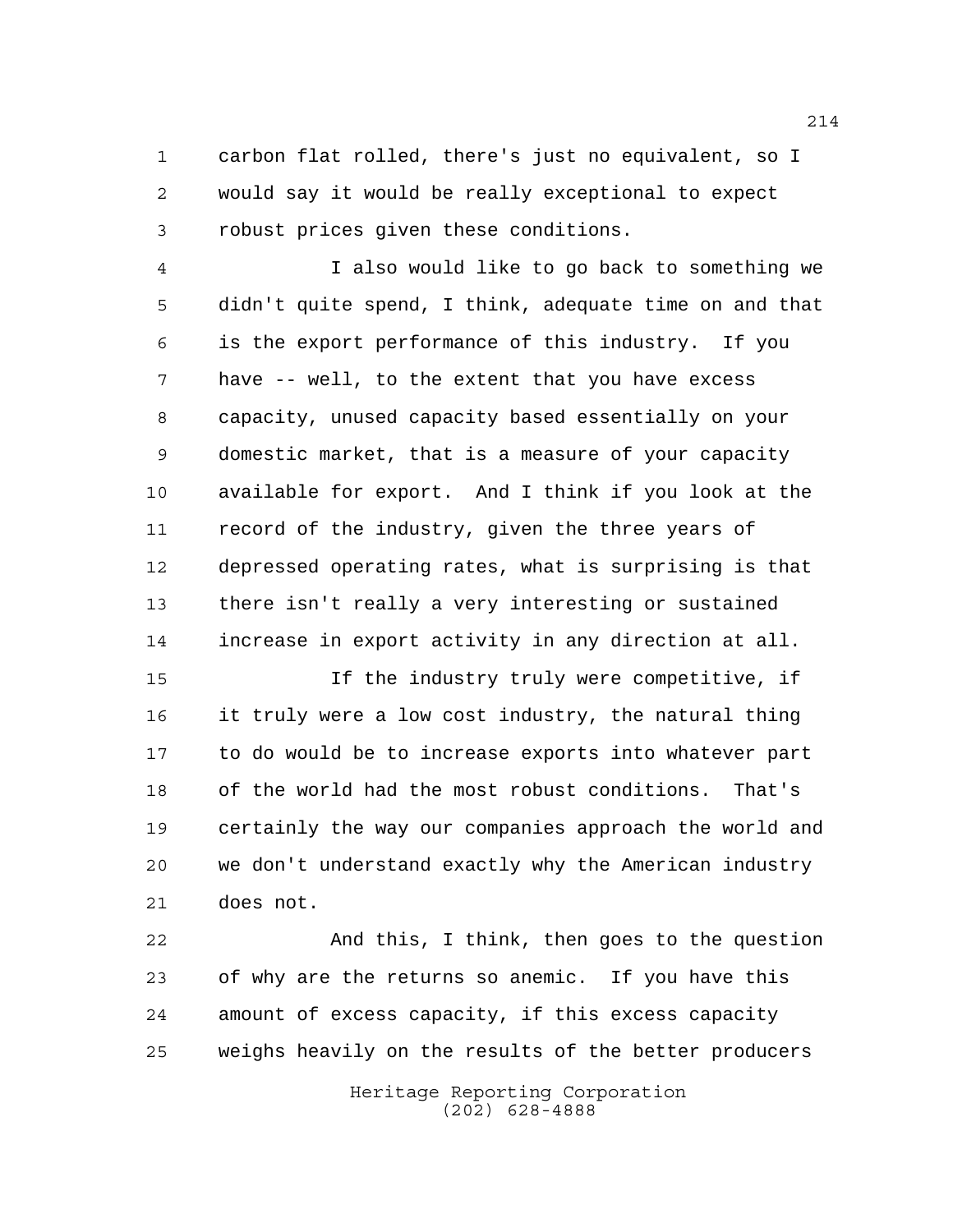of the industry, I would consider, for example, Cartech to be a good, strong company. I think its results for the last two years have been rather poor, I think those are the facts and they've said so themselves. They are, in fact, a victim of this situation and this will remain a burden on them as long as the capacity is not closed or export markets are not found for that extra capacity.

 There is a huge capacity overhang in this market, it has been here for a long time, but in those circumstances, it seems to me it's really unrealistic to expect any kind of different price performance than you have seen.

 And so I think we would go back again to our basic notion of what adjustment is. Adjustment in our understanding, not as a legal matter, as an economic process, as a commercial reality, it is an ongoing process, it's not something that you begin and you end. This used to be the idea in Europe, we used to have restructuring programs in Europe and they would negotiate very carefully and then not do them. Lots of things would change, but the bottom line wouldn't change. This was the experience in the '70s and the '80s. And it only changed when they decided to end the subsidies, privatize the companies and let them

> Heritage Reporting Corporation (202) 628-4888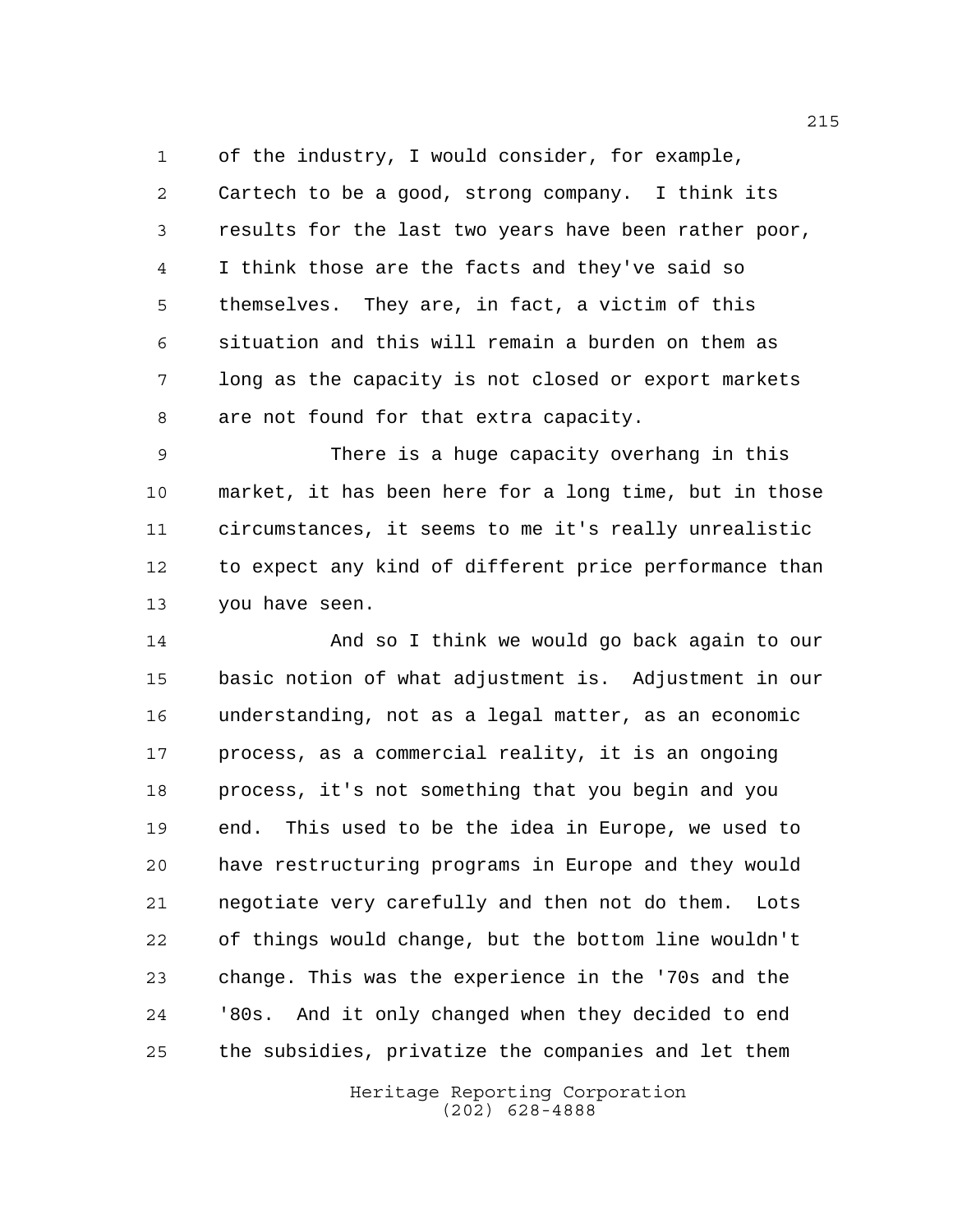compete. And since then, there's been a radically different approach taken to all of these questions that I think has something to recommend itself to the Americans.

 Adjustment is an everyday competitive reality. Every day you have to do whatever you can within the constraints of your resources, of course, to make yourself better. And with some sense of anticipation, you need to get rid of the facilities that don't work and build ones that do and if that means relocating them, you relocate them.

 We will cite, Commissioner Koplan, an example of just that for you that I think will answer one of your questions.

 This is the reality. In a global economy, this is the only way to succeed. You've got to treat the whole world as your market, you've got to treat adjustment as an ongoing necessity, not something which is forced on you, not something which is a quid pro quo for import relief, but something that you have to do in order to be an excellent producer and serve your customers around the world.

 We think in that sense the American industry has made many, many advances over these last couple of years. What our concern is is that at some point, and

> Heritage Reporting Corporation (202) 628-4888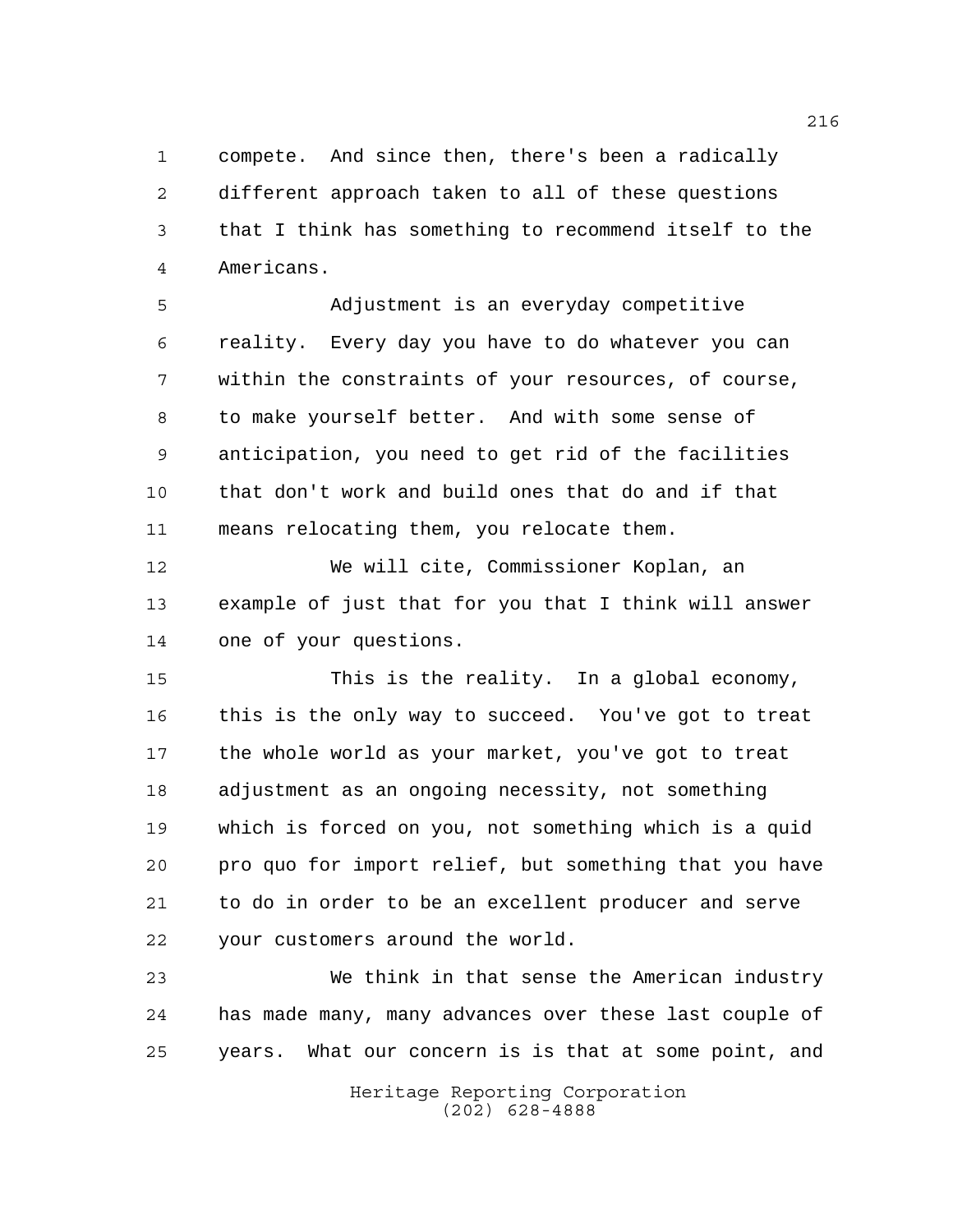they may be very close to it, if not past it now, the primary function of relief will be to keep going facilities and companies that otherwise would close and there the burden is placed on those other companies who have done the right thing, who have made the investments, who have made the hard changes, who did the timely actions, they'll be robbed of the prices, the profits and the return on investment that they should otherwise enjoy. And that is in fact our concern about the continuation of this relief. 11 We thank you very much. COMMISSIONER OKUN: Thank you. Post-hearing briefs, statements responsive to questions and requests of the commission and corrections to the transcript must be filed by July 18, 2003. With no further business before the commission, this hearing is adjourned. (Whereupon, at 2:50 p.m, the proceedings in the above-captioned matter were concluded.) // // // // //

Heritage Reporting Corporation (202) 628-4888